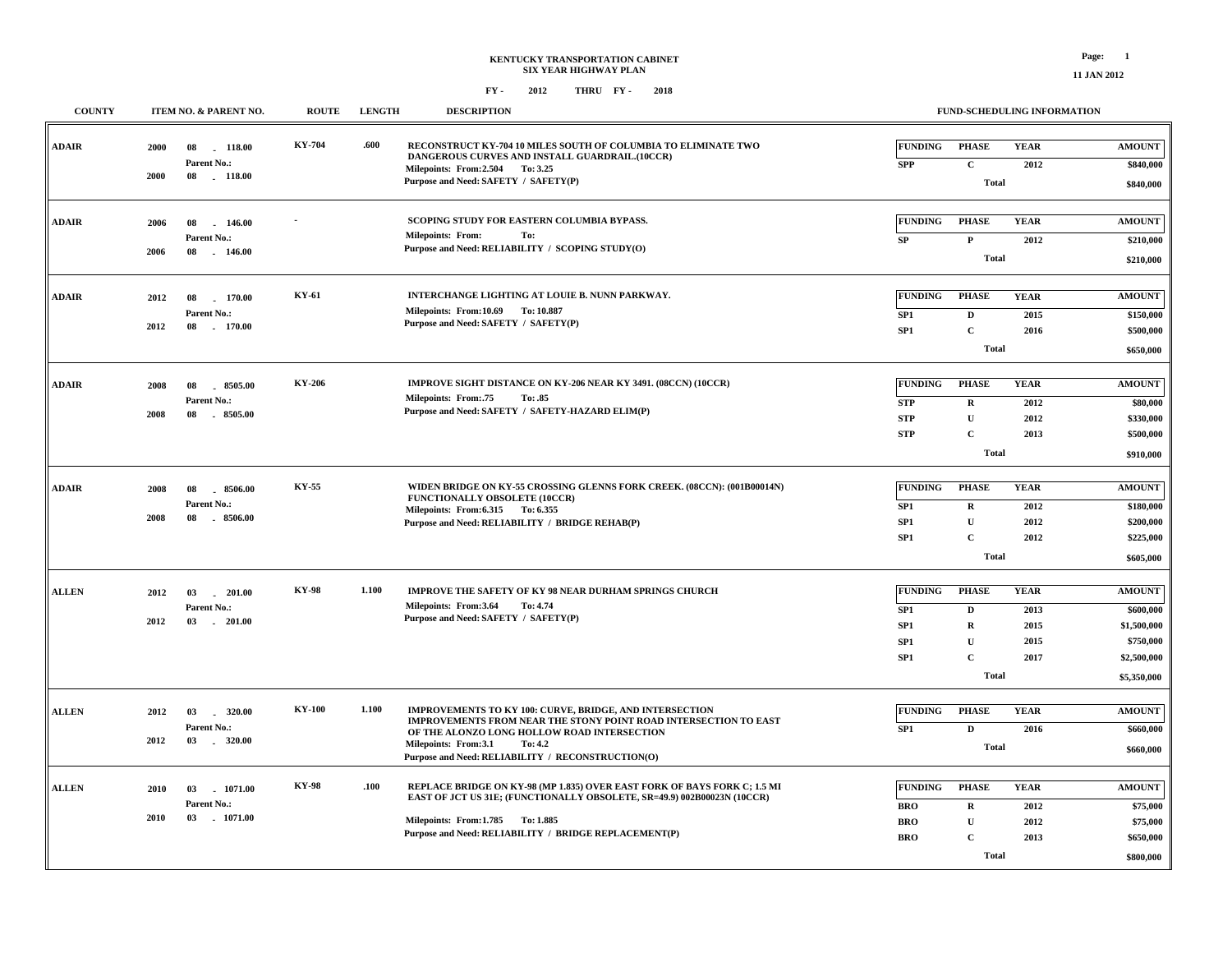**11 JAN 2012**

| <b>COUNTY</b>   |            | ITEM NO. & PARENT NO. | <b>ROUTE</b>  | <b>LENGTH</b> | <b>DESCRIPTION</b>                                                                                                                   | FUND-SCHEDULING INFORMATION |              |             |               |  |  |
|-----------------|------------|-----------------------|---------------|---------------|--------------------------------------------------------------------------------------------------------------------------------------|-----------------------------|--------------|-------------|---------------|--|--|
| <b>ALLEN</b>    | 2010<br>03 | 1074.00               | CR-1372       | .100          | REPLACE BRIDGE ON CR-1372 (MP 1.388) OVER LANCASTER BRANCH; 1.4 MI SW<br>OF JCT US 231; (STRUCTURALLY DEFICIENT, SR=32.9) 002C00025N | <b>FUNDING</b>              | <b>PHASE</b> | <b>YEAR</b> | <b>AMOUNT</b> |  |  |
|                 |            | Parent No.:           |               |               |                                                                                                                                      | <b>BRZ</b>                  | $\mathbf R$  | 2014        | \$65,000      |  |  |
|                 | 2010<br>03 | $-1074.00$            |               |               | Milepoints: From:1.338 To:1.438                                                                                                      | <b>BRZ</b>                  | U            | 2014        | \$15,000      |  |  |
|                 |            |                       |               |               | Purpose and Need: RELIABILITY / BRIDGE REPLACEMENT(P)                                                                                | <b>BRZ</b>                  | $\mathbf C$  | 2017        | \$250,000     |  |  |
|                 |            |                       |               |               |                                                                                                                                      |                             | <b>Total</b> |             |               |  |  |
|                 |            |                       |               |               |                                                                                                                                      |                             |              |             |               |  |  |
| <b>ALLEN</b>    | 2012<br>03 | 1080.00               | KY-2160       | .040          | REPLACE BRIDGE ON KY 2160 OVER FLORIDA CREEK SOUTH OF INTERSECTION                                                                   | <b>FUNDING</b>              | <b>PHASE</b> | <b>YEAR</b> | <b>AMOUNT</b> |  |  |
|                 |            | Parent No.:           |               |               | WITH HUNT LANE (CR 1155) (SR 40.8) 002B00048N                                                                                        | <b>BRO</b>                  | $\mathbf D$  | 2013        | \$300,000     |  |  |
|                 | 2012<br>03 | $-1080.00$            |               |               | <b>Milepoints: From:.626</b><br>To: .666                                                                                             | <b>BRO</b>                  | $\mathbf R$  | 2014        | \$75,000      |  |  |
|                 |            |                       |               |               | Purpose and Need: RELIABILITY / BRIDGE REPLACEMENT(P)                                                                                | <b>BRO</b>                  | $\mathbf{U}$ | 2014        | \$20,000      |  |  |
|                 |            |                       |               |               |                                                                                                                                      | <b>BRO</b>                  | $\mathbf C$  | 2015        | \$175,000     |  |  |
|                 |            |                       |               |               |                                                                                                                                      |                             | <b>Total</b> |             | \$570,000     |  |  |
|                 |            |                       |               |               |                                                                                                                                      |                             |              |             |               |  |  |
| <b>ALLEN</b>    | 2012<br>03 | 1081.00               | CR-1167       |               | REPLACE BRIDGE ON HADE BELL RD (CR 1167) OVER BAYS FORK 0.5 MILE N OF<br>PARDUE RD (CR 1163)(SR 28.7)002C00012N                      | <b>FUNDING</b>              | <b>PHASE</b> | <b>YEAR</b> | <b>AMOUNT</b> |  |  |
|                 |            | Parent No.:           |               |               | Milepoints: From: 1.674 To: 1.714                                                                                                    | <b>BRZ</b>                  | $\mathbf D$  | 2013        | \$150,000     |  |  |
|                 | 2012<br>03 | $-1081.00$            |               |               | Purpose and Need: RELIABILITY / BRIDGE REPLACEMENT(P)                                                                                | <b>BRZ</b>                  | $\mathbf R$  | 2014        | \$65,000      |  |  |
|                 |            |                       |               |               |                                                                                                                                      | <b>BRZ</b>                  | $\mathbf{U}$ | 2014        | \$85,000      |  |  |
|                 |            |                       |               |               |                                                                                                                                      | <b>BRZ</b>                  | $\mathbf C$  | 2016        | \$175,000     |  |  |
|                 |            |                       |               |               |                                                                                                                                      |                             | <b>Total</b> |             | \$475,000     |  |  |
|                 |            |                       |               |               |                                                                                                                                      |                             |              |             |               |  |  |
| <b>ALLEN</b>    | 2012<br>03 | 1082.00               | PR-1301       |               | REPLACE BRIDGE ON BAYS FORK ROAD (PV 1301) OVER BAYS FORK CREEK 0.05                                                                 | <b>FUNDING</b>              | <b>PHASE</b> | <b>YEAR</b> | <b>AMOUNT</b> |  |  |
|                 |            | Parent No.:           |               |               | MILE N OF VETERANS MEMORIAL HWY (KY 980)(SR 26.5)002C00036N<br>Milepoints: From:.042<br>To: .082                                     | <b>BRZ</b>                  | $\mathbf D$  | 2013        | \$300,000     |  |  |
|                 | 2012<br>03 | 1082.00               |               |               | Purpose and Need: RELIABILITY / BRIDGE REPLACEMENT(P)                                                                                | <b>BRZ</b>                  | $\mathbf R$  | 2014        | \$65,000      |  |  |
|                 |            |                       |               |               |                                                                                                                                      | <b>BRZ</b>                  | $\mathbf U$  | 2014        | \$150,000     |  |  |
|                 |            |                       |               |               |                                                                                                                                      | <b>BRZ</b>                  | $\mathbf C$  | 2016        | \$280,000     |  |  |
|                 |            |                       |               |               |                                                                                                                                      |                             | <b>Total</b> |             | \$795,000     |  |  |
|                 |            |                       |               |               |                                                                                                                                      |                             |              |             |               |  |  |
| <b>ALLEN</b>    | 2006<br>03 | $-8305.00$            | <b>KY-100</b> | 1.340         | SPOT IMPROVEMENTS ON KY-100. (06CCN) (10CCR)                                                                                         | <b>FUNDING</b>              | <b>PHASE</b> | <b>YEAR</b> | <b>AMOUNT</b> |  |  |
|                 |            | Parent No.:           |               |               | Milepoints: From:13.1<br>To: 14.441                                                                                                  | ${\bf SP}$                  | $\mathbf C$  | 2012        | \$2,900,000   |  |  |
|                 | 2006<br>03 | $-8305.00$            |               |               | Purpose and Need: RELIABILITY / RECONSTRUCTION(O)                                                                                    |                             | <b>Total</b> |             | \$2,900,000   |  |  |
|                 |            |                       |               |               |                                                                                                                                      |                             |              |             |               |  |  |
| <b>ALLEN</b>    | 2008<br>03 | $-8400.00$            | <b>KY-98</b>  | 4.000         | CONDUCT A SCOPING STUDY ON THE EASTERN SCOTTSVILLE BYPASS. (08CCN)<br>(10CCR)                                                        | <b>FUNDING</b>              | <b>PHASE</b> | <b>YEAR</b> | <b>AMOUNT</b> |  |  |
|                 |            | Parent No.:           |               |               | Milepoints: From:<br>To:                                                                                                             | SP                          | $\mathbf P$  | 2012        | \$500,000     |  |  |
|                 | 2008<br>03 | $-8400.00$            |               |               | Purpose and Need: RELIABILITY / SCOPING STUDY(O)                                                                                     |                             | <b>Total</b> |             | \$500,000     |  |  |
|                 |            |                       |               |               |                                                                                                                                      |                             |              |             |               |  |  |
| <b>ALLEN</b>    | 2008<br>03 | 8500.00               | <b>KY-98</b>  | .300          | RECONSTRUCT CURVE.(TO BE LET WITH 3-1071.00) (08CCN)                                                                                 | <b>FUNDING</b>              | <b>PHASE</b> | <b>YEAR</b> | <b>AMOUNT</b> |  |  |
|                 |            | Parent No.:           |               |               | Milepoints: From:1.6<br>To: 1.9                                                                                                      | <b>SPB</b>                  | $\mathbf C$  | 2012        | \$790,000     |  |  |
|                 | 2008<br>03 | $-8500.00$            |               |               | Purpose and Need: SAFETY / SAFETY-HAZARD ELIM(P)                                                                                     |                             | <b>Total</b> |             | \$790,000     |  |  |
|                 |            |                       |               |               |                                                                                                                                      |                             |              |             |               |  |  |
| <b>ANDERSON</b> | 2002<br>07 | 8100.00               | <b>US-62</b>  | .900          | WIDENING AND IMPROVEMENTS ON US-62 FROM 0.103 MILE WEST OF THE NEW                                                                   | <b>FUNDING</b>              | <b>PHASE</b> | <b>YEAR</b> | <b>AMOUNT</b> |  |  |
|                 |            | Parent No.:           |               |               | SCHOOL ENTRANCE/WESTWOOD ESTATES TO 0.095 MILE EAST OF US-127B<br>(LAWRENCEBURG BYPASS). (02CCN)(04CCN)(08CCR)                       | <b>SPB</b>                  | $\mathbf R$  | 2012        | \$3,800,000   |  |  |
|                 | 2002<br>07 | $-8100.00$            |               |               | Milepoints: From: 17.251 To: 18.167                                                                                                  | <b>SPB</b>                  | $\mathbf C$  | 2013        | \$3,650,000   |  |  |
|                 |            |                       |               |               | Purpose and Need: SAFETY / SAFETY(P)                                                                                                 |                             | <b>Total</b> |             | \$7,450,000   |  |  |
|                 |            |                       |               |               |                                                                                                                                      |                             |              |             |               |  |  |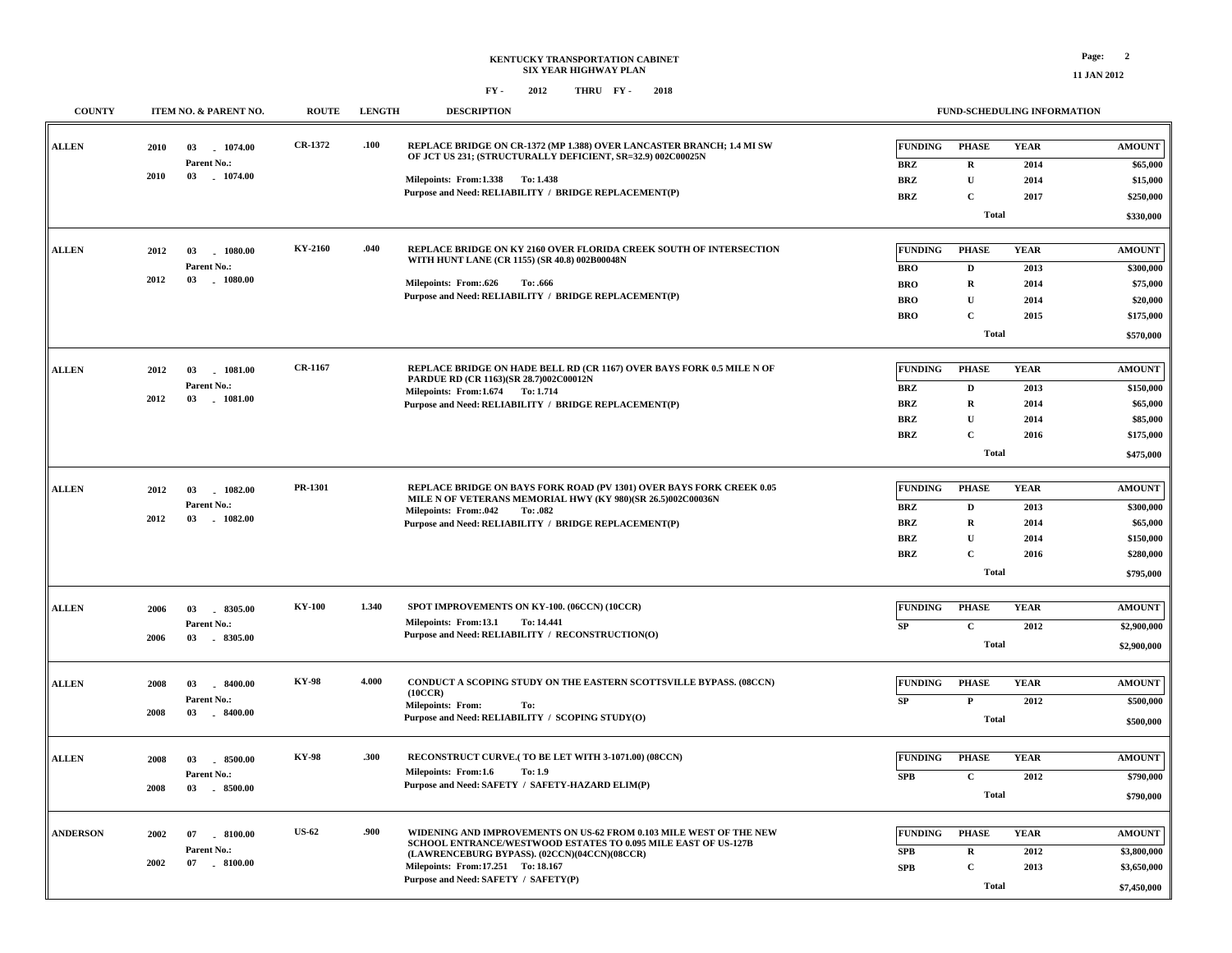**BALLARD**

**MCCRACKEN**

**1998**

**1998**

**2012**

**BALLARD**

#### **COUNTY ITEM NO. & PARENT NO. ROUTE LENGTH DESCRIPTION FUND-SCHEDULING INFORMATION PADUCAH-WICKLIFFE RD; 4-LANE US-60 FROM STAFFORD ROAD TO BETHEL CHURCH ROAD (INCLUDES KEVIL BYPASS)(TO BE LET WITH 1-115.10) (06CCR). REPLACE BRIDGE ON KY 358 OVER CLAYTON CREEK APPR. 0.5 MILE NORTH OF KY 473 (SR 26.5) 004B00044N 3.700 US-60 KY-358 \$15,700,000 Total TotalRU DR UCPHASEFUNDINGPHASE 2013 2014 20132014 20142015 YEARYEAR SPSP BROBROBROBROFUNDING \$9,980,000 \$5,720,000 \$280,000 \$150,000 \$250,000 \$600,000 AMOUNTAMOUNT 01 115.00 - 01 1143.00 -Purpose and Need: RELIABILITY / MAJOR WIDENING(O) Purpose and Need: RELIABILITY / BRIDGE REPLACEMENT(P) 01 115.00 - 01 1143.00 -2012 Parent No.:Parent No.:14.034 14.074 Milepoints: To: From: Milepoints: From: To: Milepoints: From: To:**

|                |      |                        |              |       |                                                                                                               |                 | Total        |             | \$1,280,000   |
|----------------|------|------------------------|--------------|-------|---------------------------------------------------------------------------------------------------------------|-----------------|--------------|-------------|---------------|
| <b>BALLARD</b> | 2008 | 01 8501.00             | <b>US-60</b> |       | RECONSTRUCT TURN LANE AT BALLARD COUNTY HIGH SCHOOL. (08CCN)                                                  | <b>FUNDING</b>  | <b>PHASE</b> | <b>YEAR</b> | <b>AMOUNT</b> |
|                |      | Parent No.:            |              |       | Milepoints: From: 9.549 To: 10.204                                                                            | <b>SPB</b>      | $\mathbf{C}$ | 2012        | \$1,450,000   |
|                | 2008 | $01$ $8501.00$         |              |       | Purpose and Need: SAFETY / SAFETY-HAZARD ELIM(P)                                                              |                 | Total        |             | \$1,450,000   |
| <b>BARREN</b>  | 2011 | 03<br>13.20<br>n.      | $I-65$       | 4.400 | RECONSTRUCTION OF KY70/KY 90 APPROACHES AT THE I-65/KY70-KY90                                                 | <b>FUNDING</b>  | <b>PHASE</b> | <b>YEAR</b> | <b>AMOUNT</b> |
|                |      | Parent No.:            |              |       | INTERCHANGE. (2010BOPC) (SEE 3-13.00 FOR DESIGN PHASE AND SEE 3-13.10 FOR<br><b>R/W &amp; UTILITY PHASES)</b> | NH              | $\mathbf{C}$ | 2012        | \$3,360,000   |
|                | 2010 | $03$ . $13.10$         |              |       | <b>Milepoints: From:52</b><br>To: 52.9<br>Purpose and Need: RELIABILITY / MAJOR WIDENING(O)                   |                 | Total        |             | \$3,360,000   |
| <b>BARREN</b>  | 2000 | 03<br>14.00<br>$\sim$  | $I-65$       | 5.300 | TENN. STATE LINE-ELIZABETHTOWN; WIDEN TO 6-LANES FROM 1.0MI S OF THE                                          | <b>FUNDING</b>  | <b>PHASE</b> | <b>YEAR</b> | <b>AMOUNT</b> |
| <b>HART</b>    |      | Parent No.:            |              |       | HART CO. LINE TO 0.5MI N OF THE KY 218 I-CHNG (B32).(10CCR)                                                   | SP1             | R            | 2012        | \$2,000,000   |
|                | 2000 | 14.00<br>03<br>$\sim$  |              |       | To: 53.956<br>Milepoints: From:52.9                                                                           | SP <sub>1</sub> | U            | 2012        | \$500,000     |
|                |      |                        |              |       | Milepoints: From: 53.956 To: 58.2                                                                             | SP <sub>1</sub> | $\mathbf C$  | 2013        | \$55,000,000  |
|                |      |                        |              |       | Purpose and Need: RELIABILITY / MAJOR WIDENING(O)                                                             |                 | Total        |             | \$57,500,000  |
| <b>BARREN</b>  | 2000 | 03<br>108.30<br>$\sim$ | <b>KY-90</b> | 4.410 | PRIORITY SECTION 2: RECONSTRUCT KY-90 EAST OF GLASGOW FROM APPROX.                                            | <b>FUNDING</b>  | <b>PHASE</b> | <b>YEAR</b> | <b>AMOUNT</b> |
|                |      | Parent No.:            |              |       | 0.57 MILE EAST OF KY-2198 (LICK BRANCH ROAD) TO APPROX. 0.38 MILE EAST OF<br>KY-839. (2002BOPC)(08CCR)(10CCR) | SB2             | $\mathbf{C}$ | 2013        | \$12,210,000  |
|                | 2000 | 03 108.00              |              |       | Milepoints: From:13.978 To: 18.413<br>Purpose and Need: RELIABILITY / SPOT IMPROVEMENTS(O)                    |                 | Total        |             | \$12,210,000  |
| <b>BARREN</b>  | 2000 | 03<br>108.50<br>$\sim$ | <b>KY-90</b> | 3.590 | PRIORITY SECTION 3: RECONSTRUCT KY-90 EAST OF GLASGOW FROM APPROX.                                            | <b>FUNDING</b>  | <b>PHASE</b> | <b>YEAR</b> | <b>AMOUNT</b> |
|                |      | Parent No.:            |              |       | 0.38 MILE EAST OF KY-839 TO THE METCALFE COUNTY LINE.                                                         | SP              | $\mathbf R$  | 2013        | \$1,330,000   |
|                | 2000 | $-108.00$<br>03        |              |       | (2002BOPC)(08CCR)(10CCR)<br>Milepoints: From:18.413 To: 22.022                                                | SP              | U            | 2013        | \$1,630,000   |
|                |      |                        |              |       | Purpose and Need: RELIABILITY / SPOT IMPROVEMENTS(O)                                                          | SB2             | $\mathbf C$  | 2015        | \$7,020,000   |
|                |      |                        |              |       |                                                                                                               |                 | Total        |             | \$9,980,000   |

| <b>BARREN</b>   | <b>2000</b> | 185.01<br>$\bf{03}$ | 5.500<br><b>KY-70</b> | KY 70 FROM I-65 IN CAVE CITY TO THE PARK ENTRANCE AT CHAUMONT<br>(SPECIAL FEDERAL APPROPRIATION OF PUBLIC LANDS FUNDS REQUIRED: | <b>FUNDING</b> | <b>PHASE</b> | <b>YEAR</b> | <b>AMOUNT</b> |
|-----------------|-------------|---------------------|-----------------------|---------------------------------------------------------------------------------------------------------------------------------|----------------|--------------|-------------|---------------|
| <b>EDMONSON</b> |             | Parent No.:         |                       | <b>FUNDS NOT CURRENTLY AVAILABLE FOR R, U &amp; C).(98KYD)</b>                                                                  | <b>HPP</b>     |              | 2012        | \$403,451     |
|                 | 1998        | 185.00<br>03        |                       | To: 5.246<br><b>Milepoints: From:0</b>                                                                                          |                | Total        |             | \$403,451     |
|                 |             |                     |                       | Milepoints: From:17.062 To: 17.169                                                                                              |                |              |             |               |
|                 |             |                     |                       | Purpose and Need: RELIABILITY / RECONSTRUCTION(O)                                                                               |                |              |             |               |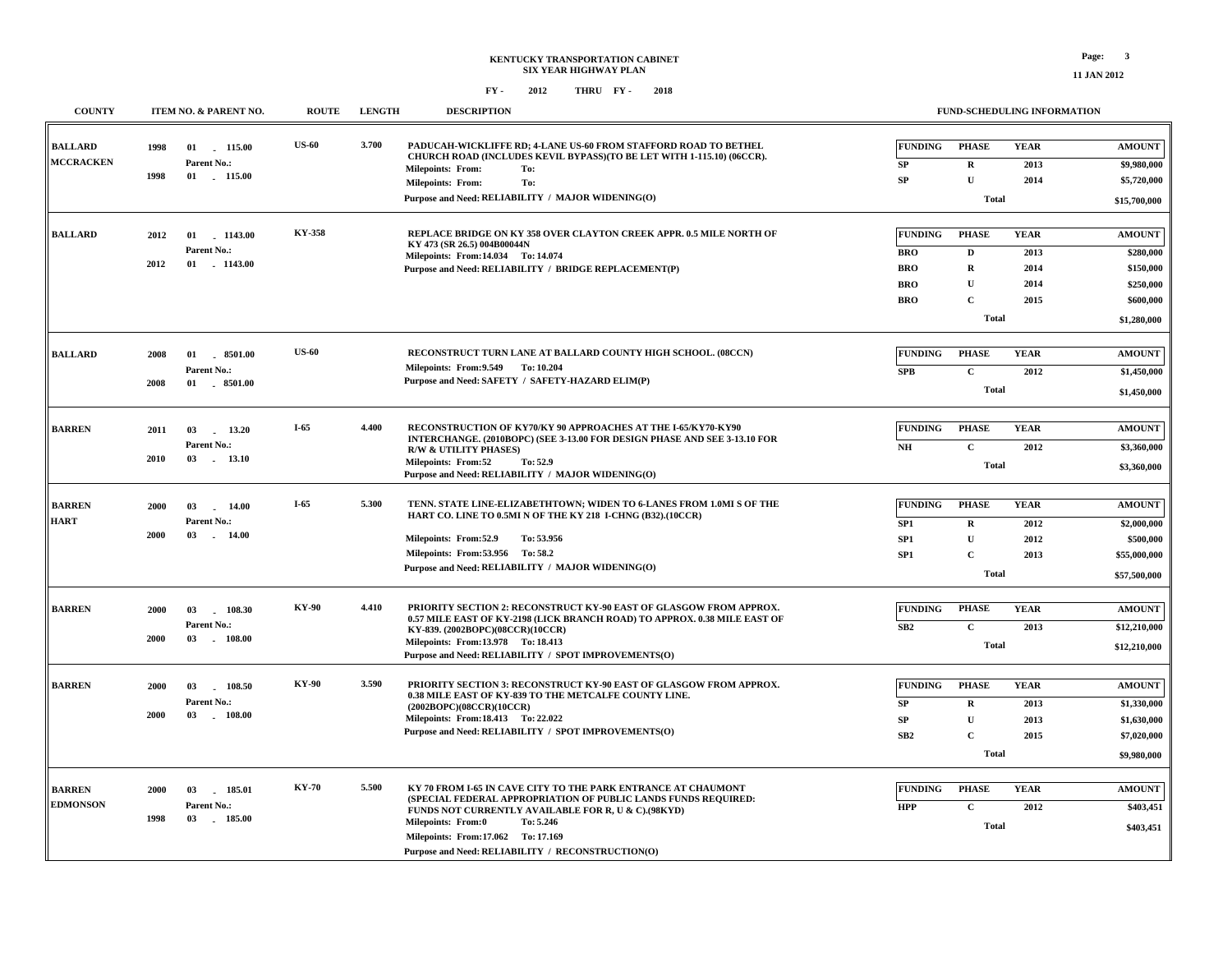### **KENTUCKY TRANSPORTATION CABINET SIX YEAR HIGHWAY PLAN FY - FY - 2012 2018 THRU**

**COUNTY ITEM NO. & PARENT NO. ROUTE LENGTH DESCRIPTION**

#### **FUND-SCHEDULING INFORMATION**

| <b>BARREN</b> | 1998<br>1998 | 03<br>$-7000.00$<br>Parent No.:<br>03<br>$-7000.00$ |               | 2.000 | <b>CONSTRUCT OUTER LOOP AROUND GLASGOW FROM US 68, WEST OF GLASGOW</b><br>TO THE LOUIE B. NUNN PARKWAY (CUMBERLAND PARKWAY), WEST OF<br>GLASGOW , INCLUDING AN INTERCHANGE AT THE LOUIE B. NUNN PKWY.<br>(98CCN)(RU-04DEOB)<br>Milepoints: From:<br>To:<br>Purpose and Need: RELIABILITY / NEW ROUTE(O) | <b>FUNDING</b><br>SP1                                       | <b>PHASE</b><br>$\mathbf C$<br><b>Total</b>                                                | <b>YEAR</b><br>2012                         | <b>AMOUNT</b><br>\$22,570,000<br>\$22,570,000                                      |
|---------------|--------------|-----------------------------------------------------|---------------|-------|---------------------------------------------------------------------------------------------------------------------------------------------------------------------------------------------------------------------------------------------------------------------------------------------------------|-------------------------------------------------------------|--------------------------------------------------------------------------------------------|---------------------------------------------|------------------------------------------------------------------------------------|
| <b>BATH</b>   | 2008<br>2008 | 09<br>8402.00<br>Parent No.:<br>09<br>$-8402.00$    | KY-111        | 1.900 | STUDY FOR RECONSTRUCTION FROM US-60 IN OWINGSVILLE NORTH TO<br>PRICKLY ASH ROAD. (08CCN) (10CCN)<br>Milepoints: From:0<br>To: 1.909<br>Purpose and Need: RELIABILITY / SCOPING STUDY(O)                                                                                                                 | <b>FUNDING</b><br>SP<br><b>SP</b><br>SP                     | <b>PHASE</b><br>$\mathbf R$<br>$\mathbf{U}$<br>$\mathbf C$<br><b>Total</b>                 | <b>YEAR</b><br>2013<br>2013<br>2014         | <b>AMOUNT</b><br>\$1,600,000<br>\$1,000,000<br>\$5,500,000<br>\$8,100,000          |
| <b>BATH</b>   | 2008<br>2008 | 09<br>$-8403.00$<br>Parent No.:<br>09<br>$-8403.00$ |               |       | NEW CONSTRUCTION FROM KENDALL SPRINGS ROAD TO BATH COUNTY HIGH<br>SCHOOL IN OWINGSVILLE. (08CCN)<br><b>Milepoints: From:</b><br>To:<br>Purpose and Need: RELIABILITY / NEW ROUTE(O)                                                                                                                     | <b>FUNDING</b><br>SP<br>SP                                  | <b>PHASE</b><br>$\mathbf{P}$<br>D<br><b>Total</b>                                          | <b>YEAR</b><br>2012<br>2012                 | <b>AMOUNT</b><br>\$240,000<br>\$1,200,000<br>\$1,440,000                           |
| <b>BATH</b>   | 2008<br>2008 | 09<br>8404.00<br>Parent No.:<br>$-8404.00$<br>09    | KY-965        | .100  | RECONSTRUCT CURVE AT .8 MILE SOUTH OF KY-36. (08CCN)<br>Milepoints: From: 7.147 To: 7.247<br>Purpose and Need: RELIABILITY / RECONSTRUCTION(O)                                                                                                                                                          | <b>FUNDING</b><br>SPB<br>SPB<br><b>SPP</b>                  | <b>PHASE</b><br>$\mathbf R$<br>${\bf U}$<br>$\mathbf{C}$<br><b>Total</b>                   | <b>YEAR</b><br>2012<br>2012<br>2013         | <b>AMOUNT</b><br>\$196,000<br>\$50,000<br>\$750,000<br>\$996,000                   |
| BELL          | 2000<br>2000 | 11<br>110.00<br>Parent No.:<br>11 . 110.00          | KY-441        | .800  | <b>CONSTRUCT NEW ROUTE FROM KY 441 TO US 25E IN MIDDLESBORO. (08CCR)</b><br><b>Milepoints: From:</b><br>To:<br>Purpose and Need: RELIABILITY / NEW ROUTE(O)                                                                                                                                             | <b>FUNDING</b><br>SP<br><b>SP</b><br><b>SP</b><br><b>SP</b> | <b>PHASE</b><br>$\mathbf D$<br>$\mathbf R$<br>$\mathbf U$<br>$\mathbf C$<br><b>Total</b>   | <b>YEAR</b><br>2012<br>2014<br>2014<br>2015 | <b>AMOUNT</b><br>\$400,000<br>\$620,000<br>\$490,000<br>\$6,400,000<br>\$7,910,000 |
| BELL          | 2012<br>2012 | 11<br>$-189.00$<br>Parent No.:<br>11 . 189.00       | <b>US-119</b> | .800  | IMPROVE CONGESTION AND FREIGHT MOVEMENT BY CONSTRUCTING A TWO<br>WAY LEFT TURN LANE<br>Milepoints: From:.37<br>To: 1.17<br>Purpose and Need: SAFETY / SAFETY(P)                                                                                                                                         | <b>FUNDING</b><br>SP1<br>SP <sub>1</sub><br>SP1<br>SP1      | <b>PHASE</b><br>$\mathbf D$<br>$\mathbf R$<br>$\mathbf{U}$<br>$\mathbf{C}$<br><b>Total</b> | <b>YEAR</b><br>2014<br>2015<br>2015<br>2016 | <b>AMOUNT</b><br>\$150,000<br>\$25,000<br>\$65,000<br>\$2,500,000<br>\$2,740,000   |
| <b>BELL</b>   | 1996<br>1996 | $-217.00$<br>11<br>Parent No.:<br>11<br>$-217.00$   | KY-66         | .900  | RECONSTRUCT KY-66 FR 500' S OF NCL PINEVILLE TO KY-221<br><b>Milepoints: From:.7</b><br>To: 1.557<br>Purpose and Need: RELIABILITY / RECONSTRUCTION(O)                                                                                                                                                  | <b>FUNDING</b><br>${\bf SP}$<br>SP<br><b>SP</b>             | <b>PHASE</b><br>$\mathbf R$<br>${\bf U}$<br>$\mathbf C$<br><b>Total</b>                    | <b>YEAR</b><br>2012<br>2012<br>2014         | <b>AMOUNT</b><br>\$2,220,000<br>\$830,000<br>\$7,980,000<br>\$11,030,000           |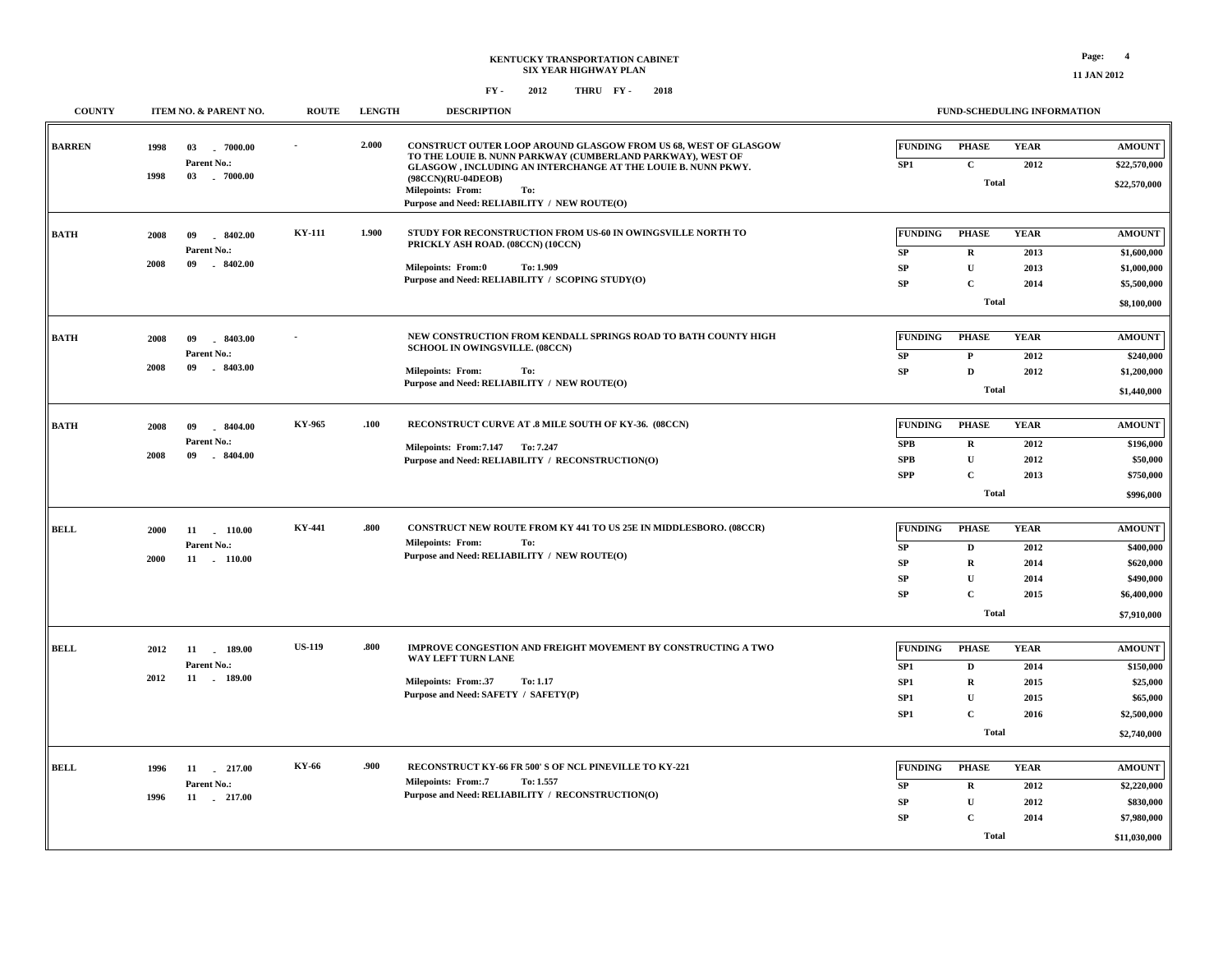| <b>COUNTY</b> | ITEM NO. & PARENT NO.              | <b>ROUTE</b>   | <b>LENGTH</b> | <b>DESCRIPTION</b>                                                                                                                        | FUND-SCHEDULING INFORMATION |              |             |               |  |
|---------------|------------------------------------|----------------|---------------|-------------------------------------------------------------------------------------------------------------------------------------------|-----------------------------|--------------|-------------|---------------|--|
| <b>BELL</b>   | 2010<br>11 1079.00                 | KY-2011        | .100          | REPLACE BRIDGE ON KY-2011 (MP 8.498) OVER RED BIRD CREEK; .55 MI SOU. OF<br>JCT KY 66; (NOT DEFICIENT, SR=3.5) 007B00074N                 | <b>FUNDING</b>              | <b>PHASE</b> | <b>YEAR</b> | <b>AMOUNT</b> |  |
|               | Parent No.:                        |                |               |                                                                                                                                           | <b>BRX</b>                  | R            | 2014        | \$250,000     |  |
|               | 2010<br>11 1079.00                 |                |               | Milepoints: From: 8.448 To: 8.548                                                                                                         | <b>BRX</b>                  | $\mathbf U$  | 2014        | \$150,000     |  |
|               |                                    |                |               | Purpose and Need: RELIABILITY / BRIDGE REPLACEMENT(P)                                                                                     | <b>BRX</b>                  | $\mathbf C$  | 2016        | \$550,000     |  |
|               |                                    |                |               |                                                                                                                                           |                             | Total        |             | \$950,000     |  |
| <b>BELL</b>   | 11 1083.00<br>2010                 | CR-1327        | .100          | REPLACE BRIDGE ON CR-1327 (MP 0.014) OVER LEFT FORK STRAIGHT CREEK; .10                                                                   | <b>FUNDING</b>              | <b>PHASE</b> | <b>YEAR</b> | <b>AMOUNT</b> |  |
|               | Parent No.:                        |                |               | MI W OF JCT KY 66; (STRUCTURALLY DEFICIENT, SR=2) 007C00048N                                                                              | <b>BRZ</b>                  | $\mathbf R$  | 2014        | \$175,000     |  |
|               | 2010<br>11 1083.00                 |                |               | <b>Milepoints: From:0</b><br>To: .1                                                                                                       | <b>BRZ</b>                  | $\mathbf{U}$ | 2014        | \$175,000     |  |
|               |                                    |                |               | Purpose and Need: RELIABILITY / BRIDGE REPLACEMENT(P)                                                                                     | <b>BRZ</b>                  | $\mathbf C$  | 2016        | \$750,000     |  |
|               |                                    |                |               |                                                                                                                                           |                             | <b>Total</b> |             |               |  |
|               |                                    |                |               |                                                                                                                                           |                             |              |             | \$1,100,000   |  |
| BELL          | 11 1093.00<br>2012                 | <b>CR-1184</b> |               | REPLACE BRIDGE ON DAVIS OXENDINE RD (CR 1184) OVER HANCES CREEK AT                                                                        | <b>FUNDING</b>              | <b>PHASE</b> | <b>YEAR</b> | <b>AMOUNT</b> |  |
|               | Parent No.:                        |                |               | JCT WITH KY 1344(SR 12.9) 007C00061N<br>Milepoints: From:.01<br>To: .05                                                                   | <b>BRZ</b>                  | $\mathbf D$  | 2013        | \$250,000     |  |
|               | 2012<br>11 . 1093.00               |                |               | Purpose and Need: RELIABILITY / BRIDGE REPLACEMENT(P)                                                                                     | <b>BRZ</b>                  | $\mathbf R$  | 2014        | \$50,000      |  |
|               |                                    |                |               |                                                                                                                                           | <b>BRZ</b>                  | $\mathbf U$  | 2014        | \$50,000      |  |
|               |                                    |                |               |                                                                                                                                           | <b>BRZ</b>                  | $\mathbf C$  | 2015        | \$400,000     |  |
|               |                                    |                |               |                                                                                                                                           |                             | Total        |             | \$750,000     |  |
|               |                                    |                |               |                                                                                                                                           |                             |              |             |               |  |
| <b>BELL</b>   | 2012<br>11 2032.10                 | <b>US-25E</b>  |               | <b>CUMBERLAND GAP TUNNEL PAVEMENT REPAIRS</b><br>To: .6                                                                                   | <b>FUNDING</b>              | <b>PHASE</b> | <b>YEAR</b> | <b>AMOUNT</b> |  |
|               | Parent No.:                        |                |               | <b>Milepoints: From:0</b><br>Purpose and Need: RELIABILITY / SAFETY(P)                                                                    | SP <sub>1</sub>             | $\mathbf C$  | 2013        | \$10,000,000  |  |
|               | 2012<br>11 2032.10                 |                |               |                                                                                                                                           |                             | <b>Total</b> |             | \$10,000,000  |  |
| <b>BELL</b>   | 8505.00<br>2008<br>11              | KY-1534        |               | SPOT IMPROVEMENTS SHIFTING THE EXISTING CENTERLINE ALLOWING                                                                               | <b>FUNDING</b>              | <b>PHASE</b> | <b>YEAR</b> | <b>AMOUNT</b> |  |
|               | Parent No.:                        |                |               | PROPER CLEARANCE FOR GUARDRAIL. OVERLAY PAVEMENT THROUGHOUT                                                                               | <b>SPB</b>                  | $\mathbf{U}$ | 2012        | \$100,000     |  |
|               | 11<br>8505.00<br>2008              |                |               | THE PROJECT. PROVIDE MINOR DITCH IMPROVEMENTS AND REMOVE<br>OBSTRUCTIONS FROM THE CLEAR ZONE. (08CCN)                                     | SPB                         | $\mathbf C$  | 2013        |               |  |
|               |                                    |                |               | Milepoints: From: 132<br>To: 1.287                                                                                                        |                             |              |             | \$976,000     |  |
|               |                                    |                |               | Purpose and Need: RELIABILITY / SPOT IMPROVEMENTS(O)                                                                                      |                             | <b>Total</b> |             | \$1,076,000   |  |
| <b>BELL</b>   | 11 8507.00<br>2008                 | KY-1534        |               | CONSTRUCT ROADWAY ON RAILROAD RIGHT OF WAY AND CONSTRUCT A NEW                                                                            | <b>FUNDING</b>              | <b>PHASE</b> | <b>YEAR</b> | <b>AMOUNT</b> |  |
|               | Parent No.:                        |                |               | RAILROAD CROSSING AT THE END OF THE CUMBERLAND RIVER BRIDGE.<br>(08CCN)                                                                   | SPB                         | $\mathbf U$  | 2012        | \$20,000      |  |
|               | 2008<br>11 8507.00                 |                |               | Milepoints: From: 5.7<br>To: 5.84                                                                                                         | <b>SPB</b>                  | $\mathbf C$  | 2012        | \$780,000     |  |
|               |                                    |                |               | Purpose and Need: SAFETY / SAFETY-RR SEPARATN(P)                                                                                          |                             | Total        |             | \$800,000     |  |
|               |                                    |                |               |                                                                                                                                           |                             |              |             |               |  |
| <b>BOONE</b>  | 2000<br>06<br>9.00<br>$\sim$       | I-275          | .600          | I-275 BRIDGE OVER THE OHIO RIVER NEAR LAWRENCEBURG, INDIANA (B52);<br>JOINT PROJECT WITH INDIANA TO PERFORM FRACTURE CRITICAL INSPECTION. | <b>FUNDING</b>              | <b>PHASE</b> | <b>YEAR</b> | <b>AMOUNT</b> |  |
|               | Parent No.:                        |                |               | (008B00052N)                                                                                                                              | IM                          | $\mathbf C$  | 2012        | \$20,000      |  |
|               | 2000<br>06<br>9.00<br>$\sim$       |                |               | Milepoints: From:13.275 To: 13.892<br>Purpose and Need: SAFETY / BRIDGE INSPECTION(P)                                                     |                             | Total        |             | \$20,000      |  |
|               |                                    | $I-75$         |               |                                                                                                                                           |                             |              |             |               |  |
| <b>BOONE</b>  | 2004<br>06<br>$-14.00$             |                | .100          | RECONSTRUCT THE KY-536 (MT. ZION ROAD) INTERCHANGE.<br>Milepoints: From: 177.659 To: 178.345                                              | <b>FUNDING</b>              | <b>PHASE</b> | <b>YEAR</b> | <b>AMOUNT</b> |  |
|               | Parent No.:<br>2004<br>06<br>14.00 |                |               | Purpose and Need: ECONOMIC DEVELOPMENT / I-CHANGE RECONST(O)                                                                              | IM                          | $\mathbf R$  | 2013        | \$3,940,000   |  |
|               |                                    |                |               |                                                                                                                                           | IM                          | $\mathbf{U}$ | 2013        | \$2,480,000   |  |
|               |                                    |                |               |                                                                                                                                           | $\mathbf{IM}$               | $\mathbf C$  | 2015        | \$20,810,000  |  |
|               |                                    |                |               |                                                                                                                                           |                             | Total        |             | \$27,230,000  |  |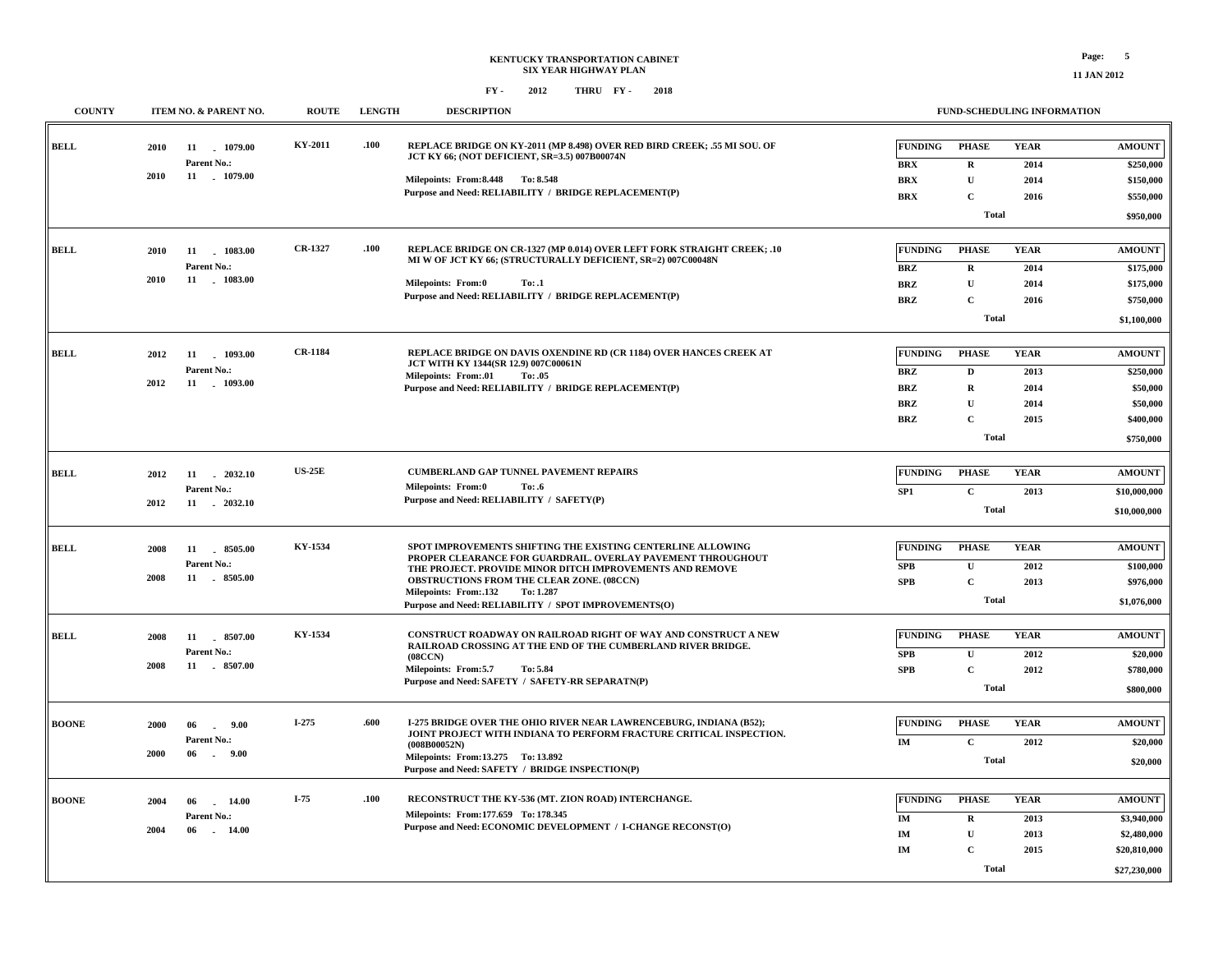| <b>COUNTY</b> |      | ITEM NO. & PARENT NO.      | <b>ROUTE</b> | <b>LENGTH</b> | <b>DESCRIPTION</b>                                                                                                                   |                      |                             | FUND-SCHEDULING INFORMATION |                               |
|---------------|------|----------------------------|--------------|---------------|--------------------------------------------------------------------------------------------------------------------------------------|----------------------|-----------------------------|-----------------------------|-------------------------------|
| <b>BOONE</b>  | 2008 | 06<br>14.02<br>Parent No.: | $I-75$       | .100          | RECONSTRUCT THE KY-536 (MT. ZION ROAD) INTERCHANGE.<br>Milepoints: From: 178.033 To: 178.133                                         | <b>FUNDING</b><br>IM | <b>PHASE</b><br>$\mathbf C$ | <b>YEAR</b><br>2016         | <b>AMOUNT</b><br>\$10,000,000 |
|               | 2008 | 06 14.02                   |              |               | Purpose and Need: ECONOMIC DEVELOPMENT / PREFINANCD CONVRSN(O)                                                                       |                      | <b>Total</b>                |                             | \$10,000,000                  |
| <b>BOONE</b>  | 2008 | 06<br>14.50                | $I-75$       | 1.500         | ADD AUXILIARY LANES ON I-71/75 FROM KY 536 TO US 42 (NB & SB) AS PER THE<br><b>INTERCHANGE JUSTIFICATION STUDY (IJS).(10CCR)</b>     | <b>FUNDING</b>       | <b>PHASE</b>                | <b>YEAR</b>                 | <b>AMOUNT</b>                 |
|               |      | Parent No.:                |              |               | Milepoints: From: 178.039 To: 180.106                                                                                                | IM                   | $\mathbf R$                 | 2013                        | \$6,300,000                   |
|               | 2006 | 06<br>14.01                |              |               | Purpose and Need: RELIABILITY / MINOR WIDENING(O)                                                                                    | $\mathbf{IM}$        | $\mathbf U$                 | 2013                        | \$800,000                     |
|               |      |                            |              |               |                                                                                                                                      | SP1                  | $\mathbf C$                 | 2017                        | \$17,600,000                  |
|               |      |                            |              |               |                                                                                                                                      |                      | <b>Total</b>                |                             | \$24,700,000                  |
| <b>BOONE</b>  | 2004 | 06<br>18.00<br>$\sim$      | $I-75$       | .100          | RECONSTRUCT THE KY-338 (RICHWOOD ROAD) INTERCHANGE. (FUNDING FOR                                                                     | <b>FUNDING</b>       | <b>PHASE</b>                | <b>YEAR</b>                 | <b>AMOUNT</b>                 |
|               |      | Parent No.:                |              |               | IMR SHOWN UNDER 6-14.01) (10CCR)                                                                                                     | IM                   | $\mathbf R$                 | 2013                        | \$2,850,000                   |
|               | 2004 | 06<br>18.00<br>$\sim$      |              |               | Milepoints: From: 175.217 To: 175.622<br>Purpose and Need: ECONOMIC DEVELOPMENT / I-CHANGE RECONST(O)                                | $\mathbf{IM}$        | $\mathbf U$                 | 2013                        | \$1,800,000                   |
|               |      |                            |              |               |                                                                                                                                      | SP1                  | $\mathbf C$                 | 2017                        | \$20,250,000                  |
|               |      |                            |              |               |                                                                                                                                      |                      | Total                       |                             | \$24,900,000                  |
|               |      |                            | $I-75$       | .100          |                                                                                                                                      |                      |                             |                             |                               |
| <b>BOONE</b>  | 2008 | 06<br>18.01<br>Parent No.: |              |               | RECONSTRUCT THE KY-338 (RICHWOOD ROAD) INTERCHANGE. (ADDITIONAL<br><b>FUNDING FOR C PHASE) (10CCN)</b>                               | <b>FUNDING</b>       | <b>PHASE</b>                | <b>YEAR</b>                 | <b>AMOUNT</b>                 |
|               | 2004 | 06<br>18.00<br>n.          |              |               | Milepoints: From: 175.314 To: 175.414<br>Purpose and Need: ECONOMIC DEVELOPMENT / PREFINANCD CONVRSN(O)                              | SP1                  | $\mathbf C$                 | 2018                        | \$10,530,000                  |
|               |      |                            |              |               |                                                                                                                                      |                      | <b>Total</b>                |                             | \$10,530,000                  |
| <b>BOONE</b>  | 2010 | 06<br>76.00                | $I-275$      | .100          | PLACE DECK OVERLAY AND REPLACE JOINTS ON THE KY 212 BRIDGE OVER I-275                                                                | <b>FUNDING</b>       | <b>PHASE</b>                | <b>YEAR</b>                 | <b>AMOUNT</b>                 |
|               |      | <b>Parent No.:</b>         |              |               | Milepoints: From: 4.083 To: 4.183                                                                                                    | <b>IM</b>            | $\mathbf C$                 | 2013                        | \$400,000                     |
|               | 2004 | 99<br>65.09<br>$\sim$      |              |               | Purpose and Need: RELIABILITY / BRIDGE REHAB(P)                                                                                      |                      | <b>Total</b>                |                             | \$400,000                     |
|               |      |                            |              |               |                                                                                                                                      |                      |                             |                             |                               |
| <b>BOONE</b>  | 2000 | 06<br>158.00               | KY-536       | 3.000         | RECONSTRUCT KY-536 TO A 5-LANE URBAN SECTION FROM 1500' WEST OF US-42<br>TO I-75 (MP 10.4 TO MP 13.4). (DOES NOT INCLUDE INTERCHANGE | <b>FUNDING</b>       | <b>PHASE</b>                | <b>YEAR</b>                 | <b>AMOUNT</b>                 |
|               |      | Parent No.:                |              |               | RECONSTRUCTION) (00CCR) (10CCR)                                                                                                      | SP1                  | $\mathbf R$                 | 2013                        | \$5,780,000                   |
|               | 2000 | 06<br>158.00               |              |               | Milepoints: From:10.4<br>To: 13.4<br>Purpose and Need: RELIABILITY / RECONSTRUCTION(O)                                               | SP1                  | $\mathbf U$                 | 2013                        | \$2,600,000                   |
|               |      |                            |              |               |                                                                                                                                      | SP <sub>1</sub>      | $\mathbf C$                 | 2015                        | \$16,880,000                  |
|               |      |                            |              |               |                                                                                                                                      |                      | <b>Total</b>                |                             | \$25,260,000                  |
| <b>BOONE</b>  | 2008 | 06<br>.318.00              | KY-237       |               | LIMABURG ACCESS ROAD AND SIDEWALK FROM THE INTERSECTION OF                                                                           | <b>FUNDING</b>       | <b>PHASE</b>                | <b>YEAR</b>                 | <b>AMOUNT</b>                 |
|               |      | Parent No.:                |              |               | GATEWAY BLVD AND KY-237 TO EXISTING LIMABURG ROAD (KY-3168) NEAR<br>MILEPOINT 2.10 (2008BOPC).(10CCR)                                | $\mathbf{CM}$        | $\mathbf{C}$                | 2012                        | \$224,343                     |
|               | 2002 | 99<br>$-219.08$            |              |               | Milepoints: From: 7.921 To: 9.047                                                                                                    |                      | <b>Total</b>                |                             | \$224,343                     |
|               |      |                            |              |               | Purpose and Need: RELIABILITY / CONGESTION MITIGTN(O)                                                                                |                      |                             |                             |                               |
| <b>BOONE</b>  | 2006 | 06<br>351.10               | <b>US-25</b> | .636          | DRY RIDGE-FLORENCE ROAD; 5-LANE US-25 FROM RICHWOOD ROAD TO                                                                          | <b>FUNDING</b>       | <b>PHASE</b>                | <b>YEAR</b>                 | <b>AMOUNT</b>                 |
|               |      | Parent No.:                |              |               | WINNING COLORS DRIVE WITH GRADE SEPARATION OF KY-338 AT US-25 & RR<br>OVERPASS FOR KY-338. (2004BOPC)(2006BOPC) (10CCR)              | ${\bf SP}$           | $\mathbf D$                 | 2012                        | \$2,010,000                   |
|               | 2004 | 06<br>$-8200.10$           |              |               | Milepoints: From: 4.859 To: 5.085<br>Purpose and Need: RELIABILITY / MAJOR WIDENING(O)                                               |                      | Total                       |                             | \$2,010,000                   |
|               |      |                            |              |               |                                                                                                                                      |                      |                             |                             |                               |
| <b>BOONE</b>  | 2006 | 351.20<br>06               | <b>US-25</b> | 2.346         | DRY RIDGE-FLORENCE ROAD; 5-LANE US-25 FROM WINNING COLORS DRIVE TO<br>BEESOM DRIVE. (2006BOPC) (10CCR)                               | <b>FUNDING</b>       | <b>PHASE</b>                | <b>YEAR</b>                 | <b>AMOUNT</b>                 |
|               | 2004 | Parent No.:<br>06          |              |               | Milepoints: From: 5.085 To: 7.431                                                                                                    | SP                   | $\mathbf{D}$                | 2012                        | \$1,710,000                   |
|               |      | $-8200.10$                 |              |               | Purpose and Need: SAFETY / MAJOR WIDENING(O)                                                                                         |                      | Total                       |                             | \$1,710,000                   |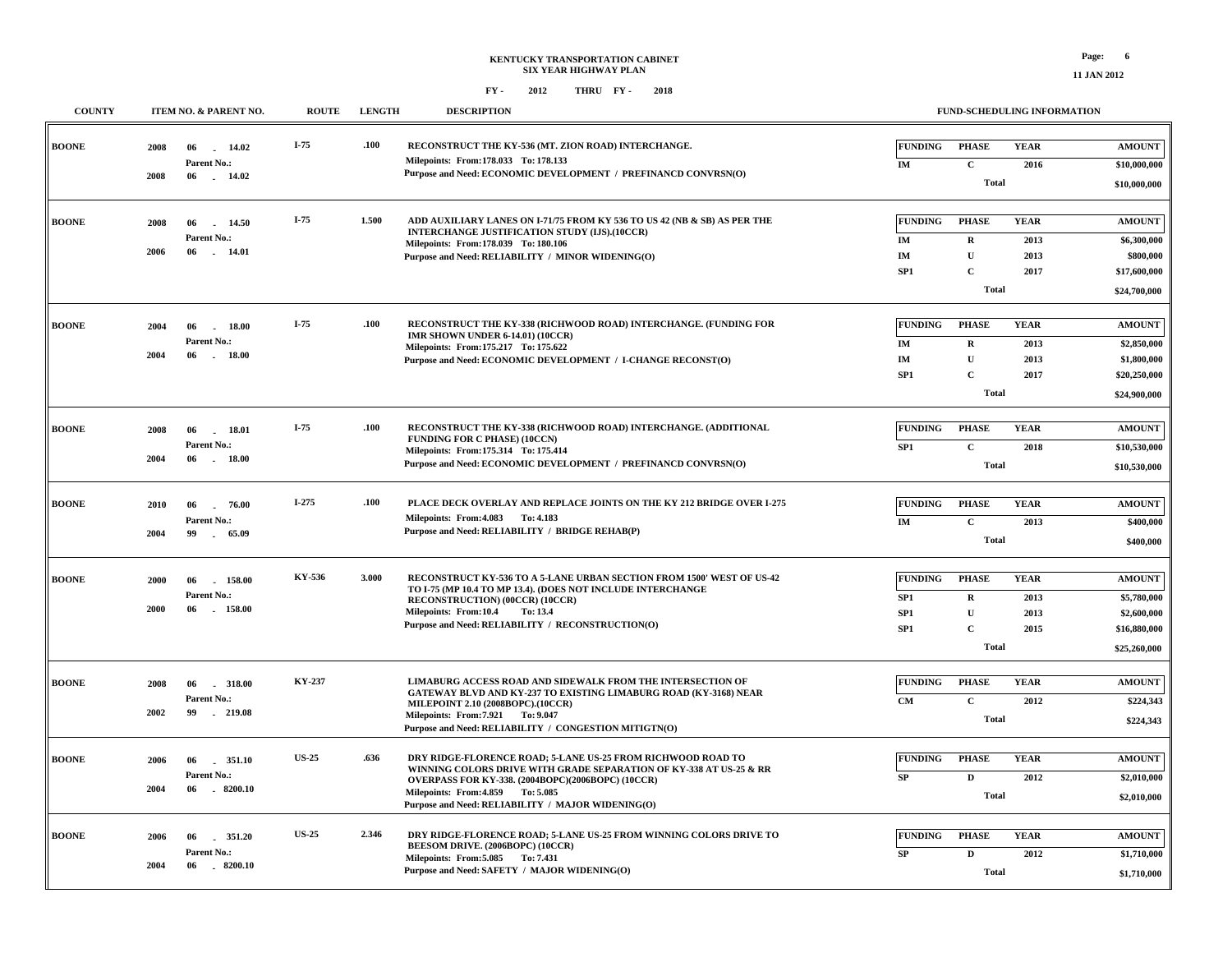| <b>COUNTY</b>                                    | ITEM NO. & PARENT NO.                                                 | <b>ROUTE</b> | <b>LENGTH</b> | <b>DESCRIPTION</b>                                                                                                                                                                                                                                                     |                                                                                            |                                                                        | <b>FUND-SCHEDULING INFORMATION</b>          |                                                                                      |
|--------------------------------------------------|-----------------------------------------------------------------------|--------------|---------------|------------------------------------------------------------------------------------------------------------------------------------------------------------------------------------------------------------------------------------------------------------------------|--------------------------------------------------------------------------------------------|------------------------------------------------------------------------|---------------------------------------------|--------------------------------------------------------------------------------------|
| <b>BOONE</b>                                     | 351.30<br>2006<br>06<br>Parent No.:<br>2004<br>$-8200.70$<br>06       | <b>US-25</b> | .379          | DRY RIDGE-FLORENCE ROAD; 5-LANE US-25 FROM BEESOM DRIVE TO<br>ARISTOCRAT DRIVE WITH GRADE SEPARATION OF KY 536 AT US 25. (2006BOPC)<br>(10CCR)<br>Milepoints: From: 7.431 To: 7.81<br>Purpose and Need: RELIABILITY / MAJOR WIDENING(O)                                | <b>FUNDING</b><br>SP                                                                       | <b>PHASE</b><br>D<br><b>Total</b>                                      | <b>YEAR</b><br>2012                         | <b>AMOUNT</b><br>\$900,000<br>\$900,000                                              |
| <b>BOONE</b>                                     | 2006<br>06<br>351.40<br>Parent No.:<br>2004<br>8200.70<br>06          | <b>US-25</b> | 1.370         | DRY RIDGE-FLORENCE ROAD; 5-LANE US-25 FROM ARISTOCRAT DRIVE TO RR<br>SPUR CROSSING. (2004BOPC)(2006BOPC) (10CCR)<br>Milepoints: From: 7.81<br>To: 9.18<br>Purpose and Need: RELIABILITY / MAJOR WIDENING(O)                                                            | <b>FUNDING</b><br>SP                                                                       | <b>PHASE</b><br>$\mathbf{D}$<br><b>Total</b>                           | <b>YEAR</b><br>2012                         | <b>AMOUNT</b><br>\$950,000<br>\$950,000                                              |
| <b>BOONE</b>                                     | 351.50<br>2006<br>06<br>Parent No.:<br>$-8200.70$<br>2004<br>06       | <b>US-25</b> | .226          | DRY RIDGE-FLORENCE ROAD; 3-LANE US-25 FRONTAGE ROAD FROM 0.11 MILE<br>SOUTH OF KY 338 TO WINNING COLORS. (2006BOPC) (10CCR)<br><b>Milepoints: From:</b><br>To:<br>Purpose and Need: RELIABILITY / RECONSTRUCTION(O)                                                    | <b>FUNDING</b><br>SP                                                                       | <b>PHASE</b><br>D<br><b>Total</b>                                      | <b>YEAR</b><br>2012                         | <b>AMOUNT</b><br>\$100,000<br>\$100,000                                              |
| <b>BOONE</b>                                     | 367.00<br>2012<br>06<br>Parent No.:<br>2012<br>367.00<br>06<br>$\sim$ | <b>US-42</b> | .263          | <b>CONSTRUCT ADDITIONAL TURN LANES AT THE INTERSECTION OF KY 842 AND</b><br><b>US 42.</b><br>Milepoints: From:12.803 To: 13.066<br>Purpose and Need: SAFETY / SAFETY(P)                                                                                                | <b>FUNDING</b><br>SP <sub>1</sub><br>SP <sub>1</sub><br>SP <sub>1</sub><br>SP <sub>1</sub> | <b>PHASE</b><br>D<br>R<br>$\mathbf{U}$<br>$\mathbf{C}$<br><b>Total</b> | <b>YEAR</b><br>2013<br>2015<br>2015<br>2017 | <b>AMOUNT</b><br>\$750,000<br>\$1,750,000<br>\$150,000<br>\$2,500,000<br>\$5,150,000 |
| <b>BOONE</b><br><b>KENTON</b><br><b>CAMPBELL</b> | 2006<br>400.06<br>06<br>Parent No.:<br>2006<br>06<br>400.06           |              |               | NORTHERN KENTUCKY RIDESHARE PROGRAM. (FUNDING SUBJECT TO FISCAL<br><b>CONSTRAINT PENDING MPO TIP)</b><br><b>Milepoints: From:</b><br>To:<br>To:<br><b>Milepoints: From:</b><br>To:<br><b>Milepoints: From:</b><br>Purpose and Need: RELIABILITY / MATCHED FED FUNDS(O) | <b>FUNDING</b><br><b>SNK</b>                                                               | <b>PHASE</b><br>$\mathbf C$<br><b>Total</b>                            | <b>YEAR</b><br>2012                         | <b>AMOUNT</b><br>\$50,000<br>\$50,000                                                |
| <b>BOONE</b><br><b>KENTON</b><br><b>CAMPBELL</b> | 400.08<br>2008<br>06<br>Parent No.:<br>400.08<br>2008<br>06           |              |               | NORTHERN KENTUCKY RIDESHARE PROGRAM. (FUNDING SUBJECT TO FISCAL<br><b>CONSTRAINT PENDING MPO TIP)</b><br>To:<br><b>Milepoints: From:</b><br>To:<br><b>Milepoints: From:</b><br>To:<br><b>Milepoints: From:</b><br>Purpose and Need: RELIABILITY / MATCHED FED FUNDS(O) | <b>FUNDING</b><br><b>SNK</b>                                                               | <b>PHASE</b><br>$\mathbf C$<br><b>Total</b>                            | <b>YEAR</b><br>2013                         | <b>AMOUNT</b><br>\$44,000<br>\$44,000                                                |
| <b>BOONE</b><br><b>KENTON</b><br><b>CAMPBELL</b> | 400.09<br>2008<br>06<br>Parent No.:<br>2008<br>06<br>$-400.09$        |              |               | NORTHERN KENTUCKY RIDESHARE PROGRAM. (FUNDING SUBJECT TO FISCAL<br><b>CONSTRAINT PENDING MPO TIP)</b><br>To:<br><b>Milepoints: From:</b><br>To:<br><b>Milepoints: From:</b>                                                                                            | <b>FUNDING</b><br><b>SNK</b>                                                               | <b>PHASE</b><br>$\mathbf c$<br><b>Total</b>                            | <b>YEAR</b><br>2014                         | <b>AMOUNT</b><br>\$44,000<br>\$44,000                                                |

| Total<br>NORTHERN KENTUCKY RIDESHARE PROGRAM. (FUNDING SUBJECT TO FISCAL<br><b>FUNDING</b><br><b>PHASE</b><br><b>BOONE</b><br>2006<br>06<br>400.06<br><b>CONSTRAINT PENDING MPO TIP)</b><br><b>KENTON</b><br>Parent No.:<br><b>SNK</b><br>$\mathbf{C}$<br>To:<br><b>Milepoints: From:</b><br><b>CAMPBELL</b><br>2006<br>400.06<br>06<br>Total<br>To:<br><b>Milepoints: From:</b><br><b>Milepoints: From:</b><br>To:<br>Purpose and Need: RELIABILITY / MATCHED FED FUNDS(O)<br>NORTHERN KENTUCKY RIDESHARE PROGRAM. (FUNDING SUBJECT TO FISCAL<br><b>FUNDING</b><br><b>PHASE</b><br><b>BOONE</b><br>2008<br>06<br>400.08<br><b>CONSTRAINT PENDING MPO TIP)</b><br><b>KENTON</b><br>Parent No.:<br>$\mathbf{C}$<br><b>SNK</b><br><b>Milepoints: From:</b><br>To:<br><b>CAMPBELL</b><br>2008<br>06<br>400.08<br>Total<br><b>Milepoints: From:</b><br>To:<br>To:<br><b>Milepoints: From:</b><br>Purpose and Need: RELIABILITY / MATCHED FED FUNDS(O)<br>NORTHERN KENTUCKY RIDESHARE PROGRAM. (FUNDING SUBJECT TO FISCAL<br><b>PHASE</b><br><b>FUNDING</b><br><b>BOONE</b><br>2008<br>400.09<br>06<br><b>CONSTRAINT PENDING MPO TIP)</b><br>Parent No.:<br>$\mathbf{C}$<br><b>SNK</b><br><b>Milepoints: From:</b><br>To:<br><b>CAMPBELL</b><br>400.09<br>2008<br>06 | \$5,150,000<br><b>YEAR</b><br><b>AMOUNT</b><br>2012<br>\$50,000<br>\$50,000<br><b>YEAR</b><br><b>AMOUNT</b><br>2013<br>\$44,000 |
|-----------------------------------------------------------------------------------------------------------------------------------------------------------------------------------------------------------------------------------------------------------------------------------------------------------------------------------------------------------------------------------------------------------------------------------------------------------------------------------------------------------------------------------------------------------------------------------------------------------------------------------------------------------------------------------------------------------------------------------------------------------------------------------------------------------------------------------------------------------------------------------------------------------------------------------------------------------------------------------------------------------------------------------------------------------------------------------------------------------------------------------------------------------------------------------------------------------------------------------------------------------------|---------------------------------------------------------------------------------------------------------------------------------|
|                                                                                                                                                                                                                                                                                                                                                                                                                                                                                                                                                                                                                                                                                                                                                                                                                                                                                                                                                                                                                                                                                                                                                                                                                                                                 |                                                                                                                                 |
|                                                                                                                                                                                                                                                                                                                                                                                                                                                                                                                                                                                                                                                                                                                                                                                                                                                                                                                                                                                                                                                                                                                                                                                                                                                                 |                                                                                                                                 |
| <b>KENTON</b>                                                                                                                                                                                                                                                                                                                                                                                                                                                                                                                                                                                                                                                                                                                                                                                                                                                                                                                                                                                                                                                                                                                                                                                                                                                   |                                                                                                                                 |
|                                                                                                                                                                                                                                                                                                                                                                                                                                                                                                                                                                                                                                                                                                                                                                                                                                                                                                                                                                                                                                                                                                                                                                                                                                                                 | \$44,000                                                                                                                        |
|                                                                                                                                                                                                                                                                                                                                                                                                                                                                                                                                                                                                                                                                                                                                                                                                                                                                                                                                                                                                                                                                                                                                                                                                                                                                 |                                                                                                                                 |
|                                                                                                                                                                                                                                                                                                                                                                                                                                                                                                                                                                                                                                                                                                                                                                                                                                                                                                                                                                                                                                                                                                                                                                                                                                                                 | <b>YEAR</b><br><b>AMOUNT</b><br>2014<br>\$44,000                                                                                |
| Total<br>To:<br><b>Milepoints: From:</b><br><b>Milepoints: From:</b><br>To:<br>Purpose and Need: RELIABILITY / MATCHED FED FUNDS(O)                                                                                                                                                                                                                                                                                                                                                                                                                                                                                                                                                                                                                                                                                                                                                                                                                                                                                                                                                                                                                                                                                                                             | \$44,000                                                                                                                        |
| NORTHERN KENTUCKY RIDESHARE PROGRAM. (FUNDING SUBJECT TO FISCAL<br><b>FUNDING</b><br><b>PHASE</b><br><b>BOONE</b><br>2012<br>06<br>400.10<br><b>CONSTRAINT PENDING MPO TIP)</b><br><b>KENTON</b><br>Parent No.:<br>$\mathbf{C}$<br><b>SNK</b><br><b>Milepoints: From:</b><br>To:<br><b>CAMPBELL</b><br>2012<br>400.10<br>06<br>$\sim$                                                                                                                                                                                                                                                                                                                                                                                                                                                                                                                                                                                                                                                                                                                                                                                                                                                                                                                           | <b>YEAR</b><br><b>AMOUNT</b><br>2015<br>\$44,000                                                                                |
| Milepoints: From:<br>To:<br>Total<br><b>Milepoints: From:</b><br>To:<br>Purpose and Need: RELIABILITY / MATCHED FED FUNDS(O)                                                                                                                                                                                                                                                                                                                                                                                                                                                                                                                                                                                                                                                                                                                                                                                                                                                                                                                                                                                                                                                                                                                                    | \$44,000                                                                                                                        |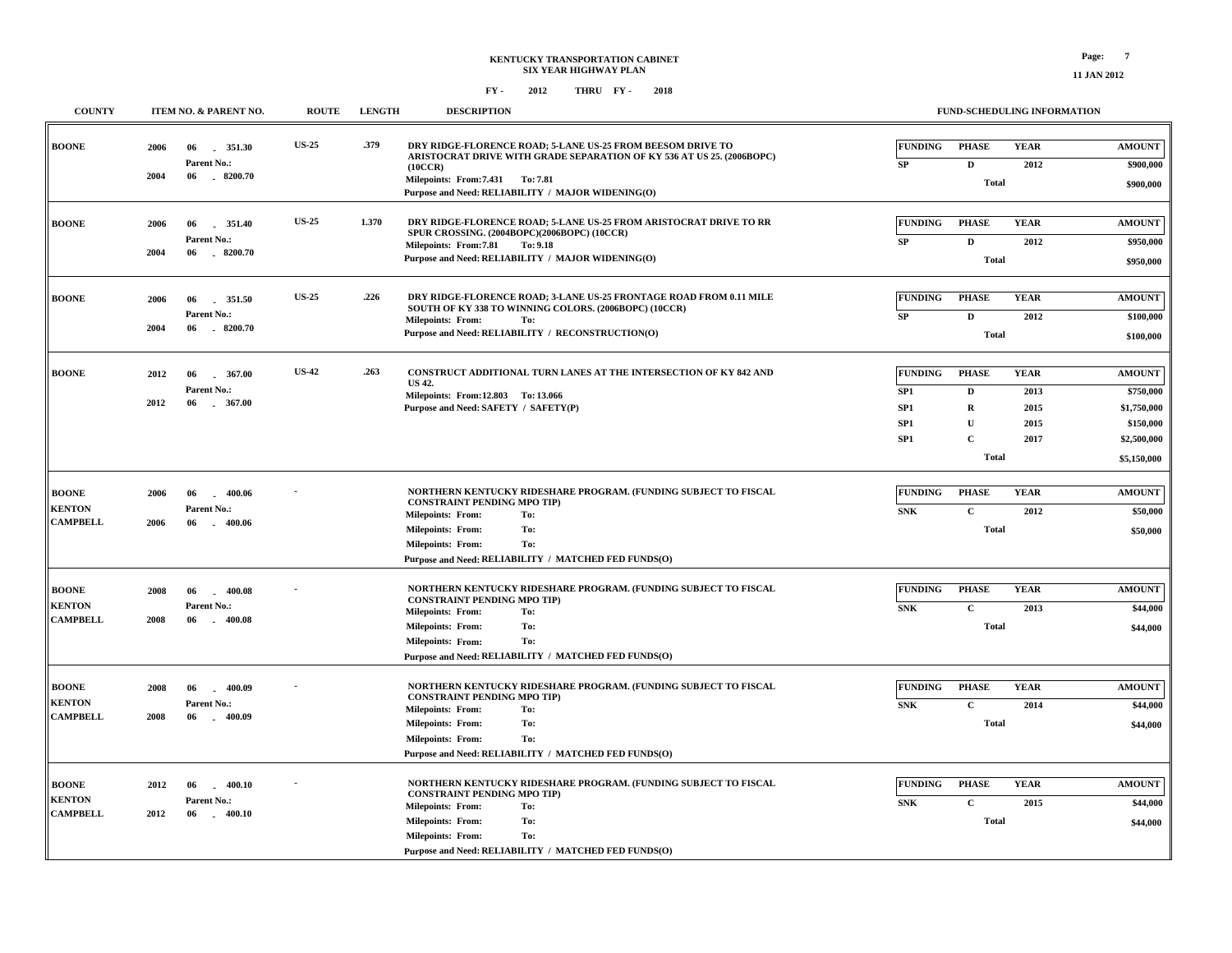### **KENTUCKY TRANSPORTATION CABINET SIX YEAR HIGHWAY PLAN FY - FY - 2012 2018 THRU**

**FUND-SCHEDULING INFORMATION**

| <b>COUNTY</b>                    |      | ITEM NO. & PARENT NO.          | <b>ROUTE</b> | <b>LENGTH</b> | <b>DESCRIPTION</b>                                             |                                                                  |                | FUND-SCHEDULING INFORMATION |             |               |
|----------------------------------|------|--------------------------------|--------------|---------------|----------------------------------------------------------------|------------------------------------------------------------------|----------------|-----------------------------|-------------|---------------|
| <b>BOONE</b>                     | 2012 | 06<br>400.11                   |              |               | <b>CONSTRAINT PENDING MPO TIP)</b>                             | NORTHERN KENTUCKY RIDESHARE PROGRAM. (FUNDING SUBJECT TO FISCAL  | <b>FUNDING</b> | <b>PHASE</b>                | <b>YEAR</b> | <b>AMOUNT</b> |
| <b>KENTON</b><br><b>CAMPBELL</b> | 2012 | Parent No.:<br>06<br>$-400.11$ |              |               | <b>Milepoints: From:</b>                                       | To:                                                              | <b>SNK</b>     | $\mathbf C$                 | 2016        | \$44,000      |
|                                  |      |                                |              |               | <b>Milepoints: From:</b>                                       | To:                                                              |                | <b>Total</b>                |             | \$44,000      |
|                                  |      |                                |              |               | <b>Milepoints: From:</b>                                       | To:                                                              |                |                             |             |               |
|                                  |      |                                |              |               |                                                                | Purpose and Need: RELIABILITY / MATCHED FED FUNDS(O)             |                |                             |             |               |
| <b>BOONE</b>                     | 2012 | 06<br>400.12<br>i.             |              |               |                                                                | NORTHERN KENTUCKY RIDESHARE PROGRAM. (FUNDING SUBJECT TO FISCAL  | <b>FUNDING</b> | <b>PHASE</b>                | <b>YEAR</b> | <b>AMOUNT</b> |
| <b>KENTON</b>                    |      | Parent No.:                    |              |               | <b>CONSTRAINT PENDING MPO TIP)</b>                             |                                                                  |                |                             |             |               |
| <b>CAMPBELL</b>                  | 2012 | 06<br>$-400.12$                |              |               | <b>Milepoints: From:</b>                                       | To:                                                              | <b>SNK</b>     | $\mathbf C$                 | 2017        | \$44,000      |
|                                  |      |                                |              |               | <b>Milepoints: From:</b>                                       | To:                                                              |                | <b>Total</b>                |             | \$44,000      |
|                                  |      |                                |              |               | <b>Milepoints: From:</b>                                       | To:<br>Purpose and Need: RELIABILITY / MATCHED FED FUNDS(O)      |                |                             |             |               |
|                                  |      |                                |              |               |                                                                |                                                                  |                |                             |             |               |
| <b>BOONE</b>                     | 2012 | 06<br>400.13<br>$\sim$         |              |               | <b>CONSTRAINT PENDING MPO TIP)</b>                             | NORTHERN KENTUCKY RIDESHARE PROGRAM. (FUNDING SUBJECT TO FISCAL  | <b>FUNDING</b> | <b>PHASE</b>                | <b>YEAR</b> | <b>AMOUNT</b> |
| <b>KENTON</b><br><b>CAMPBELL</b> |      | Parent No.:                    |              |               | <b>Milepoints: From:</b>                                       | To:                                                              | <b>SNK</b>     | $\mathbf C$                 | 2018        | \$44,000      |
|                                  | 2012 | 06<br>$-400.13$                |              |               | <b>Milepoints: From:</b>                                       | To:                                                              |                | <b>Total</b>                |             | \$44,000      |
|                                  |      |                                |              |               | <b>Milepoints: From:</b>                                       | To:                                                              |                |                             |             |               |
|                                  |      |                                |              |               |                                                                | Purpose and Need: RELIABILITY / MATCHED FED FUNDS(O)             |                |                             |             |               |
|                                  |      |                                |              |               |                                                                |                                                                  |                |                             |             |               |
| <b>BOONE</b>                     | 2006 | 401.07<br>06                   |              |               | <b>CONSTRAINT PENDING MPO TIP)</b>                             | OKI REGIONAL TRANSPORTATION PLANNING. (FUNDING SUBJECT TO FISCAL | <b>FUNDING</b> | <b>PHASE</b>                | <b>YEAR</b> | <b>AMOUNT</b> |
| <b>KENTON</b><br><b>CAMPBELL</b> | 2006 | Parent No.:<br>06<br>$-401.07$ |              |               | <b>Milepoints: From:</b>                                       | To:                                                              | <b>SNK</b>     | $\mathbf C$                 | 2012        | \$70,000      |
|                                  |      |                                |              |               | <b>Milepoints: From:</b>                                       | To:                                                              |                | <b>Total</b>                |             | \$70,000      |
|                                  |      |                                |              |               | <b>Milepoints: From:</b>                                       | To:                                                              |                |                             |             |               |
|                                  |      |                                |              |               |                                                                | Purpose and Need: RELIABILITY / MATCHED FED FUNDS(O)             |                |                             |             |               |
| <b>BOONE</b>                     | 2008 | 06<br>$-401.08$                |              |               |                                                                | OKI REGIONAL TRANSPORTATION PLANNING. (FUNDING SUBJECT TO FISCAL | <b>FUNDING</b> | <b>PHASE</b>                | <b>YEAR</b> | <b>AMOUNT</b> |
| <b>KENTON</b>                    |      | <b>Parent No.:</b>             |              |               | <b>CONSTRAINT PENDING MPO TIP)</b>                             |                                                                  | <b>SNK</b>     | $\mathbf C$                 | 2013        | \$56,000      |
| <b>CAMPBELL</b>                  | 2008 | 06<br>$-401.08$                |              |               | Milepoints: From:                                              | To:                                                              |                |                             |             |               |
|                                  |      |                                |              |               | <b>Milepoints: From:</b><br><b>Milepoints: From:</b>           | To:<br>To:                                                       |                | <b>Total</b>                |             | \$56,000      |
|                                  |      |                                |              |               |                                                                | Purpose and Need: RELIABILITY / MATCHED FED FUNDS(O)             |                |                             |             |               |
|                                  |      |                                |              |               |                                                                |                                                                  |                |                             |             |               |
| <b>BOONE</b>                     | 2008 | 06<br>401.09<br>in 1           |              |               |                                                                | OKI REGIONAL TRANSPORTATION PLANNING. (FUNDING SUBJECT TO FISCAL | <b>FUNDING</b> | <b>PHASE</b>                | <b>YEAR</b> | <b>AMOUNT</b> |
| <b>KENTON</b>                    |      | Parent No.:                    |              |               | <b>CONSTRAINT PENDING MPO TIP)</b>                             |                                                                  | <b>SNK</b>     | $\mathbf C$                 | 2014        | \$56,000      |
| <b>CAMPBELL</b>                  | 2008 | 06<br>401.09<br>$\sim$         |              |               | <b>Milepoints: From:</b><br><b>Milepoints: From:</b>           | To:<br>To:                                                       |                | Total                       |             |               |
|                                  |      |                                |              |               | <b>Milepoints: From:</b>                                       | To:                                                              |                |                             |             | \$56,000      |
|                                  |      |                                |              |               |                                                                | Purpose and Need: RELIABILITY / MATCHED FED FUNDS(O)             |                |                             |             |               |
|                                  |      |                                |              |               |                                                                |                                                                  |                |                             |             |               |
| <b>BOONE</b>                     | 2012 | 06<br>401.10<br>in 1           |              |               |                                                                | OKI REGIONAL TRANSPORTATION PLANNING. (FUNDING SUBJECT TO FISCAL | <b>FUNDING</b> | <b>PHASE</b>                | <b>YEAR</b> | <b>AMOUNT</b> |
| <b>KENTON</b>                    |      | Parent No.:                    |              |               | <b>CONSTRAINT PENDING MPO TIP)</b><br><b>Milepoints: From:</b> | To:                                                              | <b>SNK</b>     | $\mathbf C$                 | 2015        | \$56,000      |
| <b>CAMPBELL</b>                  | 2012 | 06<br>$-401.10$                |              |               | <b>Milepoints: From:</b>                                       | To:                                                              |                | Total                       |             | \$56,000      |
|                                  |      |                                |              |               | <b>Milepoints: From:</b>                                       | To:                                                              |                |                             |             |               |
|                                  |      |                                |              |               |                                                                | Purpose and Need: RELIABILITY / MATCHED FED FUNDS(O)             |                |                             |             |               |
|                                  |      |                                |              |               |                                                                |                                                                  |                |                             |             |               |
| <b>BOONE</b>                     | 2012 | 401.11<br>06<br>$\sim$         |              |               |                                                                | OKI REGIONAL TRANSPORTATION PLANNING. (FUNDING SUBJECT TO FISCAL | <b>FUNDING</b> | <b>PHASE</b>                | <b>YEAR</b> | <b>AMOUNT</b> |
| <b>KENTON</b>                    |      | Parent No.:                    |              |               | <b>CONSTRAINT PENDING MPO TIP)</b><br><b>Milepoints: From:</b> | To:                                                              | <b>SNK</b>     | $\mathbf C$                 | 2016        | \$56,000      |
| <b>CAMPBELL</b>                  | 2012 | 06<br>$-401.11$                |              |               | <b>Milepoints: From:</b>                                       | To:                                                              |                | <b>Total</b>                |             | \$56,000      |
|                                  |      |                                |              |               | <b>Milepoints: From:</b>                                       | To:                                                              |                |                             |             |               |
|                                  |      |                                |              |               |                                                                | Purpose and Need: RELIABILITY / MATCHED FED FUNDS(O)             |                |                             |             |               |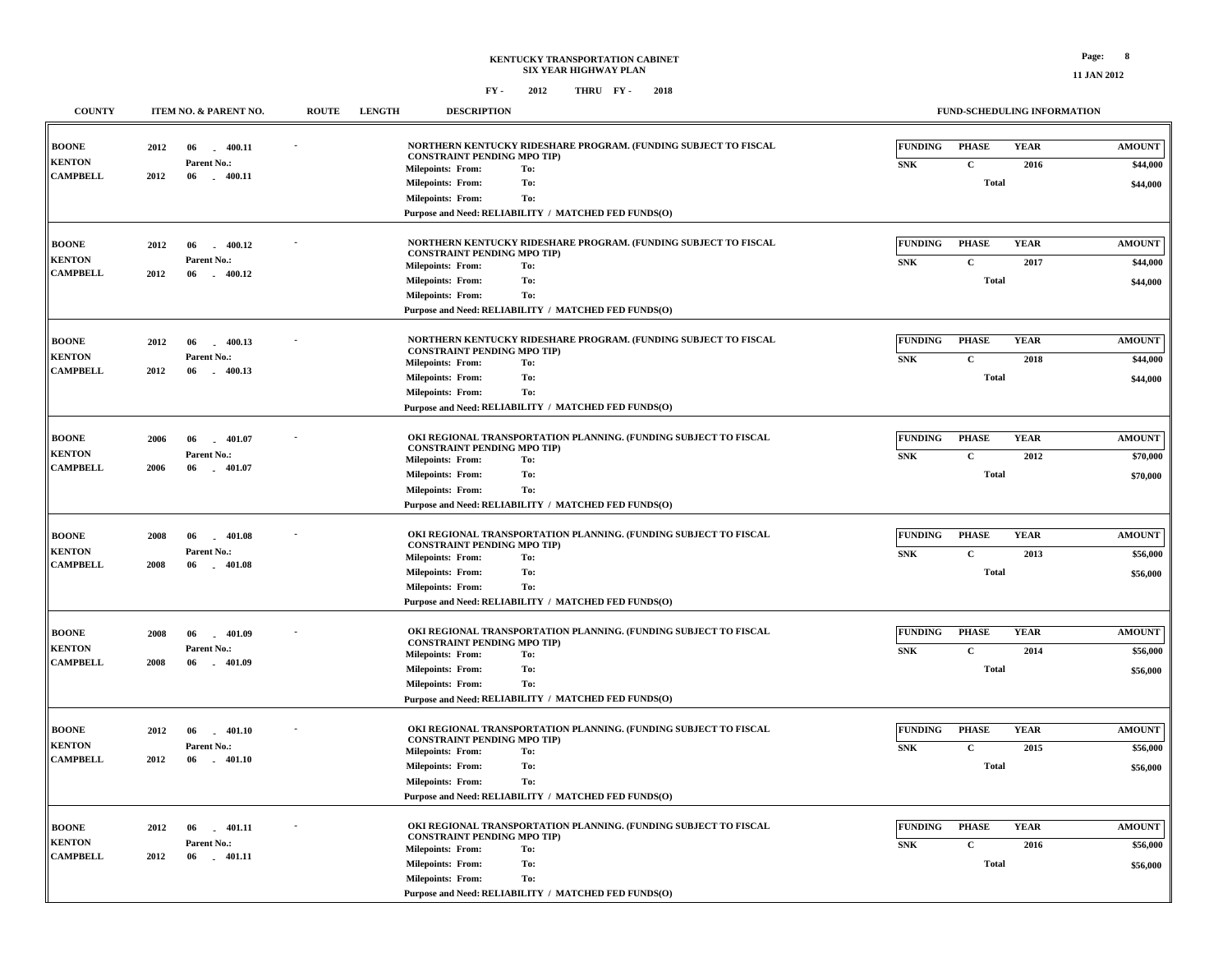| <b>COUNTY</b>                                    | ITEM NO. & PARENT NO.                                                                   |        | <b>LENGTH</b> | <b>DESCRIPTION</b>                                                                                                                                                                                                                                                                                                                            |                                                        | <b>FUND-SCHEDULING INFORMATION</b>                                   |                                             |                                                                                   |  |
|--------------------------------------------------|-----------------------------------------------------------------------------------------|--------|---------------|-----------------------------------------------------------------------------------------------------------------------------------------------------------------------------------------------------------------------------------------------------------------------------------------------------------------------------------------------|--------------------------------------------------------|----------------------------------------------------------------------|---------------------------------------------|-----------------------------------------------------------------------------------|--|
| <b>BOONE</b>                                     | 401.12<br>2012<br>06<br>in 1                                                            |        |               | OKI REGIONAL TRANSPORTATION PLANNING. (FUNDING SUBJECT TO FISCAL<br><b>CONSTRAINT PENDING MPO TIP)</b>                                                                                                                                                                                                                                        | <b>FUNDING</b>                                         | <b>PHASE</b>                                                         | <b>YEAR</b>                                 | <b>AMOUNT</b>                                                                     |  |
| <b>KENTON</b><br><b>CAMPBELL</b>                 | Parent No.:<br>2012<br>06<br>$-401.12$                                                  |        |               | <b>Milepoints: From:</b><br>To:<br>To:<br><b>Milepoints: From:</b><br>To:<br><b>Milepoints: From:</b><br>Purpose and Need: RELIABILITY / MATCHED FED FUNDS(O)                                                                                                                                                                                 | <b>SNK</b>                                             | $\mathbf C$<br><b>Total</b>                                          | 2017                                        | \$56,000<br>\$56,000                                                              |  |
| <b>BOONE</b><br><b>KENTON</b><br><b>CAMPBELL</b> | 2012<br>06<br>401.13<br>Parent No.:<br>2012<br>06<br>$-401.13$                          |        |               | OKI REGIONAL TRANSPORTATION PLANNING. (FUNDING SUBJECT TO FISCAL<br><b>CONSTRAINT PENDING MPO TIP)</b><br>Milepoints: From:<br>To:<br>To:<br><b>Milepoints: From:</b><br><b>Milepoints: From:</b><br>To:<br>Purpose and Need: RELIABILITY / MATCHED FED FUNDS(O)                                                                              | <b>FUNDING</b><br><b>SNK</b>                           | <b>PHASE</b><br>$\mathbf C$<br><b>Total</b>                          | <b>YEAR</b><br>2018                         | <b>AMOUNT</b><br>\$56,000<br>\$56,000                                             |  |
| <b>BOONE</b>                                     | 2012<br>409.00<br>06<br>Parent No.:<br>2012<br>$-409.00$<br>06                          | $I-75$ | .083          | CONSTRUCT A RAMP FROM THE MALL ROAD INTERCHANGE TO SOUTHBOUND I-<br>75.<br>Milepoints: From:180.3 To:180.6<br>Purpose and Need: SAFETY / SAFETY(P)                                                                                                                                                                                            | <b>FUNDING</b><br>SP1<br>SP1<br>SP1<br>SP <sub>1</sub> | <b>PHASE</b><br>D<br>R<br>$\mathbf U$<br>$\mathbf C$<br><b>Total</b> | <b>YEAR</b><br>2013<br>2014<br>2014<br>2015 | <b>AMOUNT</b><br>\$250,000<br>\$250,000<br>\$50,000<br>\$1,500,000<br>\$2,050,000 |  |
| <b>BOONE</b><br><b>KENTON</b><br><b>CAMPBELL</b> | 2002<br>966.00<br>06<br>Parent No.:<br>2002<br>06<br>966.00<br>$\sim$                   |        |               | DEDICATED FEDERAL-AID STP FUNDS EARMARKED FOR NKY URBANIZED AREA<br>AND SUBJECT TO MPO CONTROL FOR FY 2012. (FUNDING SUBJECT TO FISCAL<br><b>CONSTRAINT PENDING MPO TIP)</b><br>Milepoints: From:<br>To:<br>To:<br><b>Milepoints: From:</b><br><b>Milepoints: From:</b><br>To:<br>Purpose and Need: RELIABILITY / MATCHED FED FUNDS(O)        | <b>FUNDING</b><br><b>SNK</b>                           | <b>PHASE</b><br>$\mathbf{C}$<br><b>Total</b>                         | <b>YEAR</b><br>2012                         | <b>AMOUNT</b><br>\$2,100,000<br>\$2,100,000                                       |  |
| <b>BOONE</b><br><b>KENTON</b><br><b>CAMPBELL</b> | 2002<br>966.01<br>06<br>Parent No.:<br>2002<br>$-966.01$<br>06                          |        |               | DEDICATED FEDERAL-AID STP FUNDS EARMARKED FOR NKY URBANIZED AREA<br>AND SUBJECT TO MPO CONTROL FOR FY 2013. (FUNDING SUBJECT TO FISCAL<br><b>CONSTRAINT PENDING MPO TIP)</b><br>Milepoints: From:<br>To:<br><b>Milepoints: From:</b><br>To:<br>To:<br><b>Milepoints: From:</b><br>Purpose and Need: RELIABILITY / MATCHED FED FUNDS(O)        | <b>FUNDING</b><br><b>SNK</b>                           | <b>PHASE</b><br>$\mathbf C$<br><b>Total</b>                          | <b>YEAR</b><br>2013                         | <b>AMOUNT</b><br>\$5,100,000<br>\$5,100,000                                       |  |
| BOONE<br><b>KENTON</b><br><b>CAMPBELL</b>        | 2004<br>06<br>966.02<br>$\overline{a}$<br>Parent No.:<br>2004<br>966.02<br>06<br>$\sim$ |        |               | DEDICATED FEDERAL-AID STP FUNDS EARMARKED FOR NKY URBANIZED AREA<br>AND SUBJECT TO MPO CONTROL FOR FY 2014. (FUNDING SUBJECT TO FISCAL<br><b>CONSTRAINT PENDING MPO TIP)</b><br>Milepoints: From:<br>To:<br><b>Milepoints: From:</b><br>To:<br><b>Milepoints: From:</b><br>To:<br>Purpose and Need: RELIABILITY / MATCHED FED FUNDS(O)        | <b>FUNDING</b><br>${\bf SNK}$                          | <b>PHASE</b><br>$\mathbf C$<br><b>Total</b>                          | <b>YEAR</b><br>2014                         | <b>AMOUNT</b><br>\$5,100,000<br>\$5,100,000                                       |  |
| <b>BOONE</b><br><b>KENTON</b><br><b>CAMPBELL</b> | 2006<br>966.03<br>06<br>$\mathbf{r}$<br>Parent No.:<br>2006<br>06<br>966.03<br>$\sim$   |        |               | DEDICATED FEDERAL-AID STP FUNDS EARMARKED FOR NKY URBANIZED AREA<br>AND SUBJECT TO MPO CONTROL FOR FY 2015. (FUNDING SUBJECT TO FISCAL<br><b>CONSTRAINT PENDING MPO TIP)</b><br><b>Milepoints: From:</b><br>To:<br>To:<br><b>Milepoints: From:</b><br><b>Milepoints: From:</b><br>To:<br>Purpose and Need: RELIABILITY / MATCHED FED FUNDS(O) | <b>FUNDING</b><br>${\bf SNK}$                          | <b>PHASE</b><br>$\mathbf C$<br><b>Total</b>                          | <b>YEAR</b><br>2015                         | <b>AMOUNT</b><br>\$5,100,000<br>\$5,100,000                                       |  |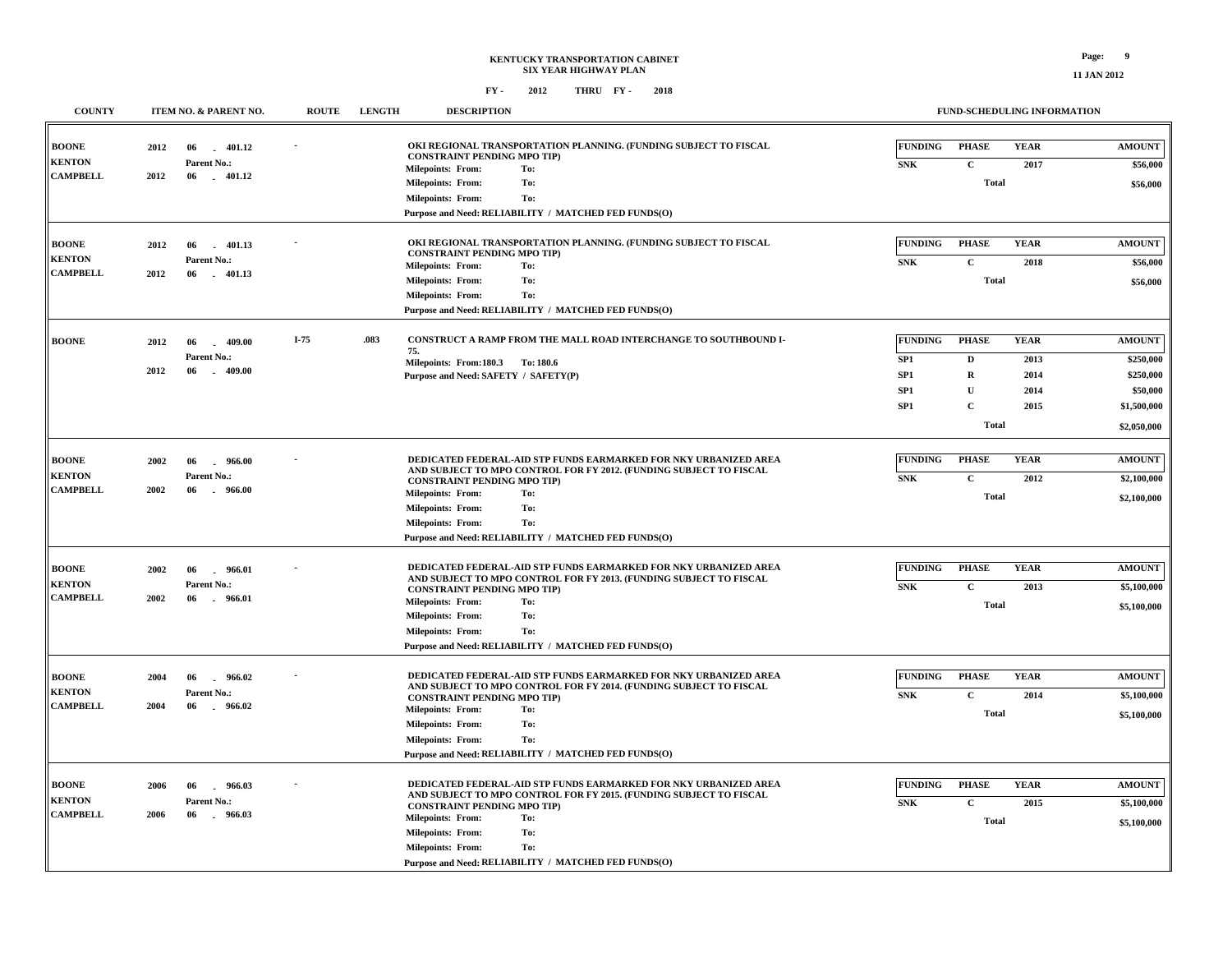| <b>COUNTY</b>                 |      | <b>ITEM NO. &amp; PARENT NO.</b> | <b>ROUTE</b>   | <b>LENGTH</b> | <b>DESCRIPTION</b>                                                                                              |                                                                                                                           |                                                                   |                                        |                                            | <b>FUND-SCHEDULING INFORMATION</b> |                                    |
|-------------------------------|------|----------------------------------|----------------|---------------|-----------------------------------------------------------------------------------------------------------------|---------------------------------------------------------------------------------------------------------------------------|-------------------------------------------------------------------|----------------------------------------|--------------------------------------------|------------------------------------|------------------------------------|
| <b>BOONE</b><br><b>KENTON</b> | 2006 | 06<br>966.04<br>Parent No.:      |                |               |                                                                                                                 | AND SUBJECT TO MPO CONTROL FOR FY 2016. (FUNDING SUBJECT TO FISCAL                                                        | DEDICATED FEDERAL-AID STP FUNDS EARMARKED FOR NKY URBANIZED AREA  | <b>FUNDING</b><br><b>SNK</b>           | <b>PHASE</b><br>$\mathbf{C}$               | <b>YEAR</b>                        | <b>AMOUNT</b>                      |
| <b>CAMPBELL</b>               | 2006 | 06<br>$-966.04$                  |                |               | <b>CONSTRAINT PENDING MPO TIP)</b><br>Milepoints: From:<br><b>Milepoints: From:</b><br><b>Milepoints: From:</b> | To:<br>To:<br>To:                                                                                                         |                                                                   |                                        | <b>Total</b>                               | 2016                               | \$5,100,000<br>\$5,100,000         |
|                               |      |                                  |                |               |                                                                                                                 | Purpose and Need: RELIABILITY / MATCHED FED FUNDS(O)                                                                      |                                                                   |                                        |                                            |                                    |                                    |
| <b>BOONE</b><br><b>KENTON</b> | 2008 | 06<br>966.05<br>Parent No.:      |                |               | <b>CONSTRAINT PENDING MPO TIP)</b>                                                                              | AND SUBJECT TO MPO CONTROL FOR FY 2017 (FUNDING SUBJECT TO FISCAL                                                         | DEDICATED FEDERAL-AID STP FUNDS EARMARKED FOR NKY URBANIZED AREA  | <b>FUNDING</b><br><b>SNK</b>           | <b>PHASE</b><br>$\mathbf{C}$               | <b>YEAR</b><br>2017                | <b>AMOUNT</b><br>\$5,100,000       |
| <b>CAMPBELL</b>               | 2008 | 06<br>966.05<br>a.               |                |               | <b>Milepoints: From:</b><br><b>Milepoints: From:</b><br><b>Milepoints: From:</b>                                | To:<br>To:<br>To:<br>Purpose and Need: RELIABILITY / MATCHED FED FUNDS(O)                                                 |                                                                   |                                        | <b>Total</b>                               |                                    | \$5,100,000                        |
|                               |      |                                  |                |               |                                                                                                                 |                                                                                                                           |                                                                   |                                        |                                            |                                    |                                    |
| <b>BOONE</b><br><b>KENTON</b> | 2008 | 06<br>966.06<br>Parent No.:      |                |               | <b>CONSTRAINT PENDING MPO TIP)</b>                                                                              | AND SUBJECT TO MPO CONTROL FOR FY 2018 (FUNDING SUBJECT TO FISCAL                                                         | DEDICATED FEDERAL-AID STP FUNDS EARMARKED FOR NKY URBANIZED AREA  | <b>FUNDING</b><br><b>SNK</b>           | <b>PHASE</b><br>$\mathbf{C}$               | <b>YEAR</b><br>2018                | <b>AMOUNT</b><br>\$5,100,000       |
| <b>CAMPBELL</b>               | 2008 | 06<br>$-966.06$                  |                |               | <b>Milepoints: From:</b><br><b>Milepoints: From:</b><br><b>Milepoints: From:</b>                                | To:<br>To:<br>To:<br>Purpose and Need: RELIABILITY / MATCHED FED FUNDS(O)                                                 |                                                                   |                                        | <b>Total</b>                               |                                    | \$5,100,000                        |
| <b>BOONE</b>                  | 2012 | 1079.00<br>06<br>Parent No.:     | <b>KY-20</b>   |               | (PR 1300)(SR 39.7) 008B00018N                                                                                   |                                                                                                                           | REPLACE BRIDGE ON KY 20 OVER WOOLPER CREEK SE OF STONE CREEK LANE | <b>FUNDING</b>                         | <b>PHASE</b>                               | <b>YEAR</b>                        | <b>AMOUNT</b>                      |
|                               | 2012 | 06<br>1079.00                    |                |               | Milepoints: From:2.8                                                                                            | To: 2.86<br>Purpose and Need: RELIABILITY / BRIDGE REPLACEMENT(P)                                                         |                                                                   | <b>BRO</b><br><b>BRO</b><br><b>BRO</b> | $\mathbf D$<br>$\mathbf R$<br>$\mathbf{U}$ | 2013<br>2014<br>2014               | \$500,000<br>\$100,000<br>\$50,000 |
|                               |      |                                  |                |               |                                                                                                                 |                                                                                                                           |                                                                   | <b>BRO</b>                             | $\mathbf C$<br><b>Total</b>                | 2015                               | \$750,000<br>\$1,400,000           |
|                               |      |                                  |                |               |                                                                                                                 |                                                                                                                           |                                                                   |                                        |                                            |                                    |                                    |
| <b>BOONE</b>                  | 2012 | 1082.00<br>06<br>Parent No.:     | <b>CR-1065</b> |               |                                                                                                                 | REPLACE BRIDGE ON LIMABURG CREEK ROAD (CR 1065) OVER LIMABURG<br>CREEK 0.9 MILE N OF KY 18(SR 35.4) 008C00008N            |                                                                   | <b>FUNDING</b><br><b>BRZ</b>           | <b>PHASE</b><br>D                          | <b>YEAR</b><br>2013                | <b>AMOUNT</b><br>\$200,000         |
|                               | 2012 | $-1082.00$<br>06                 |                |               | Milepoints: From: 861                                                                                           | To: .901<br>Purpose and Need: RELIABILITY / BRIDGE REPLACEMENT(P)                                                         |                                                                   | <b>BRZ</b><br><b>BRZ</b>               | ${\bf R}$<br>$\mathbf U$                   | 2014<br>2014                       | \$50,000<br>\$25,000               |
|                               |      |                                  |                |               |                                                                                                                 |                                                                                                                           |                                                                   | <b>BRZ</b>                             | $\mathbf C$<br><b>Total</b>                | 2016                               | \$450,000<br>\$725,000             |
|                               |      |                                  |                |               |                                                                                                                 |                                                                                                                           |                                                                   |                                        |                                            |                                    |                                    |
| <b>BOONE</b>                  | 2006 | .3700.00<br>06<br>Parent No.:    | <b>US-42</b>   |               | ROAD (2006BOPC)                                                                                                 | CONSTRUCT AN ADDITIONAL US-42 LEFT TURN LANE TO NORTHBOUND MALL                                                           |                                                                   | <b>FUNDING</b>                         | <b>PHASE</b>                               | <b>YEAR</b>                        | <b>AMOUNT</b>                      |
|                               | 2000 | 99<br>219.06                     |                |               | Milepoints: From:13.4                                                                                           | To: 13.489<br>Purpose and Need: RELIABILITY / CONGESTION MITIGTN(O)                                                       |                                                                   | CM                                     | $\mathbf C$<br><b>Total</b>                | 2012                               | \$1,480,000<br>\$1,480,000         |
| <b>BOONE</b>                  | 2010 | 3700.01<br>06                    | <b>US-42</b>   |               |                                                                                                                 | CONSTRUCT AN ADDITIONAL US-42 LEFT TURN LANE TO NORTHBOUND MALL                                                           |                                                                   | <b>FUNDING</b>                         | <b>PHASE</b>                               | <b>YEAR</b>                        | <b>AMOUNT</b>                      |
|                               | 2006 | Parent No.:<br>06<br>$-3700.00$  |                |               | Milepoints: From:13.4                                                                                           | ROAD PHASE II (RECEIVED 2010 CMAQ FUNDS)(2010BOPC)<br>To: 13.489<br>Purpose and Need: RELIABILITY / CONGESTION MITIGTN(O) |                                                                   | CM                                     | $\mathbf{C}$<br><b>Total</b>               | 2012                               | \$735,000<br>\$735,000             |
|                               |      |                                  |                |               |                                                                                                                 |                                                                                                                           |                                                                   |                                        |                                            |                                    |                                    |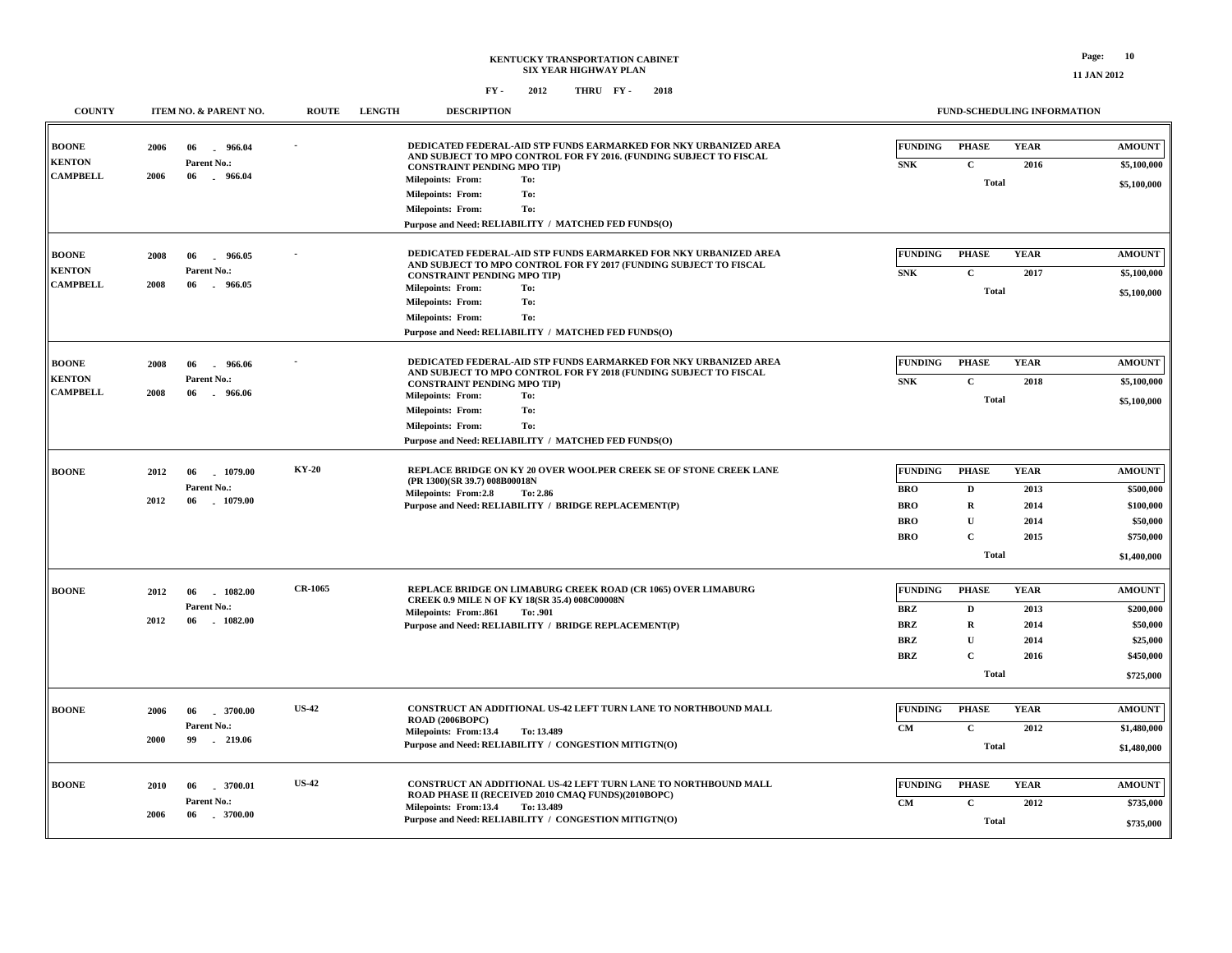| <b>COUNTY</b>   |      | ITEM NO. & PARENT NO.          | <b>ROUTE</b>   | <b>LENGTH</b> | <b>DESCRIPTION</b>                                                                                                                     |                                    |                            | FUND-SCHEDULING INFORMATION |                             |  |
|-----------------|------|--------------------------------|----------------|---------------|----------------------------------------------------------------------------------------------------------------------------------------|------------------------------------|----------------------------|-----------------------------|-----------------------------|--|
| <b>BOONE</b>    | 2004 | 06<br>$-8000.20$               | $I-275$        |               | I-275/KY-212 INTERCHANGE AND KY-20 RECONSTRUCTION NEAR GREATER<br>CINCINNATI AIRPORT. (2004BOPC)(KYTC SHARE @ 46.6%)                   | <b>FUNDING</b>                     | <b>PHASE</b>               | <b>YEAR</b>                 | <b>AMOUNT</b>               |  |
|                 |      | Parent No.:                    |                |               | Milepoints: From: 4.842 To: 4.942                                                                                                      | <b>STP</b>                         | $\mathbf C$                | 2018                        | \$25,310,000                |  |
|                 | 2002 | 06<br>$-8000.11$               |                |               | Purpose and Need: ECONOMIC DEVELOPMENT / I-CHANGE RECONST(O)                                                                           |                                    | <b>Total</b>               |                             | \$25,310,000                |  |
| <b>BOONE</b>    | 2004 | 06<br>8001.21                  | KY-237         | 2.370         | RECONSTRUCT AND WIDEN KY-237 FROM VALLEY VIEW TO ROGERS LANE<br>(MIDDLE SECTION) (PRIORITY 3). (00CCN)(2004BOPC)(08CCR) (10CCR)        | <b>FUNDING</b>                     | <b>PHASE</b>               | <b>YEAR</b>                 | <b>AMOUNT</b>               |  |
|                 | 2004 | Parent No.:<br>06<br>. 8001.20 |                |               | Milepoints: From: 2.251 To: 5.37                                                                                                       | SP1                                | $\mathbf R$                | 2012                        | \$7,720,000                 |  |
|                 |      |                                |                |               | Purpose and Need: RELIABILITY / RECONSTRUCTION(O)                                                                                      | SP <sub>1</sub><br>SP <sub>1</sub> | $\mathbf U$<br>$\mathbf C$ | 2012<br>2014                | \$4,160,000<br>\$13,670,000 |  |
|                 |      |                                |                |               |                                                                                                                                        |                                    | <b>Total</b>               |                             |                             |  |
|                 |      |                                |                |               |                                                                                                                                        |                                    |                            |                             | \$25,550,000                |  |
| <b>BOONE</b>    | 2004 | 06<br>8001.25                  | KY-237         | .850          | RECONSTRUCT AND WIDEN KY-237 FROM ROGERS LANE TO KY-18 (PRIORITY<br>SECTION). (00CCN)(2004BOPC)(08CCR) (10CCR)                         | <b>FUNDING</b>                     | <b>PHASE</b>               | <b>YEAR</b>                 | <b>AMOUNT</b>               |  |
|                 |      | Parent No.:                    |                |               | Milepoints: From:5.37<br>To: 6.262                                                                                                     | <b>SPP</b>                         | $\mathbf D$                | 2012                        | \$600,000                   |  |
|                 | 2004 | $-8001.20$<br>06               |                |               | Purpose and Need: RELIABILITY / RECONSTRUCTION(O)                                                                                      | <b>STP</b>                         | $\mathbf C$                | 2012                        | \$19,830,000                |  |
|                 |      |                                |                |               |                                                                                                                                        |                                    | <b>Total</b>               |                             |                             |  |
| <b>BOONE</b>    | 2010 | 06<br>8630.00                  |                |               | <b>CONSTRUCT A NEW LOOP ROAD AROUND THE CAMPUS OF GATEWAY COLLEGE</b><br><b>LOCATED OFF MOUNT ZION ROAD. (10CCN)</b>                   | <b>FUNDING</b>                     | <b>PHASE</b>               | <b>YEAR</b>                 | <b>AMOUNT</b>               |  |
|                 |      | Parent No.:                    |                |               | <b>Milepoints: From:</b><br>To:                                                                                                        | SB2                                | $\mathbf{C}$               | 2012                        | \$500,000                   |  |
|                 | 2010 | 06<br>$-8630.00$               |                |               | Purpose and Need: RELIABILITY / NEW ROUTE(O)                                                                                           |                                    | <b>Total</b>               |                             |                             |  |
| <b>BOURBON</b>  | 2000 | 07 . 310.20                    | <b>US-68</b>   | 4.400         | PARIS-MAYSVILLE ROAD; CONSTRUCT MILLERSBURG BYPASS                                                                                     | <b>FUNDING</b>                     | <b>PHASE</b>               | <b>YEAR</b>                 | <b>AMOUNT</b>               |  |
| <b>NICHOLAS</b> |      | Parent No.:                    |                |               | (SECTION 2)(08CCR)<br>Milepoints: From:<br>To:                                                                                         | NH                                 | $\mathbf R$                | 2013                        | \$3,830,000                 |  |
|                 | 1996 | 07 . 310.01                    |                |               | <b>Milepoints: From:</b><br>To:                                                                                                        | NH                                 | $\mathbf{U}$               | 2013                        | \$2,400,000                 |  |
|                 |      |                                |                |               | Purpose and Need: RELIABILITY / MAJOR WIDENING(O)                                                                                      | $\mathbf{N}\mathbf{H}$             | $\mathbf C$                | 2014                        | \$12,690,000                |  |
|                 |      |                                |                |               |                                                                                                                                        |                                    | <b>Total</b>               |                             | \$18,920,000                |  |
| <b>BOURBON</b>  | 2008 | 07<br>1119.00                  | <b>CR-1308</b> | .100          | TOWNSEND VALLEY ROAD; REPLACE BRIDGE AND APPROACHES OVER<br>TOWNSEND CREEK (C42) 1.6 MILES WEST OF JCT. US-27. (SR=32.0): (009C00042N) | <b>FUNDING</b>                     | <b>PHASE</b>               | <b>YEAR</b>                 | <b>AMOUNT</b>               |  |
|                 |      | Parent No.:                    |                |               | Milepoints: From:1.64<br>To: 1.657                                                                                                     | <b>BRZ</b>                         | $\mathbf R$                | 2012                        | \$135,000                   |  |
|                 | 2008 | 07 1119.00                     |                |               | Purpose and Need: SAFETY / BRIDGE REPLACEMENT(P)                                                                                       | <b>BRZ</b>                         | $\mathbf{U}$               | 2012                        | \$115,000                   |  |
|                 |      |                                |                |               |                                                                                                                                        | <b>BRZ</b>                         | $\overline{c}$             | 2014                        | \$450,000                   |  |
|                 |      |                                |                |               |                                                                                                                                        |                                    | <b>Total</b>               |                             | \$700,000                   |  |
| <b>BOURBON</b>  | 2010 | 07<br>1124.00                  | <b>CR-1308</b> | .100          | REPLACE BRIDGE ON CR-1308 (MP 3.588) OVER TOWNSEND CREEK; .9 MI E OF JCT<br>KY 353; (STRUCTURALLY DEFICIENT, SR=33.2) 009C00043N       | <b>FUNDING</b>                     | <b>PHASE</b>               | <b>YEAR</b>                 | <b>AMOUNT</b>               |  |
|                 | 2010 | Parent No.:<br>07 1124.00      |                |               |                                                                                                                                        | <b>BRZ</b>                         | $\mathbf D$                | 2012                        | \$305,000                   |  |
|                 |      |                                |                |               | Milepoints: From: 3.538 To: 3.638<br>Purpose and Need: RELIABILITY / BRIDGE REPLACEMENT(P)                                             | $\mathbf{BRZ}$                     | $\mathbf R$                | 2014                        | \$90,000                    |  |
|                 |      |                                |                |               |                                                                                                                                        | <b>BRZ</b><br><b>BRZ</b>           | ${\bf U}$<br>C             | 2014<br>2016                | \$75,000<br>\$765,000       |  |
|                 |      |                                |                |               |                                                                                                                                        |                                    | <b>Total</b>               |                             | \$1,235,000                 |  |
| <b>BOURBON</b>  | 2010 |                                | <b>US-460</b>  | 12.783        | RESURFACE US-460 FROM PARIS TO THE BOURBON/MONTGOMERY COUNTY                                                                           | <b>FUNDING</b>                     | <b>PHASE</b>               | <b>YEAR</b>                 | <b>AMOUNT</b>               |  |
|                 |      | 07  8631.00<br>Parent No.:     |                |               | LINE. (10CCN)                                                                                                                          | SB2                                | $\mathbf C$                | 2012                        | \$1,000,000                 |  |
|                 | 2010 | 07 . 8631.00                   |                |               | Milepoints: From: 9.15<br>To: 21.933<br>Purpose and Need: RELIABILITY / RESURFACING(P)                                                 |                                    | Total                      |                             |                             |  |
|                 |      |                                |                |               |                                                                                                                                        |                                    |                            |                             | \$1,000,000                 |  |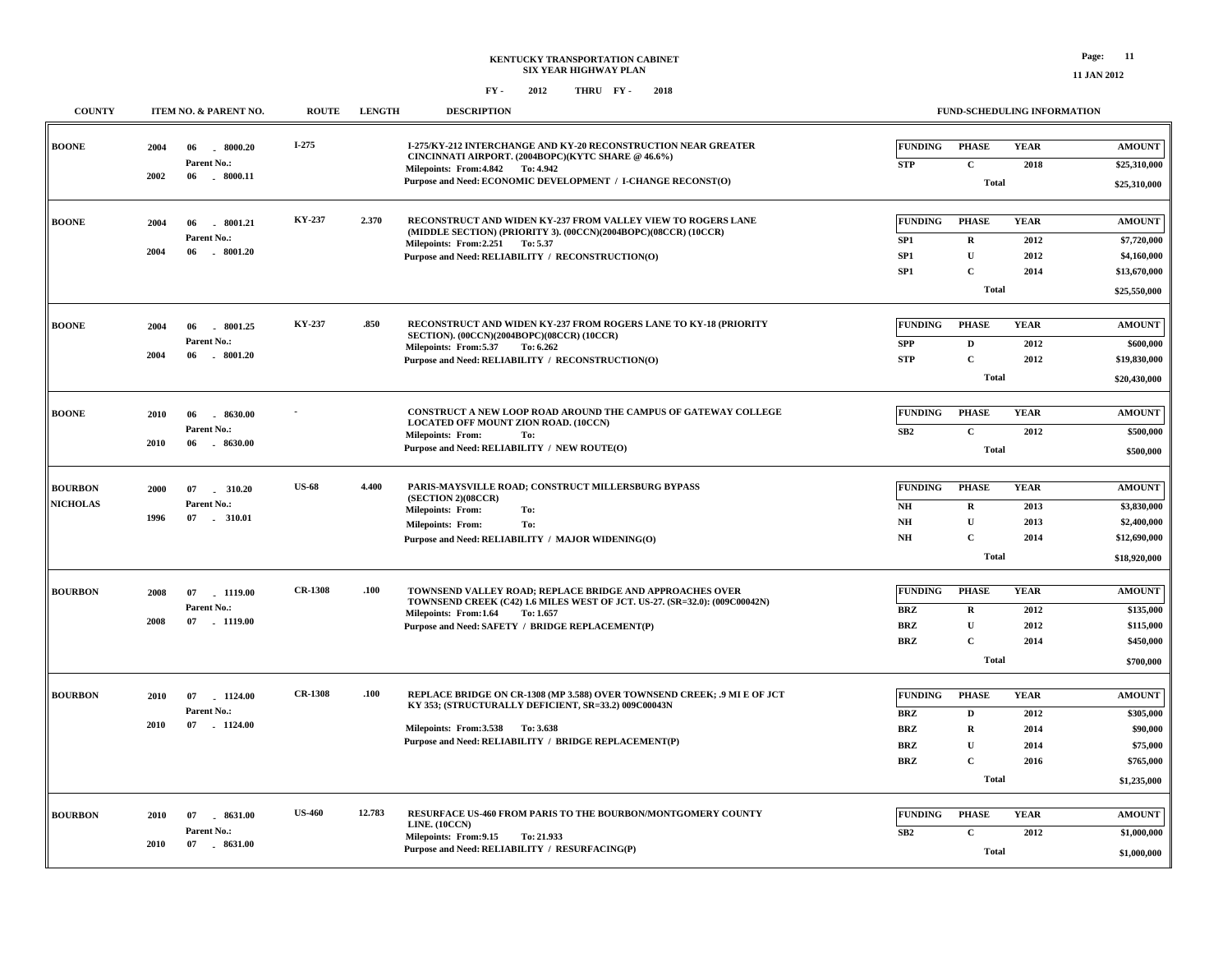| <b>COUNTY</b> |      | ITEM NO. & PARENT NO. | <b>ROUTE</b>   | <b>LENGTH</b> | <b>DESCRIPTION</b>                                                                                                                             |                 | <b>FUND-SCHEDULING INFORMATION</b> |             |               |
|---------------|------|-----------------------|----------------|---------------|------------------------------------------------------------------------------------------------------------------------------------------------|-----------------|------------------------------------|-------------|---------------|
| <b>BOYD</b>   | 2012 | 09<br>206.00<br>u.    | <b>US-60</b>   | 1.800         | RECONSTRUCT US 60 FROM KY 716 TO ROSE HILL CEMETERY                                                                                            | FUNDING         | <b>PHASE</b>                       | <b>YEAR</b> | <b>AMOUNT</b> |
|               |      | Parent No.:           |                |               | To: 9.8<br><b>Milepoints: From:8</b>                                                                                                           | SP <sub>1</sub> | $\mathbf D$                        | 2014        | \$400,000     |
|               | 2012 | $-206.00$<br>09       |                |               | Purpose and Need: RELIABILITY / RECONSTRUCTION(O)                                                                                              | SP <sub>1</sub> | $\mathbf{U}$                       | 2015        | \$100,000     |
|               |      |                       |                |               |                                                                                                                                                | SP <sub>1</sub> | $\mathbf C$                        | 2016        | \$1,600,000   |
|               |      |                       |                |               |                                                                                                                                                |                 | <b>Total</b>                       |             | \$2,100,000   |
| <b>BOYD</b>   | 2002 | 1054.00<br>09         | <b>KY-168</b>  | .100          | REPLACE BRIDGE OVER KEYS CREEK (B14) 2.5 MI NW OF JCT. US-23. (SR=35.1):                                                                       | <b>FUNDING</b>  | <b>PHASE</b>                       | <b>YEAR</b> | <b>AMOUNT</b> |
|               |      | Parent No.:           |                |               | (010B00014N)<br>Milepoints: From: 2.657 To: 2.664                                                                                              | <b>BRO</b>      | $\mathbf R$                        | 2012        | \$210,000     |
|               | 2002 | 09<br>1054.00         |                |               | Purpose and Need: RELIABILITY / BRIDGE REPLACEMENT(P)                                                                                          | <b>BRO</b>      | $\mathbf U$                        | 2012        | \$130,000     |
|               |      |                       |                |               |                                                                                                                                                | <b>BRO</b>      | $\mathbf C$                        | 2013        | \$740,000     |
|               |      |                       |                |               |                                                                                                                                                |                 | <b>Total</b>                       |             | \$1,080,000   |
|               |      |                       |                |               |                                                                                                                                                |                 |                                    |             |               |
| <b>BOYD</b>   | 2008 | 09<br>$-8400.00$      | <b>US-60</b>   | 2.020         | US 60 FROM I-64 AT INTERCHANGE 181 (MP 0.2) EXTENDING NORTHERLY TO THE<br>KY 180 (MP 4.02) INTERSECTION AT CANNONSBURG CONSISTING OF 4 DRIVING | <b>FUNDING</b>  | <b>PHASE</b>                       | <b>YEAR</b> | <b>AMOUNT</b> |
|               |      | Parent No.:           |                |               | LANES WITH WIDE, DGA SHOULDERS. (08CCN) (10CCR)                                                                                                | SPB             | ${\bf R}$                          | 2012        | \$4,700,000   |
|               | 2008 | 09<br>8400.00         |                |               | Milepoints: From:.2<br>To: 4.02                                                                                                                | SB2             | $\mathbf{U}$                       | 2012        | \$2,500,000   |
|               |      |                       |                |               | Purpose and Need: RELIABILITY / CONGESTION MITIGTN(O)                                                                                          | SP <sub>1</sub> | $\mathbf C$                        | 2014        | \$31,500,000  |
|               |      |                       |                |               |                                                                                                                                                |                 | <b>Total</b>                       |             | \$38,700,000  |
| <b>BOYLE</b>  | 1996 | 07<br>210.00          | KY-2168        | 1.800         | EXTEND NEW CONNECTOR FROM KY 33 TO KY 34 NE OF DANVILLE (10CCR)                                                                                | <b>FUNDING</b>  | <b>PHASE</b>                       | <b>YEAR</b> | <b>AMOUNT</b> |
|               |      | Parent No.:           |                |               | <b>Milepoints: From:</b><br>To:                                                                                                                | SP1             | $\mathbf C$                        | 2012        | \$10,960,000  |
|               | 1996 | 07<br>$-210.00$       |                |               | Purpose and Need: RELIABILITY / NEW ROUTE(O)                                                                                                   |                 | <b>Total</b>                       |             | \$10,960,000  |
|               |      |                       |                |               |                                                                                                                                                |                 |                                    |             |               |
| <b>BOYLE</b>  | 2004 | 07<br>242.00          | <b>US-68</b>   |               | REPLACE US 68 AND US 150 BRIDGE OVER CHAPLIN RIVER, PERRYVILLE.                                                                                | <b>FUNDING</b>  | <b>PHASE</b>                       | <b>YEAR</b> | <b>AMOUNT</b> |
|               |      | Parent No.:           |                |               | (2005HPP-KY134)                                                                                                                                | <b>HPP</b>      | $\mathbf C$                        | 2012        | \$364,940     |
|               | 2004 | 07<br>$-242.00$       |                |               | (EARMARK DOES NOT COVER TOTAL CONSTRUCTION COST OF \$600,000):<br>(011B00042N)                                                                 |                 |                                    |             |               |
|               |      |                       |                |               | Milepoints: From:6.4<br>To: 6.418                                                                                                              |                 | <b>Total</b>                       |             | \$364,940     |
|               |      |                       |                |               | Purpose and Need: RELIABILITY / BRIDGE REPLACEMENT(P)                                                                                          |                 |                                    |             |               |
| <b>BOYLE</b>  | 2012 | 07<br>$-418.00$       | KY-52          | .781          | RECONSTRUCT KY 52 EAST OF DANVILLE AT "S" CURVE NEAR KY 1273                                                                                   | <b>FUNDING</b>  | <b>PHASE</b>                       | <b>YEAR</b> | <b>AMOUNT</b> |
|               |      | Parent No.:           |                |               | Milepoints: From: 1.838 To: 2.619                                                                                                              | SP <sub>1</sub> | $\mathbf D$                        | 2013        | \$350,000     |
|               | 2012 | 07<br>$-418.00$       |                |               | Purpose and Need: RELIABILITY / RECONSTRUCTION(O)                                                                                              | SP <sub>1</sub> | $\mathbf R$                        | 2014        | \$600,000     |
|               |      |                       |                |               |                                                                                                                                                | SP1             | $\mathbf{U}$                       | 2014        | \$500,000     |
|               |      |                       |                |               |                                                                                                                                                | SP <sub>1</sub> | $\mathbf C$                        | 2015        | \$1,500,000   |
|               |      |                       |                |               |                                                                                                                                                |                 | <b>Total</b>                       |             |               |
|               |      |                       |                |               |                                                                                                                                                |                 |                                    |             | \$2,950,000   |
| <b>BOYLE</b>  | 2012 | $-1133.00$<br>07      | <b>CR-1226</b> |               | REPLACE BRIDGE ON CURTIS RD (CR 1226) OVER N ROLLING FORK AT JCT WITH                                                                          | <b>FUNDING</b>  | <b>PHASE</b>                       | <b>YEAR</b> | <b>AMOUNT</b> |
|               |      | Parent No.:           |                |               | KY 37(SR 19.2) 011C00042N<br><b>Milepoints: From:.004</b><br>To: .044                                                                          | <b>BRZ</b>      | $\mathbf D$                        | 2013        | \$300,000     |
|               | 2012 | 07<br>$-1133.00$      |                |               | Purpose and Need: RELIABILITY / BRIDGE REPLACEMENT(P)                                                                                          | BRZ             | $\mathbf R$                        | 2014        | \$45,000      |
|               |      |                       |                |               |                                                                                                                                                | BRZ             | $\mathbf U$                        | 2014        | \$45,000      |
|               |      |                       |                |               |                                                                                                                                                | <b>BRZ</b>      | $\mathbf{C}$                       | 2015        | \$450,000     |
|               |      |                       |                |               |                                                                                                                                                |                 | <b>Total</b>                       |             | \$840,000     |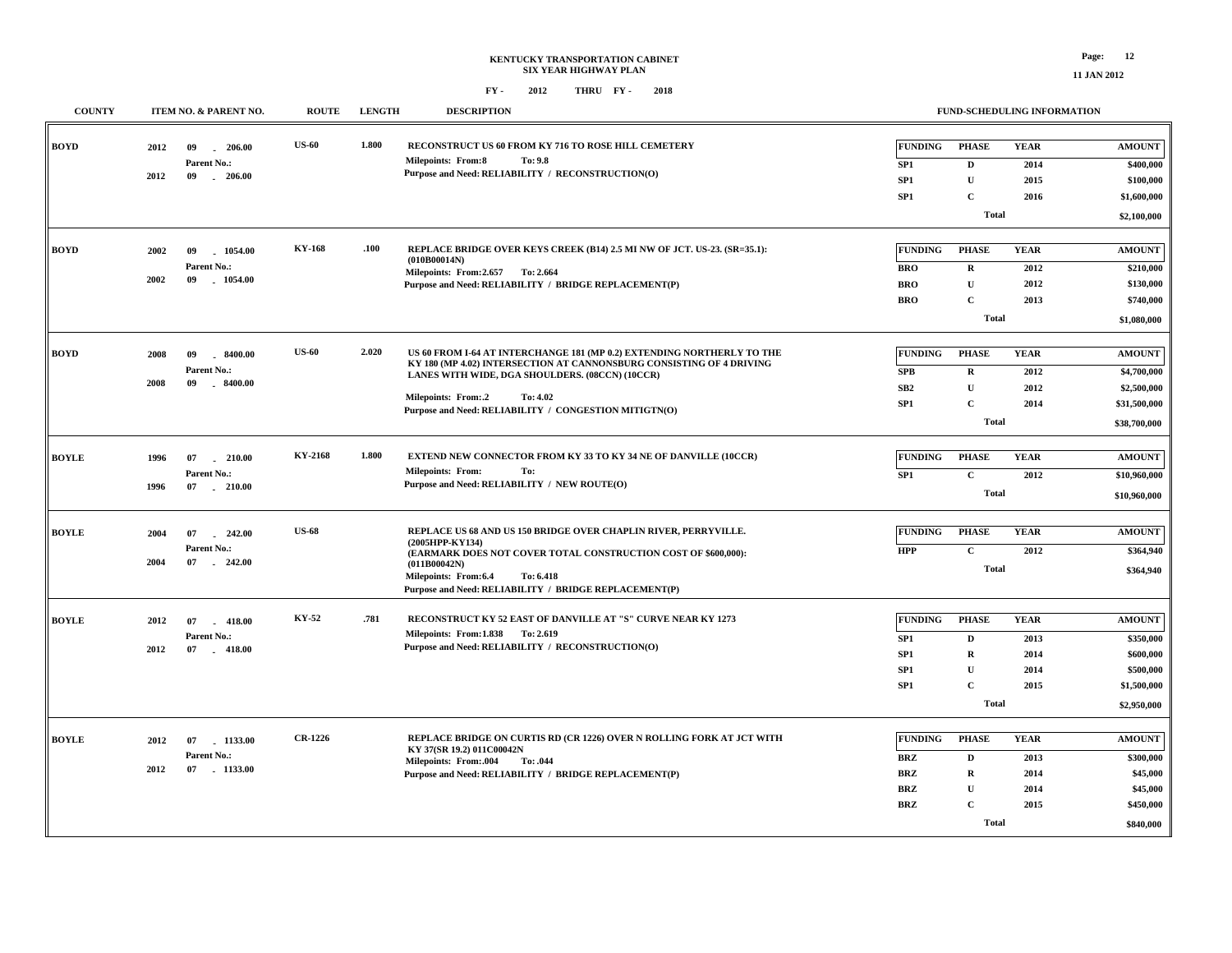$\exists$ 

 **\$3,570,000**

**Total**

**FUND-SCHEDULING INFORMATION**

#### **FY - FY - 2012 2018 THRU**

**COUNTY ITEM NO. & PARENT NO. ROUTE LENGTH DESCRIPTION**

| <b>BRACKEN</b> | 2010 | 355.15<br>06                    | <b>KY-8</b>    |      | OPERATION OF AUGUSTA FERRY FOR FY 2013                                                                                             | <b>FUNDING</b>  | <b>PHASE</b> | <b>YEAR</b> | <b>AMOUNT</b> |
|----------------|------|---------------------------------|----------------|------|------------------------------------------------------------------------------------------------------------------------------------|-----------------|--------------|-------------|---------------|
|                |      | Parent No.:                     |                |      | <b>Milepoints: From:</b><br>To:                                                                                                    | SP <sub>1</sub> | $\mathbf{C}$ | 2013        | \$180,000     |
|                | 2010 | 06<br>355.15                    |                |      | Purpose and Need: RELIABILITY / FERRY OPERATION(P)                                                                                 |                 | <b>Total</b> |             | \$180,000     |
|                |      |                                 |                |      |                                                                                                                                    |                 |              |             |               |
| <b>BRACKEN</b> | 2010 | 06<br>355.16                    | <b>KY-8</b>    |      | OPERATION OF AUGUSTA FERRY FOR FY 2014                                                                                             | <b>FUNDING</b>  | <b>PHASE</b> | <b>YEAR</b> | <b>AMOUNT</b> |
|                |      | Parent No.:                     |                |      | To:<br><b>Milepoints: From:</b>                                                                                                    | SP <sub>1</sub> | $\mathbf{C}$ | 2014        | \$180,000     |
|                | 2010 | 355.16<br>06                    |                |      | Purpose and Need: RELIABILITY / FERRY OPERATION(P)                                                                                 |                 | <b>Total</b> |             | \$180,000     |
|                |      |                                 |                |      |                                                                                                                                    |                 |              |             |               |
|                |      |                                 | <b>KY-8</b>    |      | OPERATION OF AUGUSTA FERRY FOR FY 2015                                                                                             | <b>FUNDING</b>  | <b>PHASE</b> | <b>YEAR</b> | <b>AMOUNT</b> |
| <b>BRACKEN</b> | 2010 | 355.17<br>-06<br>Parent No.:    |                |      | <b>Milepoints: From:</b><br>To:                                                                                                    |                 |              |             |               |
|                | 2010 | 355.17<br>06                    |                |      | Purpose and Need: RELIABILITY / FERRY OPERATION(P)                                                                                 | SP <sub>1</sub> | $\mathbf{C}$ | 2015        | \$180,000     |
|                |      |                                 |                |      |                                                                                                                                    |                 | <b>Total</b> |             | \$180,000     |
|                |      |                                 |                |      |                                                                                                                                    |                 |              |             |               |
| <b>BRACKEN</b> | 2010 | 355.18<br>06<br>a.              | <b>KY-8</b>    |      | OPERATION OF AUGUSTA FERRY FOR FY 2016                                                                                             | <b>FUNDING</b>  | <b>PHASE</b> | <b>YEAR</b> | <b>AMOUNT</b> |
|                | 2010 | Parent No.:<br>06               |                |      | <b>Milepoints: From:</b><br>To:<br>Purpose and Need: RELIABILITY / FERRY OPERATION(P)                                              | SP <sub>1</sub> | $\mathbf C$  | 2016        | \$180,000     |
|                |      | 355.18                          |                |      |                                                                                                                                    |                 | <b>Total</b> |             | \$180,000     |
|                |      |                                 |                |      |                                                                                                                                    |                 |              |             |               |
| <b>BRACKEN</b> | 2012 | 06<br>355.19                    | <b>KY-8</b>    |      | OPERATION OF AUGUSTA FERRY FOR FY 2017                                                                                             | <b>FUNDING</b>  | <b>PHASE</b> | <b>YEAR</b> | <b>AMOUNT</b> |
|                |      | Parent No.:                     |                |      | <b>Milepoints: From:</b><br>To:                                                                                                    | SP1             | $\mathbf C$  | 2017        | \$180,000     |
|                | 2012 | 06 355.19                       |                |      | Purpose and Need: RELIABILITY / FERRY OPERATION(P)                                                                                 |                 | <b>Total</b> |             | \$180,000     |
|                |      |                                 |                |      |                                                                                                                                    |                 |              |             |               |
| <b>BRACKEN</b> | 2012 | 06<br>355.20                    | <b>KY-8</b>    |      | OPERATION OF AUGUSTA FERRY FOR FY 2018                                                                                             | <b>FUNDING</b>  | <b>PHASE</b> | <b>YEAR</b> | <b>AMOUNT</b> |
|                |      | Parent No.:                     |                |      | Milepoints: From:<br>To:                                                                                                           | SP <sub>1</sub> | $\mathbf C$  | 2018        | \$180,000     |
|                | 2012 | 355.20<br>06                    |                |      | Purpose and Need: RELIABILITY / FERRY OPERATION(P)                                                                                 |                 |              |             |               |
|                |      |                                 |                |      |                                                                                                                                    |                 | <b>Total</b> |             | \$180,000     |
|                |      |                                 |                |      |                                                                                                                                    |                 |              |             |               |
| <b>BRACKEN</b> | 2008 | 06<br>1068.00                   | <b>CR-1023</b> | .100 | LONG STRETCH ROAD; REPLACE BRIDGE AND APPROACHES OVER TURTLE<br>CREEK 400 FEET NORTH OF KY-8 (C03). (SR=17.7): (012C00003N)(10CCR) | <b>FUNDING</b>  | <b>PHASE</b> | <b>YEAR</b> | <b>AMOUNT</b> |
|                | 2008 | Parent No.:<br>06<br>1068.00    |                |      | <b>Milepoints: From:.46</b><br>To: .51                                                                                             | <b>BRZ</b>      | $\mathbf R$  | 2012        | \$25,000      |
|                |      |                                 |                |      | Purpose and Need: SAFETY / BRIDGE REPLACEMENT(P)                                                                                   | <b>BRZ</b>      | $\mathbf{U}$ | 2012        | \$5,000       |
|                |      |                                 |                |      |                                                                                                                                    | <b>BRZ</b>      | $\mathbf C$  | 2013        | \$175,000     |
|                |      |                                 |                |      |                                                                                                                                    |                 | <b>Total</b> |             | \$205,000     |
|                |      |                                 |                |      |                                                                                                                                    |                 |              |             |               |
| <b>BRACKEN</b> | 2010 | 06<br>1074.00                   | <b>KY-8</b>    | .100 | REPLACE BRIDGE ON KY-8 (MP 4.221) OVER SNAG CREEK; 1 MI W OF JCT KY 1109;<br>(STRUCTURALLY DEFICIENT, SR=48.3) 012B00005N          | <b>FUNDING</b>  | <b>PHASE</b> | <b>YEAR</b> | <b>AMOUNT</b> |
|                | 2010 | Parent No.:<br>06<br>1074.00    |                |      |                                                                                                                                    | <b>BRO</b>      | $\mathbf R$  | 2014        | \$150,000     |
|                |      |                                 |                |      | Milepoints: From: 4.171 To: 4.271<br>Purpose and Need: RELIABILITY / BRIDGE REPLACEMENT(P)                                         | <b>BRO</b>      | U            | 2014        | \$75,000      |
|                |      |                                 |                |      |                                                                                                                                    | <b>BRO</b>      | $\mathbf{C}$ | 2016        | \$4,310,000   |
|                |      |                                 |                |      |                                                                                                                                    |                 | <b>Total</b> |             | \$4,535,000   |
|                |      |                                 |                |      |                                                                                                                                    |                 |              |             |               |
| <b>BRACKEN</b> | 2006 | 8309.00<br>-06                  | <b>KY-10</b>   |      | SPOT IMPROVEMENTS FROM THE CITY OF BROOKSVILLE SOUTH TO<br>POWERSVILLE. (06CCN) (10CCR)                                            | <b>FUNDING</b>  | <b>PHASE</b> | <b>YEAR</b> | <b>AMOUNT</b> |
|                | 2006 | Parent No.:<br>06<br>$-8309.00$ |                |      | Milepoints: From:10.38 To: 13.959                                                                                                  | SP              | D            | 2012        | \$1,170,000   |
|                |      |                                 |                |      | Purpose and Need: RELIABILITY / RECONSTRUCTION(O)                                                                                  | SP              | $\mathbf R$  | 2014        | \$1,200,000   |
|                |      |                                 |                |      |                                                                                                                                    | SP              | $\mathbf{U}$ | 2014        | \$1,200,000   |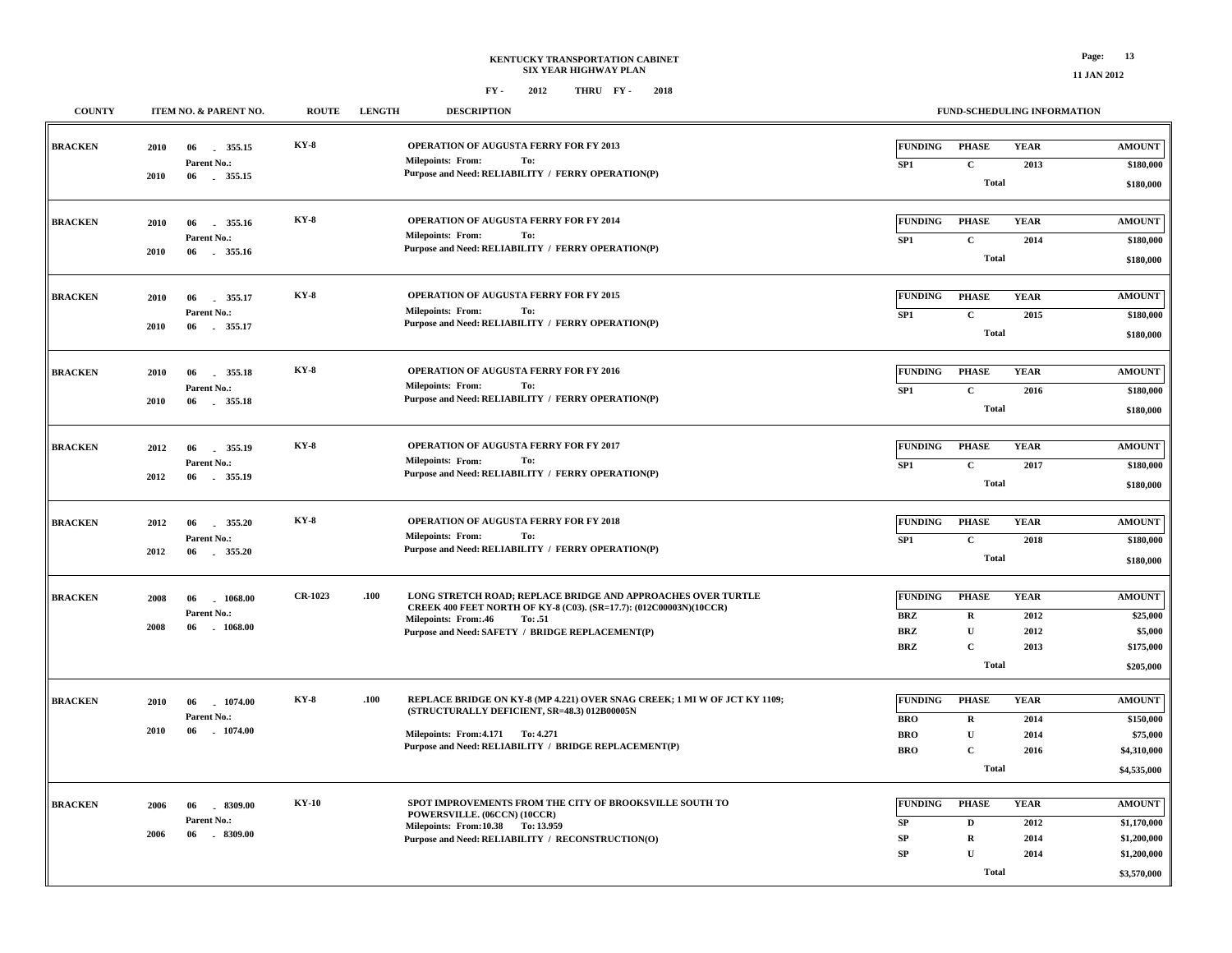#### **FY - FY - 2012 2018 THRU**

| <b>COUNTY</b>    | ITEM NO. & PARENT NO.                                             | <b>ROUTE</b> | <b>LENGTH</b> | <b>DESCRIPTION</b>                                                                                                                                                                                                                                                                                                       |                                                                        |                                                                                            | FUND-SCHEDULING INFORMATION                 |                                                                                    |
|------------------|-------------------------------------------------------------------|--------------|---------------|--------------------------------------------------------------------------------------------------------------------------------------------------------------------------------------------------------------------------------------------------------------------------------------------------------------------------|------------------------------------------------------------------------|--------------------------------------------------------------------------------------------|---------------------------------------------|------------------------------------------------------------------------------------|
| <b>BRACKEN</b>   | 2006<br>06<br>.8310.00<br>Parent No.:<br>2006<br>06<br>$-8310.00$ | <b>KY-10</b> |               | SPOT IMPROVEMENTS ON KY-10 AT DELISLE CURVE. (06CCN)<br>Milepoints: From:18.1<br>To: 18.7<br>Purpose and Need: RELIABILITY / SPOT IMPROVEMENTS(O)                                                                                                                                                                        | <b>FUNDING</b><br>SP<br><b>SP</b><br><b>SP</b><br><b>SP</b>            | <b>PHASE</b><br>D<br>$\mathbf R$<br>U<br>$\mathbf C$<br><b>Total</b>                       | <b>YEAR</b><br>2012<br>2013<br>2013<br>2014 | <b>AMOUNT</b><br>\$290,000<br>\$130,000<br>\$60,000<br>\$5,480,000<br>\$5,960,000  |
| <b>BRACKEN</b>   | 8311.00<br>2006<br>06<br>Parent No.:<br>2006<br>06<br>$-8311.00$  | KY-1159      |               | RECONSTRUCT KY-1159 FROM BROOKSVILLE TO KY-9/AA HIGHWAY. (06CCN)<br>(10CCR)<br>Milepoints: From:0<br>To: 4.359<br>Purpose and Need: RELIABILITY / RECONSTRUCTION(O)                                                                                                                                                      | <b>FUNDING</b><br><b>SPP</b><br><b>SPP</b><br><b>SP</b>                | <b>PHASE</b><br>$\mathbf{R}$<br>$\mathbf U$<br>$\mathbf C$<br><b>Total</b>                 | <b>YEAR</b><br>2012<br>2012<br>2014         | <b>AMOUNT</b><br>\$1,660,000<br>\$1,690,000<br>\$22,000,000<br>\$25,350,000        |
| <b>BREATHITT</b> | 1089.00<br>2010<br>10<br>Parent No.:<br>2010<br>10<br>$-1089.00$  | KY-3193      | .100          | REPLACE BRIDGE ON KY-3193 (MP 4.034) OVER NORTH FORK OF KENTUCKY<br>RIVER; ON CR 5318 .4 MILE SOUTHWEST OF KY 15 (STRUCTURALLY DEFICIENT,<br>SR=35.3) 013B00044N<br>Milepoints: From: 3.984<br>To: 4.084<br>Purpose and Need: RELIABILITY / BRIDGE REPLACEMENT(P)                                                        | <b>FUNDING</b><br><b>BRX</b><br><b>BRX</b><br><b>BRX</b>               | <b>PHASE</b><br>$\bf R$<br>$\mathbf{U}$<br>$\mathbf C$<br><b>Total</b>                     | <b>YEAR</b><br>2014<br>2014<br>2017         | <b>AMOUNT</b><br>\$60,000<br>\$50,000<br>\$2,000,000<br>\$2,110,000                |
| <b>BREATHITT</b> | 2011<br>10<br>1094.00<br>Parent No.:<br>2004<br>99<br>1074.03     | CR-1387      | .100          | REPLACE BRIDGE ON ROBINSON ROAD (CR 1387 AT MP 0.065) OVER NORTH FORK<br>KENTUCKY RIVER LOCATED NEAR QUICKSAND, KENTUCKY APPROXIMATELY<br>300 FEET SOUTH OF THE JUNCTION OF KY 1812. (013C00039N) (SR=4) (2010BOP).<br><b>Milepoints: From:.015</b><br>To: .115<br>Purpose and Need: RELIABILITY / BRIDGE REPLACEMENT(P) | <b>FUNDING</b><br><b>BRZ</b><br><b>BRZ</b><br><b>BRZ</b>               | <b>PHASE</b><br>$\mathbf R$<br>$\mathbf{U}$<br>$\mathbf C$<br><b>Total</b>                 | <b>YEAR</b><br>2012<br>2012<br>2013         | <b>AMOUNT</b><br>\$150,000<br>\$100,000<br>\$2,500,000<br>\$2,750,000              |
| <b>BREATHITT</b> | 2012<br>10<br>1096.00<br>Parent No.:<br>$-1096.00$<br>2012<br>10  | <b>KY-30</b> |               | <b>REPLACE BRIDGE ON KY 30 OVER THE MIDDLE FORK OF KENTUCKY RIVER</b><br>(013B00017N).<br>Milepoints: From: 4.853 To: 5.006<br>Purpose and Need: RELIABILITY / BRIDGE REPLACEMENT(P)                                                                                                                                     | <b>FUNDING</b><br><b>BRO</b><br>BRO<br><b>BRO</b><br>BRO               | <b>PHASE</b><br>$\mathbf{D}$<br>$\mathbf R$<br>$\mathbf{U}$<br>$\mathbf C$<br><b>Total</b> | <b>YEAR</b><br>2012<br>2013<br>2013<br>2014 | <b>AMOUNT</b><br>\$300,000<br>\$500,000<br>\$150,000<br>\$3,500,000<br>\$4,450,000 |
| <b>BREATHITT</b> | $-1100.00$<br>2012<br>10<br>Parent No.:<br>2012<br>10 1100.00     | KY-476       | .040          | REPLACE BRIDGE ON KY 476 OVER CANEY CREEK BETWEEN HARDSHELL<br>CANEY CREEK ROAD (CR 1117) AND NIX BRANCH ROAD (CR 1115)(SR 40.3)<br>013B00014N<br>Milepoints: From: 4.255 To: 4.295<br>Purpose and Need: RELIABILITY / BRIDGE REPLACEMENT(P)                                                                             | <b>FUNDING</b><br><b>BRO</b><br><b>BRO</b><br><b>BRO</b><br><b>BRO</b> | <b>PHASE</b><br>D<br>$\mathbf R$<br>$\mathbf U$<br>$\mathbf C$<br><b>Total</b>             | <b>YEAR</b><br>2014<br>2015<br>2015<br>2016 | <b>AMOUNT</b><br>\$150,000<br>\$50,000<br>\$100,000<br>\$500,000<br>\$800,000      |

**11 JAN 2012**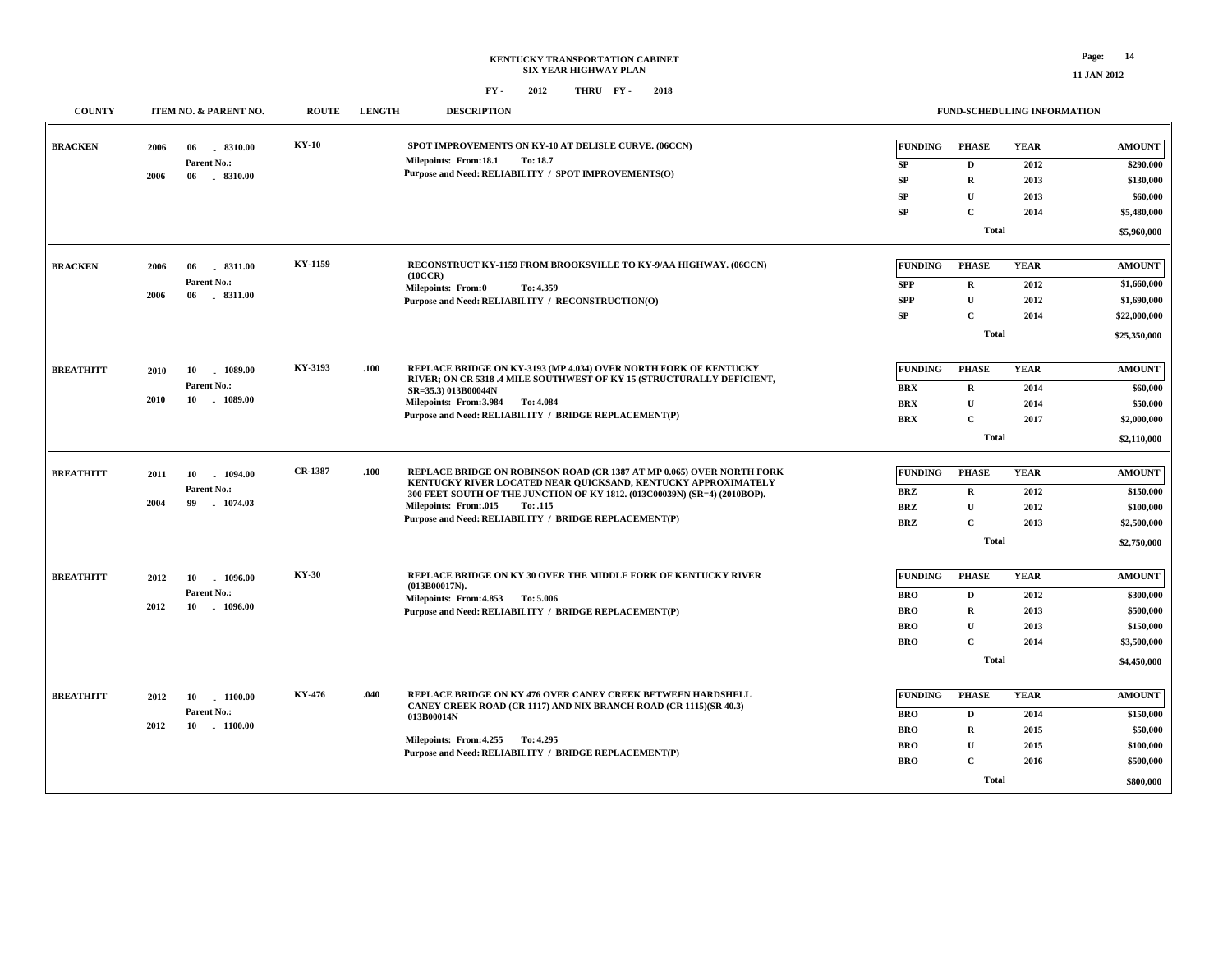| <b>COUNTY</b>       |      | ITEM NO. & PARENT NO.          | <b>ROUTE</b>   | <b>LENGTH</b> | <b>DESCRIPTION</b>                                                                                                                 |                 |              | FUND-SCHEDULING INFORMATION |                      |
|---------------------|------|--------------------------------|----------------|---------------|------------------------------------------------------------------------------------------------------------------------------------|-----------------|--------------|-----------------------------|----------------------|
| <b>BREATHITT</b>    | 2012 | 10<br>1105.00                  | CR-1165        |               | REPLACE BRIDGE ON MARIE ROBERTS ROAD (CR 1165) OVER TROUBLESOME<br>CREEK 0.1 MILE SW OF KY 15(SR 27.1) 013C00011N                  | <b>FUNDING</b>  | <b>PHASE</b> | <b>YEAR</b>                 | <b>AMOUNT</b>        |
|                     |      | Parent No.:                    |                |               | Milepoints: From:.092<br>To: .14                                                                                                   | <b>BRZ</b>      | D            | 2013                        | \$200,000            |
|                     | 2012 | 10 1105.00                     |                |               | Purpose and Need: RELIABILITY / BRIDGE REPLACEMENT(P)                                                                              | <b>BRZ</b>      | $\mathbf R$  | 2014                        | \$50,000             |
|                     |      |                                |                |               |                                                                                                                                    | <b>BRZ</b>      | $\mathbf{U}$ | 2014                        | \$100,000            |
|                     |      |                                |                |               |                                                                                                                                    | <b>BRZ</b>      | $\mathbf{C}$ | 2015                        | \$875,000            |
|                     |      |                                |                |               |                                                                                                                                    |                 | <b>Total</b> |                             | \$1,225,000          |
| <b>BREATHITT</b>    | 2002 | 10<br>$-5011.00$               | KY-3231        | 1.000         | ROCKFALL MITIGATION ON LAKESIDE DRIVE (KY-3231) IN JACKSON FROM JCT.                                                               | <b>FUNDING</b>  | <b>PHASE</b> | <b>YEAR</b>                 | <b>AMOUNT</b>        |
|                     |      | Parent No.:                    |                |               | KY-15, NORTH TO PINE HILL DRIVE. (06CCN)(2002BOPC) (10CCR)                                                                         |                 |              |                             |                      |
|                     | 1998 | .5006.00<br>99                 |                |               | <b>Milepoints: From:0</b><br>To: .678                                                                                              | <b>SPB</b>      | $\mathbf R$  | 2012                        | \$580,000            |
|                     |      |                                |                |               | Purpose and Need: SAFETY / ROCKFALL MITIGTN(P)                                                                                     | <b>SPB</b>      | $\mathbf{U}$ | 2012                        | \$210,000            |
|                     |      |                                |                |               |                                                                                                                                    | <b>SPP</b>      | $\mathbf{C}$ | 2013                        | \$3,120,000          |
|                     |      |                                |                |               |                                                                                                                                    |                 | <b>Total</b> |                             | \$3,910,000          |
| <b>BRECKINRIDGE</b> | 2012 | 04<br>394.00                   | <b>US-60</b>   | .500          | ADD CENTER TURN LANE ALONG US 60 IN IRVINGTON (PHASE 1) FROM WEST OF                                                               | <b>FUNDING</b>  | <b>PHASE</b> | <b>YEAR</b>                 | <b>AMOUNT</b>        |
|                     |      | Parent No.:                    |                |               | <b>IRVINGTON TO KY 2202</b><br>Milepoints: From: 29.069 To: 29.559                                                                 | SP1             | D            | 2013                        | \$250,000            |
|                     | 2012 | $-394.00$<br>04                |                |               | Purpose and Need: RELIABILITY / MINOR WIDENING(O)                                                                                  | SP1             | $\mathbf R$  | 2014                        | \$200,000            |
|                     |      |                                |                |               |                                                                                                                                    | SP1             | $\mathbf{U}$ | 2014                        | \$250,000            |
|                     |      |                                |                |               |                                                                                                                                    | SP1             | $\mathbf{C}$ | 2015                        | \$1,200,000          |
|                     |      |                                |                |               |                                                                                                                                    |                 | <b>Total</b> |                             | \$1,900,000          |
|                     |      |                                |                |               |                                                                                                                                    |                 |              |                             |                      |
| <b>BRECKINRIDGE</b> | 2011 | $-908.00$<br>04                | KY-259         | 8.830         | REMOVE HEADWALLS, EXTEND PIPES, AND FLATTEN SLOPES AT VARIOUS                                                                      | FUNDING         | <b>PHASE</b> | <b>YEAR</b>                 | <b>AMOUNT</b>        |
|                     | 2006 | Parent No.:<br>99<br>$-911.00$ |                |               | LOCATIONS ON KY 259 FROM KY 2779 TO KY 144 AND FILL IN A DEEP DITCH,<br>INSTALL A DBI AND EXTEND PIPE AT AL SMITH ROAD.(2011BOP)   | <b>SAF</b>      | $\mathbf C$  | 2012                        | \$100,000            |
|                     |      |                                |                |               | Milepoints: From:13.076 To: 21.94<br>Purpose and Need: SAFETY / SAFETY-HAZARD ELIM(P)                                              |                 | <b>Total</b> |                             | \$100,000            |
| <b>BRECKINRIDGE</b> | 2012 | 04<br>1081.00                  | <b>CR-1330</b> |               | REPLACE BRIDGE ON FALLS OF ROUGH SPUR ROAD (CR 1330) OVER HARRIS                                                                   | <b>FUNDING</b>  | <b>PHASE</b> | <b>YEAR</b>                 | <b>AMOUNT</b>        |
|                     |      | Parent No.:                    |                |               | FORK 0.24 MILE S OF ROCKVALE-DEMPSTER RD (CR 1636)(SR 21) 014C00018N                                                               | <b>BRZ</b>      | $\mathbf{D}$ |                             | \$50,000             |
|                     | 2012 | 04<br>$-1081.00$               |                |               | Milepoints: From:.229<br>To: .269                                                                                                  | <b>BRZ</b>      | $\mathbf R$  | 2013<br>2014                |                      |
|                     |      |                                |                |               | Purpose and Need: RELIABILITY / BRIDGE REPLACEMENT(P)                                                                              | <b>BRZ</b>      | $\mathbf{U}$ | 2014                        | \$25,000<br>\$50,000 |
|                     |      |                                |                |               |                                                                                                                                    | <b>BRZ</b>      | $\mathbf{C}$ | 2016                        | \$500,000            |
|                     |      |                                |                |               |                                                                                                                                    |                 | <b>Total</b> |                             | \$625,000            |
|                     |      |                                |                |               |                                                                                                                                    |                 |              |                             |                      |
| <b>BULLITT</b>      | 2000 | 117.10<br>05                   | KY-61          | 2.200         | KY-61 BEGINS SOUTH OF KY-44 AND ENDS NORTH OF THE NEWLY CONSTRUCTED                                                                | <b>FUNDING</b>  | <b>PHASE</b> | <b>YEAR</b>                 | <b>AMOUNT</b>        |
|                     |      | Parent No.:                    |                |               | CONESTOGA PARKWAY. (CONSTRUCTION SEQUENCE 3) (10CCR)<br>Milepoints: From: 14.43 To: 16.667                                         | SP <sub>1</sub> | $\mathbf{C}$ | 2012                        | \$18,610,000         |
|                     | 1996 | 05 117.00                      |                |               | Purpose and Need: RELIABILITY / MAJOR WIDENING(O)                                                                                  |                 | <b>Total</b> |                             | \$18,610,000         |
|                     |      |                                |                |               |                                                                                                                                    |                 |              |                             |                      |
| <b>BULLITT</b>      | 2000 | 117.20<br>05                   | KY-61          | 1.300         | KY-61 BEGINS NORTH OF CONESTOGA PARKWAY AND ENDS AT EXISTING KY-61<br>SOUTH OF BROOKS RUN CREEK. (CONSTRUCTION SEQUENCE 2) (10CCR) | <b>FUNDING</b>  | <b>PHASE</b> | <b>YEAR</b>                 | <b>AMOUNT</b>        |
|                     |      | Parent No.:                    |                |               | Milepoints: From:16.667 To: 17.88                                                                                                  | SP <sub>1</sub> | $\mathbf{C}$ | 2012                        | \$12,560,000         |
|                     | 1996 | $-117.00$<br>05                |                |               | Purpose and Need: RELIABILITY / MAJOR WIDENING(O)                                                                                  |                 | <b>Total</b> |                             | \$12,560,000         |
|                     |      |                                |                |               |                                                                                                                                    |                 |              |                             |                      |
| <b>BULLITT</b>      | 2006 | 05 117.31                      | KY-61          | 1.500         | KY-61 BEGINS AT EXISTING KY-61 SOUTH OF BROOKS RUN CREEK AND ENDS<br>SOUTH OF JOHN HARPER HIGHWAY (BROOKS ROAD) (2006BOPC)         | <b>FUNDING</b>  | <b>PHASE</b> | <b>YEAR</b>                 | <b>AMOUNT</b>        |
|                     |      | Parent No.:                    |                |               | Milepoints: From:17.88 To: 19.33                                                                                                   | SP1             | $\mathbf C$  | 2013                        | \$13,760,000         |
|                     | 2000 | 05 117.30                      |                |               | Purpose and Need: RELIABILITY / MAJOR WIDENING(O)                                                                                  |                 | <b>Total</b> |                             | \$13,760,000         |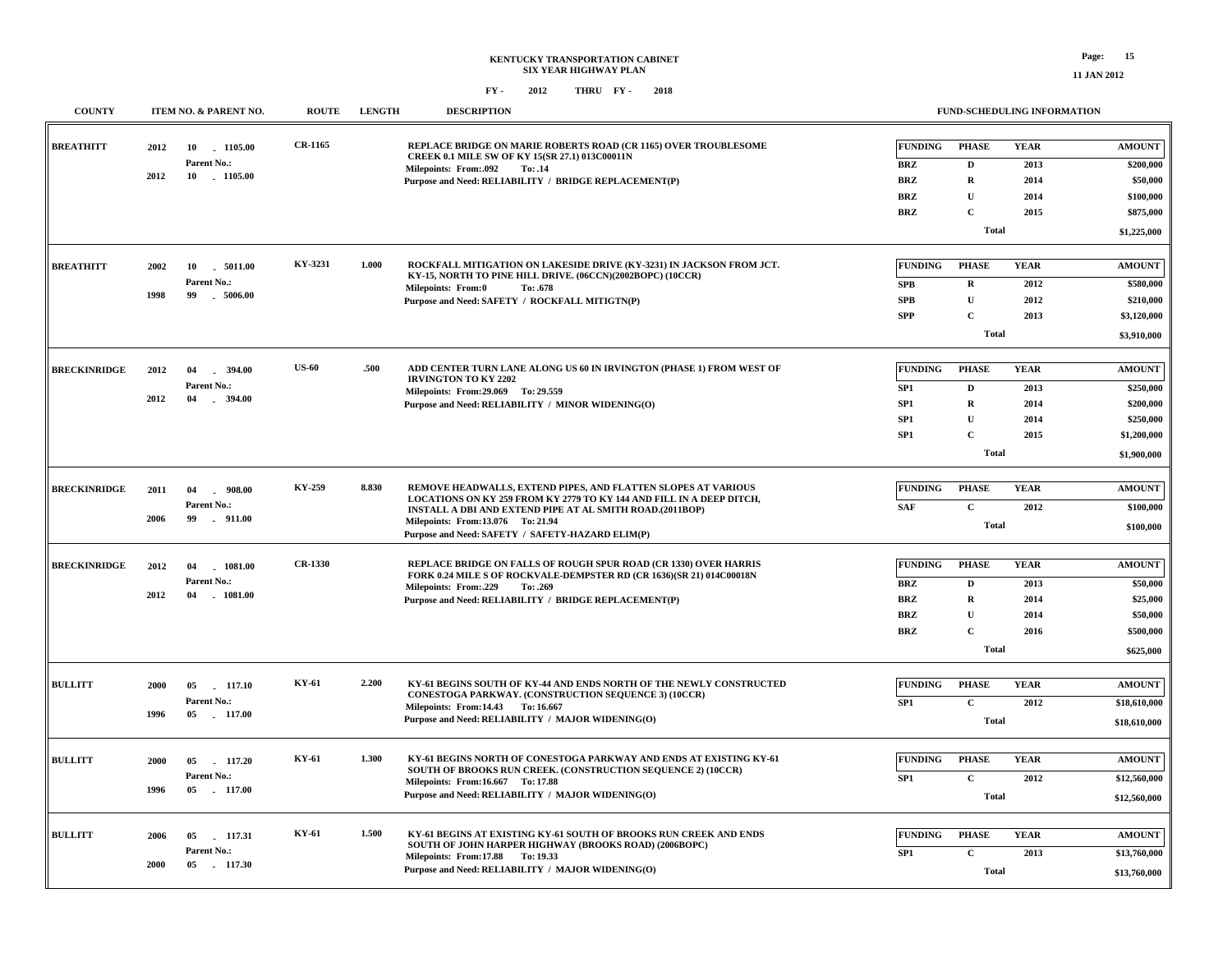#### **FY - FY - 2012 2018 THRU COUNTY ITEM NO. & PARENT NO. ROUTE LENGTH DESCRIPTIONFUND-SCHEDULING INFORMATION**

| COUNTER        |      | <b>ITEM NO. &amp; LAKENT NO.</b> | <b>NVUTE</b>  | еристи | <b>DESCIMI TION</b>                                                                                                             |                 | FUND-SCHEDULING INFORMATION |             |                            |
|----------------|------|----------------------------------|---------------|--------|---------------------------------------------------------------------------------------------------------------------------------|-----------------|-----------------------------|-------------|----------------------------|
| <b>BULLITT</b> | 2004 | 05 150.10<br>Parent No.:         | KY-44         | .600   | RECONSTRUCT KY-44 AT BELLS MILL ROAD. (06CCN) (10CCR)<br>Milepoints: From:17.6<br>To: 18.2                                      | <b>FUNDING</b>  | <b>PHASE</b>                | <b>YEAR</b> | <b>AMOUNT</b>              |
|                | 2000 | 05<br>$-150.00$                  |               |        | Purpose and Need: SAFETY / SAFETY(P)                                                                                            | SP1             | $\mathbf R$                 | 2012        | \$275,000                  |
|                |      |                                  |               |        |                                                                                                                                 | SP1             | ${\bf U}$                   | 2012        | \$840,000                  |
|                |      |                                  |               |        |                                                                                                                                 | SP1             | $\mathbf C$                 | 2013        | \$747,000                  |
|                |      |                                  |               |        |                                                                                                                                 |                 | <b>Total</b>                |             | \$1,862,000                |
| <b>BULLITT</b> | 2004 | 05<br>150.20                     | <b>KY-44</b>  | .500   | RECONSTRUCT KY-44 AT BOGARD/LLOYD LANE. (06CCN) (10CCR)                                                                         | <b>FUNDING</b>  | <b>PHASE</b>                | <b>YEAR</b> | <b>AMOUNT</b>              |
|                |      | Parent No.:                      |               |        | Milepoints: From:18.3<br><b>To: 18.8</b>                                                                                        | SP1             | $\mathbf R$                 | 2012        | \$625,000                  |
|                | 2000 | 05 150.00                        |               |        | Purpose and Need: SAFETY / SAFETY(P)                                                                                            | SP1             | ${\bf U}$                   | 2012        | \$1,080,000                |
|                |      |                                  |               |        |                                                                                                                                 | SP <sub>1</sub> | $\mathbf C$                 | 2013        | \$950,000                  |
|                |      |                                  |               |        |                                                                                                                                 |                 |                             |             |                            |
|                |      |                                  |               |        |                                                                                                                                 |                 | <b>Total</b>                |             | \$2,655,000                |
| <b>BULLITT</b> | 2004 | 05<br>150.30                     | <b>KY-44</b>  | .500   | RECONSTRUCT KY-44 AT ARMSTRONG/FISHER LANE. (06CCN)(10CCR)                                                                      | <b>FUNDING</b>  | PHASE                       | <b>YEAR</b> | <b>AMOUNT</b>              |
|                |      | Parent No.:                      |               |        | Milepoints: From:20.8<br>To: 21.3                                                                                               | <b>SPP</b>      | $\mathbf{C}$                | 2012        | \$1,120,000                |
|                | 2000 | 05 150.00                        |               |        | Purpose and Need: SAFETY / SAFETY(P)                                                                                            |                 | <b>Total</b>                |             | \$1,120,000                |
| <b>BULLITT</b> | 1998 | 347.50<br>05                     | KY-44         | 2.000  | MT. WASHINGTON-TAYLORSVILLE RD; RECONSTRUCT KY 44 FROM MT.                                                                      | FUNDING         | PHASE                       | <b>YEAR</b> | <b>AMOUNT</b>              |
|                |      | Parent No.:                      |               |        | WASHINGTON BYPASS EAST 2.0 MILES (04CCN)                                                                                        |                 |                             |             |                            |
|                | 1998 | 05<br>347.50                     |               |        | Milepoints: From: 23.25 To: 25.276                                                                                              | SP              | $\mathbf R$                 | 2012        | \$890,000                  |
|                |      |                                  |               |        | Purpose and Need: RELIABILITY / RECONSTRUCTION(O)                                                                               | SP              | $\mathbf U$                 | 2012        | \$1,090,000                |
|                |      |                                  |               |        |                                                                                                                                 |                 | <b>Total</b>                |             | \$1,980,000                |
| <b>BULLITT</b> | 2006 | 05<br>391.20                     | <b>KY-480</b> | .830   | WIDEN CEDAR GROVE ROAD (KY 480) FROM CEDAR GROVE ELEMENTARY                                                                     | <b>FUNDING</b>  | <b>PHASE</b>                | <b>YEAR</b> | <b>AMOUNT</b>              |
|                |      | Parent No.:                      |               |        | SCHOOL TO VALLEY VIEW DRIVE.                                                                                                    | SP <sub>1</sub> | $\mathbf D$                 | 2012        | \$750,000                  |
|                | 2006 | 05<br>$-391.00$                  |               |        | Milepoints: From:2.01<br>To: 2.84                                                                                               | SP1             | $\mathbf R$                 | 2013        | \$60,000                   |
|                |      |                                  |               |        | Purpose and Need: RELIABILITY / RECONSTRUCTION(O)                                                                               |                 | $\mathbf{U}$                |             |                            |
|                |      |                                  |               |        |                                                                                                                                 | SP1             |                             | 2013        | \$1,000,000                |
|                |      |                                  |               |        |                                                                                                                                 | SP1             | $\mathbf C$<br><b>Total</b> | 2014        | \$6,300,000<br>\$8,110,000 |
|                |      |                                  |               |        |                                                                                                                                 |                 |                             |             |                            |
| <b>BULLITT</b> | 2010 | 05<br>1056.00                    | KY-61         | .100   | REPLACE BRIDGE ON KY-61 (MP 7.609) OVER BARLEY CREEK; .10 MI NORTH OF<br>JCT KY 251; (STRUCTURALLY DEFICIENT, SR=49) 015B00013N | <b>FUNDING</b>  | <b>PHASE</b>                | <b>YEAR</b> | <b>AMOUNT</b>              |
|                |      | Parent No.:                      |               |        |                                                                                                                                 | <b>BRO</b>      | $\mathbf R$                 | 2014        | \$120,000                  |
|                | 2010 | 05 1056.00                       |               |        | Milepoints: From: 7.559 To: 7.659                                                                                               | <b>BRO</b>      | $\mathbf U$                 | 2014        | \$80,000                   |
|                |      |                                  |               |        | Purpose and Need: RELIABILITY / BRIDGE REPLACEMENT(P)                                                                           | <b>BRO</b>      | $\mathbf C$                 | 2016        | \$200,000                  |
|                |      |                                  |               |        |                                                                                                                                 |                 | <b>Total</b>                |             | \$400,000                  |
|                |      |                                  |               |        |                                                                                                                                 |                 |                             |             |                            |
| <b>BULLITT</b> | 2008 | 8509.00<br>05                    | KY-245        |        | WIDEN KY-245 FROM BERNHEIM FOREST TO THE COMMUNITY COLLEGE.<br>(08CCN)(10CCR)                                                   | <b>FUNDING</b>  | <b>PHASE</b>                | <b>YEAR</b> | <b>AMOUNT</b>              |
|                |      | Parent No.:                      |               |        | Milepoints: From:4.2<br>To: 6.297                                                                                               | <b>STP</b>      | $\mathbf C$                 | 2012        | \$4,000,000                |
|                | 2008 | 05 8509.00                       |               |        | Purpose and Need: RELIABILITY / MINOR WIDENING(O)                                                                               |                 | <b>Total</b>                |             | \$4,000,000                |
|                |      |                                  |               |        |                                                                                                                                 |                 |                             |             |                            |
| <b>BUTLER</b>  | 2002 | 115.00<br>03                     | <b>US-231</b> | 1.700  | WIDEN AND PROVIDE A 3-LANE CURB AND GUTTER ON US 231 FROM THE<br>NATCHER PARKWAY TO BELL STREET IN DOWNTOWN MORGANTOWN.         | <b>FUNDING</b>  | <b>PHASE</b>                | <b>YEAR</b> | <b>AMOUNT</b>              |
|                |      | Parent No.:                      |               |        | (04CCR)(06CCR) (10CCR)                                                                                                          | <b>SPP</b>      | $\mathbf{C}$                | 2013        | \$6,140,000                |
|                | 2002 | $-115.00$<br>03                  |               |        | Milepoints: From: 8.947 To: 10.683<br>Purpose and Need: RELIABILITY / MAJOR WIDENING(O)                                         |                 | <b>Total</b>                |             | \$6,140,000                |
|                |      |                                  |               |        |                                                                                                                                 |                 |                             |             |                            |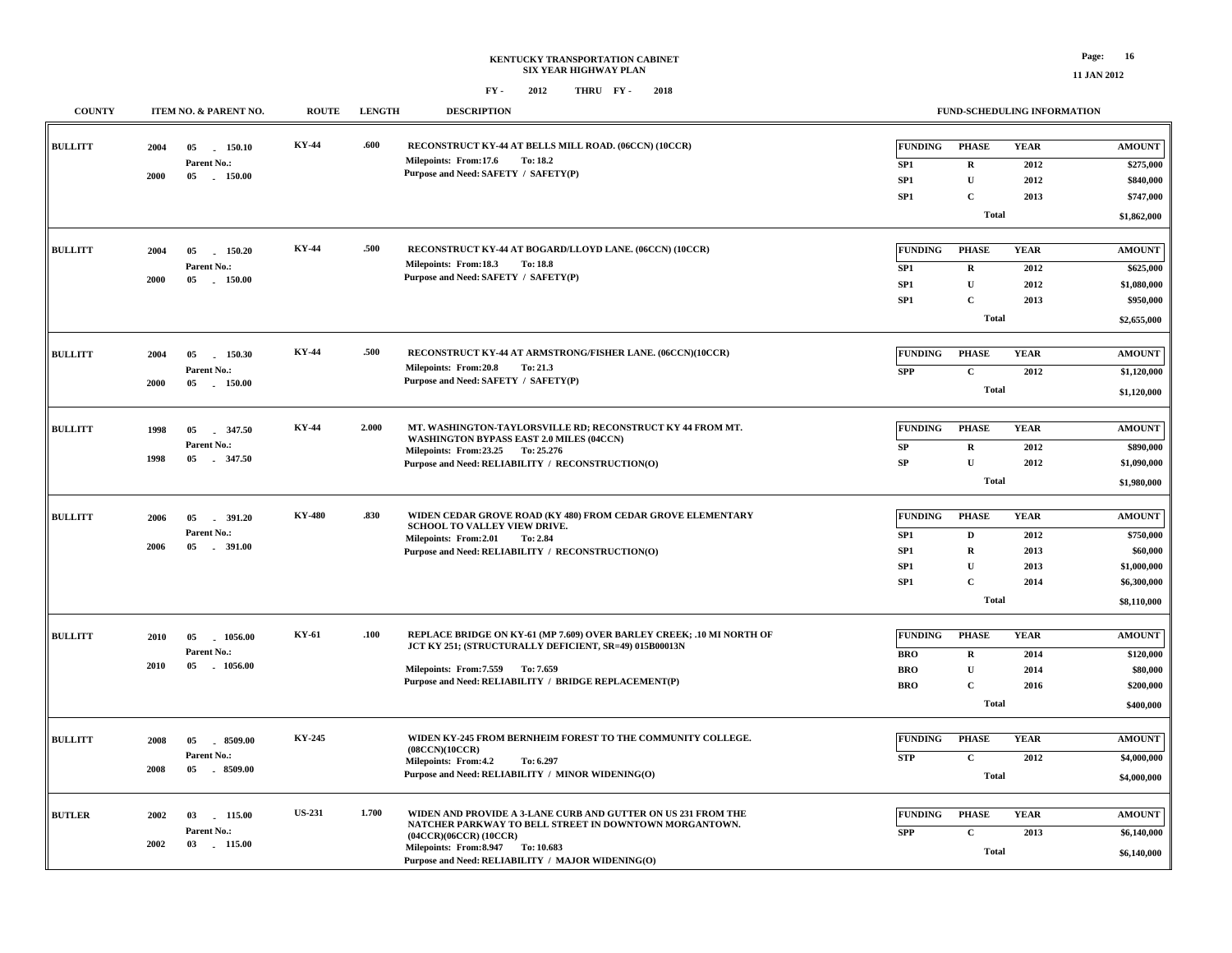| <b>COUNTY</b> | <b>ITEM NO. &amp; PARENT NO.</b>                                 | <b>ROUTE</b>  | <b>LENGTH</b> | <b>DESCRIPTION</b>                                                                                                                                                                                                                                           |                                                                        | <b>FUND-SCHEDULING INFORMATION</b>                                        |                                             |                                                                              |
|---------------|------------------------------------------------------------------|---------------|---------------|--------------------------------------------------------------------------------------------------------------------------------------------------------------------------------------------------------------------------------------------------------------|------------------------------------------------------------------------|---------------------------------------------------------------------------|---------------------------------------------|------------------------------------------------------------------------------|
| <b>BUTLER</b> | 2010<br>03<br>125.08<br>Parent No.:<br>2010<br>03<br>125.08      | KY-269        |               | OPERATION OF REED'S FERRY AT LOGANSPORT FOR FY 2013.<br>Milepoints: From:1.544 To:1.644<br>Purpose and Need: RELIABILITY / FERRY OPERATION(P)                                                                                                                | FUNDING<br>SP <sub>1</sub>                                             | <b>PHASE</b><br>$\mathbf{C}$<br>Total                                     | <b>YEAR</b><br>2013                         | <b>AMOUNT</b><br>\$157,200<br>\$157,200                                      |
| <b>BUTLER</b> | 2010<br>03<br>125.09<br>Parent No.:<br>03<br>$-125.09$<br>2010   | KY-269        |               | OPERATION OF REED'S FERRY AT LOGANSPORT FOR FY 2014.<br>Milepoints: From:1.544 To:1.644<br>Purpose and Need: RELIABILITY / FERRY OPERATION(P)                                                                                                                | <b>FUNDING</b><br>SP1                                                  | <b>PHASE</b><br>$\mathbf{C}$<br><b>Total</b>                              | <b>YEAR</b><br>2014                         | <b>AMOUNT</b><br>\$157,200<br>\$157,200                                      |
| <b>BUTLER</b> | 03<br>125.10<br>2010<br>Parent No.:<br>2010<br>03<br>125.10      | KY-269        |               | OPERATION OF REED'S FERRY AT LOGANSPORT FOR FY 2015.<br>Milepoints: From:1.544 To:1.644<br>Purpose and Need: RELIABILITY / FERRY OPERATION(P)                                                                                                                | <b>FUNDING</b><br>SP1                                                  | <b>PHASE</b><br>$\mathbf{C}$<br><b>Total</b>                              | <b>YEAR</b><br>2015                         | <b>AMOUNT</b><br>\$157,200<br>\$157,200                                      |
| <b>BUTLER</b> | 03<br>125.11<br>2010<br>Parent No.:<br>2010<br>03<br>125.11      | KY-269        |               | OPERATION OF REED'S FERRY AT LOGANSPORT FOR FY 2016.<br>Milepoints: From:1.544 To:1.644<br>Purpose and Need: RELIABILITY / FERRY OPERATION(P)                                                                                                                | FUNDING<br>SP <sub>1</sub>                                             | <b>PHASE</b><br>$\mathbf{C}$<br><b>Total</b>                              | <b>YEAR</b><br>2016                         | <b>AMOUNT</b><br>\$157,200<br>\$157,200                                      |
| <b>BUTLER</b> | 2012<br>03<br>125.12<br>Parent No.:<br>125.12<br>2012<br>03      | KY-269        |               | OPERATION OF REED'S FERRY AT LOGANSPORT FOR FY 2017.<br>Milepoints: From:1.544 To:1.644<br>Purpose and Need: RELIABILITY / FERRY OPERATION(P)                                                                                                                | <b>FUNDING</b><br>SP <sub>1</sub>                                      | <b>PHASE</b><br>$\mathbf C$<br><b>Total</b>                               | <b>YEAR</b><br>2017                         | <b>AMOUNT</b><br>\$157,200<br>\$157,200                                      |
| <b>BUTLER</b> | 2012<br>03 125.13<br>Parent No.:<br>2012<br>03<br>125.13         | KY-269        |               | OPERATION OF REED'S FERRY AT LOGANSPORT FOR FY 2018.<br>Milepoints: From:1.544 To:1.644<br>Purpose and Need: RELIABILITY / FERRY OPERATION(P)                                                                                                                | <b>FUNDING</b><br>SP1                                                  | <b>PHASE</b><br>$\mathbf C$<br><b>Total</b>                               | <b>YEAR</b><br>2018                         | <b>AMOUNT</b><br>\$157,200<br>\$157,200                                      |
| <b>BUTLER</b> | 2010<br>03<br>1072.00<br>Parent No.:<br>03<br>2010<br>1072.00    | KY-340        | .100          | REPLACE BRIDGE ON KY-340 (MP 7.120) OVER BR OF E PRONG INDIAN CAMP<br>CREEK; 1.0 MI NORTH OF JCT KY 79; (STRUCTURALLY DEFICIENT, SR=44.3)<br>016B00041N<br><b>Milepoints: From:7.07</b><br>To: 7.17<br>Purpose and Need: RELIABILITY / BRIDGE REPLACEMENT(P) | <b>FUNDING</b><br><b>BRX</b><br><b>BRX</b><br><b>BRX</b>               | <b>PHASE</b><br>$\mathbf R$<br>$\mathbf{U}$<br>$\mathbf C$<br>Total       | <b>YEAR</b><br>2014<br>2014<br>2018         | <b>AMOUNT</b><br>\$65,000<br>\$15,000<br>\$300,000<br>\$380,000              |
| <b>BUTLER</b> | 2012<br>03<br>1076.00<br>Parent No.:<br>03<br>2012<br>$-1076.00$ | KY-403        |               | REPLACE BRIDGE ON KY 403 OVER UNNAMED STREAM SE OF COOL SPRINGS<br>ROAD (CR 1142)(SR 4.1) 016B00067N<br>Milepoints: From: 6.094 To: 6.134<br>Purpose and Need: RELIABILITY / BRIDGE REPLACEMENT(P)                                                           | <b>FUNDING</b><br><b>BRO</b><br><b>BRO</b><br><b>BRO</b><br><b>BRO</b> | <b>PHASE</b><br>D<br>$\mathbf R$<br>U<br>$\mathbf C$<br><b>Total</b>      | <b>YEAR</b><br>2013<br>2014<br>2014<br>2015 | <b>AMOUNT</b><br>\$300,000<br>\$40,000<br>\$75,000<br>\$325,000<br>\$740,000 |
| <b>BUTLER</b> | 2008<br>03<br>8503.00<br>Parent No.:<br>8503.00<br>2008<br>03    | <b>US-231</b> |               | CONSTRUCT TURN LANES IN BOTH DIRECTIONS AT THE INTERSECTION OF US-<br>231/KY-70 ON TO BOAT FACTORY ROAD. (08CCN)(10CCR)<br>Milepoints: From:11.336 To: 11.52<br>Purpose and Need: SAFETY / SAFETY-HAZARD ELIM(P)                                             | <b>FUNDING</b><br><b>STP</b><br><b>STP</b><br><b>STP</b>               | <b>PHASE</b><br>$\mathbf R$<br>$\mathbf U$<br>$\mathbf C$<br><b>Total</b> | <b>YEAR</b><br>2012<br>2012<br>2013         | <b>AMOUNT</b><br>\$650,000<br>\$650,000<br>\$1,000,000<br>\$2,300,000        |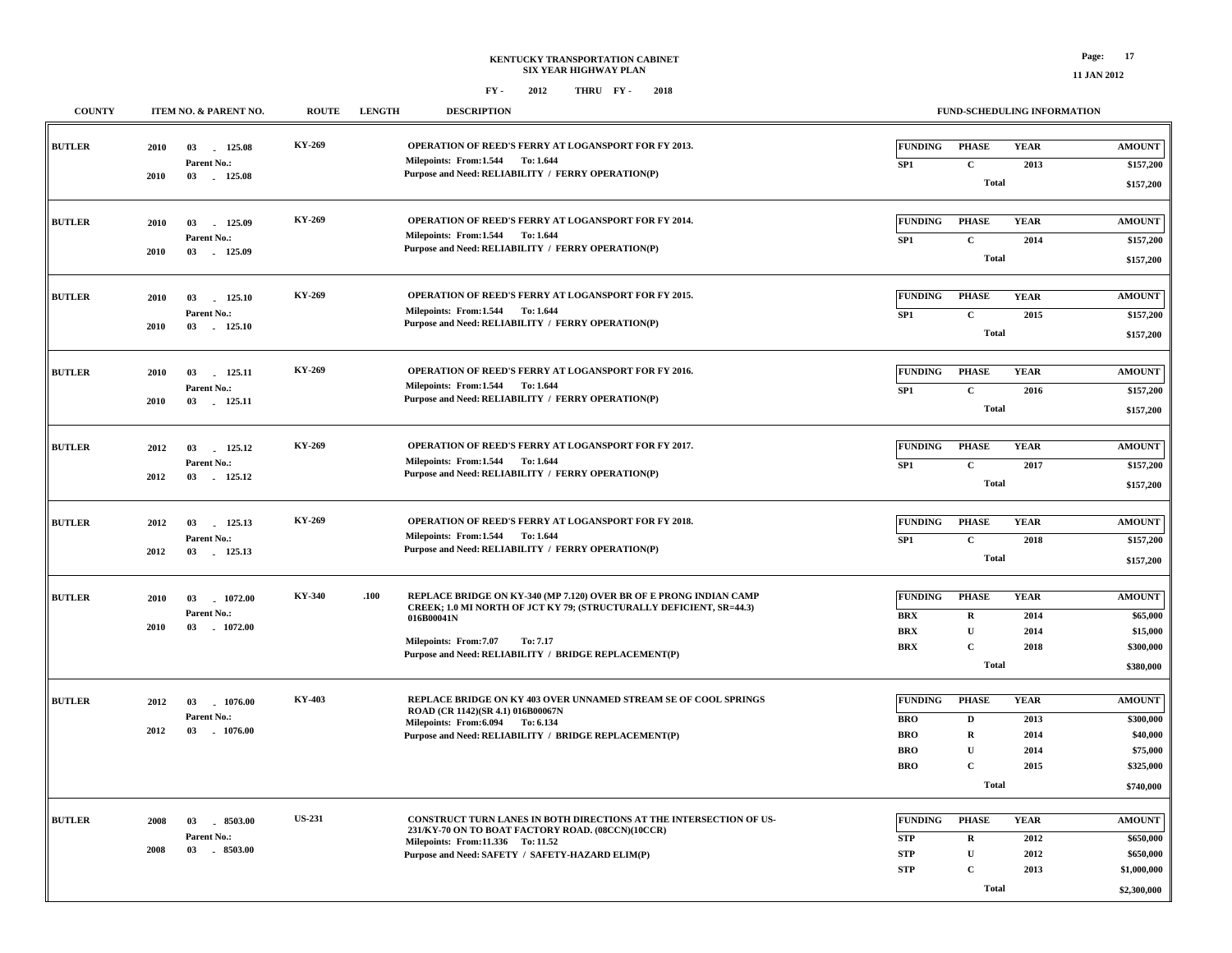|  | 11 JAN 20. |  |
|--|------------|--|
|  |            |  |

| <b>COUNTY</b>                  | ITEM NO. & PARENT NO.                                             | <b>ROUTE</b>  | <b>LENGTH</b><br><b>DESCRIPTION</b>                                                                                                                                                                                                       |                                                                    |                                                                                | <b>FUND-SCHEDULING INFORMATION</b>                                                                                                |
|--------------------------------|-------------------------------------------------------------------|---------------|-------------------------------------------------------------------------------------------------------------------------------------------------------------------------------------------------------------------------------------------|--------------------------------------------------------------------|--------------------------------------------------------------------------------|-----------------------------------------------------------------------------------------------------------------------------------|
| <b>BUTLER</b><br><b>OHIO</b>   | 2010<br>03<br>8504.03<br>Parent No.:<br>2010<br>03<br>8504.03     | KY-369        | OPERATION OF THE ROCHESTER FERRY BY THE BUTLER AND OHIO COUNTY<br>FERRY AUTHORITY FOR FY 2013.<br>Milepoints: From: 526<br>To: .626<br><b>Milepoints: From:0</b><br>To: .067<br>Purpose and Need: RELIABILITY / FERRY OPERATION(P)        | <b>FUNDING</b><br>SP1                                              | <b>PHASE</b><br>$\mathbf C$<br><b>Total</b>                                    | <b>YEAR</b><br><b>AMOUNT</b><br>2013<br>\$157,200<br>\$157,200                                                                    |
| <b>BUTLER</b><br><b>OHIO</b>   | 8504.04<br>2010<br>03<br>Parent No.:<br>2010<br>03<br>8504.04     | KY-369        | OPERATION OF THE ROCHESTER FERRY BY THE BUTLER AND OHIO COUNTY<br>FERRY AUTHORITY FOR FY 2014.<br>Milepoints: From: .526<br>To: .626<br><b>Milepoints: From:0</b><br>To: .067<br>Purpose and Need: RELIABILITY / FERRY OPERATION(P)       | <b>FUNDING</b><br>SP1                                              | <b>PHASE</b><br>$\mathbf C$<br><b>Total</b>                                    | <b>YEAR</b><br><b>AMOUNT</b><br>2014<br>\$157,200<br>\$157,200                                                                    |
| <b>BUTLER</b><br><b>OHIO</b>   | 8504.05<br>2010<br>03<br>Parent No.:<br>2010<br>03<br>8504.05     | KY-369        | OPERATION OF THE ROCHESTER FERRY BY THE BUTLER AND OHIO COUNTY<br><b>FERRY AUTHORITY FOR FY 2015.</b><br>Milepoints: From:.526<br>To: .626<br><b>Milepoints: From:0</b><br>To: .067<br>Purpose and Need: RELIABILITY / FERRY OPERATION(P) | <b>FUNDING</b><br>SP1                                              | <b>PHASE</b><br>$\mathbf C$<br><b>Total</b>                                    | <b>YEAR</b><br><b>AMOUNT</b><br>2015<br>\$157,200<br>\$157,200                                                                    |
| <b>BUTLER</b><br><b>OHIO</b>   | 03<br>8504.06<br>2010<br>Parent No.:<br>2010<br>03<br>8504.06     | KY-369        | OPERATION OF THE ROCHESTER FERRY BY THE BUTLER AND OHIO COUNTY<br>FERRY AUTHORITY FOR FY 2016.<br>Milepoints: From:.526<br>To: .626<br><b>Milepoints: From:0</b><br>To: .067<br>Purpose and Need: RELIABILITY / FERRY OPERATION(P)        | <b>FUNDING</b><br>SP1                                              | <b>PHASE</b><br>$\mathbf C$<br><b>Total</b>                                    | <b>YEAR</b><br><b>AMOUNT</b><br>\$157,200<br>2016<br>\$157,200                                                                    |
| <b>BUTLER</b><br><b>OHIO</b>   | 8504.07<br>2012<br>03<br>Parent No.:<br>2012<br>03<br>8504.07     | KY-369        | OPERATION OF THE ROCHESTER FERRY BY THE BUTLER AND OHIO COUNTY<br>FERRY AUTHORITY FOR FY 2017.<br>Milepoints: From:.526<br>To: .626<br><b>Milepoints: From:0</b><br>To: .067<br>Purpose and Need: RELIABILITY / FERRY OPERATION(P)        | <b>FUNDING</b><br>SP1                                              | <b>PHASE</b><br>$\mathbf C$<br><b>Total</b>                                    | <b>YEAR</b><br><b>AMOUNT</b><br>2017<br>\$157,200<br>\$157,200                                                                    |
| <b>BUTLER</b><br><b>OHIO</b>   | 2012<br>03<br>8504.08<br>Parent No.:<br>2012<br>03<br>- 8504.08   | KY-369        | OPERATION OF THE ROCHESTER FERRY BY THE BUTLER AND OHIO COUNTY<br><b>FERRY AUTHORITY FOR FY 2018.</b><br>Milepoints: From:.526<br>To: .626<br>Milepoints: From:0<br>To: .067<br>Purpose and Need: RELIABILITY / FERRY OPERATION(P)        | <b>FUNDING</b><br>SP1                                              | <b>PHASE</b><br>$\mathbf C$<br><b>Total</b>                                    | <b>YEAR</b><br><b>AMOUNT</b><br>2018<br>\$157,200<br>\$157,200                                                                    |
| <b>CALDWELL</b><br><b>LYON</b> | 2006<br>01<br>. 187.50<br>Parent No.:<br>2006<br>01 187.50        | <b>US-641</b> | RELOCATION OF US-641 PHASE II FROM FREDONIA TO I-24 AT I-69 (WESTERN<br>KENTUCKY PARKWAY). (06CCN)<br>Milepoints: From:<br>To:<br>To:<br><b>Milepoints: From:</b><br>Purpose and Need: RELIABILITY / RELOCATION(O)                        | <b>FUNDING</b><br>SP<br>SP<br><b>SP</b>                            | <b>PHASE</b><br>D<br>$\mathbf R$<br>$\mathbf{U}$<br><b>Total</b>               | <b>YEAR</b><br><b>AMOUNT</b><br>2013<br>\$3,120,000<br>2015<br>\$6,300,000<br>\$3,380,000<br>2016<br>\$12,800,000                 |
| <b>CALDWELL</b>                | 2000<br>02<br>$-141.00$<br>Parent No.:<br>2000<br>02<br>$-141.00$ | KY-139        | RECONSTRUCT SUBSTANDARD CURVES AT ROCK SPRINGS HILL(10CCR)<br>.600<br>Milepoints: From: 7.573 To: 8.173<br>Purpose and Need: SAFETY / SAFETY(P)                                                                                           | <b>FUNDING</b><br><b>SP</b><br><b>SP</b><br><b>SP</b><br><b>SP</b> | <b>PHASE</b><br>D<br>$\mathbf R$<br>$\mathbf U$<br>$\mathbf C$<br><b>Total</b> | <b>YEAR</b><br><b>AMOUNT</b><br>2014<br>\$520,000<br>2015<br>\$610,000<br>\$470,000<br>2015<br>\$2,440,000<br>2017<br>\$4,040,000 |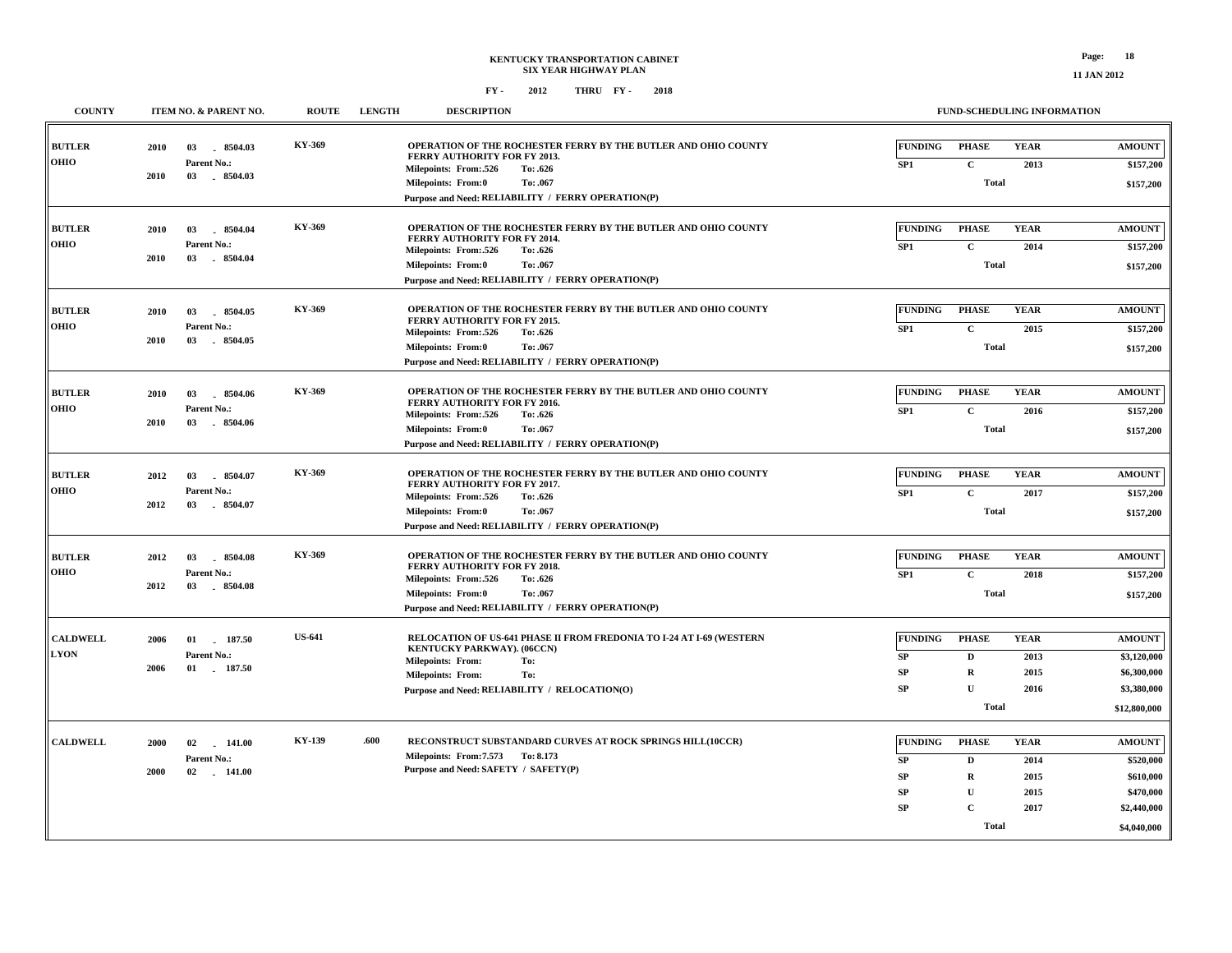### **KENTUCKY TRANSPORTATION CABINET SIX YEAR HIGHWAY PLAN FY - FY - 2012 2018 THRU**

#### **FUND-SCHEDULING INFORMATION**

| <b>COUNTY</b>   | ITEM NO. & PARENT NO.                   | <b>ROUTE</b>  | <b>LENGTH</b> | <b>DESCRIPTION</b>                                                                                                                     |                          | FUND-SCHEDULING INFORMATION  |              |               |
|-----------------|-----------------------------------------|---------------|---------------|----------------------------------------------------------------------------------------------------------------------------------------|--------------------------|------------------------------|--------------|---------------|
| <b>CALDWELL</b> | 153.00<br>2002<br>02                    |               | 2.400         | NEW CONNECTOR FROM HOPKINSVILLE ROAD (KY-91) TO WILSON WAREHOUSE<br>ROAD (KY-293) NORTHEAST OF PRINCETON (TO BE LET WITH 2-            | <b>FUNDING</b>           | <b>PHASE</b>                 | <b>YEAR</b>  | <b>AMOUNT</b> |
|                 | Parent No.:                             |               |               | 193.00)(06CCR).(10CCR)                                                                                                                 | SP <sub>1</sub>          | $\mathbf D$                  | 2013         | \$1,000,000   |
|                 | 2002<br>02 153.00                       |               |               | <b>Milepoints: From:</b><br>To:                                                                                                        | SP <sub>1</sub>          | $\bf{R}$                     | 2015         | \$2,320,000   |
|                 |                                         |               |               | Purpose and Need: RELIABILITY / NEW ROUTE(O)                                                                                           | SP <sub>1</sub>          | U                            | 2015         | \$1,690,000   |
|                 |                                         |               |               |                                                                                                                                        | <b>SP</b>                | $\mathbf{C}$                 | 2015         | \$14,100,000  |
|                 |                                         |               |               |                                                                                                                                        |                          | <b>Total</b>                 |              | \$19,110,000  |
|                 |                                         |               |               |                                                                                                                                        |                          |                              |              |               |
| <b>CALDWELL</b> | 193.00<br>2004<br>02<br>Parent No.:     |               | 1.000         | SOUTHERN CONNECTOR FROM KY 139 TO KY 91, CALDWELL COUNTY. (TO BE<br>LET WITH 2-153.00)(2005HPP-KY162)                                  | <b>FUNDING</b>           | <b>PHASE</b>                 | <b>YEAR</b>  | <b>AMOUNT</b> |
|                 | 2004<br>02 193.00                       |               |               |                                                                                                                                        | <b>HPP</b>               | $\mathbf{D}$                 | 2012         | \$899,900     |
|                 |                                         |               |               | <b>Milepoints: From:</b><br>To:<br>Purpose and Need: RELIABILITY / NEW ROUTE(O)                                                        |                          | <b>Total</b>                 |              | \$899,900     |
|                 |                                         |               |               |                                                                                                                                        |                          |                              |              |               |
| <b>CALLOWAY</b> | 121.00<br>2006<br>01                    | KY-1327       | .100          | MURRAY FIVE-POINTS INTERSECTION ROUNDABOUT.                                                                                            | <b>FUNDING</b>           | <b>PHASE</b>                 | <b>YEAR</b>  | <b>AMOUNT</b> |
|                 | Parent No.:                             |               |               | Milepoints: From:1.49<br>To: 1.51<br>Purpose and Need: RELIABILITY / RECONSTRUCTION(O)                                                 | ${\bf STP}$              | $\mathbf R$                  | 2014         | \$1,160,000   |
|                 | 2006<br>$01$ 121.00                     |               |               |                                                                                                                                        | ${\bf STP}$              | $\mathbf{U}$                 | 2015         | \$1,690,000   |
|                 |                                         |               |               |                                                                                                                                        | <b>STP</b>               | $\mathbf C$                  | 2016         | \$3,510,000   |
|                 |                                         |               |               |                                                                                                                                        |                          | <b>Total</b>                 |              | \$6,360,000   |
|                 |                                         | <b>KY-121</b> | .529          | 5-LANE KY-121 FROM US-641 TO 16TH STREET IN MURRAY. (PRIORITY SECTION 1)                                                               |                          |                              |              |               |
| <b>CALLOWAY</b> | 271.10<br>2008<br>01                    |               |               | (SEE 1-271.01 FOR D,R, AND U PHASES)(08CCR)(08BOPC).                                                                                   | <b>FUNDING</b>           | <b>PHASE</b>                 | <b>YEAR</b>  | <b>AMOUNT</b> |
|                 | Parent No.:<br>2000<br>$01$ 271.01      |               |               | Milepoints: From:14.075 To: 14.604                                                                                                     | <b>SPB</b>               | $\mathbf C$                  | 2012         | \$2,750,000   |
|                 |                                         |               |               | Purpose and Need: RELIABILITY / RECONSTRUCTION(O)                                                                                      |                          | <b>Total</b>                 |              | \$2,750,000   |
|                 |                                         |               |               |                                                                                                                                        |                          |                              |              |               |
| <b>CALLOWAY</b> | 2008<br>$01 \t 271.20$                  | KY-121        | .529          | 5-LANE KY-121 FROM 16TH STREET TO COLDWATER ROAD IN MURRAY.<br>(PRIORITY SECTION 2) (PLEASE SEE 1-271.01 FOR D.R. AND U PHASES)(08CCR) | <b>FUNDING</b>           | <b>PHASE</b>                 | <b>YEAR</b>  | <b>AMOUNT</b> |
|                 | Parent No.:                             |               |               | (2008BOPC)(2010BOPC)                                                                                                                   | <b>SPB</b>               | $\mathbf C$                  | 2012         | \$2,000,000   |
|                 | 2000<br>$01$ . 271.01                   |               |               | Milepoints: From:14.604 To: 15.133<br>Purpose and Need: RELIABILITY / RECONSTRUCTION(O)                                                |                          | <b>Total</b>                 |              | \$2,000,000   |
|                 |                                         |               |               |                                                                                                                                        |                          |                              |              |               |
| <b>CALLOWAY</b> | 2000<br>01<br>314.10                    | <b>US-641</b> | 1.000         | MAJOR WIDENING FROM TENN. STATE LINE TO MURRAY PRIORITY SECTION 1;<br>FROM CLARKS RIVER BRIDGE, NORTH 1.0 MILE TO EXISTING 4-LANE.     | <b>FUNDING</b>           | <b>PHASE</b>                 | <b>YEAR</b>  | <b>AMOUNT</b> |
|                 | Parent No.:                             |               |               | Milepoints: From: 5.666 To: 6.666                                                                                                      | SP1                      | $\mathbf{U}$                 | 2013         | \$2,080,000   |
|                 | 1996                                    |               |               | Purpose and Need: RELIABILITY / MAJOR WIDENING(O)                                                                                      | SP <sub>1</sub>          | $\mathbf C$                  | 2015         | \$7,880,000   |
|                 |                                         |               |               |                                                                                                                                        |                          | <b>Total</b>                 |              | \$9,960,000   |
|                 |                                         | KY-1327       |               |                                                                                                                                        |                          |                              |              |               |
| <b>CALLOWAY</b> | $-900.00$<br>2010<br>01                 |               | .400          | CONSTRUCT TURN LANE ON KY 1327 AT CALLOWAY COUNTY SCHOOLS AND<br>MSU AG EXPO CENTER.                                                   | <b>FUNDING</b>           | <b>PHASE</b>                 | <b>YEAR</b>  | <b>AMOUNT</b> |
|                 | Parent No.:<br>2010<br>$01$ .<br>900.00 |               |               | Milepoints: From:.4<br><b>To: .8</b>                                                                                                   | <b>STP</b>               | D                            | 2014         | \$260,000     |
|                 |                                         |               |               | Purpose and Need: RELIABILITY / SAFETY(P)                                                                                              | <b>STP</b>               | $\mathbf R$                  | 2016         | \$100,000     |
|                 |                                         |               |               |                                                                                                                                        | <b>STP</b>               | $\mathbf{U}$                 | 2016         | \$500,000     |
|                 |                                         |               |               |                                                                                                                                        | <b>STP</b>               | $\mathbf C$                  | 2017         | \$800,000     |
|                 |                                         |               |               |                                                                                                                                        |                          | <b>Total</b>                 |              | \$1,660,000   |
| <b>CALLOWAY</b> | 2008                                    | KY-1536       | .100          | REPLACE BRIDGE AND APPROACHES ON KY 1536 OVER EAST FORK CLAYTON                                                                        | <b>FUNDING</b>           | <b>PHASE</b>                 | <b>YEAR</b>  | <b>AMOUNT</b> |
|                 | $01$ $1061.00$<br>Parent No.:           |               |               | CREEK (B108) 0.3 MILE SOUTH OF KY 280. (SR=27.7)(08CCR): (018B00108N)                                                                  |                          |                              |              |               |
|                 | 2008<br>01 1061.00                      |               |               | Milepoints: From:.269<br>To: .339                                                                                                      | <b>BRX</b>               | $\mathbf{R}$<br>$\mathbf{U}$ | 2013         | \$530,000     |
|                 |                                         |               |               | Purpose and Need: SAFETY / BRIDGE REPLACEMENT(P)                                                                                       | <b>BRX</b><br><b>BRX</b> | $\mathbf{C}$                 | 2013<br>2015 | \$400,000     |
|                 |                                         |               |               |                                                                                                                                        |                          |                              |              | \$750,000     |
|                 |                                         |               |               |                                                                                                                                        |                          | <b>Total</b>                 |              | \$1,680,000   |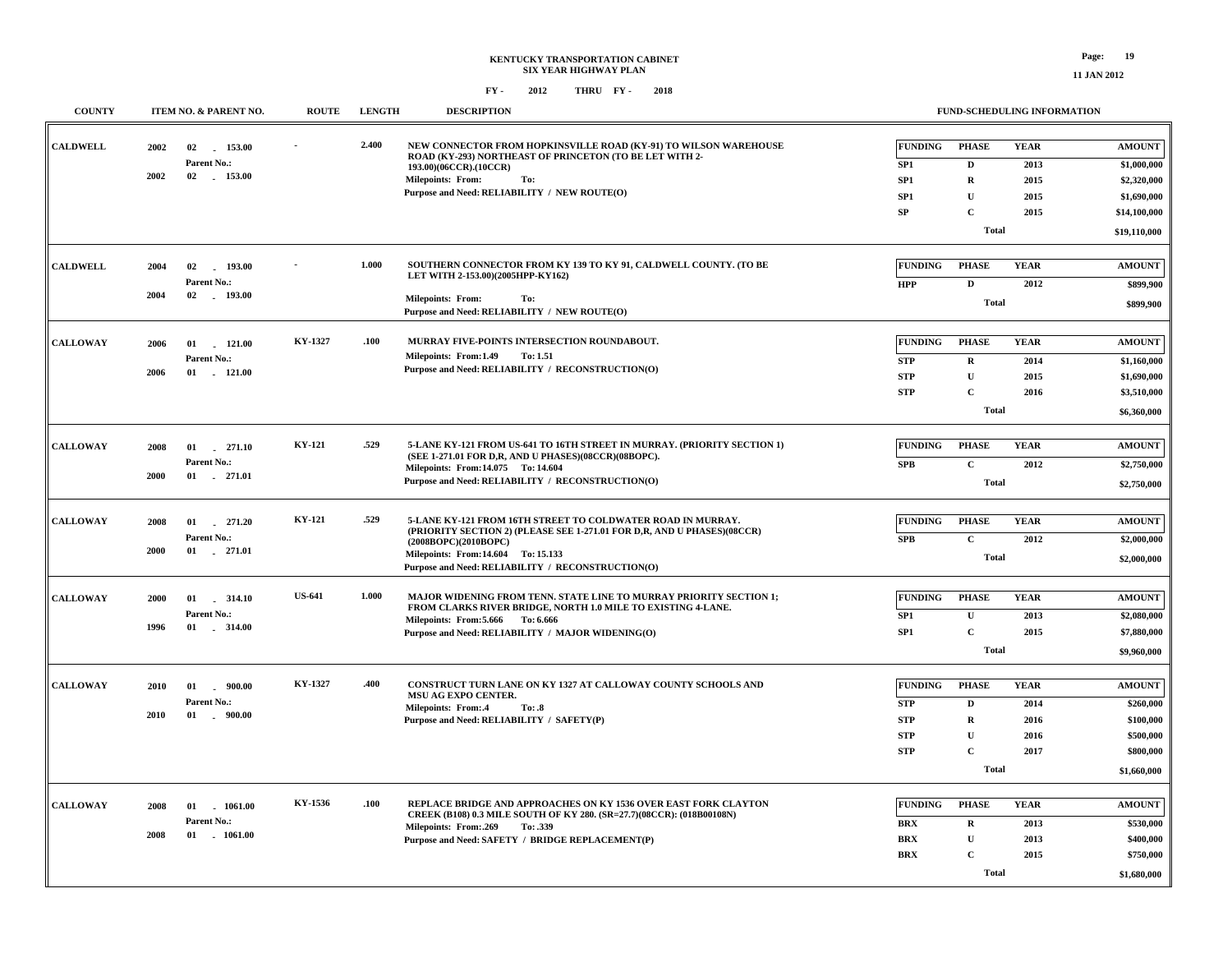**11 JAN 2012**

| <b>COUNTY</b>   | ITEM NO. & PARENT NO.                                       |                          | <b>ROUTE</b>   | <b>LENGTH</b> | <b>DESCRIPTION</b>                                                                                                                                                |                                                                         |                                                                        | FUND-SCHEDULING INFORMATION                                          |                                             |                                                                                |
|-----------------|-------------------------------------------------------------|--------------------------|----------------|---------------|-------------------------------------------------------------------------------------------------------------------------------------------------------------------|-------------------------------------------------------------------------|------------------------------------------------------------------------|----------------------------------------------------------------------|---------------------------------------------|--------------------------------------------------------------------------------|
| <b>CALLOWAY</b> | 2010<br>Parent No.:<br>2010                                 | 01 1132.00<br>01 1132.00 | KY-893         | .100          | OF JCT US 641; (STRUCTURALLY DEFICIENT, SR=11.9) 018B00080N<br>Milepoints: From: 22.865 To: 22.965<br>Purpose and Need: RELIABILITY / BRIDGE REPLACEMENT(P)       | REPLACE BRIDGE ON KY-893 (MP 22.915) OVER MCCULLOUGH FORK; 4.0 MI EAST  | <b>FUNDING</b><br><b>BRX</b><br><b>BRX</b><br><b>BRX</b><br><b>BRX</b> | <b>PHASE</b><br>$\mathbf D$<br>$\bf R$<br>$\mathbf U$<br>$\mathbf C$ | <b>YEAR</b><br>2012<br>2014<br>2014<br>2016 | <b>AMOUNT</b><br>\$120,000<br>\$175,000<br>\$200,000<br>\$440,000              |
|                 |                                                             |                          |                |               |                                                                                                                                                                   |                                                                         |                                                                        | <b>Total</b>                                                         |                                             | \$935,000                                                                      |
| <b>CALLOWAY</b> | 2010<br>01<br>Parent No.:<br>2010<br>01                     | 1136.00<br>1136.00       | <b>CR-1464</b> | .100          | OF JCT CR 5412; (STRUCTURALLY DEFICIENT, SR=37.9) 018C00107N<br><b>Milepoints: From:.088</b><br>To: .188<br>Purpose and Need: RELIABILITY / BRIDGE REPLACEMENT(P) | REPLACE BRIDGE ON CR-1464 (MP 0.138) OVER BRANCH- CANEY CREEK; .15 MI N | <b>FUNDING</b><br><b>BRZ</b><br><b>BRZ</b><br><b>BRZ</b>               | <b>PHASE</b><br>$\mathbf R$<br>$\mathbf U$<br>$\mathbf C$            | <b>YEAR</b><br>2014<br>2014<br>2016         | <b>AMOUNT</b><br>\$60,000<br>\$50,000<br>\$400,000                             |
|                 |                                                             |                          |                |               |                                                                                                                                                                   |                                                                         | <b>Total</b>                                                           |                                                                      |                                             | \$510,000                                                                      |
| <b>CALLOWAY</b> | 2012<br>01<br>Parent No.:<br>2012<br>01                     | $-1149.00$<br>$-1149.00$ | <b>CR-1411</b> |               | 0.1 MILE W OF COLLINS RD (CR 1505)(SR 37.3)018C00110N<br>Milepoints: From:1.027 To:1.067<br>Purpose and Need: RELIABILITY / BRIDGE REPLACEMENT(P)                 | REPLACE BRIDGE ON CARLTON RD (CR 1411) OVER W FORK ROCKHOUSE CREEK      | <b>FUNDING</b><br><b>BRZ</b><br><b>BRZ</b><br><b>BRZ</b><br><b>BRZ</b> | <b>PHASE</b><br>D<br>$\bf R$<br>U<br>$\mathbf C$<br><b>Total</b>     | <b>YEAR</b><br>2014<br>2015<br>2015<br>2017 | <b>AMOUNT</b><br>\$100,000<br>\$150,000<br>\$100,000<br>\$300,000<br>\$650,000 |
| <b>CALLOWAY</b> | 2008<br>01<br>Parent No.:<br>2008<br>01                     | 8502.00<br>8502.00       |                |               | 1-120 FOR D, R, & U FUNDING)(08CCN)(10CCR)<br><b>Milepoints: From:</b><br>To:<br>Purpose and Need: RELIABILITY / NEW ROUTE(O)                                     | CITY OF MURRAY BUSINESS LOOP FROM GLENDALE TO INDUSTRIAL ROAD. (SEE     | <b>FUNDING</b><br><b>SPP</b>                                           | <b>PHASE</b><br>$\mathbf C$<br><b>Total</b>                          | <b>YEAR</b><br>2012                         | <b>AMOUNT</b><br>\$3,800,000<br>\$3,800,000                                    |
| <b>CAMPBELL</b> | 2004<br>06<br>Parent No.:<br>2004<br>06                     | 183.00<br>$-183.00$      | I-471          |               | KENTUCKY. (SEE ALSO 6-8104.00)(2005HPP-KY120)<br>Milepoints: From:0<br>To: 5.016<br>Purpose and Need: RELIABILITY / RECONSTRUCTION(O)                             | STUDY AND REHABILITATE THE I-471 CORRIDOR, CAMPBELL COUNTY,             | <b>FUNDING</b><br><b>HPP</b>                                           | <b>PHASE</b><br>$\mathbf C$<br><b>Total</b>                          | <b>YEAR</b><br>2012                         | <b>AMOUNT</b><br>\$1,439,839<br>\$1,439,839                                    |
| <b>CAMPBELL</b> | 1996<br>06<br>$\sim$<br>Parent No.:<br>1996<br>06<br>$\sim$ | 352.00<br>352.00         | KY-536         | 3.500         | PORTION OF KY 10/KY 1997 CORRIDOR (NEW KY-536)(04CCN)<br><b>Milepoints: From:</b><br>To:<br>Purpose and Need: RELIABILITY / NEW ROUTE(O)                          | EXTEND PROPOSED POND CREEK ROAD FROM US-27 TO AA HIGHWAY VIA            | <b>FUNDING</b><br>${\bf SP}$<br>SP                                     | <b>PHASE</b><br>$\mathbf R$<br>$\mathbf{U}$<br><b>Total</b>          | <b>YEAR</b><br>2012<br>2013                 | <b>AMOUNT</b><br>\$4,970,000<br>\$5,430,000<br>\$10,400,000                    |
| <b>CAMPBELL</b> | 2010<br>06<br>Parent No.:<br>2010<br>06                     | $-407.00$<br>$-407.00$   | <b>KY-9</b>    |               | $6-8101.02$<br>Milepoints: From: 21.82 To: 21.97<br>Purpose and Need: SAFETY / SAFETY(P)                                                                          | KY 9 EXTENSION, CAMPBELL COUNTY. (2006KYD). (KYD FUNDING MOVED FROM     | <b>FUNDING</b><br><b>STP</b><br><b>STP</b><br><b>STP</b>               | <b>PHASE</b><br>R<br>$\mathbf{U}$<br>$\mathbf C$<br><b>Total</b>     | <b>YEAR</b><br>2012<br>2012<br>2013         | <b>AMOUNT</b><br>\$100,000<br>\$275,000<br>\$1,100,000<br>\$1,475,000          |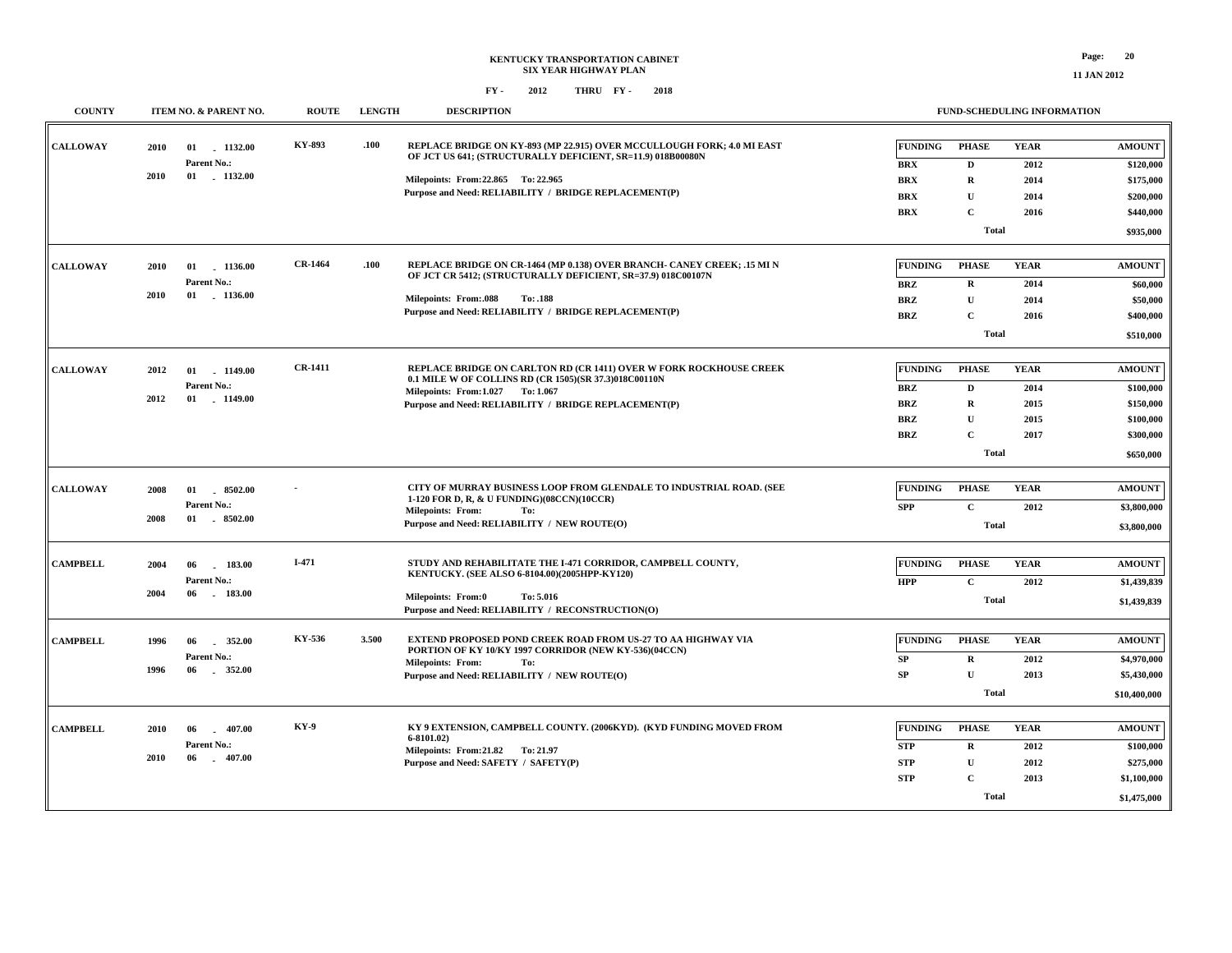| <b>COUNTY</b>   | <b>ITEM NO. &amp; PARENT NO.</b>        | <b>ROUTE</b>   | <b>LENGTH</b> | <b>DESCRIPTION</b>                                                                                                                  |                   |                            | FUND-SCHEDULING INFORMATION |               |
|-----------------|-----------------------------------------|----------------|---------------|-------------------------------------------------------------------------------------------------------------------------------------|-------------------|----------------------------|-----------------------------|---------------|
| <b>CAMPBELL</b> | 1072.00<br>2010<br>06                   | KY-1996        | .100          | REPLACE BRIDGE ON KY-1996 (MP 0.259) OVER STEVENS BRANCH; .75 MI WEST<br>OF JCT KY 10; (STRUCTURALLY DEFICIENT, SR=19.9) 019B00013N | <b>FUNDING</b>    | <b>PHASE</b>               | <b>YEAR</b>                 | <b>AMOUNT</b> |
|                 | Parent No.:<br>2010<br>$-1072.00$<br>06 |                |               |                                                                                                                                     | <b>BRX</b>        | $\mathbf R$                | 2014                        | \$100,000     |
|                 |                                         |                |               | Milepoints: From:.209<br>To: .309                                                                                                   | <b>BRX</b>        | U                          | 2014                        | \$50,000      |
|                 |                                         |                |               | Purpose and Need: RELIABILITY / BRIDGE REPLACEMENT(P)                                                                               | <b>BRX</b>        | $\mathbf C$                | 2016                        | \$300,000     |
|                 |                                         |                |               |                                                                                                                                     |                   | <b>Total</b>               |                             | \$450,000     |
|                 |                                         | <b>CS-1193</b> | .100          | REPLACE BRIDGE ON CS-1193 (MP 0.783) OVER TAYLOR CREEK; 1.0 MI N. JCT KY                                                            | <b>FUNDING</b>    | <b>PHASE</b>               | <b>YEAR</b>                 | <b>AMOUNT</b> |
| <b>CAMPBELL</b> | 2010<br>06<br>1076.00                   |                |               | 1120; (STRUCTURALLY DEFICIENT, SR=31.7) 019C00063N                                                                                  |                   |                            |                             |               |
|                 | Parent No.:<br>2010<br>06<br>1076.00    |                |               | Milepoints: From: 733<br>To: .833                                                                                                   | <b>BRZ</b>        | $\mathbf R$                | 2014                        | \$230,000     |
|                 |                                         |                |               | Purpose and Need: RELIABILITY / BRIDGE REPLACEMENT(P)                                                                               | <b>BRZ</b>        | $\mathbf U$                | 2014                        | \$120,000     |
|                 |                                         |                |               |                                                                                                                                     | <b>BRZ</b>        | $\mathbf C$                | 2017                        | \$1,130,000   |
|                 |                                         |                |               |                                                                                                                                     |                   | <b>Total</b>               |                             | \$1,480,000   |
| <b>CAMPBELL</b> | 2012<br>1077.00<br>06                   | <b>KY-10</b>   |               | REPLACE BRIDGE ON KY 10 OVER TWELVE MILE CREEK SE OF KY 1997 (SR 15.1)                                                              | <b>FUNDING</b>    | <b>PHASE</b>               | <b>YEAR</b>                 | <b>AMOUNT</b> |
|                 | Parent No.:                             |                |               | 019B00006N                                                                                                                          | <b>BRO</b>        | $\mathbf{D}$               | 2013                        | \$500,000     |
|                 | 2012<br>06<br>$-1077.00$                |                |               | Milepoints: From: 4.567 To: 4.607<br>Purpose and Need: RELIABILITY / BRIDGE REPLACEMENT(P)                                          | <b>BRO</b>        | $\mathbf R$                | 2015                        | \$150,000     |
|                 |                                         |                |               |                                                                                                                                     | <b>BRO</b>        | $\mathbf{U}$               | 2015                        | \$50,000      |
|                 |                                         |                |               |                                                                                                                                     | <b>BRO</b>        | $\mathbf{C}$               | 2017                        | \$1,150,000   |
|                 |                                         |                |               |                                                                                                                                     |                   | <b>Total</b>               |                             | \$1,850,000   |
|                 |                                         |                |               |                                                                                                                                     |                   |                            |                             |               |
| <b>CAMPBELL</b> | 2012<br>06<br>1078.00                   | KY-2921        |               | REPLACE BRIDGE ON KY 2921 OVER BR OF TWELVE MILE CREEK 0.2 MILE NW OF                                                               | <b>FUNDING</b>    | <b>PHASE</b>               | <b>YEAR</b>                 | <b>AMOUNT</b> |
|                 | Parent No.:                             |                |               | WASHINGTON TRACE ROAD (CR 1006)(SR 24.3) 019B00061N<br>Milepoints: From:.4<br>To: .54                                               | <b>BRO</b>        | $\mathbf D$                | 2013                        | \$250,000     |
|                 | 2012<br>06<br>1078.00                   |                |               | Purpose and Need: RELIABILITY / BRIDGE REPLACEMENT(P)                                                                               | <b>BRO</b>        | $\mathbf R$                | 2014                        | \$75,000      |
|                 |                                         |                |               |                                                                                                                                     | <b>BRO</b>        | $\mathbf{U}$               | 2014                        | \$50,000      |
|                 |                                         |                |               |                                                                                                                                     | <b>BRO</b>        | $\mathbf C$                | 2015                        | \$500,000     |
|                 |                                         |                |               |                                                                                                                                     |                   | Total                      |                             | \$875,000     |
|                 |                                         |                |               |                                                                                                                                     |                   |                            |                             |               |
| <b>CAMPBELL</b> | 2010<br>06<br>3701.00                   |                |               | NEWPORT RIVERFRONT COMMONS BICYCLE/PEDESTRIAN CORRIDOR: PROVIDE                                                                     | <b>FUNDING</b>    | <b>PHASE</b>               | <b>YEAR</b>                 | <b>AMOUNT</b> |
|                 | Parent No.:                             |                |               | ARCHITECTURAL/ENGINEERING, A TRAIL, FURNISHINGS, BOLLARDS, BIKE<br>RACKS, SIGNAGE, & SIDEWALKS. WORK WILL OCCUR ALONG NEWPORT'S     | CM                | $\mathbf C$                | 2012                        | \$701,720     |
|                 | 2004<br>99<br>$-219.09$                 |                |               | RIVERBOAT ROW SCENIC BYWAY. (2010BOPC)<br><b>Milepoints: From:</b><br>To:                                                           |                   | <b>Total</b>               |                             | \$701,720     |
|                 |                                         |                |               | Purpose and Need: RELIABILITY / CONGESTION MITIGTN(O)                                                                               |                   |                            |                             |               |
| <b>CAMPBELL</b> |                                         | KY-9           |               | KY-9 RECONSTRUCTION ALONG A NEW ROUTE FROM MP 21.643 TO KY-8 NEAR                                                                   | <b>FUNDING</b>    | <b>PHASE</b>               | <b>YEAR</b>                 | <b>AMOUNT</b> |
|                 | 2004<br>06<br>.8101.01<br>Parent No.:   |                |               | THE 4TH STREET BRIDGE. (02CCN)(2004BOPC)(08CCR)(10CCR)                                                                              |                   |                            |                             |               |
|                 | 2002<br>06<br>$-8101.00$                |                |               | <b>Milepoints: From:</b><br>To:                                                                                                     | SB2<br><b>SPB</b> | $\mathbf R$<br>$\mathbf C$ | 2012                        | \$2,160,000   |
|                 |                                         |                |               | Purpose and Need: RELIABILITY / NEW ROUTE(O)                                                                                        |                   | Total                      | 2013                        | \$12,000,000  |
|                 |                                         |                |               |                                                                                                                                     |                   |                            |                             | \$14,160,000  |
| <b>CAMPBELL</b> | 2002<br>8104.00<br>06                   | I-471          | .100          | CONSTRUCT NEW I-471 SOUTHBOUND OFF-RAMP AT KY-8 (SEE ALSO 6-183.00).                                                                | <b>FUNDING</b>    | <b>PHASE</b>               | <b>YEAR</b>                 | <b>AMOUNT</b> |
|                 | Parent No.:                             |                |               | (02CCN)(06CCN)<br>Milepoints: From: 4.722 To: 4.822                                                                                 | SP                | $\mathbf R$                | 2012                        | \$2,570,000   |
|                 | 2002<br>06<br>$-8104.00$                |                |               | Purpose and Need: RELIABILITY / NEW ROUTE(O)                                                                                        |                   | <b>Total</b>               |                             | \$2,570,000   |
|                 |                                         |                |               |                                                                                                                                     |                   |                            |                             |               |
| <b>CAMPBELL</b> | 2004<br>8105.01<br>06                   | I-275          |               | TRANSPORTATION IMPROVEMENTS TO AA-I-275 CONNECTOR, CAMPBELL                                                                         | <b>FUNDING</b>    | <b>PHASE</b>               | <b>YEAR</b>                 | <b>AMOUNT</b> |
|                 | Parent No.:                             |                |               | COUNTY. (2005HPP-KY155)(SEE 6-8105.00 FOR "KYD" COMPONENT)(06CCR)(10CCR)                                                            | <b>HPP</b>        | $\mathbf C$                | 2012                        | \$5,399,402   |
|                 | 2004<br>06<br>8105.01                   |                |               | <b>Milepoints: From:</b><br>To:<br>Purpose and Need: RELIABILITY / NEW ROUTE(O)                                                     |                   | <b>Total</b>               |                             | \$5,399,402   |
|                 |                                         |                |               |                                                                                                                                     |                   |                            |                             |               |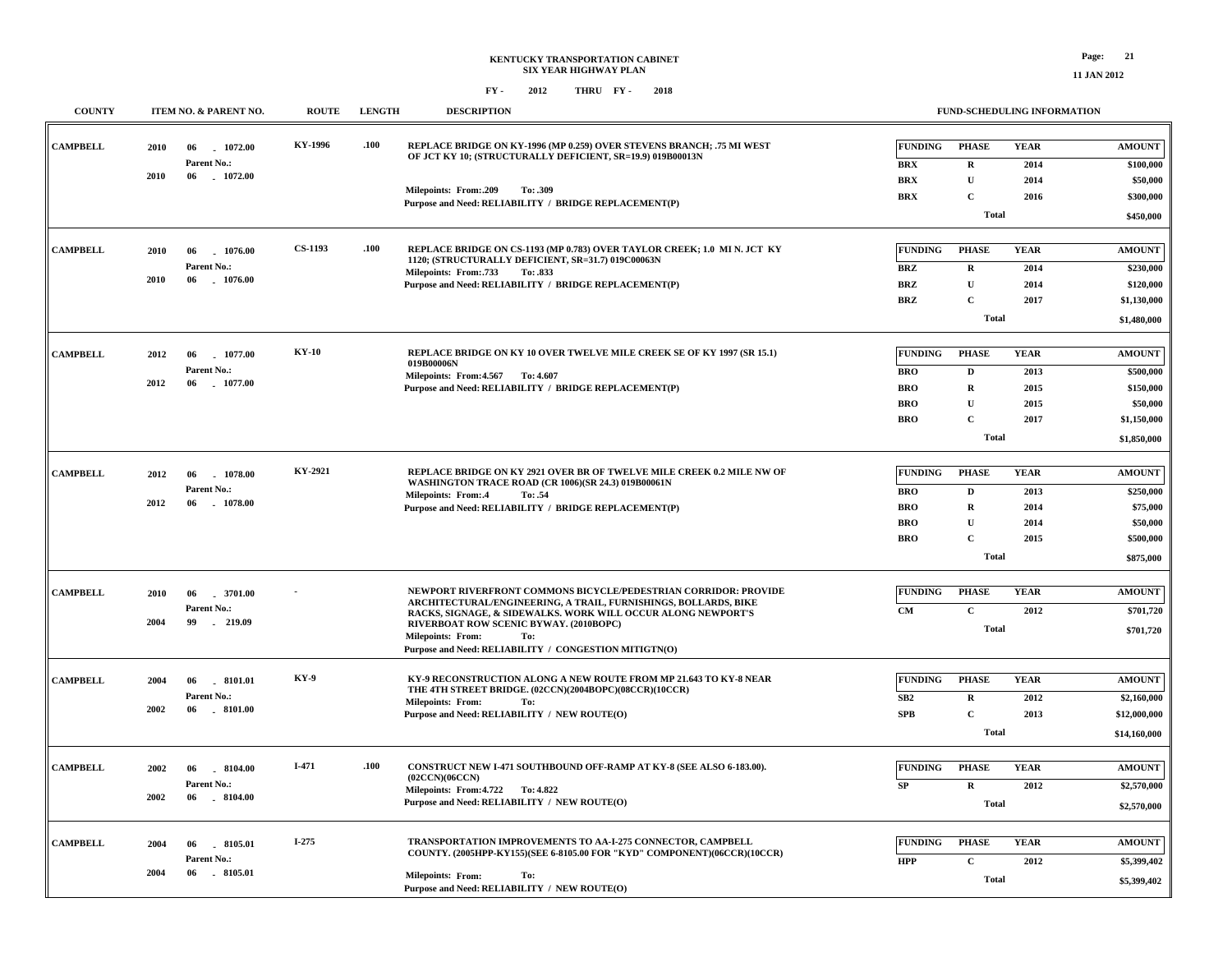| <b>COUNTY</b>   | ITEM NO. & PARENT NO.                                                    | <b>ROUTE</b> | <b>LENGTH</b> | <b>DESCRIPTION</b>                                                                                                                                                                                                                         |                                                          |                                                                                        | FUND-SCHEDULING INFORMATION                 |                                                                               |
|-----------------|--------------------------------------------------------------------------|--------------|---------------|--------------------------------------------------------------------------------------------------------------------------------------------------------------------------------------------------------------------------------------------|----------------------------------------------------------|----------------------------------------------------------------------------------------|---------------------------------------------|-------------------------------------------------------------------------------|
| <b>CAMPBELL</b> | 8105.02<br>2004<br>06<br>Parent No.:<br>2004<br>06<br>$-8105.02$         | $I-275$      |               | TRANSPORTATION IMPROVEMENTS TO AA-I-275 CONNECTOR, CAMPBELL<br>COUNTY. (2005HPP-KY166)(SEE 6-8105.00 FOR "KYD" COMPONENT)<br><b>Milepoints: From:</b><br>To:                                                                               | <b>FUNDING</b><br><b>HPP</b>                             | <b>PHASE</b><br>$\mathbf{C}$<br>Total                                                  | <b>YEAR</b><br>2012                         | <b>AMOUNT</b><br>\$7,249,112<br>\$7,249,112                                   |
| <b>CAMPBELL</b> | 8105.03<br>2004<br>06<br>Parent No.:<br>2004<br>06<br>$-191.00$          |              |               | Purpose and Need: RELIABILITY / NEW ROUTE(O)<br>CONSTRUCT NEW TECHNOLOGY TRIANGLE ACCESS ROAD, CAMPBELL COUNTY,<br>KENTUCKY. (2005HPP-KY126)(2006BOPC).(10CCR)<br>Milepoints: From:<br>To:<br>Purpose and Need: RELIABILITY / NEW ROUTE(O) | <b>FUNDING</b><br><b>HPP</b>                             | <b>PHASE</b><br>$\mathbf C$<br><b>Total</b>                                            | <b>YEAR</b><br>2012                         | <b>AMOUNT</b><br>\$1,439,839<br>\$1,439,839                                   |
| <b>CAMPBELL</b> | 2002<br>06<br>.8106.00<br><b>Parent No.:</b><br>2002<br>06<br>$-8106.00$ | KY-2345      | 1.000         | <b>CURVE AND DRAINAGE IMPROVEMENTS ON KY-2345 (JOHN'S HILL ROAD) FROM</b><br>MP 2 TO MP 3. (02CCN)(10CCR)<br><b>Milepoints: From:2</b><br>To: 3<br>Purpose and Need: RELIABILITY / DRAINAGE IMPROVE(P)                                     | <b>FUNDING</b><br>${\bf SP}$                             | <b>PHASE</b><br>$\mathbf C$<br><b>Total</b>                                            | <b>YEAR</b><br>2012                         | <b>AMOUNT</b><br>\$210,000<br>\$210,000                                       |
| <b>CARLISLE</b> | 2012<br>01<br>333.00<br>Parent No.:<br>2012<br>01 . 333.00               | <b>US-51</b> | .100          | CORRECT GEOMETRIC DEFICIENCIES AT INTERSECTION OF US-51/US-62/FRONT<br>ST/ELM ST IN BARDWELL TO ADDRESS FLOW, SAFETY, AND ACCESS ISSUES<br>Milepoints: From:7.8<br>To: 7.9<br>Purpose and Need: SAFETY / SAFETY(P)                         | <b>FUNDING</b><br>SP1<br>${\bf SP1}$<br>SP1<br>SP1       | <b>PHASE</b><br>$\mathbf D$<br>${\bf R}$<br>$\mathbf U$<br>$\mathbf C$<br><b>Total</b> | <b>YEAR</b><br>2013<br>2014<br>2014<br>2015 | <b>AMOUNT</b><br>\$75,000<br>\$150,000<br>\$250,000<br>\$500,000<br>\$975,000 |
| <b>CARROLL</b>  | 2002<br>06<br>990.00<br>$\sim$<br>Parent No.:<br>2004<br>99<br>354.07    | <b>KY-47</b> | .200          | KY 47 FROM MP 0.0 TO MP 0.1 @ KY 36 & KY 467, RECONSTRUCT RR CROSSING &<br>IMPROVE SIGHT DISTANCE (B/C=2.5) (D-DISTRICT,C-CONTRACTOR) (2002BOP)<br><b>Milepoints: From:0</b><br>To: .1<br>Purpose and Need: SAFETY / SAFETY-HAZARD ELIM(P) | <b>FUNDING</b><br><b>SAF</b>                             | <b>PHASE</b><br>$\mathbf C$<br>Total                                                   | <b>YEAR</b><br>2012                         | $\boldsymbol{\mathrm{AMOUNT}}$<br>\$280,000<br>\$280,000                      |
| <b>CARROLL</b>  | 2006<br>06<br>8002.10<br>Parent No.:<br>2000<br>$-8002.00$<br>06         | <b>US-42</b> | 3.300         | WIDEN FOUR MILE ROAD TO WEST GHENT CITY LIMIT.(SECTION<br>4)(2006BOPC)(00CCN)(10CCR)<br>Milepoints: From: 9.9<br>To: 13.2<br>Purpose and Need: RELIABILITY / MINOR WIDENING(O)                                                             | <b>FUNDING</b><br><b>SPP</b><br><b>SPP</b><br><b>SPP</b> | <b>PHASE</b><br>${\bf R}$<br>$\mathbf U$<br>$\mathbf C$<br>Total                       | <b>YEAR</b><br>2012<br>2012<br>2013         | <b>AMOUNT</b><br>\$500,000<br>\$850,000<br>\$7,100,000<br>\$8,450,000         |
| <b>CARROLL</b>  | $-8408.00$<br>2008<br>06<br>Parent No.:<br>2008<br>$-8408.00$<br>06      | KY-36        | .040          | REPLACE THE BRIDGE AND APPROACH ON KY-36 OVER LOCUST CREEK. (08HCN)<br>Milepoints: From: 4.952 To: 4.992<br>Purpose and Need: SAFETY / SAFETY(P)                                                                                           | <b>FUNDING</b><br><b>SPB</b>                             | <b>PHASE</b><br>$\mathbf C$<br><b>Total</b>                                            | <b>YEAR</b><br>2012                         | <b>AMOUNT</b><br>\$3,500,000<br>\$3,500,000                                   |
| <b>CARTER</b>   | 1998<br>09<br>144.00<br>Parent No.:<br>1998<br>09<br>$-144.00$           | <b>KY-7</b>  | .980          | KY 1/7 (CAROL MALONE BLVD.) WIDENING FROM LITTLE SANDY RIVER BRIDGE<br>TO ACADEMIC PARKWAY. (08CCR)<br>Milepoints: From:10.318 To: 10.865<br>Purpose and Need: RELIABILITY / MAJOR WIDENING(O)                                             | <b>FUNDING</b><br><b>SPB</b>                             | <b>PHASE</b><br>$\mathbf C$<br><b>Total</b>                                            | <b>YEAR</b><br>2012                         | <b>AMOUNT</b><br>\$2,600,000<br>\$2,600,000                                   |
| <b>CARTER</b>   | 2010<br>09<br>$-1072.00$<br>Parent No.:<br>2010<br>09<br>$-1072.00$      | <b>US-60</b> | .100          | REPLACE BRIDGE ON US-60 (MP 26.312) OVER UPPER STINSON CREEK; 1.5 MI E OF<br>E-JCT KY 1; (STRUCTURALLY DEFICIENT, SR=29.6) 022B00064N<br>Milepoints: From: 26.072 To: 26.172<br>Purpose and Need: RELIABILITY / BRIDGE REPLACEMENT(P)      | <b>FUNDING</b><br><b>BRO</b><br><b>BRO</b><br><b>BRO</b> | <b>PHASE</b><br>${\bf R}$<br>$\mathbf U$<br>$\mathbf{C}$<br><b>Total</b>               | <b>YEAR</b><br>2012<br>2012<br>2013         | <b>AMOUNT</b><br>\$200,000<br>\$100,000<br>\$1,100,000<br>\$1,400,000         |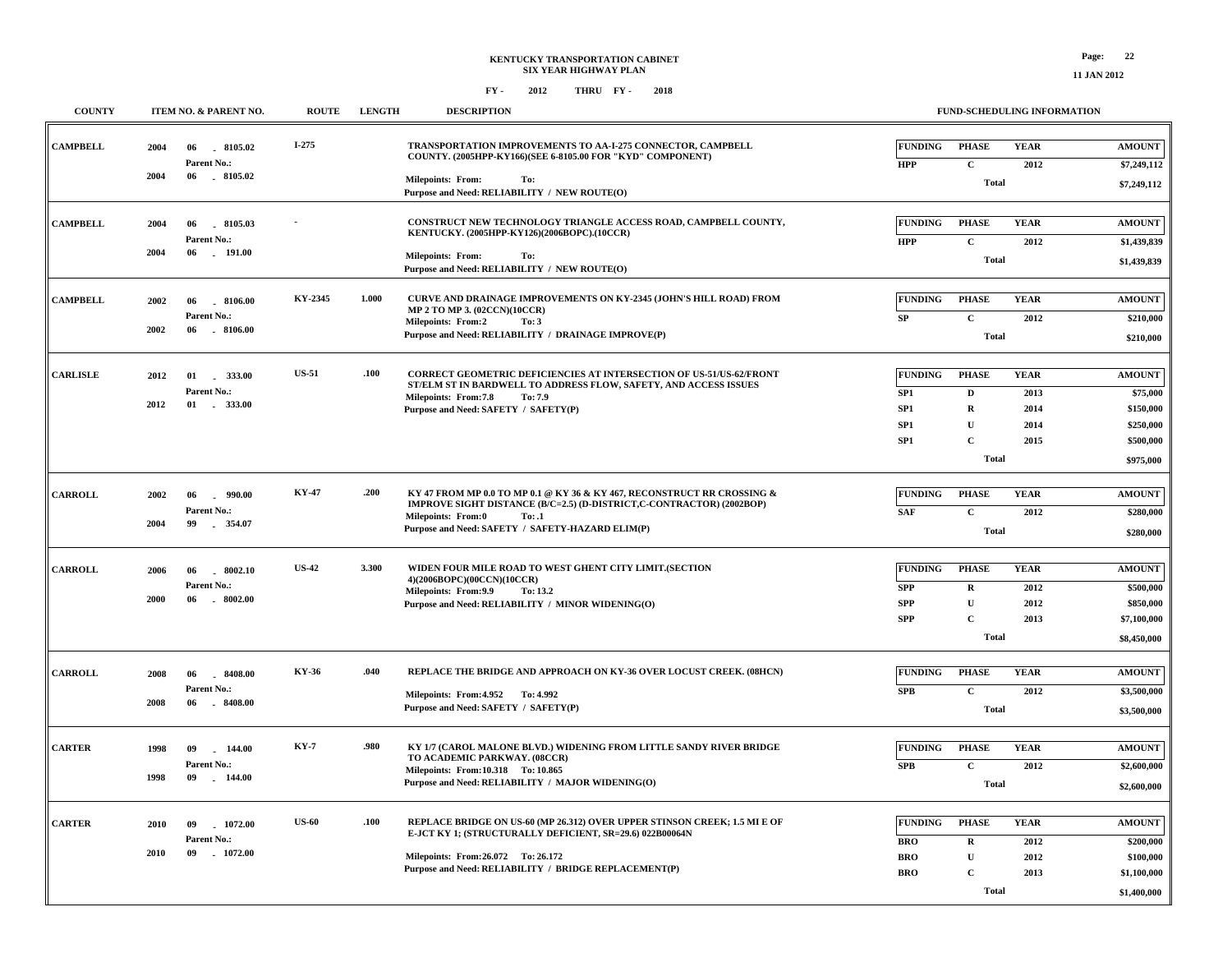| <b>COUNTY</b> |      | ITEM NO. & PARENT NO.           | <b>ROUTE</b>  | <b>LENGTH</b> | <b>DESCRIPTION</b>                                                                                                               |                | <b>FUND-SCHEDULING INFORMATION</b> |             |               |
|---------------|------|---------------------------------|---------------|---------------|----------------------------------------------------------------------------------------------------------------------------------|----------------|------------------------------------|-------------|---------------|
| <b>CARTER</b> | 2010 | 09<br>1075.00                   | <b>US-60</b>  | .100          | REPLACE BRIDGE ON US-60 (MP 4.111) OVER TYGARTS CREEK; .75 MI E OF JCT KY<br>1662; (STRUCTURALLY DEFICIENT, SR=47) 022B00037N    | <b>FUNDING</b> | <b>PHASE</b>                       | <b>YEAR</b> | <b>AMOUNT</b> |
|               |      | Parent No.:                     |               |               |                                                                                                                                  | <b>BRO</b>     | $\mathbf R$                        | 2014        | \$100,000     |
|               | 2010 | 09<br>1075.00                   |               |               | Milepoints: From: 4.061 To: 4.161                                                                                                | <b>BRO</b>     | $\mathbf U$                        | 2014        | \$100,000     |
|               |      |                                 |               |               | Purpose and Need: RELIABILITY / BRIDGE REPLACEMENT(P)                                                                            | <b>BRO</b>     | $\mathbf{C}$                       | 2016        | \$500,000     |
|               |      |                                 |               |               |                                                                                                                                  |                | <b>Total</b>                       |             | \$700,000     |
|               |      |                                 |               |               |                                                                                                                                  |                |                                    |             |               |
| <b>CARTER</b> | 2012 | 1080.00<br>09                   | <b>US-60</b>  |               | REPLACE BRIDGE ON US 60 OVER REEVES BRANCH 0.05 MILE W OF REEVES<br><b>BRANCH ROAD(CR 1352)(SR 39.4) 022B00038</b>               | <b>FUNDING</b> | <b>PHASE</b>                       | <b>YEAR</b> | <b>AMOUNT</b> |
|               |      | Parent No.:                     |               |               | Milepoints: From: 3.659 To: 3.699                                                                                                | <b>BRO</b>     | D                                  | 2013        | \$450,000     |
|               | 2012 | $-1080.00$<br>09                |               |               | Purpose and Need: RELIABILITY / BRIDGE REPLACEMENT(P)                                                                            | <b>BRO</b>     | $\mathbf R$                        | 2014        | \$75,000      |
|               |      |                                 |               |               |                                                                                                                                  | <b>BRO</b>     | ${\bf U}$                          | 2014        | \$250,000     |
|               |      |                                 |               |               |                                                                                                                                  | <b>BRO</b>     | C                                  | 2015        | \$500,000     |
|               |      |                                 |               |               |                                                                                                                                  |                | <b>Total</b>                       |             | \$1,275,000   |
|               |      |                                 |               |               |                                                                                                                                  |                |                                    |             |               |
| <b>CARTER</b> | 2012 | $-1081.00$<br>09                | KY-474        |               | REPLACE BRIDGE ON KY 474 OVER SMITH CREEK IN CARTER AT INTERSECTION<br>OF KY 474 AND NUNN ROAD(CR 1507)(SR 40.1) 022B00123N      | <b>FUNDING</b> | <b>PHASE</b>                       | <b>YEAR</b> | <b>AMOUNT</b> |
|               | 2012 | Parent No.:<br>09<br>$-1081.00$ |               |               | Milepoints: From: 5.062 To: 5.102                                                                                                | <b>BRO</b>     | $\mathbf D$                        | 2014        | \$450,000     |
|               |      |                                 |               |               | Purpose and Need: RELIABILITY / BRIDGE REPLACEMENT(P)                                                                            | <b>BRO</b>     | $\mathbf R$                        | 2015        | \$75,000      |
|               |      |                                 |               |               |                                                                                                                                  | <b>BRO</b>     | $\mathbf{U}$                       | 2015        | \$150,000     |
|               |      |                                 |               |               |                                                                                                                                  | <b>BRO</b>     | $\mathbf{C}$                       | 2016        | \$500,000     |
|               |      |                                 |               |               |                                                                                                                                  |                | <b>Total</b>                       |             | \$1,175,000   |
|               |      |                                 |               |               |                                                                                                                                  |                |                                    |             |               |
| <b>CARTER</b> | 2012 | $-1083.00$<br>09                | $KY-2$        | .040          | REPLACE BRIDGE ON KY 2 OVER JORDA FORK AT INTERSECTION OF KY 2 &<br>JORDAN FORK ROAD(CR 1445)(SR40.2) 022B00072N                 | <b>FUNDING</b> | <b>PHASE</b>                       | <b>YEAR</b> | <b>AMOUNT</b> |
|               |      | Parent No.:                     |               |               |                                                                                                                                  | <b>BRO</b>     | $\mathbf D$                        | 2013        | \$650,000     |
|               | 2012 | 09<br>$-1083.00$                |               |               | Milepoints: From: 8.734 To: 8.774                                                                                                | <b>BRO</b>     | $\mathbf R$                        | 2014        | \$250,000     |
|               |      |                                 |               |               | Purpose and Need: RELIABILITY / BRIDGE REPLACEMENT(P)                                                                            | <b>BRO</b>     | ${\bf U}$                          | 2014        | \$250,000     |
|               |      |                                 |               |               |                                                                                                                                  | <b>BRO</b>     | $\mathbf{C}$                       | 2015        | \$400,000     |
|               |      |                                 |               |               |                                                                                                                                  |                | <b>Total</b>                       |             | \$1,550,000   |
|               |      |                                 |               |               |                                                                                                                                  |                |                                    |             |               |
| <b>CARTER</b> | 2006 | .8311.00<br>09                  | $KY-1$        |               | SAFETY IMPROVEMENTS AT THE EAST CARTER HIGH SCHOOL. (06CCN)(08CCR)                                                               | <b>FUNDING</b> | <b>PHASE</b>                       | <b>YEAR</b> | <b>AMOUNT</b> |
|               |      | Parent No.:                     |               |               | Milepoints: From:10.08 To:10.18<br>Purpose and Need: SAFETY / SAFETY(P)                                                          | <b>SPB</b>     | $\mathbf{R}$                       | 2012        | \$1,160,000   |
|               | 2006 | 09<br>$-8311.00$                |               |               |                                                                                                                                  | <b>SPB</b>     | $\mathbf{U}$                       | 2012        | \$570,000     |
|               |      |                                 |               |               |                                                                                                                                  | <b>SPB</b>     | $\mathbf{C}$                       | 2013        | \$1,130,000   |
|               |      |                                 |               |               |                                                                                                                                  |                | <b>Total</b>                       |             | \$2,860,000   |
|               |      |                                 |               |               |                                                                                                                                  |                |                                    |             |               |
| <b>CARTER</b> | 2006 | 09<br>8312.10                   | <b>KY-773</b> | .100          | SAFETY IMPROVEMENTS TO KY-773 AT KY-7: ADD LEFT-TURN LANE AND<br>IMPROVE SIGHT DISTANCE ON KY-7. (06CCN)(2006BOPC)(08CCR)(10CCR) | <b>FUNDING</b> | <b>PHASE</b>                       | <b>YEAR</b> | <b>AMOUNT</b> |
|               | 2006 | Parent No.:<br>09               |               |               | Milepoints: From:0<br>To: .1                                                                                                     | SPB            | $\mathbf R$                        | 2012        | \$50,000      |
|               |      | $-8312.00$                      |               |               | Purpose and Need: SAFETY / SAFETY(P)                                                                                             | SPB            | U                                  | 2012        | \$50,000      |
|               |      |                                 |               |               |                                                                                                                                  | <b>SPB</b>     | C                                  | 2013        | \$500,000     |
|               |      |                                 |               |               |                                                                                                                                  |                | <b>Total</b>                       |             | \$600,000     |
| <b>CASEY</b>  |      |                                 | <b>US-127</b> | .600          | RECONSTRUCT CURVE ON US-127 AT DUNNVILLE. (02CCR)(04CCR) (10CCR)                                                                 | <b>FUNDING</b> | <b>PHASE</b>                       | <b>YEAR</b> | <b>AMOUNT</b> |
|               | 1998 | 164.00<br>08                    |               |               | Milepoints: From:2.7<br>To: 3.3                                                                                                  |                |                                    |             |               |
|               | 1998 | Parent No.:<br>-08<br>$-164.00$ |               |               | Purpose and Need: RELIABILITY / RECONSTRUCTION(O)                                                                                | SP             | $\bf{R}$                           | 2013        | \$1,470,000   |
|               |      |                                 |               |               |                                                                                                                                  | <b>SP</b>      | ${\bf U}$                          | 2013        | \$850,000     |
|               |      |                                 |               |               |                                                                                                                                  | <b>SP</b>      | $\mathbf{C}$                       | 2015        | \$6,280,000   |
|               |      |                                 |               |               |                                                                                                                                  |                | <b>Total</b>                       |             | \$8,600,000   |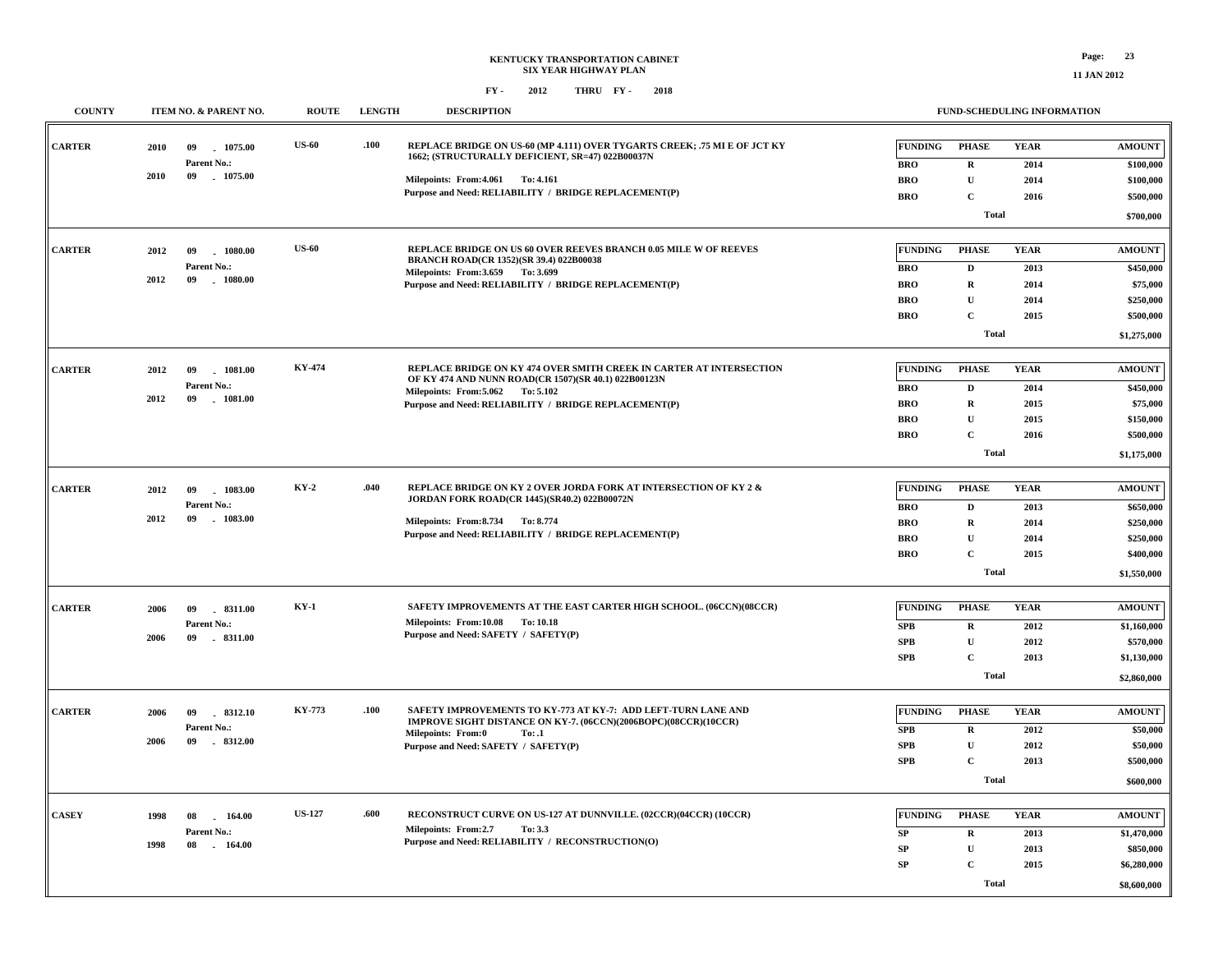| <b>COUNTY</b>    |            | ITEM NO. & PARENT NO.      | <b>ROUTE</b>  | <b>LENGTH</b> | <b>DESCRIPTION</b>                                                                                                                                                      |                              | FUND-SCHEDULING INFORMATION  |                     |                              |
|------------------|------------|----------------------------|---------------|---------------|-------------------------------------------------------------------------------------------------------------------------------------------------------------------------|------------------------------|------------------------------|---------------------|------------------------------|
| <b>CASEY</b>     | 2006<br>08 | 8300.00<br>Parent No.:     | <b>US-127</b> | .100          | CONSTRUCT TURNING LANE IN FRONT OF THE NEW AG EXPO CENTER.<br>(06CCN)(08CCR)<br>Milepoints: From:13.1<br>To: 13.2                                                       | <b>FUNDING</b><br><b>SPB</b> | <b>PHASE</b><br>$\mathbf{C}$ | <b>YEAR</b><br>2012 | <b>AMOUNT</b><br>\$510,000   |
|                  | 2006<br>08 | $-8300.00$                 |               |               | Purpose and Need: RELIABILITY / MINOR WIDENING(O)                                                                                                                       |                              | Total                        |                     | \$510,000                    |
| <b>CHRISTIAN</b> | 2004<br>02 | 100.01                     | EB-9004       | 7.600         | RIGHT-OF-WAY FOR AND CONSTRUCTION OF PENNYRILE PARKWAY EXTENSION<br>FROM US41A S. TO I-24. (2005HPP-KY107)(SEE 2-100.20 FOR "NH" COMPONENT)                             | <b>FUNDING</b>               | <b>PHASE</b>                 | <b>YEAR</b>         | <b>AMOUNT</b>                |
|                  | 2004<br>02 | Parent No.:<br>100.01      |               |               | Milepoints: From:13.19 To: 13.668<br>Purpose and Need: RELIABILITY / NEW ROUTE(O)                                                                                       | <b>HPP</b>                   | $\mathbf{C}$<br><b>Total</b> | 2012                | \$479,497<br>\$479,497       |
| <b>CHRISTIAN</b> | 2004<br>02 | 100.20                     | <b>US-41A</b> | .700          | E.T. BREATHITT (PENNYRILE) PARKWAY EXTENSION SECTION 1A;<br>RECONSTRUCT US-41A FROM CLINIC DRIVE (INCLUDING CLINIC DR                                                   | <b>FUNDING</b>               | <b>PHASE</b>                 | <b>YEAR</b>         | <b>AMOUNT</b>                |
|                  | 2000<br>02 | Parent No.:<br>100.10      |               |               | RECONSTRUCTION) TO NORTH ENTRANCE OF THE MALL.<br>(2004BOPC)(CONSTRUCT SEQUENCE 3)<br>Milepoints: From:13.19 To: 13.668<br>Purpose and Need: RELIABILITY / NEW ROUTE(O) | NH                           | $\mathbf C$<br><b>Total</b>  | 2013                | \$8,660,000<br>\$8,660,000   |
| <b>CHRISTIAN</b> | 2000<br>02 | 136.00<br>Parent No.:      | KY-1682       | 4.000         | EXTEND KY-1682 FROM THE E.T. BREATHITT PARKWAY TO US-68/KY-80 EAST OF<br>HOPKINSVILLE (HOPKINSVILLE NORTHEAST BYPASS).                                                  | <b>FUNDING</b><br>SP         | <b>PHASE</b><br>$\mathbf{D}$ | <b>YEAR</b><br>2012 | <b>AMOUNT</b>                |
|                  | 2000       | 02 136.00                  |               |               | <b>Milepoints: From:</b><br>To:<br>Purpose and Need: RELIABILITY / NEW ROUTE(O)                                                                                         |                              | <b>Total</b>                 |                     | \$2,710,000<br>\$2,710,000   |
| <b>CHRISTIAN</b> | 2002<br>02 | 156.00<br>Parent No.:      | KY-115        | .100          | RECONSTRUCT THE KY 115/KY 911 INTERSECTION IN OAK<br>GROVE.(03KYDN)(04KYD-KY074)(05KYD) (10CCR)                                                                         | FUNDING                      | <b>PHASE</b>                 | <b>YEAR</b>         | <b>AMOUNT</b>                |
|                  | 2002       | 02 156.00                  |               |               | Milepoints: From:1.1<br>To: 1.35<br>Purpose and Need: SAFETY / SAFETY(P)                                                                                                | <b>STP</b>                   | $\mathbf{C}$<br><b>Total</b> | 2012                | \$2,930,000<br>\$2,930,000   |
| <b>CHRISTIAN</b> | 2006<br>02 | 180.00                     | <b>KY-911</b> | 1.800         | WIDEN KY-911 FROM US-41A TO OAK GROVE.<br>Milepoints: From:0<br>To: 1.835                                                                                               | <b>FUNDING</b>               | <b>PHASE</b>                 | <b>YEAR</b>         | <b>AMOUNT</b>                |
|                  | 2006       | Parent No.:<br>$02$ 180.00 |               |               | Purpose and Need: RELIABILITY / MAJOR WIDENING(O)                                                                                                                       | <b>STP</b><br><b>STP</b>     | $\mathbf D$<br>$\mathbf R$   | 2013<br>2014        | \$500,000<br>\$2,800,000     |
|                  |            |                            |               |               |                                                                                                                                                                         | <b>STP</b><br><b>STP</b>     | $\mathbf U$<br>$\mathbf C$   | 2014<br>2016        | \$2,310,000<br>\$8,800,000   |
|                  |            |                            |               |               |                                                                                                                                                                         |                              | <b>Total</b>                 |                     | \$14,410,000                 |
| <b>CHRISTIAN</b> | 2006<br>02 | $-203.00$<br>Parent No.:   | <b>KY-107</b> |               | <b>INTERSECTION IMPROVEMENT AT KY-107 AND KOFFMAN DRIVE JUST SOUTH OF</b><br>COUNTRY CLUB LANE IN HOPKINSVILLE. (2006BOPC)<br>Milepoints: From:16.7 To: 17.175          | <b>FUNDING</b><br><b>CM</b>  | <b>PHASE</b><br>R            | <b>YEAR</b><br>2012 | <b>AMOUNT</b><br>\$240,000   |
|                  | 2000<br>99 | 219.05                     |               |               | Purpose and Need: RELIABILITY / CONGESTION MITIGTN(O)                                                                                                                   | CM<br>CM                     | $\mathbf U$<br>$\mathbf C$   | 2012<br>2013        | \$550,000<br>\$650,000       |
|                  |            |                            |               |               |                                                                                                                                                                         |                              | <b>Total</b>                 |                     | \$1,440,000                  |
| <b>CHRISTIAN</b> | 2012<br>02 | 227.00<br>Parent No.:      | KY-1007       |               | RECONSTRUCT KY 1007 FROM US 68 TO SANDERSON ROAD IN HOPKINSVILLE<br>Milepoints: From: 785<br>To: 2.509                                                                  | <b>FUNDING</b><br>SP1        | <b>PHASE</b><br>D            | <b>YEAR</b><br>2014 | <b>AMOUNT</b><br>\$1,400,000 |
|                  | 2012<br>02 | $-227.00$                  |               |               | Purpose and Need: RELIABILITY / RECONSTRUCTION(O)                                                                                                                       | SP1<br>SP1                   | $\mathbf R$<br>$\mathbf U$   | 2015<br>2016        | \$2,400,000<br>\$2,000,000   |
|                  |            |                            |               |               |                                                                                                                                                                         | SP1                          | $\mathbf C$<br><b>Total</b>  | 2018                | \$10,000,000<br>\$15,800,000 |
|                  |            |                            |               |               |                                                                                                                                                                         |                              |                              |                     |                              |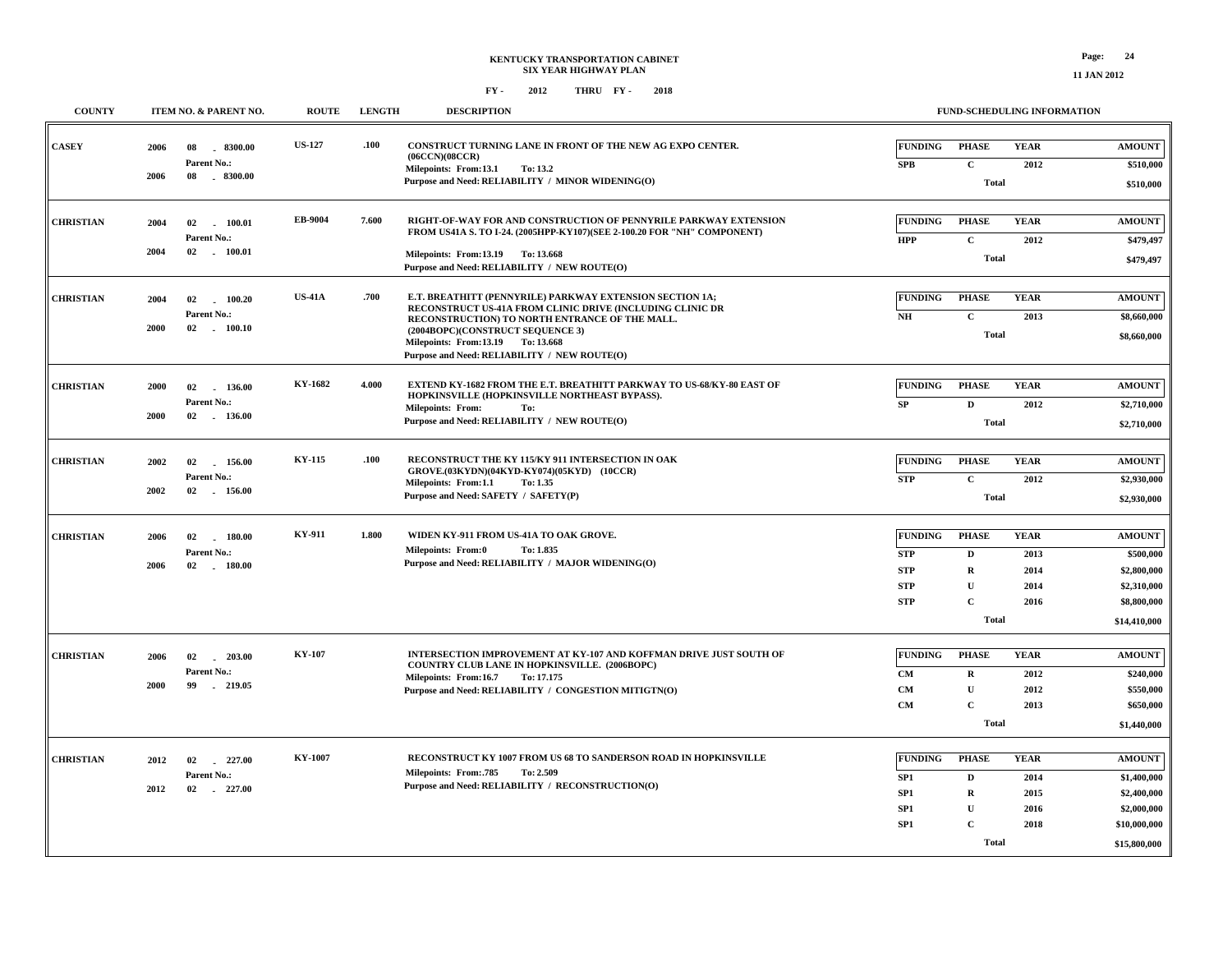| <b>COUNTY</b>    |              | <b>ITEM NO. &amp; PARENT NO.</b>                   | <b>ROUTE</b>   | <b>LENGTH</b> | <b>DESCRIPTION</b>                                                                                                                                                                     |                              |                                             | <b>FUND-SCHEDULING INFORMATION</b> |                                         |
|------------------|--------------|----------------------------------------------------|----------------|---------------|----------------------------------------------------------------------------------------------------------------------------------------------------------------------------------------|------------------------------|---------------------------------------------|------------------------------------|-----------------------------------------|
| <b>CHRISTIAN</b> | 2012         | $-236.00$<br>02<br>Parent No.:                     | KY-1007        |               | <b>CONTRUCT TURN LANES ON NORTH DRIVE (KY 1007) AND WIDEN APPROACH</b><br>ROAD TO PROPOSED IMPROVEMENTS AT HOPKINSVILLE COMMUNITY                                                      | <b>FUNDING</b><br>SP1        | <b>PHASE</b><br>$\mathbf c$                 | <b>YEAR</b><br>2014                | <b>AMOUNT</b><br>\$500,000              |
|                  | 2012         | 02 236.00                                          |                |               | <b>COLLEGE</b><br>Milepoints: From:<br>To:<br>Purpose and Need: RELIABILITY / MINOR WIDENING(O)                                                                                        |                              | <b>Total</b>                                |                                    | \$500,000                               |
| <b>CHRISTIAN</b> | 2004<br>2004 | 02<br>.311.11<br>Parent No.:<br>$02 \qquad 311.10$ | <b>US-41A</b>  | 7.800         | REALIGN THE KY 756 APPROACH AT US 41A WITH THE SIGNAL AT THE WAL-<br>MART DISTRIBUTION CENTER. (2010BOPC)<br>Milepoints: From:6.5<br>To: 6.767<br>Purpose and Need: SAFETY / SAFETY(P) | <b>FUNDING</b><br><b>SPP</b> | <b>PHASE</b><br>$\mathbf c$<br><b>Total</b> | <b>YEAR</b><br>2012                | <b>AMOUNT</b><br>\$300,000<br>\$300,000 |
|                  |              |                                                    |                |               |                                                                                                                                                                                        |                              |                                             |                                    |                                         |
| <b>CHRISTIAN</b> | 2012         | 1085.00<br>02<br>Parent No.:                       | <b>CR-1116</b> |               | REPLACE BRIDGE ON SUB STATION RD (CR 1116) OVER CSX RR 0.04 MILE E OF US<br>41 (SR 34.4) 024C00034N                                                                                    | <b>FUNDING</b><br><b>BRZ</b> | <b>PHASE</b><br>D                           | <b>YEAR</b><br>2013                | <b>AMOUNT</b><br>\$175,000              |
|                  | 2012         | $-1085.00$<br>02                                   |                |               | Milepoints: From:.019<br>To: .059<br>Purpose and Need: RELIABILITY / BRIDGE REPLACEMENT(P)                                                                                             | <b>BRZ</b><br><b>BRZ</b>     | $\mathbf R$<br>$\mathbf{U}$                 | 2015<br>2015                       | \$150,000<br>\$120,000                  |
|                  |              |                                                    |                |               |                                                                                                                                                                                        | <b>BRZ</b>                   | $\mathbf C$<br>Total                        | 2017                               | \$500,000<br>\$945,000                  |
|                  |              |                                                    |                |               |                                                                                                                                                                                        |                              |                                             |                                    |                                         |
| <b>CHRISTIAN</b> | 2010         | 02<br>$-3700.00$<br>Parent No.:                    | <b>KY-1007</b> |               | NORTH DRIVE/ GLASS AVENUE TRAFFIC CONGESTION IMPROVEMENT PROJECT:<br>CONSTRUCTION OF LEFT-HAND TURNING LANES AT THE INTERSECTION OF                                                    | <b>FUNDING</b>               | <b>PHASE</b>                                | <b>YEAR</b>                        | <b>AMOUNT</b>                           |
|                  | 2004         | 99<br>219.09                                       |                |               | NORTH DRIVE AND GLASS AVENUE. (2010BOPC)<br>Milepoints: From:1.3<br>To: 1.4                                                                                                            | <b>CM</b><br><b>CM</b>       | $\mathbf R$<br>$\mathbf C$                  | 2012<br>2013                       | \$51,000<br>\$1,413,000                 |
|                  |              |                                                    |                |               | Purpose and Need: RELIABILITY / CONGESTION MITIGTN(O)                                                                                                                                  |                              | <b>Total</b>                                |                                    | \$1,464,000                             |
| <b>CHRISTIAN</b> | 2008         | 02<br>8505.00                                      |                |               | EXTEND LOVERS LANE AND MAKE SAFETY IMPROVEMENTS. (08CCN)(10CCR)                                                                                                                        | <b>FUNDING</b>               | <b>PHASE</b>                                | <b>YEAR</b>                        | <b>AMOUNT</b>                           |
|                  | 2008         | Parent No.:<br>02<br>$-8505.00$                    |                |               | <b>Milepoints: From:</b><br>To:<br>Purpose and Need: RELIABILITY / NEW ROUTE(O)                                                                                                        | <b>STP</b><br><b>STP</b>     | $\bf R$<br>$\mathbf U$                      | 2013<br>2013                       | \$1,000,000<br>\$1,570,000              |
|                  |              |                                                    |                |               |                                                                                                                                                                                        | <b>STP</b>                   | $\mathbf C$<br><b>Total</b>                 | 2014                               | \$2,710,000<br>\$5,280,000              |
|                  |              |                                                    |                |               |                                                                                                                                                                                        |                              |                                             |                                    |                                         |
| <b>CHRISTIAN</b> | 2010         | 8630.00<br>02<br>Parent No.:                       | <b>KY-800</b>  | .385          | PROVIDE PROPER LIGHTING AT THE INTERSECTION OF KY-800 AND EDWARD T<br><b>BREATHITT PARKWAY. (10CCN)</b>                                                                                | <b>FUNDING</b><br>SB2        | <b>PHASE</b><br>$\mathbf C$                 | <b>YEAR</b><br>2012                | <b>AMOUNT</b><br>\$500,000              |
|                  | 2010         | 02 . 8630.00                                       |                |               | Milepoints: From: 7.639 To: 8.024<br>Purpose and Need: SAFETY / I-CHANGE LIGHTING(P)                                                                                                   |                              | <b>Total</b>                                |                                    | \$500,000                               |
| <b>CLARK</b>     | 2010         | 88.00<br>07<br>$\sim$                              | $I-64$         | .100          | PLACE LATEX OVERLAY AND REPLACE JOINTS ON THE US 60 BRIDGE OVER I-64                                                                                                                   | <b>FUNDING</b>               | <b>PHASE</b>                                | <b>YEAR</b>                        | <b>AMOUNT</b>                           |
|                  | 2004         | Parent No.:<br>99<br>65.09                         |                |               | WEST OF THE MONTGOMERY COUNTY LINE<br>Milepoints: From:101.685 To: 101.785<br>Purpose and Need: RELIABILITY / BRIDGE REHAB(P)                                                          | IM                           | $\mathbf C$<br><b>Total</b>                 | 2012                               | \$275,000                               |
|                  |              |                                                    |                |               |                                                                                                                                                                                        |                              |                                             |                                    | \$275,000                               |
| <b>CLARK</b>     | 2010         | 07 1121.00<br>Parent No.:                          | KY-974         | .100          | REPLACE BRIDGE ON KY-974 (MP 10.924) OVER DRY FORK; .05 MI E-CR 1124<br>@ALLNSVL; (STRUCTURALLY DEFICIENT, SR=23.1) 025B00090N                                                         | <b>FUNDING</b>               | <b>PHASE</b>                                | <b>YEAR</b>                        | <b>AMOUNT</b>                           |
|                  | 2010         | $-1121.00$<br>07                                   |                |               | Milepoints: From:10.874 To: 10.974                                                                                                                                                     | <b>BRX</b><br><b>BRX</b>     | $\mathbf R$<br>$\mathbf U$                  | 2014<br>2014                       | \$100,000<br>\$85,000                   |
|                  |              |                                                    |                |               | Purpose and Need: RELIABILITY / BRIDGE REPLACEMENT(P)                                                                                                                                  | <b>BRX</b>                   | C                                           | 2016                               | \$550,000                               |
|                  |              |                                                    |                |               |                                                                                                                                                                                        |                              | <b>Total</b>                                |                                    | \$735,000                               |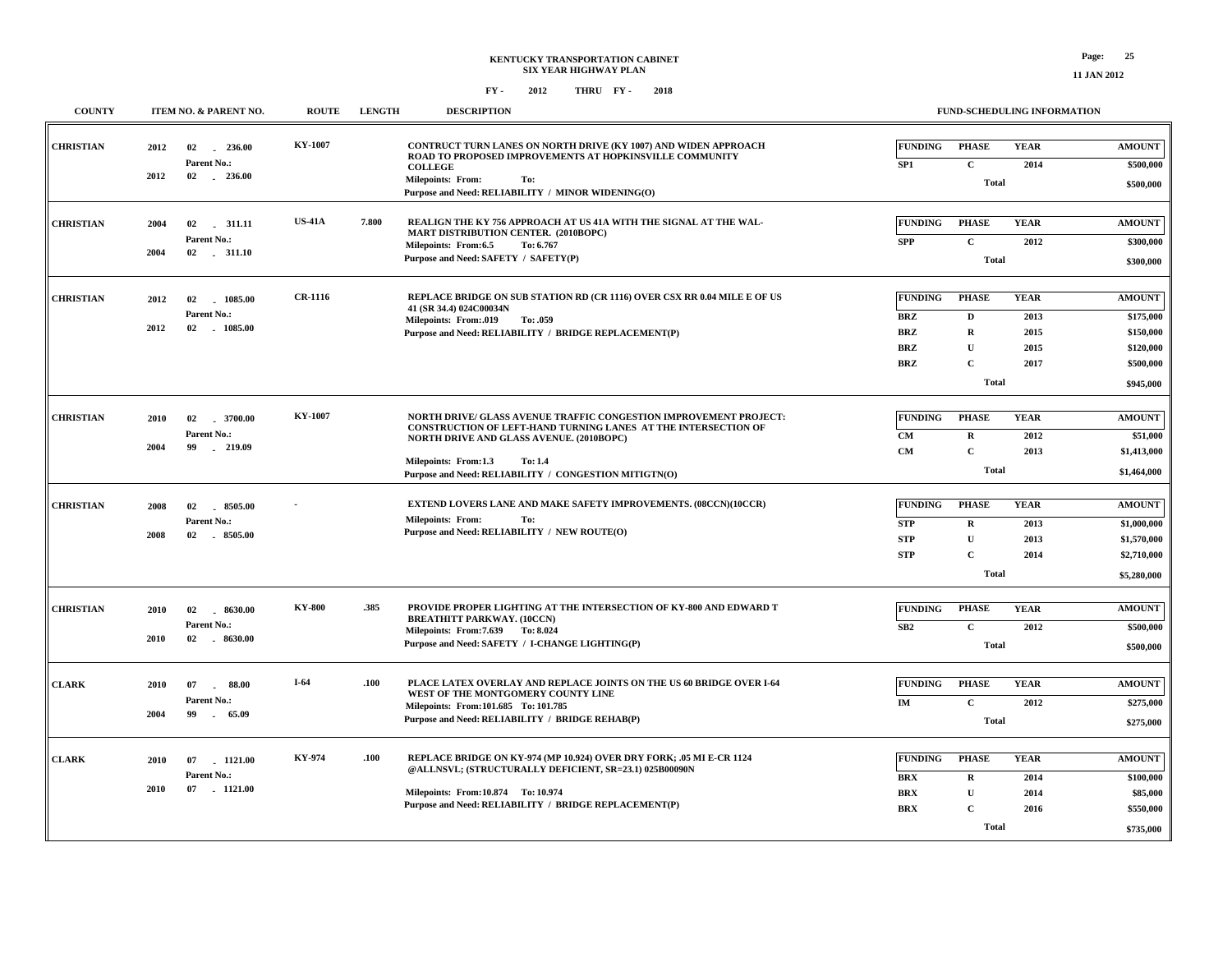| <b>COUNTY</b> | ITEM NO. & PARENT NO.                                               | <b>ROUTE</b>   | <b>LENGTH</b> | <b>DESCRIPTION</b>                                                                                                                                                                                                                                              | <b>FUND-SCHEDULING INFORMATION</b>                                                                                                                                                         |                                                                           |
|---------------|---------------------------------------------------------------------|----------------|---------------|-----------------------------------------------------------------------------------------------------------------------------------------------------------------------------------------------------------------------------------------------------------------|--------------------------------------------------------------------------------------------------------------------------------------------------------------------------------------------|---------------------------------------------------------------------------|
| <b>CLARK</b>  | 07 8101.01<br>2004<br>Parent No.:<br>2004<br>07 . 8101.01           | <b>KY-9000</b> | .100          | CONSTRUCT KIDVILLE ROAD (KY 974) INTERCHANGE AT THE MOUNTAIN<br>PARKWAY, CLARK COUNTY. (2005HPP-KY145)(SEE 7-8101.02 FOR SUPPLEMENTAL<br><b>FUNDING COMPONENTS)</b><br>Milepoints: From:10.531 To: 10.631<br>Purpose and Need: RELIABILITY / NEW INTERCHANGE(O) | <b>FUNDING</b><br><b>YEAR</b><br><b>PHASE</b><br><b>HPP</b><br>$\mathbf{C}$<br>2012<br><b>Total</b>                                                                                        | <b>AMOUNT</b><br>\$138,864<br>\$138,864                                   |
| <b>CLARK</b>  | 2004<br>07 8101.02<br>Parent No.:<br>2004<br>07 8101.02             | KY-9000        | .100          | INTERCHANGE AT MOUNTAIN PARKWAY AND KY-974 (KIDDVILLE RD).<br>(04CCN)(SEE 7-8101.01 FOR 2005HPP COMPONENT)(08CCR)(10CCR)<br>Milepoints: From:10.531 To:10.631<br>Purpose and Need: RELIABILITY / NEW INTERCHANGE(O)                                             | <b>FUNDING</b><br><b>PHASE</b><br><b>YEAR</b><br>$\mathbf{C}$<br>2012<br>NH<br><b>Total</b>                                                                                                | <b>AMOUNT</b><br>\$11,140,000<br>\$11,140,000                             |
| <b>CLARK</b>  | 2006<br>07<br>8301.00<br>Parent No.:<br>2006<br>07 . 8301.00        | <b>KY-89</b>   |               | WIDEN KY-89 WINCHESTER-IRVINE ROAD: SECTION FOUR FROM MILEPOST 5.02<br>TO MILEPOST 6.53. (06CCN)(08CCR)(10CCR)<br>Milepoints: From: 5.02<br>To: 6.53<br>Purpose and Need: RELIABILITY / MAJOR WIDENING(O)                                                       | <b>FUNDING</b><br><b>PHASE</b><br><b>YEAR</b><br>$\mathbf C$<br><b>SPP</b><br>2012<br><b>Total</b>                                                                                         | <b>AMOUNT</b><br>\$5,330,000<br>\$5,330,000                               |
| <b>CLARK</b>  | 2006<br>07<br>8302.00<br>Parent No.:<br>2006<br>07<br>8302.00       | <b>KY-89</b>   |               | WIDEN KY-89 WINCHESTER-IRVINE ROAD: SECTION EIGHT FROM MILEPOST<br>12.45 TO MILEPOST 14.32. (06CCN)<br>Milepoints: From:12.45 To:14.32<br>Purpose and Need: RELIABILITY / MAJOR WIDENING(O)                                                                     | <b>FUNDING</b><br><b>PHASE</b><br><b>YEAR</b><br>$\mathbf R$<br>2013<br>SP <sub>1</sub><br>${\bf U}$<br>SP <sub>1</sub><br>2013<br>$\mathbf{C}$<br>SP <sub>1</sub><br>2014<br><b>Total</b> | <b>AMOUNT</b><br>\$1,260,000<br>\$1,560,000<br>\$3,600,000<br>\$6,420,000 |
| <b>CLARK</b>  | 2006<br>07<br>8307.00<br>Parent No.:<br>2006<br>07 . 8307.00        | <b>KY-89</b>   |               | WIDEN KY-89 WINCHESTER-IRVINE ROAD: SECTION SEVEN FROM MILEPOST<br>10.09 TO MILEPOST 10.88. (06CCN)<br>Milepoints: From:10.09 To:10.88<br>Purpose and Need: RELIABILITY / MAJOR WIDENING(O)                                                                     | <b>FUNDING</b><br><b>PHASE</b><br><b>YEAR</b><br>SP<br>D<br>2012<br><b>Total</b>                                                                                                           | <b>AMOUNT</b><br>\$440,000<br>\$440,000                                   |
| <b>CLARK</b>  | 2006<br>07<br>$-8308.00$<br>Parent No.:<br>2006<br>07<br>$-8308.00$ | <b>KY-89</b>   | .400          | WIDEN KY-89 WINCHESTER-IRVINE ROAD: SECTION SIX FROM MILEPOST 9.30 TO<br>MILEPOST 9.69. (06CCN)<br>Milepoints: From:9.3<br>To: 9.69<br>Purpose and Need: RELIABILITY / MAJOR WIDENING(O)                                                                        | <b>FUNDING</b><br><b>PHASE</b><br><b>YEAR</b><br>SP<br>D<br>2012<br><b>Total</b>                                                                                                           | <b>AMOUNT</b><br>\$220,000<br>\$220,000                                   |
| <b>CLARK</b>  | 2006<br>07<br>$-8309.00$<br>Parent No.:<br>2006<br>07<br>$-8309.00$ | <b>KY-89</b>   | .500          | WIDEN KY-89 WINCHESTER-IRVINE ROAD: SECTION FIVE FROM MILEPOST 7.02<br>TO MILEPOST 7.51. (06CCN)<br>Milepoints: From: 7.02<br>To: 7.51<br>Purpose and Need: RELIABILITY / MAJOR WIDENING(O)                                                                     | <b>FUNDING</b><br><b>PHASE</b><br><b>YEAR</b><br>${\bf SP}$<br>$\mathbf{P}$<br>2012<br><b>Total</b>                                                                                        | <b>AMOUNT</b><br>\$220,000<br>\$220,000                                   |
| <b>CLARK</b>  | 2006<br>07<br>8310.00<br>Parent No.:<br>2006<br>07<br>$-8310.00$    | <b>KY-89</b>   | 1.200         | WIDEN KY-89 WINCHESTER-IRVINE ROAD: SECTION THREE FROM MILEPOST 3.06<br>TO MILEPOST 4.28. (06CCN)<br>Milepoints: From:3.06<br>To: 4.28<br>Purpose and Need: RELIABILITY / MAJOR WIDENING(O)                                                                     | <b>FUNDING</b><br><b>PHASE</b><br><b>YEAR</b><br>SP<br>$\mathbf D$<br>2012<br><b>Total</b>                                                                                                 | <b>AMOUNT</b><br>\$550,000<br>\$550,000                                   |
| <b>CLARK</b>  | 2006<br>07<br>8311.00<br>Parent No.:<br>2006<br>07 . 8311.00        | <b>KY-89</b>   | 1.000         | WIDEN KY-89 WINCHESTER-IRVINE ROAD: SECTION TWO FROM MILEPOST 1.96<br>TO MILEPOST 2.93. (06CCN)<br>Milepoints: From:1.96<br>To: 2.93<br>Purpose and Need: RELIABILITY / MAJOR WIDENING(O)                                                                       | <b>FUNDING</b><br><b>PHASE</b><br><b>YEAR</b><br>SP<br>$\mathbf D$<br>2012<br><b>Total</b>                                                                                                 | <b>AMOUNT</b><br>\$400,000<br>\$400,000                                   |
| <b>CLARK</b>  | 2006<br>07<br>8312.00<br>Parent No.:<br>2006<br>07 8312.00          | <b>KY-89</b>   | 1.000         | WIDEN KY-89 WINCHESTER-IRVINE ROAD: SECTION ONE FROM MILEPOST 0.96<br>TO MILEPOST 1.96. (06CCN)<br>Milepoints: From:.96<br>To: 1.96<br>Purpose and Need: RELIABILITY / MAJOR WIDENING(O)                                                                        | <b>FUNDING</b><br><b>PHASE</b><br><b>YEAR</b><br>2012<br>SP<br>D<br>Total                                                                                                                  | <b>AMOUNT</b><br>\$570,000<br>\$570,000                                   |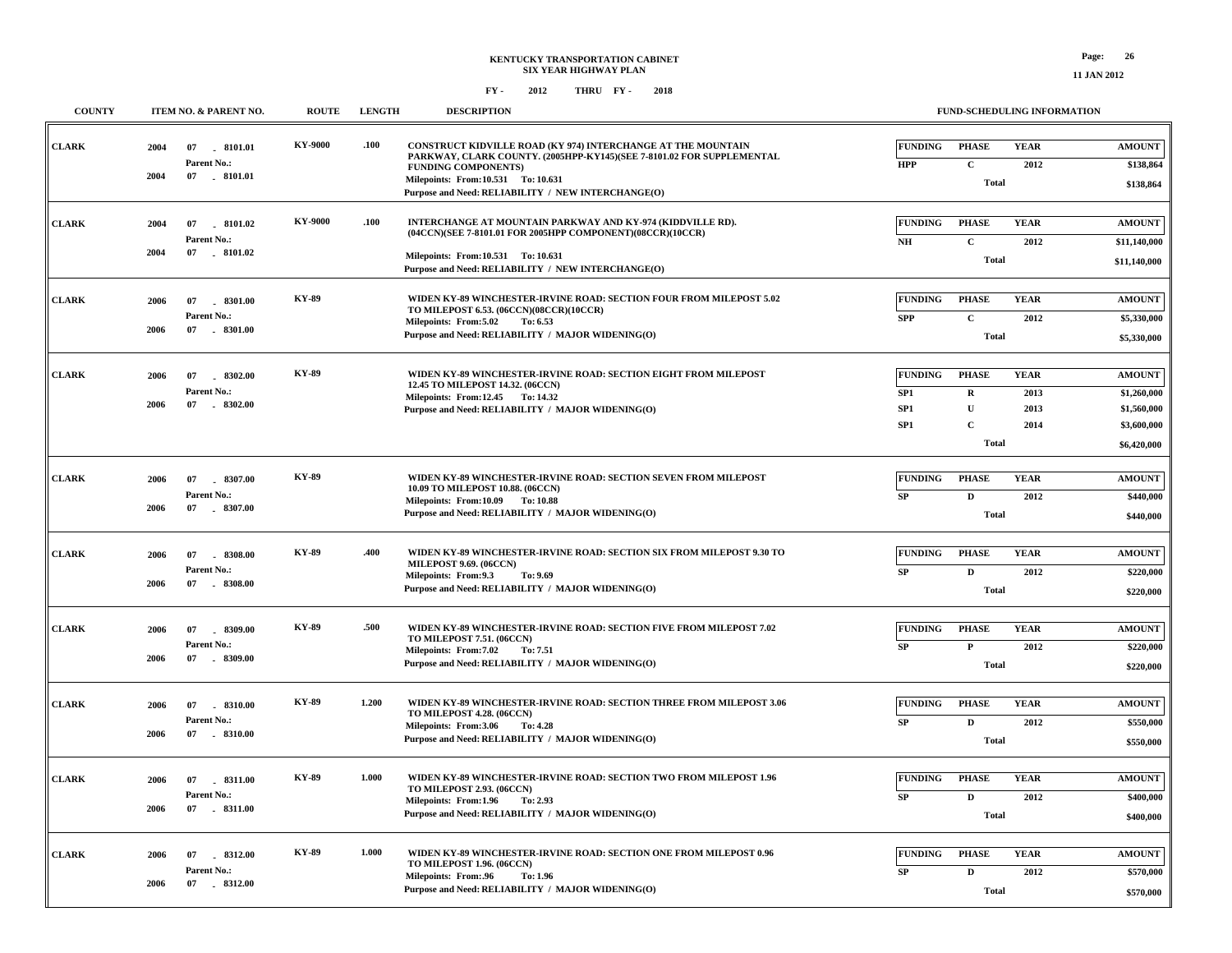### **KENTUCKY TRANSPORTATION CABINET SIX YEAR HIGHWAY PLAN FY - FY - 2012 2018 THRU**

| <b>COUNTY</b> |      | ITEM NO. & PARENT NO.            | <b>ROUTE</b>    | <b>LENGTH</b> | <b>DESCRIPTION</b>                                                                                                           |                          | FUND-SCHEDULING INFORMATION |              |                              |
|---------------|------|----------------------------------|-----------------|---------------|------------------------------------------------------------------------------------------------------------------------------|--------------------------|-----------------------------|--------------|------------------------------|
| <b>CLARK</b>  | 2008 | 07<br>8401.00                    | KY-1958         |               | <b>EXTEND THE WINCHESTER EAST BYPASS (KY 1958) FROM IRVINE ROAD (KY 89)</b><br>TO KY 627 SOUTH OF WINCHESTER. (08CCN)(10CCR) | <b>FUNDING</b>           | <b>PHASE</b>                | <b>YEAR</b>  | <b>AMOUNT</b>                |
|               | 2008 | Parent No.:<br>07<br>$-8401.00$  |                 |               | Milepoints: From:<br>To:                                                                                                     | SP<br>${\bf SP}$         | ${\bf R}$<br>$\mathbf U$    | 2014<br>2014 | \$12,020,530                 |
|               |      |                                  |                 |               | Purpose and Need: RELIABILITY / NEW ROUTE(O)                                                                                 | SP                       | $\mathbf C$                 | 2016         | \$10,198,400<br>\$29,561,900 |
|               |      |                                  |                 |               |                                                                                                                              |                          | <b>Total</b>                |              | \$51,780,830                 |
|               |      |                                  |                 |               |                                                                                                                              |                          |                             |              |                              |
| <b>CLARK</b>  | 2008 | 07<br>8410.00                    | <b>US-60</b>    |               | ERECT A FOUR-WAY TRAFFIC CONTROL SIGNAL AT THE INTERSECTION OF US-                                                           | FUNDING                  | <b>PHASE</b>                | <b>YEAR</b>  | <b>AMOUNT</b>                |
|               |      | Parent No.:                      |                 |               | 60 AND BREEZE HILL DRIVE. (08CCN)                                                                                            | ${\bf SP}$               | $\mathbf C$                 | 2012         | \$50,000                     |
|               | 2008 | 07   8410.00                     |                 |               | Milepoints: From: 4.94<br>To: 4.97<br>Purpose and Need: SAFETY / SAFETY-HAZARD ELIM(P)                                       |                          | <b>Total</b>                |              | \$50,000                     |
|               |      |                                  |                 |               |                                                                                                                              |                          |                             |              |                              |
| <b>CLARK</b>  | 2012 | 07<br>8506.01                    | $I-64$          | 2.575         | <b>I-64/MOUNTAIN PARKWAY INTERCHANGE.</b>                                                                                    | <b>FUNDING</b>           | <b>PHASE</b>                | <b>YEAR</b>  | <b>AMOUNT</b>                |
|               | 2008 | Parent No.:<br>07<br>8506.00     |                 |               | Milepoints: From:95.1<br>To: 97.675                                                                                          | NH                       | $\mathbf R$                 | 2015         | \$1,000,000                  |
|               |      |                                  |                 |               | Purpose and Need: RELIABILITY / MAJOR WIDENING(O)                                                                            | $\mathbf{N}\mathbf{H}$   | $\mathbf{U}$                | 2016         | \$1,000,000                  |
|               |      |                                  |                 |               |                                                                                                                              | <b>STP</b>               | $\mathbf C$                 | 2018         | \$20,000,000                 |
|               |      |                                  |                 |               |                                                                                                                              |                          | <b>Total</b>                |              | \$22,000,000                 |
| <b>CLARK</b>  | 2010 | 07<br>8633.00                    |                 |               | INSTALL MAST ARM POLES FOR TRAFFIC SIGNALS DOWNTOWN. (10CCN)                                                                 | <b>FUNDING</b>           | <b>PHASE</b>                | <b>YEAR</b>  | <b>AMOUNT</b>                |
|               |      | Parent No.:                      |                 |               | <b>Milepoints: From:</b><br>To:                                                                                              | ${\bf SB2}$              | $\mathbf C$                 | 2012         | \$160,000                    |
|               | 2010 | 07<br>$-8633.00$                 |                 |               | Purpose and Need: RELIABILITY / SIGNAL SYS IMPROVE(P)                                                                        |                          | <b>Total</b>                |              | \$160,000                    |
|               |      |                                  |                 |               |                                                                                                                              |                          |                             |              |                              |
| <b>CLARK</b>  | 2010 | 07<br>8639.00<br>$\sim$          |                 |               | <b>EXTEND FULTON ROAD. (10CCN)</b>                                                                                           | <b>FUNDING</b>           | <b>PHASE</b>                | <b>YEAR</b>  | <b>AMOUNT</b>                |
|               | 2010 | Parent No.:<br>$-8639.00$<br>07  |                 |               | <b>Milepoints: From:</b><br>To:<br>Purpose and Need: RELIABILITY / NEW ROUTE(O)                                              | SB2                      | $\mathbf C$                 | 2012         | \$500,000                    |
|               |      |                                  |                 |               |                                                                                                                              |                          | <b>Total</b>                |              | \$500,000                    |
| <b>CLAY</b>   | 1996 | 11 273.01                        | <b>US-421</b>   | 3.600         | WEST BYPASS OF MANCHESTER (GRADE, DRAIN & INCIDENTAL SURFACING).                                                             | <b>FUNDING</b>           | <b>PHASE</b>                | <b>YEAR</b>  | <b>AMOUNT</b>                |
|               |      | Parent No.:                      |                 |               | (RU-04DEOB)(10CCR)                                                                                                           | ${\bf SP}$               | $\mathbf R$                 | 2013         | \$6,180,000                  |
|               | 1996 | 11 . 273.01                      |                 |               | <b>Milepoints: From:</b><br>To:<br>Purpose and Need: RELIABILITY / BYPASS(O)                                                 | SP                       | $\mathbf{U}$                | 2013         | \$2,930,000                  |
|               |      |                                  |                 |               |                                                                                                                              | SP                       | $\mathbf C$                 | 2015         | \$54,160,000                 |
|               |      |                                  |                 |               |                                                                                                                              |                          | <b>Total</b>                |              | \$63,270,000                 |
|               |      |                                  | <b>CR-1113A</b> |               | REPLACE BRIDGE AND APPROACHES ON CR-1113A OVER BIG CREEK (C63).                                                              |                          |                             |              |                              |
| <b>CLAY</b>   | 2004 | 11 1069.00<br><b>Parent No.:</b> |                 | .100          | (SR=4.0)(PROJECT FUNDING CONTINGENT UPON BRIDGE POSTING COMPLIANCE):                                                         | <b>FUNDING</b>           | <b>PHASE</b>                | <b>YEAR</b>  | <b>AMOUNT</b>                |
|               | 2004 | 11 1069.00                       |                 |               | (026C00063N)(10CCR)<br>Milepoints: From:0<br>To: .042                                                                        | <b>BRZ</b><br><b>BRZ</b> | R<br>$\mathbf U$            | 2012<br>2012 | \$300,000<br>\$230,000       |
|               |      |                                  |                 |               | Purpose and Need: RELIABILITY / BRIDGE REPLACEMENT(P)                                                                        | <b>BRZ</b>               | $\mathbf{C}$                | 2013         | \$850,000                    |
|               |      |                                  |                 |               |                                                                                                                              |                          | <b>Total</b>                |              | \$1,380,000                  |
|               |      |                                  |                 |               |                                                                                                                              |                          |                             |              |                              |
| <b>CLAY</b>   | 2012 | 11 1088.00                       | <b>US-421</b>   |               | REPLACE BRIDGE ON US 421 OVER ISLAND CREEK AT INTERSECTION OF US 421 &<br>BOWLING BRANCH RD (CR 1346)(SR 27.8) 026B00001N    | <b>FUNDING</b>           | <b>PHASE</b>                | <b>YEAR</b>  | <b>AMOUNT</b>                |
|               | 2012 | Parent No.:<br>11 . 1088.00      |                 |               | Milepoints: From: 20.462 To: 20.502                                                                                          | <b>BRO</b>               | $\mathbf D$                 | 2013         | \$320,000                    |
|               |      |                                  |                 |               | Purpose and Need: RELIABILITY / BRIDGE REPLACEMENT(P)                                                                        | <b>BRO</b>               | $\mathbf R$                 | 2014         | \$200,000                    |
|               |      |                                  |                 |               |                                                                                                                              | <b>BRO</b><br><b>BRO</b> | $\mathbf U$<br>$\mathbf C$  | 2014<br>2015 | \$125,000<br>\$2,100,000     |
|               |      |                                  |                 |               |                                                                                                                              |                          | Total                       |              |                              |
|               |      |                                  |                 |               |                                                                                                                              |                          |                             |              | \$2,745,000                  |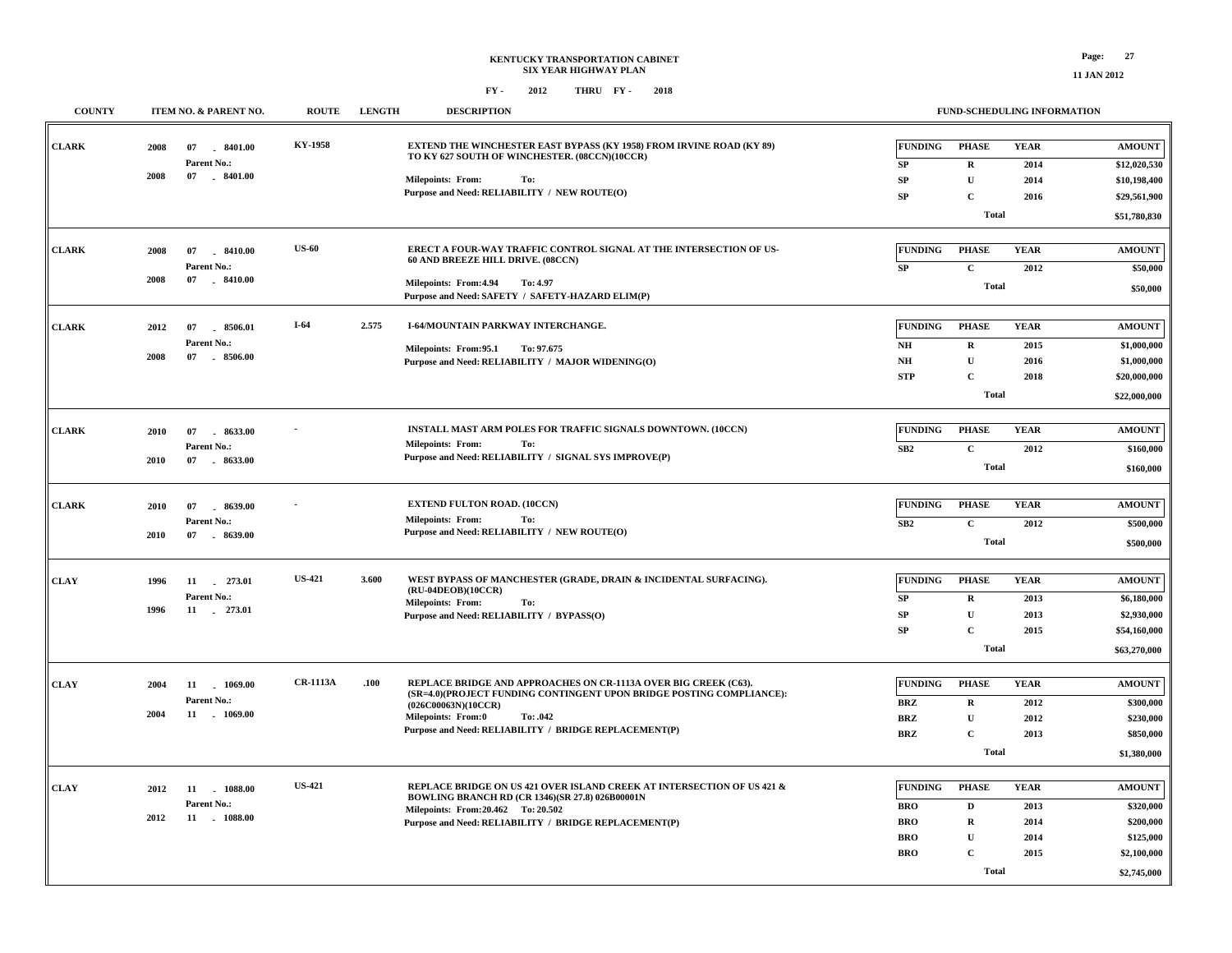| <b>COUNTY</b> | ITEM NO. & PARENT NO.             | <b>ROUTE</b>   | <b>LENGTH</b> | <b>DESCRIPTION</b>                                                                                                                |                       | FUND-SCHEDULING INFORMATION |                     |                            |
|---------------|-----------------------------------|----------------|---------------|-----------------------------------------------------------------------------------------------------------------------------------|-----------------------|-----------------------------|---------------------|----------------------------|
| <b>CLAY</b>   | 2012<br>11 1091.00<br>Parent No.: | <b>CR-1004</b> |               | REPLACE BRIDGE ON BEECH CREEK RD (CR 1004) OVER GOOSE CREEK AT<br>INTERSECTION WITH CHANDLER BRANCH RD (CR 1003)(SR 30.8) C00001N | FUNDING<br><b>BRZ</b> | <b>PHASE</b><br>D           | <b>YEAR</b><br>2013 | <b>AMOUNT</b><br>\$400,000 |
|               | 2012<br>11 . 1091.00              |                |               | Milepoints: From: 144<br>To: .184<br>Purpose and Need: RELIABILITY / BRIDGE REPLACEMENT(P)                                        | <b>BRZ</b>            | $\mathbf R$                 | 2015                | \$75,000                   |
|               |                                   |                |               |                                                                                                                                   | <b>BRZ</b>            | U                           | 2015                | \$50,000                   |
|               |                                   |                |               |                                                                                                                                   | <b>BRZ</b>            | $\mathbf{C}$                | 2017                | \$2,000,000                |
|               |                                   |                |               |                                                                                                                                   |                       | <b>Total</b>                |                     | \$2,525,000                |
|               |                                   |                |               |                                                                                                                                   |                       |                             |                     |                            |
| CLAY          | 2012<br>11 1092.00                | <b>CR-1154</b> |               | REPLACE BRIDGE ON MILL CREEK ROAD (CR 1154) OVER GOOSE CREEK AT JCT<br>WITH KY 1524 (SR 47) 026C00025N                            | <b>FUNDING</b>        | <b>PHASE</b>                | <b>YEAR</b>         | <b>AMOUNT</b>              |
|               | Parent No.:<br>2012<br>11 1092.00 |                |               | <b>Milepoints: From:0</b><br>To: .035                                                                                             | <b>BRZ</b>            | $\mathbf{D}$                | 2015                | \$250,000                  |
|               |                                   |                |               | Purpose and Need: RELIABILITY / BRIDGE REPLACEMENT(P)                                                                             | <b>BRZ</b>            | $\mathbf R$                 | 2017                | \$75,000                   |
|               |                                   |                |               |                                                                                                                                   | <b>BRZ</b>            | $\mathbf{U}$                | 2017                | \$50,000                   |
|               |                                   |                |               |                                                                                                                                   | <b>BRZ</b>            | $\mathbf{C}$                | 2018                | \$750,000                  |
|               |                                   |                |               |                                                                                                                                   |                       | <b>Total</b>                |                     | \$1,125,000                |
| <b>CLAY</b>   | 1998<br>5005.00<br>11             | KY-66          | .600          | CORRECT ROCKFALL HAZARD @ MP 23.5 TO 24.1(10CCR)                                                                                  | <b>FUNDING</b>        | <b>PHASE</b>                | <b>YEAR</b>         | <b>AMOUNT</b>              |
|               | Parent No.:                       |                |               | Milepoints: From:23.5<br>To: 24.1<br>Purpose and Need: SAFETY / ROCKFALL MITIGTN(P)                                               | SP                    | $\mathbf R$                 | 2012                | \$130,000                  |
|               | 1998<br>11 . 5005.00              |                |               |                                                                                                                                   | ${\bf SP}$            | $\mathbf U$                 | 2012                | \$40,000                   |
|               |                                   |                |               |                                                                                                                                   | ${\bf SP}$            | $\mathbf C$                 | 2013                | \$3,990,000                |
|               |                                   |                |               |                                                                                                                                   |                       | <b>Total</b>                |                     | \$4,160,000                |
|               |                                   |                |               |                                                                                                                                   |                       |                             |                     |                            |
| <b>CLAY</b>   | 2000<br>. 8001.00<br>11           | KY-2432        | 1.230         | RECONSTRUCT KY-2432 FROM SECOND STREET IN EAST MANCHESTER NORTH<br>TO THE LEFT FORK OF COAL HOLLOW ROAD (MP 1.58)                 | <b>FUNDING</b>        | <b>PHASE</b>                | <b>YEAR</b>         | <b>AMOUNT</b>              |
|               | Parent No.:                       |                |               | (00CCN)(06CCR)(08CCR)(10CCR)                                                                                                      | <b>SPB</b>            | $\mathbf R$                 | 2012                | \$2,320,000                |
|               | 2000<br>11 . 8001.00              |                |               | Milepoints: From: 351<br>To: 1.58                                                                                                 | <b>SPB</b>            | $\mathbf{U}$                | 2012                | \$570,000                  |
|               |                                   |                |               | Purpose and Need: RELIABILITY / RECONSTRUCTION(O)                                                                                 | SB2                   | $\mathbf{C}$                | 2014                | \$4,880,000                |
|               |                                   |                |               |                                                                                                                                   |                       | <b>Total</b>                |                     | \$7,770,000                |
|               |                                   |                |               |                                                                                                                                   |                       |                             |                     |                            |
| CLAY          | 2000<br>11<br>8003.00             | <b>US-421</b>  | 2.060         | WIDEN US-421/KY-80 TO THREE LANES FROM KY 80 SOUTH TO KY-149                                                                      | <b>FUNDING</b>        | <b>PHASE</b>                | <b>YEAR</b>         | <b>AMOUNT</b>              |
|               | Parent No.:                       |                |               | (LOCKARTS CREEK ROAD). (00CCN)(10CCR)<br>Milepoints: From:13.692 To: 15.751                                                       | SP1                   | $\mathbf R$                 | 2012                | \$6,620,000                |
|               | 2000<br>11 . 8003.00              |                |               | Purpose and Need: RELIABILITY / MINOR WIDENING(O)                                                                                 | SP1                   | $\mathbf{U}$                | 2012                | \$1,750,000                |
|               |                                   |                |               |                                                                                                                                   | SP <sub>1</sub>       | $\mathbf C$                 | 2014                | \$21,300,000               |
|               |                                   |                |               |                                                                                                                                   |                       | <b>Total</b>                |                     | \$29,670,000               |
|               |                                   |                |               |                                                                                                                                   |                       |                             |                     |                            |
| CLAY          | 2006<br>11 . 8303.00              | <b>KY-11</b>   | .100          | RECONSTRUCT INTERSECTION AND LOW WATER BRIDGE AT KY-11 AND SUTTON<br><b>BRANCH ROAD (CHANDLER BR RD). (06CCN)(10CCR)</b>          | <b>FUNDING</b>        | <b>PHASE</b>                | <b>YEAR</b>         | <b>AMOUNT</b>              |
|               | Parent No.:<br>2006<br>11 8303.00 |                |               | Milepoints: From:14.25 To:14.4                                                                                                    | SP                    | D                           | 2012                | \$280,000                  |
|               |                                   |                |               | Purpose and Need: RELIABILITY / RECONSTRUCTION(O)                                                                                 | SP                    | $\mathbf R$                 | 2013                | \$120,000                  |
|               |                                   |                |               |                                                                                                                                   | SP                    | $\mathbf U$                 | 2013                | \$120,000                  |
|               |                                   |                |               |                                                                                                                                   | ${\bf SP}$            | $\mathbf C$                 | 2014                | \$1,220,000                |
|               |                                   |                |               |                                                                                                                                   |                       | <b>Total</b>                |                     | \$1,740,000                |
|               |                                   |                |               |                                                                                                                                   |                       |                             |                     |                            |
| CLAY          | 11<br>8509.00<br>2008             | KY-1999        |               | CONSTRUCT A NEW ACCESS ROAD FROM KY-1999 ONTO THE HAL ROGERS<br>PARKWAY (DANIEL BOONE PARKWAY). (08CCN)(10CCR)                    | <b>FUNDING</b>        | <b>PHASE</b>                | <b>YEAR</b>         | <b>AMOUNT</b>              |
|               | Parent No.:                       |                |               | <b>Milepoints: From:</b><br>To:                                                                                                   | SB2                   | $\mathbf R$                 | 2012                | \$200,000                  |
|               | 2008<br>11 8509.00                |                |               | Purpose and Need: RELIABILITY / NEW ROUTE(O)                                                                                      | SB2                   | $\mathbf{U}$                | 2012                | \$200,000                  |
|               |                                   |                |               |                                                                                                                                   | SB2                   | $\mathbf{C}$                | 2013                | \$1,260,000                |
|               |                                   |                |               |                                                                                                                                   |                       | <b>Total</b>                |                     | \$1,660,000                |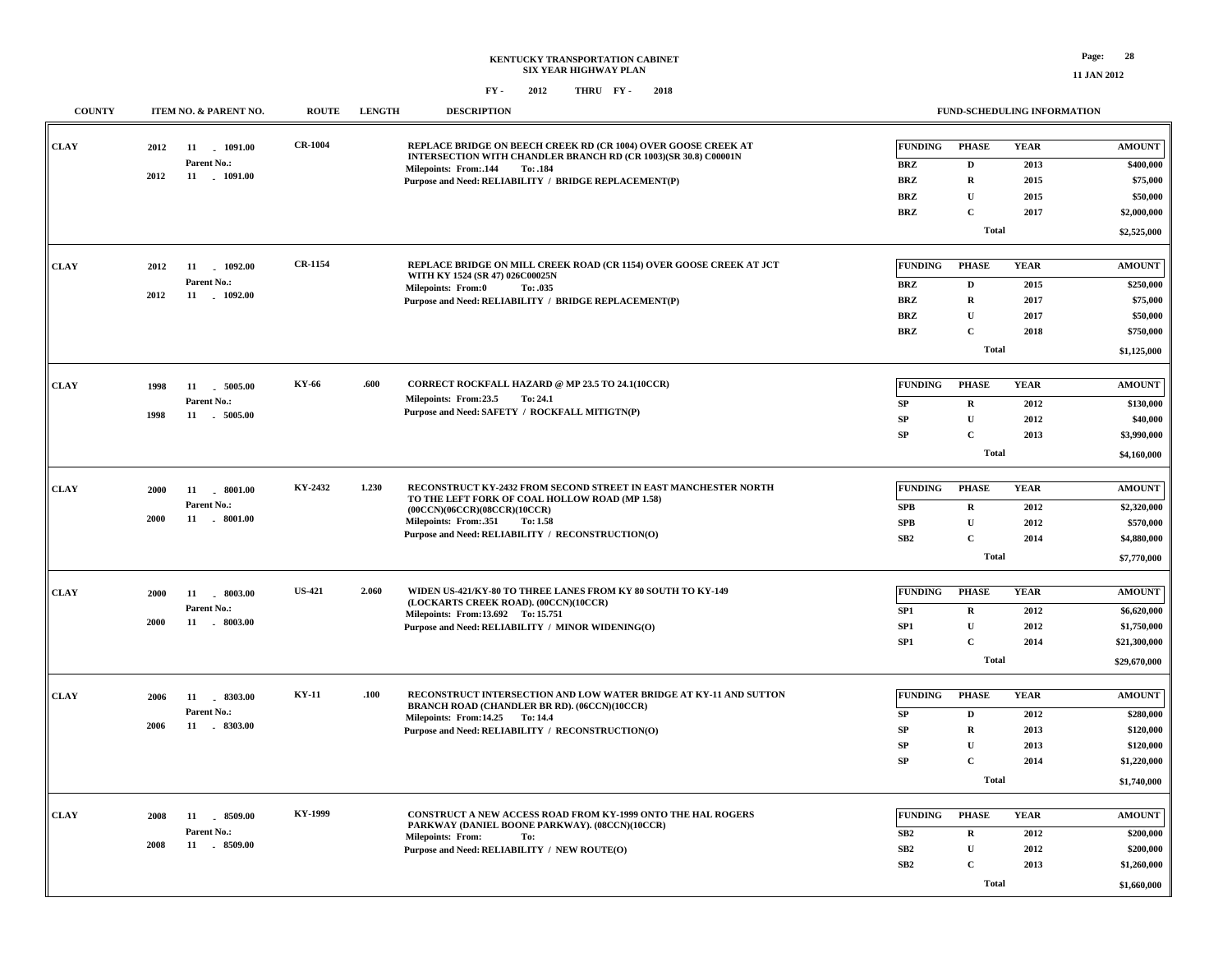| <b>COUNTY</b>                        | ITEM NO. & PARENT NO.                                               | <b>ROUTE</b>  | <b>LENGTH</b> | <b>DESCRIPTION</b>                                                                                                                                                                                                                                                                                                                                                                               | <b>FUND-SCHEDULING INFORMATION</b>                                                                                                                                                                                                                                                           |
|--------------------------------------|---------------------------------------------------------------------|---------------|---------------|--------------------------------------------------------------------------------------------------------------------------------------------------------------------------------------------------------------------------------------------------------------------------------------------------------------------------------------------------------------------------------------------------|----------------------------------------------------------------------------------------------------------------------------------------------------------------------------------------------------------------------------------------------------------------------------------------------|
| <b>CLAY</b>                          | 2010<br>11<br>$-8600.00$<br>Parent No.:<br>2010<br>11 . 8600.00     |               |               | CONSTRUCT A NEW ACCESS ROAD TO CLAY COUNTY HIGH SCHOOL. FUNDS<br>NEEDED TO SUPPLEMENT EXISTING AUTHORIZATION FOR 11-8508 TO COMPLETE<br>PROJECT. (10CCN)<br><b>Milepoints: From:</b><br>To:                                                                                                                                                                                                      | <b>FUNDING</b><br><b>YEAR</b><br><b>AMOUNT</b><br><b>PHASE</b><br>SB2<br>$\mathbf{C}$<br>2012<br>\$250,000<br><b>Total</b><br>\$250,000                                                                                                                                                      |
| <b>CLAY</b>                          | 2010<br>11 8632.00<br>Parent No.:<br>2010<br>11 . 8632.00           | <b>US-421</b> |               | Purpose and Need: SAFETY / SAFETY-HAZARD ELIM(P)<br>CONSTRUCT A NEW ENTRANCE TO THE GREEN PARK FROM US-421 TO END NEAR<br>CEMETERY. (10CCN)<br><b>Milepoints: From:</b><br>To:<br>Purpose and Need: SAFETY / SAFETY(P)                                                                                                                                                                           | <b>FUNDING</b><br><b>PHASE</b><br><b>YEAR</b><br><b>AMOUNT</b><br>$\mathbf{C}$<br>SB2<br>2012<br>\$3,150,000<br><b>Total</b><br>\$3,150,000                                                                                                                                                  |
| <b>CLAY</b>                          | 2010<br>11<br>8633.00<br>Parent No.:<br>2010<br>11 . 8633.00        |               |               | CONSTRUCT A NEW ENTRANCE ROAD INTO HACKER ELEMENTARY SCHOOL.<br>(10CCN)<br><b>Milepoints: From:</b><br>To:<br>Purpose and Need: RELIABILITY / NEW ROUTE(O)                                                                                                                                                                                                                                       | <b>FUNDING</b><br><b>PHASE</b><br><b>YEAR</b><br><b>AMOUNT</b><br>SB2<br>$\mathbf R$<br>2012<br>\$25,000<br>SB2<br>$\mathbf U$<br>\$25,000<br>2012<br>$\mathbf C$<br>SB2<br>2013<br>\$1,200,000<br><b>Total</b><br>\$1,250,000                                                               |
| <b>CLINTON</b><br><b>RUSSELL</b>     | 2010<br>08<br>.8600.00<br>Parent No.:<br>2010<br>08<br>$-8600.00$   | <b>KY-90</b>  | 10.873        | RELOCATE US 127 FROM KY 90 TO EXISTING US-127 NORTH OF KY-90 APPROX.<br>0.18 MILES EAST OF THE INTERSECTION OF AARON RIDGE ROAD. (10CCN)<br>Milepoints: From:<br>To:<br><b>Milepoints: From:</b><br>To:<br>Purpose and Need: RELIABILITY / RELOCATION(O)                                                                                                                                         | <b>FUNDING</b><br><b>PHASE</b><br><b>YEAR</b><br><b>AMOUNT</b><br><b>SP</b><br>D<br>2012<br>\$2,100,000<br>SP<br>$\mathbf R$<br>2014<br>\$2,400,000<br>SP<br>$\mathbf U$<br>2014<br>\$1,225,000<br>$\mathbf C$<br>SP<br>2016<br>\$22,000,000<br><b>Total</b><br>\$27,725,000                 |
| <b>CLINTON</b><br><b>RUSSELL</b>     | $-8601.26$<br>2012<br>08<br>Parent No.:<br>2012<br>08<br>$-8601.26$ | <b>US-127</b> | 2.520         | RECONSTRUCTION OF US 127 FROM APPROXIMATELY 1.14 MILES NORTH OF THE<br>INTERSECTION OF KY 3063 AND OLD US 127, EXTENDING NORTH TO KY 1730,<br>LOCATED APPROX. 0.36 MILES EAST OF THE INTERSECTION OF KY 1730 AND<br>MANNTOWN ROAD. (SEE 8-108 AND 8-115 FOR PE & ENV)<br><b>Milepoints: From:</b><br>To:<br>To:<br><b>Milepoints: From:</b><br>Purpose and Need: RELIABILITY / RECONSTRUCTION(O) | <b>YEAR</b><br><b>FUNDING</b><br><b>PHASE</b><br><b>AMOUNT</b><br>SP<br>$\mathbf D$<br>2012<br>\$2,300,000<br>SP<br>$\mathbf R$<br>2014<br>\$1,000,000<br>$\mathbf U$<br><b>SP</b><br>2014<br>\$500,000<br><b>SP</b><br>$\mathbf{C}$<br>2016<br>\$37,400,000<br><b>Total</b><br>\$41,200,000 |
| <b>CLINTON</b>                       | 2012<br>$-8601.30$<br>08<br>Parent No.:<br>2012<br>08<br>$-8601.30$ | <b>US-127</b> | 2.370         | RECONSTRUCTION OF US 127 FROM APPROX. 0.18 MILES EAST OF THE<br>INTERSECTION OF AARON RIDGE ROAD AND OLD US 127, EXTENDING NORTH TO<br>APPROX. 1.14 MILES NORTH OF THE INTERSECTION OF KY 3063 AND OLD US 127.<br>(SEE 8-108 AND 8-115 FOR PE & ENV)<br><b>Milepoints: From:</b><br>To:<br>Purpose and Need: RELIABILITY / RECONSTRUCTION(O)                                                     | <b>FUNDING</b><br><b>PHASE</b><br><b>YEAR</b><br><b>AMOUNT</b><br>$\mathbf D$<br>2012<br>SP<br>\$1,600,000<br><b>SP</b><br>$\mathbf R$<br>2014<br>\$1,600,000<br>U<br><b>SP</b><br>2014<br>\$530,000<br>$\mathbf C$<br><b>SP</b><br>2016<br>\$13,600,000<br><b>Total</b><br>\$17,330,000     |
| <b>CRITTENDEN</b><br><b>CALDWELL</b> | 2006<br>01<br>187.23<br>Parent No.:<br>2000<br>$-187.20$<br>01      | <b>US-641</b> | 5.200         | MARION TO FREDONIA; SURFACING AND INCIDENTAL GRADE AND DRAIN.<br>Milepoints: From:<br>To:<br><b>Milepoints: From:</b><br>To:<br>Purpose and Need: RELIABILITY / RELOCATION(O)                                                                                                                                                                                                                    | <b>PHASE</b><br><b>YEAR</b><br><b>FUNDING</b><br><b>AMOUNT</b><br>SP1<br>$\mathbf C$<br>2012<br>\$21,640,000<br><b>Total</b><br>\$21,640,000                                                                                                                                                 |
| <b>CRITTENDEN</b>                    | $-326.10$<br>2010<br>01<br>Parent No.:<br>01<br>2010<br>326.10      | KY-91         |               | OPERATION OF CAVE-IN-ROCK FERRY AT OHIO RIVER FOR FY 2013.<br>Milepoints: From:11.162 To: 11.262<br>Purpose and Need: RELIABILITY / FERRY OPERATION(P)                                                                                                                                                                                                                                           | <b>FUNDING</b><br><b>PHASE</b><br><b>YEAR</b><br><b>AMOUNT</b><br>SP <sub>1</sub><br>C<br>2013<br>\$402,000<br><b>Total</b><br>\$402,000                                                                                                                                                     |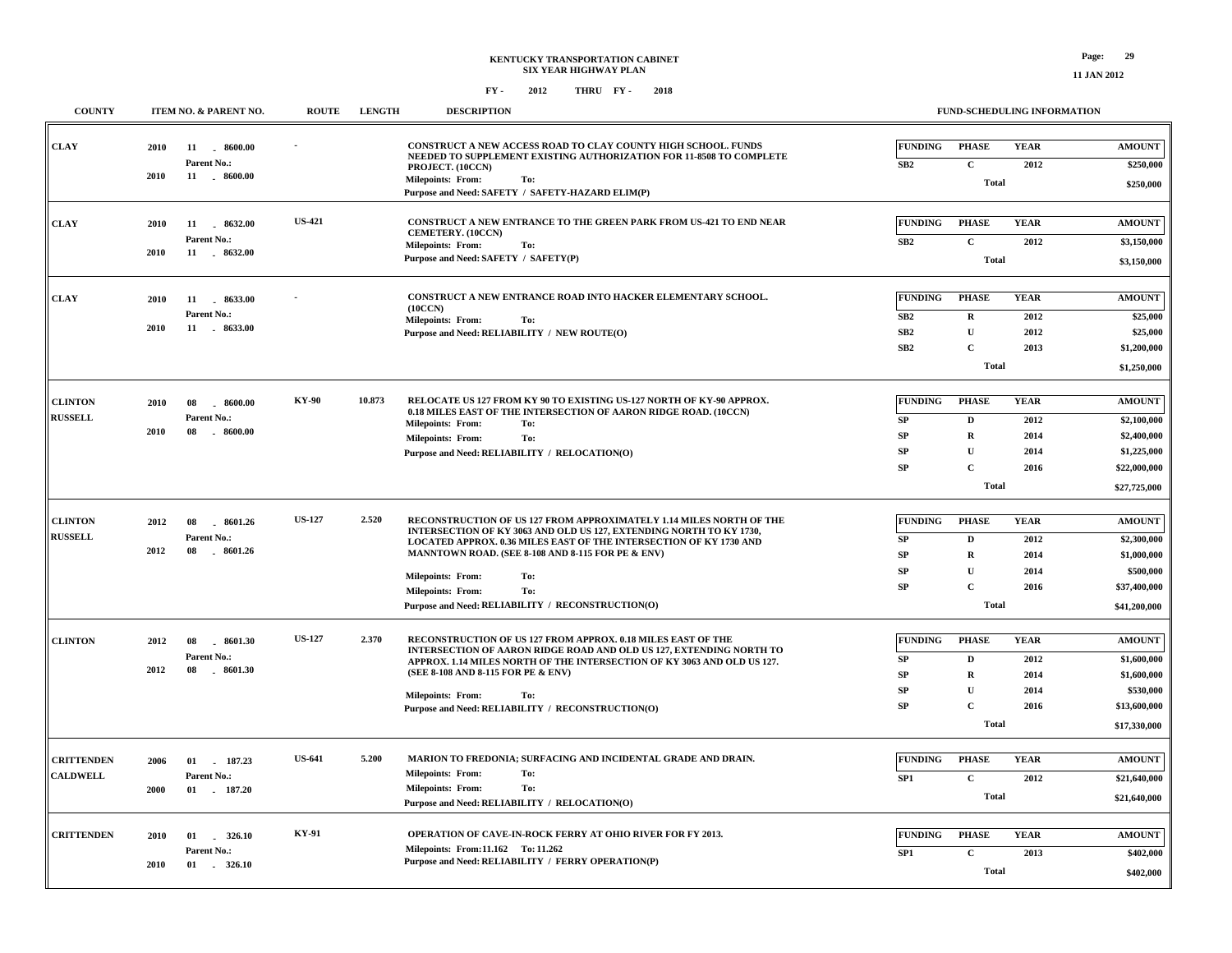#### **FY - FY - 2012 2018 THRU**

**11 JAN 2012**

| <b>COUNTY</b>     |              | ITEM NO. & PARENT NO.                            | <b>ROUTE</b> | <b>LENGTH</b> | <b>DESCRIPTION</b>                                                                                                                                                                                                                                   |                                            | FUND-SCHEDULING INFORMATION                                                                |                                             |                                                                                          |
|-------------------|--------------|--------------------------------------------------|--------------|---------------|------------------------------------------------------------------------------------------------------------------------------------------------------------------------------------------------------------------------------------------------------|--------------------------------------------|--------------------------------------------------------------------------------------------|---------------------------------------------|------------------------------------------------------------------------------------------|
| <b>CRITTENDEN</b> | 2010<br>2010 | Parent No.:<br>$01$ . 326.11                     | <b>KY-91</b> |               | OPERATION OF CAVE-IN-ROCK FERRY AT OHIO RIVER FOR FY 2014.<br>Milepoints: From:11.162 To: 11.262<br>Purpose and Need: RELIABILITY / FERRY OPERATION(P)                                                                                               | <b>FUNDING</b><br>SP1                      | <b>PHASE</b><br>$\mathbf{C}$<br><b>Total</b>                                               | <b>YEAR</b><br>2014                         | <b>AMOUNT</b><br>\$402,000<br>\$402,000                                                  |
| <b>CRITTENDEN</b> | 2010<br>2010 | 01<br>326.12<br>Parent No.:<br>01 . 326.12       | KY-91        |               | OPERATION OF CAVE-IN-ROCK FERRY AT OHIO RIVER FOR FY 2015.<br>Milepoints: From:11.162 To: 11.262<br>Purpose and Need: RELIABILITY / FERRY OPERATION(P)                                                                                               | <b>FUNDING</b><br>SP1                      | <b>PHASE</b><br>$\mathbf c$<br><b>Total</b>                                                | <b>YEAR</b><br>2015                         | <b>AMOUNT</b><br>\$402,000<br>\$402,000                                                  |
| <b>CRITTENDEN</b> | 2010<br>2010 | 01 326.13<br>Parent No.:<br>01 . 326.13          | KY-91        |               | OPERATION OF CAVE-IN-ROCK FERRY AT OHIO RIVER FOR FY 2016.<br>Milepoints: From:11.162 To: 11.262<br>Purpose and Need: RELIABILITY / FERRY OPERATION(P)                                                                                               | <b>FUNDING</b><br>SP1                      | <b>PHASE</b><br>$\mathbf C$<br><b>Total</b>                                                | <b>YEAR</b><br>2016                         | <b>AMOUNT</b><br>\$402,000<br>\$402,000                                                  |
| <b>CRITTENDEN</b> | 2012<br>2012 | 01<br>326.14<br>Parent No.:<br>01<br>326.14      | KY-91        |               | OPERATION OF CAVE-IN-ROCK FERRY AT OHIO RIVER FOR FY 2017.<br>Milepoints: From:11.162 To: 11.262<br>Purpose and Need: RELIABILITY / FERRY OPERATION(P)                                                                                               | <b>FUNDING</b><br>SP1                      | <b>PHASE</b><br>$\mathbf C$<br><b>Total</b>                                                | <b>YEAR</b><br>2017                         | <b>AMOUNT</b><br>\$402,000<br>\$402,000                                                  |
| <b>CRITTENDEN</b> | 2012<br>2012 | 01<br>326.15<br>Parent No.:<br>01 . 326.15       | <b>KY-91</b> |               | <b>OPERATION OF CAVE-IN-ROCK FERRY AT OHIO RIVER FOR FY 2018.</b><br>Milepoints: From:11.162 To: 11.262<br>Purpose and Need: RELIABILITY / FERRY OPERATION(P)                                                                                        | <b>FUNDING</b><br>SP1                      | <b>PHASE</b><br>$\mathbf C$<br><b>Total</b>                                                | <b>YEAR</b><br>2018                         | <b>AMOUNT</b><br>\$402,000<br>\$402,000                                                  |
| <b>CUMBERLAND</b> | 2006<br>2006 | 08<br>150.00<br>Parent No.:<br>99<br>278.14      | KY-61        | 3.800         | SHOULDER TREATMENT ON KY 61 FROM JOE SCOTT RIDGE ROAD, NORTHERLY<br>TO 0.10 MILE SOUTH JCT. KY 90. (2006BOPC)(10CCR)<br>Milepoints: From: 8.926 To: 12.769<br>Purpose and Need: RELIABILITY / PAVEMENT REHAB-PRI(P)                                  | <b>FUNDING</b><br>SP                       | <b>PHASE</b><br>$\mathbf C$<br><b>Total</b>                                                | <b>YEAR</b><br>2012                         | <b>AMOUNT</b><br>\$930,000<br>\$930,000                                                  |
| <b>CUMBERLAND</b> | 2004<br>1996 | 158.10<br>08<br>Parent No.:<br>08<br>158.04      | KY-61        | 2.600         | BURKESVILLE-COLUMBIA RD (SECTION 1); KY-61 FROM BURKESVILLE,<br>NORTHERLY TO 0.5 MILE SOUTH JCT. KY-704. (2004BOPC)(08CCR)(10CCR)<br><b>Milepoints: From:</b><br>To:<br>Purpose and Need: RELIABILITY / RELOCATION(O)                                | <b>FUNDING</b><br>SB2                      | <b>PHASE</b><br>$\mathbf C$<br><b>Total</b>                                                | <b>YEAR</b><br>2012                         | <b>AMOUNT</b><br>\$11,250,000<br>\$11,250,000                                            |
| <b>CUMBERLAND</b> | 2008<br>2008 | 8400.00<br>08<br>Parent No.:<br>08<br>$-8400.00$ | KY-90        | 1.400         | RELOCATE KY-90 ON NEW ALIGNMENT FROM NORRIS BRANCH ROAD TO OWENS<br>ROAD TO ELIMINATE CURVE AT KY-691 BETWEEN MILEPOSTS 10.422 AND 11.855.<br>(08CCN)(10CCR)<br>Milepoints: From: 10.422 To: 11.855<br>Purpose and Need: RELIABILITY / RELOCATION(O) | <b>FUNDING</b><br>SB2<br>SB2<br>SB2<br>SPB | <b>PHASE</b><br>$\mathbf{D}$<br>$\mathbf R$<br>$\mathbf{U}$<br>$\mathbf C$<br><b>Total</b> | <b>YEAR</b><br>2012<br>2013<br>2013<br>2014 | <b>AMOUNT</b><br>\$1,350,000<br>\$1,600,000<br>\$760,000<br>\$12,550,000<br>\$16,260,000 |
| <b>DAVIESS</b>    | 2004<br>2000 | 167.00<br>02<br>Parent No.:<br>99<br>$-219.05$   | KY-56        | .100          | CONSTRUCT A ROUND-ABOUT AT THE INTERSECTION OF KY-56/KY-81 AND<br>WORTHINGTON ROAD WEST OF OWENSBORO. (2004BOPC)<br>Milepoints: From:13.966 To:14.105<br>Purpose and Need: RELIABILITY / CONGESTION MITIGTN(O)                                       | <b>FUNDING</b><br>CM                       | <b>PHASE</b><br>$\mathbf C$<br><b>Total</b>                                                | <b>YEAR</b><br>2012                         | <b>AMOUNT</b><br>\$1,950,000<br>\$1,950,000                                              |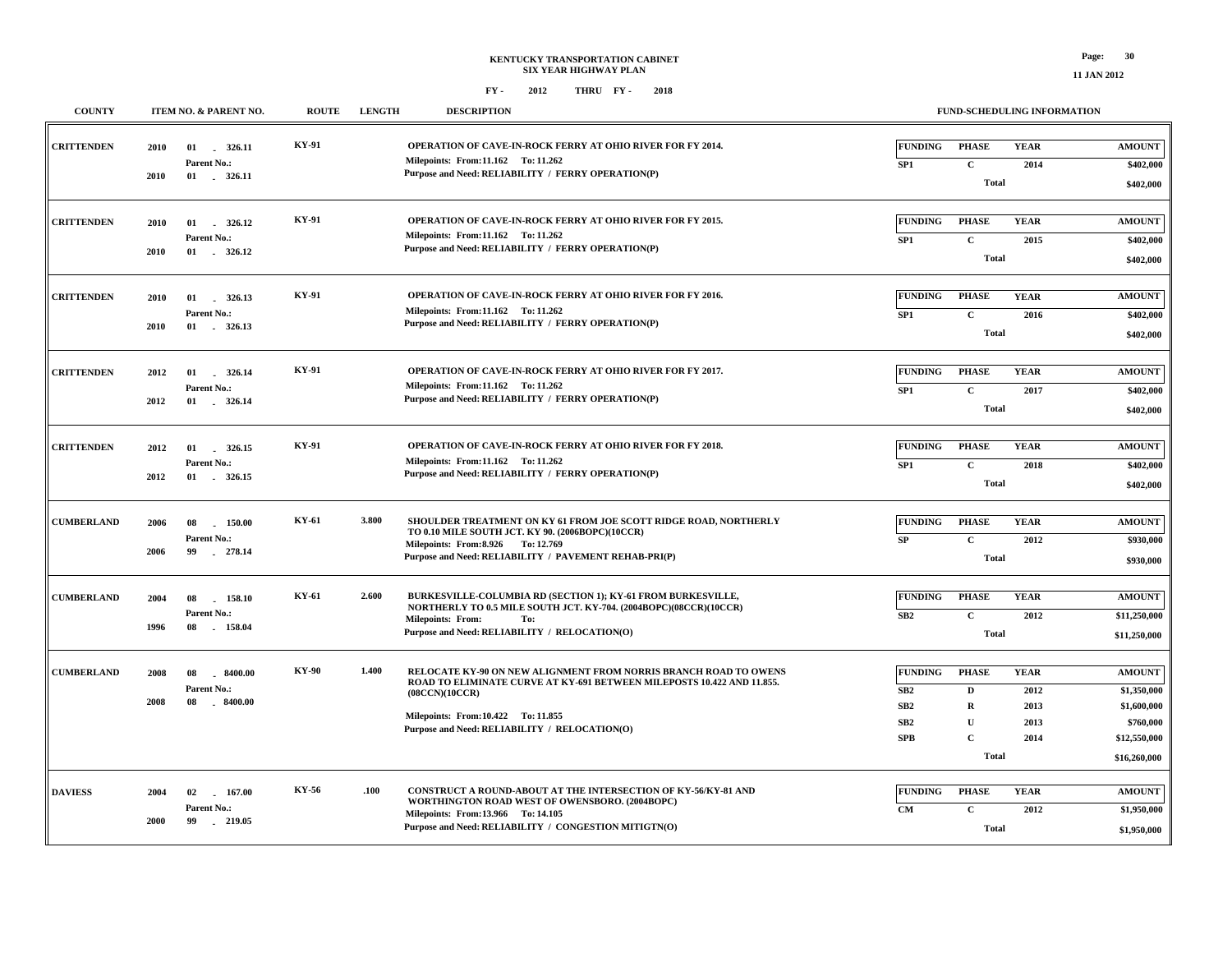### **KENTUCKY TRANSPORTATION CABINET SIX YEAR HIGHWAY PLAN FY - FY - 2012 2018 THRU**

| <b>COUNTY</b>                    | ITEM NO. & PARENT NO.                                                    | <b>ROUTE</b>   | <b>LENGTH</b> | <b>DESCRIPTION</b>                                                                                                                                                                                                                               |                                                                        |                                                                                           | <b>FUND-SCHEDULING INFORMATION</b>          |                                                                                      |
|----------------------------------|--------------------------------------------------------------------------|----------------|---------------|--------------------------------------------------------------------------------------------------------------------------------------------------------------------------------------------------------------------------------------------------|------------------------------------------------------------------------|-------------------------------------------------------------------------------------------|---------------------------------------------|--------------------------------------------------------------------------------------|
| <b>DAVIESS</b>                   | 2006<br>02<br>194.00<br>Parent No.:<br>2006<br>$02 \quad . \quad 194.00$ | KY-144         | 1.100         | RECONSTRUCT KY-144 IN THE VICINITY OF PLEASANT VALLEY ROAD. DESIGN<br>PHASE MONEY WAS MOVED FROM 2-8631.00(10CCR)<br>Milepoints: From:6.3<br>To: 7.4<br>Purpose and Need: RELIABILITY / RECONSTRUCTION(O)                                        | <b>FUNDING</b><br><b>SPP</b><br><b>SPP</b>                             | <b>PHASE</b><br>$\mathbf R$<br>$\mathbf U$                                                | <b>YEAR</b><br>2012<br>2012                 | <b>AMOUNT</b><br>\$750,000<br>\$500,000                                              |
|                                  |                                                                          |                |               |                                                                                                                                                                                                                                                  | SP1                                                                    | $\mathbf C$<br><b>Total</b>                                                               | 2014                                        | \$1,090,000<br>\$2,340,000                                                           |
| <b>DAVIESS</b>                   | 2012<br>02<br>229.00<br>Parent No.:<br>2012<br>02<br>$-229.00$           | <b>KY-298</b>  |               | RECONSTRUCT INTERSECTION AT FAIRVIEW DRIVE (KY 3143) AND KY 298<br>Milepoints: From:7.7<br>To: 7.8<br>Purpose and Need: SAFETY / SAFETY(P)                                                                                                       | <b>FUNDING</b><br>SP1<br>SP1<br>SP <sub>1</sub><br>SP <sub>1</sub>     | <b>PHASE</b><br>D<br>$\mathbf R$<br>$\mathbf{U}$<br>$\mathbf{C}$<br><b>Total</b>          | <b>YEAR</b><br>2013<br>2015<br>2015<br>2017 | <b>AMOUNT</b><br>\$500,000<br>\$600,000<br>\$1,000,000<br>\$3,500,000<br>\$5,600,000 |
| <b>DAVIESS</b>                   | 2004<br>02<br>$-287.20$<br>Parent No.:<br>2004<br>02<br>$-287.10$        | <b>US-60</b>   |               | US 60/KY 54 INTERCHANGE MODIFICATIONS/IMPROVEMENTS (2011BOPC)<br><b>Milepoints: From:</b><br>To:<br>Purpose and Need: RELIABILITY / RECONSTRUCTION(O)                                                                                            | <b>FUNDING</b><br><b>STP</b><br><b>STP</b><br><b>STP</b><br><b>STP</b> | <b>PHASE</b><br>$\mathbf D$<br>$\mathbf R$<br>$\mathbf{U}$<br>$\mathbf C$<br><b>Total</b> | <b>YEAR</b><br>2012<br>2013<br>2013<br>2014 | <b>AMOUNT</b><br>\$200,000<br>\$400,000<br>\$400,000<br>\$2,850,000<br>\$3,850,000   |
| <b>DAVIESS</b>                   | 2004<br>02<br>287.52<br>Parent No.:<br>2004<br>02 287.52                 | <b>US-60</b>   | 2.200         | TRANSPORTATION IMPROVEMENTS TO US 60 OWENSBORO, DAVIESS COUNTY.<br>(2005HPP-KY167)(SEE 2-287.20 FOR "STP" COMPONENT)<br><b>Milepoints: From:</b><br>To:<br>Purpose and Need: RELIABILITY / RELOCATION(O)                                         | <b>FUNDING</b><br><b>HPP</b>                                           | <b>PHASE</b><br>$\mathbf C$<br><b>Total</b>                                               | <b>YEAR</b><br>2012                         | <b>AMOUNT</b><br>\$1,812,278<br>\$1,812,278                                          |
| <b>DAVIESS</b><br><b>HANCOCK</b> | 2004<br>02<br>1066.00<br>Parent No.:<br>2004<br>02<br>1066.00            | <b>CR-1060</b> | .100          | REPLACE BRIDGE AND APPROACHES ON CR-1060 OVER BLACKFORD CREEK<br>(C18). (SR=19.9)(08CCR): (030C00018N)<br>Milepoints: From:1.893<br>To: 1.941<br><b>Milepoints: From:1</b><br>To: 1.039<br>Purpose and Need: RELIABILITY / BRIDGE REPLACEMENT(P) | <b>FUNDING</b><br>BRZ<br><b>BRZ</b><br><b>BRZ</b>                      | <b>PHASE</b><br>R<br>$\mathbf{U}$<br>$\mathbf C$<br><b>Total</b>                          | <b>YEAR</b><br>2012<br>2012<br>2013         | <b>AMOUNT</b><br>\$110,000<br>\$110,000<br>\$1,060,000<br>\$1,280,000                |
| <b>DAVIESS</b>                   | 02<br>1075.00<br>2010<br>Parent No.:<br>2010<br>02<br>1075.00            | PR-1212        | .100          | REPLACE BRIDGE ON PR-1212 (MP 0.725) OVER TRIB-PANTHER CK; .4 MI E KY 279;<br>(STRUCTURALLY DEFICIENT, SR=16.8) 030C00168N<br>Milepoints: From:.675<br>To: .775<br>Purpose and Need: RELIABILITY / BRIDGE REPLACEMENT(P)                         | <b>FUNDING</b><br><b>BRZ</b><br><b>BRZ</b><br><b>BRZ</b><br>BRZ        | <b>PHASE</b><br>$\mathbf D$<br>$\mathbf R$<br>$\mathbf{U}$<br>$\mathbf C$<br><b>Total</b> | <b>YEAR</b><br>2012<br>2014<br>2014<br>2016 | <b>AMOUNT</b><br>\$130,000<br>\$120,000<br>\$150,000<br>\$370,000<br>\$770,000       |
| <b>DAVIESS</b>                   | $-8300.00$<br>2006<br>02<br>Parent No.:<br>02<br>$-8300.00$<br>2006      | KY-54          | 3.500         | WIDENING KY-54 FROM THE US-60 BYPASS TO WHITESVILLE FROM MILEPOST<br>4.51 TO MILEPOST 8.0. (06CCN)(10CCR)<br>Milepoints: From: 4.505 To: 8.003<br>Purpose and Need: RELIABILITY / MAJOR WIDENING(O)                                              | <b>FUNDING</b><br>SP<br>${\bf SP}$                                     | <b>PHASE</b><br>$\mathbf R$<br>$\mathbf U$<br>Total                                       | <b>YEAR</b><br>2015<br>2015                 | <b>AMOUNT</b><br>\$7,660,000<br>\$17,040,000<br>\$24,700,000                         |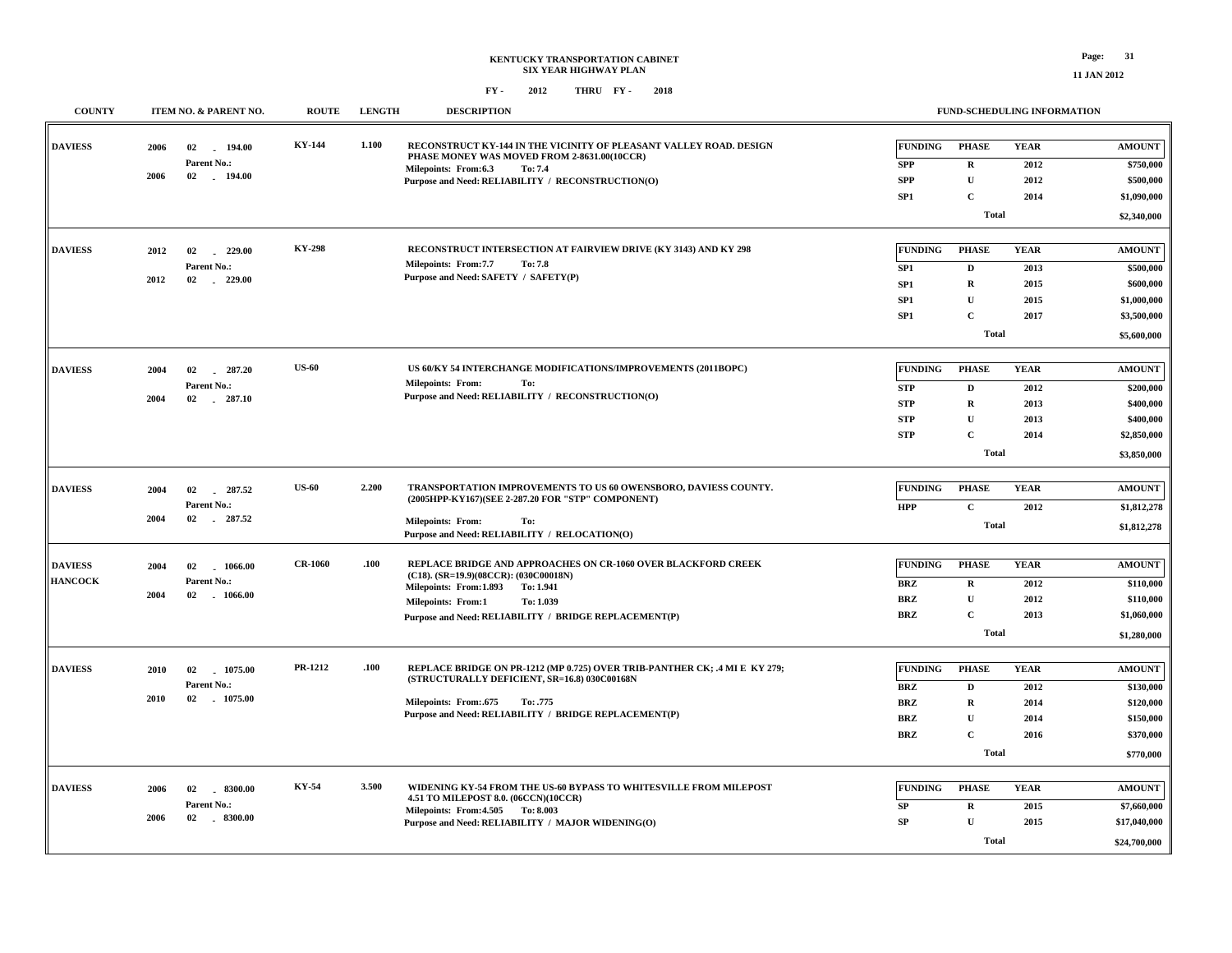| <b>COUNTY</b>   | <b>ITEM NO. &amp; PARENT NO.</b>        | <b>ROUTE</b> | <b>LENGTH</b> | <b>DESCRIPTION</b>                                                                                                                                                       |                              | <b>FUND-SCHEDULING INFORMATION</b> |                     |                              |
|-----------------|-----------------------------------------|--------------|---------------|--------------------------------------------------------------------------------------------------------------------------------------------------------------------------|------------------------------|------------------------------------|---------------------|------------------------------|
| <b>DAVIESS</b>  | 8504.00<br>2008<br>02<br>Parent No.:    | <b>US-60</b> |               | RELOCATE US-60 BYPASS EAST OF OWENSBORO (EAST COUNTY CORRIDOR)<br>PRIORITY SECTION: FROM REID ROAD EAST TO EXISTING US 60 EAST OF                                        | <b>FUNDING</b><br><b>HPP</b> | <b>PHASE</b><br>$\mathbf{C}$       | <b>YEAR</b><br>2012 | <b>AMOUNT</b><br>\$1,591,762 |
|                 | 2008<br>02 8504.00                      |              |               | OWENSBORO. (98KYD) (2005HPP-KY158) (SEE 2-287.5 AND 2-287.51 FOR "FS"<br>COMPONENTS)(08CCN)<br>Milepoints: From:<br>To:<br>Purpose and Need: RELIABILITY / RELOCATION(O) |                              | <b>Total</b>                       |                     | \$1,591,762                  |
| <b>EDMONSON</b> | 2006<br>03<br>149.00<br>Parent No.:     | <b>KY-70</b> | .360          | RECONSTRUCT KY-70/KY-259 FOR NORTHBOUND LEFT-TURN LANE AT KY 70/KY<br>259 INTERSECTION. (2005HPP-KY118) (10CCR)                                                          | <b>FUNDING</b>               | <b>PHASE</b>                       | <b>YEAR</b>         | <b>AMOUNT</b>                |
|                 | 2004<br>03<br>$-7030.02$                |              |               | Milepoints: From: 9.882 To: 10.07<br>Purpose and Need: RELIABILITY / SPOT IMPROVEMENTS(O)                                                                                | <b>HPP</b>                   | $\mathbf C$<br><b>Total</b>        | 2012                | \$979,880<br>\$979,880       |
| <b>EDMONSON</b> | 03<br>2004<br>$-7030.10$                | KY-259       | .900          | RECONSTRUCT KY-70/KY-259 FROM 0.36 MILE NORTH GREEN RIVER BRIDGE AT                                                                                                      | <b>FUNDING</b>               | <b>PHASE</b>                       | <b>YEAR</b>         | <b>AMOUNT</b>                |
|                 | Parent No.:<br>1998<br>03<br>$-7030.00$ |              |               | BROWNSVILLE TO 0.42 MILE NORTH OF THE KY-70/KY-259 INTERSECTION.<br>(06CCR)(2004BOPC)<br>Milepoints: From:11.676 To: 12.096                                              | ${\bf SP}$<br><b>SP</b>      | $\mathbf R$<br>U                   | 2014<br>2014        | \$1,540,000<br>\$1,470,000   |
|                 |                                         |              |               | Purpose and Need: RELIABILITY / SPOT IMPROVEMENTS(O)                                                                                                                     | <b>SP</b>                    | $\mathbf C$<br><b>Total</b>        | 2016                | \$5,480,000                  |
|                 |                                         |              |               |                                                                                                                                                                          |                              |                                    |                     | \$8,490,000                  |
| <b>EDMONSON</b> | 2004<br>03<br>7030.50                   | KY-259       | 3.400         | RECONSTRUCT KY-259 FROM 0.42 MILE NORTH OF THE KY-70 INTERSECTION TO<br>NORTH OF THE KYROCK ELEMENTARY SCHOOL (PRIORITY SECTION).                                        | <b>FUNDING</b>               | <b>PHASE</b>                       | <b>YEAR</b>         | <b>AMOUNT</b>                |
|                 | Parent No.:<br>1998<br>03<br>$-7030.00$ |              |               | (2004BOPC)                                                                                                                                                               | SP                           | $\mathbf R$                        | 2015                | \$3,480,000                  |
|                 |                                         |              |               | Milepoints: From:12.096 To:16.204<br>Purpose and Need: RELIABILITY / SPOT IMPROVEMENTS(O)                                                                                | <b>SP</b><br><b>SP</b>       | U<br>$\mathbf C$                   | 2015<br>2017        | \$1,690,000<br>\$20,440,000  |
|                 |                                         |              |               |                                                                                                                                                                          |                              | <b>Total</b>                       |                     | \$25,610,000                 |
| <b>EDMONSON</b> | 2010<br>03<br>$-8602.00$                | KY-743       | 1.323         | RECONSTRUCT KY-743 FROM KY-2326 TO KY-101 TO IMPROVE HORIZONTAL AND                                                                                                      | <b>FUNDING</b>               | <b>PHASE</b>                       | <b>YEAR</b>         | <b>AMOUNT</b>                |
|                 | Parent No.:                             |              |               | VERTICAL ALIGNMENT AND PROVIDE A SUFFICIENT SHOULDER WIDTH. (10CCN)<br>Milepoints: From:3.737 To: 5.06                                                                   | SB <sub>2</sub>              | $\mathbf R$                        | 2012                | \$500,000                    |
|                 | 2010<br>03<br>8602.00                   |              |               | Purpose and Need: RELIABILITY / RECONSTRUCTION(O)                                                                                                                        | SB2                          | U                                  | 2012                | \$400,000                    |
|                 |                                         |              |               |                                                                                                                                                                          |                              | <b>Total</b>                       |                     | \$900,000                    |
| <b>ELLIOTT</b>  | 2002<br>09<br>126.51                    | <b>KY-7</b>  | 5.200         | SANDY HOOK - I-64; RECONSTRUCT KY-7 FROM 0.4 MI NORTH OF KY-706 TO THE<br>CARTER COUNTY LINE. (2004BOPC)(08CCR)                                                          | <b>FUNDING</b>               | <b>PHASE</b>                       | <b>YEAR</b>         | <b>AMOUNT</b>                |
|                 | Parent No.:<br>1998<br>09<br>126.50     |              |               | Milepoints: From:13.47 To: 18.48                                                                                                                                         | <b>STP</b>                   | $\mathbf C$                        | 2012                | \$27,500,000                 |
|                 |                                         |              |               | Purpose and Need: RELIABILITY / RECONSTRUCTION(O)                                                                                                                        |                              | <b>Total</b>                       |                     | \$27,500,000                 |
| <b>ELLIOTT</b>  | 2006<br>09<br>192.01                    | KY-32        |               | RECONSTRUCT KY-32 FROM KY-504 NEAR ELLIOTTVILLE TO KY-7 NEAR                                                                                                             | <b>FUNDING</b>               | <b>PHASE</b>                       | <b>YEAR</b>         | <b>AMOUNT</b>                |
| <b>ROWAN</b>    | Parent No.:                             |              |               | NEWFOUNDLAND. (PRIORITY SECTION I)(06CCR) (08CCR) (10CCR)<br><b>Milepoints: From:0</b><br>To: 8.656                                                                      | <b>STP</b>                   | D                                  | 2012                | \$3,800,000                  |
|                 | 2006<br>09<br>$-192.00$                 |              |               | Milepoints: From:16.619 To: 21.636                                                                                                                                       | <b>STP</b>                   | $\mathbf R$                        | 2014                | \$6,000,000                  |
|                 |                                         |              |               | Purpose and Need: RELIABILITY / RECONSTRUCTION(O)                                                                                                                        | <b>STP</b>                   | U                                  | 2015                | \$3,000,000                  |
|                 |                                         |              |               |                                                                                                                                                                          | <b>STP</b>                   | $\mathbf C$<br><b>Total</b>        | 2017                | \$20,000,000<br>\$32,800,000 |
|                 |                                         |              |               |                                                                                                                                                                          |                              |                                    |                     |                              |
| <b>ELLIOTT</b>  | 2012<br>09<br>$-228.00$                 | <b>KY-7</b>  | 6.956         | RECONSTRUCT KY 7 FROM SOUTH CITY LIMITS OF SANDY HOOK TOWARD<br><b>WRIGLEY</b>                                                                                           | <b>FUNDING</b>               | <b>PHASE</b>                       | <b>YEAR</b>         | <b>AMOUNT</b>                |
|                 | Parent No.:<br>2012<br>09<br>$-228.00$  |              |               | Milepoints: From:0<br>To: 6.956                                                                                                                                          | SP1                          | $\mathbf D$                        | 2014                | \$1,000,000                  |
|                 |                                         |              |               | Purpose and Need: RELIABILITY / RECONSTRUCTION(O)                                                                                                                        |                              | <b>Total</b>                       |                     | \$1,000,000                  |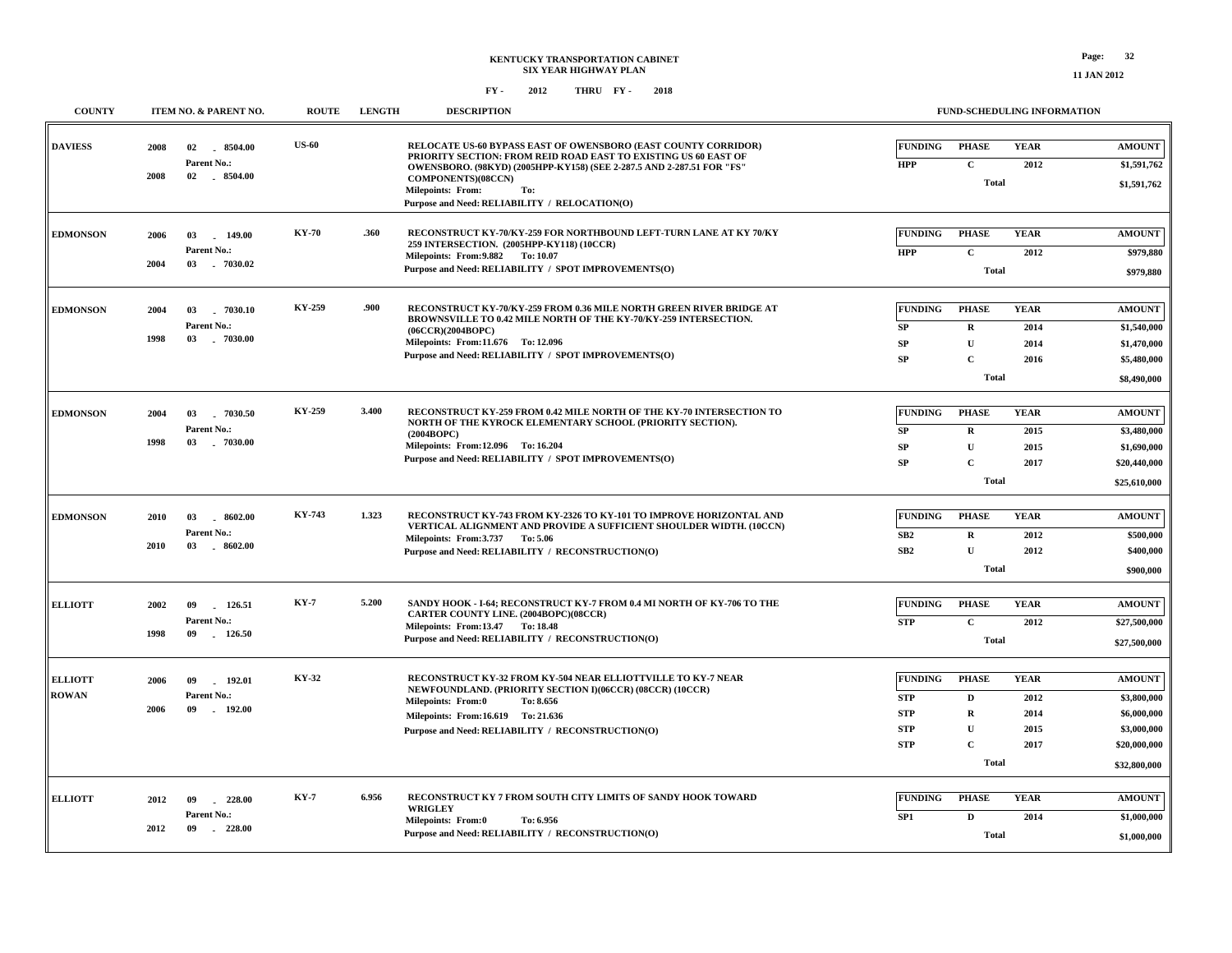| <b>COUNTY</b>  | ITEM NO. & PARENT NO.               | <b>ROUTE</b> | <b>LENGTH</b> | <b>DESCRIPTION</b>                                                                                                       |                |                            | <b>FUND-SCHEDULING INFORMATION</b> |                          |
|----------------|-------------------------------------|--------------|---------------|--------------------------------------------------------------------------------------------------------------------------|----------------|----------------------------|------------------------------------|--------------------------|
| <b>ESTILL</b>  | 2012<br>10<br>164.00                | KY-3327      | .203          | ADDRESS CONNECTIVITY AND SAFETY ISSUES REGARDING FLOODED ROADWAY<br>FROM WISPERING WOODS DR TO KY 52                     | <b>FUNDING</b> | <b>PHASE</b>               | <b>YEAR</b>                        | <b>AMOUNT</b>            |
|                | Parent No.:<br>2012<br>10<br>164.00 |              |               |                                                                                                                          | SP1            | $\mathbf{D}$               | 2013                               | \$50,000                 |
|                |                                     |              |               | Milepoints: From: 2.057 To: 2.267<br>Purpose and Need: SAFETY / SAFETY(P)                                                | SP1            | $\mathbf C$                | 2014                               | \$252,000                |
|                |                                     |              |               |                                                                                                                          |                | <b>Total</b>               |                                    | \$302,000                |
| <b>ESTILL</b>  |                                     | <b>KY-89</b> | .900          | RECONST. KY-89 FROM 260' SOUTH OF RICE ST. IN IRVINE TO THE IRVINE BY-                                                   | <b>FUNDING</b> | <b>PHASE</b>               | <b>YEAR</b>                        | <b>AMOUNT</b>            |
|                | 2000<br>10<br>363.10<br>Parent No.: |              |               | PASS.(10CCR)                                                                                                             | <b>SPP</b>     |                            |                                    |                          |
|                | 1996<br>363.00<br>10                |              |               | Milepoints: From:11.851 To: 12.811<br>Purpose and Need: RELIABILITY / RECONSTRUCTION(O)                                  | <b>SPP</b>     | $\mathbf R$<br>$\mathbf U$ | 2013<br>2013                       | \$2,210,000<br>\$890,000 |
|                |                                     |              |               |                                                                                                                          | <b>SPP</b>     | $\mathbf{C}$               | 2015                               | \$3,120,000              |
|                |                                     |              |               |                                                                                                                          |                | <b>Total</b>               |                                    | \$6,220,000              |
|                |                                     |              |               |                                                                                                                          |                |                            |                                    |                          |
| <b>ESTILL</b>  | 2004<br>363.21<br>10                | <b>KY-89</b> | 1.700         | RECONSTRUCT KY 89 FROM IRVINE BYPASS TO 2000 FEET NORTH OF ESTILL                                                        | <b>FUNDING</b> | <b>PHASE</b>               | <b>YEAR</b>                        | <b>AMOUNT</b>            |
|                | Parent No.:                         |              |               | COUNTY HIGH SCHOOL, ESTILL COUNTY (PRIORITY SECTION). (2005HPP-<br>KY117)(SEE 10-363.20 FOR "SPB" COMPONENT)             | <b>HPP</b>     | $\mathbf{C}$               | 2012                               | \$539,940                |
|                | 2004<br>10 . 363.21                 |              |               |                                                                                                                          |                | <b>Total</b>               |                                    | \$539,940                |
|                |                                     |              |               | Milepoints: From:12.881 To: 14.578<br>Purpose and Need: RELIABILITY / RECONSTRUCTION(O)                                  |                |                            |                                    |                          |
|                |                                     |              |               |                                                                                                                          |                |                            |                                    |                          |
| <b>ESTILL</b>  | 2006<br>10<br>$-8306.10$            | KY-89        |               | SPOT IMPROVEMENT ON KY 89: CORRECT SIGHT DISTANCE PROBLEM AT THE<br>KY 89/DRY RIDGE ROAD INTERSECTION. (2006BOPC)(10CCR) | <b>FUNDING</b> | <b>PHASE</b>               | <b>YEAR</b>                        | <b>AMOUNT</b>            |
|                | Parent No.:                         |              |               | Milepoints: From:15.49 To: 15.59                                                                                         | <b>SPP</b>     | $\bf{R}$                   | 2012                               | \$50,000                 |
|                | 10<br>$-8306.00$<br>2006            |              |               | Purpose and Need: SAFETY / SPOT IMPROVEMENTS(O)                                                                          | <b>SPP</b>     | $\mathbf U$                | 2012                               | \$40,000                 |
|                |                                     |              |               |                                                                                                                          | <b>SPP</b>     | $\mathbf C$                | 2013                               | \$400,000                |
|                |                                     |              |               |                                                                                                                          |                | <b>Total</b>               |                                    | \$490,000                |
| <b>ESTILL</b>  | 8306.20<br>2006<br>10               | <b>KY-89</b> | .100          | SPOT IMPROVEMENT ON KY 89: CORRECT SIGHT DISTANCE PROBLEM ON KY 89                                                       | <b>FUNDING</b> | <b>PHASE</b>               | <b>YEAR</b>                        | <b>AMOUNT</b>            |
|                | Parent No.:                         |              |               | AT A COMMERCIAL ENTRANCE 0.495 MILE SOUTH JCT. KY 794.<br>(2006BOPC)(10CCR)                                              | <b>SPP</b>     | $\mathbf R$                | 2012                               | \$50,000                 |
|                | 2006<br>10<br>8306.00               |              |               | Milepoints: From:15.95 To: 16.05                                                                                         | <b>SPP</b>     | $\mathbf U$                | 2012                               | \$85,000                 |
|                |                                     |              |               | Purpose and Need: SAFETY / SPOT IMPROVEMENTS(O)                                                                          | <b>SPP</b>     | $\mathbf C$                | 2013                               | \$600,000                |
|                |                                     |              |               |                                                                                                                          |                | <b>Total</b>               |                                    | \$735,000                |
|                |                                     |              |               |                                                                                                                          |                |                            |                                    |                          |
| <b>FAYETTE</b> | 2006<br>07<br>101.00                | <b>KY-4</b>  |               | <b>BRIDGE PAINTING ON NEW CIRCLE ROAD IN LEXINGTON. (2006BOPC)(08CCR)</b>                                                | <b>FUNDING</b> | <b>PHASE</b>               | <b>YEAR</b>                        | <b>AMOUNT</b>            |
|                | Parent No.:                         |              |               | <b>Milepoints: From:</b><br>To:<br>Purpose and Need: RELIABILITY / BRIDGE PAINTING(P)                                    | ${\bf SP}$     | $\mathbf{C}$               | 2013                               | \$4,160,000              |
|                | 2006<br>99<br>$-67.01$              |              |               |                                                                                                                          |                | <b>Total</b>               |                                    | \$4,160,000              |
|                |                                     |              |               |                                                                                                                          |                |                            |                                    |                          |
| <b>FAYETTE</b> | 2006<br>07 113.00                   | $KY-4$       | 1.280         | NEW CIRCLE ROAD REHAB AND WIDENING FROM VERSAILLES ROAD TO NEAR<br><b>GEORGETOWN ROAD.(10CCN)</b>                        | <b>FUNDING</b> | <b>PHASE</b>               | <b>YEAR</b>                        | <b>AMOUNT</b>            |
|                | Parent No.:                         |              |               | Milepoints: From: 4.629 To: 8.731                                                                                        | N <sub>H</sub> | $\mathbf C$                | 2013                               | \$19,430,000             |
|                | 2006<br>07 113.00                   |              |               | Purpose and Need: RELIABILITY / MAJOR WIDENING(O)                                                                        |                | <b>Total</b>               |                                    | \$19,430,000             |
|                |                                     |              |               |                                                                                                                          |                |                            |                                    |                          |
| <b>FAYETTE</b> | 122.10<br>2006<br>07                | <b>US-25</b> | 3.200         | RECONSTRUCT/WIDEN US-25 FROM SPURR ROAD SOUTH OF I-75 TO 1400 FEET<br>SOUTH OF IRONWORKS ROAD. (06CCN)(08CCR)(10CCR)     | <b>FUNDING</b> | <b>PHASE</b>               | <b>YEAR</b>                        | <b>AMOUNT</b>            |
|                | Parent No.:                         |              |               | Milepoints: From: 18.264 To: 21.415                                                                                      | SP1            | D                          | 2012                               | \$750,000                |
|                | 2006<br>$07$ 122.10                 |              |               | Purpose and Need: RELIABILITY / MAJOR WIDENING(O)                                                                        | <b>SPB</b>     | $\mathbf R$                | 2012                               | \$11,030,000             |
|                |                                     |              |               |                                                                                                                          | SP1            | $\mathbf U$                | 2013                               | \$3,250,000              |
|                |                                     |              |               |                                                                                                                          | SP1            | $\mathbf C$                | 2014                               | \$18,000,000             |
|                |                                     |              |               |                                                                                                                          |                | <b>Total</b>               |                                    | \$33,030,000             |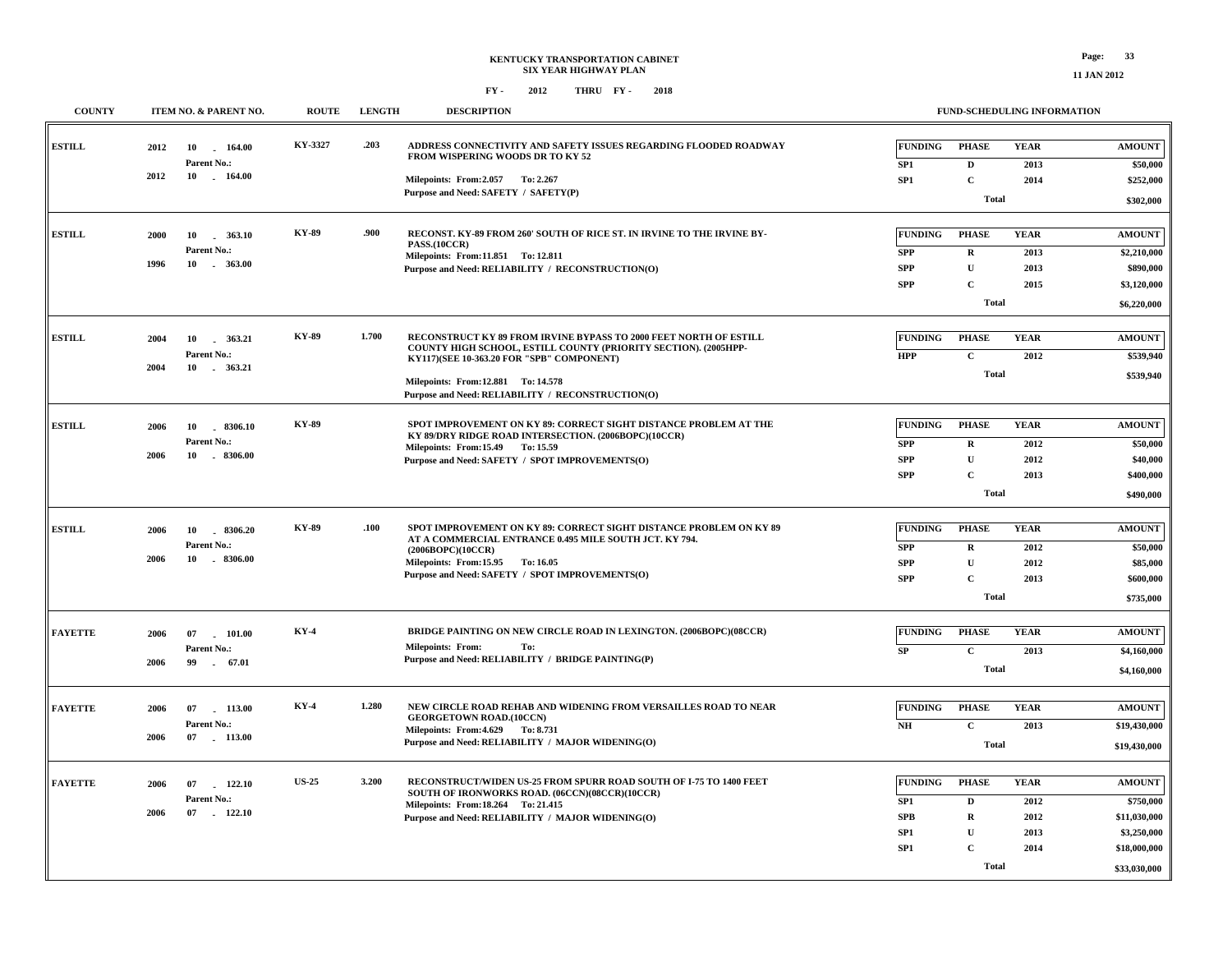| <b>COUNTY</b>  | ITEM NO. & PARENT NO.                  | <b>ROUTE</b>   | <b>LENGTH</b> | <b>DESCRIPTION</b>                                                                                                                                                                                                                                                        | <b>FUND-SCHEDULING INFORMATION</b> |              |             |               |
|----------------|----------------------------------------|----------------|---------------|---------------------------------------------------------------------------------------------------------------------------------------------------------------------------------------------------------------------------------------------------------------------------|------------------------------------|--------------|-------------|---------------|
| <b>FAYETTE</b> | 2000<br>07<br>$-220.00$                | <b>US-25</b>   | 1.000         | RICHMOND ROAD MULTIUSE PATH IN LEXINGTON BETWEEN EAGLE CREEK<br>DRIVE AND JACOBSON PARK. (LOCAL MATCH) (ALL WORK BY LFUCG)                                                                                                                                                | <b>FUNDING</b>                     | <b>PHASE</b> | <b>YEAR</b> | <b>AMOUNT</b> |
|                | Parent No.:                            |                |               | (FUNDING SUBJECT TO FISCAL CONSTRAINT PENDING MPO TIP).                                                                                                                                                                                                                   | <b>SLX</b>                         | $\mathbf C$  | 2012        | \$580,000     |
|                | 07 . 996.04<br>1996                    |                |               | Milepoints: From:8.4<br>To: 9.55<br>Purpose and Need: SAFETY / BIKE/PED FACIL(O)                                                                                                                                                                                          |                                    | <b>Total</b> |             | \$580,000     |
| <b>FAYETTE</b> | 2000<br>07<br>223.00                   | <b>US-421</b>  | 1.500         | LEESTOWN ROAD; WIDEN TO 4 LANES FROM EXISTING 4-LANE NEAR NEW<br>CIRCLE ROAD TO MASTERSON PARK (LFUCG T.I.P.). (SEE 7-223.02 FOR "SLX"<br>COMPONENT)(08CCR) (10CCR)<br>Milepoints: From: 2.296 To: 3.842<br>Purpose and Need: RELIABILITY / MAJOR WIDENING(O)             | <b>FUNDING</b>                     | <b>PHASE</b> | <b>YEAR</b> | <b>AMOUNT</b> |
|                | Parent No.:                            |                |               |                                                                                                                                                                                                                                                                           | <b>STP</b>                         | $\mathbf{C}$ | 2012        | \$15,000,000  |
|                | $-996.04$<br>1996<br>07                |                |               |                                                                                                                                                                                                                                                                           |                                    | <b>Total</b> |             | \$15,000,000  |
| <b>FAYETTE</b> | 223.02<br>2004<br>07                   | <b>US-421</b>  | 1.500         | LEESTOWN ROAD; WIDEN TO 4 LANES FROM EXISTING 4-LANE NEAR NEW                                                                                                                                                                                                             | <b>FUNDING</b>                     | <b>PHASE</b> | <b>YEAR</b> | <b>AMOUNT</b> |
|                | Parent No.:                            |                |               | CIRCLE ROAD TO MASTERSON PARK. (ADDITIONAL "SLX" FUNDING FOR C<br>PHASE)(SEE 7-223.00 FOR "STP" COMPONENT) (FUNDING SUBJECT TO FISCAL                                                                                                                                     | <b>SLX</b>                         | $\mathbf C$  | 2013        | \$4,856,384   |
|                | $-223.00$<br>2000<br>07                |                |               | CONSTRAINT PENDING MPO TIP).<br>Milepoints: From: 2.296 To: 3.842<br>Purpose and Need: RELIABILITY / MAJOR WIDENING(O)                                                                                                                                                    |                                    | <b>Total</b> |             | \$4,856,384   |
| <b>FAYETTE</b> | 2000<br>07<br>224.53                   | CS-4174        | 1.800         | CLAYS MILL ROAD (SECTION 2B); WIDEN FROM HIGBEE MILL ROAD TO TWAIN<br>RIDGE DRIVE. (LOCAL MATCH) (ALL WORK BY LFUCG) (FUNDING SUBJECT TO<br>FISCAL CONSTRAINT PENDING MPO TIP).<br>Milepoints: From: 3.593 To: 3.883<br>Purpose and Need: RELIABILITY / MINOR WIDENING(O) | <b>FUNDING</b>                     | <b>PHASE</b> | <b>YEAR</b> | <b>AMOUNT</b> |
|                | Parent No.:                            |                |               |                                                                                                                                                                                                                                                                           | <b>SLX</b>                         | $\mathbf{C}$ | 2012        | \$4,500,000   |
|                | 2000<br>07<br>$-224.50$                |                |               |                                                                                                                                                                                                                                                                           |                                    | <b>Total</b> |             | \$4,500,000   |
| <b>FAYETTE</b> | 2004<br>07<br>224.55                   | <b>CS-4174</b> |               | CLAYS MILL ROAD (SECTION 2C); WIDEN FROM NEW CIRCLE ROAD TO<br>KEITHSHIRE WAY, (LOCAL MATCH) (ALL WORK BY LFUCG)(FUNDING SUBJECT<br>TO FISCAL CONSTRAINT PENDING MPO TIP).<br>Milepoints: From: 2.01<br>To: 2.684<br>Purpose and Need: RELIABILITY / MINOR WIDENING(O)    | <b>FUNDING</b>                     | <b>PHASE</b> | <b>YEAR</b> | <b>AMOUNT</b> |
|                | Parent No.:                            |                |               |                                                                                                                                                                                                                                                                           | <b>SLX</b>                         | $\mathbf{C}$ | 2012        | \$3,790,000   |
|                | 2000<br>07<br>$-224.50$                |                |               |                                                                                                                                                                                                                                                                           |                                    | <b>Total</b> |             | \$3,790,000   |
| <b>FAYETTE</b> | 2000<br>07<br>225.00<br>$\sim$         | KY-1927        | 1.000         | LIBERTY ROAD/TODDS ROAD; WIDEN FROM 0.2 MI S OF ANDOVER FOREST<br>DRIVE/FOREST HILL DRIVE TO I-75 (SECTION 2) (ALL WORK BY LFUCG)(SEE 7-<br>590.00 FOR SECTION 1) (FUNDING SUBJECT TO FISCAL CONSTRAINT PENDING<br>MPO TIP).<br>Milepoints: From:2.7<br>To: 3.95          | <b>FUNDING</b>                     | <b>PHASE</b> | <b>YEAR</b> | <b>AMOUNT</b> |
|                | Parent No.:                            |                |               |                                                                                                                                                                                                                                                                           | <b>SLX</b>                         | $\bf{R}$     | 2012        | \$2,520,000   |
|                | 2000<br>225.00<br>07                   |                |               |                                                                                                                                                                                                                                                                           | ${\bf SLX}$                        | $\mathbf U$  | 2013        | \$1,460,000   |
|                |                                        |                |               | Purpose and Need: RELIABILITY / MAJOR WIDENING(O)                                                                                                                                                                                                                         | <b>SLX</b>                         | $\mathbf{C}$ | 2014        | \$4,760,000   |
|                |                                        |                |               |                                                                                                                                                                                                                                                                           |                                    | <b>Total</b> |             | \$8,740,000   |
| <b>FAYETTE</b> | 07<br>225.01<br>2004                   | KY-1927        | 1.000         | LIBERTY ROAD/TODDS ROAD; WIDEN FROM 0.2 MI S OF ANDOVER FOREST<br>DRIVE/FOREST HILL DRIVE TO I-75 (SECTION 2). (ADDITIONAL FUNDING FOR C                                                                                                                                  | <b>FUNDING</b>                     | <b>PHASE</b> | <b>YEAR</b> | <b>AMOUNT</b> |
|                | Parent No.:<br>2000<br>07<br>$-225.00$ |                |               | PHASE) (FUNDING SUBJECT TO FISCAL CONSTRAINT PENDING MPO TIP).                                                                                                                                                                                                            | <b>SLX</b>                         | $\mathbf{C}$ | 2015        | \$5,360,000   |
|                |                                        |                |               | Milepoints: From:2.7<br>To: 3.95<br>Purpose and Need: RELIABILITY / PREFINANCD CONVRSN(O)                                                                                                                                                                                 |                                    | <b>Total</b> |             | \$5,360,000   |
| <b>FAYETTE</b> | 2006<br>07<br>226.10<br>$\sim$         |                | 1.700         | CITATION BOULEVARD - PHASE IIA; FROM SOUTHERN RR TO MERCER ROAD.<br>(LOCAL MATCH) (ALL WORK BY LFUCG)(2006BOPC)(08CCR)<br><b>Milepoints: From:</b><br>To:<br>Purpose and Need: RELIABILITY / NEW ROUTE(O)                                                                 | <b>FUNDING</b>                     | <b>PHASE</b> | <b>YEAR</b> | <b>AMOUNT</b> |
|                | Parent No.:                            |                |               |                                                                                                                                                                                                                                                                           | <b>STP</b>                         | $\mathbf{C}$ | 2013        | \$21,120,000  |
|                | 2000<br>07<br>226.01                   |                |               |                                                                                                                                                                                                                                                                           |                                    | <b>Total</b> |             | \$21,120,000  |
| <b>FAYETTE</b> | 2006<br>07<br>226.40                   | $-226.01$      |               | <b>CITATION BOULEVARD - PHASE IIB; FROM MERCER ROAD TO LEESTOWN</b><br>ROAD/ALEXANDRIA DR. (LOCAL MATCH) (ALL WORK BY                                                                                                                                                     | <b>FUNDING</b>                     | <b>PHASE</b> | <b>YEAR</b> | <b>AMOUNT</b> |
|                | Parent No.:                            |                |               | LFUCG)(2006BOPC)(08CCR)                                                                                                                                                                                                                                                   | <b>STP</b>                         | $\mathbf{C}$ | 2012        | \$2,710,000   |
|                | 2000<br>07                             |                |               | <b>Milepoints: From:</b><br>To:<br>Purpose and Need: RELIABILITY / NEW ROUTE(O)                                                                                                                                                                                           |                                    | <b>Total</b> |             | \$2,710,000   |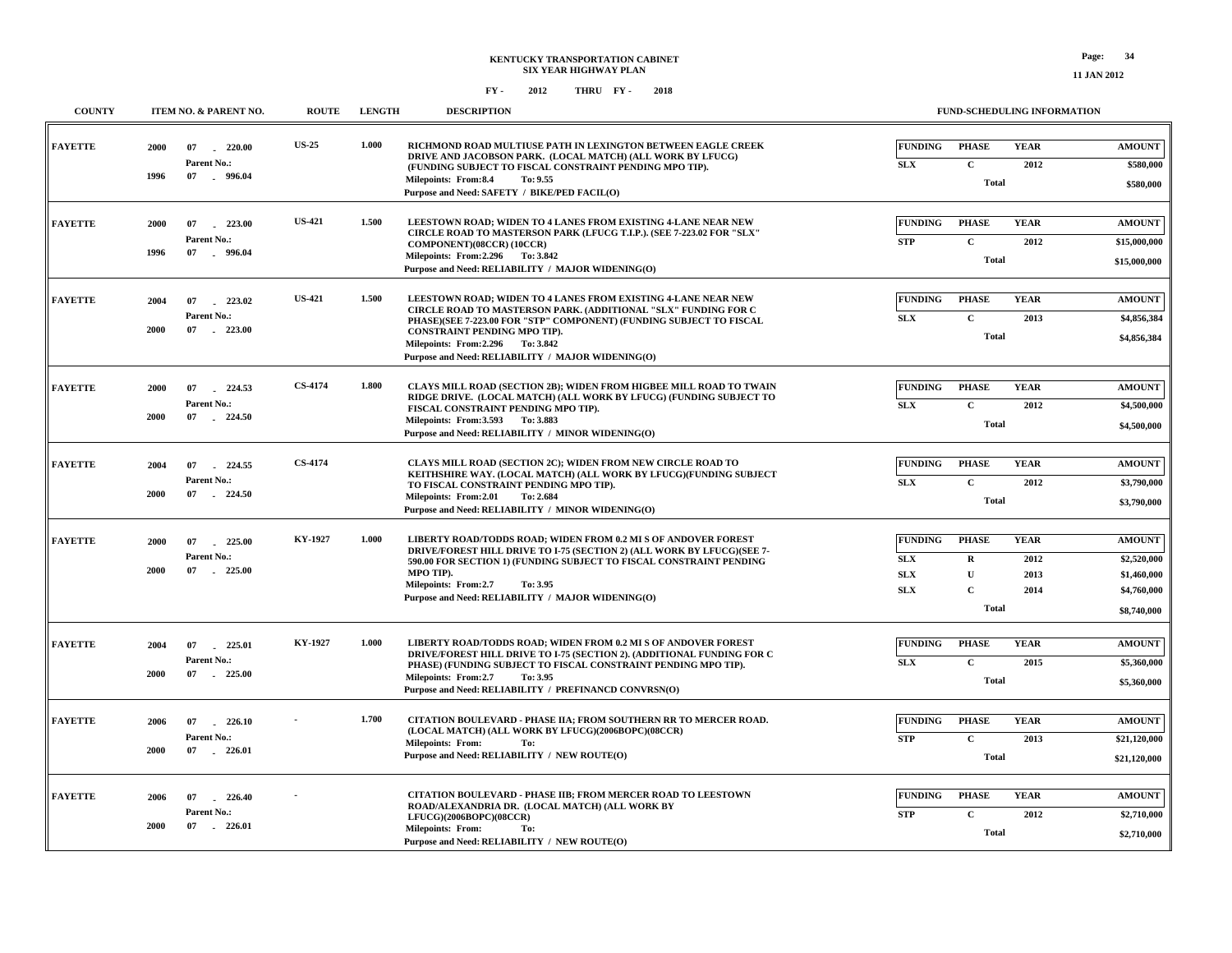| <b>COUNTY</b>                      |                                     | ITEM NO. & PARENT NO.                          | <b>ROUTE</b> | <b>LENGTH</b> | <b>DESCRIPTION</b>                                                                                                                                                                                                                                                                                                                                | FUND-SCHEDULING INFORMATION  |                              |                     |                            |
|------------------------------------|-------------------------------------|------------------------------------------------|--------------|---------------|---------------------------------------------------------------------------------------------------------------------------------------------------------------------------------------------------------------------------------------------------------------------------------------------------------------------------------------------------|------------------------------|------------------------------|---------------------|----------------------------|
| <b>FAYETTE</b><br><b>JESSAMINE</b> | 227.07<br>2004<br>07<br>Parent No.: |                                                |              |               | VARIOUS 'SLX' CONTINUING PROGRAM PROJECTS (RIDESHARE/MOBILITY, AIR<br>QUALITY PLANNING, TRAFFIC SIGNAL) (LOCAL MATCH) (ALL WORK BY LFUCG)<br>(FUNDING SUBJECT TO FISCAL CONSTRAINT PENDING MPO TIP).                                                                                                                                              | <b>FUNDING</b><br><b>SLX</b> | <b>PHASE</b><br>$\mathbf C$  | <b>YEAR</b><br>2012 | <b>AMOUNT</b><br>\$630,000 |
|                                    | 2004<br>07                          | $-227.07$                                      |              |               | <b>Milepoints: From:</b><br>To:<br>To:<br>Milepoints: From:<br>Purpose and Need: RELIABILITY / MATCHED FED FUNDS(O)                                                                                                                                                                                                                               |                              | <b>Total</b>                 |                     | \$630,000                  |
| <b>FAYETTE</b>                     | 2004<br>07                          | 227.08                                         |              |               | VARIOUS 'SLX' CONTINUING PROGRAM PROJECTS (RIDESHARE/MOBILITY, AIR<br>QUALITY PLANNING, TRAFFIC SIGNAL) (LOCAL MATCH) (ALL WORK BY LFUCG)                                                                                                                                                                                                         | <b>FUNDING</b>               | <b>PHASE</b>                 | <b>YEAR</b>         | <b>AMOUNT</b>              |
| <b>JESSAMINE</b>                   | 2004<br>07                          | Parent No.:<br>$-227.08$                       |              |               | (FUNDING SUBJECT TO FISCAL CONSTRAINT PENDING MPO TIP).<br><b>Milepoints: From:</b><br>To:<br>To:<br><b>Milepoints: From:</b><br>Purpose and Need: RELIABILITY / MATCHED FED FUNDS(O)                                                                                                                                                             | <b>SLX</b>                   | $\mathbf C$<br><b>Total</b>  | 2012                | \$650,000<br>\$650,000     |
|                                    |                                     |                                                |              |               |                                                                                                                                                                                                                                                                                                                                                   |                              |                              |                     |                            |
| <b>FAYETTE</b><br><b>JESSAMINE</b> | 2004<br>07                          | 227.09                                         |              |               | VARIOUS 'SLX' CONTINUING PROGRAM PROJECTS (RIDESHARE/MOBILITY, AIR<br><b>OUALITY PLANNING, TRAFFIC SIGNAL) (LOCAL MATCH) (ALL WORK BY LFUCG)</b><br>(FUNDING SUBJECT TO FISCAL CONSTRAINT PENDING MPO TIP).<br><b>Milepoints: From:</b><br>To:<br><b>Milepoints: From:</b><br>To:<br>Purpose and Need: RELIABILITY / MATCHED FED FUNDS(O)         | <b>FUNDING</b>               | <b>PHASE</b>                 | <b>YEAR</b>         | <b>AMOUNT</b>              |
|                                    | Parent No.:<br>2004<br>07           | $-227.09$                                      |              |               |                                                                                                                                                                                                                                                                                                                                                   | <b>SLX</b>                   | $\mathbf C$<br><b>Total</b>  | 2012                | \$650,000<br>\$650,000     |
|                                    |                                     |                                                |              |               |                                                                                                                                                                                                                                                                                                                                                   |                              |                              |                     |                            |
| <b>FAYETTE</b>                     | 2012<br>07                          | 227.10                                         |              |               | DEDICATED FEDERAL-AID STP FUNDS EARMARKED FOR LEXINGTON<br>URBANIZED AREA AND SUBJECT TO MPO CONTROL FOR FY 2017. (FUNDING<br>SUBJECT TO FISCAL CONSTRAINT PENDING MPO TIP)<br>Milepoints: From:<br>To:                                                                                                                                           | FUNDING                      | <b>PHASE</b>                 | <b>YEAR</b>         | <b>AMOUNT</b>              |
|                                    | Parent No.:<br>2012<br>07           | $-227.10$                                      |              |               |                                                                                                                                                                                                                                                                                                                                                   | <b>SLX</b>                   | $\mathbf{C}$<br><b>Total</b> | 2017                | \$4,100,000<br>\$4,100,000 |
|                                    |                                     |                                                |              |               | Purpose and Need: RELIABILITY / MATCHED FED FUNDS(O)                                                                                                                                                                                                                                                                                              |                              |                              |                     |                            |
| <b>FAYETTE</b>                     | 2012<br>07                          | 227.11                                         |              |               | DEDICATED FEDERAL-AID STP FUNDS EARMARKED FOR LEXINGTON<br>URBANIZED AREA AND SUBJECT TO MPO CONTROL FOR FY 2018. (FUNDING<br>SUBJECT TO FISCAL CONSTRAINT PENDING MPO TIP)<br><b>Milepoints: From:</b><br>To:<br>Purpose and Need: RELIABILITY / MATCHED FED FUNDS(O)                                                                            | FUNDING                      | <b>PHASE</b>                 | <b>YEAR</b>         | <b>AMOUNT</b>              |
|                                    | Parent No.:<br>2012<br>07           | $-227.11$                                      |              |               |                                                                                                                                                                                                                                                                                                                                                   | SLX                          | $\mathbf C$<br><b>Total</b>  | 2018                | \$4,600,000<br>\$4,600,000 |
| <b>FAYETTE</b>                     | 2002<br>07                          | 229.20<br>n.<br>Parent No.:<br>07<br>$-229.00$ |              | .300          | SOUTH ELKHORN TRAIL IN LEXINGTON (PRIORITY SECTION 2): FROM JOSEPH<br>BRYAN WAY THROUGH NS RAILROAD TUNNEL TO WAVELAND HISTORIC SITE<br>(ALL WORK BY LFUCG). (TOTAL COST=\$266,250) (FUNDING SUBJECT TO FISCAL<br>CONSTRAINT PENDING MPO TIP).<br><b>Milepoints: From:</b><br>To:<br>Purpose and Need: SAFETY / BIKE/PED FACIL(O)                 | <b>FUNDING</b>               | <b>PHASE</b>                 | <b>YEAR</b>         | <b>AMOUNT</b>              |
|                                    | 2000                                |                                                |              |               |                                                                                                                                                                                                                                                                                                                                                   | <b>SLX</b>                   | $\mathbf{C}$<br><b>Total</b> | 2012                | \$286,000                  |
|                                    |                                     |                                                |              |               |                                                                                                                                                                                                                                                                                                                                                   |                              |                              |                     | \$286,000                  |
| <b>FAYETTE</b>                     | 07<br>2004                          | 229.30                                         |              | .300          | SOUTH ELKHORN TRAIL(PRIORITY SECTION 3); FROM LOCHDALE TERRACE,<br>EXTENDING NORTHERLY UNDER MAN O' WAR BOULEVARD TO SHILLITO<br>PARK.(LOCAL MATCH)(DESIGN BY LFUCG)(ALL WORK BY<br>LFUCG)(2004BOPC)(FUNDING SUBJECT TO FISCAL CONSTRAINT PENDING MPO<br>TIP).<br><b>Milepoints: From:</b><br>To:<br>Purpose and Need: SAFETY / BIKE/PED FACIL(O) | <b>FUNDING</b>               | <b>PHASE</b>                 | <b>YEAR</b>         | <b>AMOUNT</b>              |
|                                    | 2000<br>07                          | Parent No.:<br>$-229.00$                       |              |               |                                                                                                                                                                                                                                                                                                                                                   | SLX                          | $\mathbf{C}$<br><b>Total</b> | 2012                | \$430,000<br>\$430,000     |
|                                    |                                     |                                                |              |               |                                                                                                                                                                                                                                                                                                                                                   |                              |                              |                     |                            |
| <b>FAYETTE</b>                     | 2000<br>07                          | $-231.00$<br>Parent No.:<br>07<br>$-231.00$    | CS-3817      |               | ADD BIKE LANE ON ROSE STREET FROM ROSE LANE TO EUCLID. (LFUCG T.I.P.)<br>(LOCAL MATCH)(ALL WORK BY LFUCG) (FUNDING SUBJECT TO FISCAL<br>CONSTRAINT PENDING MPO TIP).<br>Milepoints: From:.504<br>To: .591<br>Purpose and Need: RELIABILITY / MATCHED FED FUNDS(O)                                                                                 | <b>FUNDING</b>               | <b>PHASE</b>                 | <b>YEAR</b>         | <b>AMOUNT</b>              |
|                                    | 2000                                |                                                |              |               |                                                                                                                                                                                                                                                                                                                                                   | <b>SLX</b>                   | $\mathbf R$                  | 2012                | \$30,000                   |
|                                    |                                     |                                                |              |               |                                                                                                                                                                                                                                                                                                                                                   | <b>SLX</b>                   | C<br><b>Total</b>            | 2012                | \$140,000<br>\$170,000     |
| <b>FAYETTE</b>                     | 2010<br>07                          | 357.10                                         | KY-169       |               | OPERATION OF VALLEY VIEW FERRY AT KY RIVER FOR FY 2013.                                                                                                                                                                                                                                                                                           | <b>FUNDING</b>               | <b>PHASE</b>                 | <b>YEAR</b>         | <b>AMOUNT</b>              |
| <b>MADISON</b>                     | Parent No.:                         |                                                |              |               | Milepoints: From:0<br>To: .1                                                                                                                                                                                                                                                                                                                      | SP <sub>1</sub>              | C                            | 2013                | \$180,000                  |
|                                    | 2010<br>07                          | 357.10                                         |              |               | Milepoints: From:12.411 To: 12.449<br>Purpose and Need: RELIABILITY / FERRY OPERATION(P)                                                                                                                                                                                                                                                          |                              | <b>Total</b>                 |                     | \$180,000                  |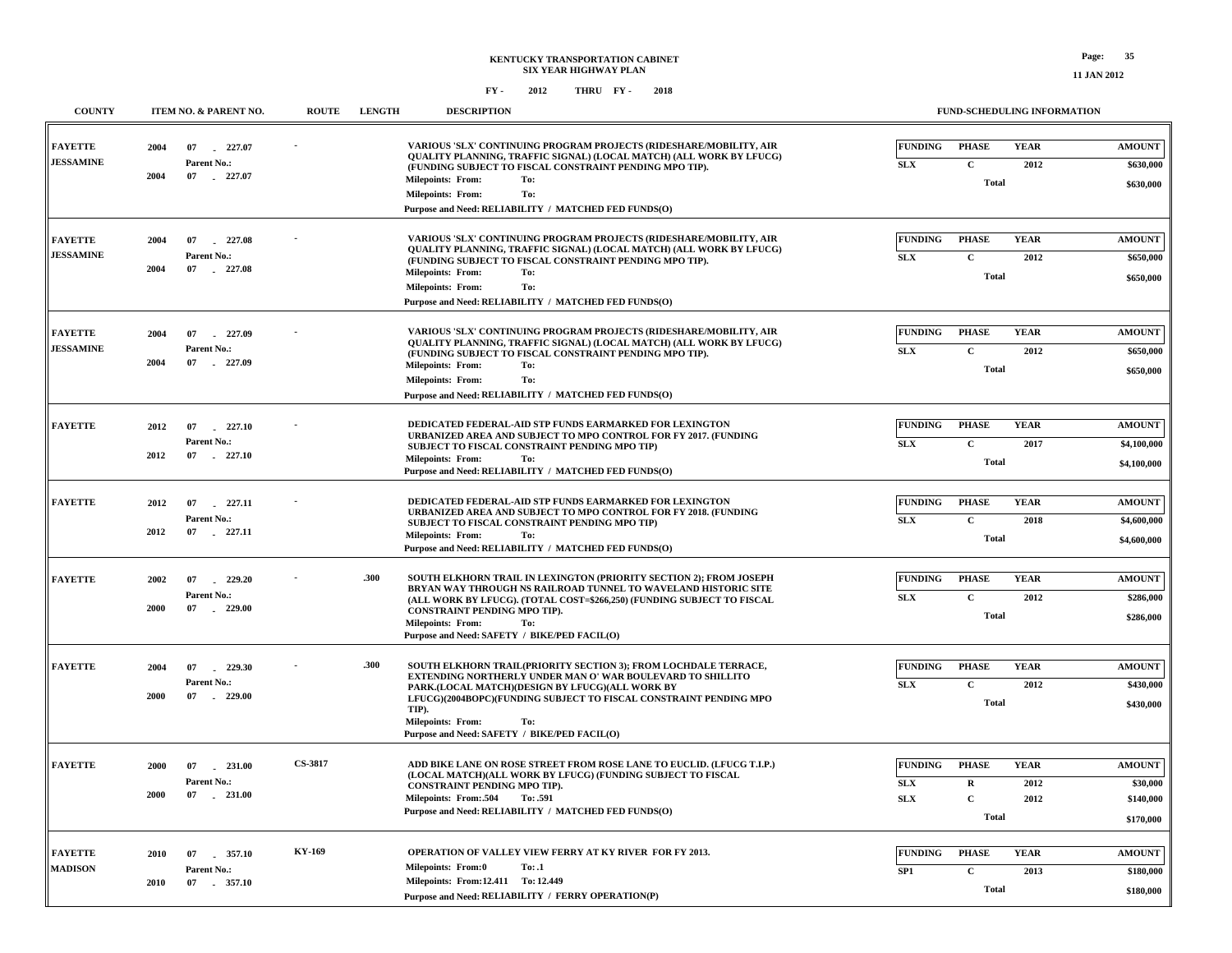| <b>COUNTY</b>                    |              | ITEM NO. & PARENT NO.                                             | <b>ROUTE</b> | <b>LENGTH</b>                                                                                                                                                      | <b>DESCRIPTION</b>                                                                                                                                                                                          |                                                                                                                                                                                                            |                                                          | FUND-SCHEDULING INFORMATION                   |                                             |                                                        |
|----------------------------------|--------------|-------------------------------------------------------------------|--------------|--------------------------------------------------------------------------------------------------------------------------------------------------------------------|-------------------------------------------------------------------------------------------------------------------------------------------------------------------------------------------------------------|------------------------------------------------------------------------------------------------------------------------------------------------------------------------------------------------------------|----------------------------------------------------------|-----------------------------------------------|---------------------------------------------|--------------------------------------------------------|
| <b>FAYETTE</b><br><b>MADISON</b> | 2010         | 07 357.11<br>Parent No.:                                          | KY-169       |                                                                                                                                                                    | Milepoints: From:0                                                                                                                                                                                          | OPERATION OF VALLEY VIEW FERRY AT KY RIVER FOR FY 2014.<br>To: .1                                                                                                                                          | <b>FUNDING</b><br>SP1                                    | <b>PHASE</b><br>$\mathbf{C}$                  | <b>YEAR</b><br>2014                         | <b>AMOUNT</b><br>\$180,000                             |
|                                  | 2010         | 07 . 357.11                                                       |              |                                                                                                                                                                    | Milepoints: From:12.411 To: 12.449                                                                                                                                                                          | Purpose and Need: RELIABILITY / FERRY OPERATION(P)                                                                                                                                                         |                                                          | <b>Total</b>                                  |                                             | \$180,000                                              |
| <b>FAYETTE</b><br><b>MADISON</b> | 2010         | 07<br>357.12<br>Parent No.:                                       | KY-169       |                                                                                                                                                                    | <b>Milepoints: From:0</b>                                                                                                                                                                                   | OPERATION OF VALLEY VIEW FERRY AT KY RIVER FOR FY 2015.<br>To: .1                                                                                                                                          | <b>FUNDING</b>                                           | <b>PHASE</b>                                  | <b>YEAR</b>                                 | <b>AMOUNT</b><br>\$180,000                             |
|                                  | 2010         | 07 . 357.12                                                       |              |                                                                                                                                                                    | Milepoints: From:12.411 To: 12.449<br>Purpose and Need: RELIABILITY / FERRY OPERATION(P)                                                                                                                    |                                                                                                                                                                                                            | SP1<br>$\mathbf{C}$<br>2015<br><b>Total</b>              |                                               |                                             |                                                        |
| <b>FAYETTE</b><br><b>MADISON</b> | 2010         | 07 357.13                                                         | KY-169       |                                                                                                                                                                    | <b>Milepoints: From:0</b>                                                                                                                                                                                   | OPERATION OF VALLEY VIEW FERRY AT KY RIVER FOR FY 2016.<br>To: .1                                                                                                                                          | <b>FUNDING</b>                                           | <b>PHASE</b>                                  | <b>YEAR</b>                                 | <b>AMOUNT</b><br>\$180,000                             |
|                                  | 2010         | Parent No.:<br>07 357.13                                          |              |                                                                                                                                                                    | Milepoints: From:12.411 To: 12.449<br>Purpose and Need: RELIABILITY / FERRY OPERATION(P)                                                                                                                    |                                                                                                                                                                                                            | $\mathbf C$<br>SP1<br>2016<br><b>Total</b>               |                                               |                                             |                                                        |
| <b>FAYETTE</b><br><b>MADISON</b> | 2012         | 07<br>357.14<br>Parent No.:                                       | KY-169       |                                                                                                                                                                    | <b>Milepoints: From:0</b>                                                                                                                                                                                   | OPERATION OF VALLEY VIEW FERRY AT KY RIVER FOR FY 2017.<br>To: .1                                                                                                                                          | <b>FUNDING</b><br>SP <sub>1</sub>                        | <b>PHASE</b><br>$\mathbf{C}$                  | <b>YEAR</b><br>2017                         | <b>AMOUNT</b><br>\$180,000                             |
|                                  | 2012         | 07 357.14                                                         |              |                                                                                                                                                                    | Milepoints: From:12.411 To: 12.449<br>Purpose and Need: RELIABILITY / FERRY OPERATION(P)                                                                                                                    |                                                                                                                                                                                                            |                                                          | <b>Total</b>                                  |                                             | \$180,000                                              |
| <b>FAYETTE</b><br><b>MADISON</b> | 2012         | 07<br>357.15<br>Parent No.:                                       | KY-169       |                                                                                                                                                                    | Milepoints: From:0                                                                                                                                                                                          | OPERATION OF VALLEY VIEW FERRY AT KY RIVER FOR FY 2018.<br>To: .1                                                                                                                                          | <b>FUNDING</b><br>SP <sub>1</sub>                        | <b>PHASE</b><br>$\mathbf C$                   | <b>YEAR</b><br>2018                         | <b>AMOUNT</b><br>\$180,000                             |
|                                  | 2012         | 07 . 357.15                                                       |              |                                                                                                                                                                    | Milepoints: From:12.411 To: 12.449<br>Purpose and Need: RELIABILITY / FERRY OPERATION(P)                                                                                                                    |                                                                                                                                                                                                            |                                                          | <b>Total</b>                                  |                                             |                                                        |
| <b>FAYETTE</b>                   | 2002<br>1998 | KY-4<br>07<br>366.00<br>Parent No.:<br>07<br>$-996.08$            | 1.300        | WIDEN NEW CIRCLE ROAD IN LEXINGTON FROM GEORGETOWN ROAD TO<br>BOARDWALK AVENUE INCLUDING INTERCHANGE RECONSTRUCTION AT<br>NEWTOWN PIKE.(2002BOPC)(2004BOPP)(10CCR) | <b>FUNDING</b><br>$N\!H$                                                                                                                                                                                    | <b>PHASE</b><br>$\mathbf R$                                                                                                                                                                                | <b>YEAR</b><br>2013                                      | <b>AMOUNT</b><br>\$15,230,000                 |                                             |                                                        |
|                                  |              |                                                                   |              |                                                                                                                                                                    | Milepoints: From: 8.731 To: 10.015<br>Purpose and Need: RELIABILITY / PE & ENVIRONMENTAL(O)                                                                                                                 | $\mathbf{N}\mathbf{H}$<br>$\mathbf{N}\mathbf{H}$                                                                                                                                                           | $\mathbf{U}$<br>$\mathbf C$                              | 2013<br>2014                                  | \$5,200,000<br>\$17,650,000                 |                                                        |
|                                  |              |                                                                   |              |                                                                                                                                                                    |                                                                                                                                                                                                             |                                                                                                                                                                                                            | <b>Total</b>                                             |                                               |                                             |                                                        |
| <b>FAYETTE</b>                   | 2012<br>2012 | <b>US-27</b><br>07<br>$-412.00$<br>Parent No.:<br>07<br>$-412.00$ |              | .126                                                                                                                                                               | REPLACE L&N RAILROAD BRIDGE OVERPASS (MP 8.378), IMPROVE DRAINAGE<br>AND TYPICAL SECTION ON US 27 (NORTH BROADWAY)<br>Milepoints: From: 8.324 To: 8.45<br>Purpose and Need: RELIABILITY / RECONSTRUCTION(O) | <b>FUNDING</b><br><b>STP</b><br><b>STP</b>                                                                                                                                                                 | <b>PHASE</b><br>$\mathbf D$<br>$\mathbf R$               | <b>YEAR</b><br>2014<br>2016                   | <b>AMOUNT</b><br>\$1,000,000<br>\$2,000,000 |                                                        |
|                                  |              |                                                                   |              |                                                                                                                                                                    |                                                                                                                                                                                                             |                                                                                                                                                                                                            | <b>STP</b><br><b>STP</b>                                 | $\mathbf U$<br>$\mathbf C$                    | 2016<br>2018                                | \$1,000,000<br>\$2,000,000<br>\$6,000,000              |
|                                  |              |                                                                   |              |                                                                                                                                                                    |                                                                                                                                                                                                             |                                                                                                                                                                                                            | <b>Total</b>                                             |                                               |                                             |                                                        |
| <b>FAYETTE</b>                   | 2012<br>2012 | 07<br>$-413.00$<br>Parent No.:<br>07<br>$-413.00$                 | KY-922       | .330                                                                                                                                                               | THE SOUTHBOUND I-75 ENTRANCE RAMP.<br>Milepoints: From: 2.72                                                                                                                                                | CONSTRUCT AN ADDITIONAL LANE ON KY 922 (NEWTOWN PIKE) FROM PINTAIL<br>DR (MAIN ENTRANCE TO THE MARRIOTT GRIFFIN GATE) TO THE BEGINNING OF<br>To: 3.05<br>Purpose and Need: RELIABILITY / RECONSTRUCTION(O) | <b>FUNDING</b><br>$N\!H$<br>NH<br>$\mathbf{N}\mathbf{H}$ | <b>PHASE</b><br>D<br>${\bf R}$<br>$\mathbf U$ | <b>YEAR</b><br>2013<br>2014<br>2014         | <b>AMOUNT</b><br>\$200,000<br>\$1,500,000<br>\$500,000 |
|                                  |              |                                                                   |              |                                                                                                                                                                    |                                                                                                                                                                                                             | <b>NH</b>                                                                                                                                                                                                  | $\mathbf{C}$<br><b>Total</b>                             | 2016                                          | \$800,000<br>\$3,000,000                    |                                                        |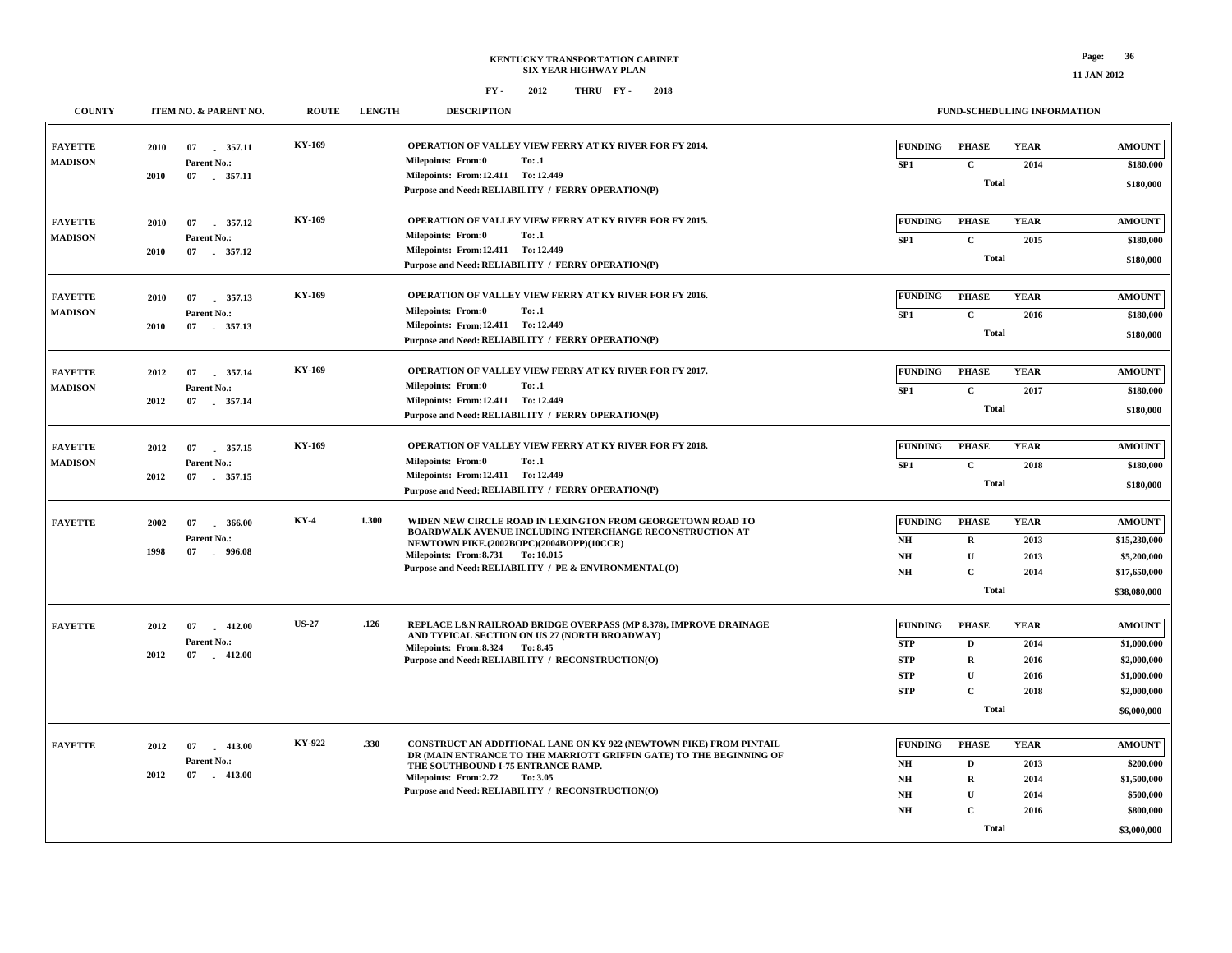| <b>COUNTY</b>  | ITEM NO. & PARENT NO.                  | <b>ROUTE</b>   | <b>LENGTH</b> | <b>DESCRIPTION</b>                                                                                                                                                                                      |                       | FUND-SCHEDULING INFORMATION |                     |                              |
|----------------|----------------------------------------|----------------|---------------|---------------------------------------------------------------------------------------------------------------------------------------------------------------------------------------------------------|-----------------------|-----------------------------|---------------------|------------------------------|
| <b>FAYETTE</b> | 2012<br>07<br>415.00<br>Parent No.:    | KY-2335        | 2.100         | IMPROVE ROADWAY TYPICAL SECTION AND PAVEMENT ON KY 2335 (WARE RD)<br>FROM KY 57 (BRIAR HILL RD) TO NORTHERN ENTRANCE TO LEXINGTON<br>BLUEGRASS ARMY DEPOT. (NOTE: DISTRICT IS ANTICIPATING EXPANSION OF | <b>FUNDING</b><br>SP1 | <b>PHASE</b><br>D           | <b>YEAR</b><br>2014 | <b>AMOUNT</b><br>\$1,500,000 |
|                | 2012<br>07<br>415.00                   |                |               | LOCKHEED MARTIN FACILITY AT BLUEGRASS STATION)                                                                                                                                                          | SP1                   | $\mathbf R$                 | 2016                | \$4,000,000                  |
|                |                                        |                |               | Milepoints: From:0<br>To: 2.1<br>Purpose and Need: SAFETY / SAFETY(P)                                                                                                                                   | SP <sub>1</sub>       | U                           | 2016                | \$1,000,000                  |
|                |                                        |                |               |                                                                                                                                                                                                         | SP1                   | $\mathbf C$                 | 2018                | \$5,000,000                  |
|                |                                        |                |               |                                                                                                                                                                                                         |                       | <b>Total</b>                |                     | \$11,500,000                 |
|                |                                        |                |               |                                                                                                                                                                                                         |                       |                             |                     |                              |
| <b>FAYETTE</b> | 2012<br>07<br>$-421.00$                | <b>CS-1375</b> | .167          | WIDEN WEST FOURTH STREET TO 3 LANES FROM HENRY STREET TO NEWTOWN<br>PIKE (KY 922) INCLUDING A NEW SOUTHERN CAMPUS ENTRANCE TO BCTC.                                                                     | <b>FUNDING</b>        | <b>PHASE</b>                | <b>YEAR</b>         | <b>AMOUNT</b>                |
|                | Parent No.:<br>2012<br>07<br>$-421.00$ |                |               | <b>Milepoints: From:.687</b><br>To: .854                                                                                                                                                                | SP1                   | $\mathbf{D}$                | 2012                | \$150,000                    |
|                |                                        |                |               | Purpose and Need: RELIABILITY / MINOR WIDENING(O)                                                                                                                                                       | SP1                   | $\mathbf R$                 | 2013                | \$50,000                     |
|                |                                        |                |               |                                                                                                                                                                                                         | SP1                   | $\mathbf U$                 | 2013                | \$150,000                    |
|                |                                        |                |               |                                                                                                                                                                                                         | SP1                   | $\mathbf C$                 | 2014                | \$650,000                    |
|                |                                        |                |               |                                                                                                                                                                                                         |                       | <b>Total</b>                |                     | \$1,000,000                  |
| <b>FAYETTE</b> | 2012<br>07<br>$-422.00$                | CS-1376        | .109          | CONSTRUCT NORTHERN ENTRANCE TO BCTC WITH TURN LANES ON LOUDON                                                                                                                                           | <b>FUNDING</b>        | <b>PHASE</b>                | <b>YEAR</b>         | <b>AMOUNT</b>                |
|                | Parent No.:                            |                |               | AVENUE AND ON NEWTOWN PIKE (KY 922)                                                                                                                                                                     | SP1                   | $\mathbf D$                 | 2013                | \$200,000                    |
|                | 2012<br>07<br>$-422.00$                |                |               | Milepoints: From:1.1<br>To: 1.209<br>Purpose and Need: RELIABILITY / MINOR WIDENING(O)                                                                                                                  | SP1                   | $\bf R$                     | 2014                | \$50,000                     |
|                |                                        |                |               |                                                                                                                                                                                                         | SP1                   | $\mathbf{U}$                | 2014                | \$150,000                    |
|                |                                        |                |               |                                                                                                                                                                                                         | SP1                   | $\mathbf{C}$                | 2015                | \$850,000                    |
|                |                                        |                |               |                                                                                                                                                                                                         |                       | <b>Total</b>                |                     | \$1,250,000                  |
|                |                                        |                |               |                                                                                                                                                                                                         |                       |                             |                     |                              |
| <b>FAYETTE</b> | 2006<br>07<br>593.04                   |                |               | NEWTOWN PIKE EXTENSION FROM WEST MAIN ST. TO SOUTH LIMESTONE                                                                                                                                            | <b>FUNDING</b>        | <b>PHASE</b>                | <b>YEAR</b>         | <b>AMOUNT</b>                |
|                | Parent No.:                            |                |               | STREET IN LEXINGTON. (ADDITIONAL FUNDING FOR DESIGN FOR<br>CLT)(10CCR)(SEE ITEM NO 7-593.05 FOR HPP FUNDS)                                                                                              | <b>STP</b>            | $\mathbf{D}$                | 2012                | \$5,241,000                  |
|                | 2000<br>07<br>593.01                   |                |               | <b>Milepoints: From:</b><br>To:                                                                                                                                                                         |                       | <b>Total</b>                |                     | \$5,241,000                  |
|                |                                        |                |               | Purpose and Need: RELIABILITY / NEW ROUTE(O)                                                                                                                                                            |                       |                             |                     |                              |
| <b>FAYETTE</b> | 07<br>593.10<br>2006                   |                |               | NEWTOWN PIKE EXTENSION - PRIORITY 2: REDEVELOPMENT OF SOUTHEND                                                                                                                                          | <b>FUNDING</b>        | <b>PHASE</b>                | <b>YEAR</b>         | <b>AMOUNT</b>                |
|                | Parent No.:                            |                |               | PARK NEIGHBORHOOD (MITIGATION AREA). (PHASE I) (2005HPP-KY114)                                                                                                                                          | <b>STP</b>            | $\mathbf U$                 | 2012                | \$520,000                    |
|                | 2004<br>07<br>593.02                   |                |               | Milepoints: From:<br>To:<br>Purpose and Need: RELIABILITY / NEW ROUTE(O)                                                                                                                                | <b>STP</b>            | $\mathbf C$                 | 2013                | \$8,220,000                  |
|                |                                        |                |               |                                                                                                                                                                                                         |                       | <b>Total</b>                |                     | \$8,740,000                  |
|                |                                        |                |               |                                                                                                                                                                                                         |                       |                             |                     |                              |
| <b>FAYETTE</b> | 2010<br>07<br>593.12                   |                |               | NEWTOWN PIKE EXTENSION - PRIORITY 2: REDEVELOPMENT OF SOUTHEND                                                                                                                                          | <b>FUNDING</b>        | <b>PHASE</b>                | <b>YEAR</b>         | <b>AMOUNT</b>                |
|                | Parent No.:                            |                |               | PARK NEIGHBORHOOD (MITIGATION AREA). (PHASE I) (2005HPP-KY114)(10CCR)<br><b>Milepoints: From:</b><br>To:                                                                                                | <b>STP</b>            | $\mathbf C$                 | 2013                | \$6,106,000                  |
|                | 2010<br>07<br>593.12                   |                |               | Purpose and Need: RELIABILITY / NEW ROUTE(O)                                                                                                                                                            |                       | <b>Total</b>                |                     | \$6,106,000                  |
|                |                                        |                |               |                                                                                                                                                                                                         |                       |                             |                     |                              |
| <b>FAYETTE</b> | 2006<br>07<br>593.20                   |                |               | NEWTOWN PIKE EXTENSION - PRIORITY 3: FROM VERSAILLES ROAD TO<br>BROADWAY. (PHASE II)(08CCR)(10CCR)                                                                                                      | <b>FUNDING</b>        | <b>PHASE</b>                | <b>YEAR</b>         | <b>AMOUNT</b>                |
|                | Parent No.:                            |                |               | <b>Milepoints: From:</b><br>To:                                                                                                                                                                         | <b>SPP</b>            | $\mathbf U$                 | 2012                | \$5,439,800                  |
|                | 2004<br>07<br>- 593.02                 |                |               | Purpose and Need: RELIABILITY / NEW ROUTE(O)                                                                                                                                                            | <b>SPP</b>            | $\mathbf C$                 | 2014                | \$16,059,800                 |
|                |                                        |                |               |                                                                                                                                                                                                         |                       | Total                       |                     | \$21,499,600                 |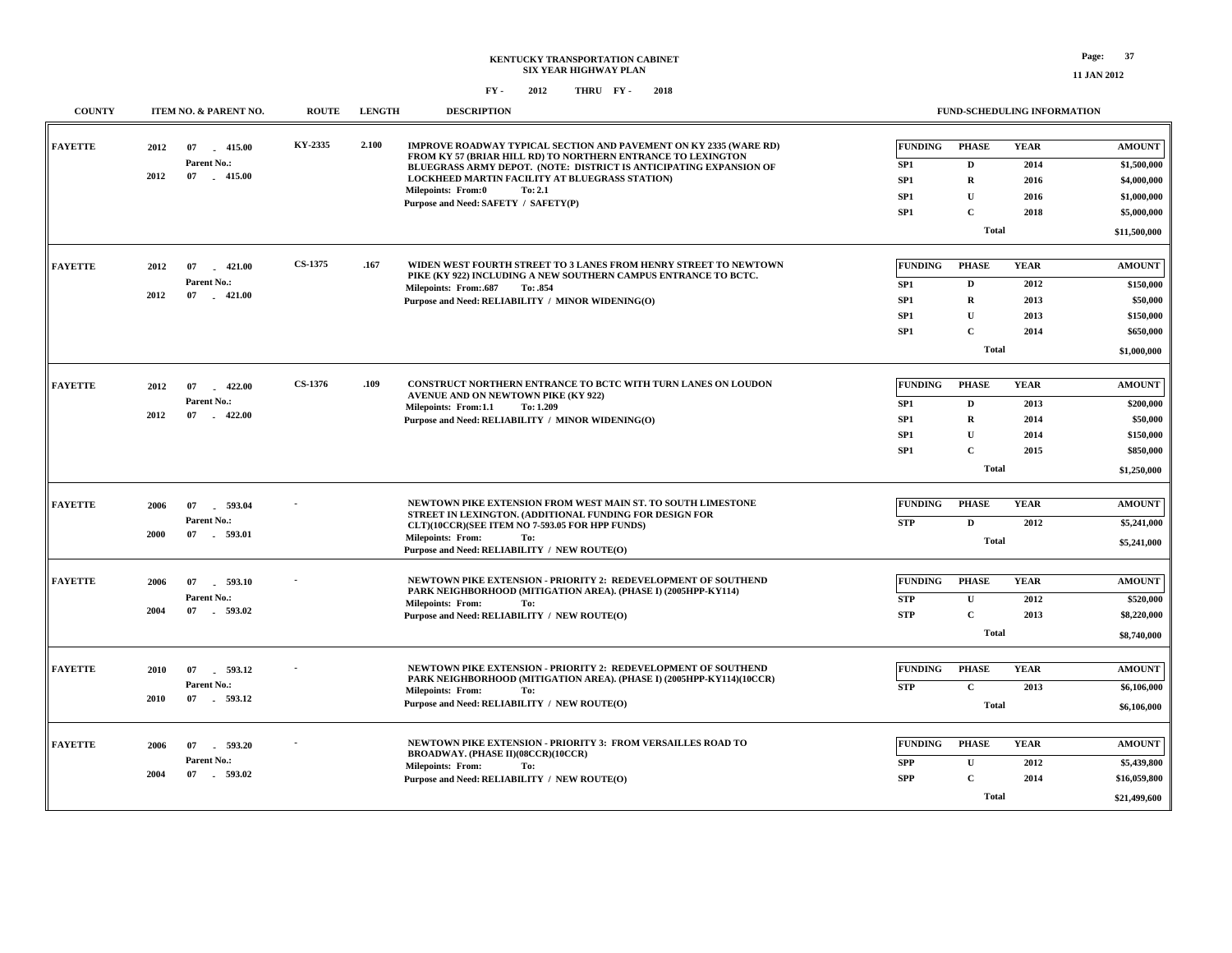**11 JAN 2012**

| <b>COUNTY</b>  | ITEM NO. & PARENT NO.                   | <b>ROUTE</b>    | <b>LENGTH</b> | <b>DESCRIPTION</b>                                                                                                                      |                      | <b>FUND-SCHEDULING INFORMATION</b> |                     |                                |
|----------------|-----------------------------------------|-----------------|---------------|-----------------------------------------------------------------------------------------------------------------------------------------|----------------------|------------------------------------|---------------------|--------------------------------|
| <b>FAYETTE</b> | 2006<br>07<br>593.30<br>Parent No.:     |                 |               | NEWTOWN PIKE EXTENSION - PRIORITY 4: FROM EXISTING NEWTOWN PIKE &<br>PATTERSON TO SOUTH LIMESTONE. (PHASE III - SCOTT STREET CONNECTOR) | <b>FUNDING</b><br>SP | <b>PHASE</b><br>$\mathbf R$        | <b>YEAR</b><br>2014 | <b>AMOUNT</b><br>\$8,657,000   |
|                | 2004<br>07 . 593.02                     |                 |               | <b>Milepoints: From:</b><br>To:<br>Purpose and Need: RELIABILITY / NEW ROUTE(O)                                                         | SP                   | ${\bf U}$                          | 2014                | \$3,467,500                    |
|                |                                         |                 |               |                                                                                                                                         | SP                   | $\mathbf C$                        | 2016                | \$10,755,200                   |
|                |                                         |                 |               |                                                                                                                                         |                      | <b>Total</b>                       |                     |                                |
|                |                                         |                 |               |                                                                                                                                         |                      |                                    |                     | \$22,879,700                   |
| <b>FAYETTE</b> | . 1111.00<br>2002<br>07                 | <b>CR-1122</b>  | .100          | REPLACE BRIDGE OVER BOONE CREEK (C10) @ THE CLARK COUNTY LINE.<br>(SR=9.2)(ALL WORK BY LFUCG): (034C00010N)                             | <b>FUNDING</b>       | <b>PHASE</b>                       | <b>YEAR</b>         | $\boldsymbol{\mathrm{AMOUNT}}$ |
| <b>CLARK</b>   | Parent No.:                             |                 |               | Milepoints: From:1.729<br>To: 1.739                                                                                                     | <b>BRX</b>           | $\mathbf C$                        | 2012                | \$810,000                      |
|                | 2002<br>07<br>1111.00                   |                 |               | Milepoints: From:3.026<br>To: 3.036                                                                                                     |                      | <b>Total</b>                       |                     | \$810,000                      |
|                |                                         |                 |               | Purpose and Need: RELIABILITY / BRIDGE REPLACEMENT(P)                                                                                   |                      |                                    |                     |                                |
| <b>FAYETTE</b> | 2012<br>07<br>1129.00                   | <b>US-421</b>   | .040          | REPLACE BRIDGE ON US 421 OVER FORK OF TOWN BRANCH AT INTERSECTION                                                                       | <b>FUNDING</b>       | <b>PHASE</b>                       | <b>YEAR</b>         | <b>AMOUNT</b>                  |
|                | Parent No.:                             |                 |               | OF US 421 AND BRACKTOWN RD (CS 4008)(SR 27.8) 034B00018N                                                                                | <b>BRO</b>           | D                                  | 2013                | \$300,000                      |
|                | 2012<br>$-1129.00$<br>07                |                 |               | Milepoints: From: 4.426 To: 4.466                                                                                                       | <b>BRO</b>           | $\mathbf R$                        | 2014                | \$125,000                      |
|                |                                         |                 |               | Purpose and Need: RELIABILITY / BRIDGE REPLACEMENT(P)                                                                                   | <b>BRO</b>           | $\mathbf{U}$                       | 2014                | \$125,000                      |
|                |                                         |                 |               |                                                                                                                                         | <b>BRO</b>           | $\mathbf{C}$                       | 2016                | \$800,000                      |
|                |                                         |                 |               |                                                                                                                                         |                      | <b>Total</b>                       |                     | \$1,350,000                    |
|                |                                         |                 |               |                                                                                                                                         |                      |                                    |                     |                                |
| <b>FAYETTE</b> | 2012<br>07<br>1132.00                   | <b>CS-3605</b>  |               | REPLACE BRIDGE ON MALABU DRIVE (CS 3605) OVER BRANCH HICKMAN CREEK<br>AT JCT WITH TATES CREEK ROAD (KY 1974)(SR 40) 034C00038N          | <b>FUNDING</b>       | <b>PHASE</b>                       | <b>YEAR</b>         | <b>AMOUNT</b>                  |
|                | Parent No.:                             |                 |               | Milepoints: From: 1.656 To: 1.696                                                                                                       | $\mathbf{BRZ}$       | $\mathbf D$                        | 2014                | \$300,000                      |
|                | 2012<br>07<br>$-1132.00$                |                 |               | Purpose and Need: RELIABILITY / BRIDGE REPLACEMENT(P)                                                                                   | $\mathbf{BRZ}$       | ${\bf R}$                          | 2016                | \$100,000                      |
|                |                                         |                 |               |                                                                                                                                         | <b>BRZ</b>           | $\mathbf U$                        | 2016                | \$100,000                      |
|                |                                         |                 |               |                                                                                                                                         | $\mathbf{BRZ}$       | $\mathbf C$                        | 2017                | \$500,000                      |
|                |                                         |                 |               |                                                                                                                                         |                      | <b>Total</b>                       |                     | \$1,000,000                    |
|                |                                         | <b>US-60</b>    | 8.000         | PAVEMENT REHAB ON US 60 FROM BLUEGRASS PARKWAY TO KY 4 IN                                                                               |                      |                                    |                     |                                |
| <b>FAYETTE</b> | 2012<br>07<br>$-2033.00$                |                 |               | <b>LEXINGTON</b>                                                                                                                        | <b>FUNDING</b>       | <b>PHASE</b>                       | <b>YEAR</b>         | <b>AMOUNT</b>                  |
|                | Parent No.:<br>2012<br>07<br>$-2033.00$ |                 |               | <b>Milepoints: From:0</b><br>To: 8.117                                                                                                  | SP1                  | $\mathbf D$                        | 2013                | \$1,500,000                    |
|                |                                         |                 |               | Purpose and Need: RELIABILITY / PAVEMENT REHAB-PRI(P)                                                                                   | SP1                  | $\mathbf U$<br>$\mathbf C$         | 2014                | \$500,000                      |
|                |                                         |                 |               |                                                                                                                                         | SP1                  |                                    | 2015                | \$25,000,000                   |
|                |                                         |                 |               |                                                                                                                                         |                      | <b>Total</b>                       |                     | \$27,000,000                   |
| <b>FAYETTE</b> | 07<br>.3701.00<br>2010                  | <b>IC-8104W</b> |               | UNIVERSITY DRIVE BIKE LANE EXTENSION: ENGINEERING AND CONSTRUCTION                                                                      | <b>FUNDING</b>       | <b>PHASE</b>                       | <b>YEAR</b>         | <b>AMOUNT</b>                  |
|                | Parent No.:                             |                 |               | OF A BIKE LANE ON UNIVERSITY DRIVE FROM COOPER DRIVE TO ALUMNI<br>DRIVE AT THE UNIVERSITY OF KENTUCKY. (2010BOPC)                       | <b>CM</b>            | $\mathbf C$                        | 2012                | \$68,740                       |
|                | 2004<br>99<br>219.09                    |                 |               | <b>Milepoints: From:0</b><br>To: .372                                                                                                   |                      | <b>Total</b>                       |                     | \$68,740                       |
|                |                                         |                 |               | Purpose and Need: RELIABILITY / CONGESTION MITIGTN(O)                                                                                   |                      |                                    |                     |                                |
| <b>FAYETTE</b> | 2010<br>07<br>3702.00                   |                 |               | TOWN BRANCH TRAIL CROSSING- INSTALLATION OF TRAIL FROM NEW CIRCLE                                                                       | <b>FUNDING</b>       | <b>PHASE</b>                       | <b>YEAR</b>         | <b>AMOUNT</b>                  |
|                | Parent No.:                             |                 |               | ROAD TO MCCONNELL SPRINGS PARK CROSSING OLD FRANKFORT PIKE<br>(2010BOPC).                                                               | ${\bf CM}$           | $\mathbf D$                        | 2012                | \$42,281                       |
|                | 2004<br>99<br>$-219.09$                 |                 |               | Milepoints: From:<br>To:                                                                                                                | CM                   | $\mathbf C$                        | 2012                | \$416,700                      |
|                |                                         |                 |               | Purpose and Need: RELIABILITY / CONGESTION MITIGTN(O)                                                                                   |                      | <b>Total</b>                       |                     | \$458,981                      |
|                |                                         |                 |               |                                                                                                                                         |                      |                                    |                     |                                |
| <b>FAYETTE</b> | 8340.00<br>2006<br>07                   | <b>US-60</b>    |               | SCOPING STUDY TO RECONSTRUCT/WIDEN US-60/WINCHESTER ROAD TO FOUR<br>LANES. (06CCN)                                                      | <b>FUNDING</b>       | <b>PHASE</b>                       | <b>YEAR</b>         | <b>AMOUNT</b>                  |
|                | Parent No.:                             |                 |               | Milepoints: From:12.5<br><b>To: 13.4</b>                                                                                                | SP                   | P                                  | 2012                | \$280,000                      |
|                | 2006<br>07<br>$-8340.00$                |                 |               | Purpose and Need: RELIABILITY / SCOPING STUDY(O)                                                                                        |                      | <b>Total</b>                       |                     | \$280,000                      |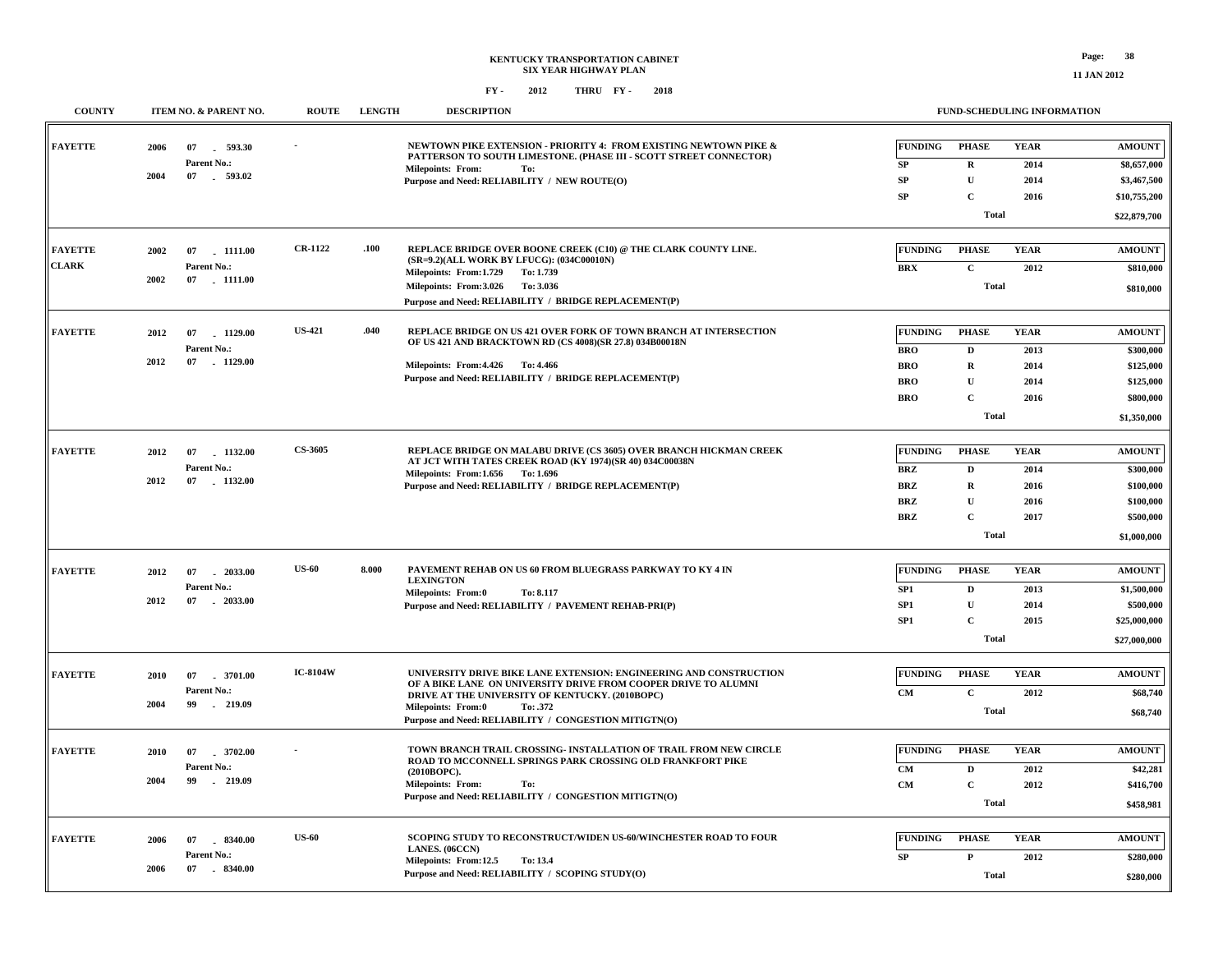| <b>COUNTY</b>  | ITEM NO. & PARENT NO.                                            | <b>ROUTE</b>   | <b>LENGTH</b> | <b>DESCRIPTION</b>                                                                                                                                                                                                                                                                      | FUND-SCHEDULING INFORMATION                                                                                                                                                                                         |                                                                                  |
|----------------|------------------------------------------------------------------|----------------|---------------|-----------------------------------------------------------------------------------------------------------------------------------------------------------------------------------------------------------------------------------------------------------------------------------------|---------------------------------------------------------------------------------------------------------------------------------------------------------------------------------------------------------------------|----------------------------------------------------------------------------------|
| <b>FAYETTE</b> | 07<br>8341.00<br>2006<br>Parent No.:<br>2006<br>07 . 8341.00     | <b>US-60</b>   | 5.850         | SCOPING STUDY TO RECONSTRUCT/WIDEN US-60/WINCHESTER ROAD FROM<br>MAN-O-WAR BOULEVARD TO THE CLARK COUNTY LINE. (06CCN)<br>Milepoints: From:13.4<br>To: 19.25<br>Purpose and Need: RELIABILITY / SCOPING STUDY(O)                                                                        | <b>FUNDING</b><br><b>PHASE</b><br><b>YEAR</b><br>$\mathbf{P}$<br>2012<br>SP<br>Total                                                                                                                                | <b>AMOUNT</b><br>\$280,000<br>\$280,000                                          |
| <b>FAYETTE</b> | 07<br>8342.00<br>2006<br>Parent No.:<br>2006<br>07 . 8342.00     | $KY-4$         | 3.300         | SCOPING STUDY TO RECONSTRUCT/WIDEN KY-4/NEW CIRCLE ROAD FROM<br>NEWTOWN PIKE TO WINCHESTER ROAD. (06CCN)<br>Milepoints: From: 9.4<br>To: 12.7<br>Purpose and Need: RELIABILITY / SCOPING STUDY(O)                                                                                       | <b>FUNDING</b><br><b>YEAR</b><br><b>PHASE</b><br>$\mathbf P$<br>${\bf SP}$<br>2012<br><b>Total</b>                                                                                                                  | <b>AMOUNT</b><br>\$340,000<br>\$340,000                                          |
| <b>FAYETTE</b> | 2008<br>07<br>8507.00<br>Parent No.:<br>2008<br>07<br>8507.00    | <b>CS-2548</b> |               | <b>COMPLETE CONSTRUCTION ON POLO CLUB BOULEVARD AT DEERHAVEN LANE</b><br>AND TODDS ROAD. (08CCN)(FUNDING SUBJECT TO FISCAL CONSTRAINT PENDING<br>MPO TIP)<br><b>Milepoints: From:</b><br>To:<br>Purpose and Need: RELIABILITY / NEW ROUTE(O)                                            | <b>FUNDING</b><br><b>PHASE</b><br><b>YEAR</b><br><b>SLX</b><br>R<br>2012<br>$\mathbf C$<br><b>SLX</b><br>2013<br>Total                                                                                              | <b>AMOUNT</b><br>\$30,000<br>\$3,380,000<br>\$3,410,000                          |
| <b>FLEMING</b> | 2000<br>09<br>177.00<br>Parent No.:<br>2000<br>09<br>177.00      |                |               | EXTEND MT. TABOR ROAD TO OLD US-68 TO CREATE AN IMPOUNDMENT OF ELK<br>CREEK. THESE FUNDS TO BE MATCHED 50/50 BY FEDERAL DOLLARS TO<br>COMPLETELY FUND THE CONSTRUCTION OF THE DAM. (00CCR)(D-04DEOB)<br><b>Milepoints: From:</b><br>To:<br>Purpose and Need: RELIABILITY / NEW ROUTE(O) | <b>FUNDING</b><br><b>YEAR</b><br><b>PHASE</b><br>SP<br>D<br>2012<br>$\mathbf C$<br>SP<br>2014<br><b>Total</b>                                                                                                       | <b>AMOUNT</b><br>\$840,000<br>\$4,330,000<br>\$5,170,000                         |
| <b>FLEMING</b> | 09<br>179.00<br>2000<br>Parent No.:<br>2000<br>09<br>179.00      |                | 1.500         | EXTEND THE FLEMINGSBURG BYPASS TO THE TOLLESBORO-MT. CARMEL ROAD<br>(KY-57). (00CCR)(08CCR)<br><b>Milepoints: From:</b><br>To:<br>Purpose and Need: RELIABILITY / NEW ROUTE(O)                                                                                                          | <b>FUNDING</b><br><b>PHASE</b><br><b>YEAR</b><br>SB2<br>$\mathbf{C}$<br>2012<br><b>Total</b>                                                                                                                        | <b>AMOUNT</b><br>\$5,410,000<br>\$5,410,000                                      |
| <b>FLEMING</b> | 1084.00<br>2012<br>09<br>Parent No.:<br>2012<br>09<br>$-1084.00$ | KY-32          | .040          | REPLACE BRIDGE ON KY 32 OVER MUD LICK CREEK 0.2 MILES W OF<br>CRAINTOWN RD (CR 1302)(SR 48.9) 035B00038N<br>Milepoints: From: 7.76<br>To: 7.8<br>Purpose and Need: RELIABILITY / BRIDGE REPLACEMENT(P)                                                                                  | <b>FUNDING</b><br><b>YEAR</b><br><b>PHASE</b><br><b>BRO</b><br>$\mathbf{D}$<br>2014<br>$\mathbf R$<br><b>BRO</b><br>2015<br>$\mathbf{U}$<br><b>BRO</b><br>2015<br>$\mathbf C$<br><b>BRO</b><br>2016<br><b>Total</b> | <b>AMOUNT</b><br>\$500,000<br>\$150,000<br>\$250,000<br>\$400,000<br>\$1,300,000 |
| <b>FLEMING</b> | 09<br>.3021.00<br>2010<br>Parent No.:<br>2010<br>09<br>.3021.00  | <b>KY-158</b>  |               | RESTORATION OF RINGO'S MILL COVERED BRIDGE LOCATED ON KY 158 AT<br>RAWLINGS ROAD APPROX 7.274 MILES EAST OF HILLSBORO (FY2010 NHCB<br>PROJECT) (2010 BOPC).<br><b>Milepoints: From:</b><br>To:<br>Purpose and Need: RELIABILITY / BRIDGE REHAB(P)                                       | <b>FUNDING</b><br><b>PHASE</b><br><b>YEAR</b><br><b>KYD</b><br>$\mathbf C$<br>2012<br><b>Total</b>                                                                                                                  | <b>AMOUNT</b><br>\$406,400<br>\$406,400                                          |
| <b>FLEMING</b> | 2006<br>09<br>8304.00<br>Parent No.:<br>2006<br>09<br>$-8304.00$ | KY-32          | .400          | RECONSTRUCT CURVE ON KY-32 NEAR WARD ELEMENTARY SCHOOL.<br>(06CCN)(08CCR)<br>Milepoints: From:20.7<br><b>To: 21.1</b><br>Purpose and Need: RELIABILITY / RECONSTRUCTION(O)                                                                                                              | <b>FUNDING</b><br><b>PHASE</b><br><b>YEAR</b><br>SB2<br>$\mathbf C$<br>2012<br>Total                                                                                                                                | <b>AMOUNT</b><br>\$1,780,000<br>\$1,780,000                                      |
| <b>FLEMING</b> | 8305.00<br>2006<br>09<br>Parent No.:<br>2006<br>09<br>$-8305.00$ | <b>KY-57</b>   |               | RECONSTRUCT/IMPROVE KY-57 FROM THE FLEMING COUNTY COURTHOUSE TO<br>SLEEPY RUN CREEK. (06CCN)(10CCR)<br>Milepoints: From:.1<br>To: 2.108<br>Purpose and Need: RELIABILITY / RECONSTRUCTION(O)                                                                                            | <b>FUNDING</b><br><b>PHASE</b><br><b>YEAR</b><br>SP<br>$\mathbf D$<br>2012<br>Total                                                                                                                                 | <b>AMOUNT</b><br>\$300,000<br>\$300,000                                          |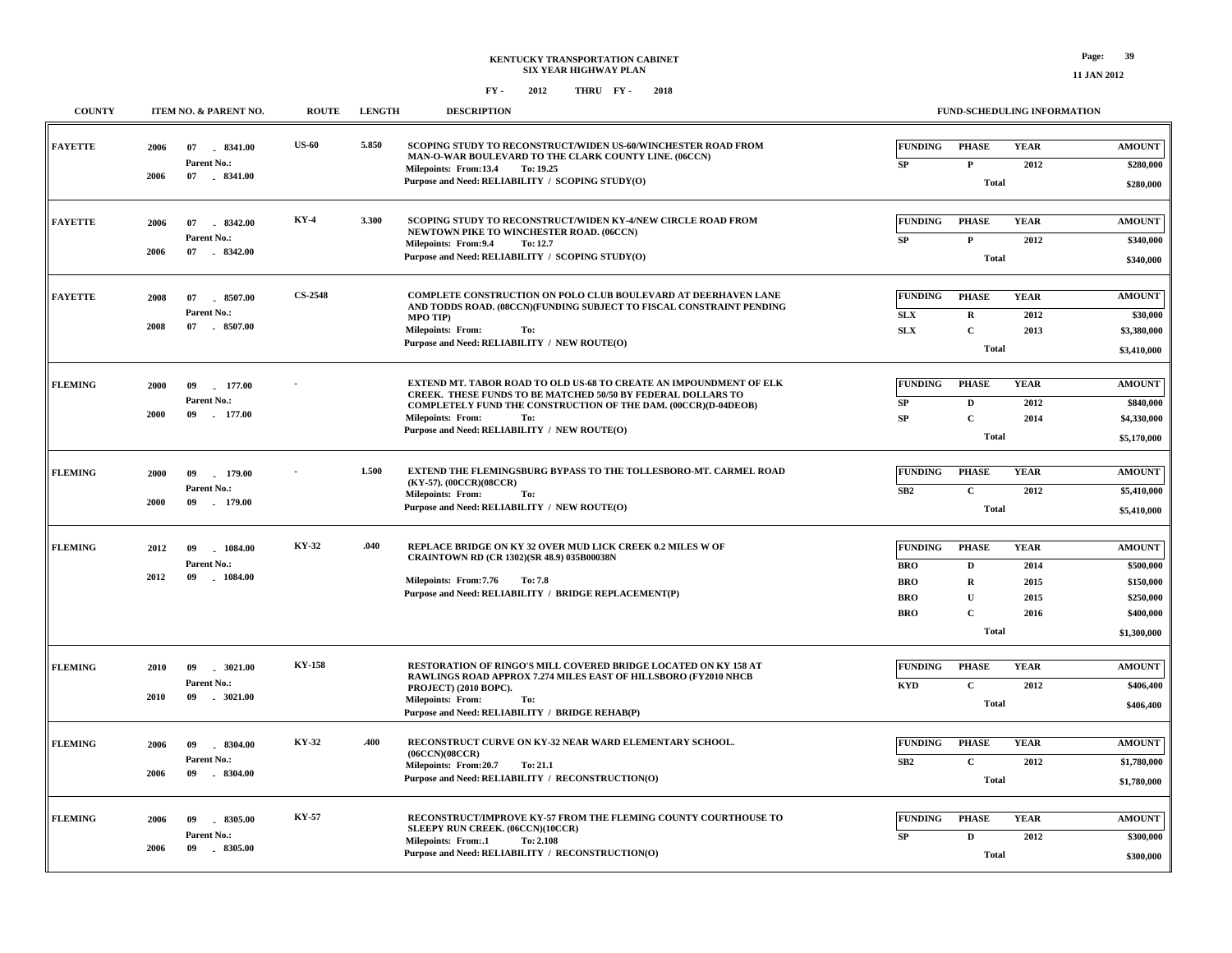#### **KENTUCKY TRANSPORTATION CABINET SIX YEAR HIGHWAY PLAN FY - FY - 2012 2018 THRU**

| <b>COUNTY</b>               | ITEM NO. & PARENT NO.                                            | <b>ROUTE</b>   | <b>LENGTH</b> | <b>DESCRIPTION</b>                                                                                                                                                                                                                                                                    |                                                                                | FUND-SCHEDULING INFORMATION                                                              |                                             |                                                                                            |
|-----------------------------|------------------------------------------------------------------|----------------|---------------|---------------------------------------------------------------------------------------------------------------------------------------------------------------------------------------------------------------------------------------------------------------------------------------|--------------------------------------------------------------------------------|------------------------------------------------------------------------------------------|---------------------------------------------|--------------------------------------------------------------------------------------------|
| <b>FLOYD</b>                | 2012<br>12 191.00<br>Parent No.:                                 | <b>US-23</b>   | 1.000         | MITIGATE SAFETY HAZARDS DUE TO SPEED, POOR ACCESS CONTROL BETWEEN<br>KY 80 AND INTERSECTION WITH KY 3384                                                                                                                                                                              | <b>FUNDING</b><br>NH                                                           | <b>PHASE</b><br>D                                                                        | <b>YEAR</b><br>2013                         | <b>AMOUNT</b><br>\$400,000                                                                 |
|                             | 2012<br>12 191.00                                                |                |               | Milepoints: From:12.775 To: 13.775<br>Purpose and Need: SAFETY / SAFETY(P)                                                                                                                                                                                                            | $N\!H$<br>$N\!H$<br>$N\!H$                                                     | $\mathbf R$<br>$\mathbf{U}$<br>$\mathbf C$<br><b>Total</b>                               | 2014<br>2014<br>2015                        | \$400,000<br>\$500,000<br>\$1,800,000<br>\$3,100,000                                       |
| <b>FLOYD</b>                | 2012<br>12<br>195.00<br>Parent No.:<br>2012<br>12 195.00         | KY-979         | 1.179         | SPOT IMPROVEMENTS FROM BRANHAM'S CREEK TO JOHN M. STUMBO SCHOOL<br>Milepoints: From:11.421 To:12.6<br>Purpose and Need: RELIABILITY / SPOT IMPROVEMENTS(O)                                                                                                                            | <b>FUNDING</b><br>SP <sub>1</sub><br>SP1<br>SP <sub>1</sub><br>SP <sub>1</sub> | <b>PHASE</b><br>$\mathbf D$<br>$\mathbf R$<br>$\mathbf U$<br>$\mathbf C$<br><b>Total</b> | <b>YEAR</b><br>2014<br>2016<br>2016<br>2018 | <b>AMOUNT</b><br>\$1,000,000<br>\$1,500,000<br>\$1,320,000<br>\$11,500,000<br>\$15,320,000 |
| <b>FLOYD</b>                | 1998<br>Parent No.:<br>$-301.00$<br>1996<br>12                   | KY-680         | 3.800         | MINNIE-HAROLD CONNECTOR; FROM KY-122 AT MINNIE TO LITTLE MUD CREEK<br>RD (SECTION 1) (98CCR)(00CCR)(10CCR)<br><b>Milepoints: From:</b><br>To:<br>Purpose and Need: RELIABILITY / NEW ROUTE(O)                                                                                         | <b>FUNDING</b><br>SB2                                                          | <b>PHASE</b><br>$\mathbf C$<br><b>Total</b>                                              | <b>YEAR</b><br>2013                         | <b>AMOUNT</b><br>\$48,400,000<br>\$48,400,000                                              |
| <b>FLOYD</b>                | 1998<br>12<br>301.20<br>Parent No.:<br>1996<br>12<br>$-301.00$   | KY-680         | 2.800         | MINNIE-HAROLD CONNECTOR;FROM LITTLE MUD CREEK RD TO MOUTH OF<br>TACKETT CREEK(ALT.3B SEC.2)PROJ SHALL BE KYTC MODEL FOR<br>PUBLIC/PRIVATE CONST PROJ W/ELKHORN COAL OR<br>SUCCESSOR.(08CCN)(10CCR)<br><b>Milepoints: From:</b><br>To:<br>Purpose and Need: RELIABILITY / NEW ROUTE(O) | <b>FUNDING</b><br>SP1<br>SP <sub>1</sub><br>SP <sub>1</sub>                    | <b>PHASE</b><br>$\mathbf R$<br>$\mathbf{U}$<br>$\mathbf C$<br><b>Total</b>               | <b>YEAR</b><br>2012<br>2012<br>2014         | <b>AMOUNT</b><br>\$2,750,000<br>\$550,000<br>\$28,000,000<br>\$31,300,000                  |
| <b>FLOYD</b>                | 2002<br>12 1071.00<br>Parent No.:<br>2002<br>12 - 1071.00        | <b>KY-1428</b> | .100          | REPLACE BRIDGE OVER COW CREEK (B03) 0.02 MI S JCT. KY-194. (SR=31.5):<br>(036B00003N)<br>Milepoints: From: 8.694 To: 8.716<br>Purpose and Need: RELIABILITY / BRIDGE REPLACEMENT(P)                                                                                                   | <b>FUNDING</b><br><b>BRX</b>                                                   | <b>PHASE</b><br>$\mathbf C$<br><b>Total</b>                                              | <b>YEAR</b><br>2012                         | <b>AMOUNT</b><br>\$1,520,000<br>\$1,520,000                                                |
| <b>FLOYD</b>                | 2002<br>12<br>1074.00<br>Parent No.:<br>2002<br>12 - 1074.00     | CR-1962        | .100          | REPLACE BRIDGE OVER RIGHT FORK BEAVER CREEK (C59) 300' WEST JCT. KY-7.<br>(SR=37.2)(PROJECT FUNDING CONTINGENT UPON BRIDGE POSTING<br><b>COMPLIANCE: (036C00059N)</b><br>Milepoints: From:.039<br>To: .079<br>Purpose and Need: RELIABILITY / BRIDGE REPLACEMENT(P)                   | <b>FUNDING</b><br><b>BRZ</b>                                                   | <b>PHASE</b><br>$\mathbf C$<br>Total                                                     | <b>YEAR</b><br>2012                         | <b>AMOUNT</b><br>\$410,000<br>\$410,000                                                    |
| <b>FLOYD</b><br><b>PIKE</b> | 2004<br>12<br>1075.00<br>Parent No.:<br>2004<br>12<br>1075.00    | KY-194         | .100          | REPLACE BRIDGE AND APPROACHES ON KY-194 OVER BRUSHY CREEK (B65) AT<br>THE FLOYD/PIKE COUNTY LINE. (SR=46.5): (036B00065N)<br>Milepoints: From:12.105 To: 12.155<br><b>Milepoints: From:0</b><br>To: .036<br>Purpose and Need: RELIABILITY / BRIDGE REPLACEMENT(P)                     | <b>FUNDING</b><br><b>BRZ</b>                                                   | <b>PHASE</b><br>$\mathbf{C}$<br><b>Total</b>                                             | <b>YEAR</b><br>2012                         | <b>AMOUNT</b><br>\$840,000<br>\$840,000                                                    |
| <b>FLOYD</b>                | 1084.00<br>2004<br>12<br>Parent No.:<br>12<br>2004<br>$-1084.00$ | KY-466         | .100          | REPLACE BRIDGE AND APPROACHES ON KY-466 OVER LEFT FORK BEAVER<br>CREEK (B30). (SR=37.5): (036B00030N)<br>Milepoints: From: 3.559 To: 3.599<br>Purpose and Need: RELIABILITY / BRIDGE REPLACEMENT(P)                                                                                   | <b>FUNDING</b><br><b>BRX</b><br><b>BRX</b><br><b>BRX</b>                       | <b>PHASE</b><br>$\mathbf R$<br>$\mathbf U$<br>$\mathbf C$<br><b>Total</b>                | <b>YEAR</b><br>2012<br>2012<br>2013         | <b>AMOUNT</b><br>\$410,000<br>\$290,000<br>\$1,090,000<br>\$1,790,000                      |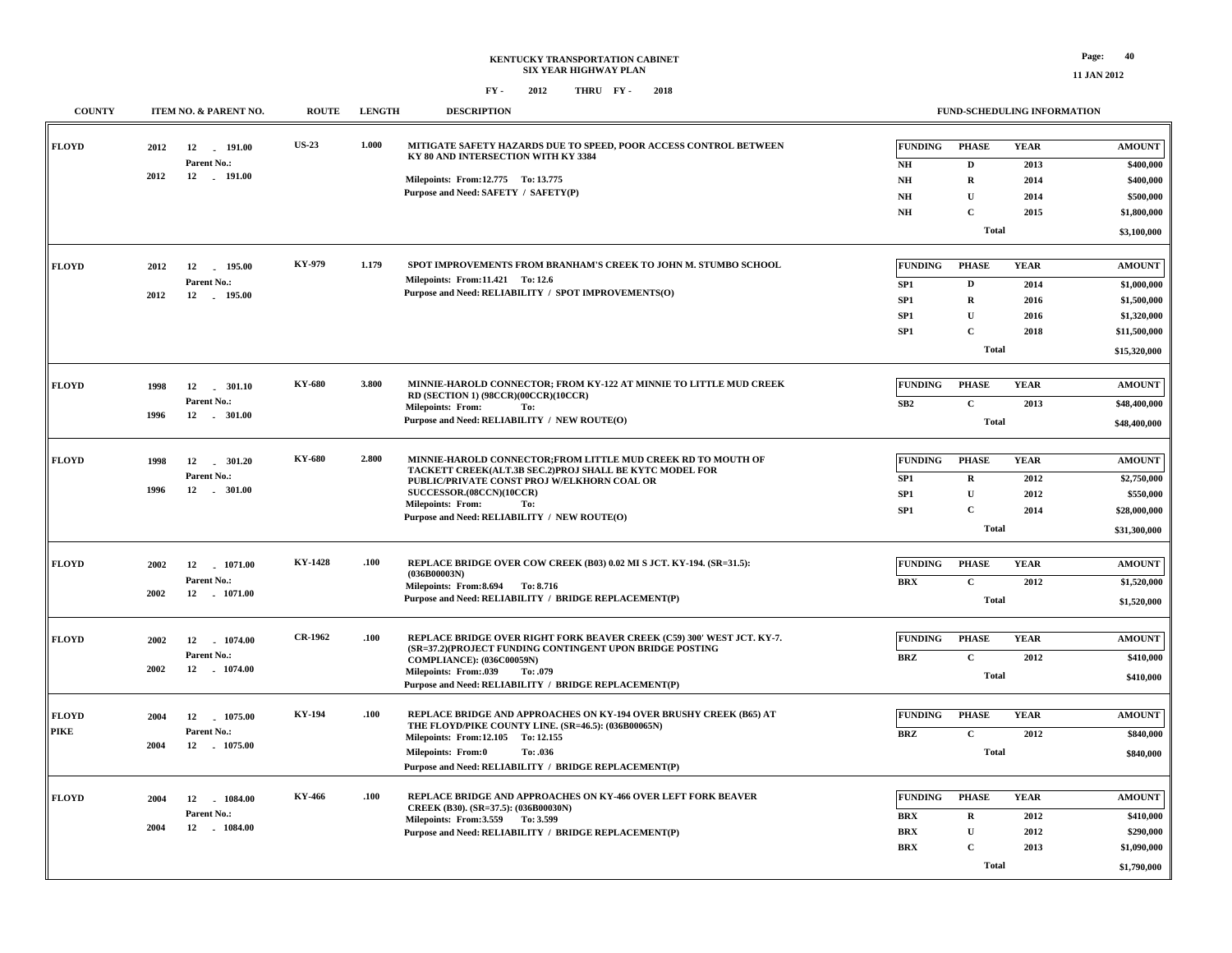| <b>COUNTY</b>   |      | ITEM NO. & PARENT NO.                    | <b>ROUTE</b>  | <b>LENGTH</b> | <b>DESCRIPTION</b>                                                                                                      |                                    |                              | <b>FUND-SCHEDULING INFORMATION</b> |                            |
|-----------------|------|------------------------------------------|---------------|---------------|-------------------------------------------------------------------------------------------------------------------------|------------------------------------|------------------------------|------------------------------------|----------------------------|
| <b>FLOYD</b>    | 2004 | 12 1085.00<br>Parent No.:                | <b>KY-777</b> | .100          | REPLACE BRIDGE AND APPROACHES ON KY-777 OVER RIGHT FORK BEAVER<br>CREEK (B76). (SR=3.0): (036B00076N)                   | <b>FUNDING</b><br><b>BRX</b>       | <b>PHASE</b><br>$\mathbf R$  | <b>YEAR</b><br>2012                | <b>AMOUNT</b><br>\$250,000 |
|                 | 2004 | 12 . 1085.00                             |               |               | Milepoints: From: 175<br>To: .215<br>Purpose and Need: RELIABILITY / BRIDGE REPLACEMENT(P)                              | <b>BRX</b>                         | ${\bf U}$                    | 2012                               | \$300,000                  |
|                 |      |                                          |               |               |                                                                                                                         | <b>BRX</b>                         | $\mathbf C$                  | 2013                               | \$1,130,000                |
|                 |      |                                          |               |               |                                                                                                                         |                                    | <b>Total</b>                 |                                    | \$1,680,000                |
|                 |      |                                          |               |               |                                                                                                                         |                                    |                              |                                    |                            |
| FLOYD           | 2012 | 12<br>$-1111.00$                         | KY-1100       |               | REPLACE BRIDGE ON KY 1100 OVER LITTLE PAINT CREEK NEAR<br>FLOYD/JOHNSON COUNTY LINE (SR 47.1) 036B00002N                | FUNDING                            | <b>PHASE</b>                 | <b>YEAR</b>                        | <b>AMOUNT</b>              |
|                 |      | Parent No.:                              |               |               | Milepoints: From: 5.231 To: 5.271                                                                                       | <b>BRO</b>                         | D                            | 2014                               | \$300,000                  |
|                 | 2012 | 12 1111.00                               |               |               | Purpose and Need: RELIABILITY / BRIDGE REPLACEMENT(P)                                                                   | <b>BRO</b>                         | $\mathbf R$                  | 2015                               | \$75,000                   |
|                 |      |                                          |               |               |                                                                                                                         | <b>BRO</b>                         | $\mathbf{U}$                 | 2015                               | \$135,000                  |
|                 |      |                                          |               |               |                                                                                                                         | <b>BRO</b>                         | $\mathbf C$                  | 2016                               | \$900,000                  |
|                 |      |                                          |               |               |                                                                                                                         |                                    | <b>Total</b>                 |                                    | \$1,410,000                |
| <b>FLOYD</b>    | 2002 | 8100.00<br>12                            | <b>KY-122</b> | .100          | <b>CURVE REVISION TO INCLUDE IMPROVED SIGHT DISTANCE AND A LEFT TURN</b>                                                | FUNDING                            | <b>PHASE</b>                 | <b>YEAR</b>                        | <b>AMOUNT</b>              |
|                 |      | Parent No.:                              |               |               | LANE ON KY-122 AT THE KY-680 INTERSECTION IN MCDOWELL. (02CCN)                                                          | <b>SP</b>                          | $\bf{R}$                     | 2012                               | \$530,000                  |
|                 | 2002 | 12<br>$-8100.00$                         |               |               | Milepoints: From:18.5<br>To: 18.678<br>Purpose and Need: SAFETY / SAFETY(P)                                             | <b>SP</b>                          | $\mathbf U$                  | 2012                               | \$290,000                  |
|                 |      |                                          |               |               |                                                                                                                         | <b>SP</b>                          | $\mathbf{C}$                 | 2014                               | \$3,950,000                |
|                 |      |                                          |               |               |                                                                                                                         |                                    | <b>Total</b>                 |                                    | \$4,770,000                |
|                 |      |                                          |               |               |                                                                                                                         |                                    |                              |                                    |                            |
| <b>FRANKLIN</b> | 1998 | 05<br>97.50                              | <b>US-60</b>  | 1.400         | WIDEN US 60 FROM END OF TRUCK CLIMBING LANE JUST WEST OF SOUTH<br>BENSON CREEK BRIDGE (B97) TO VICKY WAY.(04CCN)(10CCR) | FUNDING                            | <b>PHASE</b>                 | <b>YEAR</b>                        | <b>AMOUNT</b>              |
|                 | 1998 | Parent No.:<br>05<br>97.50               |               |               | Milepoints: From:2.5<br>To: 3.913                                                                                       | <b>SPP</b>                         | $\mathbf R$                  | 2013                               | \$4,640,000                |
|                 |      |                                          |               |               | Purpose and Need: RELIABILITY / MAJOR WIDENING(O)                                                                       | <b>SPP</b>                         | ${\bf U}$                    | 2013                               | \$2,250,000                |
|                 |      |                                          |               |               |                                                                                                                         | SP                                 | $\mathbf C$                  | 2014                               | \$7,300,000                |
|                 |      |                                          |               |               |                                                                                                                         |                                    | <b>Total</b>                 |                                    | \$14,190,000               |
| <b>FRANKLIN</b> | 2004 | 05<br>374.00                             | <b>US-421</b> | 1.500         | FRANKFORT-NEWCASTLE; RECONSTRUCT US-421 FROM TOP OF BALD KNOB                                                           | FUNDING                            | <b>PHASE</b>                 | <b>YEAR</b>                        | <b>AMOUNT</b>              |
|                 |      | Parent No.:                              |               |               | HILL AT END OF RECONSTRUCTED SECTION TO HARVIELAND ROAD.(10CCR)<br>Milepoints: From: 5.809 To: 7.309                    | SP                                 | D                            | 2012                               | \$680,000                  |
|                 | 2004 | 05<br>374.00                             |               |               | Purpose and Need: RELIABILITY / RECONSTRUCTION(O)                                                                       | SP                                 | $\mathbf R$                  | 2014                               | \$2,210,000                |
|                 |      |                                          |               |               |                                                                                                                         | <b>SP</b>                          | $\mathbf{U}$                 | 2014                               | \$1,240,000                |
|                 |      |                                          |               |               |                                                                                                                         |                                    | <b>Total</b>                 |                                    | \$4,130,000                |
| <b>FRANKLIN</b> | 2012 | 05<br>477.00                             | $I-64$        |               | WIDEN I-64 TO 6 LANES FROM US 127 TO US 60 (INCLUDES KENTUCKY RIVER                                                     | FUNDING                            | <b>PHASE</b>                 | <b>YEAR</b>                        | <b>AMOUNT</b>              |
|                 |      | Parent No.:                              |               |               | <b>BRIDGES).</b><br>Milepoints: From: 53.162 To: 58                                                                     | SP <sub>1</sub>                    | D                            | 2016                               | \$1,000,000                |
|                 | 2012 | 05<br>477.00                             |               |               | Purpose and Need: RELIABILITY / MAJOR WIDENING(O)                                                                       |                                    | <b>Total</b>                 |                                    | \$1,000,000                |
|                 |      |                                          | <b>US-60</b>  |               | ENHANCEMENT OF US 60 (EAST MAIN STREET) FROM MARTIN LUTHER KING                                                         | FUNDING                            | <b>PHASE</b>                 | <b>YEAR</b>                        | <b>AMOUNT</b>              |
| <b>FRANKLIN</b> | 2008 | 600.00<br>05<br>$\sim 10$<br>Parent No.: |               |               | BLVD TO SCHENKEL LANE IN FRANKFORT.(INCLUDES PEDESTRIAN BRIDGE                                                          |                                    |                              |                                    |                            |
|                 | 2008 | 05<br>$-600.00$                          |               |               | BETWEEN HATHAWAY HALL AND WHITNEY YOUNG HALL) (08CCR)<br>Milepoints: From: 9.338 To: 10.148                             | SP1                                | D                            | 2012                               | \$500,000                  |
|                 |      |                                          |               |               | Purpose and Need: SAFETY / RECONSTRUCTION(O)                                                                            | SP <sub>1</sub><br>SP <sub>1</sub> | $\mathbf{U}$<br>$\mathbf{C}$ | 2013<br>2015                       | \$2,000,000<br>\$5,680,000 |
|                 |      |                                          |               |               |                                                                                                                         |                                    |                              |                                    |                            |
|                 |      |                                          |               |               |                                                                                                                         |                                    | <b>Total</b>                 |                                    | \$8,180,000                |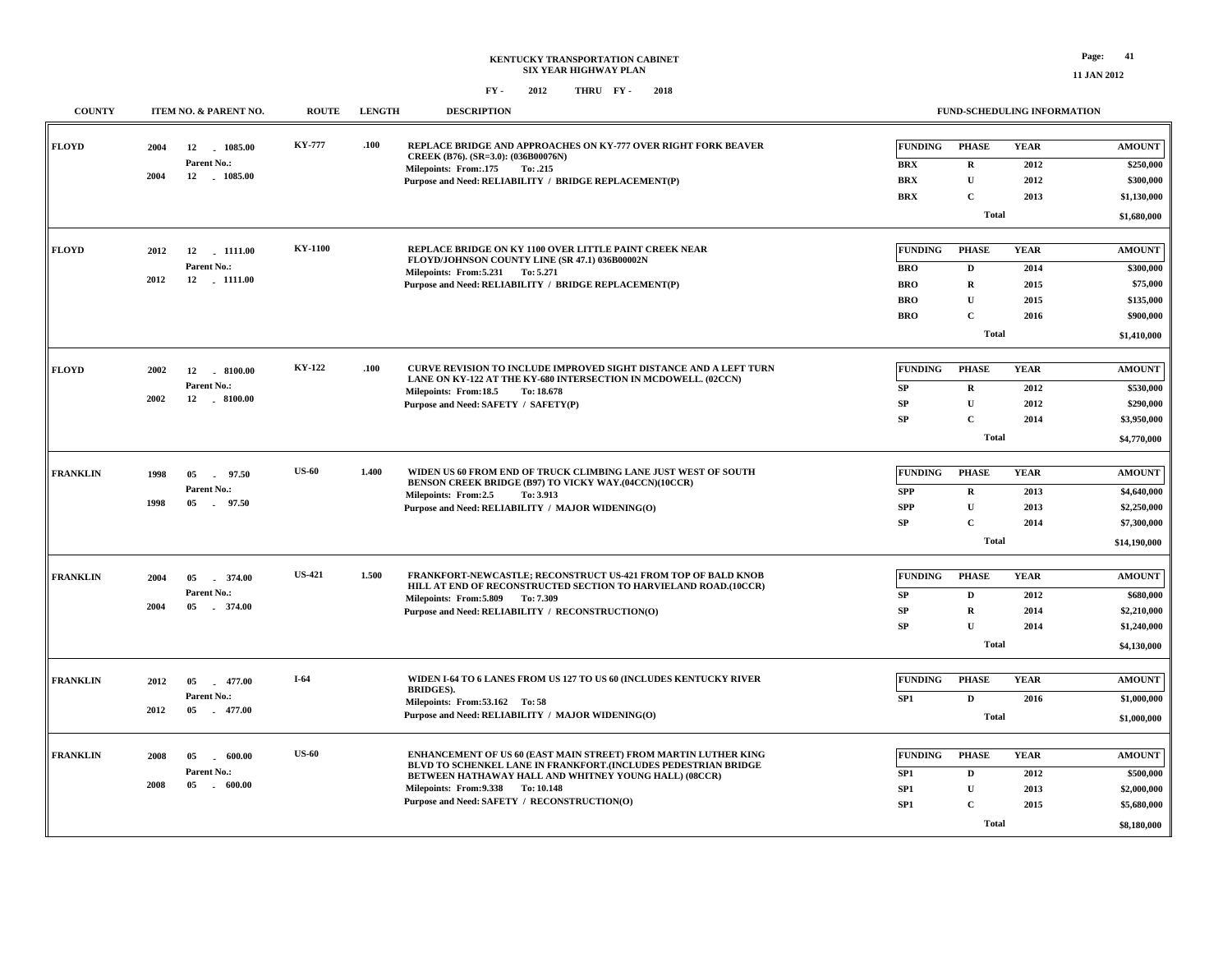#### **KENTUCKY TRANSPORTATION CABINET SIX YEAR HIGHWAY PLAN FY - FY - 2012 2018 THRU**

#### **FUND-SCHEDULING INFORMATION**

| <b>COUNTY</b>   | ITEM NO. & PARENT NO.                   | <b>ROUTE</b>  | <b>LENGTH</b> | <b>DESCRIPTION</b>                                                                                                                           |                          | <b>FUND-SCHEDULING INFORMATION</b> |              |                       |
|-----------------|-----------------------------------------|---------------|---------------|----------------------------------------------------------------------------------------------------------------------------------------------|--------------------------|------------------------------------|--------------|-----------------------|
| <b>FRANKLIN</b> | 2000<br>05<br>963.00                    | KY-151        | .400          | CORRECT SIGHT DISTANCE ISSUES ON KY-151 S OF I-64, IMPROVE SAFETY AND<br>OPERATION OF I-64/KY-151 I-CHNG AND WIDEN KY-151 TO ACCOMODATE LEFT | <b>FUNDING</b>           | <b>PHASE</b>                       | <b>YEAR</b>  | <b>AMOUNT</b>         |
|                 | Parent No.:<br>1996<br>99<br>$-206.20$  |               |               | TURN LANES. (2000BOP)                                                                                                                        | <b>SAF</b>               | $\mathbf R$                        | 2012         | \$400,000             |
|                 |                                         |               |               | Milepoints: From:1.8<br>To: 2.2                                                                                                              | <b>SAF</b>               | ${\bf U}$                          | 2012         | \$90,000              |
|                 |                                         |               |               | Purpose and Need: SAFETY / SAFETY-HAZARD ELIM(P)                                                                                             | <b>SAF</b>               | $\mathbf{C}$                       | 2013         | \$1,720,000           |
|                 |                                         |               |               |                                                                                                                                              |                          | <b>Total</b>                       |              | \$2,210,000           |
| <b>FRANKLIN</b> | 2010<br>05 1057.00                      | <b>US-421</b> | .100          | REPLACE BRIDGE ON US-421 (MP 13.09) OVER FLAT CREEK; 2.0 MI NORTH OF JCT                                                                     | <b>FUNDING</b>           | <b>PHASE</b>                       | <b>YEAR</b>  | <b>AMOUNT</b>         |
|                 | Parent No.:                             |               |               | KY 12; (STRUCTURALLY DEFICIENT, SR=46.8) 037B00023N                                                                                          |                          |                                    |              |                       |
|                 | 2010<br>05<br>1057.00                   |               |               |                                                                                                                                              | <b>BRO</b><br><b>BRO</b> | $\bf{R}$<br>${\bf U}$              | 2014<br>2014 | \$150,000<br>\$30,000 |
|                 |                                         |               |               | Milepoints: From:13.04 To: 13.14                                                                                                             |                          | $\mathbf{C}$                       | 2016         |                       |
|                 |                                         |               |               | Purpose and Need: RELIABILITY / BRIDGE REPLACEMENT(P)                                                                                        | <b>BRO</b>               |                                    |              | \$390,000             |
|                 |                                         |               |               |                                                                                                                                              |                          | <b>Total</b>                       |              | \$570,000             |
| <b>FRANKLIN</b> | 05<br>1058.00<br>2010                   | <b>US-421</b> | .100          | REPLACE BRIDGE ON US-421 (MP 14.059) OVER HUDSON CREEK; 2.8 MI NORTH OF                                                                      | <b>FUNDING</b>           | <b>PHASE</b>                       | <b>YEAR</b>  | <b>AMOUNT</b>         |
|                 | Parent No.:                             |               |               | JCT KY 12; (STRUCTURALLY DEFICIENT, SR=48.9) 037B00024N                                                                                      | <b>BRO</b>               | $\mathbf R$                        | 2014         | \$100,000             |
|                 | 2010<br>05 1058.00                      |               |               | Milepoints: From:14.009 To:14.109                                                                                                            | <b>BRO</b>               | ${\bf U}$                          | 2014         | \$60,000              |
|                 |                                         |               |               | Purpose and Need: RELIABILITY / BRIDGE REPLACEMENT(P)                                                                                        | <b>BRO</b>               | $\mathbf{C}$                       | 2016         | \$200,000             |
|                 |                                         |               |               |                                                                                                                                              |                          | <b>Total</b>                       |              | \$360,000             |
|                 |                                         |               |               |                                                                                                                                              |                          |                                    |              |                       |
| <b>FRANKLIN</b> | 05 1059.00<br>2010                      | <b>US-421</b> | .100          | REPLACE BRIDGE ON US-421 (MP 15.091) OVER LITTLE FLAT CREEK; 3.8 MI<br>NORTH OF JCT KY 12; (STRUCTURALLY DEFICIENT, SR=48.7) 037B00025N      | <b>FUNDING</b>           | <b>PHASE</b>                       | <b>YEAR</b>  | <b>AMOUNT</b>         |
|                 | Parent No.:                             |               |               |                                                                                                                                              | <b>BRO</b>               | $\mathbf R$                        | 2014         | \$75,000              |
|                 | 2010<br>05<br>. 1059.00                 |               |               | Milepoints: From: 15.041 To: 15.141                                                                                                          | <b>BRO</b>               | ${\bf U}$                          | 2014         | \$30,000              |
|                 |                                         |               |               | Purpose and Need: RELIABILITY / BRIDGE REPLACEMENT(P)                                                                                        | <b>BRO</b>               | $\mathbf{C}$                       | 2016         | \$300,000             |
|                 |                                         |               |               |                                                                                                                                              |                          | <b>Total</b>                       |              | \$405,000             |
|                 |                                         |               |               |                                                                                                                                              |                          |                                    |              |                       |
| <b>FRANKLIN</b> | 2012<br>05<br>1065.00                   | <b>US-460</b> |               | REPLACE BRIDGE ON US 460 OVER SOUTH ELKHORN CREEK AT INTERSECTION<br>OF US 460 AND N SCRUGGS LN(CR 1010)(SR 41.3) 037B00006N (PART-WIDTH     | <b>FUNDING</b>           | <b>PHASE</b>                       | <b>YEAR</b>  | <b>AMOUNT</b>         |
|                 | Parent No.:                             |               |               | <b>CONSTRUCTION ON EXISTING LOCATION)</b>                                                                                                    | <b>BRO</b>               | D                                  | 2015         | \$250,000             |
|                 | 2012<br>05<br>$-1065.00$                |               |               | Milepoints: From: 2.177 To: 2.217                                                                                                            | <b>BRO</b>               | $\mathbf R$                        | 2016         | \$100,000             |
|                 |                                         |               |               | Purpose and Need: RELIABILITY / BRIDGE REPLACEMENT(P)                                                                                        | <b>BRO</b>               | ${\bf U}$                          | 2016         | \$200,000             |
|                 |                                         |               |               |                                                                                                                                              | <b>BRO</b>               | $\mathbf C$                        | 2018         | \$700,000             |
|                 |                                         |               |               |                                                                                                                                              |                          | <b>Total</b>                       |              | \$1,250,000           |
|                 |                                         |               |               | PAVEMENT REHAB AND BRIDGE WIDENING ON I-64 FROM MP 47.70 TO MP 53.75.                                                                        |                          |                                    |              |                       |
| <b>FRANKLIN</b> | 2004<br>05<br>2035.70                   | $I-64$        | 5.420         | (2004BOPC)(DESIGN FUNDED UNDER 5-2035.40)                                                                                                    | <b>FUNDING</b>           | <b>PHASE</b>                       | <b>YEAR</b>  | <b>AMOUNT</b>         |
|                 | Parent No.:<br>2004<br>05 2035.00       |               |               | Milepoints: From: 47.7<br>To: 53.75                                                                                                          | IM                       | $\bf{R}$                           | 2013         | \$120,000             |
|                 |                                         |               |               | Purpose and Need: RELIABILITY / PAVEMENT REHAB-INT(P)                                                                                        | IM                       | $\mathbf U$                        | 2013         | \$110,000             |
|                 |                                         |               |               |                                                                                                                                              |                          | <b>Total</b>                       |              | \$230,000             |
| <b>FRANKLIN</b> | 2002<br>05<br>.8101.00                  | $I-64$        |               | CONSTRUCTION OF RETENTION/DETENTION BASIN ON I-64 MILEPOST 58                                                                                | <b>FUNDING</b>           | <b>PHASE</b>                       | <b>YEAR</b>  | <b>AMOUNT</b>         |
|                 | Parent No.:                             |               |               | ASSOCIATED WITH FLOODING DUE TO ROAD CONSTRUCTION.                                                                                           | SP                       | $\mathbf C$                        | 2012         | \$260,000             |
|                 | 2002<br>05<br>$-8101.00$                |               |               | (02CCN)(04CCN)(06CCN)<br>Milepoints: From:57.6<br>To: 57.8                                                                                   |                          |                                    |              |                       |
|                 |                                         |               |               | Purpose and Need: RELIABILITY / DRAINAGE IMPROVE(P)                                                                                          |                          | <b>Total</b>                       |              | \$260,000             |
|                 |                                         | <b>US-421</b> |               | <b>CONSTRUCTION OF RETENTION/DETENTION BASIN ON US-421 AT MILEPOST 2</b>                                                                     |                          |                                    |              |                       |
| <b>FRANKLIN</b> | 2002<br>05<br>$-8104.00$                |               |               | SOUTH SIDE ASSOCIATED WITH FLOODING DUE TO ROAD CONSTRUCTION.                                                                                | <b>FUNDING</b>           | <b>PHASE</b>                       | <b>YEAR</b>  | <b>AMOUNT</b>         |
|                 | Parent No.:<br>2002<br>05<br>$-8104.00$ |               |               | (02CCN)(04CCN)(06CCN)<br><b>Milepoints: From:2</b><br>To: 2.1                                                                                | SP                       | $\mathbf C$                        | 2012         | \$520,000             |
|                 |                                         |               |               | Purpose and Need: RELIABILITY / DRAINAGE IMPROVE(P)                                                                                          |                          | <b>Total</b>                       |              | \$520,000             |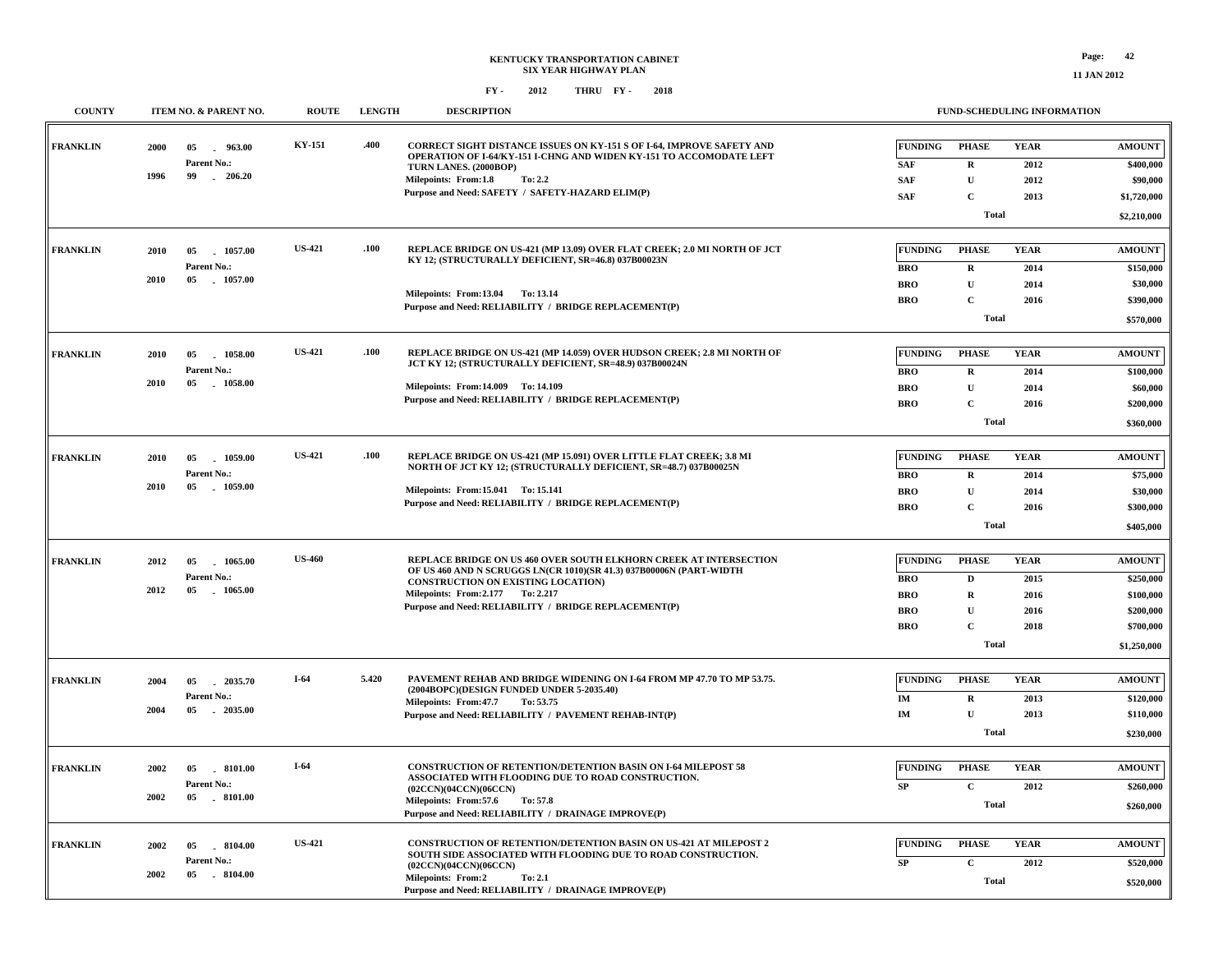#### **FY - FY - 2012 2018 THRU**

**FRANKLIN**

**FULTON**

**FULTON**

**FULTON**

**FULTON**

**FULTON**

**FULTON**

**FULTON**

|               |                                                                       |         | 40 L 4<br>THING LI-                                                                                                                                                                                                    |                                                                                                                                                                                                                                             |
|---------------|-----------------------------------------------------------------------|---------|------------------------------------------------------------------------------------------------------------------------------------------------------------------------------------------------------------------------|---------------------------------------------------------------------------------------------------------------------------------------------------------------------------------------------------------------------------------------------|
| <b>COUNTY</b> | ITEM NO. & PARENT NO.                                                 |         | ROUTE LENGTH<br><b>DESCRIPTION</b>                                                                                                                                                                                     | <b>FUND-SCHEDULING INFORMATION</b>                                                                                                                                                                                                          |
| NKLIN         | $-8302.00$<br>2006<br>05<br>Parent No.:<br>$-8302.00$<br>2006<br>05   | KY-2817 | RECONSTRUCT INTERSECTION OF KY-2817 (CARDWELL LANE) AND C. MICHAEL<br>DAVENPORT DRIVE. (06CCN)(10CCR)<br>Milepoints: From:2.1<br>To: 2.2<br>Purpose and Need: RELIABILITY / RECONSTRUCTION(O)                          | <b>FUNDING</b><br><b>PHASE</b><br><b>YEAR</b><br><b>AMOUNT</b><br><b>SPP</b><br>$\mathbf{C}$<br>2012<br>\$1,090,000<br>Total<br>\$1,090,000                                                                                                 |
| TON           | 320.10<br>2010<br>01<br>Parent No.:<br>$-320.10$<br>2010<br>01        | KY-1354 | OPERATION OF HICKMAN FERRY AT MISSISSIPPI RIVER FOR FY 2013.<br>To: .1<br>Milepoints: From:0<br>Purpose and Need: RELIABILITY / FERRY OPERATION(P)                                                                     | <b>FUNDING</b><br><b>PHASE</b><br><b>YEAR</b><br><b>AMOUNT</b><br>$\mathbf{C}$<br>2013<br>SP <sub>1</sub><br>\$126,000<br>Total<br>\$126,000                                                                                                |
| <b>TON</b>    | 01<br>320.11<br>2010<br>Parent No.:<br>2010                           | KY-1354 | <b>OPERATION OF HICKMAN FERRY AT MISSISSIPPI RIVER FOR FY 2014.</b><br><b>Milepoints: From:0</b><br>To: .1<br>Purpose and Need: RELIABILITY / FERRY OPERATION(P)                                                       | <b>FUNDING</b><br><b>YEAR</b><br>PHASE<br><b>AMOUNT</b><br>$\mathbf{C}$<br>SP1<br>2014<br>\$126,000<br>Total<br>\$126,000                                                                                                                   |
| TON           | 320.12<br>2010<br>01<br>Parent No.:<br>2010                           | KY-1354 | OPERATION OF HICKMAN FERRY AT MISSISSIPPI RIVER FOR FY 2015.<br>To: .1<br>Milepoints: From:0<br>Purpose and Need: RELIABILITY / FERRY OPERATION(P)                                                                     | <b>FUNDING</b><br><b>YEAR</b><br><b>AMOUNT</b><br>PHASE<br>$\mathbf{C}$<br>SP <sub>1</sub><br>2015<br>\$126,000<br>Total<br>\$126,000                                                                                                       |
| TON           | 01<br>320.13<br>2010<br>$\sim$<br>Parent No.:<br>01<br>320.13<br>2010 | KY-1354 | <b>OPERATION OF HICKMAN FERRY AT MISSISSIPPI RIVER FOR FY 2016.</b><br>Milepoints: From:0<br>To: .1<br>Purpose and Need: RELIABILITY / FERRY OPERATION(P)                                                              | <b>YEAR</b><br><b>FUNDING</b><br><b>PHASE</b><br><b>AMOUNT</b><br>$\mathbf C$<br>SP1<br>2016<br>\$126,000<br>Total<br>\$126,000                                                                                                             |
| TON           | 320.14<br>2012<br>01<br>Parent No.:<br>01 . 320.14<br>2012            | KY-1354 | <b>OPERATION OF HICKMAN FERRY AT MISSISSIPPI RIVER FOR FY 2017.</b><br><b>Milepoints: From:0</b><br>To: .1<br>Purpose and Need: RELIABILITY / FERRY OPERATION(P)                                                       | <b>FUNDING</b><br><b>PHASE</b><br><b>YEAR</b><br><b>AMOUNT</b><br>$\mathbf C$<br>SP1<br>2017<br>\$126,000<br>Total<br>\$126,000                                                                                                             |
| TON           | 01<br>320.15<br>2012<br>Parent No.:<br>320.15<br>2012<br>01           | KY-1354 | <b>OPERATION OF HICKMAN FERRY AT MISSISSIPPI RIVER FOR FY 2018</b><br>To: .1<br>Milepoints: From:0<br>Purpose and Need: RELIABILITY / FERRY OPERATION(P)                                                               | <b>YEAR</b><br><b>FUNDING</b><br><b>PHASE</b><br><b>AMOUNT</b><br>$\mathbf C$<br>SP1<br>2018<br>\$126,000<br>Total<br>\$126,000                                                                                                             |
| TON           | 01<br>1144.00<br>2012<br>Parent No.:<br>2012<br>01<br>$-1144.00$      | KY-1909 | REPLACE BRIDGE ON KY 1909 OVER LITTLE BAYOU DE CHIEN CREEK S OF<br>INTERSECTION WITH KY 2149 (SR 28.7) 038B00074N<br><b>Milepoints: From:.712</b><br>To: .752<br>Purpose and Need: RELIABILITY / BRIDGE REPLACEMENT(P) | <b>FUNDING</b><br><b>YEAR</b><br><b>PHASE</b><br><b>AMOUNT</b><br><b>BRO</b><br>D<br>2014<br>\$225,000<br><b>BRO</b><br>$\mathbf R$<br>\$150,000<br>2015<br>U<br>\$150,000<br>BRO<br>2015<br>$\mathbf C$<br>\$400,000<br><b>BRO</b><br>2016 |

|                                                                                                                                                                                                                                                                                                                                                              |                                                          | Total                                    |                                      | \$925,000                                                                      |
|--------------------------------------------------------------------------------------------------------------------------------------------------------------------------------------------------------------------------------------------------------------------------------------------------------------------------------------------------------------|----------------------------------------------------------|------------------------------------------|--------------------------------------|--------------------------------------------------------------------------------|
| <b>CR-1011</b><br><b>REPLACE BRIDGE ON HOLLAND LN (CR 1011) OVER BRANCH OF HARRIS FORK</b><br><b>FULTON</b><br>1148.00<br>2012<br>01<br>CREEK 0.26 MILE E OF KENTUCKY AVE (KY 307)(SR 31.9)038C00001N<br><b>Parent No.:</b><br><b>Milepoints: From:.247</b><br>To: .287<br>$-1148.00$<br>2012<br>01<br>Purpose and Need: RELIABILITY / BRIDGE REPLACEMENT(P) | FUNDING<br>BRZ<br><b>BRZ</b><br><b>BRZ</b><br><b>BRZ</b> | <b>PHASE</b><br>R<br>$\sqrt{2}$<br>Total | YEAR<br>2013<br>2014<br>2014<br>2016 | <b>AMOUNT</b><br>\$100,000<br>\$150,000<br>\$100,000<br>\$300,000<br>\$650,000 |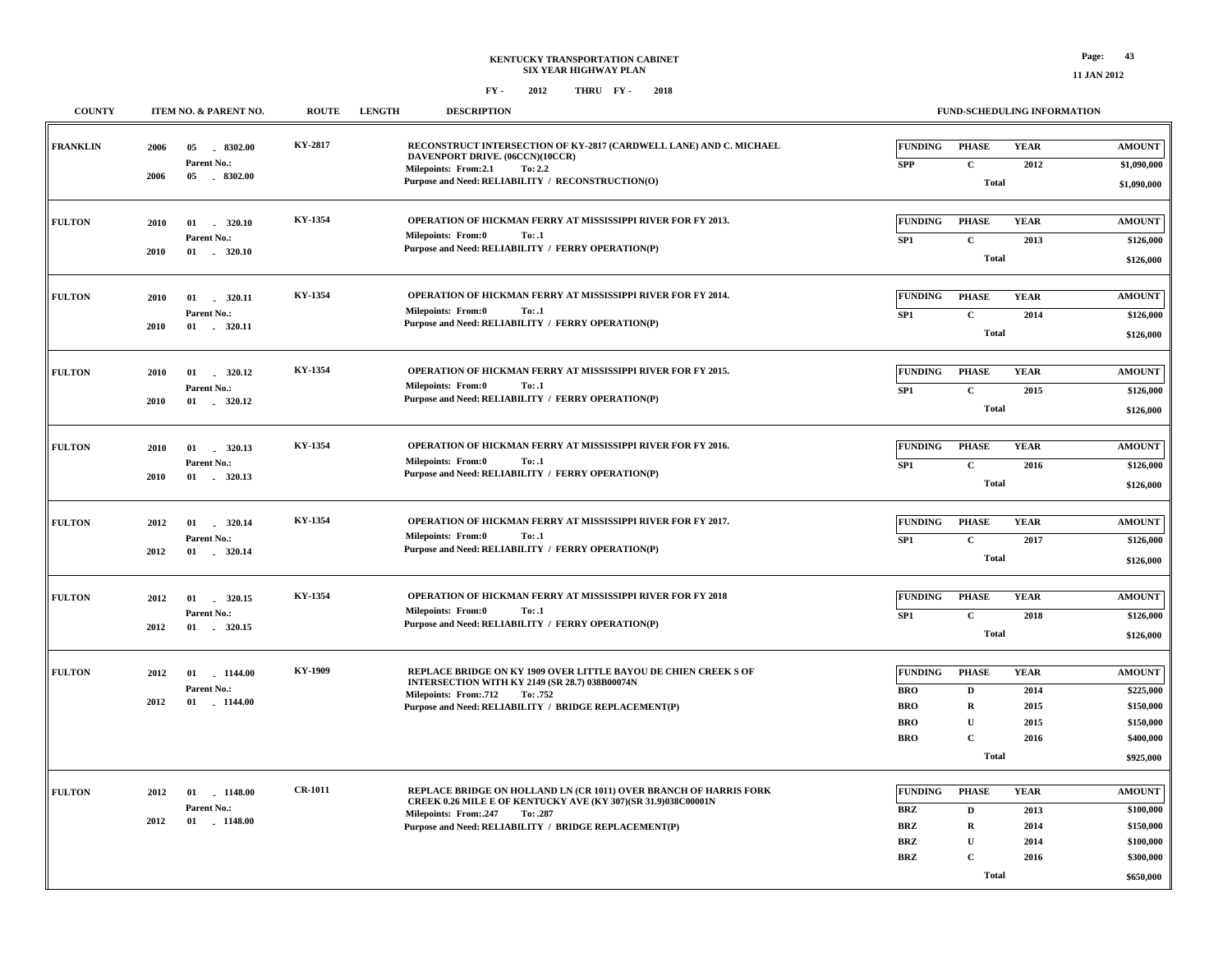| <b>COUNTY</b>                    | ITEM NO. & PARENT NO.                                              | <b>ROUTE</b> | <b>LENGTH</b> | <b>DESCRIPTION</b>                                                                                                                                                                                        |                                            | FUND-SCHEDULING INFORMATION       |                             |                                        |
|----------------------------------|--------------------------------------------------------------------|--------------|---------------|-----------------------------------------------------------------------------------------------------------------------------------------------------------------------------------------------------------|--------------------------------------------|-----------------------------------|-----------------------------|----------------------------------------|
| <b>GALLATIN</b>                  | 1996<br>06<br>202.00<br>Parent No.:                                | <b>US-42</b> | 3.500         | RECONSTRUCT US-42 ALONG THE OHIO RIVER TO CORRECT LANDSLIDE<br>PROBLEMS BETWEEN MARKLAND DAM AND CRAIGS CREEK.(U-04DEOB)(10CCR)                                                                           | <b>FUNDING</b><br>SP                       | <b>PHASE</b><br>$\mathbf{C}$      | <b>YEAR</b><br>2013         | <b>AMOUNT</b><br>\$20,000,000          |
|                                  | 1996<br>$-202.00$<br>06                                            |              |               | Milepoints: From: 3.325 To: 4.636<br>Purpose and Need: RELIABILITY / LANDSLIDE REPAIR(P)                                                                                                                  |                                            | <b>Total</b>                      |                             | \$20,000,000                           |
| <b>GALLATIN</b>                  | $-2801.00$<br>2011<br>06<br>Parent No.:<br>2006<br>99<br>$-911.00$ | $I-71$       |               | INSTALL HTC MEDIAN BARRIER ALONG I-71 IN GALLATIN COUNTY MP 61.6 WEST<br>OF US 127 TO MP 63.5 WEST OF KY 3002. (TO BE LET WITH 5-2805.00 AND 5-<br>2806.00)(2011BOP)<br>Milepoints: From:61.6<br>To: 63.5 | <b>FUNDING</b><br><b>SAF</b><br><b>SAF</b> | <b>PHASE</b><br>D<br>$\mathbf{C}$ | <b>YEAR</b><br>2012<br>2013 | <b>AMOUNT</b><br>\$50,000<br>\$456,350 |
|                                  |                                                                    |              |               | Purpose and Need: SAFETY / SAFETY-HAZARD ELIM(P)                                                                                                                                                          |                                            | Total                             |                             | \$506,350                              |
| <b>GARRARD</b><br><b>LINCOLN</b> | 07<br>196.01<br>2004<br>Parent No.:                                | <b>US-27</b> | 14.200        | WIDEN US 27 FROM KY 34 TO US 150 BYPASS, GARRARD COUNTY AND LINCOLN<br>COUNTY. (2005HPP-KY115)(2006BOPP)<br><b>Milepoints: From:0</b><br>To: 10.331                                                       | <b>FUNDING</b><br><b>HPP</b>               | <b>PHASE</b><br>D                 | <b>YEAR</b><br>2012         | <b>AMOUNT</b><br>\$1,439,839           |
|                                  | 2004<br>07<br>196.01                                               |              |               | Milepoints: From:18.155 To: 21.982<br>Purpose and Need: RELIABILITY / RELOCATION(O)                                                                                                                       |                                            | <b>Total</b>                      |                             | \$1,439,839                            |
| <b>GARRARD</b><br><b>MADISON</b> | 2004<br>07<br>$-201.01$<br>Parent No.:<br>2000<br>07<br>$-201.00$  | KY-52        | 4.500         | RECONSTRUCT KY-52 FROM KY-954 IN GARRARD COUNTY TO WALLACE MILL<br>ROAD IN MADISON COUNTY. (00CCR)(02CCR)(06CCR)(2004BOPC)(08CCR)(10CCR)<br>Milepoints: From:13.28<br>To: 16.624                          | <b>FUNDING</b><br><b>STP</b>               | <b>PHASE</b><br>$\mathbf{C}$      | <b>YEAR</b><br>2014         | <b>AMOUNT</b><br>\$16,010,000          |
|                                  |                                                                    |              |               | <b>Milepoints: From:0</b><br>To: 1.17<br>Purpose and Need: RELIABILITY / RECONSTRUCTION(O)                                                                                                                |                                            | <b>Total</b>                      |                             | \$16,010,000                           |
| <b>GARRARD</b>                   | 2006<br>07<br>285.00<br>Parent No.:                                | <b>US-27</b> |               | DEVELOP DESIGN FOR A TRAFFIC CIRCLE ON US-27 IN LANCASTER.<br>Milepoints: From: 3.009 To: 3.062                                                                                                           | <b>FUNDING</b><br>${\bf SP}$               | <b>PHASE</b><br>$\mathbf{D}$      | <b>YEAR</b><br>2012         | <b>AMOUNT</b><br>\$120,000             |
|                                  | 2006<br>07<br>285.00                                               |              |               | Purpose and Need: RELIABILITY / DESIGN ENGINEERING(O)                                                                                                                                                     |                                            | <b>Total</b>                      |                             | \$120,000                              |
| <b>GARRARD</b>                   | 07<br>1120.00<br>2010<br>Parent No.:                               | KY-1972      | .100          | REPLACE BRIDGE ON KY-1972 (MP 0.663) OVER BR OF TURKEY CREEK; .50 MI<br>EAST OF JCT KY 39; (STRUCTURALLY DEFICIENT, SR=19.4) 040B00023N                                                                   | <b>FUNDING</b><br><b>BRX</b>               | <b>PHASE</b><br>$\mathbf R$       | <b>YEAR</b><br>2014         | <b>AMOUNT</b><br>\$75,000              |
|                                  | 2010<br>07 1120.00                                                 |              |               | Milepoints: From:.613<br>To: .713<br>Purpose and Need: RELIABILITY / BRIDGE REPLACEMENT(P)                                                                                                                | <b>BRX</b><br><b>BRX</b>                   | ${\bf U}$<br>$\mathbf{C}$         | 2014<br>2016                | \$60,000<br>\$350,000                  |
|                                  |                                                                    |              |               |                                                                                                                                                                                                           |                                            | <b>Total</b>                      |                             | \$485,000                              |
| <b>GARRARD</b>                   | 1122.00<br>2010<br>07<br>Parent No.:                               | KY-563       | .100          | REPLACE BRIDGE ON KY-563 (MP 3.89) OVER SUGAR CREEK; E-@ JCT KY 39;<br>(STRUCTURALLY DEFICIENT, SR=21.7) 040B00034N                                                                                       | <b>FUNDING</b><br><b>BRX</b>               | <b>PHASE</b><br>D                 | <b>YEAR</b><br>2012         | <b>AMOUNT</b><br>\$305,000             |
|                                  | $-1122.00$<br>2010<br>07                                           |              |               | Milepoints: From:3.84<br>To: 3.915<br>Purpose and Need: RELIABILITY / BRIDGE REPLACEMENT(P)                                                                                                               | <b>BRX</b><br><b>BRX</b>                   | R<br>$\mathbf{U}$<br>$\mathbf{C}$ | 2014<br>2014                | \$80,000<br>\$70,000                   |
|                                  |                                                                    |              |               |                                                                                                                                                                                                           | <b>BRX</b>                                 | <b>Total</b>                      | 2016                        | \$430,000<br>\$885,000                 |
| <b>GRANT</b>                     | 2006<br>06<br>112.10<br>Parent No.:                                | $I-75$       |               | CONSTRUCT AN INTERCHANGE ON I-75 AT SHERMAN. (06CCN)(08CCN)(10CCN)<br>Milepoints: From:161.5 To: 162.5                                                                                                    | <b>FUNDING</b>                             | <b>PHASE</b>                      | <b>YEAR</b>                 | <b>AMOUNT</b>                          |
|                                  | 2006<br>06<br>$-112.00$                                            |              |               | Purpose and Need: RELIABILITY / NEW INTERCHANGE(O)                                                                                                                                                        | SP<br>SP<br>SP                             | D<br>$\mathbf R$<br>U             | 2012<br>2014<br>2014        | \$1,100,000<br>\$650,000<br>\$450,000  |
|                                  |                                                                    |              |               |                                                                                                                                                                                                           | ${\bf SP}$                                 | $\mathbf{C}$<br>Total             | 2015                        | \$11,000,000<br>\$13,200,000           |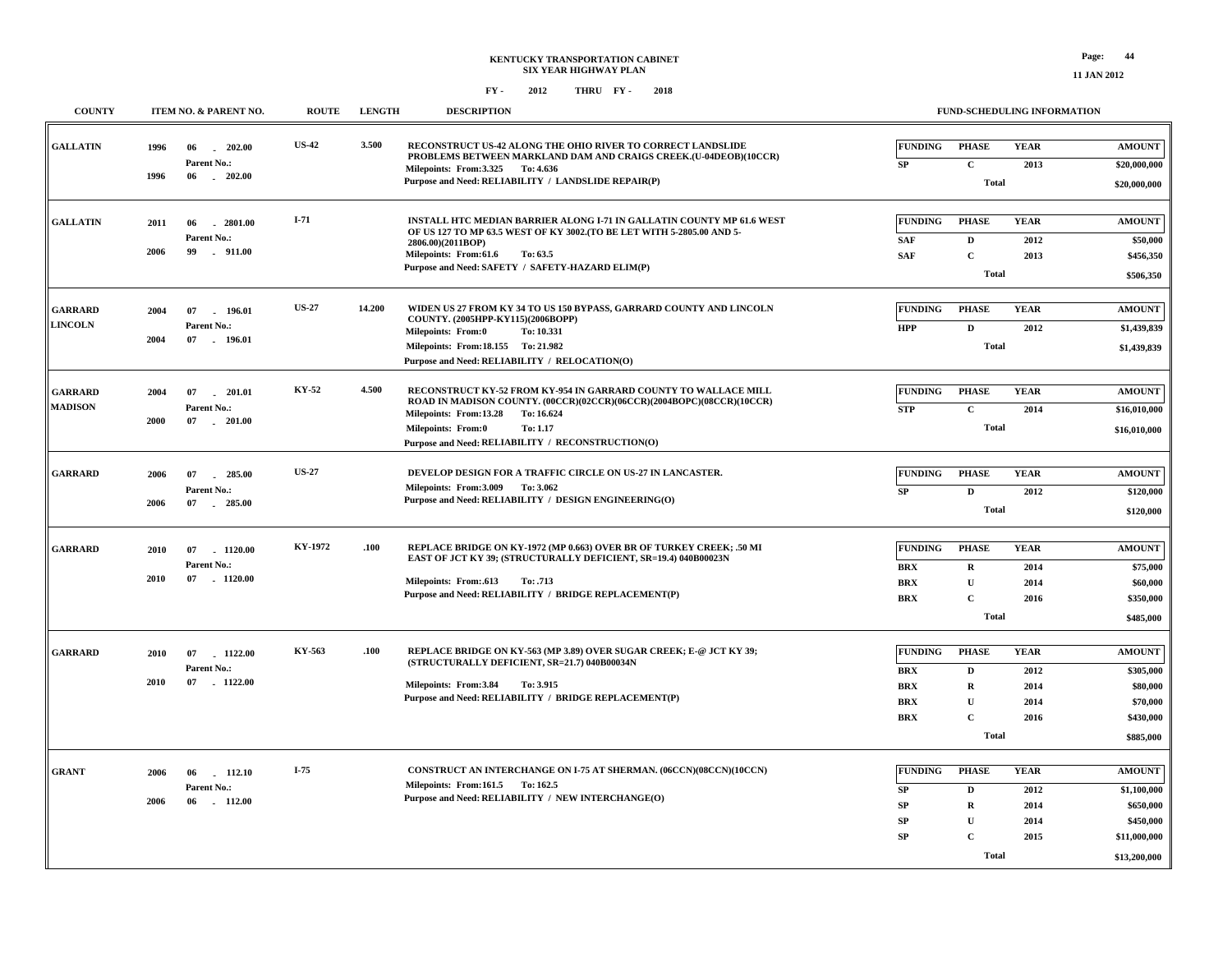**\$860,000**

 **\$475,000**

**Total**

**2014**

**C**

**BRX**

| <b>COUNTY</b> | <b>ITEM NO. &amp; PARENT NO.</b>       | <b>ROUTE</b>   | <b>LENGTH</b> | <b>DESCRIPTION</b>                                                                                                                        |                              |                             | <b>FUND-SCHEDULING INFORMATION</b> |                              |
|---------------|----------------------------------------|----------------|---------------|-------------------------------------------------------------------------------------------------------------------------------------------|------------------------------|-----------------------------|------------------------------------|------------------------------|
| <b>GRANT</b>  | $-190.00$<br>2004<br>06<br>Parent No.: | <b>CR-1312</b> |               | CONSTRUCTION OF A BRIDGE ON EAGLE TUNNEL ROAD AT CSX TUNNEL NW OF<br>JCT. KY-467 WEST OF FOLSOM. (TO BE LET BY CSX)(06CCR)(10CCR)         | <b>FUNDING</b><br><b>SPP</b> | <b>PHASE</b><br>$\mathbf C$ | <b>YEAR</b><br>2012                | <b>AMOUNT</b><br>\$2,200,000 |
|               | 99<br>2000<br>86.10                    |                |               | Milepoints: From:.87<br>To: .93<br>Purpose and Need: SAFETY / SAFETY(P)                                                                   |                              |                             |                                    |                              |
|               |                                        |                |               |                                                                                                                                           |                              | Total                       |                                    | \$2,200,000                  |
|               |                                        | KY-36          |               | ROADWAY IMPROVEMENTS TO KY-36 FROM I-75 AT WILLIAMSTOWN TO                                                                                | <b>FUNDING</b>               | <b>PHASE</b>                | <b>YEAR</b>                        | <b>AMOUNT</b>                |
| <b>GRANT</b>  | 2012<br>06<br>$-411.00$<br>Parent No.: |                |               | APPROXIMATELY 1 MILE WEST OF HEEKIN CLARKS ROAD.                                                                                          |                              | $\mathbf D$                 |                                    |                              |
|               | 2012<br>06<br>$-411.00$                |                |               | Milepoints: From:11.7<br>To: 14.6<br>Purpose and Need: SAFETY / SAFETY(P)                                                                 | SP1<br>SP1                   | $\mathbf R$                 | 2013<br>2014                       | \$850,000<br>\$400,000       |
|               |                                        |                |               |                                                                                                                                           | SP <sub>1</sub>              | ${\bf U}$                   | 2014                               | \$750,000                    |
|               |                                        |                |               |                                                                                                                                           | SP1                          | $\mathbf{C}$                | 2015                               | \$9,100,000                  |
|               |                                        |                |               |                                                                                                                                           |                              | <b>Total</b>                |                                    | \$11,100,000                 |
|               |                                        |                |               |                                                                                                                                           |                              |                             |                                    |                              |
| <b>GRANT</b>  | 2004<br>06<br>1059.00                  | <b>CS-4009</b> | .100          | REPLACE BRIDGE AND APPROACHES ON STRINGTOWN ROAD IN CORINTH OVER                                                                          | <b>FUNDING</b>               | <b>PHASE</b>                | <b>YEAR</b>                        | <b>AMOUNT</b>                |
|               | Parent No.:                            |                |               | NORFOLK SOUTHERN RAILROAD (C11) 0.1 MILE EAST JCT. US-25.<br>(SR=32.9)(08CCR): (041C00011N)                                               | <b>BRZ</b>                   | $\mathbf C$                 | 2012                               | \$1,170,000                  |
|               | 2004<br>06<br>1059.00                  |                |               | Milepoints: From:0<br>To: .09<br>Purpose and Need: RELIABILITY / BRIDGE REPLACEMENT(P)                                                    |                              | <b>Total</b>                |                                    | \$1,170,000                  |
|               |                                        |                |               |                                                                                                                                           |                              |                             |                                    |                              |
| <b>GRAVES</b> | 2000<br>181.50<br>01                   | KY-303         | 2.800         | MURRAY-MAYFIELD RD; FROM KY 303 SOUTH OF MAYFIELD, NORTHWEST TO<br>JULIAN M. CARROLL PARKWAY (PURCHASE PARKWAY). (EXTENSION OF 1-         | <b>FUNDING</b>               | <b>PHASE</b>                | <b>YEAR</b>                        | <b>AMOUNT</b>                |
|               | Parent No.:                            |                |               | 181.30)(00CCR)                                                                                                                            | SP1                          | $\mathbf C$                 | 2015                               | \$21,900,000                 |
|               | 1998<br>01 181.30                      |                |               | <b>Milepoints: From:</b><br>To:<br>Purpose and Need: RELIABILITY / NEW ROUTE(O)                                                           |                              | Total                       |                                    | \$21,900,000                 |
|               |                                        |                |               |                                                                                                                                           |                              |                             |                                    |                              |
| <b>GRAVES</b> | 01 193.00<br>2012                      | <b>JC-9003</b> |               | RECONSTRUCT JULIAN CARROLL PKWY INTERSECTION W/THE MAYFIELD                                                                               | <b>FUNDING</b>               | <b>PHASE</b>                | <b>YEAR</b>                        | <b>AMOUNT</b>                |
|               | Parent No.:                            |                |               | <b>BYPASS TO PROVIDE SUPERIOR THROUGH MOVEMENT TO THE PARKWAY, (I-69</b><br><b>CORRIDOR IMPROVEMENT)</b>                                  | NH                           | D                           | 2013                               | \$2,000,000                  |
|               | 2012<br>01<br>$-193.00$                |                |               | Milepoints: From:20.9<br>To: 21.9                                                                                                         | N <sub>H</sub>               | $\mathbf R$                 | 2015                               | \$5,000,000                  |
|               |                                        |                |               | Purpose and Need: RELIABILITY / RECONSTRUCTION(O)                                                                                         | $\mathbf{N}\mathbf{H}$       | $\mathbf U$                 | 2015                               | \$2,500,000                  |
|               |                                        |                |               |                                                                                                                                           | NH                           | $\mathbf C$                 | 2018                               | \$25,000,000                 |
|               |                                        |                |               |                                                                                                                                           |                              | <b>Total</b>                |                                    | \$34,500,000                 |
|               |                                        | <b>CR-1430</b> | .100          | REPLACE BRIDGE OVER P&L RAILWAY (C179) 0.2MI E OF JCT. CR-5485. (SR=36.8):                                                                | <b>FUNDING</b>               | <b>PHASE</b>                | <b>YEAR</b>                        | <b>AMOUNT</b>                |
| <b>GRAVES</b> | $01$ 1041.00<br>2002<br>Parent No.:    |                |               | (042C00179N)                                                                                                                              |                              |                             |                                    |                              |
|               | 2002<br>01<br>1041.00                  |                |               | <b>Milepoints: From:.642</b><br>To: .862<br>Purpose and Need: RELIABILITY / BRIDGE REPLACEMENT(P)                                         | <b>BRZ</b><br><b>BRZ</b>     | ${\bf U}$<br>$\mathbf C$    | 2012<br>2013                       | \$190,000<br>\$1,690,000     |
|               |                                        |                |               |                                                                                                                                           |                              | <b>Total</b>                |                                    | \$1,880,000                  |
|               |                                        |                |               |                                                                                                                                           |                              |                             |                                    |                              |
| <b>GRAVES</b> | 1056.00<br>2008<br>01                  | <b>KY-97</b>   | .100          | REPLACE BRIDGE AND APPROACHES ON KY-97 OVER LEACH CREEK (B52) 0.13                                                                        | <b>FUNDING</b>               | <b>PHASE</b>                | <b>YEAR</b>                        | <b>AMOUNT</b>                |
|               | Parent No.:                            |                |               | MILE NORTH OF FRANKS ROAD. (SR=18.8): (042B00052N)<br>Milepoints: From: 8.081 To: 8.149                                                   | <b>BRX</b>                   | $\mathbf R$                 | 2012                               | \$160,000                    |
|               | 2008<br>01<br>$-1056.00$               |                |               | Purpose and Need: SAFETY / BRIDGE REPLACEMENT(P)                                                                                          | <b>BRX</b>                   | $\mathbf{U}$                | 2012                               | \$150,000                    |
|               |                                        |                |               |                                                                                                                                           | <b>BRX</b>                   | $\mathbf C$                 | 2013                               | \$600,000                    |
|               |                                        |                |               |                                                                                                                                           |                              | <b>Total</b>                |                                    | \$910,000                    |
|               |                                        |                |               |                                                                                                                                           |                              |                             |                                    |                              |
| <b>GRAVES</b> | 01 1058.00<br>2008                     | KY-945         | .100          | REPLACE BRIDGE AND APPROACHES ON KY-945 OVER WILSONS CREEK (B187)<br>0.13 MILE SOUTH OF WILSON CREEK ROAD. (SR=20.6)(08CCR): (042B00187N) | <b>FUNDING</b>               | <b>PHASE</b>                | <b>YEAR</b>                        | <b>AMOUNT</b>                |
|               | Parent No.:                            |                |               | Milepoints: From: 4.995 To: 5.083                                                                                                         | <b>BRX</b>                   | $\mathbf R$                 | 2013                               | \$160,000                    |
|               | 2008<br>01 1058.00                     |                |               | Purpose and Need: SAFETY / BRIDGE REPLACEMENT(P)                                                                                          | <b>BRX</b>                   | $\mathbf{U}$                | 2013                               | \$225,000                    |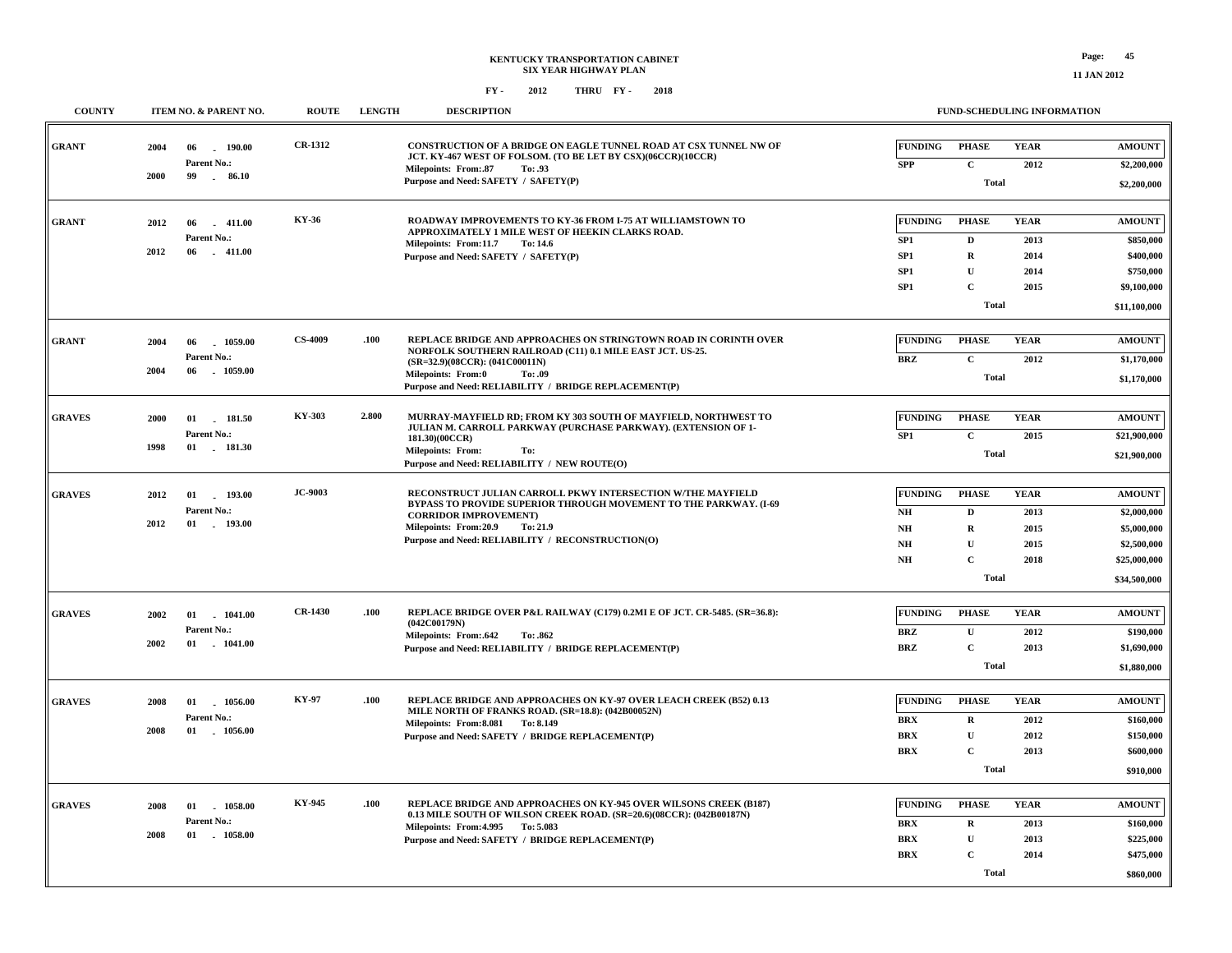**11 JAN 2012**

| <b>COUNTY</b> | ITEM NO. & PARENT NO.                | <b>ROUTE</b>   | <b>LENGTH</b> | <b>DESCRIPTION</b>                                                                                                                          |                |              | FUND-SCHEDULING INFORMATION |               |
|---------------|--------------------------------------|----------------|---------------|---------------------------------------------------------------------------------------------------------------------------------------------|----------------|--------------|-----------------------------|---------------|
| <b>GRAVES</b> | 2008<br>01<br>1060.00                | KY-97          | .100          | <b>REPLACE BRIDGE AND APPROACHES ON KY-97 OVER TORIAN CREEK (B46) 0.5</b><br>MILE SOUTH OF EAST TUCKER ROAD. (SR=21.3)(08CCR): (042B00046N) | <b>FUNDING</b> | <b>PHASE</b> | <b>YEAR</b>                 | <b>AMOUNT</b> |
|               | Parent No.:                          |                |               | Milepoints: From:16.586 To:16.648                                                                                                           | <b>BRX</b>     | $\mathbf R$  | 2013                        | \$210,000     |
|               | 2008<br>$01$ $1060.00$               |                |               | Purpose and Need: SAFETY / BRIDGE REPLACEMENT(P)                                                                                            | <b>BRX</b>     | $\mathbf{U}$ | 2013                        | \$300,000     |
|               |                                      |                |               |                                                                                                                                             | <b>BRX</b>     | $\mathbf{C}$ | 2014                        | \$800,000     |
|               |                                      |                |               |                                                                                                                                             |                | <b>Total</b> |                             | \$1,310,000   |
| <b>GRAVES</b> | 2010<br>$-1134.00$<br>01             | <b>KY-1748</b> | .100          | REPLACE BRIDGE ON KY-1748 (MP 3.855) OVER BRANCH OBION CREEK; .3 MI E OF<br>JCT CR 5289; (STRUCTURALLY DEFICIENT, SR=20.2) 042B00236N       | <b>FUNDING</b> | <b>PHASE</b> | <b>YEAR</b>                 | <b>AMOUNT</b> |
|               | Parent No.:<br>1134.00<br>2010<br>01 |                |               |                                                                                                                                             | <b>BRX</b>     | $\mathbf R$  | 2014                        | \$280,000     |
|               |                                      |                |               | Milepoints: From: 3.805 To: 3.905                                                                                                           | <b>BRX</b>     | ${\bf U}$    | 2014                        | \$225,000     |
|               |                                      |                |               | Purpose and Need: RELIABILITY / BRIDGE REPLACEMENT(P)                                                                                       | <b>BRX</b>     | $\mathbf{C}$ | 2016                        | \$450,000     |
|               |                                      |                |               |                                                                                                                                             |                | <b>Total</b> |                             | \$955,000     |
| <b>GRAVES</b> | 01<br>1137.00<br>2010                | <b>CR-1194</b> | .100          | REPLACE BRIDGE ON CR-1194 (MP 0.67) OVER CALDWELL CREEK; .6 MI S OF JCT                                                                     | <b>FUNDING</b> | <b>PHASE</b> | <b>YEAR</b>                 | <b>AMOUNT</b> |
|               | Parent No.:                          |                |               | CR 5221; (STRUCTURALLY DEFICIENT, SR=23.5) 042C00252N                                                                                       | <b>BRZ</b>     | D            | 2012                        | \$200,000     |
|               | 2010<br>01<br>$-1137.00$             |                |               | Milepoints: From:.62<br>To: .72                                                                                                             | <b>BRZ</b>     | R            | 2014                        | \$75,000      |
|               |                                      |                |               | Purpose and Need: RELIABILITY / BRIDGE REPLACEMENT(P)                                                                                       | <b>BRZ</b>     | ${\bf U}$    | 2014                        | \$50,000      |
|               |                                      |                |               |                                                                                                                                             | <b>BRZ</b>     | $\mathbf C$  | 2016                        | \$500,000     |
|               |                                      |                |               |                                                                                                                                             |                | <b>Total</b> |                             | \$825,000     |
|               |                                      |                |               |                                                                                                                                             |                |              |                             |               |
| <b>GRAVES</b> | 2012<br>01 1146.00                   | KY-945         | .040          | REPLACE BRIDGE ON KY 945 OVER BRANCH OF BRUSH CREEK S OF<br>INTERSECTION WITH BURCHARD RD (CR 1416)(SR 16.8)042B00206N                      | <b>FUNDING</b> | <b>PHASE</b> | <b>YEAR</b>                 | <b>AMOUNT</b> |
|               | Parent No.:                          |                |               |                                                                                                                                             | <b>BRO</b>     | D            | 2013                        | \$220,000     |
|               | 2012<br>01<br>$-1146.00$             |                |               | Milepoints: From: 7.197 To: 7.237                                                                                                           | <b>BRO</b>     | $\mathbf R$  | 2014                        | \$150,000     |
|               |                                      |                |               | Purpose and Need: RELIABILITY / BRIDGE REPLACEMENT(P)                                                                                       | <b>BRO</b>     | U            | 2014                        | \$200,000     |
|               |                                      |                |               |                                                                                                                                             | <b>BRO</b>     | $\mathbf C$  | 2015                        | \$400,000     |
|               |                                      |                |               |                                                                                                                                             |                | <b>Total</b> |                             | \$970,000     |
| <b>GRAVES</b> | 2012<br>01 1147.00                   | <b>CR-1384</b> |               | REPLACE BRIDGE ON RULE SHACK ROAD OVER IC RAILROAD 0.4 MILE E OF KY                                                                         | <b>FUNDING</b> | <b>PHASE</b> | <b>YEAR</b>                 | <b>AMOUNT</b> |
|               | Parent No.:                          |                |               | 339(SR29.3)042C00146N                                                                                                                       | <b>BRZ</b>     | D            | 2013                        | \$300,000     |
|               | 2012<br>01 1147.00                   |                |               | Milepoints: From: 403<br>To: .443<br>Purpose and Need: RELIABILITY / BRIDGE REPLACEMENT(P)                                                  | <b>BRZ</b>     | R            | 2014                        | \$200,000     |
|               |                                      |                |               |                                                                                                                                             | <b>BRZ</b>     | U            | 2014                        | \$225,000     |
|               |                                      |                |               |                                                                                                                                             | <b>BRZ</b>     | $\mathbf{C}$ | 2016                        | \$1,500,000   |
|               |                                      |                |               |                                                                                                                                             |                | <b>Total</b> |                             | \$2,225,000   |
|               |                                      |                |               |                                                                                                                                             |                |              |                             |               |
| <b>GRAVES</b> | . 8000.00<br>2000<br>01              | <b>US-45</b>   |               | WIDEN US-45 TO 4 LANES FROM OAK GROVE CREEK TO JULIAN M. CARROLL                                                                            | <b>FUNDING</b> | <b>PHASE</b> | <b>YEAR</b>                 | <b>AMOUNT</b> |
|               | Parent No.:                          |                |               | PARKWAY (PURCHASE PARKWAY). (00CCN)(06CCR)(08CCR)<br>Milepoints: From:18.371 To: 19.045                                                     | <b>SPB</b>     | $\mathbf{C}$ | 2012                        | \$9,790,000   |
|               | 2000<br>01<br>. 8000.00              |                |               | Purpose and Need: RELIABILITY / MAJOR WIDENING(O)                                                                                           |                | <b>Total</b> |                             | \$9,790,000   |
|               |                                      |                |               |                                                                                                                                             |                |              |                             |               |
| <b>GRAVES</b> | 2006<br>$-8300.00$<br>01             | <b>KY-121</b>  | .200          | RECONSTRUCT INTERSECTION OF KY-121 AND KY-440. (06CCN)(08CCR)(10CCR)                                                                        | <b>FUNDING</b> | <b>PHASE</b> | <b>YEAR</b>                 | <b>AMOUNT</b> |
|               | Parent No.:                          |                |               | Milepoints: From:13.399 To: 13.599                                                                                                          | <b>SPP</b>     | ${\bf U}$    | 2012                        | \$300,000     |
|               | 2006<br>01<br>$-8300.00$             |                |               | Purpose and Need: RELIABILITY / RECONSTRUCTION(O)                                                                                           | <b>SPP</b>     | $\mathbf C$  | 2012                        | \$960,000     |
|               |                                      |                |               |                                                                                                                                             |                | Total        |                             | \$1,260,000   |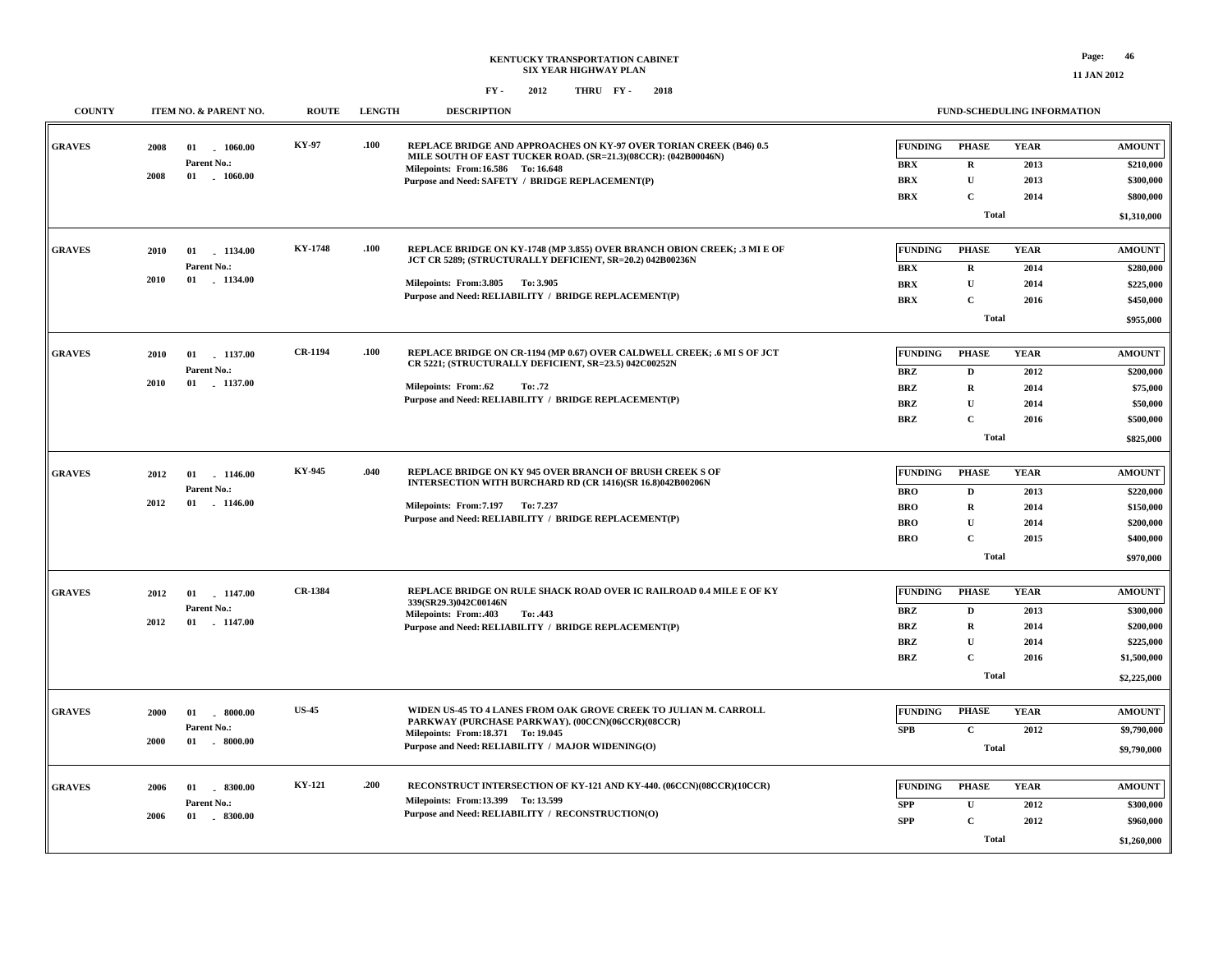| <b>FUND-SCHEDULING INFORMATION</b> |  |
|------------------------------------|--|

| <b>COUNTY</b>                         |              | ITEM NO. & PARENT NO.                             | <b>ROUTE</b>   | <b>LENGTH</b> | <b>DESCRIPTION</b>                                                                                                                                                                                                                                                |                                            | FUND-SCHEDULING INFORMATION                 |                             |                                           |
|---------------------------------------|--------------|---------------------------------------------------|----------------|---------------|-------------------------------------------------------------------------------------------------------------------------------------------------------------------------------------------------------------------------------------------------------------------|--------------------------------------------|---------------------------------------------|-----------------------------|-------------------------------------------|
| <b>GRAYSON</b><br><b>BRECKINRIDGE</b> | 1998<br>1998 | $-122.00$<br>04<br>Parent No.:<br>04<br>$-122.00$ | KY-737         | 2.000         | LEITCHFIELD-HARNED ROAD; RECONSTRUCT KY 737 AT ROUGH RIVER.<br>To: 6.092<br>Milepoints: From: 5.78<br><b>Milepoints: From:0</b><br>To: .07                                                                                                                        | <b>FUNDING</b><br>SP<br>SP                 | <b>PHASE</b><br>$\mathbf{U}$<br>$\mathbf C$ | <b>YEAR</b><br>2013<br>2014 | <b>AMOUNT</b><br>\$330,000<br>\$4,210,000 |
|                                       |              |                                                   |                |               | Purpose and Need: RELIABILITY / RECONSTRUCTION(O)                                                                                                                                                                                                                 |                                            | <b>Total</b>                                |                             | \$4,540,000                               |
| <b>GRAYSON</b>                        | 2006         | 04<br>308.01<br>Parent No.:                       |                | 4.000         | DESIGN FOR LEITCHFIELD BYPASS PRIORITY SECTION. (06CCN)(10CCR)<br><b>Milepoints: From:</b><br>To:                                                                                                                                                                 | <b>FUNDING</b><br>SP                       | <b>PHASE</b><br>D                           | <b>YEAR</b><br>2012         | <b>AMOUNT</b><br>\$1,560,000              |
|                                       | 2006         | 04<br>308.01                                      |                |               | Purpose and Need: RELIABILITY / NEW ROUTE(O)                                                                                                                                                                                                                      | SP<br>SP                                   | $\mathbf R$<br>$\mathbf U$                  | 2014<br>2014                | \$15,320,000<br>\$1,220,000               |
|                                       |              |                                                   |                |               |                                                                                                                                                                                                                                                                   |                                            | <b>Total</b>                                |                             | \$18,100,000                              |
| <b>GRAYSON</b>                        | 2010<br>2010 | 04<br>1067.00<br>Parent No.:<br>04<br>$-1067.00$  | <b>KY-88</b>   | .100          | REPLACE BRIDGE ON KY-88 OVER BEAR CREEK: AT JCTS KY 1214 E & W:<br>(STRUCTURALLY DEFICIENT, SR=49.7) 043B00007N<br>Milepoints: From: 2.435 To: 2.535                                                                                                              | <b>FUNDING</b><br><b>BRO</b><br><b>BRO</b> | <b>PHASE</b><br>$\mathbf R$<br>$\mathbf{U}$ | <b>YEAR</b><br>2012<br>2012 | <b>AMOUNT</b><br>\$130,000<br>\$170,000   |
|                                       |              |                                                   |                |               | Purpose and Need: RELIABILITY / BRIDGE REPLACEMENT(P)                                                                                                                                                                                                             | <b>BRO</b>                                 | $\mathbf C$<br><b>Total</b>                 | 2014                        | \$370,000<br>\$670,000                    |
| <b>GRAYSON</b>                        | 2010         | 04<br>1070.00<br>Parent No.:                      | CR-1531        | .100          | REPLACE BRIDGE ON CR-1531 (MP 1.678) OVER MISTAKEN CREEK; 1.6 MI W OF<br>JCT KY 736; (STRUCTURALLY DEFICIENT, SR=18.7) 043C00023N                                                                                                                                 | <b>FUNDING</b><br>BRZ                      | <b>PHASE</b><br>$\mathbf R$                 | <b>YEAR</b><br>2014         | <b>AMOUNT</b><br>\$50,000                 |
|                                       | 2010         | 04<br>1070.00                                     |                |               | Milepoints: From: 1.628 To: 1.728<br>Purpose and Need: RELIABILITY / BRIDGE REPLACEMENT(P)                                                                                                                                                                        | <b>BRZ</b><br><b>BRZ</b>                   | $\mathbf U$<br>$\mathbf C$                  | 2014<br>2016                | \$75,000<br>\$300,000                     |
|                                       |              |                                                   |                |               |                                                                                                                                                                                                                                                                   |                                            | Total                                       |                             | \$425,000                                 |
| <b>GRAYSON</b>                        | 2010<br>2010 | 04<br>1071.00<br>Parent No.:<br>04<br>$-1071.00$  | <b>CR-1872</b> | .100          | REPLACE BRIDGE ON CR-1561 (MP 1.792) OVER SPRING FORK: .7 MI SW OF JCT KY<br>54; (STRUCTURALLY DEFICIENT, SR=16.8) 043C00024N                                                                                                                                     | <b>FUNDING</b><br><b>BRZ</b>               | <b>PHASE</b><br>$\mathbf R$                 | <b>YEAR</b><br>2014         | <b>AMOUNT</b><br>\$50,000                 |
|                                       |              |                                                   |                |               | Milepoints: From:1.772 To: 1.812<br>Purpose and Need: RELIABILITY / BRIDGE REPLACEMENT(P)                                                                                                                                                                         | <b>BRZ</b><br><b>BRZ</b>                   | U<br>$\mathbf C$<br><b>Total</b>            | 2014<br>2016                | \$75,000<br>\$240,000<br>\$365,000        |
| <b>GREEN</b>                          | 2010         | 04<br>8603.00                                     | <b>US-68</b>   | .045          | <b>CORRECT GEOMETRIC DEFICIENCIES AND IMPROVE SAFETY CONCERN AT THE</b><br>US-68/KY-61 INTERSECTION. (10CCN)                                                                                                                                                      | <b>FUNDING</b>                             | <b>PHASE</b>                                | <b>YEAR</b>                 | <b>AMOUNT</b>                             |
|                                       | 2010         | Parent No.:<br>04<br>8603.00                      |                |               | <b>Milepoints: From:9.8</b><br>To: 12.1<br>Purpose and Need: SAFETY / SAFETY-HAZARD ELIM(P)                                                                                                                                                                       | ${\bf SB2}$<br>SB <sub>2</sub><br>SB2      | $\mathbf R$<br>$\mathbf U$<br>$\mathbf C$   | 2013<br>2013<br>2014        | \$500,000<br>\$600,000<br>\$3,000,000     |
|                                       |              |                                                   |                |               |                                                                                                                                                                                                                                                                   |                                            | <b>Total</b>                                |                             | \$4,100,000                               |
| <b>GREEN</b>                          | 2006<br>2004 | 08<br>128.11<br>Parent No.:<br>$-128.02$<br>08    | KY-61          | 5.100         | COLUMBIA TO GREENSBURG PRIORITY SECTION 1B: KY-61 FROM KY-487 AT<br>GRESHAM, NW TO 5000' SE OF US-68 IN GREENSBURG. (2005HPP-KY125)(2005HPP-<br>KY161). (2006BOPC)(10CCR)<br><b>Milepoints: From:</b><br>To:<br>Purpose and Need: RELIABILITY / RECONSTRUCTION(O) | <b>FUNDING</b><br><b>HPP</b><br><b>STP</b> | <b>PHASE</b><br>${\bf R}$<br>$\mathbf{U}$   | <b>YEAR</b><br>2012<br>2013 | <b>AMOUNT</b><br>\$719,921<br>\$1,090,000 |
|                                       |              |                                                   |                |               |                                                                                                                                                                                                                                                                   | ${\bf SP}$                                 | $\mathbf C$<br><b>Total</b>                 | 2015                        | \$39,710,000<br>\$41,519,921              |
| <b>GREEN</b>                          | 2010         | 128.12<br>08<br>Parent No.:                       | <b>KY-61</b>   |               | COLUMBIA TO GREENSBURG PRIORITY SECTION 1B: KY-61 FROM KY-487 AT<br>GRESHAM, NW TO 5000' SE OF US-68 IN GREENSBURG. (2005HPP-KY125)(2005HPP-                                                                                                                      | <b>FUNDING</b><br><b>HPP</b>               | <b>PHASE</b><br>$\mathbf C$                 | <b>YEAR</b><br>2012         | <b>AMOUNT</b><br>\$1,362,678              |
|                                       | 2010         | 08<br>128.12                                      |                |               | KY161).<br>Milepoints: From:<br>To:<br><b>Purpose and Need:</b>                                                                                                                                                                                                   |                                            | <b>Total</b>                                |                             | \$1,362,678                               |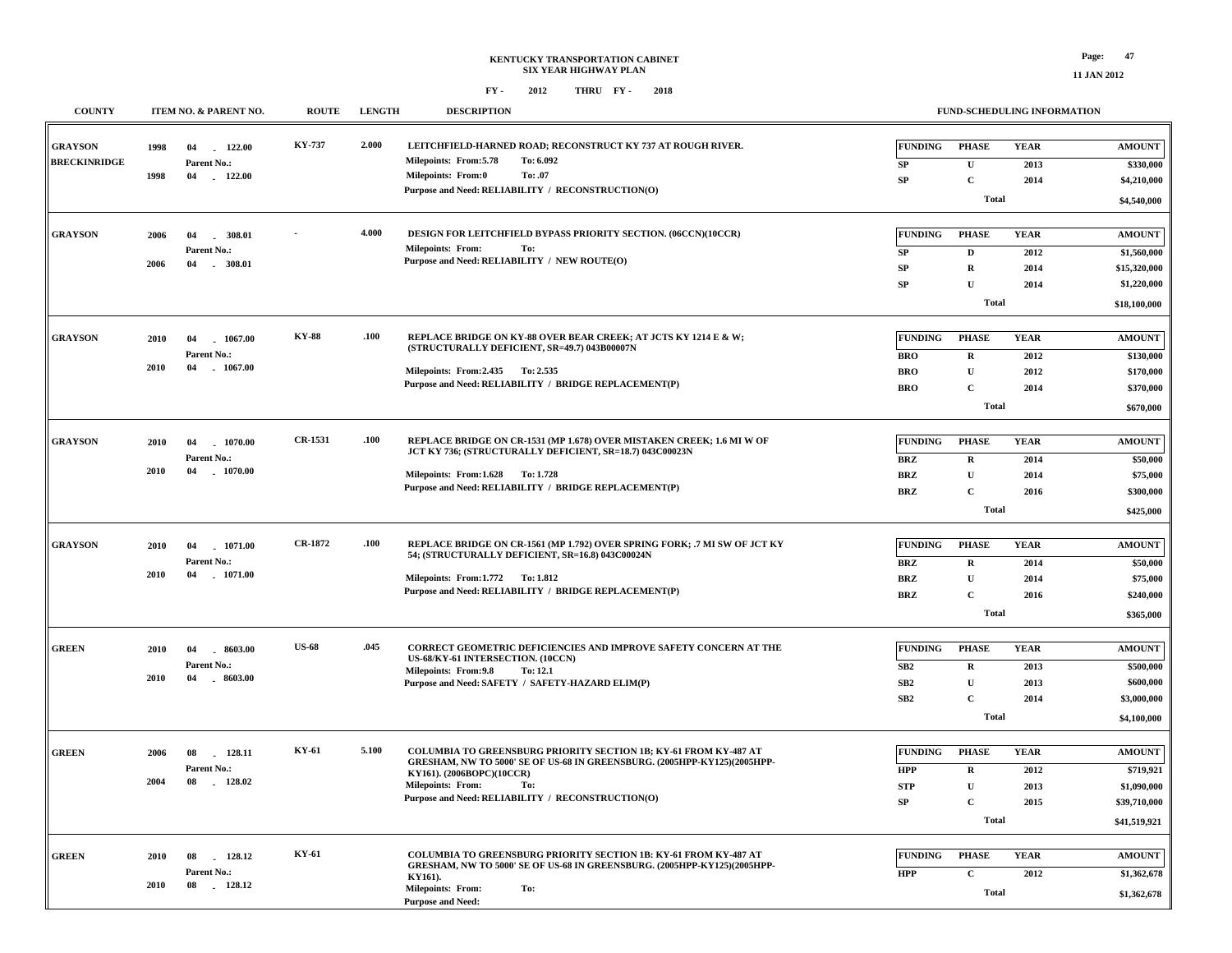| <b>COUNTY</b>                | ITEM NO. & PARENT NO.                                             | <b>ROUTE</b>   | <b>LENGTH</b> | <b>DESCRIPTION</b>                                                                                                                                                                                                                                                                                                 |                                                                        | FUND-SCHEDULING INFORMATION                                                 |                                             |                                                                                  |
|------------------------------|-------------------------------------------------------------------|----------------|---------------|--------------------------------------------------------------------------------------------------------------------------------------------------------------------------------------------------------------------------------------------------------------------------------------------------------------------|------------------------------------------------------------------------|-----------------------------------------------------------------------------|---------------------------------------------|----------------------------------------------------------------------------------|
| <b>GREEN</b><br><b>ADAIR</b> | 128.50<br>2002<br>08<br>Parent No.:                               | KY-61          | 10.400        | COLUMBIA TO GREENSBURG PRIORITY SECTION 2; RECONSTRUCT KY-61 FROM<br>COLUMBIA TO KY-487. (2002BOP)(SPECIAL FEDERAL APPROPRIATION OF<br>KENTUCKY DISCRETIONARY FUNDS REQUIRED: FUNDS NOT CURRENTLY                                                                                                                  | <b>FUNDING</b><br><b>KYD</b>                                           | <b>PHASE</b><br>$\mathbf P$                                                 | <b>YEAR</b><br>2012                         | <b>AMOUNT</b><br>\$36,955                                                        |
|                              | 2002<br>04<br>$-128.50$                                           |                |               | <b>AVAILABLE FOR D, R, U &amp; C)</b><br><b>Milepoints: From:</b><br>To:<br><b>Milepoints: From:</b><br>To:<br>Purpose and Need: RELIABILITY / RECONSTRUCTION(O)                                                                                                                                                   |                                                                        | <b>Total</b>                                                                |                                             | \$36,955                                                                         |
| <b>GREENUP</b>               | 1998<br>09<br>109.00<br>Parent No.:<br>1998<br>09<br>109.00       | <b>KY-8S</b>   | .600          | CLEAN AND PAINT THE CARL D. PERKINS BRIDGE CARRYING KY-8S OVER THE<br>OHIO RIVER BETWEEN SOUTH SHORE, KENTUCKY AND PORTSMOUTH, OHIO<br>(ANTICIPATED PARTICIPATION FROM OHIO \$300,000) (B64): (045B00064N)(10CCR)<br><b>Milepoints: From:.042</b><br>To: .61<br>Purpose and Need: RELIABILITY / BRIDGE PAINTING(P) | <b>FUNDING</b><br>SP1                                                  | <b>PHASE</b><br>$\mathbf{C}$<br><b>Total</b>                                | <b>YEAR</b><br>2015                         | <b>AMOUNT</b><br>\$10,000,000<br>\$10,000,000                                    |
| <b>GREENUP</b>               | $-229.00$<br>2012<br>09<br>Parent No.:<br>2012<br>09<br>$-229.00$ | <b>US-23</b>   |               | US 23 IN GREENUP COUNTY; PAVE SHOULDERS FROM INDUSTRIAL PARKWAY<br>(KY 67) TO KY 8.<br>Milepoints: From: 7.946 To: 28.76<br>Purpose and Need: RELIABILITY / PAVEMENT REHAB-PRI(P)                                                                                                                                  | <b>FUNDING</b><br>SP1                                                  | <b>PHASE</b><br>$\mathbf C$<br><b>Total</b>                                 | <b>YEAR</b><br>2013                         | <b>AMOUNT</b><br>\$6,000,000<br>\$6,000,000                                      |
| <b>GREENUP</b>               | 2006<br>09<br>1071.00<br>Parent No.:<br>2006<br>09<br>$-1071.00$  | CR-1283        | .100          | REPLACE BRIDGE AND APPROACHES ON CR-1283 OVER TYGARTS CREEK<br>(C20)(08CCR). (045C00020N)<br>Milepoints: From: 7.406 To: 7.433<br>Purpose and Need: RELIABILITY / BRIDGE REPLACEMENT(P)                                                                                                                            | <b>FUNDING</b><br><b>BRZ</b><br><b>BRZ</b><br><b>BRZ</b>               | <b>PHASE</b><br>$\mathbf R$<br>$\mathbf{U}$<br>$\mathbf{C}$<br><b>Total</b> | <b>YEAR</b><br>2012<br>2012<br>2013         | <b>AMOUNT</b><br>\$110,000<br>\$50,000<br>\$1,130,000<br>\$1,290,000             |
| <b>GREENUP</b>               | 2010<br>09<br>1073.00<br>Parent No.:<br>2010<br>09<br>$-1073.00$  | <b>KY-244</b>  | .100          | REPLACE BRIDGE ON KY-244 (MP 0.103) OVER CSX RAILROAD; .05 MI N.E. OF JCT<br>US 23; (STRUCTURALLY DEFICIENT, SR=47.9) 045B00039N<br><b>Milepoints: From:0</b><br>To: .207<br>Purpose and Need: RELIABILITY / BRIDGE REPLACEMENT(P)                                                                                 | <b>FUNDING</b><br><b>BRX</b><br><b>BRX</b><br><b>BRX</b>               | <b>PHASE</b><br>$\mathbf R$<br>$\mathbf{U}$<br>$\mathbf{C}$<br><b>Total</b> | <b>YEAR</b><br>2013<br>2013<br>2015         | <b>AMOUNT</b><br>\$250,000<br>\$500,000<br>\$6,700,000<br>\$7,450,000            |
| <b>GREENUP</b>               | 2010<br>09<br>1078.00<br>Parent No.:<br>2010<br>09<br>1078.00     | <b>CS-1023</b> | .100          | REPLACE BRIDGE ON CS-1023 (MP 0.121) OVER TOWN BRANCH; 100' S. JCT KY<br>2541; (STRUCTURALLY DEFICIENT, SR=16.5) 045C00051N<br><b>Milepoints: From:.071</b><br>To: .171<br>Purpose and Need: RELIABILITY / BRIDGE REPLACEMENT(P)                                                                                   | <b>FUNDING</b><br><b>BRZ</b><br><b>BRZ</b><br><b>BRZ</b><br><b>BRZ</b> | <b>PHASE</b><br>D<br>${\bf R}$<br>${\bf U}$<br>$\mathbf{C}$<br><b>Total</b> | <b>YEAR</b><br>2012<br>2014<br>2014<br>2016 | <b>AMOUNT</b><br>\$110,000<br>\$50,000<br>\$25,000<br>\$1,000,000<br>\$1,185,000 |
| <b>GREENUP</b>               | 2008<br>09<br>8407.00<br>Parent No.:<br>$-8407.00$<br>2008<br>09  | KY-750         | .100          | RECONSTRUCT FROM KY-3105 TO US-23 IN RACELAND. (08CCN)<br>Milepoints: From:0<br>To: .114<br>Purpose and Need: RELIABILITY / SAFETY(P)                                                                                                                                                                              | <b>FUNDING</b><br>SPB                                                  | <b>PHASE</b><br>$\mathbf{C}$<br><b>Total</b>                                | <b>YEAR</b><br>2012                         | <b>AMOUNT</b><br>\$1,300,000<br>\$1,300,000                                      |
| <b>GREENUP</b>               | 2008<br>09<br>$-8501.00$<br>Parent No.:<br>09<br>2008<br>8501.00  | <b>KY-7</b>    |               | REPAIR LANDSLIDE ON KY 7 BETWEEN MP 19.3 AND MP 19.4. (08CCN)<br>Milepoints: From:19.3<br>To: 19.4<br>Purpose and Need: RELIABILITY / LANDSLIDE REPAIR(P)                                                                                                                                                          | <b>FUNDING</b><br>SPB<br>SPB<br>SPB                                    | <b>PHASE</b><br>$\mathbf R$<br>$\mathbf U$<br>C<br><b>Total</b>             | <b>YEAR</b><br>2012<br>2012<br>2013         | <b>AMOUNT</b><br>\$90,000<br>\$140,000<br>\$730,000<br>\$960,000                 |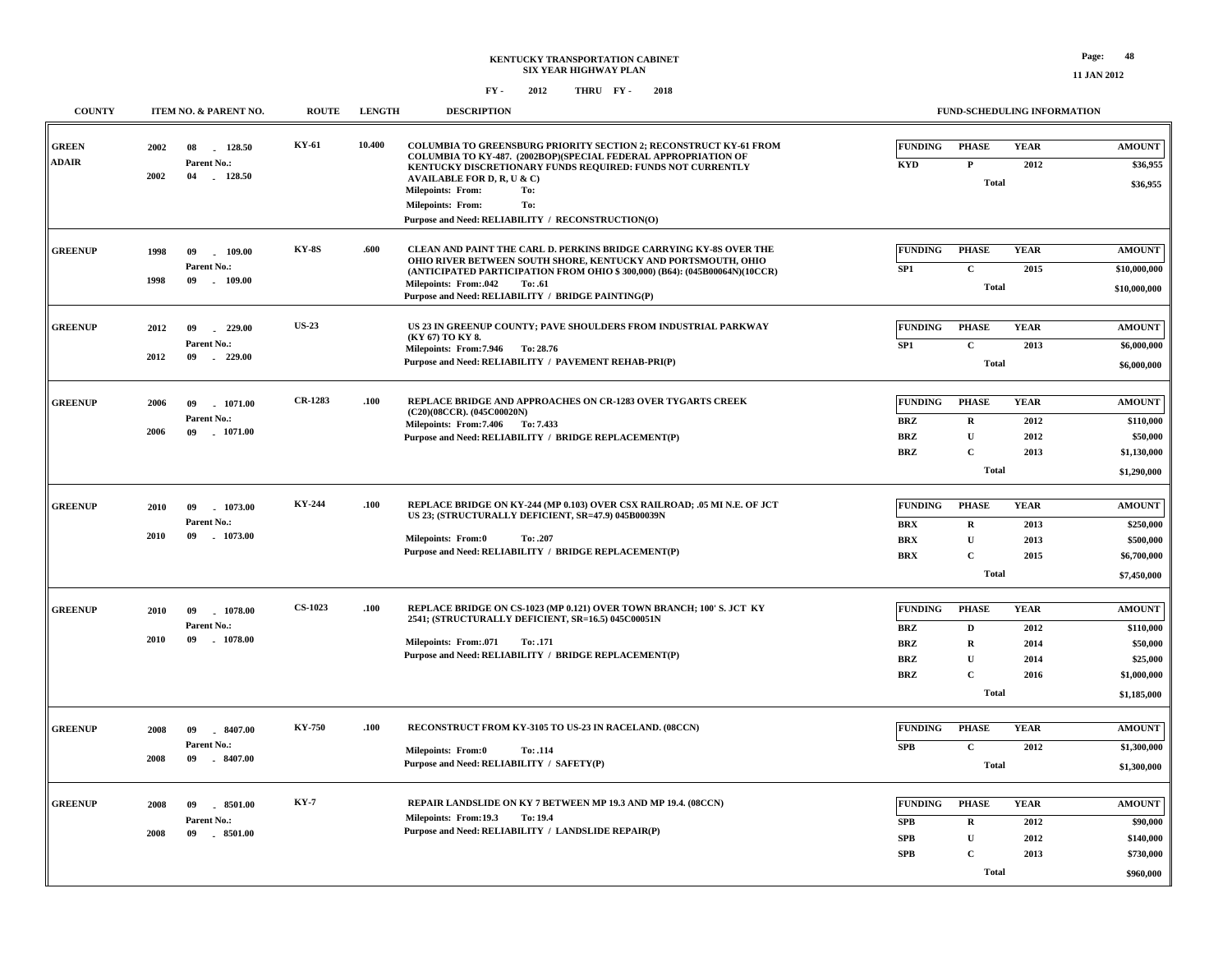| <b>11 JAN 2012</b> |  |  |  |  |
|--------------------|--|--|--|--|
|--------------------|--|--|--|--|

| <b>COUNTY</b>  |      | ITEM NO. & PARENT NO.                | <b>ROUTE</b> | <b>LENGTH</b> | <b>DESCRIPTION</b>                                                                                                                  |                          | FUND-SCHEDULING INFORMATION  |                     |                              |
|----------------|------|--------------------------------------|--------------|---------------|-------------------------------------------------------------------------------------------------------------------------------------|--------------------------|------------------------------|---------------------|------------------------------|
| <b>HANCOCK</b> | 1998 | 02 125.00<br>Parent No.:             | <b>US-60</b> | .900          | WIDEN US-60 TO 4 LANES NEAR HAWESVILLE TOWARD LEWISPORT.<br>(08CCR)(10CCR)                                                          | <b>FUNDING</b><br>SPB    | <b>PHASE</b><br>$\mathbf{C}$ | <b>YEAR</b><br>2012 | <b>AMOUNT</b><br>\$940,000   |
|                | 1998 | 02 125.00                            |              |               | Milepoints: From:8.2<br>To: 9.2<br>Purpose and Need: RELIABILITY / MAJOR WIDENING(O)                                                |                          | <b>Total</b>                 |                     | \$940,000                    |
| <b>HANCOCK</b> | 2006 | 02 197.00<br>Parent No.:             | KY-69        |               | IMPROVE CONNECTION BETWEEN US-60 AND CANNELTON DAM APPROACH.<br>(06CCR)(08CCR)(10CCR)                                               | <b>FUNDING</b>           | <b>PHASE</b><br>${\bf R}$    | <b>YEAR</b><br>2013 | <b>AMOUNT</b><br>\$1,770,000 |
|                | 2006 | 02 197.00                            |              |               | Milepoints: From:<br>To:<br>Purpose and Need: RELIABILITY / RECONSTRUCTION(O)                                                       | SPB<br>SPB               | ${\bf U}$                    | 2013                | \$760,000                    |
|                |      |                                      |              |               |                                                                                                                                     | SB <sub>2</sub>          | $\mathbf C$                  | 2015                | \$5,440,000                  |
|                |      |                                      |              |               |                                                                                                                                     |                          | <b>Total</b>                 |                     | \$7,970,000                  |
| <b>HANCOCK</b> | 2012 | 02<br>226.00                         | <b>US-60</b> |               | MINOR WIDENING OF OLD TWO WESTBOUND LANES OF US 60.                                                                                 | <b>FUNDING</b>           | <b>PHASE</b>                 | <b>YEAR</b>         | <b>AMOUNT</b>                |
|                |      | Parent No.:                          |              |               | Milepoints: From:1.933 To:8.2                                                                                                       | SP1                      | $\mathbf D$                  | 2013                | \$100,000                    |
|                | 2012 | 02<br>$-226.00$                      |              |               | Purpose and Need: RELIABILITY / SAFETY(P)                                                                                           | SP1                      | $\mathbf C$                  | 2014                | \$2,500,000                  |
|                |      |                                      |              |               |                                                                                                                                     |                          | <b>Total</b>                 |                     | \$2,600,000                  |
|                |      |                                      | KY-2124      | .040          |                                                                                                                                     |                          |                              |                     |                              |
| <b>HANCOCK</b> | 2012 | 02<br>$-1082.00$<br>Parent No.:      |              |               | REPLACE BRIDGE ON KY 2124 OVER SOUTH FORK OF PANTHER CREEK SW OF<br>INTERSECTION WITH HICKORY RIDGE RD (CR 1127)(SR 33.5)046B00031N | <b>FUNDING</b>           | <b>PHASE</b>                 | <b>YEAR</b>         | <b>AMOUNT</b>                |
|                | 2012 | 02<br>$-1082.00$                     |              |               | Milepoints: From: 2.593 To: 2.633                                                                                                   | <b>BRO</b><br><b>BRO</b> | $\mathbf D$<br>$\mathbf R$   | 2013<br>2014        | \$150,000<br>\$75,000        |
|                |      |                                      |              |               | Purpose and Need: RELIABILITY / BRIDGE REPLACEMENT(P)                                                                               | <b>BRO</b>               | ${\bf U}$                    | 2014                | \$75,000                     |
|                |      |                                      |              |               |                                                                                                                                     | <b>BRO</b>               | $\mathbf C$                  | 2015                | \$300,000                    |
|                |      |                                      |              |               |                                                                                                                                     |                          | Total                        |                     | \$600,000                    |
|                |      |                                      | $I-65$       | 5.000         | HARDIN I-65; WIDEN I-65 TO 6 LANES FROM MP 81 TO MP 86; INCLUDES NOLIN                                                              | <b>FUNDING</b>           | <b>PHASE</b>                 | <b>YEAR</b>         |                              |
| <b>HARDIN</b>  | 2000 | 04<br>18.00<br>$\sim$<br>Parent No.: |              |               | <b>RIVER BRIDGE.</b>                                                                                                                | SP <sub>1</sub>          | D                            | 2013                | <b>AMOUNT</b><br>\$2,500,000 |
|                | 2000 | 04<br>18.00<br>$\sim$                |              |               | Milepoints: From:81<br>To: 86                                                                                                       | SP <sub>1</sub>          | $\mathbf R$                  | 2015                | \$1,200,000                  |
|                |      |                                      |              |               | Purpose and Need: RELIABILITY / MAJOR WIDENING(O)                                                                                   | SP <sub>1</sub>          | U                            | 2015                | \$1,500,000                  |
|                |      |                                      |              |               |                                                                                                                                     | SP <sub>1</sub>          | $\mathbf C$                  | 2017                | \$30,000,000                 |
|                |      |                                      |              |               |                                                                                                                                     |                          | Total                        |                     | \$35,200,000                 |
| <b>HARDIN</b>  | 2000 | 04<br>18.01                          | $I-65$       | 5.000         | HARDIN I-65; WIDEN I-65 TO 6 LANES FROM MP 81 TO MP 86; INCLUDES NOLIN                                                              | <b>FUNDING</b>           | <b>PHASE</b>                 | <b>YEAR</b>         | <b>AMOUNT</b>                |
|                |      | Parent No.:                          |              |               | RIVER BRIDGE. ADDITIONAL FUNDING FOR C PHASE.                                                                                       | SP1                      | $\mathbf{C}$                 | 2018                | \$40,000,000                 |
|                | 2000 | 04<br>$-18.01$                       |              |               | <b>Milepoints: From:81</b><br>To: 86<br>Purpose and Need: RELIABILITY / PREFINANCD CONVRSN(O)                                       |                          | <b>Total</b>                 |                     | \$40,000,000                 |
|                |      |                                      |              |               |                                                                                                                                     |                          |                              |                     |                              |
| <b>HARDIN</b>  | 2000 | 19.00<br>04                          | $I-65$       | 5.341         | HARDIN I-65; WIDEN I-65 TO 6 LANES FROM MP 86 TO MP 91.3.                                                                           | <b>FUNDING</b>           | <b>PHASE</b>                 | <b>YEAR</b>         | <b>AMOUNT</b>                |
|                |      | Parent No.:                          |              |               | Milepoints: From:86<br>To: 91.341                                                                                                   | SP1                      | D                            | 2013                | \$1,800,000                  |
|                | 2000 | $-19.00$<br>04                       |              |               | Purpose and Need: RELIABILITY / MAJOR WIDENING(O)                                                                                   | SP <sub>1</sub>          | R                            | 2015                | \$800,000                    |
|                |      |                                      |              |               |                                                                                                                                     | SP1                      | $\mathbf U$<br>$\mathbf{C}$  | 2015                | \$1,000,000                  |
|                |      |                                      |              |               |                                                                                                                                     | SP <sub>1</sub>          | <b>Total</b>                 | 2017                | \$31,000,000<br>\$34,600,000 |
|                |      |                                      |              |               |                                                                                                                                     |                          |                              |                     |                              |
| <b>HARDIN</b>  | 2000 | 19.01<br>04                          | I-65         | 5.341         | HARDIN I-65; WIDEN I-65 TO 6 LANES FROM MP 86 TO MP 91.3. ADDITIONAL<br>FUNDING FOR C PHASE.                                        | <b>FUNDING</b>           | <b>PHASE</b>                 | <b>YEAR</b>         | <b>AMOUNT</b>                |
|                | 2000 | Parent No.:<br>04<br>19.01           |              |               | <b>Milepoints: From:86</b><br>To: 91.341                                                                                            | SP1                      | $\mathbf{C}$                 | 2018                | \$30,000,000                 |
|                |      |                                      |              |               | Purpose and Need: RELIABILITY / PREFINANCD CONVRSN(O)                                                                               |                          | <b>Total</b>                 |                     | \$30,000,000                 |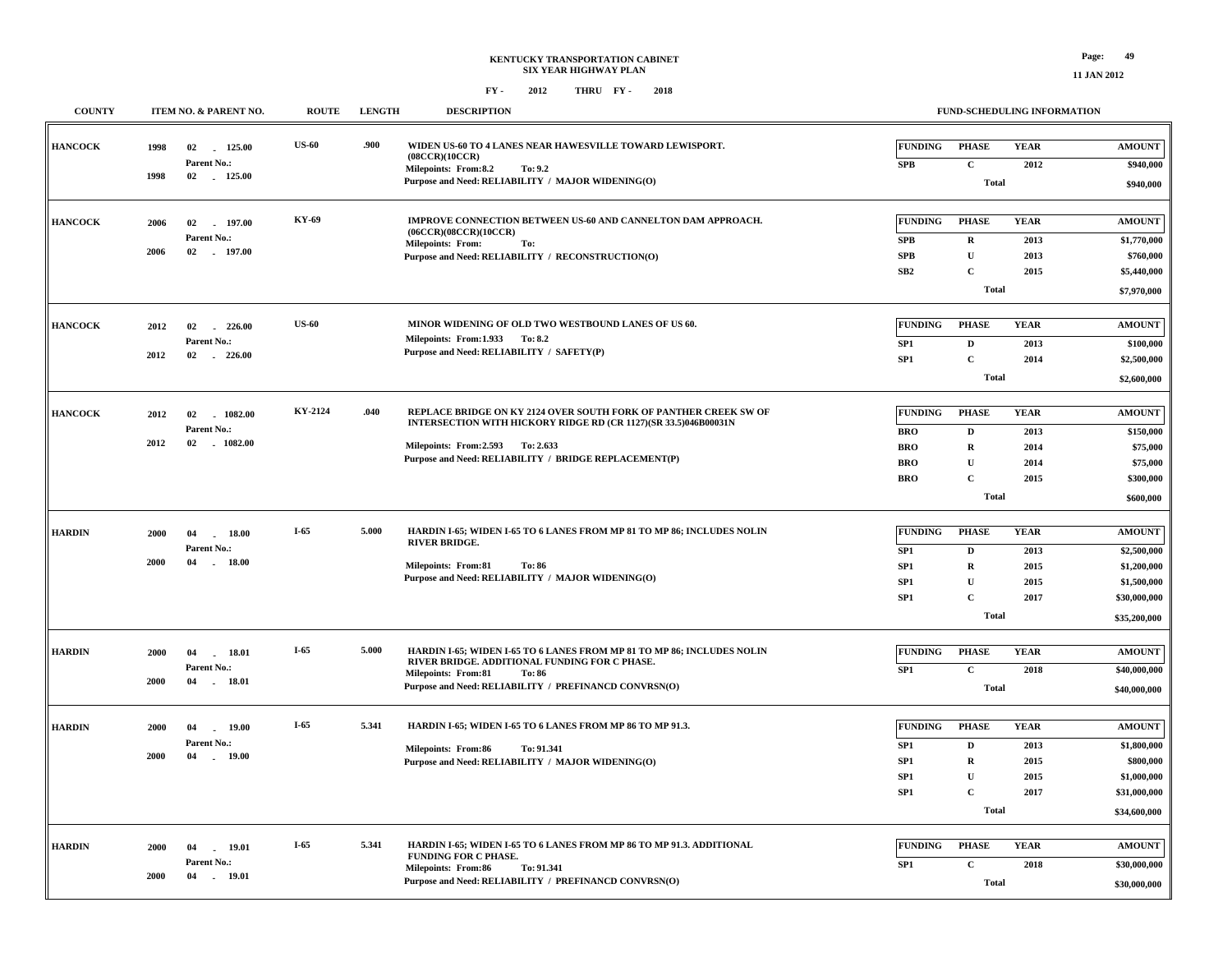| <b>COUNTY</b> | ITEM NO. & PARENT NO.                                                    | <b>ROUTE</b>  | <b>LENGTH</b> | <b>DESCRIPTION</b>                                                                                                                                                                                                                                                                                                                                 |                                                                  |                                                                                           | FUND-SCHEDULING INFORMATION                 |                                                                                        |
|---------------|--------------------------------------------------------------------------|---------------|---------------|----------------------------------------------------------------------------------------------------------------------------------------------------------------------------------------------------------------------------------------------------------------------------------------------------------------------------------------------------|------------------------------------------------------------------|-------------------------------------------------------------------------------------------|---------------------------------------------|----------------------------------------------------------------------------------------|
| <b>HARDIN</b> | 100.00<br>2010<br>04<br><b>Parent No.:</b><br>2010<br>04<br>$-100.00$    |               |               | CONSTRUCT NEW ACCESS ROAD FROM KY-313 TO NORTH WILSON ROAD EAST<br>OF RADCLIFF.(FUNDING IS FOR 20% FEDERAL-AID MATCH SHOULD FEDERAL<br>FUNDS BE OBTAINED THROUGH AN ALLOCATION OF DEPARTMENT OF DEFENSE<br>ACCESS ROAD FUNDING OR CONGRESSIONAL DISCRETIONARY FUNDING)<br>Milepoints: From:<br>To:<br>Purpose and Need: RELIABILITY / NEW ROUTE(O) | <b>FUNDING</b><br>SP <sub>1</sub><br>SP1<br>SP1<br>SP1           | <b>PHASE</b><br>$\mathbf D$<br>$\mathbf R$<br>$\mathbf{U}$<br>$\mathbf C$<br><b>Total</b> | <b>YEAR</b><br>2013<br>2014<br>2014<br>2015 | <b>AMOUNT</b><br>\$220,000<br>\$50,000<br>\$50,000<br>\$4,800,000<br>\$5,120,000       |
| <b>HARDIN</b> | 2008<br>153.01<br>04<br>Parent No.:<br>2008<br>04<br>153.00              | KY-251        | 3.600         | KY-251; FROM RING ROAD TO KY-434. (BRAC)(10CCR)<br>Milepoints: From: 2.722 To: 6.326<br>Purpose and Need: RELIABILITY / PHASE I DESIGN(O)                                                                                                                                                                                                          | <b>FUNDING</b><br>SP<br>${\bf SP}$<br>${\bf SP}$                 | <b>PHASE</b><br>$\mathbf D$<br>$\mathbf R$<br>$\mathbf U$<br>Total                        | <b>YEAR</b><br>2012<br>2014<br>2015         | <b>AMOUNT</b><br>\$1,360,000<br>\$2,500,000<br>\$1,500,000<br>\$5,360,000              |
| <b>HARDIN</b> | 2008<br>04<br>153.05<br>Parent No.:<br>04<br>2008<br>$-153.00$           | KY-251        | 1.700         | KY-251; FROM KY-434 TO KY-313. (BRAC)(10CCR)<br>Milepoints: From: 6.326 To: 8.019<br>Purpose and Need: RELIABILITY / PHASE I DESIGN(O)                                                                                                                                                                                                             | <b>FUNDING</b><br>SP<br>${\bf SP}$<br>${\bf SP}$                 | <b>PHASE</b><br>D<br>$\mathbf R$<br>$\mathbf U$<br><b>Total</b>                           | <b>YEAR</b><br>2012<br>2015<br>2016         | <b>AMOUNT</b><br>\$1,500,000<br>\$1,500,000<br>\$1,000,000<br>\$4,000,000              |
| <b>HARDIN</b> | 2008<br>04<br>154.00<br>Parent No.:<br>2008<br>154.00<br>04              | <b>US-31W</b> |               | OPERATIONAL IMPROVEMENTS ON US-31W TO IMPROVE TRAFFIC FLOW.<br>(BRAC)(10CCR)<br>Milepoints: From:<br>To:<br>Purpose and Need: RELIABILITY / CONGESTION MITIGTN(O)                                                                                                                                                                                  | <b>FUNDING</b><br>BR2                                            | <b>PHASE</b><br>$\mathbf C$<br><b>Total</b>                                               | <b>YEAR</b><br>2013                         | $\boldsymbol{\mathsf{AMOUNT}}$<br>\$6,240,000<br>\$6,240,000                           |
| <b>HARDIN</b> | 190.00<br>1996<br>04<br>Parent No.:<br>1996<br>04<br>$-190.00$           | <b>US-31W</b> | .700          | WIDEN FR KY-251 TO KY-1357 IN E-TOWN. (R-04DEOB)<br>Milepoints: From:16.943 To: 17.677<br>Purpose and Need: RELIABILITY / MAJOR WIDENING(O)                                                                                                                                                                                                        | <b>FUNDING</b><br>SP                                             | <b>PHASE</b><br>$\mathbf R$<br><b>Total</b>                                               | <b>YEAR</b><br>2014                         | <b>AMOUNT</b><br>\$5,790,000<br>\$5,790,000                                            |
| <b>HARDIN</b> | 197.00<br>2012<br>04<br>Parent No.:<br>2012<br>04<br>$-197.00$           | KY-1600       |               | RECONSTRUCTION FROM US 31W TO SECTION 1 OF ELIZABETHTOWN TO<br><b>RADCLIFF CONNECTOR.</b><br><b>Milepoints: From:0</b><br>To: .47<br>Purpose and Need: RELIABILITY / RECONSTRUCTION(O)                                                                                                                                                             | <b>FUNDING</b><br>SP1<br>SP1<br>SP1                              | <b>PHASE</b><br>$\mathbf R$<br>$\mathbf U$<br>$\mathbf C$<br><b>Total</b>                 | <b>YEAR</b><br>2014<br>2014<br>2015         | <b>AMOUNT</b><br>\$600,000<br>\$600,000<br>\$1,607,000<br>\$2,807,000                  |
| <b>HARDIN</b> | 2012<br>04<br>198.00<br>$\sim$<br>Parent No.:<br>2012<br>04<br>$-198.00$ | KY-3005       |               | PRELIMINARY ENGINEERING FOR THE EXTENSION OF RING ROAD FROM THE<br>WESTERN KENTUCKY PARKWAY TO I-65<br><b>Milepoints: From:</b><br>To:<br>Purpose and Need: NEW ROUTES / PE & ENVIRONMENTAL(O)                                                                                                                                                     | <b>FUNDING</b><br>SP <sub>1</sub>                                | <b>PHASE</b><br>$\mathbf{D}$<br><b>Total</b>                                              | <b>YEAR</b><br>2014                         | $\boldsymbol{\mathsf{AMOUNT}}$<br>\$1,500,000<br>\$1,500,000                           |
| <b>HARDIN</b> | 2012<br>199.00<br>04<br>Parent No.:<br>2012<br>04<br>$-199.00$           | <b>US-31W</b> |               | REPLACE BRIDGE OVER P&L AND CSX RAILROADS (MP 36.4 TO 36.8 IN WEST<br>POINT) (047B00007N).<br>Milepoints: From:36.4<br>To: 36.8<br>Purpose and Need: RELIABILITY / BRIDGE REPLACEMENT(P)                                                                                                                                                           | <b>FUNDING</b><br>${\bf STP}$<br><b>STP</b><br><b>STP</b><br>STP | <b>PHASE</b><br>D<br>$\mathbf R$<br>$\mathbf U$<br>$\mathbf C$<br><b>Total</b>            | <b>YEAR</b><br>2013<br>2015<br>2015<br>2017 | <b>AMOUNT</b><br>\$1,000,000<br>\$100,000<br>\$1,000,000<br>\$5,700,000<br>\$7,800,000 |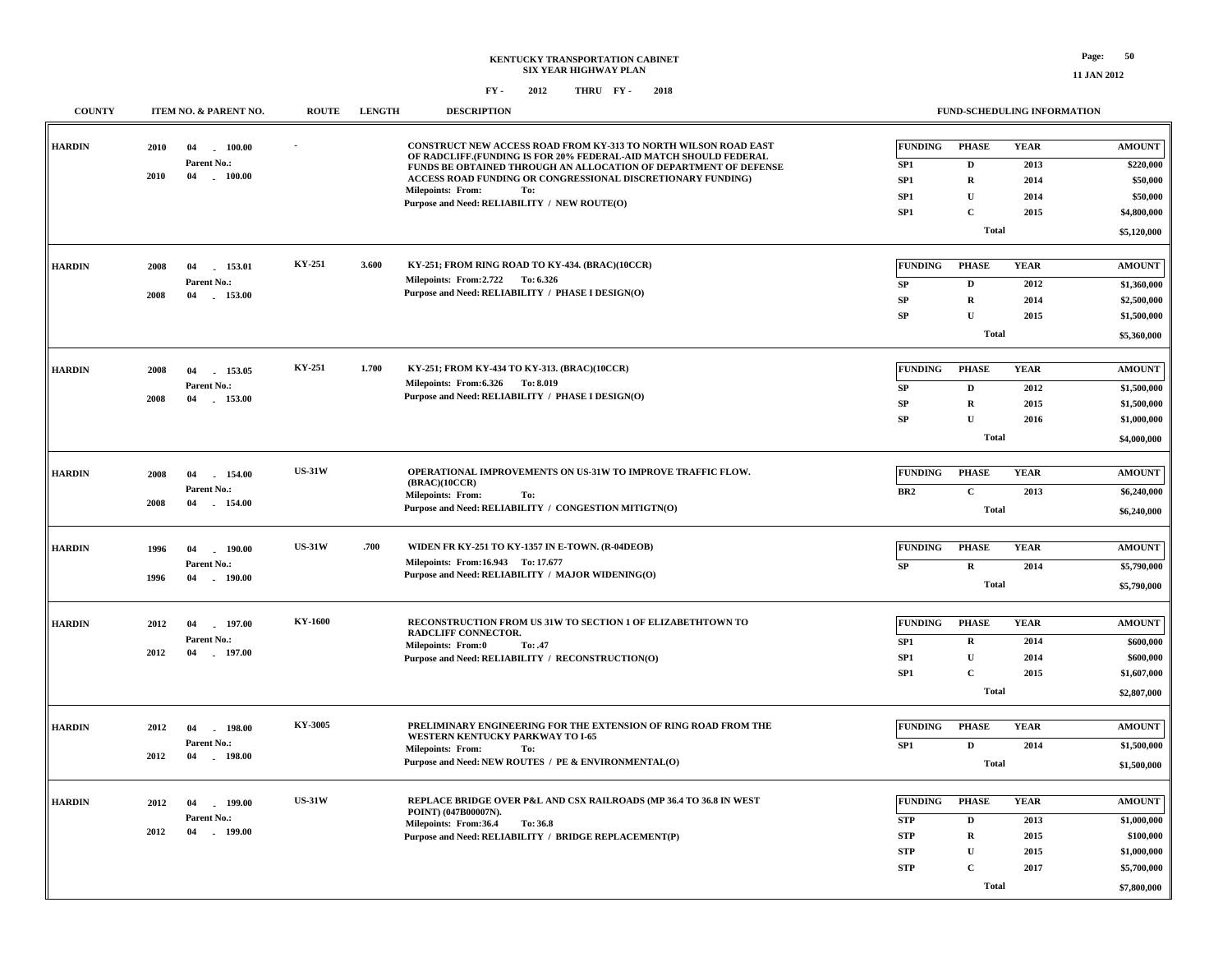| <b>COUNTY</b> |              | <b>ITEM NO. &amp; PARENT NO.</b>               | <b>ROUTE</b>   | <b>LENGTH</b> | <b>DESCRIPTION</b>                                                                                                                                                                   |                 |                                   | <b>FUND-SCHEDULING INFORMATION</b> |                                         |
|---------------|--------------|------------------------------------------------|----------------|---------------|--------------------------------------------------------------------------------------------------------------------------------------------------------------------------------------|-----------------|-----------------------------------|------------------------------------|-----------------------------------------|
| <b>HARDIN</b> | 2000<br>1996 | 04<br>286.10<br>Parent No.:<br>$-286.00$<br>04 | $I-65$         | .100          | <b>I-65 SOUTHBOUND PORT OF ENTRY FOR A COMMERCIAL VEHICLE MONITORING</b><br>STATION.(10CCR)<br>Milepoints: From:81.95 To:82.05<br>Purpose and Need: RELIABILITY / WEIGH STA REHAB(P) | FUNDING<br>IM   | <b>PHASE</b><br>D<br><b>Total</b> | <b>YEAR</b><br>2015                | <b>AMOUNT</b><br>\$370,000<br>\$370,000 |
| <b>HARDIN</b> | 2012         | 1077.00<br>04                                  | <b>US-62</b>   |               | REPLACE BRIDGE ON US 62 OVER UNNAMED STREAM 0.65 MILE SW OF KY 1375 (S                                                                                                               | <b>FUNDING</b>  | <b>PHASE</b>                      | <b>YEAR</b>                        | <b>AMOUNT</b>                           |
|               |              | Parent No.:                                    |                |               | LONG GROVE RD)(SR 48.5) 047B00052N<br>Milepoints: From: 8.894 To: 8.934                                                                                                              | <b>BRO</b>      | D                                 | 2014                               | \$75,000                                |
|               | 2012         | 04<br>$-1077.00$                               |                |               | Purpose and Need: RELIABILITY / BRIDGE REPLACEMENT(P)                                                                                                                                | <b>BRO</b>      | $\mathbf R$                       | 2015                               | \$75,000                                |
|               |              |                                                |                |               |                                                                                                                                                                                      | <b>BRO</b>      | $\mathbf{U}$                      | 2015                               | \$75,000                                |
|               |              |                                                |                |               |                                                                                                                                                                                      | <b>BRO</b>      | $\mathbf C$                       | 2016                               | \$225,000                               |
|               |              |                                                |                |               |                                                                                                                                                                                      |                 | Total                             |                                    | \$450,000                               |
| <b>HARDIN</b> | 1998         | 04<br>$-7020.00$                               | KY-1600        | .200          | RELOCATE INTERSECTION OF WOODLAND DRIVE AT US-31W. (CITY OF E-TOWN                                                                                                                   | <b>FUNDING</b>  | <b>PHASE</b>                      | <b>YEAR</b>                        | <b>AMOUNT</b>                           |
|               |              | Parent No.:                                    |                |               | RESPONSIBLE FOR ALL PHASES) (KYTC TO PROVIDE A TOTAL OF \$510,000 AS PER                                                                                                             | SP              | $\mathbf{C}$                      | 2012                               | \$340,000                               |
|               | 1998         | 04<br>$-7020.00$                               |                |               | AGREEMENT) (98CCN)(06CCR)(REMAINING FUNDS FOR AGREEMENT)<br><b>Milepoints: From:0</b><br>To: .2                                                                                      |                 | <b>Total</b>                      |                                    |                                         |
|               |              |                                                |                |               | Purpose and Need: SAFETY / SAFETY(P)                                                                                                                                                 |                 |                                   |                                    | \$340,000                               |
| <b>HARDIN</b> | 1998         | $-7030.00$<br>04                               | KY-251         |               | EXTEND MILES STREET FROM PEAR ORCHARD TO RING ROAD. (98CCN)                                                                                                                          | FUNDING         | <b>PHASE</b>                      | <b>YEAR</b>                        | <b>AMOUNT</b>                           |
|               |              | Parent No.:                                    |                |               | Milepoints: From:1.185 To: 2.722                                                                                                                                                     | SP <sub>1</sub> | $\mathbf C$                       | 2012                               | \$11,820,000                            |
|               | 1998         | $-7030.00$<br>04                               |                |               | Purpose and Need: RELIABILITY / RECONSTRUCTION(O)                                                                                                                                    |                 | <b>Total</b>                      |                                    | \$11,820,000                            |
|               |              |                                                |                |               |                                                                                                                                                                                      |                 |                                   |                                    |                                         |
| <b>HARDIN</b> | 2004         | $-8103.40$<br>04                               |                |               | NEW CONNECTOR ROAD SECTION 3: FROM KY-220 TO KY-313. (BRAC)                                                                                                                          | <b>FUNDING</b>  | <b>PHASE</b>                      | <b>YEAR</b>                        | <b>AMOUNT</b>                           |
|               |              | Parent No.:                                    |                |               | <b>Milepoints: From:</b><br>To:<br>Purpose and Need: RELIABILITY / NEW ROUTE(O)                                                                                                      | BR2             | $\mathbf C$                       | 2012                               | \$16,030,000                            |
|               | 2002         | $-8103.00$<br>04                               |                |               |                                                                                                                                                                                      |                 | <b>Total</b>                      |                                    | \$16,030,000                            |
|               |              |                                                |                |               |                                                                                                                                                                                      |                 |                                   |                                    |                                         |
| <b>HARDIN</b> | 2008         | 04<br>8103.50                                  |                |               | NEW CONNECTOR FROM VETERAN'S PKWY (KY 1646) TO KY-313. (BRAC)(10CCR)<br><b>Milepoints: From:</b><br>To:                                                                              | <b>FUNDING</b>  | <b>PHASE</b>                      | <b>YEAR</b>                        | <b>AMOUNT</b>                           |
|               | 2008         | Parent No.:<br>$-8103.50$<br>04                |                |               | Purpose and Need: RELIABILITY / NEW ROUTE(O)                                                                                                                                         | BR <sub>2</sub> | $\mathbf C$                       | 2012                               | \$11,450,000                            |
|               |              |                                                |                |               |                                                                                                                                                                                      |                 | <b>Total</b>                      |                                    | \$11,450,000                            |
| <b>HARDIN</b> | 2010         | 04<br>$-8630.00$                               | <b>CR-1288</b> | .040          | PAINT IRON BRIDGE IN WHITE MILLS. (10CCN)                                                                                                                                            | <b>FUNDING</b>  | <b>PHASE</b>                      | <b>YEAR</b>                        | <b>AMOUNT</b>                           |
|               |              | Parent No.:                                    |                |               | Milepoints: From:.186<br>To: .226                                                                                                                                                    | SB2             | $\mathbf C$                       | 2012                               | \$525,000                               |
|               | 2010         | 04<br>$-8630.00$                               |                |               | Purpose and Need: RELIABILITY / BRIDGE PAINTING(P)                                                                                                                                   |                 | <b>Total</b>                      |                                    | \$525,000                               |
|               |              |                                                |                |               |                                                                                                                                                                                      |                 |                                   |                                    |                                         |
| <b>HARLAN</b> | 2006         | 11 149.00                                      | KY-1926        |               | KINGDOM COME STATE PARK ACCESS ROAD. (08CCR)(10CCR)                                                                                                                                  | FUNDING         | <b>PHASE</b>                      | <b>YEAR</b>                        | <b>AMOUNT</b>                           |
|               |              | Parent No.:                                    |                |               | <b>Milepoints: From:0</b><br>To: .284<br>Purpose and Need: SAFETY / SAFETY(P)                                                                                                        | SPB             | R                                 | 2012                               | \$170,000                               |
|               | 2006         | 11 . 149.00                                    |                |               |                                                                                                                                                                                      | <b>SPB</b>      | $\mathbf{U}$                      | 2012                               | \$230,000                               |
|               |              |                                                |                |               |                                                                                                                                                                                      | SB <sub>2</sub> | $\mathbf C$                       | 2013                               | \$3,600,000                             |
|               |              |                                                |                |               |                                                                                                                                                                                      |                 | <b>Total</b>                      |                                    | \$4,000,000                             |
| <b>HARLAN</b> | 2006         | $-269.10$                                      | <b>US-421</b>  | 3.800         | HARLAN-VIRGINIA STATE LINE; RESCOPE US-421 FROM BARN BRANCH TO                                                                                                                       | <b>FUNDING</b>  | <b>PHASE</b>                      | <b>YEAR</b>                        | <b>AMOUNT</b>                           |
|               |              | 11<br>Parent No.:                              |                |               | VIRGINIA STATE LINE.(08CCR)(10CCR)                                                                                                                                                   | <b>SP</b>       | D                                 | 2012                               | \$520,000                               |
|               | 1996         | 11<br>$-269.00$                                |                |               | To: 3.832<br>Milepoints: From:0<br>Purpose and Need: RELIABILITY / MAJOR WIDENING(O)                                                                                                 | <b>SP</b>       | $\mathbf C$                       | 2014                               | \$36,000,000                            |
|               |              |                                                |                |               |                                                                                                                                                                                      |                 | Total                             |                                    | \$36,520,000                            |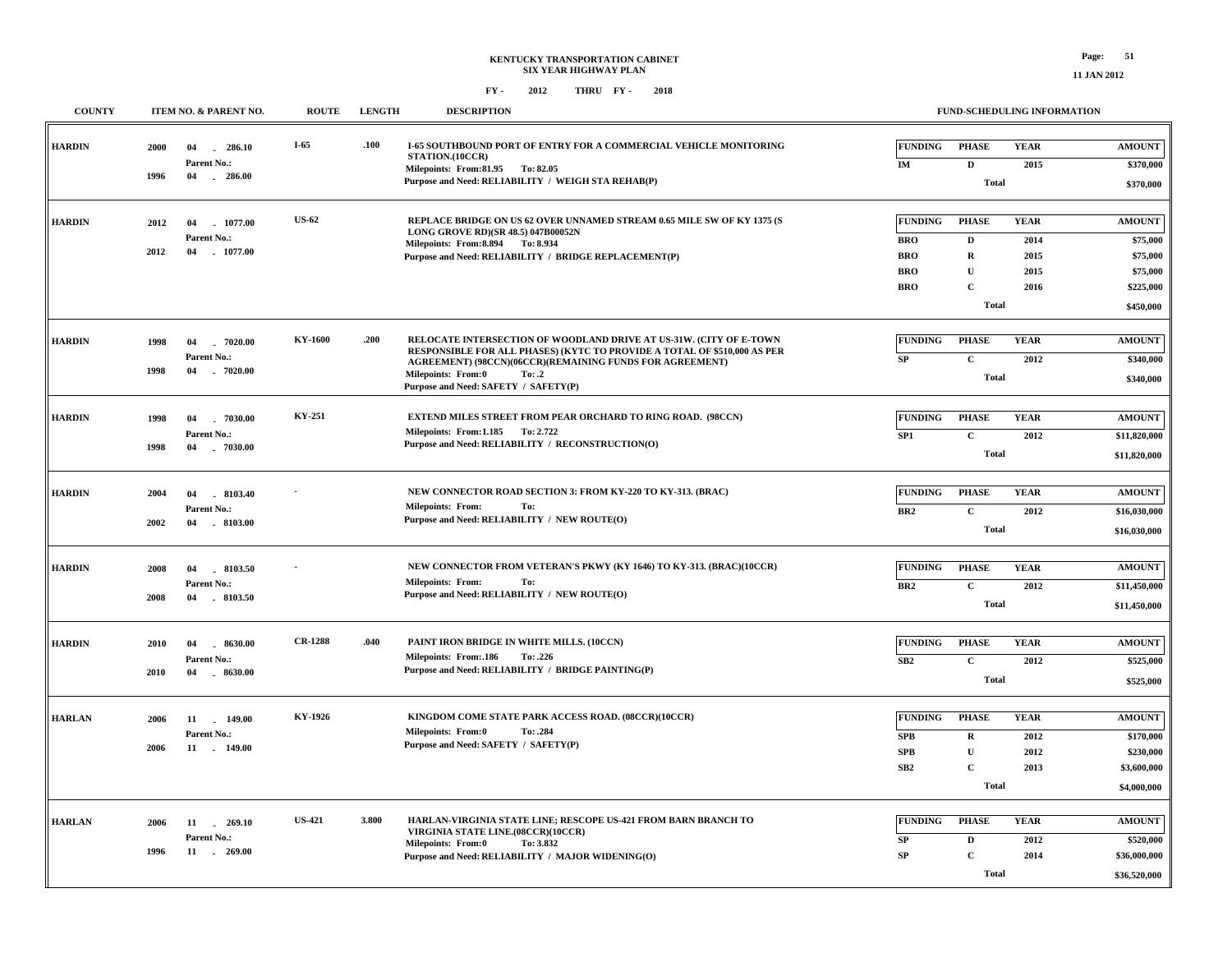| <b>COUNTY</b>   | ITEM NO. & PARENT NO.             | <b>ROUTE</b>   | <b>LENGTH</b> | <b>DESCRIPTION</b>                                                                                                              |                |                | FUND-SCHEDULING INFORMATION |               |
|-----------------|-----------------------------------|----------------|---------------|---------------------------------------------------------------------------------------------------------------------------------|----------------|----------------|-----------------------------|---------------|
| <b>HARLAN</b>   | 2002<br>11 1061.00                | KY-413         | .100          | REPLACE BRIDGE OVER CUMBERLAND RIVER (B89) 0.1MI N JCT. KY-840.<br>$(SR=27.3)$ : (048B00089N)                                   | <b>FUNDING</b> | <b>PHASE</b>   | <b>YEAR</b>                 | <b>AMOUNT</b> |
|                 | Parent No.:                       |                |               | <b>Milepoints: From:.027</b><br>To: .071                                                                                        | <b>BRX</b>     | $\mathbf R$    | 2012                        | \$80,000      |
|                 | 2002<br>11 . 1061.00              |                |               | Purpose and Need: RELIABILITY / BRIDGE REPLACEMENT(P)                                                                           | <b>BRX</b>     | $\mathbf{U}$   | 2012                        | \$160,000     |
|                 |                                   |                |               |                                                                                                                                 | <b>BRX</b>     | $\mathbf{C}$   | 2013                        | \$1,090,000   |
|                 |                                   |                |               |                                                                                                                                 |                | <b>Total</b>   |                             | \$1,330,000   |
| <b>HARLAN</b>   | 2012<br>11 1087.00                | KY-72          |               | REPLACE BRIDGE ON KY 72 OVER CATRON CREEK AT INTERSECTION OF KY 72                                                              | <b>FUNDING</b> | <b>PHASE</b>   | <b>YEAR</b>                 | <b>AMOUNT</b> |
|                 | Parent No.:                       |                |               | AND SMITH LANE (CR 1226L)(SR 30) 048B00030N<br>Milepoints: From: 6.539 To: 6.579                                                | <b>BRO</b>     | $\mathbf{D}$   | 2013                        | \$400,000     |
|                 | 2012<br>11 1087.00                |                |               | Purpose and Need: RELIABILITY / BRIDGE REPLACEMENT(P)                                                                           | <b>BRO</b>     | ${\bf R}$      | 2014                        | \$50,000      |
|                 |                                   |                |               |                                                                                                                                 | <b>BRO</b>     | $\mathbf{U}$   | 2014                        | \$50,000      |
|                 |                                   |                |               |                                                                                                                                 | <b>BRO</b>     | $\mathbf{C}$   | 2015                        | \$1,300,000   |
|                 |                                   |                |               |                                                                                                                                 |                | Total          |                             | \$1,800,000   |
| <b>HARLAN</b>   | 2008<br>11 8510.00                | CR-1336        |               | RECONSTRUCT LOW WATER BRIDGE OVER POOR FORK CUMBERLAND RIVER                                                                    | FUNDING        | <b>PHASE</b>   | <b>YEAR</b>                 | <b>AMOUNT</b> |
|                 | Parent No.:                       |                |               | ON CR-1336 JUST SOUTH OF JCT. US-119 NORTHEAST OF HARLAN. (08CCN):                                                              | SPB            | $\mathbf R$    | 2012                        | \$25,000      |
|                 | 2008<br>11 8510.00                |                |               | (048B00135N)(2011BOPP)<br><b>Milepoints: From:0</b><br>To: .065                                                                 | SPB            | ${\bf U}$      | 2012                        | \$25,000      |
|                 |                                   |                |               | Purpose and Need: RELIABILITY / BRIDGE REHAB(P)                                                                                 |                | <b>Total</b>   |                             | \$50,000      |
|                 |                                   |                |               |                                                                                                                                 |                |                |                             |               |
| <b>HARLAN</b>   | 2008<br>11<br>8511.00             | <b>US-119</b>  |               | MAKE VARIOUS SPOT IMPROVEMENTS ON US-119 AND PROVIDE SUFFICIENT<br>PASSING BAY LANES TO IMPROVE TRAFFIC FLOW. (08CCN)(2011BOPP) | <b>FUNDING</b> | <b>PHASE</b>   | <b>YEAR</b>                 | <b>AMOUNT</b> |
| <b>BELL</b>     | Parent No.:<br>11 8511.00<br>2008 |                |               | <b>Milepoints: From:</b><br>To:                                                                                                 | <b>SPB</b>     | R              | 2012                        | \$150,000     |
|                 |                                   |                |               | <b>Milepoints: From:</b><br>To:                                                                                                 | SPB            | ${\bf U}$      | 2012                        | \$170,000     |
|                 |                                   |                |               | Purpose and Need: RELIABILITY / SPOT IMPROVEMENTS(O)                                                                            | SPB            | $\mathbf C$    | 2013                        | \$2,690,000   |
|                 |                                   |                |               |                                                                                                                                 |                | <b>Total</b>   |                             | \$3,010,000   |
| <b>HARLAN</b>   | 11 8511.10<br>2008                | <b>US-119</b>  | .200          | WIDEN US 119 TO PROVIDE A RIGHT TURN LANE AT THE US 119/KY 840                                                                  | FUNDING        | <b>PHASE</b>   | <b>YEAR</b>                 | <b>AMOUNT</b> |
| <b>BELL</b>     | Parent No.:                       |                |               | <b>INTERSECTION.</b><br>Milepoints: From:10<br>To: 10.2                                                                         | SPB            | $\mathbf U$    | 2012                        | \$20,000      |
|                 | 2008<br>11<br>$. \t8511.00$       |                |               | <b>Milepoints: From:</b><br>To:                                                                                                 | SPB            | $\mathbf C$    | 2013                        | \$125,000     |
|                 |                                   |                |               | Purpose and Need: SAFETY / SPOT IMPROVEMENTS(O)                                                                                 |                | <b>Total</b>   |                             | \$145,000     |
| <b>HARRISON</b> | 2010<br>$-908.00$<br>06           | KY-32          | .200          | IMPROVE SAFETY ON KY-32 AT THE ENTRANCE TO HARRISON MEMORIAL                                                                    | <b>FUNDING</b> | <b>PHASE</b>   | <b>YEAR</b>                 | <b>AMOUNT</b> |
|                 | Parent No.:                       |                |               | HOSPITAL IN CYNTHIANA                                                                                                           | <b>STP</b>     | $\mathbf D$    | 2013                        | \$700,000     |
|                 | 2010<br>06<br>.908.00             |                |               | Milepoints: From:10.074 To: 10.274                                                                                              | <b>STP</b>     | $\mathbf R$    | 2014                        | \$1,200,000   |
|                 |                                   |                |               | Purpose and Need: SAFETY / SAFETY(P)                                                                                            | <b>STP</b>     | $\mathbf U$    | 2014                        | \$1,000,000   |
|                 |                                   |                |               |                                                                                                                                 | <b>STP</b>     | $\overline{c}$ | 2016                        | \$4,000,000   |
|                 |                                   |                |               |                                                                                                                                 |                | <b>Total</b>   |                             | \$6,900,000   |
|                 |                                   |                |               |                                                                                                                                 |                |                |                             |               |
| <b>HARRISON</b> | 2012<br>06<br>1083.00             | <b>CR-1052</b> |               | REPLACE BRIDGE ON STRATTON ROAD (CR 1052) OVER STRATTON BRANCH 0.3<br>MILE NE OF CSX RAILROAD(SR 23.5) 049C00018N               | <b>FUNDING</b> | <b>PHASE</b>   | <b>YEAR</b>                 | <b>AMOUNT</b> |
|                 | Parent No.:                       |                |               | Milepoints: From: 2.913 To: 2.953                                                                                               | <b>BRZ</b>     | $\mathbf D$    | 2013                        | \$150,000     |
|                 | 2012<br>06<br>$-1083.00$          |                |               | Purpose and Need: RELIABILITY / BRIDGE REPLACEMENT(P)                                                                           | <b>BRZ</b>     | $\mathbf R$    | 2014                        | \$25,000      |
|                 |                                   |                |               |                                                                                                                                 | <b>BRZ</b>     | $\mathbf{U}$   | 2014                        | \$25,000      |
|                 |                                   |                |               |                                                                                                                                 | BRZ            | $\mathbf C$    | 2015                        | \$250,000     |
|                 |                                   |                |               |                                                                                                                                 |                | <b>Total</b>   |                             | \$450,000     |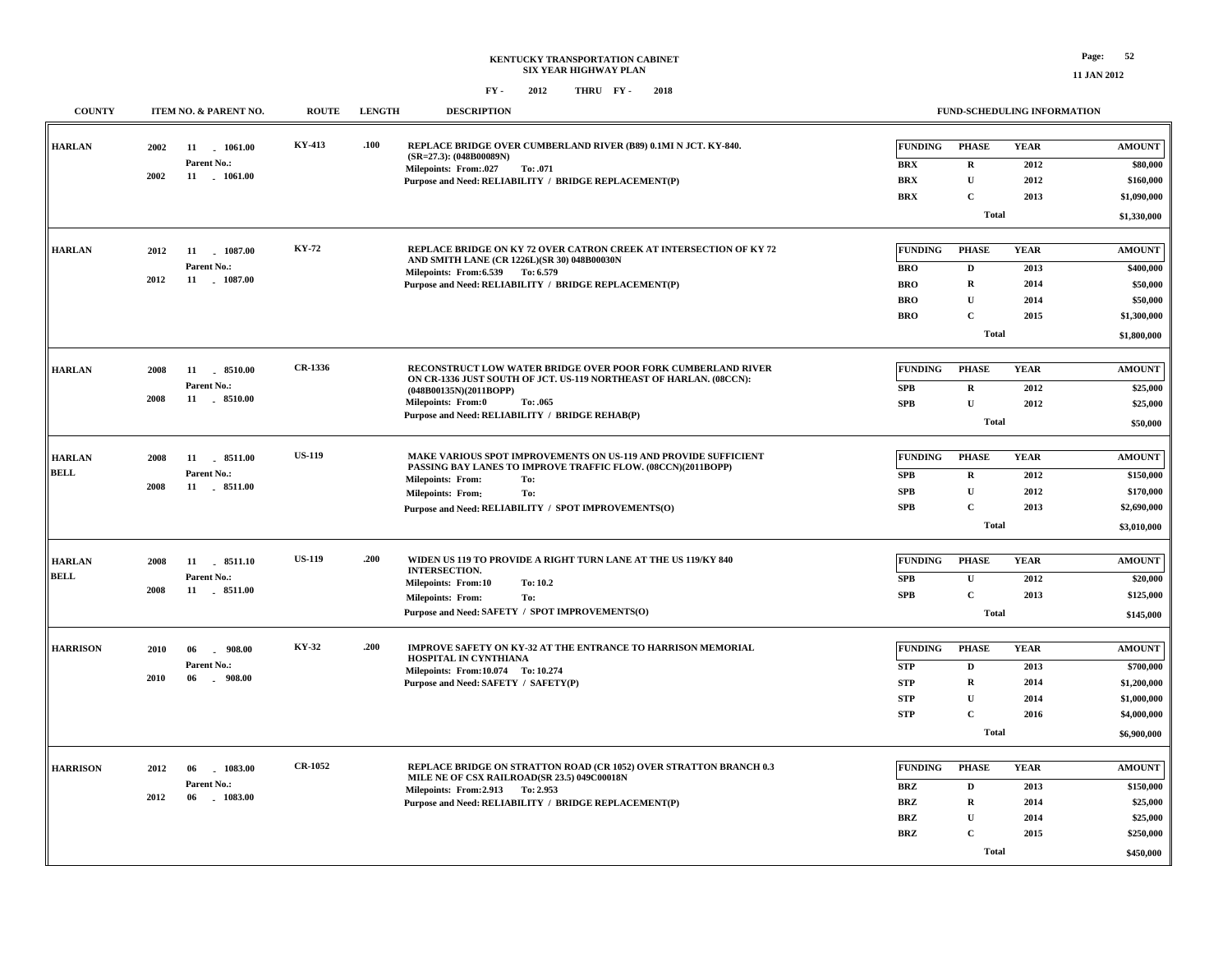**COUNTY ITEM NO. & PARENT NO. ROUTE LENGTH DESCRIPTION**

# **FUND-SCHEDULING INFORMATION**

| RECONSTRUCT BRIDGE OVER MILL CREEK ON KY-36 FOUR MILES WEST OF<br>KY-36<br><b>FUNDING</b><br><b>YEAR</b><br><b>HARRISON</b><br><b>PHASE</b><br><b>AMOUNT</b><br>2008<br>8500.00<br>06<br>CYNTHIANA. (08CCN): (049B00032N)<br>Parent No.:<br>$\mathbf C$<br>SP <sub>1</sub><br>2012<br>\$1,500,000<br>Milepoints: From:12.583 To: 12.623<br>2008<br>06<br>$-8500.00$<br>Purpose and Need: RELIABILITY / BRIDGE REHAB(P)<br><b>Total</b><br>\$1,500,000<br>$I-65$<br>3.000<br>TENN. STATE LINE-ELIZABETHTOWN; WIDEN TO 6 LANES FROM 0.5 MI N OF THE<br><b>FUNDING</b><br><b>PHASE</b><br><b>YEAR</b><br><b>HART</b><br><b>AMOUNT</b><br>13.00<br>2000<br>04<br>$\sim$<br>KY-218 I-CHNG (B32) TO GREEN RIVER BRIDGE (B31) (04CCN)<br>Parent No.:<br>SP1<br>$\mathbf{D}$<br>2012<br>\$1,500,000<br>2000<br>04<br>13.00<br>Milepoints: From:58.2<br>To: 61.2<br>SP1<br>$\mathbf R$<br>2013<br>\$500,000<br>Purpose and Need: RELIABILITY / MAJOR WIDENING(O)<br>$\mathbf{U}$<br>SP <sub>1</sub><br>2013<br>\$1,000,000<br>$\mathbf C$<br>SP1<br>2014<br>\$40,500,000<br>Total<br>\$43,500,000<br>$I-65$<br>3.700<br>TENN. STATE LINE-ELIZABETHTOWN; WIDEN TO 6 LANES FROM GREEN RIVER<br><b>FUNDING</b><br><b>PHASE</b><br><b>YEAR</b><br><b>AMOUNT</b><br><b>HART</b><br>14.00<br>2000<br>04<br>BRIDGE (B31) TO 0.8 MI N OF THE US 31W BRIDGE (INCLUDES THE GREEN RIVER<br>Parent No.:<br>SP1<br>$\mathbf R$<br>2013<br>\$700,000<br><b>BRIDGE</b> ) (B27)(04CCN)<br>2000<br>04<br>14.00<br>n.<br>SP <sub>1</sub><br>$\mathbf{U}$<br>2013<br>\$1,000,000<br>Milepoints: From:61.2<br>To: 64.9<br>$\mathbf C$<br>SP1<br>2014<br>\$25,000,000<br>Purpose and Need: RELIABILITY / MAJOR WIDENING(O)<br><b>Total</b><br>\$26,700,000<br>$I-65$<br>3.700<br><b>YEAR</b><br>TENN. STATE LINE-ELIZABETHTOWN; WIDEN TO 6 LANES FROM GREEN RIVER<br><b>FUNDING</b><br><b>PHASE</b><br><b>AMOUNT</b><br><b>HART</b><br>2000<br>04<br>14.01<br>BRIDGE (B31) TO 0.8 MI N OF THE US 31W BRIDGE (INCLUDES THE GREEN RIVER<br>Parent No.:<br>SP1<br>$\mathbf C$<br>2015<br>\$25,000,000<br>BRIDGE) (B27). ADDITIONAL FUNDING FOR C PHASE.<br>2000<br>04<br>14.01<br>$\sim$<br>Milepoints: From:61.2<br>To: 64.9<br><b>Total</b><br>\$25,000,000<br>Purpose and Need: RELIABILITY / PREFINANCD CONVRSN(O)<br>$I-65$<br>TENN. STATE LINE-ELIZABETHTOWN; WIDEN TO 6 LANES FROM 0.8 MI N OF THE<br>6.100<br><b>FUNDING</b><br><b>PHASE</b><br><b>YEAR</b><br><b>AMOUNT</b><br><b>HART</b><br>2000<br>04<br>15.00<br>US 31W BRIDGE (B27) TO 0.6 MI N OF THE KY 728 BRIDGE (B08). (PE & ENV UNDER<br>Parent No.:<br>\$2,000,000<br>SP <sub>1</sub><br>D<br>2013<br>4-10.05)(04CCN)(08CCR)(10CCR)<br>2000<br>04<br>15.00<br>SP1<br>$\bf R$<br>2014<br>\$700,000<br>Milepoints: From:64.9<br>To: 71<br>SP <sub>1</sub><br>U<br>2014<br>\$1,000,000<br>Purpose and Need: RELIABILITY / MAJOR WIDENING(O)<br>$\mathbf C$<br>SP <sub>1</sub><br>2016<br>\$52,000,000<br><b>Total</b><br>\$55,700,000<br>$I-65$<br>6.100<br>TENN. STATE LINE-ELIZABETHTOWN; WIDEN TO 6 LANES FROM 0.8 MI N OF THE<br><b>FUNDING</b><br><b>PHASE</b><br><b>YEAR</b><br><b>HART</b><br><b>AMOUNT</b><br>2000<br>04<br>15.01<br>US 31W BRIDGE (B27) TO 0.6 MI N OF THE KY 728 BRIDGE (B08) (PE & ENV UNDER<br>Parent No.:<br>$\mathbf C$<br>SP <sub>1</sub><br>2017<br>\$17,000,000<br>4-10.05. ADDITIONAL FUNDING FOR C PHASE.<br>2000<br>04 15.01<br>Milepoints: From:64.9<br>To: 71<br><b>Total</b><br>\$17,000,000<br>Purpose and Need: RELIABILITY / PREFINANCD CONVRSN(O)<br>5.000<br>$I-65$<br>TENN. STATE LINE-ELIZABETHTOWN; WIDEN TO 6 LANES FROM 0.6 MI N OF THE<br><b>YEAR</b><br><b>FUNDING</b><br><b>PHASE</b><br><b>HART</b><br><b>AMOUNT</b><br>2000<br>04<br>16.00<br>KY 728 BRIDGE (B08) TO 0.1 MI N OF KY 224 (B16). (PE & ENV UNDER 4-<br><b>LARUE</b><br>Parent No.:<br>SP <sub>1</sub><br>D<br>2013<br>\$1,800,000<br>10.05)(04CCN)<br>2000<br>04<br>16.00<br>$\overline{\phantom{a}}$<br>SP <sub>1</sub><br>$\bf R$<br>2015<br>\$700,000<br><b>Milepoints: From:71</b><br>To: 74.622<br>$\mathbf{U}$<br>SP <sub>1</sub><br>2015<br>\$1,000,000<br>Milepoints: From: 74.622 To: 76<br>$\mathbf C$<br>SP <sub>1</sub><br>2016<br>\$22,000,000<br>Purpose and Need: RELIABILITY / MAJOR WIDENING(O)<br><b>Total</b><br>\$25,500,000<br>$I-65$<br>TENN. STATE LINE-ELIZABETHTOWN: WIDEN TO 6 LANES FROM 0.6 MI N OF THE<br>5.000<br><b>FUNDING</b><br><b>PHASE</b><br><b>YEAR</b><br><b>AMOUNT</b><br><b>HART</b><br>2000<br>04<br>16.01<br>KY 728 BRIDGE (B08) TO 0.1 MI N OF KY 224 (B16). (PE & ENV UNDER 4-10.05).<br><b>LARUE</b><br>Parent No.:<br>$\mathbf{C}$<br>2017<br>\$36,000,000<br>SP <sub>1</sub><br>ADDITIONAL FUNDING FOR C PHASE.<br>2000<br>04<br>16.01<br>Milepoints: From:71<br>To: 74.622<br><b>Total</b><br>\$36,000,000<br>Milepoints: From: 74.622 To: 76<br>Purpose and Need: RELIABILITY / PREFINANCD CONVRSN(O) |  |  |  |  |  |
|--------------------------------------------------------------------------------------------------------------------------------------------------------------------------------------------------------------------------------------------------------------------------------------------------------------------------------------------------------------------------------------------------------------------------------------------------------------------------------------------------------------------------------------------------------------------------------------------------------------------------------------------------------------------------------------------------------------------------------------------------------------------------------------------------------------------------------------------------------------------------------------------------------------------------------------------------------------------------------------------------------------------------------------------------------------------------------------------------------------------------------------------------------------------------------------------------------------------------------------------------------------------------------------------------------------------------------------------------------------------------------------------------------------------------------------------------------------------------------------------------------------------------------------------------------------------------------------------------------------------------------------------------------------------------------------------------------------------------------------------------------------------------------------------------------------------------------------------------------------------------------------------------------------------------------------------------------------------------------------------------------------------------------------------------------------------------------------------------------------------------------------------------------------------------------------------------------------------------------------------------------------------------------------------------------------------------------------------------------------------------------------------------------------------------------------------------------------------------------------------------------------------------------------------------------------------------------------------------------------------------------------------------------------------------------------------------------------------------------------------------------------------------------------------------------------------------------------------------------------------------------------------------------------------------------------------------------------------------------------------------------------------------------------------------------------------------------------------------------------------------------------------------------------------------------------------------------------------------------------------------------------------------------------------------------------------------------------------------------------------------------------------------------------------------------------------------------------------------------------------------------------------------------------------------------------------------------------------------------------------------------------------------------------------------------------------------------------------------------------------------------------------------------------------------------------------------------------------------------------------------------------------------------------------------------------------------------------------------------------------------------------------------------------------------------------------------------------------------------------------------------------------------------------------------------------------------------------------------------------------------------------------------------------------------------------------------------------------------------------------------------------------------------------------------------------------------------------------------------------------------------------------------------------------------------------------------------------------------------------------------------------------------------------------------------------------------------------------------------------------------------------------------------------------------------------------------------------------------------------------------------------------------------------|--|--|--|--|--|
|                                                                                                                                                                                                                                                                                                                                                                                                                                                                                                                                                                                                                                                                                                                                                                                                                                                                                                                                                                                                                                                                                                                                                                                                                                                                                                                                                                                                                                                                                                                                                                                                                                                                                                                                                                                                                                                                                                                                                                                                                                                                                                                                                                                                                                                                                                                                                                                                                                                                                                                                                                                                                                                                                                                                                                                                                                                                                                                                                                                                                                                                                                                                                                                                                                                                                                                                                                                                                                                                                                                                                                                                                                                                                                                                                                                                                                                                                                                                                                                                                                                                                                                                                                                                                                                                                                                                                                                                                                                                                                                                                                                                                                                                                                                                                                                                                                                                                                              |  |  |  |  |  |
|                                                                                                                                                                                                                                                                                                                                                                                                                                                                                                                                                                                                                                                                                                                                                                                                                                                                                                                                                                                                                                                                                                                                                                                                                                                                                                                                                                                                                                                                                                                                                                                                                                                                                                                                                                                                                                                                                                                                                                                                                                                                                                                                                                                                                                                                                                                                                                                                                                                                                                                                                                                                                                                                                                                                                                                                                                                                                                                                                                                                                                                                                                                                                                                                                                                                                                                                                                                                                                                                                                                                                                                                                                                                                                                                                                                                                                                                                                                                                                                                                                                                                                                                                                                                                                                                                                                                                                                                                                                                                                                                                                                                                                                                                                                                                                                                                                                                                                              |  |  |  |  |  |
|                                                                                                                                                                                                                                                                                                                                                                                                                                                                                                                                                                                                                                                                                                                                                                                                                                                                                                                                                                                                                                                                                                                                                                                                                                                                                                                                                                                                                                                                                                                                                                                                                                                                                                                                                                                                                                                                                                                                                                                                                                                                                                                                                                                                                                                                                                                                                                                                                                                                                                                                                                                                                                                                                                                                                                                                                                                                                                                                                                                                                                                                                                                                                                                                                                                                                                                                                                                                                                                                                                                                                                                                                                                                                                                                                                                                                                                                                                                                                                                                                                                                                                                                                                                                                                                                                                                                                                                                                                                                                                                                                                                                                                                                                                                                                                                                                                                                                                              |  |  |  |  |  |
|                                                                                                                                                                                                                                                                                                                                                                                                                                                                                                                                                                                                                                                                                                                                                                                                                                                                                                                                                                                                                                                                                                                                                                                                                                                                                                                                                                                                                                                                                                                                                                                                                                                                                                                                                                                                                                                                                                                                                                                                                                                                                                                                                                                                                                                                                                                                                                                                                                                                                                                                                                                                                                                                                                                                                                                                                                                                                                                                                                                                                                                                                                                                                                                                                                                                                                                                                                                                                                                                                                                                                                                                                                                                                                                                                                                                                                                                                                                                                                                                                                                                                                                                                                                                                                                                                                                                                                                                                                                                                                                                                                                                                                                                                                                                                                                                                                                                                                              |  |  |  |  |  |
|                                                                                                                                                                                                                                                                                                                                                                                                                                                                                                                                                                                                                                                                                                                                                                                                                                                                                                                                                                                                                                                                                                                                                                                                                                                                                                                                                                                                                                                                                                                                                                                                                                                                                                                                                                                                                                                                                                                                                                                                                                                                                                                                                                                                                                                                                                                                                                                                                                                                                                                                                                                                                                                                                                                                                                                                                                                                                                                                                                                                                                                                                                                                                                                                                                                                                                                                                                                                                                                                                                                                                                                                                                                                                                                                                                                                                                                                                                                                                                                                                                                                                                                                                                                                                                                                                                                                                                                                                                                                                                                                                                                                                                                                                                                                                                                                                                                                                                              |  |  |  |  |  |
|                                                                                                                                                                                                                                                                                                                                                                                                                                                                                                                                                                                                                                                                                                                                                                                                                                                                                                                                                                                                                                                                                                                                                                                                                                                                                                                                                                                                                                                                                                                                                                                                                                                                                                                                                                                                                                                                                                                                                                                                                                                                                                                                                                                                                                                                                                                                                                                                                                                                                                                                                                                                                                                                                                                                                                                                                                                                                                                                                                                                                                                                                                                                                                                                                                                                                                                                                                                                                                                                                                                                                                                                                                                                                                                                                                                                                                                                                                                                                                                                                                                                                                                                                                                                                                                                                                                                                                                                                                                                                                                                                                                                                                                                                                                                                                                                                                                                                                              |  |  |  |  |  |
|                                                                                                                                                                                                                                                                                                                                                                                                                                                                                                                                                                                                                                                                                                                                                                                                                                                                                                                                                                                                                                                                                                                                                                                                                                                                                                                                                                                                                                                                                                                                                                                                                                                                                                                                                                                                                                                                                                                                                                                                                                                                                                                                                                                                                                                                                                                                                                                                                                                                                                                                                                                                                                                                                                                                                                                                                                                                                                                                                                                                                                                                                                                                                                                                                                                                                                                                                                                                                                                                                                                                                                                                                                                                                                                                                                                                                                                                                                                                                                                                                                                                                                                                                                                                                                                                                                                                                                                                                                                                                                                                                                                                                                                                                                                                                                                                                                                                                                              |  |  |  |  |  |
|                                                                                                                                                                                                                                                                                                                                                                                                                                                                                                                                                                                                                                                                                                                                                                                                                                                                                                                                                                                                                                                                                                                                                                                                                                                                                                                                                                                                                                                                                                                                                                                                                                                                                                                                                                                                                                                                                                                                                                                                                                                                                                                                                                                                                                                                                                                                                                                                                                                                                                                                                                                                                                                                                                                                                                                                                                                                                                                                                                                                                                                                                                                                                                                                                                                                                                                                                                                                                                                                                                                                                                                                                                                                                                                                                                                                                                                                                                                                                                                                                                                                                                                                                                                                                                                                                                                                                                                                                                                                                                                                                                                                                                                                                                                                                                                                                                                                                                              |  |  |  |  |  |
|                                                                                                                                                                                                                                                                                                                                                                                                                                                                                                                                                                                                                                                                                                                                                                                                                                                                                                                                                                                                                                                                                                                                                                                                                                                                                                                                                                                                                                                                                                                                                                                                                                                                                                                                                                                                                                                                                                                                                                                                                                                                                                                                                                                                                                                                                                                                                                                                                                                                                                                                                                                                                                                                                                                                                                                                                                                                                                                                                                                                                                                                                                                                                                                                                                                                                                                                                                                                                                                                                                                                                                                                                                                                                                                                                                                                                                                                                                                                                                                                                                                                                                                                                                                                                                                                                                                                                                                                                                                                                                                                                                                                                                                                                                                                                                                                                                                                                                              |  |  |  |  |  |
|                                                                                                                                                                                                                                                                                                                                                                                                                                                                                                                                                                                                                                                                                                                                                                                                                                                                                                                                                                                                                                                                                                                                                                                                                                                                                                                                                                                                                                                                                                                                                                                                                                                                                                                                                                                                                                                                                                                                                                                                                                                                                                                                                                                                                                                                                                                                                                                                                                                                                                                                                                                                                                                                                                                                                                                                                                                                                                                                                                                                                                                                                                                                                                                                                                                                                                                                                                                                                                                                                                                                                                                                                                                                                                                                                                                                                                                                                                                                                                                                                                                                                                                                                                                                                                                                                                                                                                                                                                                                                                                                                                                                                                                                                                                                                                                                                                                                                                              |  |  |  |  |  |
|                                                                                                                                                                                                                                                                                                                                                                                                                                                                                                                                                                                                                                                                                                                                                                                                                                                                                                                                                                                                                                                                                                                                                                                                                                                                                                                                                                                                                                                                                                                                                                                                                                                                                                                                                                                                                                                                                                                                                                                                                                                                                                                                                                                                                                                                                                                                                                                                                                                                                                                                                                                                                                                                                                                                                                                                                                                                                                                                                                                                                                                                                                                                                                                                                                                                                                                                                                                                                                                                                                                                                                                                                                                                                                                                                                                                                                                                                                                                                                                                                                                                                                                                                                                                                                                                                                                                                                                                                                                                                                                                                                                                                                                                                                                                                                                                                                                                                                              |  |  |  |  |  |
|                                                                                                                                                                                                                                                                                                                                                                                                                                                                                                                                                                                                                                                                                                                                                                                                                                                                                                                                                                                                                                                                                                                                                                                                                                                                                                                                                                                                                                                                                                                                                                                                                                                                                                                                                                                                                                                                                                                                                                                                                                                                                                                                                                                                                                                                                                                                                                                                                                                                                                                                                                                                                                                                                                                                                                                                                                                                                                                                                                                                                                                                                                                                                                                                                                                                                                                                                                                                                                                                                                                                                                                                                                                                                                                                                                                                                                                                                                                                                                                                                                                                                                                                                                                                                                                                                                                                                                                                                                                                                                                                                                                                                                                                                                                                                                                                                                                                                                              |  |  |  |  |  |
|                                                                                                                                                                                                                                                                                                                                                                                                                                                                                                                                                                                                                                                                                                                                                                                                                                                                                                                                                                                                                                                                                                                                                                                                                                                                                                                                                                                                                                                                                                                                                                                                                                                                                                                                                                                                                                                                                                                                                                                                                                                                                                                                                                                                                                                                                                                                                                                                                                                                                                                                                                                                                                                                                                                                                                                                                                                                                                                                                                                                                                                                                                                                                                                                                                                                                                                                                                                                                                                                                                                                                                                                                                                                                                                                                                                                                                                                                                                                                                                                                                                                                                                                                                                                                                                                                                                                                                                                                                                                                                                                                                                                                                                                                                                                                                                                                                                                                                              |  |  |  |  |  |
|                                                                                                                                                                                                                                                                                                                                                                                                                                                                                                                                                                                                                                                                                                                                                                                                                                                                                                                                                                                                                                                                                                                                                                                                                                                                                                                                                                                                                                                                                                                                                                                                                                                                                                                                                                                                                                                                                                                                                                                                                                                                                                                                                                                                                                                                                                                                                                                                                                                                                                                                                                                                                                                                                                                                                                                                                                                                                                                                                                                                                                                                                                                                                                                                                                                                                                                                                                                                                                                                                                                                                                                                                                                                                                                                                                                                                                                                                                                                                                                                                                                                                                                                                                                                                                                                                                                                                                                                                                                                                                                                                                                                                                                                                                                                                                                                                                                                                                              |  |  |  |  |  |
|                                                                                                                                                                                                                                                                                                                                                                                                                                                                                                                                                                                                                                                                                                                                                                                                                                                                                                                                                                                                                                                                                                                                                                                                                                                                                                                                                                                                                                                                                                                                                                                                                                                                                                                                                                                                                                                                                                                                                                                                                                                                                                                                                                                                                                                                                                                                                                                                                                                                                                                                                                                                                                                                                                                                                                                                                                                                                                                                                                                                                                                                                                                                                                                                                                                                                                                                                                                                                                                                                                                                                                                                                                                                                                                                                                                                                                                                                                                                                                                                                                                                                                                                                                                                                                                                                                                                                                                                                                                                                                                                                                                                                                                                                                                                                                                                                                                                                                              |  |  |  |  |  |
|                                                                                                                                                                                                                                                                                                                                                                                                                                                                                                                                                                                                                                                                                                                                                                                                                                                                                                                                                                                                                                                                                                                                                                                                                                                                                                                                                                                                                                                                                                                                                                                                                                                                                                                                                                                                                                                                                                                                                                                                                                                                                                                                                                                                                                                                                                                                                                                                                                                                                                                                                                                                                                                                                                                                                                                                                                                                                                                                                                                                                                                                                                                                                                                                                                                                                                                                                                                                                                                                                                                                                                                                                                                                                                                                                                                                                                                                                                                                                                                                                                                                                                                                                                                                                                                                                                                                                                                                                                                                                                                                                                                                                                                                                                                                                                                                                                                                                                              |  |  |  |  |  |
|                                                                                                                                                                                                                                                                                                                                                                                                                                                                                                                                                                                                                                                                                                                                                                                                                                                                                                                                                                                                                                                                                                                                                                                                                                                                                                                                                                                                                                                                                                                                                                                                                                                                                                                                                                                                                                                                                                                                                                                                                                                                                                                                                                                                                                                                                                                                                                                                                                                                                                                                                                                                                                                                                                                                                                                                                                                                                                                                                                                                                                                                                                                                                                                                                                                                                                                                                                                                                                                                                                                                                                                                                                                                                                                                                                                                                                                                                                                                                                                                                                                                                                                                                                                                                                                                                                                                                                                                                                                                                                                                                                                                                                                                                                                                                                                                                                                                                                              |  |  |  |  |  |
|                                                                                                                                                                                                                                                                                                                                                                                                                                                                                                                                                                                                                                                                                                                                                                                                                                                                                                                                                                                                                                                                                                                                                                                                                                                                                                                                                                                                                                                                                                                                                                                                                                                                                                                                                                                                                                                                                                                                                                                                                                                                                                                                                                                                                                                                                                                                                                                                                                                                                                                                                                                                                                                                                                                                                                                                                                                                                                                                                                                                                                                                                                                                                                                                                                                                                                                                                                                                                                                                                                                                                                                                                                                                                                                                                                                                                                                                                                                                                                                                                                                                                                                                                                                                                                                                                                                                                                                                                                                                                                                                                                                                                                                                                                                                                                                                                                                                                                              |  |  |  |  |  |
|                                                                                                                                                                                                                                                                                                                                                                                                                                                                                                                                                                                                                                                                                                                                                                                                                                                                                                                                                                                                                                                                                                                                                                                                                                                                                                                                                                                                                                                                                                                                                                                                                                                                                                                                                                                                                                                                                                                                                                                                                                                                                                                                                                                                                                                                                                                                                                                                                                                                                                                                                                                                                                                                                                                                                                                                                                                                                                                                                                                                                                                                                                                                                                                                                                                                                                                                                                                                                                                                                                                                                                                                                                                                                                                                                                                                                                                                                                                                                                                                                                                                                                                                                                                                                                                                                                                                                                                                                                                                                                                                                                                                                                                                                                                                                                                                                                                                                                              |  |  |  |  |  |
|                                                                                                                                                                                                                                                                                                                                                                                                                                                                                                                                                                                                                                                                                                                                                                                                                                                                                                                                                                                                                                                                                                                                                                                                                                                                                                                                                                                                                                                                                                                                                                                                                                                                                                                                                                                                                                                                                                                                                                                                                                                                                                                                                                                                                                                                                                                                                                                                                                                                                                                                                                                                                                                                                                                                                                                                                                                                                                                                                                                                                                                                                                                                                                                                                                                                                                                                                                                                                                                                                                                                                                                                                                                                                                                                                                                                                                                                                                                                                                                                                                                                                                                                                                                                                                                                                                                                                                                                                                                                                                                                                                                                                                                                                                                                                                                                                                                                                                              |  |  |  |  |  |
|                                                                                                                                                                                                                                                                                                                                                                                                                                                                                                                                                                                                                                                                                                                                                                                                                                                                                                                                                                                                                                                                                                                                                                                                                                                                                                                                                                                                                                                                                                                                                                                                                                                                                                                                                                                                                                                                                                                                                                                                                                                                                                                                                                                                                                                                                                                                                                                                                                                                                                                                                                                                                                                                                                                                                                                                                                                                                                                                                                                                                                                                                                                                                                                                                                                                                                                                                                                                                                                                                                                                                                                                                                                                                                                                                                                                                                                                                                                                                                                                                                                                                                                                                                                                                                                                                                                                                                                                                                                                                                                                                                                                                                                                                                                                                                                                                                                                                                              |  |  |  |  |  |
|                                                                                                                                                                                                                                                                                                                                                                                                                                                                                                                                                                                                                                                                                                                                                                                                                                                                                                                                                                                                                                                                                                                                                                                                                                                                                                                                                                                                                                                                                                                                                                                                                                                                                                                                                                                                                                                                                                                                                                                                                                                                                                                                                                                                                                                                                                                                                                                                                                                                                                                                                                                                                                                                                                                                                                                                                                                                                                                                                                                                                                                                                                                                                                                                                                                                                                                                                                                                                                                                                                                                                                                                                                                                                                                                                                                                                                                                                                                                                                                                                                                                                                                                                                                                                                                                                                                                                                                                                                                                                                                                                                                                                                                                                                                                                                                                                                                                                                              |  |  |  |  |  |
|                                                                                                                                                                                                                                                                                                                                                                                                                                                                                                                                                                                                                                                                                                                                                                                                                                                                                                                                                                                                                                                                                                                                                                                                                                                                                                                                                                                                                                                                                                                                                                                                                                                                                                                                                                                                                                                                                                                                                                                                                                                                                                                                                                                                                                                                                                                                                                                                                                                                                                                                                                                                                                                                                                                                                                                                                                                                                                                                                                                                                                                                                                                                                                                                                                                                                                                                                                                                                                                                                                                                                                                                                                                                                                                                                                                                                                                                                                                                                                                                                                                                                                                                                                                                                                                                                                                                                                                                                                                                                                                                                                                                                                                                                                                                                                                                                                                                                                              |  |  |  |  |  |
|                                                                                                                                                                                                                                                                                                                                                                                                                                                                                                                                                                                                                                                                                                                                                                                                                                                                                                                                                                                                                                                                                                                                                                                                                                                                                                                                                                                                                                                                                                                                                                                                                                                                                                                                                                                                                                                                                                                                                                                                                                                                                                                                                                                                                                                                                                                                                                                                                                                                                                                                                                                                                                                                                                                                                                                                                                                                                                                                                                                                                                                                                                                                                                                                                                                                                                                                                                                                                                                                                                                                                                                                                                                                                                                                                                                                                                                                                                                                                                                                                                                                                                                                                                                                                                                                                                                                                                                                                                                                                                                                                                                                                                                                                                                                                                                                                                                                                                              |  |  |  |  |  |
|                                                                                                                                                                                                                                                                                                                                                                                                                                                                                                                                                                                                                                                                                                                                                                                                                                                                                                                                                                                                                                                                                                                                                                                                                                                                                                                                                                                                                                                                                                                                                                                                                                                                                                                                                                                                                                                                                                                                                                                                                                                                                                                                                                                                                                                                                                                                                                                                                                                                                                                                                                                                                                                                                                                                                                                                                                                                                                                                                                                                                                                                                                                                                                                                                                                                                                                                                                                                                                                                                                                                                                                                                                                                                                                                                                                                                                                                                                                                                                                                                                                                                                                                                                                                                                                                                                                                                                                                                                                                                                                                                                                                                                                                                                                                                                                                                                                                                                              |  |  |  |  |  |
|                                                                                                                                                                                                                                                                                                                                                                                                                                                                                                                                                                                                                                                                                                                                                                                                                                                                                                                                                                                                                                                                                                                                                                                                                                                                                                                                                                                                                                                                                                                                                                                                                                                                                                                                                                                                                                                                                                                                                                                                                                                                                                                                                                                                                                                                                                                                                                                                                                                                                                                                                                                                                                                                                                                                                                                                                                                                                                                                                                                                                                                                                                                                                                                                                                                                                                                                                                                                                                                                                                                                                                                                                                                                                                                                                                                                                                                                                                                                                                                                                                                                                                                                                                                                                                                                                                                                                                                                                                                                                                                                                                                                                                                                                                                                                                                                                                                                                                              |  |  |  |  |  |
|                                                                                                                                                                                                                                                                                                                                                                                                                                                                                                                                                                                                                                                                                                                                                                                                                                                                                                                                                                                                                                                                                                                                                                                                                                                                                                                                                                                                                                                                                                                                                                                                                                                                                                                                                                                                                                                                                                                                                                                                                                                                                                                                                                                                                                                                                                                                                                                                                                                                                                                                                                                                                                                                                                                                                                                                                                                                                                                                                                                                                                                                                                                                                                                                                                                                                                                                                                                                                                                                                                                                                                                                                                                                                                                                                                                                                                                                                                                                                                                                                                                                                                                                                                                                                                                                                                                                                                                                                                                                                                                                                                                                                                                                                                                                                                                                                                                                                                              |  |  |  |  |  |
|                                                                                                                                                                                                                                                                                                                                                                                                                                                                                                                                                                                                                                                                                                                                                                                                                                                                                                                                                                                                                                                                                                                                                                                                                                                                                                                                                                                                                                                                                                                                                                                                                                                                                                                                                                                                                                                                                                                                                                                                                                                                                                                                                                                                                                                                                                                                                                                                                                                                                                                                                                                                                                                                                                                                                                                                                                                                                                                                                                                                                                                                                                                                                                                                                                                                                                                                                                                                                                                                                                                                                                                                                                                                                                                                                                                                                                                                                                                                                                                                                                                                                                                                                                                                                                                                                                                                                                                                                                                                                                                                                                                                                                                                                                                                                                                                                                                                                                              |  |  |  |  |  |
|                                                                                                                                                                                                                                                                                                                                                                                                                                                                                                                                                                                                                                                                                                                                                                                                                                                                                                                                                                                                                                                                                                                                                                                                                                                                                                                                                                                                                                                                                                                                                                                                                                                                                                                                                                                                                                                                                                                                                                                                                                                                                                                                                                                                                                                                                                                                                                                                                                                                                                                                                                                                                                                                                                                                                                                                                                                                                                                                                                                                                                                                                                                                                                                                                                                                                                                                                                                                                                                                                                                                                                                                                                                                                                                                                                                                                                                                                                                                                                                                                                                                                                                                                                                                                                                                                                                                                                                                                                                                                                                                                                                                                                                                                                                                                                                                                                                                                                              |  |  |  |  |  |
|                                                                                                                                                                                                                                                                                                                                                                                                                                                                                                                                                                                                                                                                                                                                                                                                                                                                                                                                                                                                                                                                                                                                                                                                                                                                                                                                                                                                                                                                                                                                                                                                                                                                                                                                                                                                                                                                                                                                                                                                                                                                                                                                                                                                                                                                                                                                                                                                                                                                                                                                                                                                                                                                                                                                                                                                                                                                                                                                                                                                                                                                                                                                                                                                                                                                                                                                                                                                                                                                                                                                                                                                                                                                                                                                                                                                                                                                                                                                                                                                                                                                                                                                                                                                                                                                                                                                                                                                                                                                                                                                                                                                                                                                                                                                                                                                                                                                                                              |  |  |  |  |  |
|                                                                                                                                                                                                                                                                                                                                                                                                                                                                                                                                                                                                                                                                                                                                                                                                                                                                                                                                                                                                                                                                                                                                                                                                                                                                                                                                                                                                                                                                                                                                                                                                                                                                                                                                                                                                                                                                                                                                                                                                                                                                                                                                                                                                                                                                                                                                                                                                                                                                                                                                                                                                                                                                                                                                                                                                                                                                                                                                                                                                                                                                                                                                                                                                                                                                                                                                                                                                                                                                                                                                                                                                                                                                                                                                                                                                                                                                                                                                                                                                                                                                                                                                                                                                                                                                                                                                                                                                                                                                                                                                                                                                                                                                                                                                                                                                                                                                                                              |  |  |  |  |  |
|                                                                                                                                                                                                                                                                                                                                                                                                                                                                                                                                                                                                                                                                                                                                                                                                                                                                                                                                                                                                                                                                                                                                                                                                                                                                                                                                                                                                                                                                                                                                                                                                                                                                                                                                                                                                                                                                                                                                                                                                                                                                                                                                                                                                                                                                                                                                                                                                                                                                                                                                                                                                                                                                                                                                                                                                                                                                                                                                                                                                                                                                                                                                                                                                                                                                                                                                                                                                                                                                                                                                                                                                                                                                                                                                                                                                                                                                                                                                                                                                                                                                                                                                                                                                                                                                                                                                                                                                                                                                                                                                                                                                                                                                                                                                                                                                                                                                                                              |  |  |  |  |  |
|                                                                                                                                                                                                                                                                                                                                                                                                                                                                                                                                                                                                                                                                                                                                                                                                                                                                                                                                                                                                                                                                                                                                                                                                                                                                                                                                                                                                                                                                                                                                                                                                                                                                                                                                                                                                                                                                                                                                                                                                                                                                                                                                                                                                                                                                                                                                                                                                                                                                                                                                                                                                                                                                                                                                                                                                                                                                                                                                                                                                                                                                                                                                                                                                                                                                                                                                                                                                                                                                                                                                                                                                                                                                                                                                                                                                                                                                                                                                                                                                                                                                                                                                                                                                                                                                                                                                                                                                                                                                                                                                                                                                                                                                                                                                                                                                                                                                                                              |  |  |  |  |  |
|                                                                                                                                                                                                                                                                                                                                                                                                                                                                                                                                                                                                                                                                                                                                                                                                                                                                                                                                                                                                                                                                                                                                                                                                                                                                                                                                                                                                                                                                                                                                                                                                                                                                                                                                                                                                                                                                                                                                                                                                                                                                                                                                                                                                                                                                                                                                                                                                                                                                                                                                                                                                                                                                                                                                                                                                                                                                                                                                                                                                                                                                                                                                                                                                                                                                                                                                                                                                                                                                                                                                                                                                                                                                                                                                                                                                                                                                                                                                                                                                                                                                                                                                                                                                                                                                                                                                                                                                                                                                                                                                                                                                                                                                                                                                                                                                                                                                                                              |  |  |  |  |  |
|                                                                                                                                                                                                                                                                                                                                                                                                                                                                                                                                                                                                                                                                                                                                                                                                                                                                                                                                                                                                                                                                                                                                                                                                                                                                                                                                                                                                                                                                                                                                                                                                                                                                                                                                                                                                                                                                                                                                                                                                                                                                                                                                                                                                                                                                                                                                                                                                                                                                                                                                                                                                                                                                                                                                                                                                                                                                                                                                                                                                                                                                                                                                                                                                                                                                                                                                                                                                                                                                                                                                                                                                                                                                                                                                                                                                                                                                                                                                                                                                                                                                                                                                                                                                                                                                                                                                                                                                                                                                                                                                                                                                                                                                                                                                                                                                                                                                                                              |  |  |  |  |  |
|                                                                                                                                                                                                                                                                                                                                                                                                                                                                                                                                                                                                                                                                                                                                                                                                                                                                                                                                                                                                                                                                                                                                                                                                                                                                                                                                                                                                                                                                                                                                                                                                                                                                                                                                                                                                                                                                                                                                                                                                                                                                                                                                                                                                                                                                                                                                                                                                                                                                                                                                                                                                                                                                                                                                                                                                                                                                                                                                                                                                                                                                                                                                                                                                                                                                                                                                                                                                                                                                                                                                                                                                                                                                                                                                                                                                                                                                                                                                                                                                                                                                                                                                                                                                                                                                                                                                                                                                                                                                                                                                                                                                                                                                                                                                                                                                                                                                                                              |  |  |  |  |  |
|                                                                                                                                                                                                                                                                                                                                                                                                                                                                                                                                                                                                                                                                                                                                                                                                                                                                                                                                                                                                                                                                                                                                                                                                                                                                                                                                                                                                                                                                                                                                                                                                                                                                                                                                                                                                                                                                                                                                                                                                                                                                                                                                                                                                                                                                                                                                                                                                                                                                                                                                                                                                                                                                                                                                                                                                                                                                                                                                                                                                                                                                                                                                                                                                                                                                                                                                                                                                                                                                                                                                                                                                                                                                                                                                                                                                                                                                                                                                                                                                                                                                                                                                                                                                                                                                                                                                                                                                                                                                                                                                                                                                                                                                                                                                                                                                                                                                                                              |  |  |  |  |  |
|                                                                                                                                                                                                                                                                                                                                                                                                                                                                                                                                                                                                                                                                                                                                                                                                                                                                                                                                                                                                                                                                                                                                                                                                                                                                                                                                                                                                                                                                                                                                                                                                                                                                                                                                                                                                                                                                                                                                                                                                                                                                                                                                                                                                                                                                                                                                                                                                                                                                                                                                                                                                                                                                                                                                                                                                                                                                                                                                                                                                                                                                                                                                                                                                                                                                                                                                                                                                                                                                                                                                                                                                                                                                                                                                                                                                                                                                                                                                                                                                                                                                                                                                                                                                                                                                                                                                                                                                                                                                                                                                                                                                                                                                                                                                                                                                                                                                                                              |  |  |  |  |  |
|                                                                                                                                                                                                                                                                                                                                                                                                                                                                                                                                                                                                                                                                                                                                                                                                                                                                                                                                                                                                                                                                                                                                                                                                                                                                                                                                                                                                                                                                                                                                                                                                                                                                                                                                                                                                                                                                                                                                                                                                                                                                                                                                                                                                                                                                                                                                                                                                                                                                                                                                                                                                                                                                                                                                                                                                                                                                                                                                                                                                                                                                                                                                                                                                                                                                                                                                                                                                                                                                                                                                                                                                                                                                                                                                                                                                                                                                                                                                                                                                                                                                                                                                                                                                                                                                                                                                                                                                                                                                                                                                                                                                                                                                                                                                                                                                                                                                                                              |  |  |  |  |  |
|                                                                                                                                                                                                                                                                                                                                                                                                                                                                                                                                                                                                                                                                                                                                                                                                                                                                                                                                                                                                                                                                                                                                                                                                                                                                                                                                                                                                                                                                                                                                                                                                                                                                                                                                                                                                                                                                                                                                                                                                                                                                                                                                                                                                                                                                                                                                                                                                                                                                                                                                                                                                                                                                                                                                                                                                                                                                                                                                                                                                                                                                                                                                                                                                                                                                                                                                                                                                                                                                                                                                                                                                                                                                                                                                                                                                                                                                                                                                                                                                                                                                                                                                                                                                                                                                                                                                                                                                                                                                                                                                                                                                                                                                                                                                                                                                                                                                                                              |  |  |  |  |  |
|                                                                                                                                                                                                                                                                                                                                                                                                                                                                                                                                                                                                                                                                                                                                                                                                                                                                                                                                                                                                                                                                                                                                                                                                                                                                                                                                                                                                                                                                                                                                                                                                                                                                                                                                                                                                                                                                                                                                                                                                                                                                                                                                                                                                                                                                                                                                                                                                                                                                                                                                                                                                                                                                                                                                                                                                                                                                                                                                                                                                                                                                                                                                                                                                                                                                                                                                                                                                                                                                                                                                                                                                                                                                                                                                                                                                                                                                                                                                                                                                                                                                                                                                                                                                                                                                                                                                                                                                                                                                                                                                                                                                                                                                                                                                                                                                                                                                                                              |  |  |  |  |  |
|                                                                                                                                                                                                                                                                                                                                                                                                                                                                                                                                                                                                                                                                                                                                                                                                                                                                                                                                                                                                                                                                                                                                                                                                                                                                                                                                                                                                                                                                                                                                                                                                                                                                                                                                                                                                                                                                                                                                                                                                                                                                                                                                                                                                                                                                                                                                                                                                                                                                                                                                                                                                                                                                                                                                                                                                                                                                                                                                                                                                                                                                                                                                                                                                                                                                                                                                                                                                                                                                                                                                                                                                                                                                                                                                                                                                                                                                                                                                                                                                                                                                                                                                                                                                                                                                                                                                                                                                                                                                                                                                                                                                                                                                                                                                                                                                                                                                                                              |  |  |  |  |  |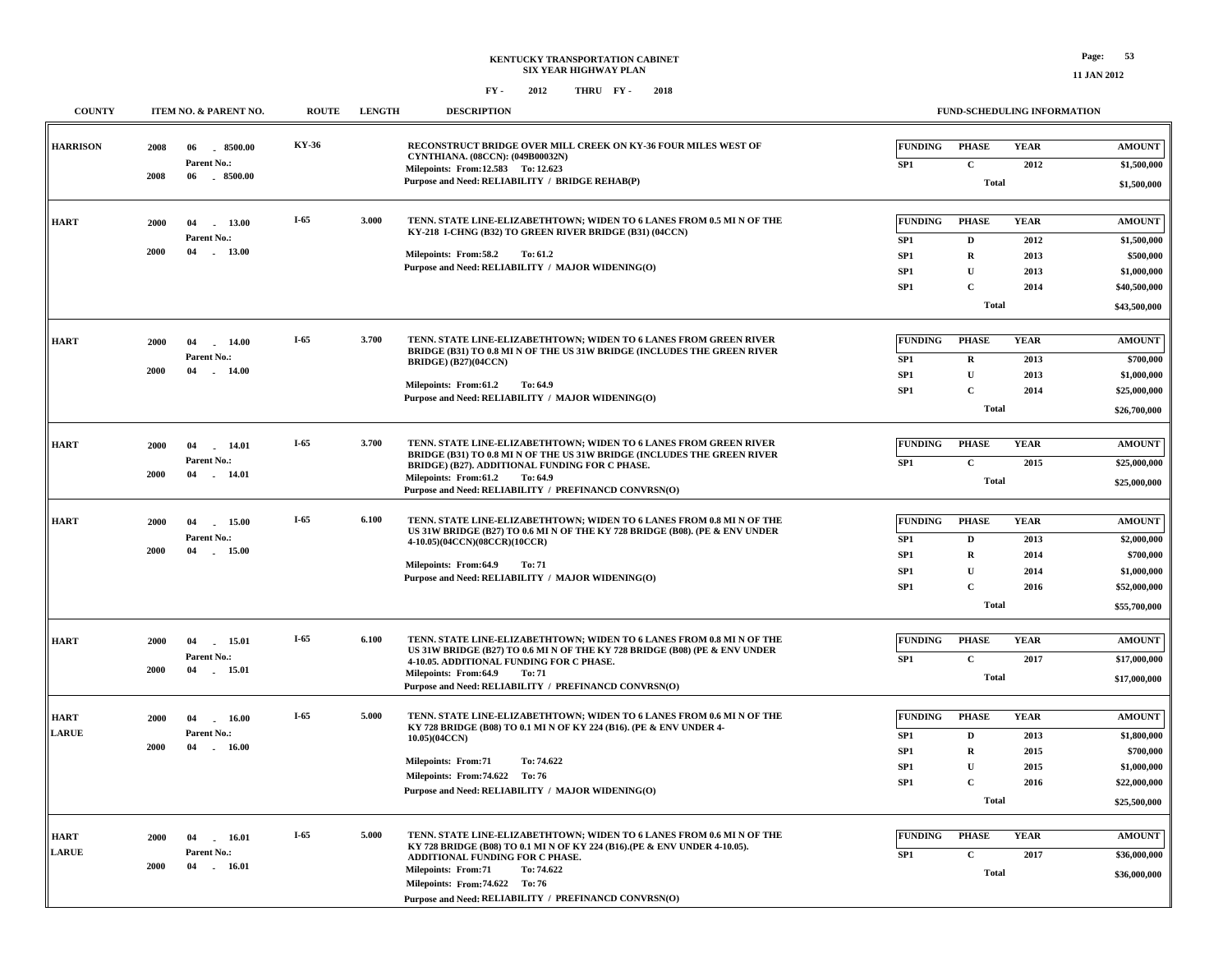| <b>COUNTY</b>                                  |              | ITEM NO. & PARENT NO.                               | <b>ROUTE</b>   | <b>LENGTH</b> | <b>DESCRIPTION</b>                                                                                                                                                                                                                                                          |                                                                        |                                                                                            | <b>FUND-SCHEDULING INFORMATION</b>          |                                                                                            |
|------------------------------------------------|--------------|-----------------------------------------------------|----------------|---------------|-----------------------------------------------------------------------------------------------------------------------------------------------------------------------------------------------------------------------------------------------------------------------------|------------------------------------------------------------------------|--------------------------------------------------------------------------------------------|---------------------------------------------|--------------------------------------------------------------------------------------------|
| <b>HART</b>                                    | 2012         | 04<br>$-27.00$                                      | $I-65$         |               | <b>EVALUATE FINANCIAL FEASIBILITY OF DESIGN/ BUILD OPPORTUNITIES FOR I-65</b><br>WIDENING TO 6-LANES BETWEEN PARK CITY AND ELIZABETHTOWN.                                                                                                                                   | <b>FUNDING</b>                                                         | <b>PHASE</b>                                                                               | <b>YEAR</b>                                 | <b>AMOUNT</b>                                                                              |
| <b>LARUE</b><br><b>HARDIN</b><br><b>BARREN</b> | 2012         | Parent No.:<br>04<br>$-27.00$                       |                |               | Milepoints: From:<br>To:<br><b>Milepoints: From:</b><br>To:<br><b>Milepoints: From:</b><br>To:<br><b>Milepoints: From:</b><br>To:<br>Purpose and Need: RELIABILITY / MAJOR WIDENING(O)                                                                                      | SP1                                                                    | $\mathbf D$<br><b>Total</b>                                                                | 2013                                        | \$500,000<br>\$500,000                                                                     |
| <b>HART</b><br><b>LARUE</b><br><b>HARDIN</b>   | 2012<br>2012 | 04<br>28.00<br>Parent No.:<br>04<br>28.00           | $I-65$         | 26.400        | PHASE I DESIGN FOR I-65 WIDENING FROM MP 64.9 TO MP 91.3<br>To: 74.622<br>Milepoints: From:64.9<br>Milepoints: From: 74.622 To: 78.611<br>Milepoints: From: 78.611 To: 91.3<br>Purpose and Need: RELIABILITY / PHASE I DESIGN(O)                                            | <b>FUNDING</b><br>SP1                                                  | <b>PHASE</b><br>D<br><b>Total</b>                                                          | <b>YEAR</b><br>2012                         | <b>AMOUNT</b><br>\$2,500,000<br>\$2,500,000                                                |
| <b>HART</b>                                    | 2012<br>2012 | 04<br>1080.00<br>Parent No.:<br>1080.00<br>04       | <b>CR-1407</b> |               | REPLACE BRIDGE ON CAMPGROUND ROAD (CR 1407) OVER BACON CREEK 0.33<br>MILE SE OF PRICEVILLE RD (KY 728)(SR 18.8) 050C00018N<br>Milepoints: From: 1.649 To: 1.689<br>Purpose and Need: RELIABILITY / BRIDGE REPLACEMENT(P)                                                    | <b>FUNDING</b><br><b>BRZ</b><br><b>BRZ</b><br><b>BRZ</b><br><b>BRZ</b> | <b>PHASE</b><br>$\mathbf D$<br>$\mathbf R$<br>$\mathbf{U}$<br>$\mathbf{C}$<br><b>Total</b> | <b>YEAR</b><br>2013<br>2014<br>2014<br>2016 | <b>AMOUNT</b><br>\$50,000<br>\$25,000<br>\$50,000<br>\$500,000<br>\$625,000                |
| <b>HART</b>                                    | 2008<br>2008 | 04<br>8501.00<br>Parent No.:<br>$-8501.00$<br>04    | <b>KY-88</b>   |               | RECONSTRUCT AND MAKE SAFETY IMPROVEMENTS BY REALIGNING AND<br>ADDING/WIDENING SHOULDERS ON KY-88 FROM LOGSTON VALLEY ROAD TO<br>COUNTY BARN ROAD. (08CCN)(10CCR)<br>Milepoints: From: 15.225 To: 16.498<br>Purpose and Need: RELIABILITY / RECONSTRUCTION(O)                | <b>FUNDING</b><br><b>SPP</b><br><b>SPP</b><br>SPP                      | <b>PHASE</b><br>$\bf{R}$<br>${\bf U}$<br>$\mathbf C$<br><b>Total</b>                       | <b>YEAR</b><br>2012<br>2012<br>2013         | <b>AMOUNT</b><br>\$480,000<br>\$350,000<br>\$3,250,000<br>\$4,080,000                      |
| <b>HENDERSON</b>                               | 2010<br>2010 | 02<br>69.02<br>$\sim$<br>Parent No.:<br>02<br>69.02 | $I-69$         |               | PROJECT REVIEW TO LOCATE ALIGNMENT FOR INTERSTATE 69 AROUND<br>HENDERSON FROM E.T. BREATHITT PARKWAY (PENNYRILE PARKWAY) TO OHIO<br>RIVER CROSSING. (I-69 CORRIDOR IMPROVEMENT). (10CCR)<br><b>Milepoints: From:</b><br>To:<br>Purpose and Need: RELIABILITY / NEW ROUTE(O) | FUNDING<br><b>SPP</b>                                                  | <b>PHASE</b><br>D<br><b>Total</b>                                                          | <b>YEAR</b><br>2012                         | <b>AMOUNT</b><br>\$1,000,000<br>\$1,000,000                                                |
| <b>HENDERSON</b>                               | 1998<br>1996 | 02<br>79.02<br>Parent No.:<br>02 79.00              | <b>US-60</b>   | 3.200         | PADUCAH-HENDERSON; RECONSTRUCT US-60 FROM THE CORYDON BYPASS<br>(CORYDON-GENEVA ROAD) TO THE HENDERSON BYPASS (KY-425).(04CCR)<br>Milepoints: From: 5.531 To: 8.71<br>Purpose and Need: RELIABILITY / RECONSTRUCTION(O)                                                     | <b>FUNDING</b><br>SP<br>SP<br>SP<br><b>SP</b>                          | <b>PHASE</b><br>$\mathbf D$<br>$\mathbf R$<br>$\mathbf U$<br>$\mathbf{C}$<br><b>Total</b>  | <b>YEAR</b><br>2013<br>2015<br>2015<br>2017 | <b>AMOUNT</b><br>\$1,560,000<br>\$5,760,000<br>\$4,880,000<br>\$24,200,000<br>\$36,400,000 |
| <b>HENDERSON</b>                               | 1998<br>1996 | 02<br>79.10<br>Parent No.:<br>02<br>$-79.00$        | <b>US-60</b>   | 5.000         | PADUCAH-HENDERSON; CONSTRUCT US-60 BYPASS OF CORYDON.(04CCR)<br><b>Milepoints: From:</b><br>To:<br>Purpose and Need: RELIABILITY / NEW ROUTE(O)                                                                                                                             | <b>FUNDING</b><br>SP1<br>SP1<br>SP <sub>1</sub><br>SP1                 | <b>PHASE</b><br>D<br>$\bf{R}$<br>U<br>$\mathbf C$<br><b>Total</b>                          | <b>YEAR</b><br>2013<br>2015<br>2015<br>2017 | <b>AMOUNT</b><br>\$2,600,000<br>\$3,840,000<br>\$1,960,000<br>\$30,660,000<br>\$39,060,000 |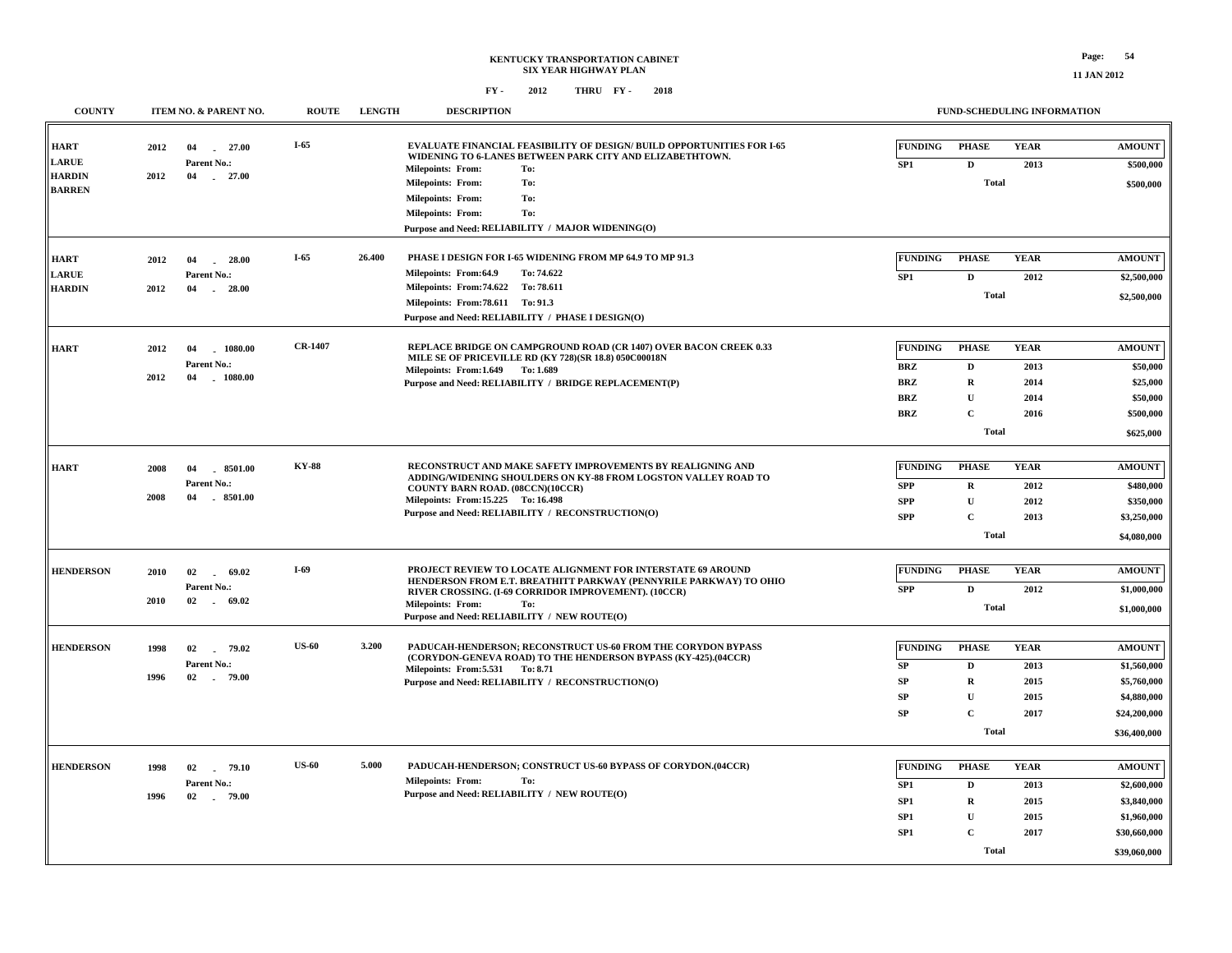| <b>COUNTY</b><br><b>ITEM NO. &amp; PARENT NO.</b><br><b>ROUTE</b> |      |                                   |                | <b>LENGTH</b> | <b>DESCRIPTION</b>                                                                                                                                                                       |                              | FUND-SCHEDULING INFORMATION  |                     |                            |
|-------------------------------------------------------------------|------|-----------------------------------|----------------|---------------|------------------------------------------------------------------------------------------------------------------------------------------------------------------------------------------|------------------------------|------------------------------|---------------------|----------------------------|
| <b>HENDERSON</b>                                                  | 2006 | 02<br>$-700.07$<br>Parent No.:    |                |               | FEDERAL 'STP' FUNDS DEDICATED TO HENDERSON FOR FY 2012. (FUNDING<br>SUBJECT TO FISCAL CONSTRAINT PENDING MPO TIP)                                                                        | <b>FUNDING</b><br><b>SHN</b> | <b>PHASE</b><br>$\mathbf{C}$ | <b>YEAR</b><br>2012 | <b>AMOUNT</b><br>\$500,000 |
|                                                                   | 2006 | 02 700.07                         |                |               | <b>Milepoints: From:</b><br>To:<br>Purpose and Need: RELIABILITY / MATCHED FED FUNDS(O)                                                                                                  |                              | <b>Total</b>                 |                     | \$500,000                  |
| <b>HENDERSON</b>                                                  | 2008 | 02<br>700.08<br>Parent No.:       |                |               | FEDERAL 'STP' FUNDS DEDICATED TO HENDERSON FOR FY 2013. (FUNDING<br>SUBJECT TO FISCAL CONSTRAINT PENDING MPO TIP)<br><b>Milepoints: From:</b><br>To:                                     | <b>FUNDING</b><br><b>SHN</b> | <b>PHASE</b><br>$\mathbf{C}$ | <b>YEAR</b><br>2013 | <b>AMOUNT</b><br>\$500,000 |
|                                                                   | 2008 | 02<br>$-700.08$                   |                |               | Purpose and Need: RELIABILITY / MATCHED FED FUNDS(O)                                                                                                                                     |                              | <b>Total</b>                 |                     | \$500,000                  |
| <b>HENDERSON</b>                                                  | 2008 | $-700.09$<br>02<br>Parent No.:    |                |               | FEDERAL 'STP' FUNDS DEDICATED TO HENDERSON FOR FY 2014. (FUNDING<br>SUBJECT TO FISCAL CONSTRAINT PENDING MPO TIP)<br><b>Milepoints: From:</b><br>To:                                     | <b>FUNDING</b><br><b>SHN</b> | <b>PHASE</b><br>$\mathbf{C}$ | <b>YEAR</b><br>2014 | <b>AMOUNT</b><br>\$500,000 |
|                                                                   | 2008 | 02 700.09                         |                |               | Purpose and Need: RELIABILITY / MATCHED FED FUNDS(O)                                                                                                                                     |                              | <b>Total</b>                 |                     | \$500,000                  |
| <b>HENDERSON</b>                                                  | 2010 | 02 700.10<br>Parent No.:          |                |               | FEDERAL 'STP' FUNDS DEDICATED TO HENDERSON FOR FY 2015. (FUNDING<br>SUBJECT TO FISCAL CONSTRAINT PENDING MPO TIP)                                                                        | <b>FUNDING</b><br><b>SHN</b> | <b>PHASE</b><br>$\mathbf{C}$ | <b>YEAR</b><br>2015 | <b>AMOUNT</b><br>\$500,000 |
|                                                                   | 2010 | 02 . 700.10                       |                |               | <b>Milepoints: From:</b><br>To:<br>Purpose and Need: RELIABILITY / MATCHED FED FUNDS(O)                                                                                                  |                              | <b>Total</b>                 |                     | \$500,000                  |
| <b>HENDERSON</b>                                                  | 2010 | 02<br>$-700.11$<br>Parent No.:    |                |               | FEDERAL 'STP' FUNDS DEDICATED TO HENDERSON FOR FY 2016. (FUNDING<br>SUBJECT TO FISCAL CONSTRAINT PENDING MPO TIP)                                                                        | <b>FUNDING</b><br><b>SHN</b> | <b>PHASE</b><br>$\mathbf C$  | <b>YEAR</b><br>2016 | <b>AMOUNT</b><br>\$500,000 |
|                                                                   | 2010 | 02 . 700.11                       |                |               | <b>Milepoints: From:</b><br>To:<br>Purpose and Need: SAFETY / MATCHED FED FUNDS(O)                                                                                                       |                              | <b>Total</b>                 |                     | \$500,000                  |
| <b>HENDERSON</b>                                                  | 2012 | 02<br>700.12<br>Parent No.:       |                |               | FEDERAL 'STP' FUNDS DEDICATED TO HENDERSON FOR FY 2017. (FUNDING<br>SUBJECT TO FISCAL CONSTRAINT PENDING MPO TIP)                                                                        | <b>FUNDING</b><br><b>SHN</b> | <b>PHASE</b><br>$\mathbf C$  | <b>YEAR</b><br>2017 | <b>AMOUNT</b><br>\$500,000 |
|                                                                   | 2012 | 02 700.12                         |                |               | <b>Milepoints: From:</b><br>To:<br>Purpose and Need: RELIABILITY / MATCHED FED FUNDS(O)                                                                                                  |                              | <b>Total</b>                 |                     | \$500,000                  |
| <b>HENDERSON</b>                                                  | 2012 | 02<br>700.13<br>Parent No.:       |                |               | FEDERAL 'STP' FUNDS DEDICATED TO HENDERSON FOR FY 2018. (FUNDING<br>SUBJECT TO FISCAL CONSTRAINT PENDING MPO TIP)                                                                        | <b>FUNDING</b><br><b>SHN</b> | <b>PHASE</b><br>$\mathbf C$  | <b>YEAR</b><br>2018 | <b>AMOUNT</b><br>\$500,000 |
|                                                                   | 2012 | 02 700.13                         |                |               | <b>Milepoints: From:</b><br>To:<br>Purpose and Need: RELIABILITY / MATCHED FED FUNDS(O)                                                                                                  |                              | <b>Total</b>                 |                     | \$500,000                  |
| <b>HENDERSON</b>                                                  | 2006 | 02<br>$-711.00$<br>Parent No.:    | <b>US-41</b>   |               | US 41/KY 812 INTERSECTION UPGRADE: ADD RIGHT TURN AND LEFT TURN LANES<br><b>INCLUDING SIGNAL PHASING, KYTC PROJECT WITH KYTC PROVIDING 20%</b>                                           | <b>FUNDING</b><br><b>SHN</b> | <b>PHASE</b><br>D            | <b>YEAR</b><br>2013 | <b>AMOUNT</b><br>\$250,000 |
|                                                                   | 2006 | 02 . 700.07                       |                |               | MATCH.(TOLL CREDITS)(FUNDING SUBJECT TO FISCAL CONSTRAINT PENDING<br><b>MPO TIP)</b><br>Milepoints: From:12.766 To: 12.906                                                               | <b>SHN</b><br><b>SHN</b>     | $\mathbf R$<br>$\mathbf U$   | 2014<br>2014        | \$50,000<br>\$100,000      |
|                                                                   |      |                                   |                |               | Purpose and Need: SAFETY / SAFETY(P)                                                                                                                                                     | <b>SHN</b>                   | $\mathbf C$<br><b>Total</b>  | 2015                | \$550,000<br>\$950,000     |
| <b>HENDERSON</b>                                                  | 2006 | $-712.00$<br>02                   | <b>CS-1142</b> |               | N GREEN RIVER RD UPGRADE-(OSAGE DR TO WOODSPOINT DR).PROJECT WILL                                                                                                                        | <b>FUNDING</b>               | <b>PHASE</b>                 | <b>YEAR</b>         | <b>AMOUNT</b>              |
|                                                                   | 2006 | <b>Parent No.:</b><br>02 . 700.07 |                |               | INCLUDE UPGRADING EXISTING PAVEMENT TO 28 FT WIDE PAVEMENT W/ CURB<br>& GUTTER & SIDEWALK. LPA PROJECT. CITY TO PROVIDE MATCH. (FUNDING<br>SUBJECT TO FISCAL CONSTRAINT PENDING MPO TIP) | <b>SHN</b><br><b>SHN</b>     | D<br>R                       | 2012<br>2012        | \$160,000<br>\$175,000     |
|                                                                   |      |                                   |                |               | Milepoints: From: 1.099 To: 1.668<br>Purpose and Need: RELIABILITY / RECONSTRUCTION(O)                                                                                                   | <b>SHN</b><br><b>SHN</b>     | U<br>C                       | 2012<br>2013        | \$300,000<br>\$675,000     |
|                                                                   |      |                                   |                |               |                                                                                                                                                                                          |                              | <b>Total</b>                 |                     | \$1,310,000                |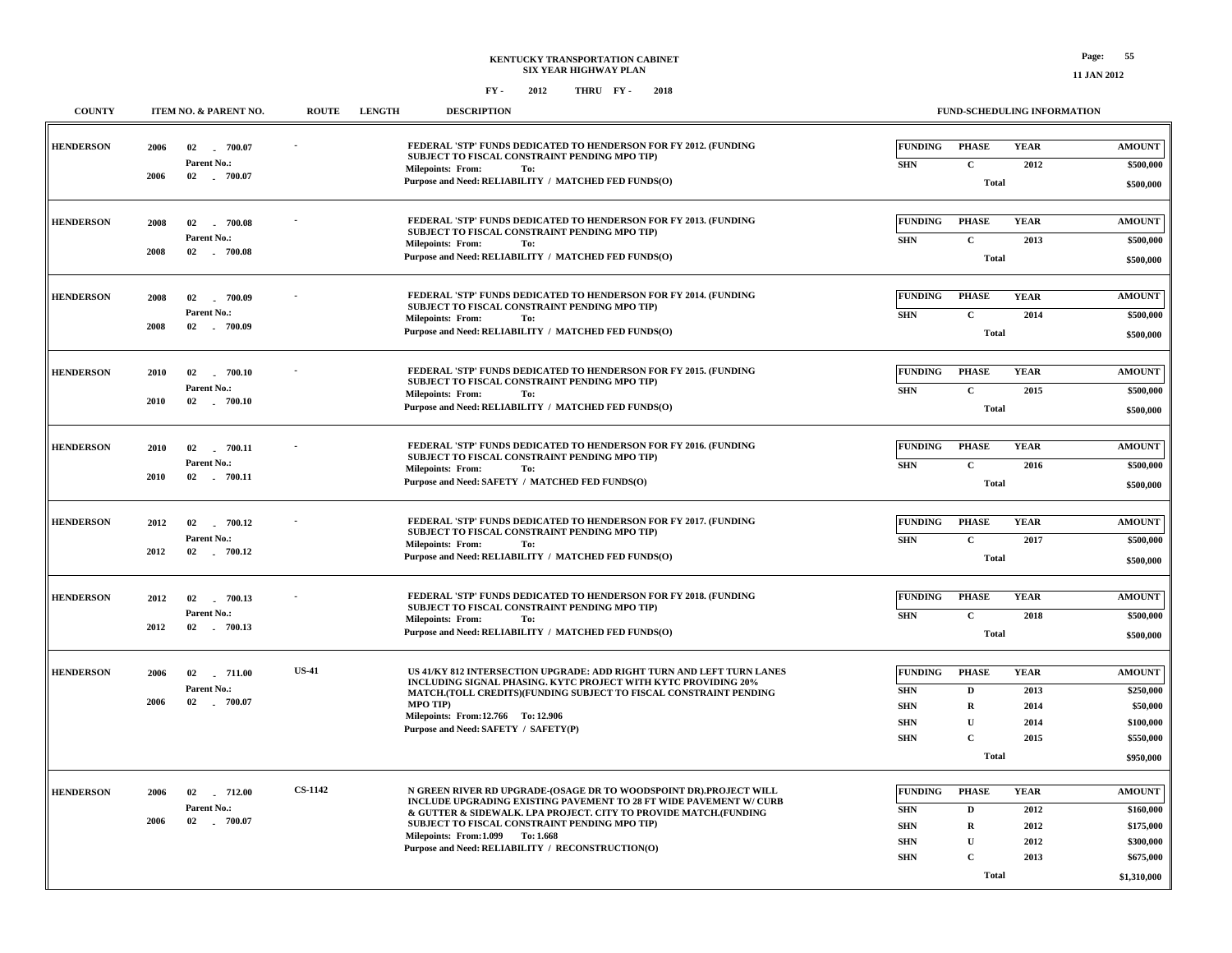| <b>COUNTY</b>    | ITEM NO. & PARENT NO.                                               | <b>ROUTE</b> | <b>LENGTH</b> | <b>DESCRIPTION</b>                                                                                                                                                                                                                                                                                                             |                                                                        |                                                                                            | FUND-SCHEDULING INFORMATION                 |                                                                                        |
|------------------|---------------------------------------------------------------------|--------------|---------------|--------------------------------------------------------------------------------------------------------------------------------------------------------------------------------------------------------------------------------------------------------------------------------------------------------------------------------|------------------------------------------------------------------------|--------------------------------------------------------------------------------------------|---------------------------------------------|----------------------------------------------------------------------------------------|
| <b>HENDERSON</b> | 2006<br>02<br>713.00<br>Parent No.:<br>2006<br>02 700.07            | CS-1453      |               | WATHEN BRIDGE REPLACEMENT: REPLACE EXISTING BRIDGE WITH 6FT<br>PRECAST CONCRETE BOX CULVERT, PAVEMENT AND GUARDRAIL. LPA<br>PROJECT. CITY TO PROVIDE MATCH.(FUNDING SUBJECT TO FISCAL<br><b>CONSTRAINT PENDING MPO TIP)</b><br><b>Milepoints: From:.72</b><br>To: .77<br>Purpose and Need: RELIABILITY / BRIDGE REPLACEMENT(P) | <b>FUNDING</b><br><b>SHN</b><br><b>SHN</b><br><b>SHN</b><br><b>SHN</b> | <b>PHASE</b><br>$\mathbf{D}$<br>$\mathbf R$<br>$\mathbf{U}$<br>$\mathbf C$<br><b>Total</b> | <b>YEAR</b><br>2013<br>2014<br>2014<br>2015 | <b>AMOUNT</b><br>\$25,000<br>\$10,000<br>\$15,000<br>\$200,000<br>\$250,000            |
| <b>HENDERSON</b> | 2006<br>02<br>$-902.00$<br>Parent No.:<br>2006<br>99<br>904.02      |              |               | <b>SAFETY CORRIDORS</b><br>To:<br><b>Milepoints: From:</b><br>Purpose and Need: SAFETY / SAFETY-HAZARD ELIM(P)                                                                                                                                                                                                                 | <b>FUNDING</b><br><b>SAF</b>                                           | <b>PHASE</b><br>$\mathbf{C}$<br><b>Total</b>                                               | <b>YEAR</b><br>2012                         | <b>AMOUNT</b><br>\$13,000<br>\$13,000                                                  |
| <b>HENDERSON</b> | 2002<br>02<br>$-968.00$<br>Parent No.:<br>1998<br>$-353.00$<br>99   | KY-351       | .600          | KY-351 NEAR ZION, HORIZONTAL & VERTICAL REALIGNMENT, SHOULDER<br>WIDENING, AND INSTALL GUARDRAIL (B/C=2.5) (D-DISTRICT, C-CONTRACTOR)<br>(2002BOP)<br>Milepoints: From:4.7<br>To: 5.432<br>Purpose and Need: SAFETY / SAFETY-HAZARD ELIM(P)                                                                                    | <b>FUNDING</b><br><b>SAF</b><br><b>SAF</b><br><b>SAF</b>               | <b>PHASE</b><br>R<br>$\mathbf U$<br>$\mathbf C$<br>Total                                   | <b>YEAR</b><br>2012<br>2012<br>2013         | <b>AMOUNT</b><br>\$90,000<br>\$170,000<br>\$1,170,000<br>\$1,430,000                   |
| <b>HENDERSON</b> | 02<br>1069.00<br>2008<br>Parent No.:<br>2008<br>02 1069.00          | KY-136       | .100          | REPLACE BRIDGE AND APPROACHES ON KY-136 OVER EAST FORK CANOE<br>CREEK DITCH .6 MILE SOUTH OF KY 520 (B24)(SR=23.3)(08CCR): (051B00024N)<br>Milepoints: From: 24.585 To: 24.635<br>Purpose and Need: SAFETY / BRIDGE REPLACEMENT(P)                                                                                             | <b>FUNDING</b><br><b>BRX</b><br><b>BRX</b><br><b>BRX</b>               | <b>PHASE</b><br>R<br>$\mathbf{U}$<br>$\mathbf C$<br><b>Total</b>                           | <b>YEAR</b><br>2013<br>2013<br>2014         | <b>AMOUNT</b><br>\$75,000<br>\$75,000<br>\$570,000<br>\$720,000                        |
| <b>HENDERSON</b> | 2012<br>1080.00<br>02<br>Parent No.:<br>2012<br>02<br>1080.00       | <b>US-60</b> |               | REPLACE BRIDGE ON US 60 OVER GREEN RIVER AT INTERSECTION WITH KY 1078<br>(SR 39)051B00015N<br>Milepoints: From:19.236 To: 19.444<br>Purpose and Need: RELIABILITY / BRIDGE REPLACEMENT(P)                                                                                                                                      | <b>FUNDING</b><br><b>BRO</b><br><b>BRO</b><br><b>BRO</b><br><b>BRO</b> | <b>PHASE</b><br>$\mathbf{D}$<br>$\mathbf R$<br>U<br>$\mathbf C$<br><b>Total</b>            | <b>YEAR</b><br>2013<br>2015<br>2015<br>2017 | <b>AMOUNT</b><br>\$1,500,000<br>\$250,000<br>\$250,000<br>\$25,000,000<br>\$27,000,000 |
| <b>HENDERSON</b> | 02<br>$-8304.00$<br>2006<br>Parent No.:<br>2006<br>$-8304.00$<br>02 | EB-9004      |               | RECONSTRUCT/COMPLETE THE HALF INTERCHANGE AT EXIT 68 (KY 416) ON<br>THE BREATHITT PARKWAY. (I-69 CORRIDOR IMPROVEMENT)(06CCN)(08CCR)<br>Milepoints: From: 68.25 To: 68.75<br>Purpose and Need: RELIABILITY / I-CHANGE RECONST(O)                                                                                               | <b>FUNDING</b><br>N <sub>H</sub><br>NH<br>NH                           | <b>PHASE</b><br>$\mathbf R$<br>$\mathbf U$<br>$\mathbf C$<br><b>Total</b>                  | <b>YEAR</b><br>2012<br>2012<br>2013         | <b>AMOUNT</b><br>\$730,000<br>\$400,000<br>\$4,680,000<br>\$5,810,000                  |
| <b>HENRY</b>     | 2010<br>472.00<br>05<br>Parent No.:<br>2010<br>05<br>$-472.00$      | KY-574       |               | SPOT IMPROVEMENTS ALONG KY 574 BETWEEN MP 0.1 AND MP 0.5 EAST OF US<br>421/KY 55 (BOPC2010).<br><b>Milepoints: From:.1</b><br>To: .5<br>Purpose and Need: RELIABILITY / SAFETY(P)                                                                                                                                              | <b>FUNDING</b><br>SP <sub>1</sub><br>SP1<br>SP <sub>1</sub>            | <b>PHASE</b><br>$\mathbf R$<br>$\mathbf U$<br>$\mathbf C$<br><b>Total</b>                  | <b>YEAR</b><br>2013<br>2013<br>2014         | <b>AMOUNT</b><br>\$210,000<br>\$260,000<br>\$790,000<br>\$1,260,000                    |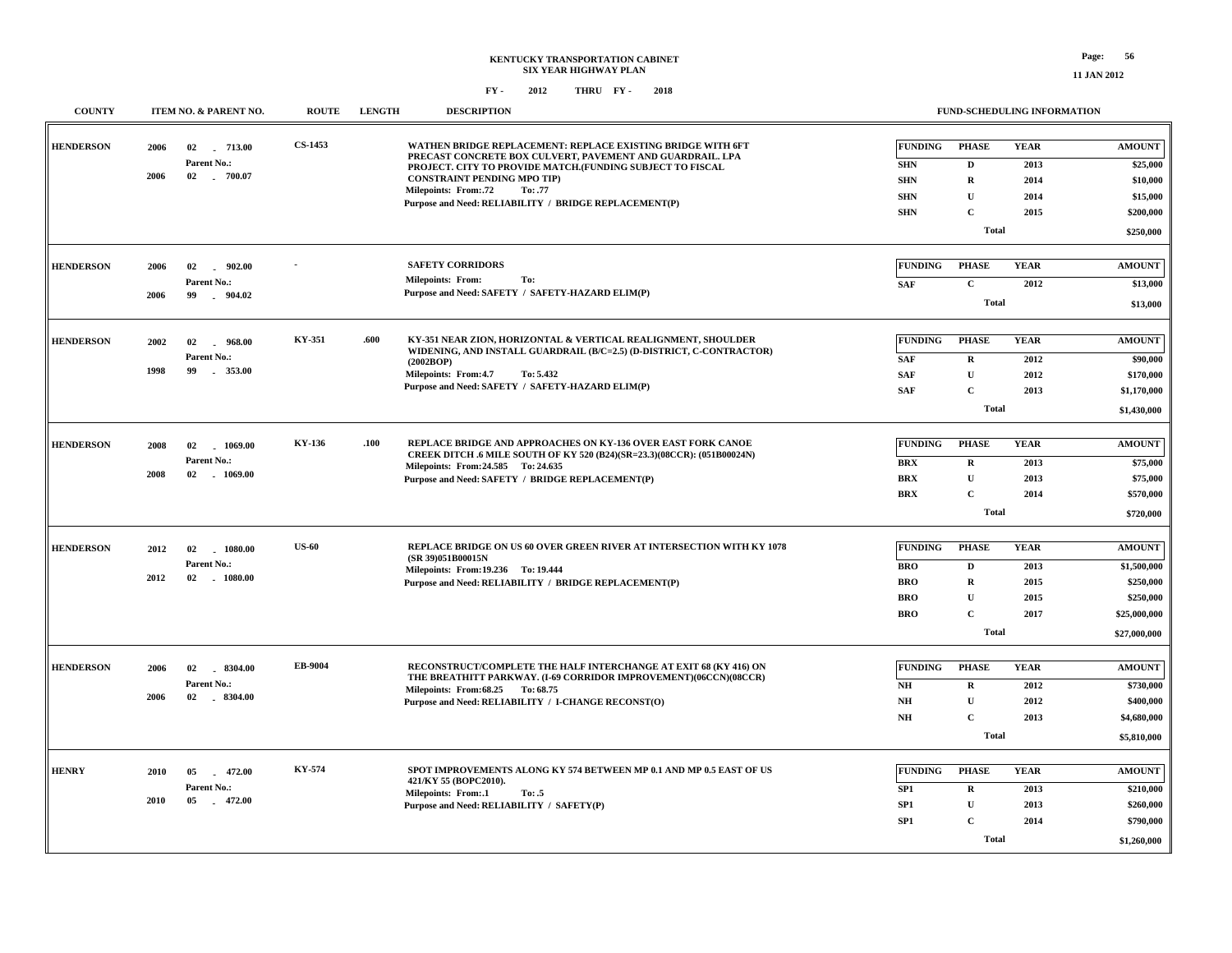| <b>COUNTY</b>  | ITEM NO. & PARENT NO.                       | <b>ROUTE</b>  | <b>LENGTH</b> | <b>DESCRIPTION</b>                                                                                                                                   |                          | FUND-SCHEDULING INFORMATION |              |                       |
|----------------|---------------------------------------------|---------------|---------------|------------------------------------------------------------------------------------------------------------------------------------------------------|--------------------------|-----------------------------|--------------|-----------------------|
| <b>HENRY</b>   | 2010<br>05<br>1054.00<br>Parent No.:        | KY-193        | .100          | REPLACE BRIDGE ON KY-193 (MP 2.458) OVER EMILY RUN CREEK; 2.5 MI N. OF<br>JCT US 421; (STRUCTURALLY DEFICIENT, SR=47.4) 052B00007N                   | <b>FUNDING</b>           | <b>PHASE</b>                | <b>YEAR</b>  | <b>AMOUNT</b>         |
|                | 2010<br>05<br>$-1054.00$                    |               |               | Milepoints: From: 2.408 To: 2.508                                                                                                                    | <b>BRO</b><br><b>BRO</b> | R<br>$\mathbf U$            | 2012<br>2012 | \$100,000<br>\$30,000 |
|                |                                             |               |               | Purpose and Need: RELIABILITY / BRIDGE REPLACEMENT(P)                                                                                                | <b>BRO</b>               | $\mathbf C$                 | 2013         | \$230,000             |
|                |                                             |               |               |                                                                                                                                                      |                          | <b>Total</b>                |              |                       |
|                |                                             |               |               |                                                                                                                                                      |                          |                             |              | \$360,000             |
|                |                                             | KY-55         |               | REPLACE BRIDGE ON KY 55 OVER DAUGHERTY CREEK 0.17 MILE N OF JONES RD                                                                                 |                          |                             |              |                       |
| <b>HENRY</b>   | 2012<br>05<br>$-1066.00$                    |               |               | (CR 1331)(SR 46.8) 052B00003N                                                                                                                        | <b>FUNDING</b>           | <b>PHASE</b>                | <b>YEAR</b>  | <b>AMOUNT</b>         |
|                | <b>Parent No.:</b><br>2012<br>05<br>1066.00 |               |               | Milepoints: From: 6.105 To: 6.145                                                                                                                    | <b>BRO</b>               | D                           | 2014         | \$200,000             |
|                |                                             |               |               | Purpose and Need: RELIABILITY / BRIDGE REPLACEMENT(P)                                                                                                | <b>BRO</b>               | R                           | 2015         | \$80,000              |
|                |                                             |               |               |                                                                                                                                                      | <b>BRO</b>               | U                           | 2015         | \$10,000              |
|                |                                             |               |               |                                                                                                                                                      | <b>BRO</b>               | $\mathbf C$                 | 2016         | \$120,000             |
|                |                                             |               |               |                                                                                                                                                      |                          | <b>Total</b>                |              | \$410,000             |
| <b>HENRY</b>   | 2006<br>05<br>$-8300.00$                    | <b>KY-146</b> | 7.600         | MAJOR RECONSTRUCTION OF KY-146 BETWEEN NEW CASTLE AT US-421 AND                                                                                      | <b>FUNDING</b>           | <b>PHASE</b>                | <b>YEAR</b>  | <b>AMOUNT</b>         |
|                | Parent No.:                                 |               |               | PENDLETON AT KY-153. (06CCN)(08CCR)(10CCR)<br>Milepoints: From: 2.169 To: 9.828                                                                      | SB2                      | R                           | 2012         | \$3,680,000           |
|                | 2006<br>05<br>$-8300.00$                    |               |               | Purpose and Need: RELIABILITY / RECONSTRUCTION(O)                                                                                                    | SB2                      | ${\bf U}$                   | 2012         | \$2,500,000           |
|                |                                             |               |               |                                                                                                                                                      |                          | <b>Total</b>                |              | \$6,180,000           |
|                |                                             |               |               |                                                                                                                                                      |                          |                             |              |                       |
| <b>HICKMAN</b> | 2002<br>01<br>1018.00                       | <b>KY-307</b> | .200          | REPLACE 3 BRIDGES ON KY-307 OVER UNNAMED STREAM 0.95 MI AND 0.84 MI S<br>OF JCT. KY-944 (B15)(B16). (SR=15.4)(INCLUDES R, U & C PHASES FOR B14 SHOWN | <b>FUNDING</b>           | <b>PHASE</b>                | <b>YEAR</b>  | <b>AMOUNT</b>         |
|                | Parent No.:<br>2002<br>$01$ 1018.00         |               |               | UNDER 1-1005.00 IN THE 2004 HIGHWAY PLAN): (053B00015N)(10CCR)                                                                                       | <b>BRO</b>               | $\mathbf R$                 | 2012         | \$420,000             |
|                |                                             |               |               | Milepoints: From: 4.51<br>To: 4.916<br>Purpose and Need: RELIABILITY / BRIDGE REPLACEMENT(P)                                                         | <b>BRO</b>               | $\mathbf{U}$                | 2012         | \$390,000             |
|                |                                             |               |               |                                                                                                                                                      | <b>BRO</b>               | $\mathbf C$                 | 2013         | \$3,390,000           |
|                |                                             |               |               |                                                                                                                                                      |                          | Total                       |              | \$4,200,000           |
| <b>HICKMAN</b> | 2008<br>01<br>1057.00                       | KY-1037       | .100          | REPLACE BRIDGE AND APPROACHES ON KY-1037 OVER SOUTHERN RAILROAD                                                                                      | <b>FUNDING</b>           | <b>PHASE</b>                | <b>YEAR</b>  | <b>AMOUNT</b>         |
|                | Parent No.:                                 |               |               | (RR615) BETWEEN KY-123 AND KY-780. (SR=18.9): (053R00615N)                                                                                           | <b>BRX</b>               | $\mathbf R$                 | 2012         | \$150,000             |
|                | 2008<br>01 1057.00                          |               |               | <b>Milepoints: From:.45</b><br>To: .512<br>Purpose and Need: SAFETY / BRIDGE REPLACEMENT(P)                                                          | <b>BRX</b>               | ${\bf U}$                   | 2012         | \$225,000             |
|                |                                             |               |               |                                                                                                                                                      | <b>BRX</b>               | $\mathbf C$                 | 2013         | \$1,100,000           |
|                |                                             |               |               |                                                                                                                                                      |                          | Total                       |              | \$1,475,000           |
|                |                                             |               |               |                                                                                                                                                      |                          |                             |              |                       |
| <b>HICKMAN</b> | 2008<br>01<br>$-1062.00$                    | KY-1826       | .100          | REPLACE BRIDGE AND APPROACHES ON KY-1826 OVER TOWN CREEK (B79) IN<br>CLINTON. (SR=24.4): (053B00079N)                                                | <b>FUNDING</b>           | <b>PHASE</b>                | <b>YEAR</b>  | <b>AMOUNT</b>         |
|                | Parent No.:<br>01<br>2008<br>1062.00        |               |               | Milepoints: From: 4.888 To: 4.988                                                                                                                    | BRX                      | D                           | 2012         | \$500,000             |
|                |                                             |               |               | Purpose and Need: SAFETY / BRIDGE REPLACEMENT(P)                                                                                                     | <b>BRX</b>               | $\mathbf R$                 | 2013         | \$250,000             |
|                |                                             |               |               |                                                                                                                                                      | <b>BRX</b>               | U                           | 2013         | \$600,000             |
|                |                                             |               |               |                                                                                                                                                      | <b>BRX</b>               | $\mathbf{C}$                | 2016         | \$2,500,000           |
|                |                                             |               |               |                                                                                                                                                      |                          | <b>Total</b>                |              | \$3,850,000           |
| <b>HOPKINS</b> | 2002<br>137.01<br>02                        | <b>US-41A</b> | 3.600         | WIDEN US-41A TO 5 LANES FROM US-41 WEST TO KINGDOM HALL ROAD IN                                                                                      | <b>FUNDING</b>           | <b>PHASE</b>                | <b>YEAR</b>  | <b>AMOUNT</b>         |
|                | Parent No.:                                 |               |               | MADISONVILLE. (2002BOPC)(04CCR)(SEE 2-137.02 FOR "HPP"                                                                                               | <b>SPP</b>               | $\bf R$                     | 2012         | \$640,000             |
|                | 2000<br>02<br>. 137.00                      |               |               | COMPONENT)(08CCR)(10CCR)<br>Milepoints: From:0<br>To: 3.426                                                                                          | <b>SPP</b>               | ${\bf U}$                   | 2012         | \$5,630,000           |
|                |                                             |               |               | Purpose and Need: RELIABILITY / MAJOR WIDENING(O)                                                                                                    | <b>STP</b>               | $\mathbf C$                 | 2014         | \$14,000,000          |
|                |                                             |               |               |                                                                                                                                                      |                          | Total                       |              |                       |
|                |                                             |               |               |                                                                                                                                                      |                          |                             |              | \$20,270,000          |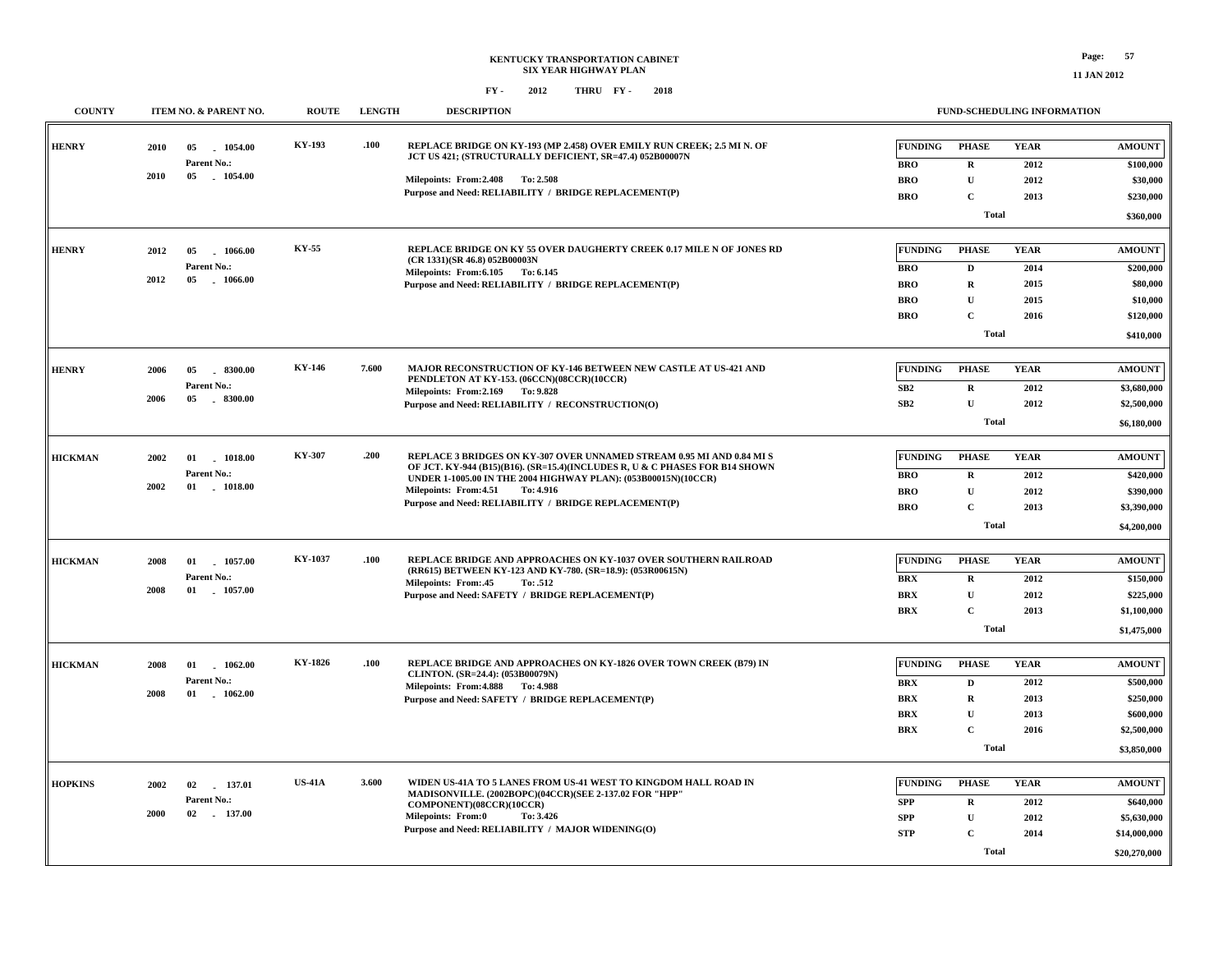| <b>COUNTY</b>                                        | <b>ITEM NO. &amp; PARENT NO.</b>                               | <b>ROUTE</b>   | <b>LENGTH</b> | <b>DESCRIPTION</b>                                                                                                                                                                                                                                                                                                                                                         |                                                          |                                                                     | FUND-SCHEDULING INFORMATION         |                                                                       |
|------------------------------------------------------|----------------------------------------------------------------|----------------|---------------|----------------------------------------------------------------------------------------------------------------------------------------------------------------------------------------------------------------------------------------------------------------------------------------------------------------------------------------------------------------------------|----------------------------------------------------------|---------------------------------------------------------------------|-------------------------------------|-----------------------------------------------------------------------|
| <b>HOPKINS</b>                                       | 2004<br>02<br>137.02<br>Parent No.:<br>02 137.02<br>2004       | <b>US-41A</b>  | 3.600         | US 41A PHASE II DESIGN AND RIGHT-OF-WAY. (2005HPP-KY135)(SEE 2-137.01 FOR<br>"STP" COMPONENT)<br>Milepoints: From:0<br>To: 3.426<br>Purpose and Need: RELIABILITY / MAJOR WIDENING(O)                                                                                                                                                                                      | <b>FUNDING</b><br><b>HPP</b>                             | <b>PHASE</b><br>$\mathbf{C}$<br><b>Total</b>                        | <b>YEAR</b><br>2012                 | <b>AMOUNT</b><br>\$2,879,680<br>\$2,879,680                           |
| <b>HOPKINS</b>                                       | 2004<br>137.03<br>02<br>Parent No.:<br>2004<br>02 137.03       | <b>US-41A</b>  | 3.600         | US HIGHWAY 41A HOPKINS COUNTY, KENTUCKY. (05KYD-KY103)(SEE 2-137.02<br>FOR 2005HPP COMPONENT)<br>Milepoints: From:0<br>To: 3.426<br>Purpose and Need: RELIABILITY / MAJOR WIDENING(O)                                                                                                                                                                                      | <b>FUNDING</b><br>KYD                                    | <b>PHASE</b><br>$\mathbf{C}$<br>Total                               | <b>YEAR</b><br>2012                 | <b>AMOUNT</b><br>\$983,928<br>\$983,928                               |
| <b>HOPKINS</b>                                       | 2006<br>02<br>176.00<br>Parent No.:<br>2006<br>02<br>176.00    | KY-85          | 1.700         | RECONSTRUCT KY-85 FROM KY-70 EAST TO AIRPORT ROAD AT ANTON.<br>(08CCR)(10CCR)<br><b>Milepoints: From:0</b><br>To: 1.72<br>Purpose and Need: ECONOMIC DEVELOPMENT / RECONSTRUCTION(O)                                                                                                                                                                                       | <b>FUNDING</b><br>SP<br><b>SP</b><br><b>SP</b>           | <b>PHASE</b><br>$\mathbf R$<br>$\mathbf{U}$<br>$\mathbf C$<br>Total | <b>YEAR</b><br>2014<br>2014<br>2016 | <b>AMOUNT</b><br>\$890,000<br>\$870,000<br>\$7,650,000<br>\$9,410,000 |
| <b>HOPKINS</b>                                       | 2012<br>02<br>225.00<br>Parent No.:<br>2012<br>02 225.00       | EB-9004        |               | <b>IMPROVE RAMP CONFIGURATION AT THE EXISTING I-69/WESTERN KENTUCKY</b><br>PARKWAY/PENNYRILE PARKWAY INTERCHANGE (I-69 CORRIDOR<br><b>IMPROVEMENT</b> )<br>Milepoints: From: 33.876 To: 34.64<br>Purpose and Need: RELIABILITY / RECONSTRUCTION(O)                                                                                                                         | <b>FUNDING</b><br>N <sub>H</sub><br>NH                   | <b>PHASE</b><br>$\mathbf D$<br>$\mathbf C$<br>Total                 | <b>YEAR</b><br>2012<br>2014         | <b>AMOUNT</b><br>\$500,000<br>\$10,000,000<br>\$10,500,000            |
| <b>HOPKINS</b><br><b>HENDERSON</b><br><b>WEBSTER</b> | 02<br>232.00<br>2012<br>Parent No.:<br>2012<br>02<br>$-232.00$ | EB-9004        |               | RECONSTRUCT ELEMENTS OF EXISTING EDWARD T BREATHITT PKWY<br>(PENNYRILE PARKWAY) BETWEEN MP 37.0 AND MP 73.4 TO UPGRADE<br><b>GEOMETRICS TO INTERSTATE STANDARDS (I-69 CORRIDOR IMPROVEMENT)</b><br><b>Milepoints: From:37</b><br>To: 55.003<br>Milepoints: From:65.305 To:73.4<br>Milepoints: From: 55.003 To: 65.305<br>Purpose and Need: RELIABILITY / RECONSTRUCTION(O) | <b>FUNDING</b><br>NH                                     | <b>PHASE</b><br>$\mathbf{C}$<br><b>Total</b>                        | <b>YEAR</b><br>2014                 | <b>AMOUNT</b><br>\$10,000,000<br>\$10,000,000                         |
| <b>HOPKINS</b>                                       | 235.00<br>2012<br>02<br>Parent No.:<br>2012<br>02<br>$-235.00$ | EB-9004        | 36.400        | RECONSTRUCT ELEMENTS OF EXISTING PENNYRILE PARKWAY BETWEEN MP<br>37.0 AND MP 73.4 TO UPGRADE GEOMETRICS TO INTERSTATE STANDARDS (I-69<br><b>CORRIDOR IMPROVEMENT)</b><br><b>Milepoints: From:37</b><br>To: 73.4<br>Purpose and Need: RELIABILITY / RECONSTRUCTION(O)                                                                                                       | <b>FUNDING</b><br>NH                                     | <b>PHASE</b><br>$\mathbf{C}$<br>Total                               | <b>YEAR</b><br>2014                 | <b>AMOUNT</b><br>\$6,000,000<br>\$6,000,000                           |
| <b>HOPKINS</b>                                       | 2004<br>02<br>1067.00<br>Parent No.:<br>2004<br>02<br>1067.00  | <b>CR-1092</b> | .100          | REPLACE BRIDGE AND APPROACHES ON CR-1092 OVER CSX RAILROAD (C04).<br>$(SR=48.9)$ : $(054C00004N)$<br>Milepoints: From:1.69<br>To: 1.902<br>Purpose and Need: RELIABILITY / BRIDGE REPLACEMENT(P)                                                                                                                                                                           | <b>FUNDING</b><br><b>BRZ</b>                             | <b>PHASE</b><br>$\mathbf{C}$<br><b>Total</b>                        | <b>YEAR</b><br>2012                 | <b>AMOUNT</b><br>\$1,880,000<br>\$1,880,000                           |
| <b>HOPKINS</b>                                       | 2008<br>02<br>1070.00<br>Parent No.:<br>2008<br>02<br>1070.00  | <b>KY-502</b>  | .100          | REPLACE BRIDGE AND APPROACHES ON KY-502 OVER CLEAR CREEK 1.58 MILES<br>SOUTH OF JOHN LANSDEN ROAD (B125) (SR=25.4): (054B00125N)<br>Milepoints: From:3.23<br>To: 3.27<br>Purpose and Need: SAFETY / BRIDGE REPLACEMENT(P)                                                                                                                                                  | <b>FUNDING</b><br><b>BRX</b><br><b>BRX</b><br><b>BRX</b> | <b>PHASE</b><br>R<br>U<br>$\mathbf C$<br>Total                      | <b>YEAR</b><br>2013<br>2013<br>2014 | <b>AMOUNT</b><br>\$75,000<br>\$25,000<br>\$1,970,000<br>\$2,070,000   |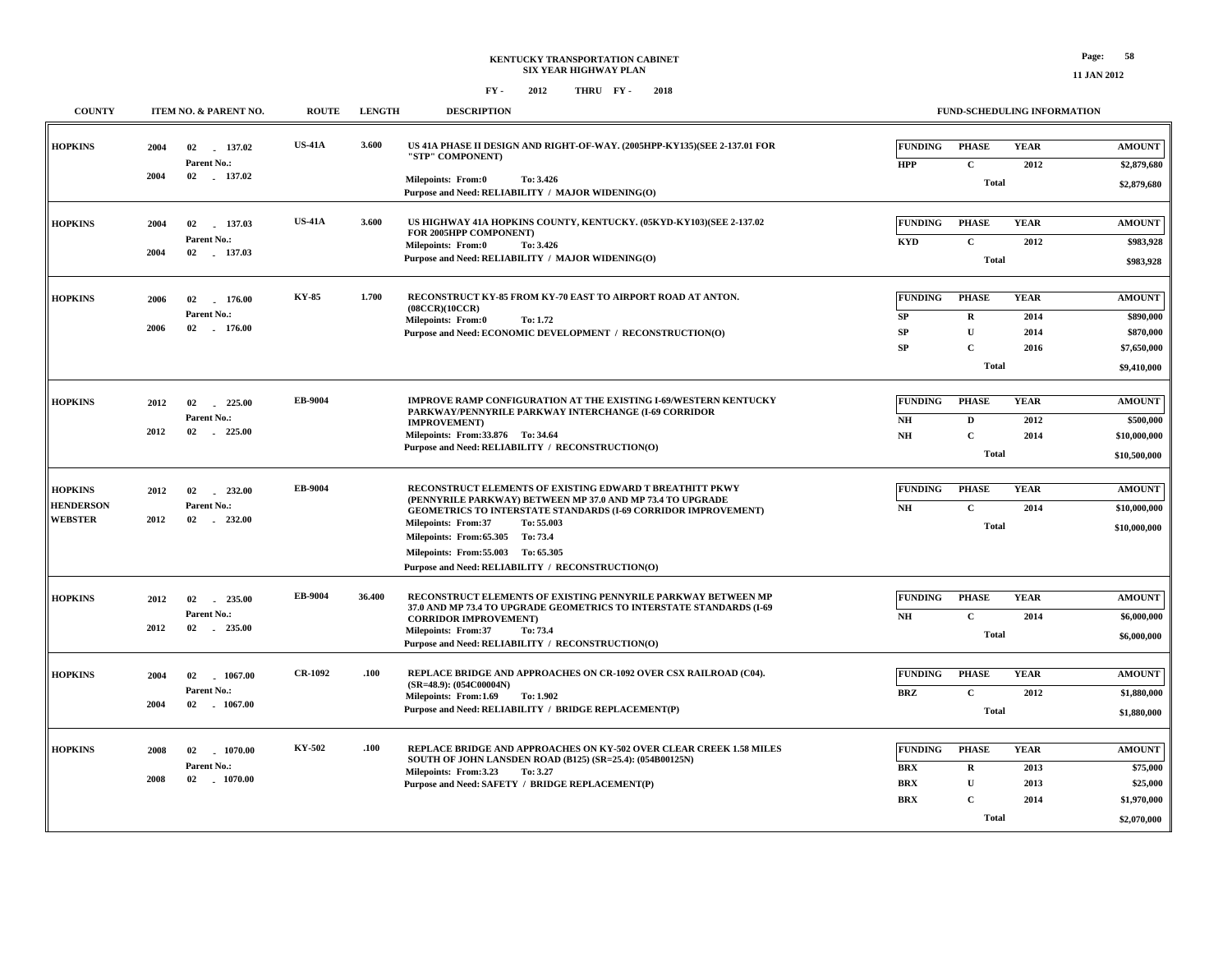| <b>COUNTY</b>                     | ITEM NO. & PARENT NO.                                               | <b>ROUTE</b> | <b>LENGTH</b> | <b>DESCRIPTION</b>                                                                                                                                                                                                                   |                                                                                | <b>FUND-SCHEDULING INFORMATION</b>                                                        |                                             |                                                                                        |
|-----------------------------------|---------------------------------------------------------------------|--------------|---------------|--------------------------------------------------------------------------------------------------------------------------------------------------------------------------------------------------------------------------------------|--------------------------------------------------------------------------------|-------------------------------------------------------------------------------------------|---------------------------------------------|----------------------------------------------------------------------------------------|
| <b>HOPKINS</b>                    | 02<br>2010<br>1072.00<br>Parent No.:<br>2010<br>02 1072.00          | KY-260       | .100          | REPLACE BRIDGE ON KY-260 (MP 2.14) OVER OTTER CREEK; .20 MI EAST OF<br>PENNYRILE PARKWAY; (FUNCTIONALLY OBSOLETE, SR=49.9) 054B00022N<br>Milepoints: From: 2.09<br>To: 2.19<br>Purpose and Need: RELIABILITY / BRIDGE REPLACEMENT(P) | <b>FUNDING</b><br><b>BRX</b><br><b>BRX</b><br><b>BRX</b><br><b>BRX</b>         | PHASE<br>D<br>$\mathbf R$<br>$\mathbf{U}$<br>$\mathbf C$                                  | <b>YEAR</b><br>2012<br>2014<br>2014<br>2018 | <b>AMOUNT</b><br>\$140,000<br>\$160,000<br>\$300,000<br>\$680,000                      |
|                                   |                                                                     |              |               |                                                                                                                                                                                                                                      |                                                                                | Total                                                                                     |                                             | \$1,280,000                                                                            |
| <b>HOPKINS</b>                    | 2012<br>02<br>1079.00<br>Parent No.:<br>2012<br>02 1079.00          | KY-262       |               | REPLACE BRIDGE ON KY 262 OVER GREASEY CREEK 0.67 MILE E OF BEAN<br>CEMETERY RD (CR 1396)(SR 25.1)054B00107N<br>Milepoints: From: 2.734 To: 2.774<br>Purpose and Need: RELIABILITY / BRIDGE REPLACEMENT(P)                            | <b>FUNDING</b><br><b>BRO</b><br><b>BRO</b><br><b>BRO</b><br><b>BRO</b>         | <b>PHASE</b><br>$\mathbf{D}$<br>$\mathbf R$<br>$\mathbf U$<br>$\mathbf C$<br><b>Total</b> | <b>YEAR</b><br>2013<br>2014<br>2014<br>2015 | <b>AMOUNT</b><br>\$150,000<br>\$175,000<br>\$225,000<br>\$500,000<br>\$1,050,000       |
| <b>HOPKINS</b><br><b>CALDWELL</b> | 1081.00<br>2012<br>02<br>Parent No.:<br>2012<br>02<br>$-1081.00$    | KY-293       |               | REPLACE BRIDGE ON KY 293 AT THE CALDWELL/HOPKINS COUNTY LINE(SR<br>37.7)054B00115N<br><b>Milepoints: From:0</b><br>To: .044<br>Milepoints: From: 20.442 To: 20.486<br>Purpose and Need: RELIABILITY / BRIDGE REPLACEMENT(P)          | <b>FUNDING</b><br><b>BRO</b><br><b>BRO</b><br><b>BRO</b><br><b>BRO</b>         | <b>PHASE</b><br>D<br>$\mathbf R$<br>$\mathbf{U}$<br>$\mathbf C$<br><b>Total</b>           | <b>YEAR</b><br>2013<br>2014<br>2014<br>2015 | <b>AMOUNT</b><br>\$300,000<br>\$500,000<br>\$100,000<br>\$1,450,000<br>\$2,350,000     |
| <b>HOPKINS</b>                    | 2012<br>02<br>1084.00<br>Parent No.:<br>2012<br>02<br>1084.00       | KY-1069      | .040          | REPLACE BRIDGE ON KY 1069 OVER OTTER CREEK AT INTERSECTION OF J D<br>BUCHANAN RD (CR 1093)(SR 43.9)054B00157N<br>Milepoints: From: 2.355 To: 2.395<br>Purpose and Need: RELIABILITY / BRIDGE REPLACEMENT(P)                          | <b>FUNDING</b><br><b>BRO</b><br><b>BRO</b><br><b>BRO</b><br><b>BRO</b>         | <b>PHASE</b><br>D<br>$\mathbf R$<br>$\mathbf U$<br>$\mathbf C$<br>Total                   | <b>YEAR</b><br>2014<br>2015<br>2015<br>2016 | <b>AMOUNT</b><br>\$150,000<br>\$150,000<br>\$170,000<br>\$450,000<br>\$920,000         |
| <b>HOPKINS</b>                    | 2006<br>02<br>8305.00<br>Parent No.:<br>02 8305.00<br>2006          | <b>US-41</b> | .600          | WIDEN NORTH MAIN STREET FROM HOSPITAL DRIVE TO KY-281. (06CCN)<br>Milepoints: From:16.989 To: 17.548<br>Purpose and Need: RELIABILITY / MAJOR WIDENING(O)                                                                            | <b>FUNDING</b><br>SP1<br>SP <sub>1</sub><br>SP <sub>1</sub><br>SP <sub>1</sub> | <b>PHASE</b><br>$\mathbf{D}$<br>$\mathbf R$<br>U<br>$\mathbf C$<br><b>Total</b>           | <b>YEAR</b><br>2013<br>2015<br>2015<br>2017 | <b>AMOUNT</b><br>\$980,000<br>\$920,000<br>\$1,180,000<br>\$10,130,000<br>\$13,210,000 |
| <b>HOPKINS</b>                    | 2008<br>$-8500.00$<br>02<br>Parent No.:<br>2008<br>02<br>$-8500.00$ | $I-69$       |               | I-69 (WESTERN KENTUCKY PARKWAY)/KY109 INTERCHANGE IMPROVEMENTS. (I-<br>69 CORRIDOR IMPROVEMENT) (08CCN)<br>Milepoints: From: 94.45 To: 94.65<br>Purpose and Need: RELIABILITY / I-CHANGE RECONST(O)                                  | <b>FUNDING</b><br>NH<br>NH<br>$\mathbf{N} \mathbf{H}$                          | <b>PHASE</b><br>$\mathbf R$<br>$\mathbf U$<br>$\mathbf C$<br>Total                        | <b>YEAR</b><br>2012<br>2012<br>2013         | <b>AMOUNT</b><br>\$500,000<br>\$520,000<br>\$7,000,000<br>\$8,020,000                  |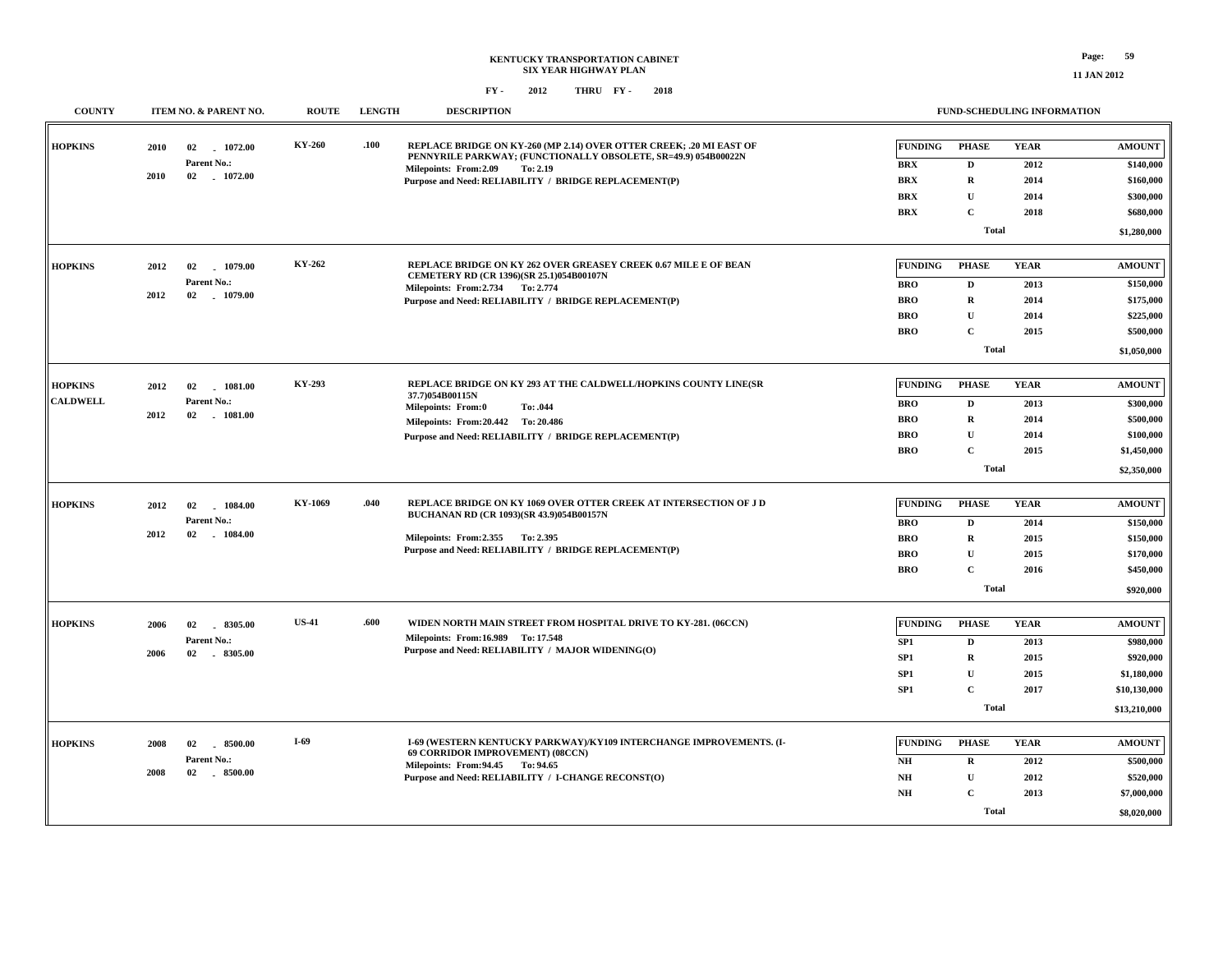#### **KENTUCKY TRANSPORTATION CABINET SIX YEAR HIGHWAY PLAN FY - FY - 2012 2018 THRU**

**11 JAN 2012**

| <b>COUNTY</b>    |      | ITEM NO. & PARENT NO. | <b>ROUTE</b>  | <b>LENGTH</b> | <b>DESCRIPTION</b>                                                                                                                         |                 | FUND-SCHEDULING INFORMATION |             |               |
|------------------|------|-----------------------|---------------|---------------|--------------------------------------------------------------------------------------------------------------------------------------------|-----------------|-----------------------------|-------------|---------------|
| <b>HOPKINS</b>   | 2008 | 02<br>8501.00         | <b>US-62</b>  | .521          | US-62; THREE LANES FROM BOARD OF EDUCATION TO CITY PARK IN DAWSON<br>SPRINGS. (08CCN)(10CCR)                                               | FUNDING         | <b>PHASE</b>                | <b>YEAR</b> | <b>AMOUNT</b> |
|                  |      | Parent No.:           |               |               | <b>Milepoints: From:.829</b><br>To: 1.35                                                                                                   | <b>STP</b>      | $\mathbf R$                 | 2013        | \$500,000     |
|                  | 2008 | 02 8501.00            |               |               | Purpose and Need: RELIABILITY / MINOR WIDENING(O)                                                                                          | <b>STP</b>      | $\mathbf{U}$                | 2013        | \$500,000     |
|                  |      |                       |               |               |                                                                                                                                            | <b>STP</b>      | $\mathbf C$                 | 2014        | \$1,500,000   |
|                  |      |                       |               |               |                                                                                                                                            |                 | <b>Total</b>                |             | \$2,500,000   |
| <b>HOPKINS</b>   | 2008 | 02 8507.00            | KY-3052       |               | CONSTRUCT A LEFT TURN LANE BY PROVIDING A THREE LANE CURVE ON KY-<br>3052. (08CCN)(10CCR)                                                  | FUNDING         | <b>PHASE</b>                | <b>YEAR</b> | <b>AMOUNT</b> |
|                  |      | Parent No.:           |               |               | Milepoints: From:0<br>To: .753                                                                                                             | <b>SPB</b>      | R                           | 2012        | \$100,000     |
|                  | 2008 | 02 8507.00            |               |               | Purpose and Need: SAFETY / SAFETY-HAZARD ELIM(P)                                                                                           | <b>SPB</b>      | $\mathbf{U}$                | 2012        | \$1,000,000   |
|                  |      |                       |               |               |                                                                                                                                            | SP              | $\mathbf{C}$                | 2013        | \$2,760,000   |
|                  |      |                       |               |               |                                                                                                                                            |                 | Total                       |             | \$3,860,000   |
| <b>HOPKINS</b>   | 2010 | 8633.00<br>02         | EB-9004       | 1.040         | UPGRADE MORTON'S GAP INTERCHANGE AT MP 37.07 TO INTERSTATE                                                                                 | FUNDING         | <b>PHASE</b>                | <b>YEAR</b> | <b>AMOUNT</b> |
|                  |      | Parent No.:           |               |               | STANDARDS (I-69 CORRIDOR IMPROVEMENT). (10CCN)<br>Milepoints: From:36.5<br>To: 37.54                                                       | SB <sub>2</sub> | $\mathbf R$                 | 2013        | \$1,450,000   |
|                  | 2010 | 02 . 8633.00          |               |               | Purpose and Need: SAFETY / SAFETY(P)                                                                                                       | SP1             | ${\bf U}$                   | 2013        | \$800,000     |
|                  |      |                       |               |               |                                                                                                                                            | SP <sub>1</sub> | $\mathbf C$                 | 2014        | \$8,000,000   |
|                  |      |                       |               |               |                                                                                                                                            |                 | <b>Total</b>                |             | \$10,250,000  |
|                  |      |                       |               |               |                                                                                                                                            |                 |                             |             |               |
| <b>JACKSON</b>   | 2000 | 11 278.27             | <b>KY-30</b>  | 2.900         | I-75 TO MOUNTAIN PARKWAY; RELOCATE KY-30 FROM 0.3 MI W OF WELCHBURG<br>ROAD E TO US-421 NEAR TYNER. (03KYD)(U-04DEOB)(04CCR)(08CCN)(10CCR) | FUNDING         | <b>PHASE</b>                | <b>YEAR</b> | <b>AMOUNT</b> |
|                  |      | Parent No.:           |               |               | <b>Milepoints: From:</b><br>To:                                                                                                            | SP <sub>1</sub> | $\mathbf{C}$                | 2012        | \$20,810,000  |
|                  | 1996 | 11 278.20             |               |               | Purpose and Need: RELIABILITY / RELOCATION(O)                                                                                              |                 | <b>Total</b>                |             | \$20,810,000  |
| <b>JACKSON</b>   | 2012 | 11 1090.00            | <b>US-421</b> | .040          | REPLACE BRIDGE ON US 421 OVER PIGEON ROOST CREEK AT INTERSECTION                                                                           | <b>FUNDING</b>  | <b>PHASE</b>                | <b>YEAR</b> | <b>AMOUNT</b> |
|                  |      | Parent No.:           |               |               | WITH WATER STREET E(CS 1006)(SR 43.9) 055B00157N                                                                                           | <b>BRO</b>      | D                           | 2014        | \$300,000     |
|                  | 2012 | 11<br>$-1090.00$      |               |               | Milepoints: From:13.919 To: 13.959                                                                                                         | <b>BRO</b>      | R                           | 2015        | \$100,000     |
|                  |      |                       |               |               | Purpose and Need: RELIABILITY / BRIDGE REPLACEMENT(P)                                                                                      | <b>BRO</b>      | ${\bf U}$                   | 2015        | \$50,000      |
|                  |      |                       |               |               |                                                                                                                                            | <b>BRO</b>      | $\mathbf C$                 | 2016        | \$555,000     |
|                  |      |                       |               |               |                                                                                                                                            |                 | <b>Total</b>                |             | \$1,005,000   |
|                  |      |                       |               |               |                                                                                                                                            |                 |                             |             |               |
| <b>JEFFERSON</b> | 2010 | 05<br>15.20<br>$\sim$ | $I-264$       |               | PHASE 2: CLEAN AND PAINT STEEL BRIDGES AND STEEL BEARINGS ON THE<br>WATTERSON EXPRESSWAY. (PHASE 2) (2008BOPC)                             | <b>FUNDING</b>  | <b>PHASE</b>                | <b>YEAR</b> | <b>AMOUNT</b> |
|                  |      | Parent No.:           |               |               | <b>Milepoints: From:</b><br>To:                                                                                                            | IM              | $\mathbf C$                 | 2014        | \$3,370,000   |
|                  | 2008 | 15.00<br>05           |               |               | Purpose and Need: RELIABILITY / BRIDGE PAINTING(P)                                                                                         |                 | <b>Total</b>                |             | \$3,370,000   |
| <b>JEFFERSON</b> | 2010 | 05<br>15.30           | $I-264$       |               | PHASE 3: CLEAN AND PAINT STEEL BRIDGES AND STEEL BEARINGS ON THE                                                                           | FUNDING         | <b>PHASE</b>                | <b>YEAR</b> | <b>AMOUNT</b> |
|                  |      | Parent No.:           |               |               | WATTERSON EXPRESSWAY. (2008BOPC)                                                                                                           | IM              |                             |             |               |
|                  | 2008 | 05<br>15.00           |               |               | Milepoints: From:<br>To:                                                                                                                   |                 | $\mathbf{C}$                | 2014        | \$4,360,000   |
|                  |      |                       |               |               | Purpose and Need: RELIABILITY / BRIDGE PAINTING(P)                                                                                         |                 | Total                       |             | \$4,360,000   |
| <b>JEFFERSON</b> | 2000 | 21.00<br>05           | $I-265$       | .300          | SNYDER FREEWAY; RECONSTRUCT 2 RAMPS AT I-265/I-64 INTERCHANGE EAST                                                                         | FUNDING         | <b>PHASE</b>                | <b>YEAR</b> | <b>AMOUNT</b> |
|                  |      | Parent No.:           |               |               | OF LOUISVILLE. (DESIGNED WITH 5-41.00)(2006BOPP)                                                                                           | <b>IM</b>       | R                           | 2013        | \$6,200,000   |
|                  | 2000 | 05<br>21.00<br>$\sim$ |               |               | Milepoints: From:25.3<br>To: 25.6                                                                                                          | IM              | ${\bf U}$                   | 2014        | \$7,800,000   |
|                  |      |                       |               |               | Purpose and Need: ECONOMIC DEVELOPMENT / I-CHANGE RECONST(O)                                                                               | IM              | $\mathbf C$                 | 2017        | \$25,000,000  |
|                  |      |                       |               |               |                                                                                                                                            |                 |                             |             |               |
|                  |      |                       |               |               |                                                                                                                                            |                 | Total                       |             | \$39,000,000  |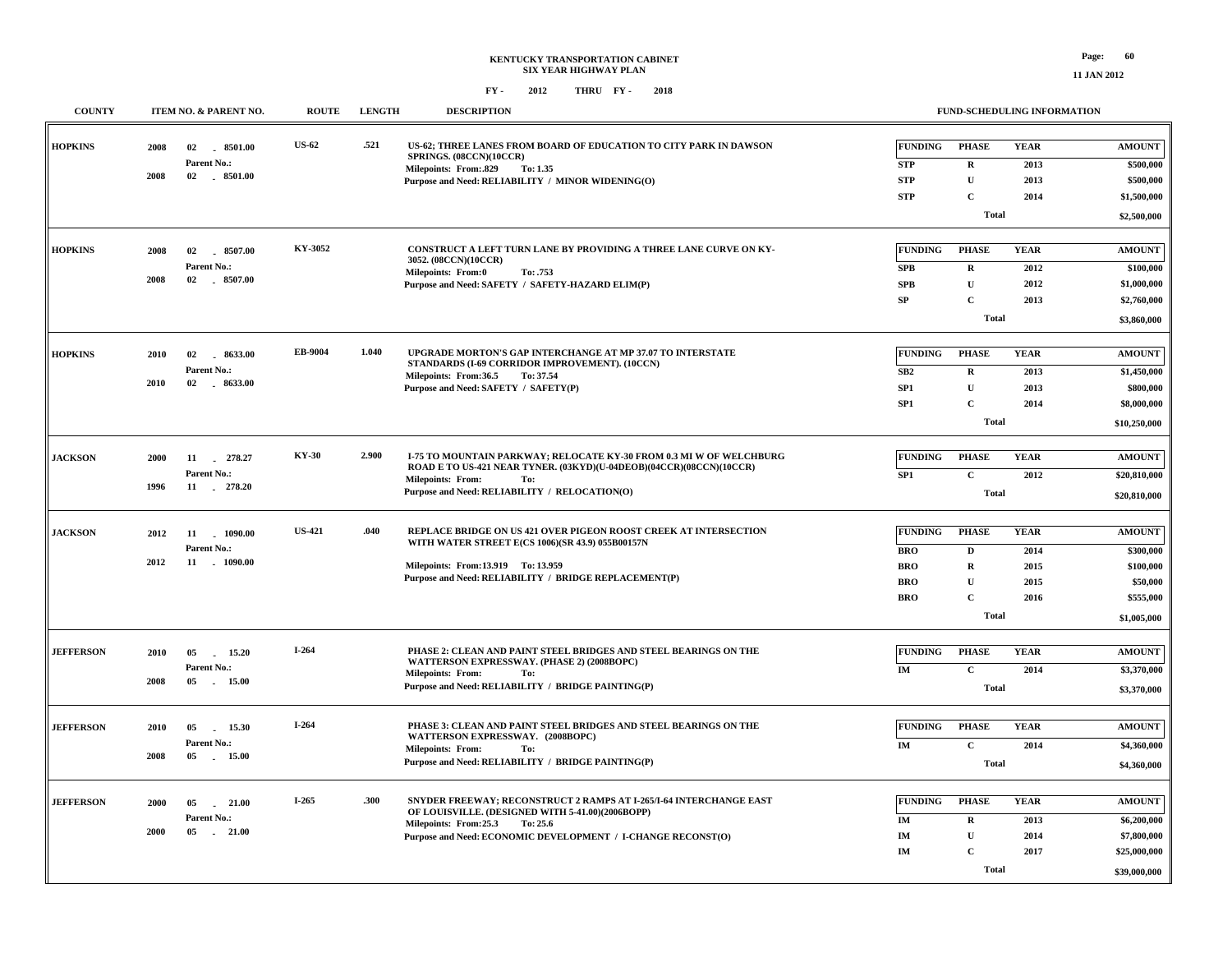**FUND-SCHEDULING INFORMATION**

#### **FY - FY - 2012 2018 THRU**

**COUNTY ITEM NO. & PARENT NO. ROUTE LENGTH DESCRIPTION**

| <b>JEFFERSON</b> | 2000 | 05<br>21.01<br>Parent No.:           | $I-265$         | .300  | SNYDER FREEWAY; RECONSTRUCT 2 RAMPS AT I-265/I-64 INTERCHANGE EAST<br>OF LOUISVILLE. (DESIGNED WITH 5-41.00)                                                          | <b>FUNDING</b>                   | <b>PHASE</b>                 | <b>YEAR</b>         | <b>AMOUNT</b>                |
|------------------|------|--------------------------------------|-----------------|-------|-----------------------------------------------------------------------------------------------------------------------------------------------------------------------|----------------------------------|------------------------------|---------------------|------------------------------|
|                  | 2000 | 05 21.00                             |                 |       | Milepoints: From:25.3<br>To: 25.6<br>Purpose and Need: ECONOMIC DEVELOPMENT / PREFINANCD CONVRSN(P)                                                                   | IM                               | $\mathbf{C}$<br>Total        | 2018                | \$25,620,000<br>\$25,620,000 |
| <b>JEFFERSON</b> | 2002 | 05<br>21.03<br>Parent No.:           | $I-265$         | .300  | SNYDER FREEWAY; RECONSTRUCT 2 RAMPS AT I-265/I-64 INTERCHANGE EAST<br>OF LOUISVILLE. (ADDITIONAL FUNDING FOR C PHASE)                                                 | <b>FUNDING</b><br>IM             | <b>PHASE</b><br>$\mathbf C$  | <b>YEAR</b><br>2013 | <b>AMOUNT</b>                |
|                  | 2000 | 05<br>21.00                          |                 |       | Milepoints: From:25.3<br>To: 25.6<br>Purpose and Need: ECONOMIC DEVELOPMENT / PREFINANCD CONVRSN(O)                                                                   |                                  | <b>Total</b>                 |                     |                              |
| <b>JEFFERSON</b> | 2004 | 05<br>28.70<br>$\sim$<br>Parent No.: | <b>KY-1447</b>  | 6.000 | <b>LANDSCAPING FOR THE WESTPORT ROAD CORRIDOR FROM HUBBARDS LANE</b><br>TO HURSTBOURNE PARKWAY. (2004BOPC)                                                            | <b>FUNDING</b><br>SP             | <b>PHASE</b><br>$\mathbf{C}$ | <b>YEAR</b><br>2012 | <b>AMOUNT</b><br>\$1,130,000 |
|                  | 2000 | 05<br>$-28.00$                       |                 |       | Milepoints: From: 926<br>To: 5.245<br>Purpose and Need: RELIABILITY / TRANSP ENHANCEMENT(P)                                                                           |                                  | <b>Total</b>                 |                     | \$1,130,000                  |
| <b>JEFFERSON</b> | 2004 | 05<br>48.20<br>Parent No.:           | $I-71$          | 2.200 | <b>INTERIM IMPROVEMENTS ON I-71 INCLUDING ADDITION OF NB AND SB</b><br>AUXILIARY LANES ON I-71 AND I-264. (2004BOPC)(10CCR)                                           | <b>FUNDING</b><br>NH             | <b>PHASE</b><br>$\mathbf{C}$ | <b>YEAR</b><br>2012 | <b>AMOUNT</b><br>\$5,000,000 |
|                  | 2000 | 05<br>$-48.02$                       |                 |       | Milepoints: From:3.6<br>To: 5.8<br>Purpose and Need: RELIABILITY / RECONSTRUCTION(O)                                                                                  |                                  | Total                        |                     | \$5,000,000                  |
| <b>JEFFERSON</b> | 2004 | 05<br>48.30<br>Parent No.:           | $I-71$          | 2.300 | RECONSTRUCTION OF THE I-71/I-265 (SNYDER FREEWAY) INTERCHANGE<br>(INTERIM IMPROVEMENTS). (2004BOPC)(08CCR)(10CCR)                                                     | <b>FUNDING</b><br>N <sub>H</sub> | <b>PHASE</b><br>D            | <b>YEAR</b><br>2012 | <b>AMOUNT</b><br>\$500,000   |
|                  | 2000 | 05<br>$-48.02$                       |                 |       | Milepoints: From:7.5<br>To: 9.8<br>Purpose and Need: RELIABILITY / RECONSTRUCTION(O)                                                                                  | NH<br>NH                         | R<br>$\mathbf{U}$            | 2013<br>2014        | \$3,830,000<br>\$1,220,000   |
|                  |      |                                      |                 |       |                                                                                                                                                                       | <b>NH</b>                        | $\mathbf C$<br><b>Total</b>  | 2015                | \$8,000,000<br>\$13,550,000  |
|                  |      |                                      |                 |       |                                                                                                                                                                       |                                  |                              |                     |                              |
| <b>JEFFERSON</b> | 2004 | 48.90<br>05<br>$\sim$                | $I-71$          |       | TRIMARC IMPROVEMENTS ON I-71 FROM NEAR KENNEDY (MP 0.00) TO THE GENE<br>SNYDER FREEWAY (MP 9.80). (2004BOPC)                                                          | <b>FUNDING</b>                   | <b>PHASE</b>                 | <b>YEAR</b>         | <b>AMOUNT</b>                |
|                  | 2000 | Parent No.:<br>05<br>48.02           |                 |       | <b>Milepoints: From:0</b><br>To: 9.8<br>Purpose and Need: RELIABILITY / ITS(P)                                                                                        | SP                               | $\mathbf C$<br><b>Total</b>  | 2012                | \$6,730,000<br>\$6,730,000   |
| <b>JEFFERSON</b> | 2000 | 05<br>52.00<br>$\sim$                | I-64            | .200  | RECONSTRUCT I-64/HURSTBOURNE PARKWAY INTERCHANGE AND RAMPS AND                                                                                                        | <b>FUNDING</b>                   | <b>PHASE</b>                 | <b>YEAR</b>         | <b>AMOUNT</b>                |
|                  | 2000 | Parent No.:<br>05<br>52.00           |                 |       | <b>OTHER NEEDED IMPROVEMENTS TO HURSTBOURNE PARKWAY.(08CCR)</b><br>Milepoints: From:14.894 To: 15.094<br>Purpose and Need: ECONOMIC DEVELOPMENT / I-CHANGE RECONST(O) | IM                               | $\mathbf C$<br>Total         | 2012                | \$10,000,000<br>\$10,000,000 |
|                  |      |                                      |                 |       |                                                                                                                                                                       |                                  |                              |                     |                              |
| <b>JEFFERSON</b> | 2000 | 05<br>91.02<br>$\sim$                | <b>CS-1001B</b> | 1.500 | WIDEN FROM 2 TO 4 LANES FROM BEARGRASS CREEK TO ZORN AVENUE. (LOU<br>T.I.P.) (KYTC MATCH) (SEE 5-91.07 FOR ADDITIONAL 'KYD' FUNDING FOR R                             | <b>FUNDING</b>                   | <b>PHASE</b>                 | <b>YEAR</b>         | <b>AMOUNT</b>                |
|                  | 2000 | Parent No.:<br>05<br>91.02           |                 |       | PHASE.) (FUNDING SUBJECT TO FISCAL CONSTRAINT PENDING MPO TIP).<br>Milepoints: From:1.6<br>To: 2.925                                                                  | <b>SLO</b>                       | $\mathbf R$<br>$\mathbf U$   | 2012                | \$3,680,000                  |
|                  |      |                                      |                 |       | Purpose and Need: RELIABILITY / MAJOR WIDENING(O)                                                                                                                     | <b>SLO</b><br><b>SLO</b>         | $\mathbf C$                  | 2012<br>2014        | \$5,930,000<br>\$17,370,000  |
|                  |      |                                      |                 |       |                                                                                                                                                                       |                                  | Total                        |                     | \$26,980,000                 |
|                  |      |                                      |                 |       |                                                                                                                                                                       |                                  |                              |                     |                              |
| <b>JEFFERSON</b> | 2000 | 05<br>110.00                         | <b>US-31</b>    | 1.100 | CLEAN AND PAINT THE GEORGE ROGERS CLARK MEMORIAL BRIDGE<br>CARRYING US-31 OVER THE OHIO RIVER BETWEEN LOUISVILLE, KENTUCKY                                            | <b>FUNDING</b>                   | <b>PHASE</b>                 | <b>YEAR</b>         | <b>AMOUNT</b>                |
|                  | 2000 | Parent No.:<br>05 110.00             |                 |       | AND JEFFERSONTOWN, INDIANA (THIS STRUCTURE IS 100% OWNED AND<br>MAINTAINED BY KENTUCKY) (B118): (056B00118N)<br>Milepoints: From:0<br>To: 1.089                       | SP <sub>1</sub>                  | $\mathbf{C}$<br><b>Total</b> | 2013                | \$18,000,000<br>\$18,000,000 |
|                  |      |                                      |                 |       |                                                                                                                                                                       |                                  |                              |                     |                              |

**Purpose and Need: RELIABILITY / BRIDGE PAINTING(P)**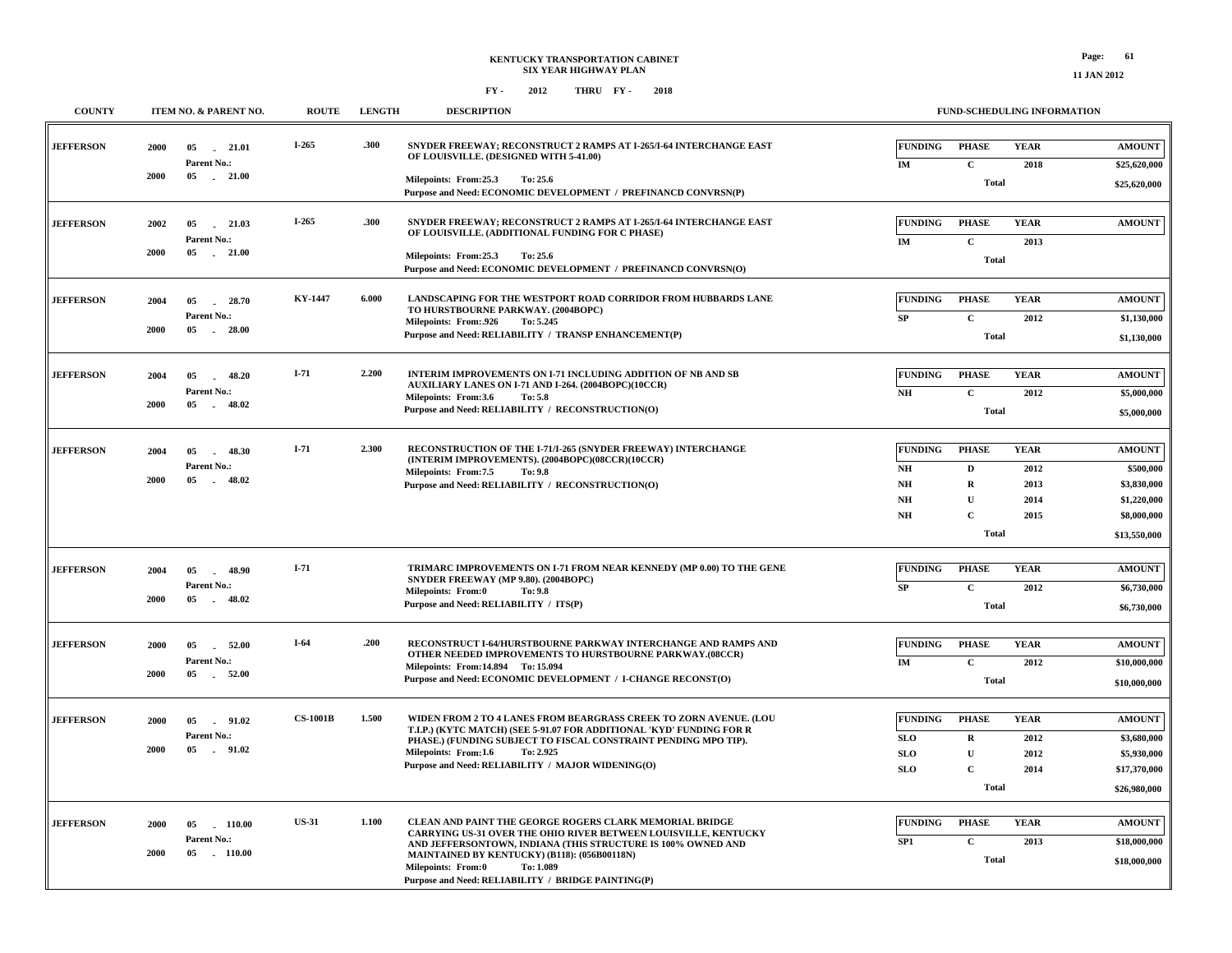| <b>COUNTY</b>    |      | ITEM NO. & PARENT NO.          | <b>ROUTE</b> | <b>LENGTH</b> | <b>DESCRIPTION</b>                                                                                                                           |                                   |                              | <b>FUND-SCHEDULING INFORMATION</b> |                              |
|------------------|------|--------------------------------|--------------|---------------|----------------------------------------------------------------------------------------------------------------------------------------------|-----------------------------------|------------------------------|------------------------------------|------------------------------|
| <b>JEFFERSON</b> | 2000 | 122.00<br>05<br>Parent No.:    | KY-1065      | .200          | MAJOR REVISION OF THE INTERSECTION LOCATED AT THE OUTER LOOP,<br>FEGENBUSH LANE, AND BEULAH CHURCH ROAD. TURN LANE TO BE COMPLETED           | <b>FUNDING</b><br>SP <sub>1</sub> | <b>PHASE</b><br>$\mathbf{C}$ | <b>YEAR</b><br>2012                | <b>AMOUNT</b><br>\$4,950,000 |
|                  | 2000 | 05 122.00                      |              |               | BY TRANSPORTATION CABINET PER AGREEMENT. (04CCN)(08CCR)(10CCR)<br>Milepoints: From: 9.944 To: 10.009<br>Purpose and Need: SAFETY / SAFETY(P) |                                   | <b>Total</b>                 |                                    | \$4,950,000                  |
| <b>JEFFERSON</b> | 2000 | 05<br>136.00                   | I-265        |               | CLEAN AND PAINT ALL STEEL BRIDGES AND STEEL BEARINGS ON THE GENE<br><b>SNYDER FREEWAY(10CCR)</b>                                             | <b>FUNDING</b>                    | <b>PHASE</b>                 | <b>YEAR</b>                        | <b>AMOUNT</b>                |
|                  | 2000 | Parent No.:<br>05 136.00       |              |               | <b>Milepoints: From:</b><br>To:<br>Purpose and Need: RELIABILITY / BRIDGE PAINTING(P)                                                        | <b>SP</b>                         | $\mathbf{C}$<br><b>Total</b> | 2013                               | \$18,000,000<br>\$18,000,000 |
| <b>JEFFERSON</b> | 2000 | 05<br>159.00                   | I-64         | .400          | WIDEN I-64 WESTBOUND RAMP TO I-264 WESTBOUND FROM ONE TO TWO LANES<br>FOR ENTIRE LENGTH AND OTHER NEEDED IMPROVEMENTS TO ADDRESS             | FUNDING                           | <b>PHASE</b>                 | <b>YEAR</b>                        | <b>AMOUNT</b>                |
|                  | 2000 | Parent No.:<br>05<br>159.00    |              |               | WEAVE ISSUES AT MERGE ON I-264. (2006BOPP)<br>Milepoints: From:.502<br>To: .779                                                              | IM<br>IM                          | $\mathbf R$<br>U             | 2014<br>2014                       | \$7,040,000<br>\$2,080,000   |
|                  |      |                                |              |               | Purpose and Need: RELIABILITY / RECONSTRUCTION(O)                                                                                            | IM                                | C<br><b>Total</b>            | 2016                               | \$22,500,000                 |
|                  |      |                                |              |               |                                                                                                                                              |                                   |                              |                                    | \$31,620,000                 |
| <b>JEFFERSON</b> | 2006 | 05<br>$-183.00$<br>Parent No.: |              |               | SIGNAL SYSTEM IMPROVEMENTS IN JEFFERSON COUNTY.<br><b>Milepoints: From:</b><br>To:                                                           | <b>FUNDING</b><br><b>SP</b>       | <b>PHASE</b><br>$\mathbf C$  | <b>YEAR</b><br>2012                | <b>AMOUNT</b><br>\$500,000   |
|                  | 2006 | 05 183.00                      |              |               | Purpose and Need: RELIABILITY / SIGNAL SYS IMPROVE(P)                                                                                        |                                   | <b>Total</b>                 |                                    | \$500,000                    |
| <b>JEFFERSON</b> | 2006 | 05<br>183.01                   |              |               | SIGNAL SYSTEM IMPROVEMENTS IN JEFFERSON COUNTY.                                                                                              | <b>FUNDING</b>                    | <b>PHASE</b>                 | <b>YEAR</b>                        | <b>AMOUNT</b>                |
|                  | 2006 | Parent No.:<br>05 183.01       |              |               | To:<br><b>Milepoints: From:</b><br>Purpose and Need: RELIABILITY / SIGNAL SYS IMPROVE(P)                                                     | <b>SP</b>                         | $\mathbf C$<br><b>Total</b>  | 2012                               | \$910,000<br>\$910,000       |
|                  |      |                                |              |               |                                                                                                                                              |                                   |                              |                                    |                              |
| <b>JEFFERSON</b> | 2006 | 205.00<br>05<br>Parent No.:    | I-65         |               | RECONSTRUCT SECOND CURVE ONLY ON I-65 SOUTHBOUND RAMP AT KY-1065<br>(OUTER LOOP).<br><b>Milepoints: From:0</b><br>To: .621                   | <b>FUNDING</b><br>IM              | <b>PHASE</b><br>$\mathbf C$  | <b>YEAR</b><br>2013                | <b>AMOUNT</b><br>\$1,820,000 |
|                  | 2006 | 05<br>$-205.00$                |              |               | Purpose and Need: SAFETY / SAFETY(P)                                                                                                         |                                   | <b>Total</b>                 |                                    | \$1,820,000                  |
| <b>JEFFERSON</b> | 2000 | 05<br>247.10                   | KY-1450      | 1.600         | WIDEN BLUE LICK ROAD FROM SNYDER FREEWAY NORTH TO KY-61 (LOU T.I.P.)                                                                         | <b>FUNDING</b>                    | <b>PHASE</b>                 | <b>YEAR</b>                        | <b>AMOUNT</b>                |
|                  | 1996 | Parent No.:<br>05<br>247.00    |              |               | (SECTION 2) (RU-04DEOB)(08CCR)<br>Milepoints: From: 1.873 To: 3.542<br>Purpose and Need: RELIABILITY / MAJOR WIDENING(O)                     | <b>SPB</b>                        | $\mathbf C$<br><b>Total</b>  | 2013                               | \$9,740,000<br>\$9,740,000   |
|                  |      |                                |              |               |                                                                                                                                              |                                   |                              |                                    |                              |
| <b>JEFFERSON</b> | 2006 | 05<br>254.00<br>Parent No.:    | KY-1747      | .100          | <b>EXTEND DUAL LEFT TURN LANES ON KY-1747 (HURSTBOURNE LN) AT BUNSEN</b><br>PKWY.                                                            | <b>FUNDING</b><br><b>SP</b>       | <b>PHASE</b><br>$\mathbf C$  | <b>YEAR</b><br>2012                | <b>AMOUNT</b><br>\$210,000   |
|                  | 2006 | 05<br>254.00                   |              |               | Milepoints: From:11.409 To: 11.509<br>Purpose and Need: SAFETY / SAFETY(P)                                                                   |                                   | <b>Total</b>                 |                                    | \$210,000                    |
| <b>JEFFERSON</b> | 2006 | 263.00<br>05                   | I-265        | .700          | IMPROVE I-265/KY-61 (PRESTON HWY) INTERCHANGE AS RECOMMENDED BY                                                                              | <b>FUNDING</b>                    | <b>PHASE</b>                 | <b>YEAR</b>                        | <b>AMOUNT</b>                |
|                  | 2006 | Parent No.:<br>05<br>$-263.00$ |              |               | KIPDA'S INTERCHANGE STUDY.<br>Milepoints: From:11.3<br>To: 12<br>Purpose and Need: SAFETY / SAFETY(P)                                        | IM<br>IM                          | $\mathbf R$<br>$\mathbf{U}$  | 2012<br>2012                       | \$280,000<br>\$220,000       |
|                  |      |                                |              |               |                                                                                                                                              | IM                                | $\mathbf C$                  | 2013                               | \$2,750,000                  |
|                  |      |                                |              |               |                                                                                                                                              |                                   | <b>Total</b>                 |                                    | \$3,250,000                  |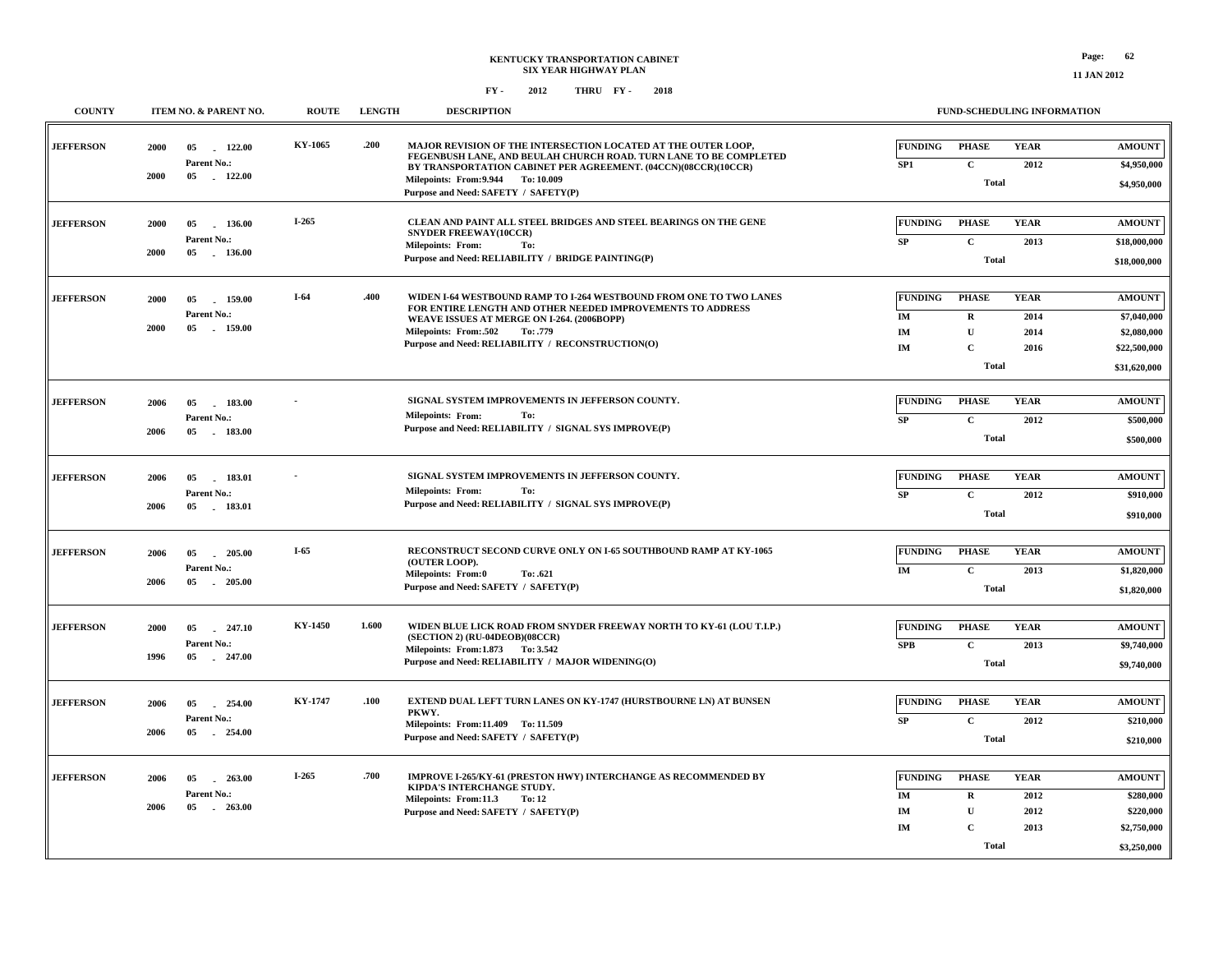**11 JAN 2012**

| <b>COUNTY</b>    |      | ITEM NO. & PARENT NO.          | <b>ROUTE</b>    | <b>LENGTH</b>                                                                             | <b>DESCRIPTION</b>                                                                                                |                |              | FUND-SCHEDULING INFORMATION |               |  |  |
|------------------|------|--------------------------------|-----------------|-------------------------------------------------------------------------------------------|-------------------------------------------------------------------------------------------------------------------|----------------|--------------|-----------------------------|---------------|--|--|
| <b>JEFFERSON</b> | 2010 | 05<br>264.10                   | <b>US-31E</b>   |                                                                                           | <b>IMPROVE US 31-E SOUTH OF I-265 (BARDSTOWN ROAD)INTERCHANGE TO</b><br>PROVIDE TURN LANES AND NEW ACCESS.(10CCR) | <b>FUNDING</b> | <b>PHASE</b> | <b>YEAR</b>                 | <b>AMOUNT</b> |  |  |
|                  | 2010 | Parent No.:<br>05<br>$-264.10$ |                 |                                                                                           | Milepoints: From: 4.5<br>To: 4.926                                                                                | NH             | $\mathbf{R}$ | 2012                        | \$60,000      |  |  |
|                  |      |                                |                 |                                                                                           | Purpose and Need: SAFETY / SAFETY(P)                                                                              | N <sub>H</sub> | U            | 2013                        | \$60,000      |  |  |
|                  |      |                                |                 |                                                                                           |                                                                                                                   | N <sub>H</sub> | $\mathbf C$  | 2014                        | \$2,340,000   |  |  |
|                  |      |                                |                 |                                                                                           |                                                                                                                   |                | Total        |                             | \$2,460,000   |  |  |
|                  |      |                                |                 |                                                                                           |                                                                                                                   |                |              |                             |               |  |  |
| <b>JEFFERSON</b> | 2006 | 05<br>$-284.00$                | <b>KY-841</b>   | .800                                                                                      | <b>IMPROVE KY-841/STONESTREET ROAD INTERCHANGE AS RECOMMENDED BY</b><br>KIPDA'S INTERCHANGE STUDY.                | <b>FUNDING</b> | <b>PHASE</b> | <b>YEAR</b>                 | <b>AMOUNT</b> |  |  |
|                  |      | Parent No.:<br>05              |                 |                                                                                           | Milepoints: From:2.7<br>To: 3.5                                                                                   | <b>STP</b>     | $\mathbf{C}$ | 2012                        | \$210,000     |  |  |
|                  | 2006 | $-284.00$                      |                 |                                                                                           | Purpose and Need: SAFETY / SAFETY(P)                                                                              |                | <b>Total</b> |                             | \$210,000     |  |  |
|                  |      |                                |                 |                                                                                           |                                                                                                                   |                |              |                             |               |  |  |
| <b>JEFFERSON</b> | 2006 | 286.00<br>05                   | $I-64$          | .700                                                                                      | <b>IMPROVE I-64/KY-913 (BLANKENBAKER RD) INTERCHANGE AS RECOMMENDED</b>                                           | <b>FUNDING</b> | <b>PHASE</b> | <b>YEAR</b>                 | <b>AMOUNT</b> |  |  |
|                  |      | Parent No.:                    |                 |                                                                                           | BY KIPDA'S INTERCHANGE STUDY.<br>Milepoints: From:16.8<br>To: 17.55                                               | IM             | $\mathbf{R}$ | 2012                        | \$100,000     |  |  |
|                  | 2006 | 05<br>$-286.00$                |                 |                                                                                           | Purpose and Need: SAFETY / SAFETY(P)                                                                              | <b>IM</b>      | $\mathbf{U}$ | 2012                        | \$100,000     |  |  |
|                  |      |                                |                 |                                                                                           |                                                                                                                   | IM             | $\mathbf C$  | 2013                        | \$1,920,000   |  |  |
|                  |      |                                |                 |                                                                                           |                                                                                                                   |                | Total        |                             |               |  |  |
|                  |      |                                |                 |                                                                                           |                                                                                                                   |                |              |                             | \$2,120,000   |  |  |
| <b>JEFFERSON</b> | 2000 | 323.01<br>05                   | KY-1931         | 2.600                                                                                     | WIDEN GREENWOOD ROAD FROM GREENBELT HWY TO DIXIE HWY (US-31W) (3-                                                 | <b>FUNDING</b> | <b>PHASE</b> | <b>YEAR</b>                 | <b>AMOUNT</b> |  |  |
|                  |      | Parent No.:                    |                 | LANE IMPROVEMENT) FROM MP 0.54 TO MP 3.148. (98CCR)(R-<br>04DEOB)(04CCR)(BOP2006P)(10CCR) | <b>SPP</b>                                                                                                        | $\mathbf R$    | 2013         | \$3,500,000                 |               |  |  |
|                  | 2000 | 05 323.01                      |                 |                                                                                           | Milepoints: From:.54<br>To: 3.148                                                                                 | <b>SPP</b>     | $\mathbf{U}$ | 2014                        | \$4,000,000   |  |  |
|                  |      |                                |                 |                                                                                           | Purpose and Need: RELIABILITY / MAJOR WIDENING(O)                                                                 | SP1            | $\mathbf{C}$ | 2015                        | \$11,000,000  |  |  |
|                  |      |                                |                 |                                                                                           |                                                                                                                   |                | <b>Total</b> |                             | \$18,500,000  |  |  |
|                  |      |                                |                 |                                                                                           |                                                                                                                   |                |              |                             |               |  |  |
| <b>JEFFERSON</b> | 2000 | 05<br>$-344.01$                | KY-1747         | 1.600                                                                                     | WIDEN SOUTHBOUND HURSTBOURNE LANE TO 3 LANES FROM US-60 TO 1-64.                                                  | <b>FUNDING</b> | <b>PHASE</b> | <b>YEAR</b>                 | <b>AMOUNT</b> |  |  |
|                  |      | Parent No.:                    |                 |                                                                                           | (06CCR)(03KYD)(2006BOPP)(SEE 5-344.02 FOR KYD C PHASE)<br>Milepoints: From:11.89 To: 13.503                       | SP             | $\mathbf{R}$ | 2012                        | \$2,100,000   |  |  |
|                  | 2000 | 05<br>. 344.00                 |                 |                                                                                           | Purpose and Need: RELIABILITY / RECONSTRUCTION(O)                                                                 | SP             | $\mathbf U$  | 2012                        | \$2,380,000   |  |  |
|                  |      |                                |                 |                                                                                           |                                                                                                                   | SP             | $\mathbf C$  | 2014                        | \$4,330,000   |  |  |
|                  |      |                                |                 |                                                                                           |                                                                                                                   |                | Total        |                             | \$8,810,000   |  |  |
|                  |      |                                |                 |                                                                                           |                                                                                                                   |                |              |                             |               |  |  |
| <b>JEFFERSON</b> | 2000 | 05<br>353.00                   | <b>CR-1006C</b> | .850                                                                                      | ENGLISH STATION ROAD IN LOUISVILLE; WIDEN TO 3 LANES FROM AVOCA                                                   | <b>FUNDING</b> | <b>PHASE</b> | <b>YEAR</b>                 | <b>AMOUNT</b> |  |  |
|                  |      | Parent No.:                    |                 |                                                                                           | ROAD TO AIKEN ROAD. (FUNDING SUBJECT TO FISCAL CONSTRAINT PENDING<br>MPO TIP).                                    | <b>SLO</b>     | $\bf{R}$     | 2012                        | \$2,500,000   |  |  |
|                  | 1998 | $-965.08$<br>05                |                 |                                                                                           | Milepoints: From: 773<br>To: 1.232                                                                                | <b>SLO</b>     | U            | 2012                        | \$300,000     |  |  |
|                  |      |                                |                 |                                                                                           | Purpose and Need: RELIABILITY / MINOR WIDENING(O)                                                                 | <b>SLO</b>     | $\mathbf C$  | 2013                        | \$4,000,000   |  |  |
|                  |      |                                |                 |                                                                                           |                                                                                                                   |                | <b>Total</b> |                             | \$6,800,000   |  |  |
|                  |      |                                |                 |                                                                                           |                                                                                                                   |                |              |                             |               |  |  |
| <b>JEFFERSON</b> | 2004 | 05<br>.371.11                  | KY-22           | .400                                                                                      | <b>INTERSECTION SAFETY IMPROVEMENTS ON KY-22 AT TEN BROECK WAY</b>                                                | <b>FUNDING</b> | <b>PHASE</b> | <b>YEAR</b>                 | <b>AMOUNT</b> |  |  |
|                  |      | Parent No.:                    |                 |                                                                                           | INCLUDING PROVIDING LEFT TURN LANES. (2004BOPC) (DESIGN SHOWN UNDER<br>371.01).                                   | SP             | $\mathbf R$  | 2012                        | \$390,000     |  |  |
|                  | 1998 | 05 371.00                      |                 |                                                                                           | Milepoints: From: 2.85<br>To: 2.95                                                                                | ${\bf SP}$     | ${\bf U}$    | 2012                        | \$440,000     |  |  |
|                  |      |                                |                 |                                                                                           | Purpose and Need: SAFETY / SAFETY(P)                                                                              | SP             | $\mathbf C$  | 2013                        | \$980,000     |  |  |
|                  |      |                                |                 |                                                                                           |                                                                                                                   |                | Total        |                             | \$1,810,000   |  |  |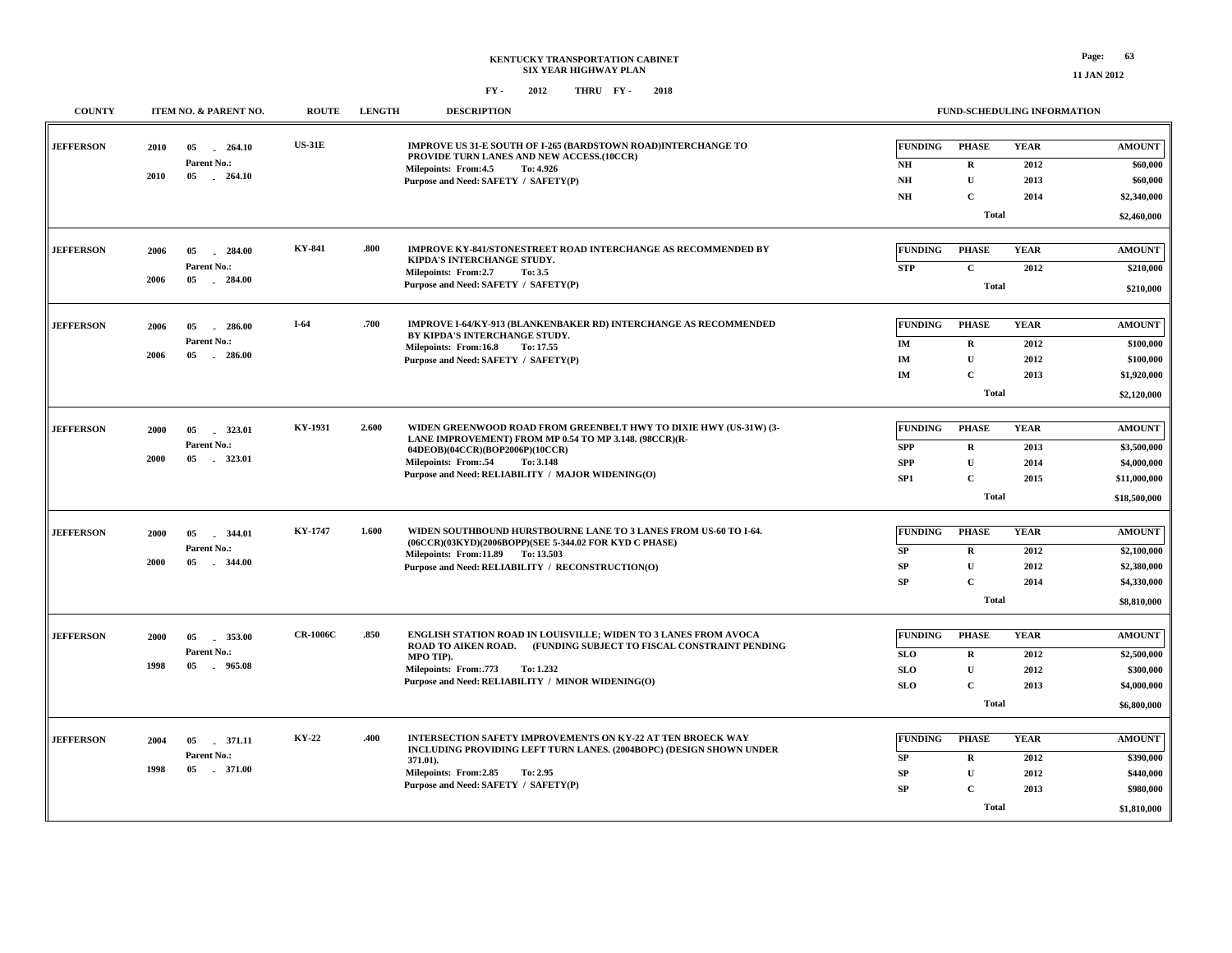#### **KENTUCKY TRANSPORTATION CABINET SIX YEAR HIGHWAY PLAN FY - FY - 2012 2018 THRU**

| <b>COUNTY</b>    |      | ITEM NO. & PARENT NO.       | <b>ROUTE</b>    | <b>LENGTH</b> | <b>DESCRIPTION</b>                                                                       |                |                             | FUND-SCHEDULING INFORMATION |                              |
|------------------|------|-----------------------------|-----------------|---------------|------------------------------------------------------------------------------------------|----------------|-----------------------------|-----------------------------|------------------------------|
| <b>JEFFERSON</b> | 2004 | 05<br>371.12                | KY-22           | .400          | RECONSTRUCT KY-22 AT SPRINGCREST DRIVE. (06CCN) (2004BOPC)                               | <b>FUNDING</b> | <b>PHASE</b>                | <b>YEAR</b>                 | <b>AMOUNT</b>                |
|                  |      | Parent No.:                 |                 |               | <b>Milepoints: From:.982</b><br>To: 1.382                                                | SP             | $\mathbf R$                 | 2012                        | \$400,000                    |
|                  | 1998 | 05 . 371.00                 |                 |               | Purpose and Need: SAFETY / SAFETY(P)                                                     | ${\bf SP}$     | $\mathbf U$                 | 2012                        | \$600,000                    |
|                  |      |                             |                 |               |                                                                                          | ${\bf SP}$     | $\mathbf C$                 | 2013                        | \$1,190,000                  |
|                  |      |                             |                 |               |                                                                                          |                | <b>Total</b>                |                             | \$2,190,000                  |
| <b>JEFFERSON</b> | 2004 | 05<br>371.13                | KY-22           | .400          | RECONSTRUCT KY-22 AT GOOSE CREEK ROAD. (06CCN) (2004BOPC)                                | <b>FUNDING</b> | <b>PHASE</b>                | <b>YEAR</b>                 | <b>AMOUNT</b>                |
|                  |      | Parent No.:                 |                 |               | Milepoints: From:2.13<br>To: 2.53                                                        | ${\bf SP}$     | R                           | 2012                        | \$360,000                    |
|                  | 1998 | 05<br>$-371.00$             |                 |               | Purpose and Need: SAFETY / SAFETY(P)                                                     | SP             | $\mathbf U$                 | 2012                        | \$690,000                    |
|                  |      |                             |                 |               |                                                                                          | ${\bf SP}$     | $\mathbf C$                 | 2013                        | \$1,000,000                  |
|                  |      |                             |                 |               |                                                                                          |                | <b>Total</b>                |                             | \$2,050,000                  |
| <b>JEFFERSON</b> | 2004 | 371.14<br>05                | KY-22           | .500          | RECONSTRUCT KY-22 AT BARBOUR LANE. (06CCN) (2004BOPC)                                    | <b>FUNDING</b> | <b>PHASE</b>                | <b>YEAR</b>                 | <b>AMOUNT</b>                |
|                  |      | Parent No.:                 |                 |               | Milepoints: From:1.512 To: 2.012                                                         | ${\bf SP}$     | $\mathbf R$                 | 2012                        | \$200,000                    |
|                  | 1998 | .371.00<br>05               |                 |               | Purpose and Need: SAFETY / SAFETY(P)                                                     | ${\bf SP}$     | $\mathbf C$                 | 2013                        | \$430,000                    |
|                  |      |                             |                 |               |                                                                                          |                | <b>Total</b>                |                             | \$630,000                    |
|                  |      |                             |                 |               |                                                                                          |                |                             |                             |                              |
| <b>JEFFERSON</b> | 2004 | 05<br>371.15                | KY-22           | .400          | RECONSTRUCT KY-22 AT AVENUE OF THE WOODS AND CHATSWORTH. (06CCN)                         | <b>FUNDING</b> | <b>PHASE</b>                | <b>YEAR</b>                 | <b>AMOUNT</b>                |
|                  |      | Parent No.:                 |                 |               | (2004BOPC)<br>Milepoints: From:.623<br>To: 1.023                                         | ${\bf SP}$     | $\mathbf R$                 | 2012                        | \$830,000                    |
|                  | 1998 | 05<br>.371.00               |                 |               | Purpose and Need: SAFETY / SAFETY(P)                                                     | SP             | $\mathbf{U}$                | 2012                        | \$1,260,000                  |
|                  |      |                             |                 |               |                                                                                          | ${\bf SP}$     | $\mathbf C$                 | 2014                        | \$2,690,000                  |
|                  |      |                             |                 |               |                                                                                          |                | <b>Total</b>                |                             | \$4,780,000                  |
| <b>JEFFERSON</b> | 2004 | 05 371.16                   | <b>CS-2458C</b> | .200          | INTERSECTION IMPROVEMENT ON OLD KY-22 AT HERR LANE AND THE                               | <b>FUNDING</b> | <b>PHASE</b>                | <b>YEAR</b>                 | <b>AMOUNT</b>                |
|                  |      | Parent No.:                 |                 |               | ENTRANCE TO BALLARD HIGH SCHOOL. (06CCR)(2004BOPC)                                       | SP1            | $\mathbf R$                 | 2012                        | \$890,000                    |
|                  | 1998 | .371.00<br>05               |                 |               | Milepoints: From: 338<br>To: .538                                                        | SP1            | $\mathbf C$                 | 2014                        | \$1,390,000                  |
|                  |      |                             |                 |               | Purpose and Need: SAFETY / SAFETY(P)                                                     |                | <b>Total</b>                |                             | \$2,280,000                  |
|                  |      |                             |                 |               |                                                                                          |                |                             |                             |                              |
| <b>JEFFERSON</b> | 2000 | 05<br>378.10                | $I-65$          | .100          | EXTEND/RECONSTRUCT I-65 SB RAMP TO BROOK STREET (FUNDING SUBJECT TO                      | <b>FUNDING</b> | <b>PHASE</b>                | <b>YEAR</b>                 | <b>AMOUNT</b>                |
|                  |      | Parent No.:                 |                 |               | FISCAL CONSTRAINT PENDING MPO TIP)<br>Milepoints: From:0<br>To: .155                     | <b>SLO</b>     | $\mathbf C$                 | 2012                        | \$4,160,000                  |
|                  | 1998 | 05 378.00                   |                 |               | Purpose and Need: RELIABILITY / RECONSTRUCTION(O)                                        |                | <b>Total</b>                |                             | \$4,160,000                  |
| <b>JEFFERSON</b> |      |                             |                 |               | 21ST CENTURY PARKS PROJECT IN LOUISVILLE, KENTUCKY. (2005HPP-KY163)                      | <b>FUNDING</b> | <b>PHASE</b>                | <b>YEAR</b>                 | <b>AMOUNT</b>                |
|                  | 2004 | 05<br>393.02<br>Parent No.: |                 |               | <b>Milepoints: From:</b><br>To:                                                          |                |                             |                             |                              |
|                  | 2004 | 05 393.02                   |                 |               | Purpose and Need: RELIABILITY / TRANSP ENHANCEMENT(P)                                    | <b>HPP</b>     | $\mathbf C$<br><b>Total</b> | 2012                        | \$18,399,980<br>\$18,399,980 |
|                  |      |                             |                 |               |                                                                                          |                |                             |                             |                              |
| <b>JEFFERSON</b> | 2010 | 05<br>393.08                |                 |               | 21ST CENTURY PARKS PROJECT IN LOUISVILLE, KENTUCKY. (2008KYD-KY176)                      | <b>FUNDING</b> | <b>PHASE</b>                | <b>YEAR</b>                 | <b>AMOUNT</b>                |
|                  |      | Parent No.:                 |                 |               | <b>Milepoints: From:</b><br>To:<br>Purpose and Need: RELIABILITY / TRANSP ENHANCEMENT(P) | <b>KYD</b>     | $\mathbf C$                 | 2012                        | \$5,464,850                  |
|                  | 2004 | 05 393.02                   |                 |               |                                                                                          |                | <b>Total</b>                |                             | \$5,464,850                  |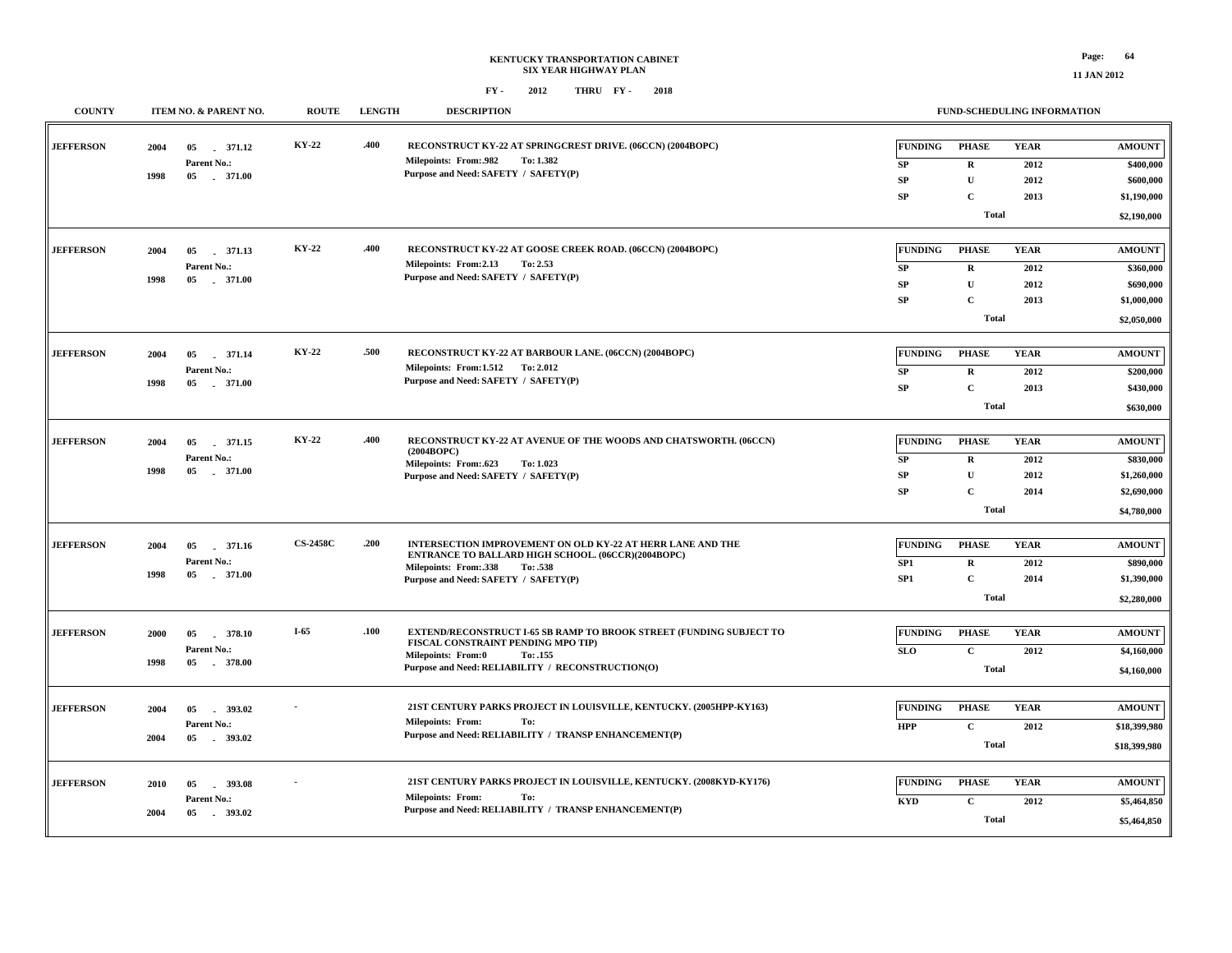| <b>COUNTY</b>                                       |              | ITEM NO. & PARENT NO.                                    | <b>ROUTE</b>    | <b>LENGTH</b> | <b>DESCRIPTION</b>                                                                                                                                                                                                                                                                                                                                     | FUND-SCHEDULING INFORMATION                                                                                                                                                                                                                                                               |                      |
|-----------------------------------------------------|--------------|----------------------------------------------------------|-----------------|---------------|--------------------------------------------------------------------------------------------------------------------------------------------------------------------------------------------------------------------------------------------------------------------------------------------------------------------------------------------------------|-------------------------------------------------------------------------------------------------------------------------------------------------------------------------------------------------------------------------------------------------------------------------------------------|----------------------|
| <b>JEFFERSON</b>                                    | 2000<br>2000 | $-403.00$<br>05<br>Parent No.:<br>05<br>$-403.00$        | <b>CR-1002M</b> | 1.800         | RECONSTRUCT COOPER CHAPEL ROAD FROM 2 TO 3 LANES (3RD LANE WILL BE<br>A CENTER TURN LANE) FROM KY 61 TO SMYRNA PARKWAY. PROJECT LENGTH<br>IS 1.8 MILES.(FUNDING SUBJECT TO FISCAL CONSTRAINT PENDING MPO TIP)<br>Milepoints: From:0<br>To: 1.853<br>Purpose and Need: RELIABILITY / MINOR WIDENING(O)                                                  | <b>YEAR</b><br><b>FUNDING</b><br><b>PHASE</b><br><b>AMOUNT</b><br><b>SLO</b><br>$\mathbf{C}$<br>2012<br>\$7,000,000<br><b>Total</b><br>\$7,000,000                                                                                                                                        |                      |
| <b>JEFFERSON</b>                                    | 2004<br>2000 | 05<br>$-404.01$<br>Parent No.:<br>05<br>$-404.00$        |                 | 2.700         | EXTEND COOPER CHAPEL ROAD FROM BEULAH CHURCH ROAD TO BARDSTOWN<br>ROAD (LOU T.I.P.) (ALL WORK BY LOUISVILLE METRO)<br>(LOCALMATCH)(2004BOPC) (FUNDING SUBJECT TO FISCAL CONSTRAINT<br>PENDING MPO TIP).<br>Milepoints: From:<br>To:<br>Purpose and Need: RELIABILITY / NEW ROUTE(O)                                                                    | <b>FUNDING</b><br><b>PHASE</b><br><b>YEAR</b><br><b>AMOUNT</b><br><b>SLO</b><br>$\mathbf R$<br>2012<br>\$3,400,000<br><b>Total</b><br>\$3,400,000                                                                                                                                         |                      |
| <b>JEFFERSON</b>                                    | 2004<br>2004 | 05<br>$-413.00$<br>Parent No.:<br>05<br>$-413.00$        | <b>US-150</b>   | .100          | ALIGN INTERSECTION OF BROADWAY AND 18TH STREET BY MOVING THE<br>SOUTH LEG OF 18TH STREET TO THE EAST (FUNDING SUBJECT TO FISCAL<br><b>CONSTRAINT PENDING MPO TIP)</b><br>Milepoints: From:1.07<br><b>To: 1.12</b><br>Purpose and Need: SAFETY / SAFETY(P)                                                                                              | <b>FUNDING</b><br><b>YEAR</b><br><b>PHASE</b><br><b>AMOUNT</b><br><b>SLO</b><br>$\mathbf{U}$<br>2012<br>$\mathbf C$<br><b>SLO</b><br>2012<br>\$290,000<br><b>Total</b><br>\$360,000                                                                                                       | \$70,000             |
| <b>JEFFERSON</b>                                    | 2004<br>2004 | $-417.00$<br>05<br>Parent No.:<br>05 417.00              | <b>US-60</b>    |               | FRANKFORT AVENUE; REALIGN INTERSECTION WITH STILZ AND HILLCREST.<br>(TO BE LET BY LOU METRO). (FUNDING SUBJECT TO FISCAL CONSTRAINT<br>PENDING MPO TIP).<br>Milepoints: From:1.9<br>To: 2<br>Purpose and Need: RELIABILITY / PE & ENVIRONMENTAL(O)                                                                                                     | <b>FUNDING</b><br><b>PHASE</b><br><b>YEAR</b><br><b>AMOUNT</b><br>SLO<br>$\mathbf{D}$<br>2012<br>Total<br>\$70,000                                                                                                                                                                        | \$70,000             |
| <b>JEFFERSON</b>                                    | 2004<br>2004 | 05<br>437.01<br>Parent No.:<br>05<br>437.00              | KY-907          | .700          | WIDEN SOUTHSIDE DRIVE (KY-907) TO 5 LANES FROM NEW CUT ROAD TO<br>NATIONAL TURNPIKE. (2004BOPC) (FUNDING SUBJECT TO FISCAL CONSTRAINT<br>PENDING MPO TIP).<br>Milepoints: From:6.31<br>To: 7.036<br>Purpose and Need: RELIABILITY / MAJOR WIDENING(O)                                                                                                  | <b>FUNDING</b><br><b>YEAR</b><br><b>PHASE</b><br><b>AMOUNT</b><br><b>SLO</b><br>$\mathbf{D}$<br>2012<br>\$520,000<br><b>SLO</b><br>$\mathbf R$<br>2013<br>\$1,160,000<br><b>SLO</b><br>U<br>2013<br>\$680,000<br>$\mathbf C$<br><b>SLO</b><br>2015<br>\$4,870,000<br>Total<br>\$7,230,000 |                      |
| <b>JEFFERSON</b><br><b>OLDHAM</b><br><b>BULLITT</b> | 2006<br>2004 | $-439.03$<br>05<br>Parent No.:<br>05<br>439.02           |                 |               | CONSTRUCTION OF VARIOUS SIDEWALK PROJECTS IN LOUISVILLE METRO ON<br>VARIOUS LOCALLY MAINTAINED ROADS. (2006BOPC) (FUNDING SUBJECT TO<br>FISCAL CONSTRAINT PENDING MPO TIP).<br><b>Milepoints: From:</b><br>To:<br><b>Milepoints: From:</b><br>To:<br><b>Milepoints: From:</b><br>To:<br>Purpose and Need: SAFETY / BIKE/PED FACIL(O)                   | <b>FUNDING</b><br><b>PHASE</b><br><b>YEAR</b><br><b>AMOUNT</b><br>$\mathbf{C}$<br><b>SLO</b><br>2012<br><b>Total</b><br>\$70,000                                                                                                                                                          | \$70,000             |
| <b>JEFFERSON</b><br><b>OLDHAM</b><br><b>BULLITT</b> | 2004<br>2004 | 05<br>$-440.01$<br>Parent No.:<br>05<br>$-440.01$        |                 |               | INSTALLATION OF SIDEWALKS TO FIX GAPS IN PEDESTRIAN NETWORK ON<br>VARIOUS STATE MAINTAINED ROADS IN THE LOUISVILLE URBANIZED AREA.<br>(FUNDING SUBJECT TO FISCAL CONSTRAINT PENDING MPO TIP).<br><b>Milepoints: From:</b><br>To:<br>To:<br><b>Milepoints: From:</b><br><b>Milepoints: From:</b><br>To:<br>Purpose and Need: SAFETY / BIKE/PED FACIL(O) | <b>FUNDING</b><br><b>YEAR</b><br><b>PHASE</b><br><b>AMOUNT</b><br><b>SLO</b><br>$\mathbf C$<br>2012<br><b>Total</b>                                                                                                                                                                       | \$54,000<br>\$54,000 |
| <b>JEFFERSON</b><br><b>OLDHAM</b><br><b>BULLITT</b> | 2004<br>2004 | 05<br>440.02<br>$\sim$<br>Parent No.:<br>05<br>$-440.02$ |                 |               | INSTALLATION OF SIDEWALKS TO FIX GAPS IN PEDESTRIAN NETWORK ON<br>VARIOUS STATE MAINTAINED ROADS IN THE LOUISVILLE URBANIZED AREA.<br>(FUNDING SUBJECT TO FISCAL CONSTRAINT PENDING MPO TIP).<br><b>Milepoints: From:</b><br>To:<br>To:<br><b>Milepoints: From:</b><br><b>Milepoints: From:</b><br>To:<br>Purpose and Need: SAFETY / BIKE/PED FACIL(O) | <b>FUNDING</b><br><b>PHASE</b><br><b>YEAR</b><br><b>AMOUNT</b><br>SLO<br>$\mathbf C$<br>2012<br><b>Total</b>                                                                                                                                                                              | \$40,000<br>\$40,000 |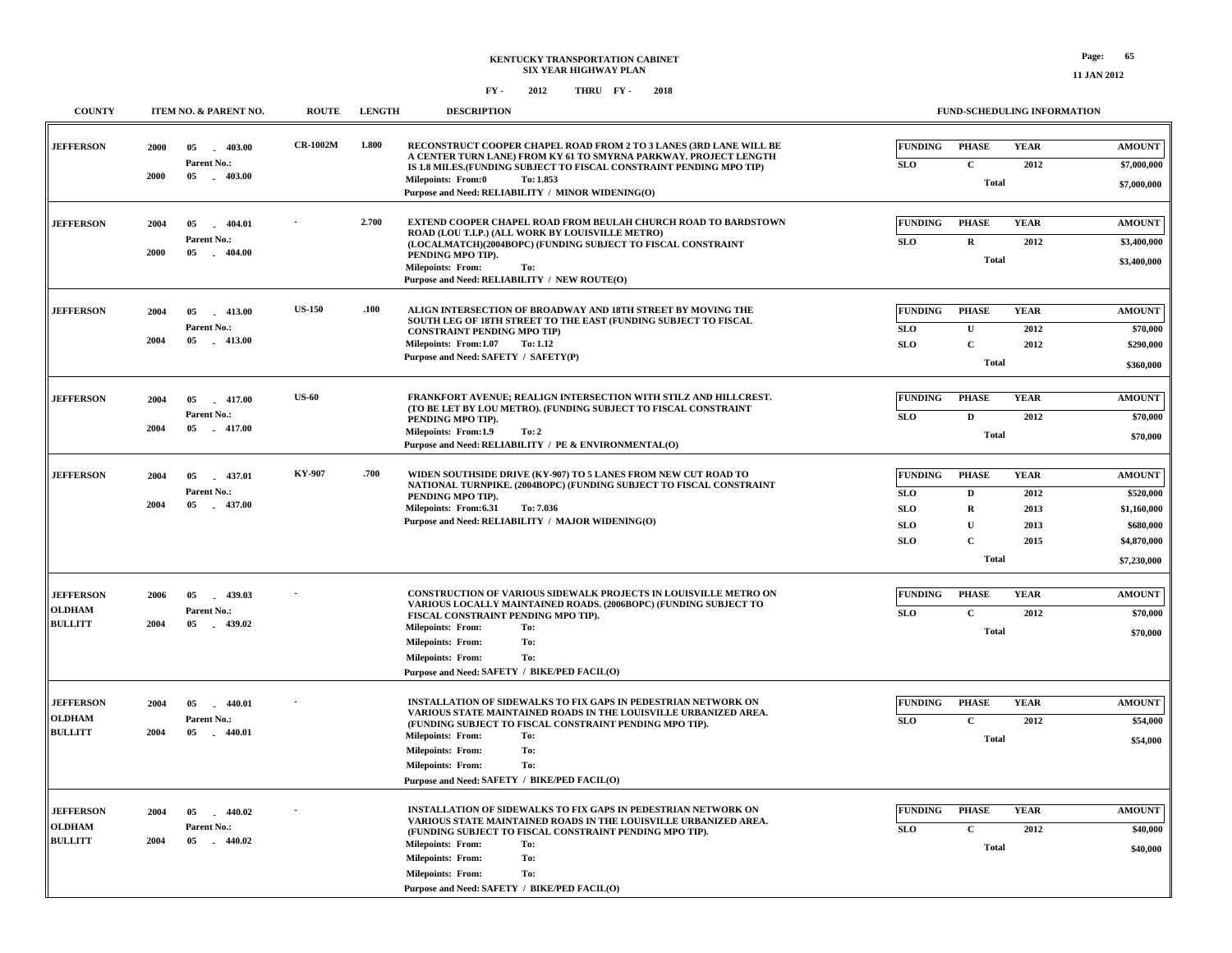| <b>COUNTY</b>    |             | ITEM NO. & PARENT NO.          | <b>ROUTE</b> | <b>LENGTH</b>                                                            | <b>DESCRIPTION</b>                                                                                                                           |                | FUND-SCHEDULING INFORMATION |             |               |
|------------------|-------------|--------------------------------|--------------|--------------------------------------------------------------------------|----------------------------------------------------------------------------------------------------------------------------------------------|----------------|-----------------------------|-------------|---------------|
| <b>JEFFERSON</b> | 2004        | 05<br>$-442.00$                |              |                                                                          | SENECA PARK LOOP EXTENSIONS (EAST AND WEST). (LOCAL MATCH)(ALL                                                                               | <b>FUNDING</b> | <b>PHASE</b>                | <b>YEAR</b> | <b>AMOUNT</b> |
|                  |             | Parent No.:                    |              |                                                                          | WORK BY LOUISVILLE METRO)(2004BOPC) (FUNDING SUBJECT TO FISCAL<br>CONSTRAINT PENDING MPO TIP).                                               | <b>SLO</b>     | $\mathbf{C}$                | 2012        | \$320,000     |
|                  | 2000        | 05<br>. 965.09                 |              |                                                                          | <b>Milepoints: From:</b><br>To:<br>Purpose and Need: SAFETY / BIKE/PED FACIL(O)                                                              |                | <b>Total</b>                |             | \$320,000     |
| <b>JEFFERSON</b> | 2004        | 442.02<br>05                   |              |                                                                          | SENECA PARK LOOP EXTENSIONS (EAST AND WEST). (LOCAL MATCH)(ALL<br>WORK BY LOUISVILLE METRO)(2004BOPC) (FUNDING SUBJECT TO FISCAL             | <b>FUNDING</b> | <b>PHASE</b>                | <b>YEAR</b> | <b>AMOUNT</b> |
|                  | 2004        | Parent No.:<br>05<br>$-442.00$ |              |                                                                          | CONSTRAINT PENDING MPO TIP).                                                                                                                 | <b>SLO</b>     | $\mathbf{C}$                | 2012        | \$650,000     |
|                  |             |                                |              |                                                                          | <b>Milepoints: From:</b><br>To:<br>Purpose and Need: SAFETY / BIKE/PED FACIL(O)                                                              |                | <b>Total</b>                |             | \$650,000     |
| <b>JEFFERSON</b> | 2004        | 05<br>$-443.10$                | KY-2053      | .300                                                                     | MT. WASHINGTON ROAD (KY-2053) SECTION 1; FROM PRESTON TO MAPLE WAY.<br>(KYTC MATCH)(2004BOPC)(FUNDING SUBJECT TO FISCAL CONSTRAINT PENDING   | <b>FUNDING</b> | <b>PHASE</b>                | <b>YEAR</b> | <b>AMOUNT</b> |
|                  |             | Parent No.:                    |              |                                                                          | <b>MPO TIP)</b>                                                                                                                              | <b>SLO</b>     | D                           | 2012        | \$320,000     |
|                  | 2004        | 05<br>$-443.00$                |              |                                                                          | <b>Milepoints: From:0</b><br>To: .343                                                                                                        | <b>SLO</b>     | $\mathbf R$                 | 2012        | \$490,000     |
|                  |             |                                |              |                                                                          | Purpose and Need: RELIABILITY / RECONSTRUCTION(O)                                                                                            | SLO            | ${\bf U}$                   | 2012        | \$120,000     |
|                  |             |                                |              |                                                                          |                                                                                                                                              |                | Total                       |             | \$930,000     |
| <b>JEFFERSON</b> | 2004        | 443.20<br>05                   | KY-2053      | 2.460                                                                    | MT. WASHINGTON ROAD (KY-2053) SECTION 2; FROM MAPLE WAY TO CEDAR<br>CREEK RD. (KYTC MATCH)(2004BOPC)(FUNDING SUBJECT TO FISCAL               | <b>FUNDING</b> | <b>PHASE</b>                | <b>YEAR</b> | <b>AMOUNT</b> |
|                  |             | Parent No.:                    |              |                                                                          | <b>CONSTRAINT PENDING MPO TIP)</b>                                                                                                           | <b>SLO</b>     | D                           | 2012        | \$290,000     |
|                  | 2004        | 05<br>$-443.00$                |              |                                                                          | Milepoints: From: 343<br>To: 2.804<br>Purpose and Need: RELIABILITY / RECONSTRUCTION(O)                                                      |                | <b>Total</b>                |             | \$290,000     |
| <b>JEFFERSON</b> | 2000        | 05<br>446.00                   | KY-155       | .756                                                                     | RECONSTRUCT INTERSECTION OF KY-155 AND KY-148. (FUNDING SUBJECT TO                                                                           | <b>FUNDING</b> | <b>PHASE</b>                | <b>YEAR</b> | <b>AMOUNT</b> |
|                  | Parent No.: |                                |              | FISCAL CONSTRAINT PENDING MPO TIP).<br>Milepoints: From: 3.947 To: 4.703 | <b>SLO</b>                                                                                                                                   | $\mathbf R$    | 2012                        | \$640,000   |               |
|                  | 2000        | 05<br>965.09                   |              |                                                                          | Purpose and Need: RELIABILITY / SAFETY(P)                                                                                                    | <b>SLO</b>     | U                           | 2012        | \$370,000     |
|                  |             |                                |              |                                                                          |                                                                                                                                              | <b>SLO</b>     | $\mathbf C$                 | 2013        | \$1,040,000   |
|                  |             |                                |              |                                                                          |                                                                                                                                              |                | Total                       |             | \$2,050,000   |
| <b>JEFFERSON</b> | 2008        | 05<br>$-464.00$                | KY-155       |                                                                          | <b>CONSTRUCT LEFT TURN LANE ON KY 155 (TAYLORSVILLE RD.) AT OLD HEADY</b><br>ROAD, 1.6 MILES NORTHWEST OF THE I-265 UNDERPASS IN LOUISVILLE. | <b>FUNDING</b> | <b>PHASE</b>                | <b>YEAR</b> | <b>AMOUNT</b> |
|                  |             | Parent No.:                    |              |                                                                          | (2008BOPC)(FUNDING SUBJECT TO FISCAL CONSTRAINT PENDING MPO TIP)                                                                             | <b>SLO</b>     | R                           | 2012        | \$250,000     |
|                  | 2004        | 05<br>965.12                   |              |                                                                          | Milepoints: From:7.5<br>To: 7.58                                                                                                             | <b>SLO</b>     | $\mathbf{U}$                | 2012        | \$130,000     |
|                  |             |                                |              |                                                                          | Purpose and Need: RELIABILITY / MATCHED FED FUNDS(O)                                                                                         | <b>SLO</b>     | $\mathbf C$                 | 2013        | \$1,000,000   |
|                  |             |                                |              |                                                                          |                                                                                                                                              |                | <b>Total</b>                |             | \$1,380,000   |
| <b>JEFFERSON</b> | 2010        | 05<br>469.00                   | <b>US-60</b> |                                                                          | NORTHEAST LOUISVILLE LOOP MULTI-USE PATH: CONSTRUCT A PAVED MULTI-<br>USE TRAIL, DRAINAGE IMPROVEMENTS AND PROVIDE SIGNAGE. WORK WILL        | <b>FUNDING</b> | <b>PHASE</b>                | <b>YEAR</b> | <b>AMOUNT</b> |
|                  |             | Parent No.:                    |              |                                                                          | OCCUR ON SHELBYVILLE RD. BETWEEN OLD SHELBYVILLE RD AND N. BECKLEY                                                                           | <b>CM</b>      | $\mathbf{C}$                | 2012        | \$678,500     |
|                  | 2002        | 99<br>$-219.08$                |              |                                                                          | STATION. (2010BOPC)<br>Milepoints: From:11.093 To: 12.895<br>Purpose and Need: RELIABILITY / CONGESTION MITIGTN(O)                           |                | Total                       |             | \$678,500     |
|                  |             |                                |              |                                                                          |                                                                                                                                              |                |                             |             |               |
| <b>JEFFERSON</b> | 2012        | 474.00<br>05<br>n.             | I-265        | .820                                                                     | REDUCE CONGESTION AND IMPROVE SAFETY AT THE KY 3084 (OLD HENRY<br><b>ROAD) INTERCHANGE</b>                                                   | <b>FUNDING</b> | <b>PHASE</b>                | <b>YEAR</b> | <b>AMOUNT</b> |
|                  | 2012        | Parent No.:<br>$-474.00$<br>05 |              |                                                                          | Milepoints: From: 28.28 To: 29.1                                                                                                             | IM             | D                           | 2013        | \$1,000,000   |
|                  |             |                                |              |                                                                          | Purpose and Need: SAFETY / SAFETY(P)                                                                                                         | IM             | $\mathbf R$                 | 2015        | \$75,000      |
|                  |             |                                |              |                                                                          |                                                                                                                                              | IM             | U                           | 2015        | \$150,000     |
|                  |             |                                |              |                                                                          |                                                                                                                                              | IM             | $\mathbf C$                 | 2017        | \$2,000,000   |
|                  |             |                                |              |                                                                          |                                                                                                                                              |                | Total                       |             | \$3,225,000   |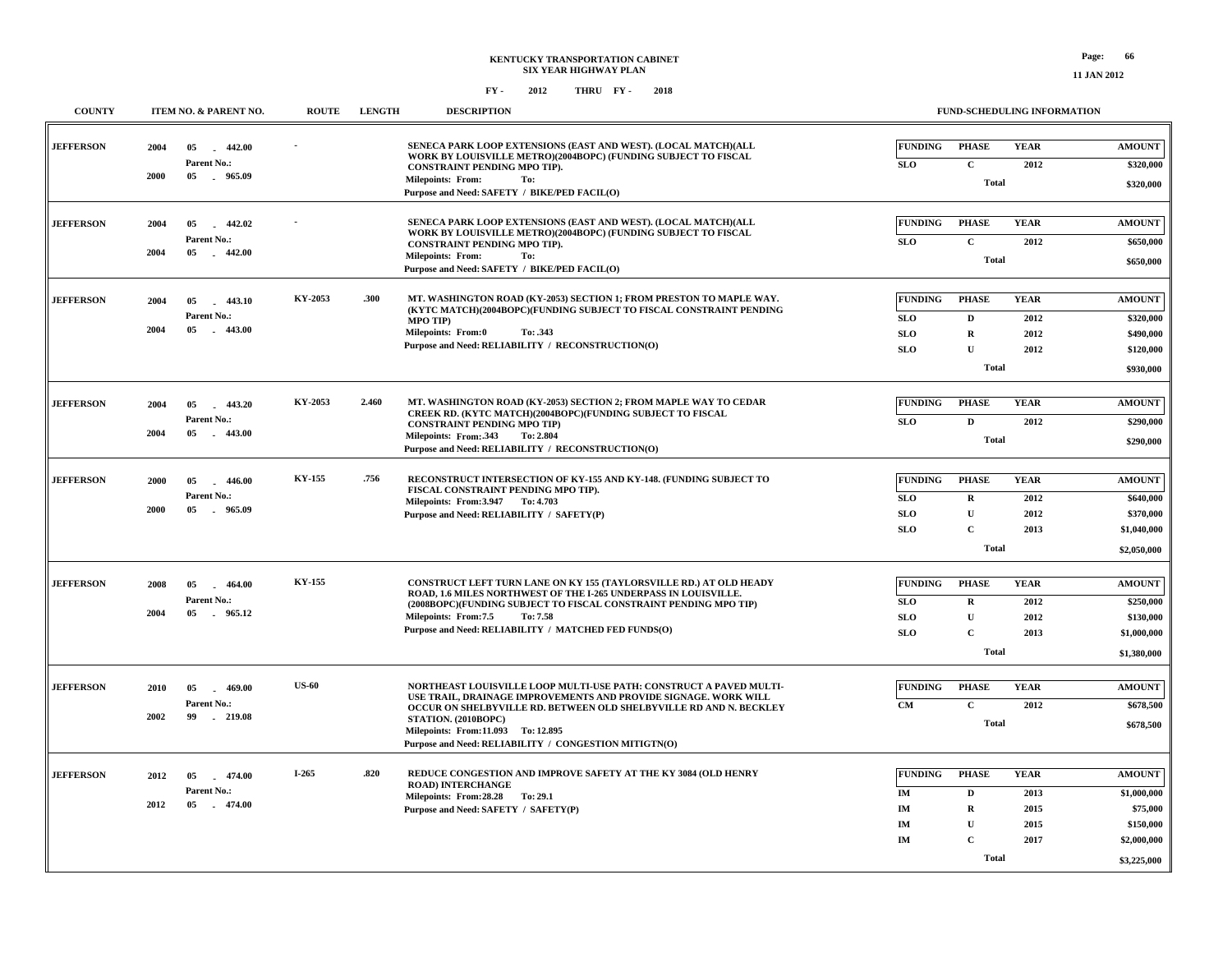| <b>COUNTY</b>    |              | ITEM NO. & PARENT NO.                           | <b>ROUTE</b>  | <b>LENGTH</b> | <b>DESCRIPTION</b>                                                                                                                                                                                                                                                                                                                                             |                                                            |                                                                                  | <b>FUND-SCHEDULING INFORMATION</b>          |                                                                                            |
|------------------|--------------|-------------------------------------------------|---------------|---------------|----------------------------------------------------------------------------------------------------------------------------------------------------------------------------------------------------------------------------------------------------------------------------------------------------------------------------------------------------------------|------------------------------------------------------------|----------------------------------------------------------------------------------|---------------------------------------------|--------------------------------------------------------------------------------------------|
| <b>JEFFERSON</b> | 2012<br>2012 | $-478.00$<br>05<br>Parent No.:<br>05 478.00     | <b>US-31W</b> | 1.503         | <b>IMPROVE DIXIE HIGHWAY BETWEEM CRUMS LANE (KY 2049) AND ROCKFORD</b><br><b>LANE</b> (KY 2051)<br>Milepoints: From:13.837 To: 15.34<br>Purpose and Need: SAFETY / SAFETY(P)                                                                                                                                                                                   | <b>FUNDING</b><br>SP1                                      | <b>PHASE</b><br>$\mathbf{C}$<br><b>Total</b>                                     | <b>YEAR</b><br>2014                         | <b>AMOUNT</b><br>\$5,000,000<br>\$5,000,000                                                |
| <b>JEFFERSON</b> | 2004<br>2004 | 502.00<br>05<br><b>Parent No.:</b><br>05 502.00 |               |               | LOUISVILLE MEDICAL CENTER DEVELOPMENT CORPORATION PROJECT,<br>KENTUCKY. (05KYD-KY092)(ALL WORK BY LMCDC VIA AN INTERAGENCY<br><b>AGREEMENT</b> )<br><b>Milepoints: From:</b><br>To:<br>Purpose and Need: RELIABILITY / MATCHED FED FUNDS(O)                                                                                                                    | FUNDING<br><b>KYD</b>                                      | <b>PHASE</b><br>$\mathbf{C}$<br><b>Total</b>                                     | <b>YEAR</b><br>2012                         | <b>AMOUNT</b><br>\$491,964<br>\$491,964                                                    |
| <b>JEFFERSON</b> | 2004<br>2004 | 513.00<br>05<br>Parent No.:<br>05 965.12        |               |               | CONSTRUCT SHARED USE PATH FROM NEIGHBORHOOD SIDEWALK TO REAR OF<br>SCHOOL PROPERTY, AND PROVIDE OUTDOOR CLASSROOM AMENITIES ALONG<br>SHARED USE PATH. PROJECT WILL INCLUDE WETLAND RESTORATION ON<br>SCHOOL SITE. (FUNDING SUBJECT TO FISCAL CONSTRAINT PENDING MPO TIP)<br><b>Milepoints: From:</b><br>To:<br>Purpose and Need: SAFETY / MATCHED FED FUNDS(O) | <b>FUNDING</b><br>SLO<br><b>SLO</b>                        | <b>PHASE</b><br>$\mathbf D$<br>$\mathbf{C}$<br><b>Total</b>                      | <b>YEAR</b><br>2012<br>2012                 | <b>AMOUNT</b><br>\$12,500<br>\$70,000<br>\$82,500                                          |
| <b>JEFFERSON</b> | 2012<br>2012 | 05<br>- 594.00<br>Parent No.:<br>594.00<br>05   | $I-264$       |               | RECONSTRUCT/WIDEN WATTERSON EXPRESSWAY FROM WESTPORT ROAD (KY<br>1447) TO I-71.<br><b>Milepoints: From:20.9</b><br>To: 22.6<br>Purpose and Need: RELIABILITY / RECONSTRUCTION(O)                                                                                                                                                                               | <b>FUNDING</b><br>IM<br>IM<br><b>IM</b><br>SP <sub>1</sub> | <b>PHASE</b><br>D<br>$\mathbf R$<br>$\mathbf{U}$<br>$\mathbf{C}$<br><b>Total</b> | <b>YEAR</b><br>2013<br>2015<br>2015<br>2017 | <b>AMOUNT</b><br>\$3,000,000<br>\$2,000,000<br>\$1,200,000<br>\$30,000,000<br>\$36,200,000 |
| <b>JEFFERSON</b> | 2006<br>2006 | $-700.02$<br>05<br>Parent No.:<br>05 700.02     |               |               | LOUISVILLE BRIDGES; OVERALL PROJECT MITIGATION<br>REQUIREMENTS.(CRAFTSMAN TRAINING)<br><b>Milepoints: From:</b><br>To:<br>Purpose and Need: RELIABILITY / ENVIRO MITIGATION(P)                                                                                                                                                                                 | <b>FUNDING</b><br><b>STP</b>                               | <b>PHASE</b><br>D<br><b>Total</b>                                                | <b>YEAR</b><br>2012                         | <b>AMOUNT</b><br>\$1,560,000<br>\$1,560,000                                                |
| <b>JEFFERSON</b> | 2008<br>2008 | 05<br>710.07<br>Parent No.:<br>05 710.07        |               |               | LOUISVILLE BRIDGES; ENVIRONMENTAL & HISTORIC MITIGATION AND<br><b>ENHANCEMENTS.</b><br><b>Milepoints: From:</b><br>To:<br>Purpose and Need: RELIABILITY / ENVIRO MITIGATION(P)                                                                                                                                                                                 | <b>FUNDING</b><br>N <sub>H</sub>                           | <b>PHASE</b><br>$\mathbf C$<br><b>Total</b>                                      | <b>YEAR</b><br>2013                         | <b>AMOUNT</b><br>\$1,050,000<br>\$1,050,000                                                |
| <b>JEFFERSON</b> | 2008<br>2008 | 710.08<br>05<br>Parent No.:<br>05<br>$-710.08$  |               |               | LOUISVILLE BRIDGES; ENVIRONMENTAL & HISTORIC MITIGATION AND<br><b>ENHANCEMENTS.</b><br><b>Milepoints: From:</b><br>To:<br>Purpose and Need: RELIABILITY / ENVIRO MITIGATION(P)                                                                                                                                                                                 | FUNDING<br>N <sub>H</sub>                                  | <b>PHASE</b><br>$\mathbf{C}$<br><b>Total</b>                                     | <b>YEAR</b><br>2014                         | <b>AMOUNT</b><br>\$1,100,000<br>\$1,100,000                                                |
| <b>JEFFERSON</b> | 2006<br>2006 | 05<br>711.30<br>Parent No.:<br>05 . 711.30      |               |               | <b>LOUISVILLE BRIDGES PROJECT</b><br><b>Milepoints: From:</b><br>To:<br>Purpose and Need: RELIABILITY / RECONSTRUCTION(O)                                                                                                                                                                                                                                      | <b>FUNDING</b><br>JZ2                                      | <b>PHASE</b><br>$\mathbf{C}$<br><b>Total</b>                                     | <b>YEAR</b><br>2013                         | <b>AMOUNT</b><br>\$23,380,000<br>\$23,380,000                                              |
| <b>JEFFERSON</b> | 2006<br>2006 | 712.40<br>05<br>Parent No.:<br>05 712.40        |               |               | <b>LOUISVILLE BRIDGES; KENTUCKY TRADITIONAL IM FUNDING FOR FY 2013</b><br><b>Milepoints: From:</b><br>To:<br>Purpose and Need: RELIABILITY / I-CHANGE RECONST(O)                                                                                                                                                                                               | FUNDING<br>$\mathbf{IM}$                                   | <b>PHASE</b><br>$\mathbf{C}$<br><b>Total</b>                                     | <b>YEAR</b><br>2013                         | <b>AMOUNT</b><br>\$25,000,000<br>\$25,000,000                                              |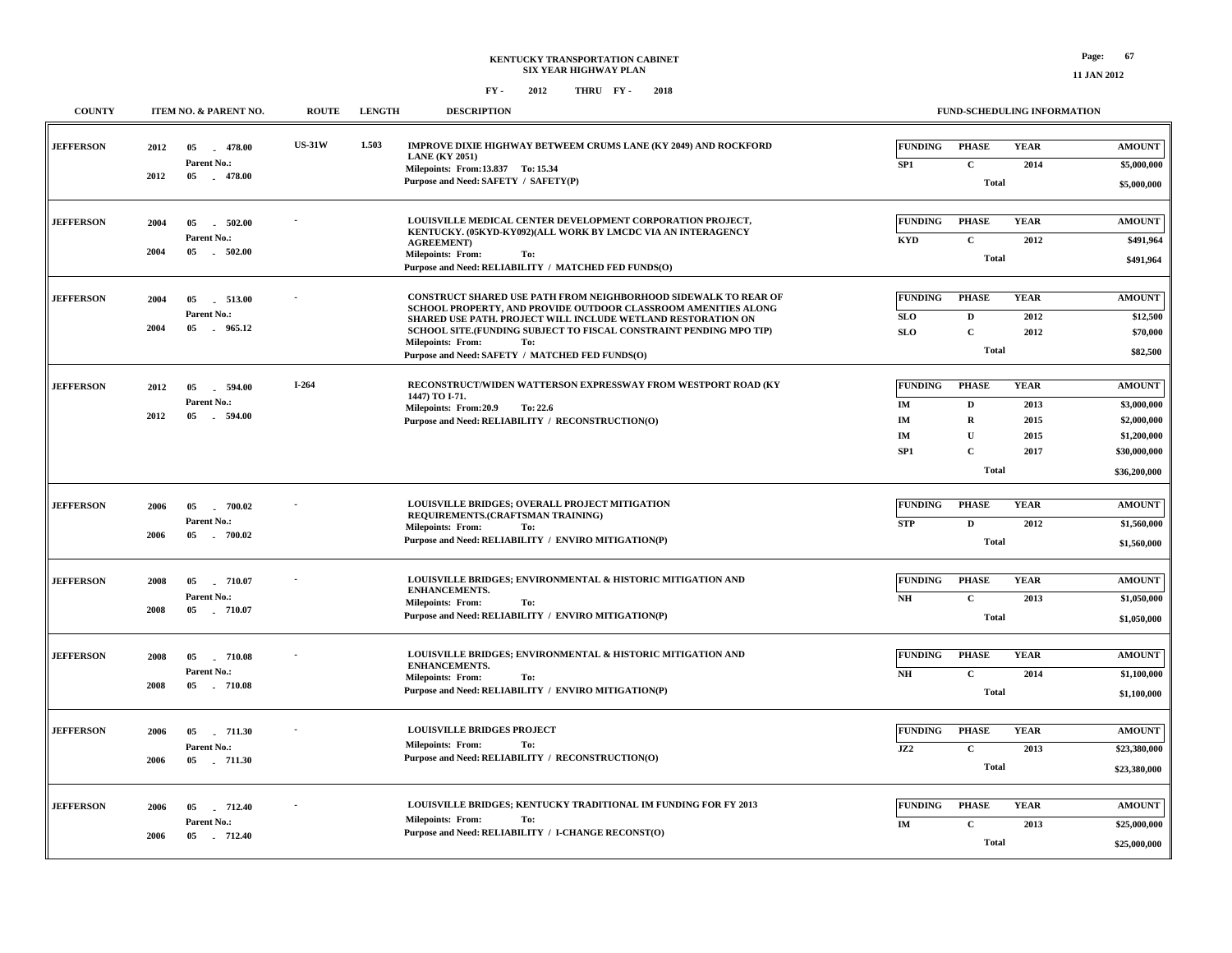**11 JAN 2012**

| <b>COUNTY</b>    | ITEM NO. & PARENT NO.                                          | <b>DESCRIPTION</b><br><b>ROUTE</b><br><b>LENGTH</b>                                                                                                       | FUND-SCHEDULING INFORMATION                                                                    |                                               |
|------------------|----------------------------------------------------------------|-----------------------------------------------------------------------------------------------------------------------------------------------------------|------------------------------------------------------------------------------------------------|-----------------------------------------------|
| <b>JEFFERSON</b> | 2010<br>05<br>712.41<br>Parent No.:<br>2010<br>05 712.41       | LOUISVILLE BRIDGES; KENTUCKY TRADITIONAL NH FUNDING FOR FY 2013<br>Milepoints: From:<br>To:<br>Purpose and Need: RELIABILITY / I-CHANGE RECONST(O)        | <b>FUNDING</b><br><b>PHASE</b><br><b>YEAR</b><br>$\mathbf C$<br>NH<br>2013<br><b>Total</b>     | <b>AMOUNT</b><br>\$25,000,000<br>\$25,000,000 |
| <b>JEFFERSON</b> | 2008<br>712.50<br>05<br>Parent No.:<br>2008<br>05<br>$-712.50$ | <b>LOUISVILLE BRIDGES PROJECT</b><br><b>Milepoints: From:</b><br>To:<br>Purpose and Need: RELIABILITY / RECONSTRUCTION(O)                                 | <b>FUNDING</b><br><b>YEAR</b><br><b>PHASE</b><br>JZ2<br>$\mathbf C$<br>2014<br><b>Total</b>    | <b>AMOUNT</b><br>\$85,000,000<br>\$85,000,000 |
| <b>JEFFERSON</b> | 05<br>713.10<br>2006<br>Parent No.:<br>05<br>2006<br>713.10    | LOUISVILLE BRIDGES; KENTUCKY TRADITIONAL IM FUNDING FOR FY 2014<br><b>Milepoints: From:</b><br>To:<br>Purpose and Need: RELIABILITY / I-CHANGE RECONST(O) | <b>YEAR</b><br><b>FUNDING</b><br><b>PHASE</b><br>IM<br>$\mathbf{C}$<br>2014<br><b>Total</b>    | <b>AMOUNT</b><br>\$25,000,000<br>\$25,000,000 |
| <b>JEFFERSON</b> | 05<br>713.20<br>2008<br>Parent No.:<br>2008<br>05 . 713.20     | LOUISVILLE BRIDGES; KENTUCKY TRADITIONAL NH FUNDING FOR FY 2014<br>To:<br><b>Milepoints: From:</b><br>Purpose and Need: RELIABILITY / I-CHANGE RECONST(O) | <b>FUNDING</b><br><b>PHASE</b><br><b>YEAR</b><br>$\mathbf C$<br>NH<br>2014<br><b>Total</b>     | <b>AMOUNT</b><br>\$25,000,000<br>\$25,000,000 |
| <b>JEFFERSON</b> | 2008<br>05<br>713.30<br>Parent No.:<br>2008<br>05 . 713.30     | <b>LOUISVILLE BRIDGES PROJECT</b><br><b>Milepoints: From:</b><br>To:<br>Purpose and Need: RELIABILITY / RECONSTRUCTION(O)                                 | <b>FUNDING</b><br><b>PHASE</b><br><b>YEAR</b><br>JZ2<br>$\mathbf{C}$<br>2015<br>Total          | <b>AMOUNT</b><br>\$36,744,000<br>\$36,744,000 |
| <b>JEFFERSON</b> | 2006<br>05<br>715.20<br>Parent No.:<br>05<br>2006<br>715.20    | LOUISVILLE BRIDGES; KENTUCKY TRADITIONAL IM FUNDING FOR FY 2015<br>Milepoints: From:<br>To:<br>Purpose and Need: RELIABILITY / I-CHANGE RECONST(O)        | <b>YEAR</b><br><b>FUNDING</b><br><b>PHASE</b><br>IM<br>$\mathbf C$<br>2015<br><b>Total</b>     | <b>AMOUNT</b><br>\$25,000,000<br>\$25,000,000 |
| <b>JEFFERSON</b> | 2006<br>05<br>715.21<br>Parent No.:<br>2006<br>05 715.21       | LOUISVILLE BRIDGES; KENTUCKY TRADITIONAL NH FUNDING FOR FY 2015<br><b>Milepoints: From:</b><br>To:<br>Purpose and Need: RELIABILITY / I-CHANGE RECONST(O) | <b>FUNDING</b><br><b>PHASE</b><br><b>YEAR</b><br>$N\!H$<br>$\mathbf C$<br>2015<br><b>Total</b> | <b>AMOUNT</b><br>\$25,000,000<br>\$25,000,000 |
| <b>JEFFERSON</b> | 715.30<br>2006<br>05<br>Parent No.:<br>2006<br>05<br>715.30    | LOUISVILLE BRIDGES; KENTUCKY TRADITIONAL IM FUNDING FOR FY 2016<br><b>Milepoints: From:</b><br>To:<br>Purpose and Need: RELIABILITY / I-CHANGE RECONST(O) | <b>FUNDING</b><br><b>PHASE</b><br><b>YEAR</b><br>$\mathbf{IM}$<br>$\mathbf C$<br>2016<br>Total | <b>AMOUNT</b><br>\$25,000,000<br>\$25,000,000 |
| <b>JEFFERSON</b> | 2006<br>05<br>715.31<br>Parent No.:<br>05<br>2006<br>715.31    | LOUISVILLE BRIDGES; KENTUCKY TRADITIONAL NH FUNDING FOR FY 2016<br>To:<br><b>Milepoints: From:</b><br>Purpose and Need: RELIABILITY / I-CHANGE RECONST(O) | <b>PHASE</b><br><b>FUNDING</b><br><b>YEAR</b><br>NH<br>$\mathbf C$<br>2016<br><b>Total</b>     | <b>AMOUNT</b><br>\$25,000,000<br>\$25,000,000 |
| <b>JEFFERSON</b> | 2008<br>05<br>715.40<br>Parent No.:<br>2008<br>05<br>715.40    | LOUISVILLE BRIDGES; KENTUCKY TRADITIONAL IM FUNDING FOR FY 2017<br><b>Milepoints: From:</b><br>To:<br>Purpose and Need: RELIABILITY / I-CHANGE RECONST(O) | <b>FUNDING</b><br><b>PHASE</b><br><b>YEAR</b><br>IM<br>${\bf C}$<br>2017<br><b>Total</b>       | <b>AMOUNT</b><br>\$25,000,000<br>\$25,000,000 |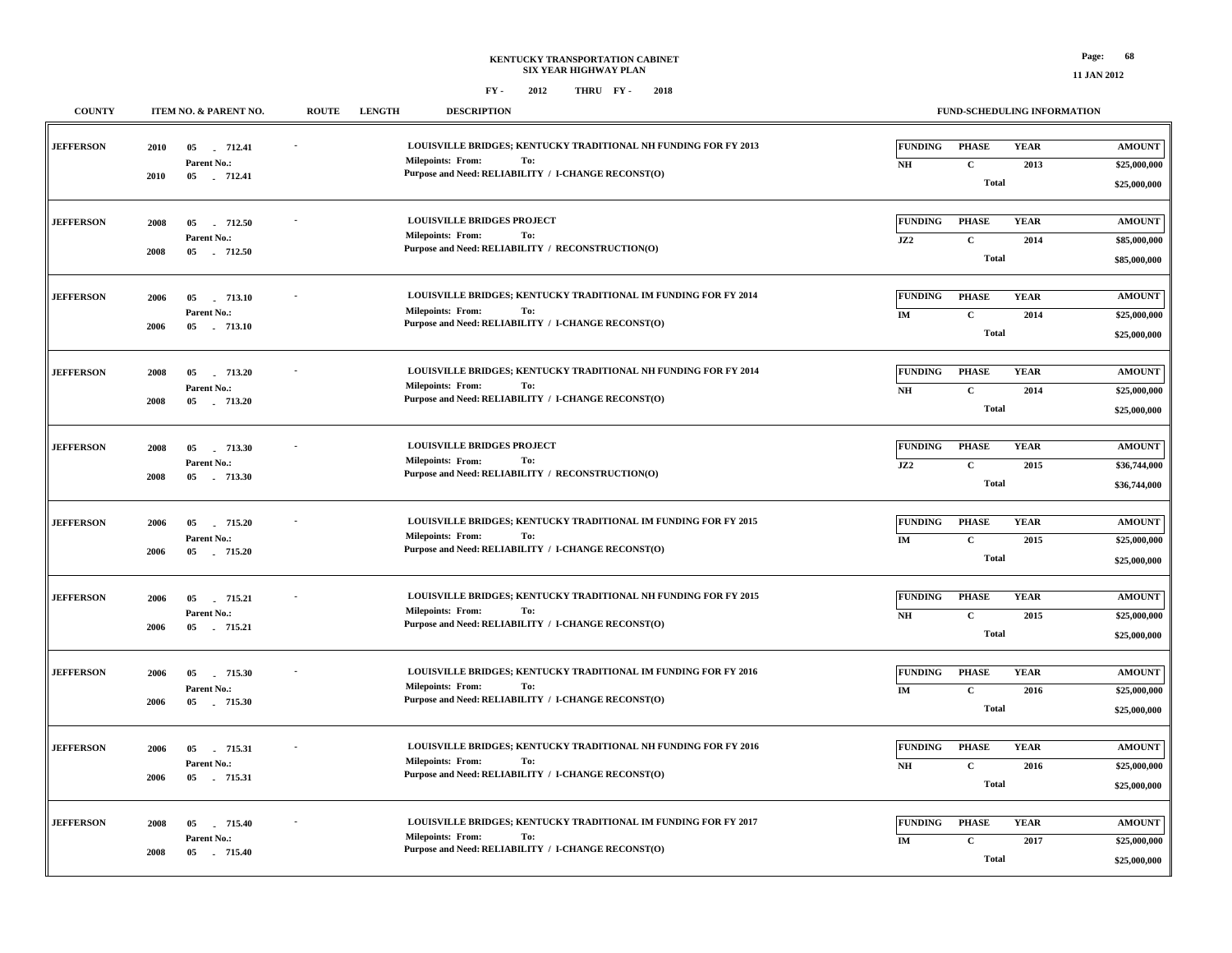**11 JAN 2012**

| <b>COUNTY</b>    | ITEM NO. & PARENT NO.                                       | <b>LENGTH</b><br><b>ROUTE</b><br><b>DESCRIPTION</b>                                                                                                                   | FUND-SCHEDULING INFORMATION                                                                              |                                               |
|------------------|-------------------------------------------------------------|-----------------------------------------------------------------------------------------------------------------------------------------------------------------------|----------------------------------------------------------------------------------------------------------|-----------------------------------------------|
| <b>JEFFERSON</b> | 05 715.41<br>2008<br>Parent No.:<br>2008<br>05 715.41       | LOUISVILLE BRIDGES; KENTUCKY TRADITIONAL NH FUNDING FOR FY 2017<br><b>Milepoints: From:</b><br>To:<br>Purpose and Need: RELIABILITY / I-CHANGE RECONST(O)             | <b>FUNDING</b><br><b>PHASE</b><br><b>YEAR</b><br>$\mathbf{NH}{}$<br>$\mathbf{C}$<br>2017<br><b>Total</b> | <b>AMOUNT</b><br>\$25,000,000<br>\$25,000,000 |
| <b>JEFFERSON</b> | 2008<br>05<br>715.50<br>Parent No.:<br>2008<br>05 715.50    | LOUISVILLE BRIDGES; KENTUCKY TRADITIONAL IM FUNDING FOR FY 2018<br><b>Milepoints: From:</b><br>To:<br>Purpose and Need: RELIABILITY / I-CHANGE RECONST(O)             | <b>FUNDING</b><br><b>PHASE</b><br><b>YEAR</b><br>$\mathbf{C}$<br>IM<br>2018<br><b>Total</b>              | <b>AMOUNT</b><br>\$25,000,000<br>\$25,000,000 |
| <b>JEFFERSON</b> | 2008<br>05<br>715.51<br>Parent No.:<br>05<br>2008<br>715.51 | LOUISVILLE BRIDGES; KENTUCKY TRADITIONAL NH FUNDING FOR FY 2018<br><b>Milepoints: From:</b><br>To:<br>Purpose and Need: RELIABILITY / I-CHANGE RECONST(O)             | <b>PHASE</b><br><b>YEAR</b><br><b>FUNDING</b><br>$\mathbf{NH}{}$<br>$\mathbf{C}$<br>2018<br><b>Total</b> | <b>AMOUNT</b><br>\$25,000,000<br>\$25,000,000 |
| <b>JEFFERSON</b> | 2006<br>05<br>736.00<br>Parent No.:<br>2006<br>05 736.00    | <b>LOUISVILLE BRIDGES PROJECT</b><br><b>Milepoints: From:</b><br>To:<br>Purpose and Need: RELIABILITY / RECONSTRUCTION(O)                                             | <b>FUNDING</b><br><b>PHASE</b><br><b>YEAR</b><br>JZ2<br>$\mathbf C$<br>2014<br><b>Total</b>              | <b>AMOUNT</b><br>\$90,876,000<br>\$90,876,000 |
| <b>JEFFERSON</b> | 2012<br>05<br>. 737.00<br>Parent No.:<br>2012<br>05 737.00  | LOUISVILLE BRIDGES TOLL BOND REVENUES FOR KENTUCKY PORTION OF THE<br><b>PROJECT</b><br><b>Milepoints: From:</b><br>To:<br>Purpose and Need: NEW ROUTES / NEW ROUTE(O) | <b>FUNDING</b><br><b>PHASE</b><br><b>YEAR</b><br>$\mathbf C$<br>$\rm I\!F$<br>2015<br><b>Total</b>       | <b>AMOUNT</b><br>\$99,000,000<br>\$99,000,000 |
| <b>JEFFERSON</b> | 2012<br>05<br>737.01<br>Parent No.:<br>2012<br>05 737.01    | LOUISVILLE BRIDGES TOLL BOND REVENUES FOR KENTUCKY PORTION OF THE<br><b>PROJECT</b><br><b>Milepoints: From:</b><br>To:<br>Purpose and Need: NEW ROUTES / NEW ROUTE(O) | <b>PHASE</b><br><b>YEAR</b><br><b>FUNDING</b><br>$\mathbf C$<br>$\rm I\!F$<br>2015<br><b>Total</b>       | <b>AMOUNT</b><br>\$66,450,000<br>\$66,450,000 |
| <b>JEFFERSON</b> | 05 737.02<br>2012<br>Parent No.:<br>2012<br>05 737.02       | LOUISVILLE BRIDGES TOLL BOND REVENUES FOR KENTUCKY PORTION OF THE<br><b>PROJECT</b><br><b>Milepoints: From:</b><br>To:<br>Purpose and Need: NEW ROUTES / NEW ROUTE(O) | <b>FUNDING</b><br><b>PHASE</b><br><b>YEAR</b><br>$\mathbf C$<br>$\rm I\!F$<br>2016<br><b>Total</b>       | <b>AMOUNT</b><br>\$99,500,000<br>\$99,500,000 |
| <b>JEFFERSON</b> | 2012<br>05 737.03<br>Parent No.:<br>2012<br>05 737.03       | LOUISVILLE BRIDGES TOLL BOND REVENUES FOR KENTUCKY PORTION OF THE<br><b>PROJECT</b><br>Milepoints: From:<br>To:<br>Purpose and Need: NEW ROUTES / NEW ROUTE(O)        | <b>FUNDING</b><br><b>PHASE</b><br><b>YEAR</b><br>$\mathbf C$<br>$\rm I\!F$<br>2016<br><b>Total</b>       | <b>AMOUNT</b><br>\$99,500,000<br>\$99,500,000 |
| <b>JEFFERSON</b> | 2012<br>05<br>737.04<br>Parent No.:<br>2012<br>05 737.04    | LOUISVILLE BRIDGES TOLL BOND REVENUES FOR KENTUCKY PORTION OF THE<br><b>PROJECT</b><br><b>Milepoints: From:</b><br>To:<br>Purpose and Need: NEW ROUTES / NEW ROUTE(O) | <b>FUNDING</b><br><b>PHASE</b><br><b>YEAR</b><br>$\mathbf C$<br>$_{\rm IF}$<br>2016<br><b>Total</b>      | <b>AMOUNT</b><br>\$99,500,000<br>\$99,500,000 |
| <b>JEFFERSON</b> | 2012<br>05<br>737.05<br>Parent No.:<br>05<br>2012<br>737.05 | LOUISVILLE BRIDGES TOLL BOND REVENUES FOR KENTUCKY PORTION OF THE<br><b>PROJECT</b><br><b>Milepoints: From:</b><br>To:<br>Purpose and Need: NEW ROUTES / NEW ROUTE(O) | <b>YEAR</b><br><b>FUNDING</b><br><b>PHASE</b><br>$\bf I\bf F$<br>$\mathbf{C}$<br>2016<br><b>Total</b>    | <b>AMOUNT</b><br>\$87,854,000<br>\$87,854,000 |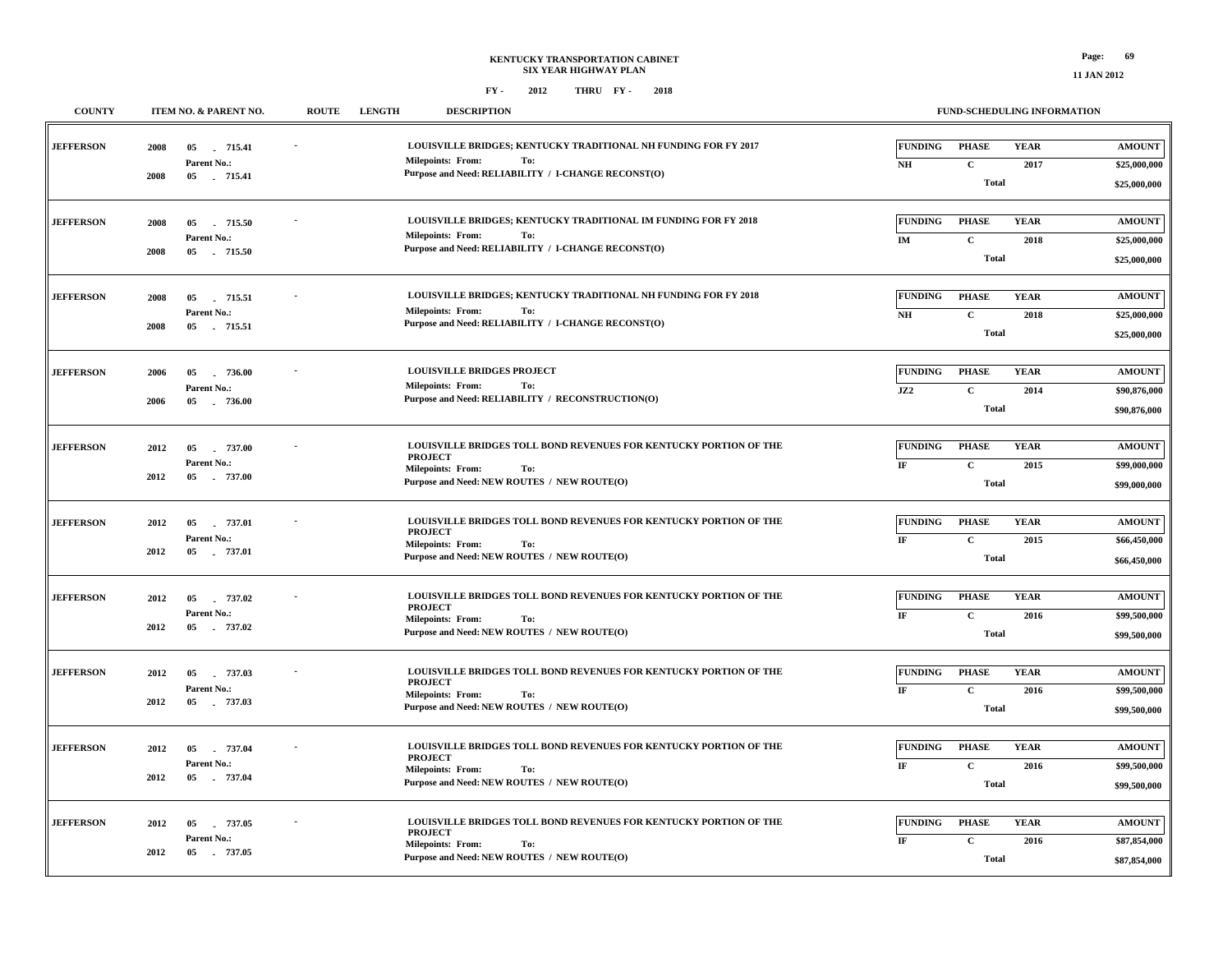| <b>COUNTY</b>    |      | ITEM NO. & PARENT NO.         | <b>ROUTE</b>                                                                                                                          | <b>LENGTH</b>                                                                           | <b>DESCRIPTION</b>                                                                                                                                                           | <b>FUND-SCHEDULING INFORMATION</b> |                             |                     |                               |
|------------------|------|-------------------------------|---------------------------------------------------------------------------------------------------------------------------------------|-----------------------------------------------------------------------------------------|------------------------------------------------------------------------------------------------------------------------------------------------------------------------------|------------------------------------|-----------------------------|---------------------|-------------------------------|
| <b>JEFFERSON</b> | 2012 | . 737.06<br>05<br>Parent No.: |                                                                                                                                       |                                                                                         | LOUISVILLE BRIDGES TOLL BOND REVENUES FOR KENTUCKY PORTION OF THE<br><b>PROJECT</b><br><b>Milepoints: From:</b><br>To:                                                       | <b>FUNDING</b><br>$_{\rm IF}$      | <b>PHASE</b><br>$\mathbf C$ | <b>YEAR</b><br>2017 | <b>AMOUNT</b><br>\$99,500,000 |
|                  | 2012 | 05 737.06                     |                                                                                                                                       |                                                                                         | Purpose and Need: NEW ROUTES / NEW ROUTE(O)                                                                                                                                  |                                    | <b>Total</b>                |                     | \$99,500,000                  |
| <b>JEFFERSON</b> | 2012 | 05 737.07                     |                                                                                                                                       |                                                                                         | LOUISVILLE BRIDGES TOLL BOND REVENUES FOR KENTUCKY PORTION OF THE<br><b>PROJECT</b>                                                                                          | <b>FUNDING</b>                     | <b>PHASE</b>                | <b>YEAR</b>         | <b>AMOUNT</b>                 |
|                  | 2012 | Parent No.:<br>05 737.07      |                                                                                                                                       |                                                                                         | <b>Milepoints: From:</b><br>To:                                                                                                                                              | IF                                 | $\mathbf{C}$                | 2017                | \$99,500,000                  |
|                  |      |                               |                                                                                                                                       |                                                                                         | Purpose and Need: NEW ROUTES / NEW ROUTE(O)                                                                                                                                  |                                    | <b>Total</b>                |                     | \$99,500,000                  |
| <b>JEFFERSON</b> | 2012 | 05<br>737.08                  |                                                                                                                                       |                                                                                         | LOUISVILLE BRIDGES TOLL BOND REVENUES FOR KENTUCKY PORTION OF THE<br><b>PROJECT</b>                                                                                          | <b>FUNDING</b>                     | <b>PHASE</b>                | <b>YEAR</b>         | <b>AMOUNT</b>                 |
|                  | 2012 | Parent No.:<br>05 737.08      |                                                                                                                                       |                                                                                         | <b>Milepoints: From:</b><br>To:                                                                                                                                              | $\rm I\!F$                         | $\mathbf C$                 | 2017                | \$17,468,000                  |
|                  |      |                               |                                                                                                                                       |                                                                                         | Purpose and Need: NEW ROUTES / NEW ROUTE(O)                                                                                                                                  |                                    | <b>Total</b>                |                     | \$17,468,000                  |
| <b>JEFFERSON</b> | 2012 | 737.09<br>05                  |                                                                                                                                       |                                                                                         | LOUISVILLE BRIDGES TOLL BOND REVENUES FOR KENTUCKY PORTION OF THE                                                                                                            | FUNDING                            | <b>PHASE</b>                | <b>YEAR</b>         | <b>AMOUNT</b>                 |
|                  |      | Parent No.:                   |                                                                                                                                       |                                                                                         | <b>PROJECT</b><br><b>Milepoints: From:</b><br>To:                                                                                                                            | IF                                 | $\mathbf C$                 | 2018                | \$77,951,000                  |
|                  | 2012 | 05 737.09                     |                                                                                                                                       |                                                                                         | Purpose and Need: NEW ROUTES / NEW ROUTE(O)                                                                                                                                  |                                    | <b>Total</b>                |                     |                               |
| <b>JEFFERSON</b> | 2010 | 05<br>802.00                  | $I-264$                                                                                                                               | 2.291                                                                                   | REPAIR AND GRIND PAVEMENT ON WESTBOUND I-264 FROM MP 18.41 TO MP                                                                                                             | <b>FUNDING</b>                     | <b>PHASE</b>                | <b>YEAR</b>         | <b>AMOUNT</b>                 |
|                  |      | Parent No.:                   |                                                                                                                                       |                                                                                         | 20.701<br>Milepoints: From:18.41 To: 20.701                                                                                                                                  | <b>IM</b>                          | $\mathbf{C}$                | 2012                | \$1,079,000                   |
|                  | 2010 | 05<br>$-802.00$               |                                                                                                                                       |                                                                                         | Purpose and Need: RELIABILITY / PAVEMENT REHAB-INT(P)                                                                                                                        |                                    | <b>Total</b>                |                     | \$1,079,000                   |
| <b>JEFFERSON</b> | 2010 | 05<br>803.00                  | $I-264$                                                                                                                               | 2.291                                                                                   | REPAIR AND GRIND I-264 EASTBOUND FROM MP 18.41 TO 20.701<br>Milepoints: From:18.41 To: 20.701                                                                                | <b>FUNDING</b>                     | <b>PHASE</b>                | <b>YEAR</b>         | <b>AMOUNT</b>                 |
|                  |      | Parent No.:                   |                                                                                                                                       |                                                                                         |                                                                                                                                                                              | $\mathbf{IM}$                      | $\mathbf C$                 | 2012                | \$2,506,000                   |
|                  | 2010 | $-803.00$<br>05               |                                                                                                                                       |                                                                                         | Purpose and Need: RELIABILITY / PAVEMENT REHAB-INT(P)                                                                                                                        |                                    | <b>Total</b>                |                     |                               |
| <b>JEFFERSON</b> | 2010 | 05<br>804.00                  | $I-264$                                                                                                                               | .100                                                                                    | RECONSTRUCT I-264 (WATTERSON EXPRESSWAY)/ US-42 INTERCHANGE AS A                                                                                                             | FUNDING                            | <b>PHASE</b>                | <b>YEAR</b>         | <b>AMOUNT</b>                 |
|                  |      | Parent No.:                   |                                                                                                                                       |                                                                                         | SPUI.<br>Milepoints: From:21.8<br>To: 22.3                                                                                                                                   | <b>STP</b>                         | D                           | 2013                | \$2,990,000                   |
|                  | 2006 | 05<br>$-390.00$               |                                                                                                                                       |                                                                                         | Purpose and Need: ECONOMIC DEVELOPMENT / I-CHANGE RECONST(O)                                                                                                                 | <b>STP</b>                         | $\mathbf R$                 | 2015                | \$1,800,000                   |
|                  |      |                               |                                                                                                                                       |                                                                                         |                                                                                                                                                                              | <b>STP</b>                         | $\mathbf U$                 | 2016                | \$700,000                     |
|                  |      |                               |                                                                                                                                       |                                                                                         |                                                                                                                                                                              | <b>STP</b>                         | $\mathbf C$                 | 2017                | \$20,000,000                  |
|                  |      |                               |                                                                                                                                       |                                                                                         |                                                                                                                                                                              |                                    | <b>Total</b>                |                     | \$25,490,000                  |
| <b>JEFFERSON</b> | 2012 | $I-264$<br>05<br>804.10       | <b>INTERIM OPERATIONAL IMPROVEMENTS TO THE I-264 (WATTERSON</b><br>EXPRESSWAY) / US 42 INTERCHANGE INCLUDING RAMP SPLIT AND DUAL LEFT | <b>FUNDING</b>                                                                          | <b>PHASE</b>                                                                                                                                                                 | <b>YEAR</b>                        | <b>AMOUNT</b>               |                     |                               |
|                  |      | Parent No.:                   |                                                                                                                                       |                                                                                         | ON THE I-264 EB EXIT RAMP.                                                                                                                                                   | <b>STP</b>                         | $\mathbf R$                 | 2012                | \$1,400,000                   |
|                  | 2010 | 05<br>$-804.00$               |                                                                                                                                       |                                                                                         | Milepoints: From:21.8<br>To: 22.3                                                                                                                                            | <b>STP</b>                         | $\mathbf U$                 | 2012                | \$600,000                     |
|                  |      |                               |                                                                                                                                       |                                                                                         | Purpose and Need: RELIABILITY / I-CHANGE RECONST(O)                                                                                                                          | <b>STP</b>                         | $\mathbf{C}$                | 2013                | \$1,700,000                   |
|                  |      |                               |                                                                                                                                       |                                                                                         |                                                                                                                                                                              |                                    | <b>Total</b>                |                     | \$3,700,000                   |
| <b>JEFFERSON</b> | 2004 | 965.12<br>05                  | . 965.12                                                                                                                              |                                                                                         | DEDICATED FEDERAL AID STP FUNDS EARMARKED FOR LOUISVILLE<br>URBANIZED AREA AND SUBJECT TO MPO CONTROL FOR FY 2016 (FUNDING<br>SUBJECT TO FISCAL CONSTRAINT PENDING MPO TIP). | <b>FUNDING</b>                     | <b>PHASE</b>                | <b>YEAR</b>         | <b>AMOUNT</b>                 |
|                  |      | Parent No.:                   |                                                                                                                                       |                                                                                         |                                                                                                                                                                              | <b>SLO</b>                         | $\mathbf{C}$                | 2016                | \$12,500,000                  |
|                  | 2004 | 05                            |                                                                                                                                       | <b>Milepoints: From:</b><br>To:<br>Purpose and Need: RELIABILITY / MATCHED FED FUNDS(O) |                                                                                                                                                                              | <b>Total</b>                       |                             |                     | \$12,500,000                  |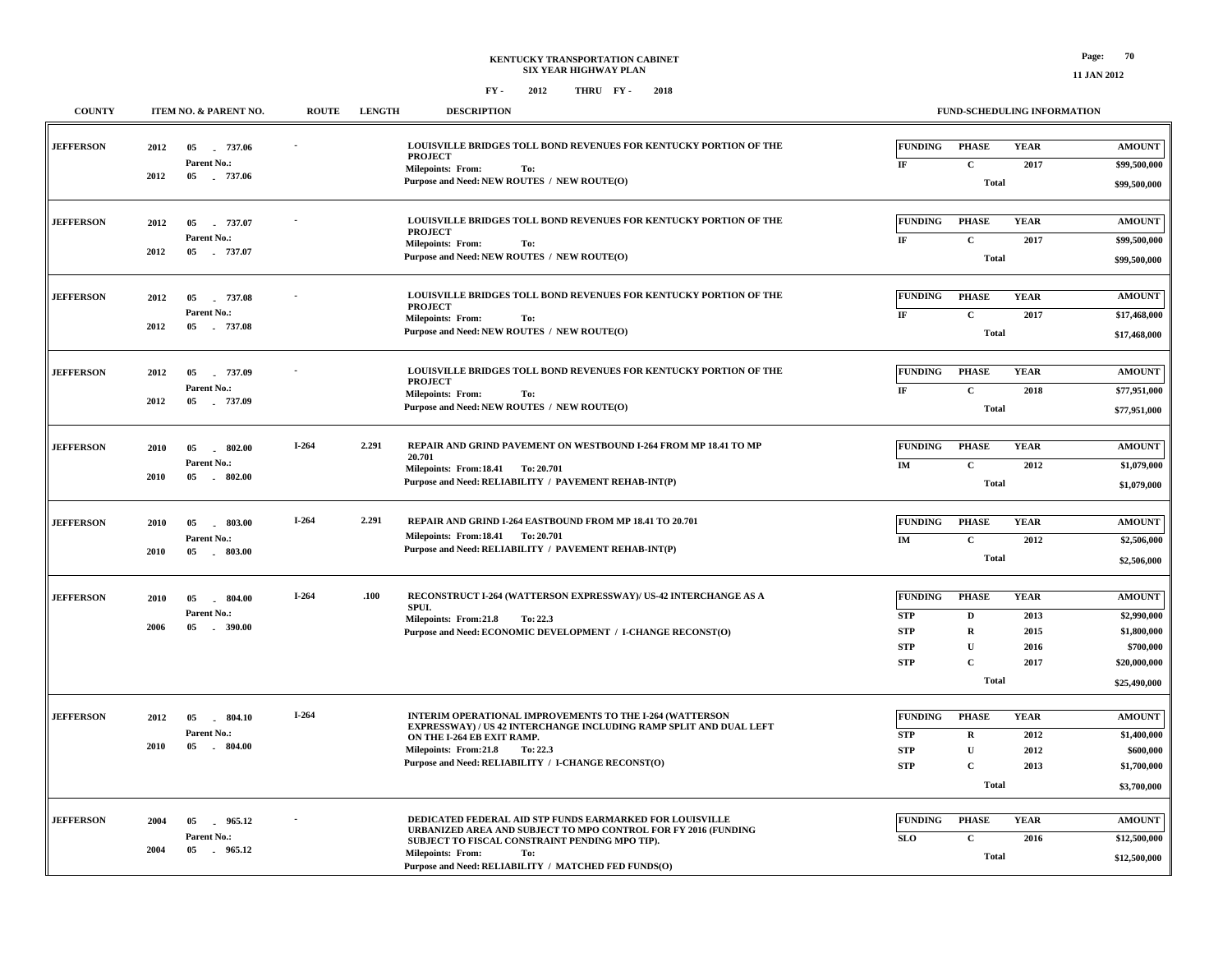| <b>COUNTY</b>    |              | ITEM NO. & PARENT NO.                    | <b>ROUTE</b>    | <b>LENGTH</b> | <b>DESCRIPTION</b>                                                                                                                                                                  | <b>FUND-SCHEDULING INFORMATION</b> |                              |                     |                               |  |
|------------------|--------------|------------------------------------------|-----------------|---------------|-------------------------------------------------------------------------------------------------------------------------------------------------------------------------------------|------------------------------------|------------------------------|---------------------|-------------------------------|--|
| <b>JEFFERSON</b> | 2006<br>2006 | 05<br>965.13<br>Parent No.:<br>05 965.13 |                 |               | <b>DEDICATED FEDERAL AID STP FUNDS EARMARKED FOR LOUISVILLE</b><br>URBANIZED AREA AND SUBJECT TO MPO CONTROL FOR FY 2017 (FUNDING<br>SUBJECT TO FISCAL CONSTRAINT PENDING MPO TIP). | <b>FUNDING</b><br>SLO              | <b>PHASE</b><br>$\mathbf{C}$ | <b>YEAR</b><br>2017 | <b>AMOUNT</b><br>\$13,700,000 |  |
|                  |              |                                          |                 |               | <b>Milepoints: From:</b><br>To:<br>Purpose and Need: RELIABILITY / MATCHED FED FUNDS(O)                                                                                             |                                    | <b>Total</b>                 |                     | \$13,700,000                  |  |
| <b>JEFFERSON</b> | 2006         | 05<br>965.14                             |                 |               | DEDICATED FEDERAL AID STP FUNDS EARMARKED FOR LOUISVILLE<br>URBANIZED AREA AND SUBJECT TO MPO CONTROL FOR FY 2018 (FUNDING                                                          | <b>FUNDING</b>                     | <b>PHASE</b>                 | <b>YEAR</b>         | <b>AMOUNT</b>                 |  |
|                  |              | Parent No.:                              |                 |               | SUBJECT TO FISCAL CONSTRAINT PENDING MPO TIP).                                                                                                                                      | <b>SLO</b>                         | $\mathbf{C}$                 | 2018                | \$13,700,000                  |  |
|                  | 2006         | 05<br>965.14                             |                 |               | <b>Milepoints: From:</b><br>To:<br>Purpose and Need: RELIABILITY / MATCHED FED FUNDS(O)                                                                                             |                                    | Total                        |                     |                               |  |
|                  |              |                                          |                 |               |                                                                                                                                                                                     |                                    |                              |                     |                               |  |
| <b>JEFFERSON</b> | 1998         | 05<br>$-972.00$<br>Parent No.:           | <b>US-42</b>    | 1.000         | US 42, ADD FIFTH LANE FOR LEFT TURNS FROM HARRODS CREEK BRIDGE TO<br><b>RIVER ROAD.(10CCR)</b>                                                                                      | <b>FUNDING</b>                     | <b>PHASE</b>                 | <b>YEAR</b>         | <b>AMOUNT</b>                 |  |
|                  | 1996         | 99<br>$-134.00$                          |                 |               | Milepoints: From: 9.628<br>To: 10.548<br>Purpose and Need: SAFETY / SAFETY-HAZARD ELIM(P)                                                                                           | <b>SPP</b><br><b>SPP</b>           | $\mathbf R$<br>U             | 2012<br>2012        | \$780,000<br>\$870,000        |  |
|                  |              |                                          |                 |               |                                                                                                                                                                                     | <b>SPP</b>                         | $\mathbf C$                  | 2013                | \$1,630,000                   |  |
|                  |              |                                          |                 |               |                                                                                                                                                                                     |                                    | \$3,280,000                  |                     |                               |  |
|                  |              |                                          |                 |               |                                                                                                                                                                                     |                                    |                              |                     |                               |  |
| <b>JEFFERSON</b> | 1996         | 1012.12<br>05                            |                 |               | LOUISVILLE INCIDENT MANAGEMENT PROGRAM (TRIMARC) CONSTRUCTION.<br>(KYTC SHARE)                                                                                                      | <b>FUNDING</b>                     | <b>PHASE</b>                 | <b>YEAR</b>         | <b>AMOUNT</b>                 |  |
|                  | 1996         | Parent No.:<br>05<br>1012.01             |                 |               | <b>Milepoints: From:</b><br>To:                                                                                                                                                     | CM                                 | $\mathbf{C}$<br><b>Total</b> | 2012                | \$1,410,000                   |  |
|                  |              |                                          |                 |               | Purpose and Need: RELIABILITY / CONGESTION MITIGTN(O)                                                                                                                               |                                    | \$1,410,000                  |                     |                               |  |
| <b>JEFFERSON</b> | 2008         | 05<br>1052.00                            | <b>US-42</b>    | .100          | REPLACE BRIDGE AND APPROACHES OVER BEARGRASS CREEK ON EAST MAIN                                                                                                                     | <b>FUNDING</b>                     | <b>PHASE</b>                 | <b>YEAR</b>         | <b>AMOUNT</b>                 |  |
|                  |              | Parent No.:                              |                 |               | STREET 0.25 MILE EAST OF US 31E (BAXTER AVE.) (B347) (SR=25.3). (056B00347N)<br>Milepoints: From:.23<br>To: .29                                                                     | <b>BRO</b>                         | $\mathbf{U}$                 | 2012                | \$50,000                      |  |
|                  | 2008         | 05 1052.00                               |                 |               | Purpose and Need: SAFETY / BRIDGE REPLACEMENT(P)                                                                                                                                    | <b>BRO</b>                         | $\mathbf{C}$                 | 2013                | \$450,000                     |  |
|                  |              |                                          |                 |               |                                                                                                                                                                                     |                                    | <b>Total</b>                 |                     |                               |  |
|                  |              | 05<br>1061.00<br>Parent No.:             | <b>CR-1019L</b> | .100          | REPLACE BRIDGE ON CR-1019 (MP 0.179) OVER BEE LICK CREEK; .4 MI NE-<br>MANSLICK RD-KY 2055; (STRUCTURALLY DEFICIENT, SR=4) 056C00104N                                               |                                    |                              |                     |                               |  |
| <b>JEFFERSON</b> | 2010         |                                          |                 |               |                                                                                                                                                                                     | <b>FUNDING</b>                     | <b>PHASE</b>                 | <b>YEAR</b>         | <b>AMOUNT</b>                 |  |
|                  | 2010         | 05<br>$-1061.00$                         |                 |               | Milepoints: From: 129<br>To: .229                                                                                                                                                   | <b>BRZ</b><br><b>BRZ</b>           | D<br>$\mathbf R$             | 2012<br>2014        | \$200,000<br>\$30,000         |  |
|                  |              |                                          |                 |               | Purpose and Need: RELIABILITY / BRIDGE REPLACEMENT(P)                                                                                                                               | <b>BRZ</b>                         | U                            | 2014                | \$20,000                      |  |
|                  |              |                                          |                 |               |                                                                                                                                                                                     | <b>BRZ</b>                         | $\mathbf C$                  | 2016                | \$250,000                     |  |
|                  |              |                                          |                 |               |                                                                                                                                                                                     |                                    | \$500,000                    |                     |                               |  |
|                  |              |                                          |                 |               | <b>OLMSTED PARKS HISTORIC BRIDGES: REHABILITATE 11 BRIDGES THROUGH</b>                                                                                                              | <b>FUNDING</b>                     | <b>PHASE</b>                 | <b>YEAR</b>         | <b>AMOUNT</b>                 |  |
| <b>JEFFERSON</b> | 2010         | 1062.00<br>05<br>Parent No.:             |                 |               | OLMSTED PARK: (056C00032N, 056C00031N, 056C00026N, 056C00027N, 056C00028N,                                                                                                          | <b>BRZ</b>                         | D                            | 2012                | \$200,000                     |  |
|                  | 2010         | 05<br>$-1062.00$                         |                 |               | 056C00030N, 056C00029N, 056C00034N, 056C00033N, 056C00139N, 056C00138N)<br><b>Milepoints: From:</b><br>To:                                                                          | <b>BRZ</b>                         | $\mathbf C$                  | 2014                | \$600,000                     |  |
|                  |              |                                          |                 |               | Purpose and Need: RELIABILITY / BRIDGE REHAB(P)                                                                                                                                     |                                    | <b>Total</b>                 |                     | \$800,000                     |  |
|                  |              |                                          |                 |               |                                                                                                                                                                                     |                                    |                              |                     |                               |  |
| <b>JEFFERSON</b> | 2012         | 05<br>1064.00                            | <b>US-60A</b>   |               | REPLACE BRIDGE ON EASTERN PARKWAY (US 60A) OVER SOUTH FORK<br>BEARGRASS CREEK 0.2 MILE NE OF POPLAR LEVEL RD (KY 864)(SR 43.6)                                                      | <b>FUNDING</b>                     | <b>PHASE</b>                 | <b>YEAR</b>         | <b>AMOUNT</b>                 |  |
|                  | 2012         | Parent No.:<br>05                        |                 |               | 056B00139N                                                                                                                                                                          | <b>BRO</b>                         | D                            | 2014                | \$250,000                     |  |
|                  |              | 1064.00                                  |                 |               | Milepoints: From: 5.698 To: 5.738<br>Purpose and Need: RELIABILITY / BRIDGE REPLACEMENT(P)                                                                                          | <b>BRO</b>                         | $\bf R$                      | 2015                | \$10,000                      |  |
|                  |              |                                          |                 |               |                                                                                                                                                                                     | <b>BRO</b><br><b>BRO</b>           | U<br>$\mathbf C$             | 2015<br>2016        | \$100,000<br>\$800,000        |  |
|                  |              |                                          |                 |               |                                                                                                                                                                                     |                                    | <b>Total</b>                 |                     |                               |  |
|                  |              |                                          |                 |               |                                                                                                                                                                                     |                                    |                              |                     | \$1,160,000                   |  |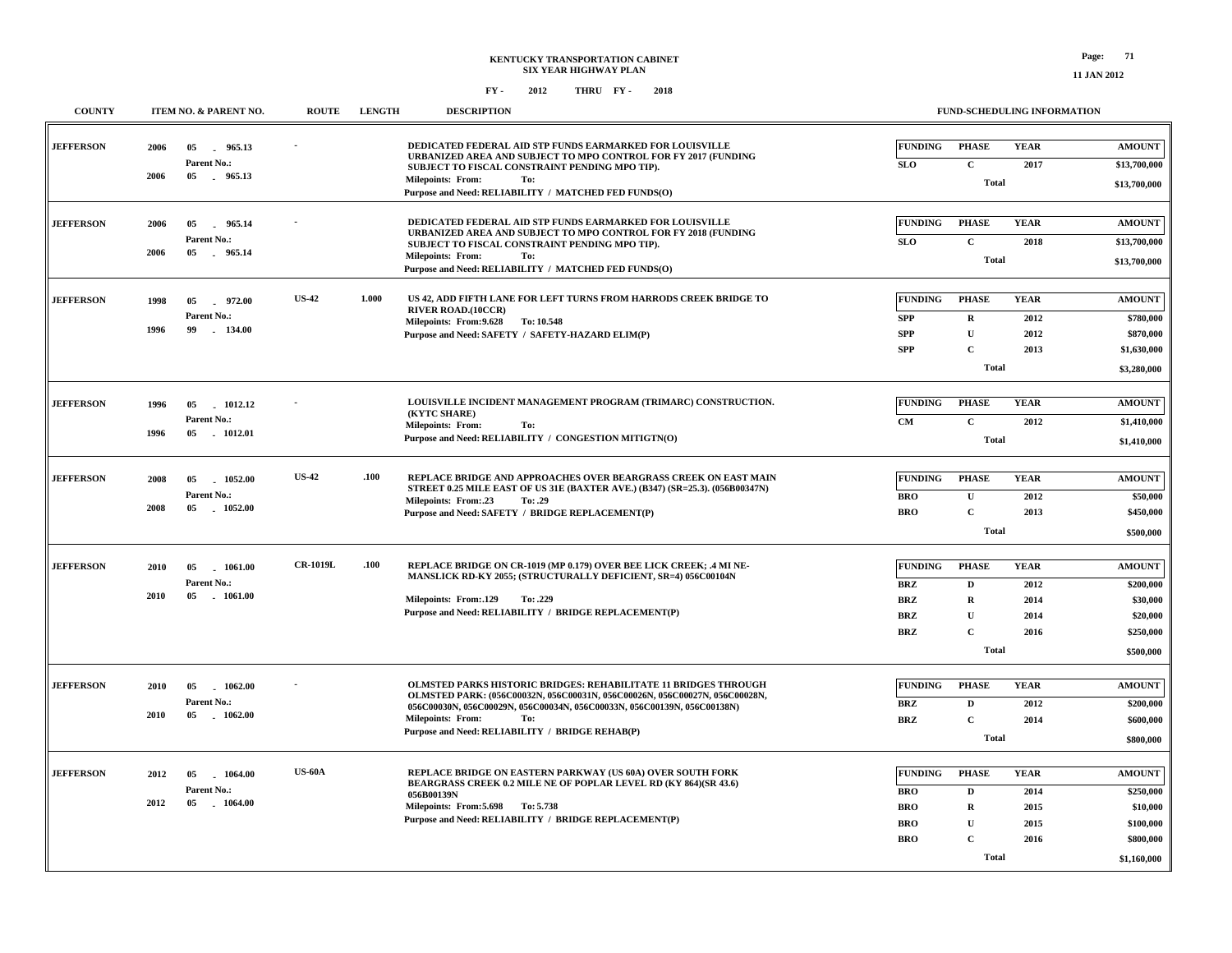| <b>COUNTY</b>    |      | <b>LENGTH</b><br>ITEM NO. & PARENT NO.<br><b>ROUTE</b><br><b>DESCRIPTION</b> |                  |                                                                                                                                      |                                                                                                                                                            | FUND-SCHEDULING INFORMATION                                                                                                             |                          |                              |                             |                        |                            |
|------------------|------|------------------------------------------------------------------------------|------------------|--------------------------------------------------------------------------------------------------------------------------------------|------------------------------------------------------------------------------------------------------------------------------------------------------------|-----------------------------------------------------------------------------------------------------------------------------------------|--------------------------|------------------------------|-----------------------------|------------------------|----------------------------|
| <b>JEFFERSON</b> | 2012 | 05<br>1067.00<br>Parent No.:                                                 | <b>US-150</b>    | .040                                                                                                                                 |                                                                                                                                                            | REPLACE BRIDGE ON E BROADWAY (US 150) OVER SOUTH FORK BEARGRASS<br>CREEK AT INTERSECTION WITH BRENT STREET (CS 1312G)(SR 38) 056B00348N |                          | <b>FUNDING</b><br><b>BRO</b> | <b>PHASE</b><br>$\mathbf D$ | <b>YEAR</b><br>2013    | <b>AMOUNT</b><br>\$250,000 |
|                  | 2012 | 05 1067.00                                                                   |                  |                                                                                                                                      | Milepoints: From:3.6                                                                                                                                       | To: 3.64                                                                                                                                |                          | <b>BRO</b>                   | $\mathbf R$                 | 2014                   | \$10,000                   |
|                  |      |                                                                              |                  |                                                                                                                                      |                                                                                                                                                            | Purpose and Need: RELIABILITY / BRIDGE REPLACEMENT(P)                                                                                   |                          | <b>BRO</b>                   | $\mathbf U$                 | 2014                   | \$100,000                  |
|                  |      |                                                                              |                  |                                                                                                                                      |                                                                                                                                                            |                                                                                                                                         |                          | <b>BRO</b>                   | $\mathbf C$                 | 2015                   | \$850,000                  |
|                  |      |                                                                              |                  |                                                                                                                                      |                                                                                                                                                            |                                                                                                                                         |                          | <b>Total</b>                 |                             | \$1,210,000            |                            |
|                  |      |                                                                              |                  |                                                                                                                                      |                                                                                                                                                            |                                                                                                                                         |                          |                              |                             |                        |                            |
| <b>JEFFERSON</b> | 2012 | 05<br>1068.00<br>Parent No.:<br>05<br>1068.00                                | <b>CR-1004N</b>  |                                                                                                                                      | REPLACE BRIDGE ON FAIRMOUNT RD (CR 1004N) OVER CEDAR CREEK 0.2 MILE<br>W OF FARMERS WAY (PR 1021N)(SR 16.8) 056C00054N                                     |                                                                                                                                         |                          | <b>FUNDING</b>               | <b>PHASE</b>                | <b>YEAR</b>            | <b>AMOUNT</b>              |
|                  | 2012 |                                                                              |                  | <b>Milepoints: From: 737</b><br>To: .777                                                                                             |                                                                                                                                                            |                                                                                                                                         |                          | <b>BRZ</b>                   | $\mathbf D$                 | 2013                   | \$200,000                  |
|                  |      |                                                                              |                  |                                                                                                                                      |                                                                                                                                                            | Purpose and Need: RELIABILITY / BRIDGE REPLACEMENT(P)                                                                                   |                          | <b>BRZ</b>                   | $\mathbf R$<br>$\mathbf{U}$ | 2014                   | \$100,000                  |
|                  |      |                                                                              |                  |                                                                                                                                      |                                                                                                                                                            |                                                                                                                                         | <b>BRZ</b><br><b>BRZ</b> | $\mathbf{C}$                 | 2014<br>2015                | \$50,000<br>\$500,000  |                            |
|                  |      |                                                                              |                  |                                                                                                                                      |                                                                                                                                                            |                                                                                                                                         |                          |                              | <b>Total</b>                |                        |                            |
|                  |      |                                                                              |                  |                                                                                                                                      |                                                                                                                                                            |                                                                                                                                         |                          | \$850,000                    |                             |                        |                            |
| <b>JEFFERSON</b> | 2012 | 1070.00<br>05                                                                | <b>CS-1017G</b>  |                                                                                                                                      | <b>REPLACE BRIDGE ON E KENTUCKY ST (CS 1017G) OVER SOUTH FORK</b><br>BEARGRASS CREEK 0.01 MILE E OF SCHILLER AVE (CS 1138G)(SR 48.8) 056C00083N            |                                                                                                                                         | <b>FUNDING</b>           | <b>PHASE</b>                 | <b>YEAR</b>                 | <b>AMOUNT</b>          |                            |
|                  | 2012 | Parent No.:<br>05<br>$-1070.00$                                              |                  |                                                                                                                                      | Milepoints: From:1.293 To:1.333                                                                                                                            |                                                                                                                                         |                          | <b>BRZ</b>                   | $\mathbf D$                 | 2015                   | \$200,000                  |
|                  |      |                                                                              |                  |                                                                                                                                      |                                                                                                                                                            | Purpose and Need: RELIABILITY / BRIDGE REPLACEMENT(P)                                                                                   |                          | <b>BRZ</b>                   | $\mathbf R$                 | 2017                   | \$10,000                   |
|                  |      |                                                                              |                  |                                                                                                                                      |                                                                                                                                                            |                                                                                                                                         |                          | <b>BRZ</b>                   | $\mathbf{U}$                | 2017                   | \$100,000                  |
|                  |      |                                                                              |                  |                                                                                                                                      |                                                                                                                                                            |                                                                                                                                         | <b>BRZ</b>               | $\mathbf C$                  | 2018                        | \$600,000<br>\$910,000 |                            |
|                  |      |                                                                              |                  |                                                                                                                                      |                                                                                                                                                            |                                                                                                                                         | Total                    |                              |                             |                        |                            |
|                  |      | 05<br>$-2043.01$<br>Parent No.:<br>$-224.03$<br>99                           | $I-65$           |                                                                                                                                      |                                                                                                                                                            |                                                                                                                                         |                          |                              |                             |                        |                            |
| <b>JEFFERSON</b> | 2006 |                                                                              |                  | SCOPING STUDY USING CURRENT STANDARDS/POLICIES TO EVALUATE SIGNING<br>AND LIGHTING FOR I-65 FROM MP 128.13 TO MP 131.289 (2006BOPC). |                                                                                                                                                            |                                                                                                                                         |                          | <b>FUNDING</b>               | <b>PHASE</b>                | <b>YEAR</b>            | <b>AMOUNT</b>              |
|                  | 2004 |                                                                              |                  | Milepoints: From:128.13 To: 131.289                                                                                                  |                                                                                                                                                            |                                                                                                                                         | <b>STP</b>               | $\mathbf{D}$                 | 2012                        | \$100,000              |                            |
|                  |      |                                                                              |                  |                                                                                                                                      | Purpose and Need: RELIABILITY / SCOPING STUDY DD (O)                                                                                                       |                                                                                                                                         | Total                    |                              |                             | \$100,000              |                            |
|                  |      |                                                                              |                  |                                                                                                                                      |                                                                                                                                                            |                                                                                                                                         |                          |                              |                             |                        |                            |
| <b>JEFFERSON</b> | 2008 | 05<br>3013.00                                                                | <b>KY-155</b>    |                                                                                                                                      |                                                                                                                                                            | <b>IMPROVE STREETSCAPE, RECONSTRUCT SIDEWALKS, AND ENHANCE</b><br>LANDSCAPING FROM COLLEGE DRIVE TO RUCKRIEGEL PARKWAY (KIPDA ID        |                          | <b>FUNDING</b>               | <b>PHASE</b>                | <b>YEAR</b>            | <b>AMOUNT</b>              |
|                  |      | Parent No.:                                                                  | 05<br>$-3013.00$ |                                                                                                                                      | 1581)(2008BOPC)(FUNDING SUBJECT TO FISCAL CONSTRAINT)                                                                                                      |                                                                                                                                         | <b>SLO</b>               | $\mathbf C$                  | 2012                        | \$840,000              |                            |
|                  | 2008 |                                                                              |                  | Milepoints: From: 9.024 To: 9.77<br>Purpose and Need: SAFETY / BIKE/PED FACIL(O)                                                     |                                                                                                                                                            | <b>Total</b>                                                                                                                            |                          |                              | \$840,000                   |                        |                            |
|                  |      |                                                                              |                  |                                                                                                                                      |                                                                                                                                                            |                                                                                                                                         |                          |                              |                             |                        |                            |
| <b>JEFFERSON</b> | 2010 | 3703.00<br>05<br>Parent No.:<br>99<br>219.09                                 | <b>CS-1002A</b>  |                                                                                                                                      | CONSTRUCTION OF A NEW BICYCLE PARKING & INTERMODAL TRANSIT<br>STATION AT THE NW CORNER OF W. JEFFERSON STREET AND S. 4TH STREET                            |                                                                                                                                         | <b>FUNDING</b>           | <b>PHASE</b>                 | <b>YEAR</b>                 | <b>AMOUNT</b>          |                            |
|                  | 2004 |                                                                              |                  |                                                                                                                                      | (2010BOPC).                                                                                                                                                |                                                                                                                                         |                          | CM                           | $\mathbf C$                 | 2012                   | \$1,353,920                |
|                  |      |                                                                              |                  |                                                                                                                                      | Milepoints: From:<br>To:<br>Purpose and Need: RELIABILITY / CONGESTION MITIGTN(O)                                                                          |                                                                                                                                         | <b>Total</b>             |                              |                             | \$1,353,920            |                            |
|                  |      |                                                                              |                  |                                                                                                                                      |                                                                                                                                                            |                                                                                                                                         |                          |                              |                             |                        |                            |
| <b>JEFFERSON</b> | 2010 | 05<br>.3704.00                                                               | $-219.09$        |                                                                                                                                      | LOU METRO BICYCLE FACILITY IMPROVEMENTS - STRIPING, SIGNAGE &                                                                                              |                                                                                                                                         | <b>FUNDING</b>           | <b>PHASE</b>                 | <b>YEAR</b>                 | <b>AMOUNT</b>          |                            |
|                  |      | Parent No.:<br>99                                                            |                  | SIGNALIZATION 2010 (2010BOPC)<br><b>Milepoints: From:</b><br>To:                                                                     |                                                                                                                                                            |                                                                                                                                         |                          | CM                           | $\mathbf C$                 | 2012                   | \$154,000                  |
|                  | 2004 |                                                                              |                  |                                                                                                                                      |                                                                                                                                                            | Purpose and Need: RELIABILITY / CONGESTION MITIGTN(O)                                                                                   |                          |                              | <b>Total</b>                |                        | \$154,000                  |
|                  |      |                                                                              |                  |                                                                                                                                      |                                                                                                                                                            |                                                                                                                                         |                          |                              |                             |                        |                            |
| <b>JEFFERSON</b> | 2010 | 3705.00<br>05                                                                | . 219.09         | U OF L CAMPUS BIKEWAY & SAFETY PROJECT - INVOLVES DEMO, PAVING &<br>STRIPING, WALLS & RAILING, LIGHTING & ELECTRICAL, SPECIALTY      |                                                                                                                                                            |                                                                                                                                         |                          | <b>FUNDING</b>               | <b>PHASE</b>                | <b>YEAR</b>            | <b>AMOUNT</b>              |
|                  |      | Parent No.:                                                                  |                  |                                                                                                                                      |                                                                                                                                                            | CONSTRUCTION, SHELTERS/PAVILIONS, LANDSCAPE & IRRIGATION ON THE                                                                         |                          | $\mathbf{CM}$                | $\mathbf C$                 | 2012                   | \$1,496,400                |
|                  | 2004 | 99                                                                           |                  |                                                                                                                                      | UNIVERSITY OF LOUISVILLE CAMPUS NEAR CARDINAL BLVD (2010BOPC0.<br><b>Milepoints: From:</b><br>To:<br>Purpose and Need: RELIABILITY / CONGESTION MITIGTN(O) |                                                                                                                                         |                          | <b>Total</b>                 |                             | \$1,496,400            |                            |
|                  |      |                                                                              |                  |                                                                                                                                      |                                                                                                                                                            |                                                                                                                                         |                          |                              |                             |                        |                            |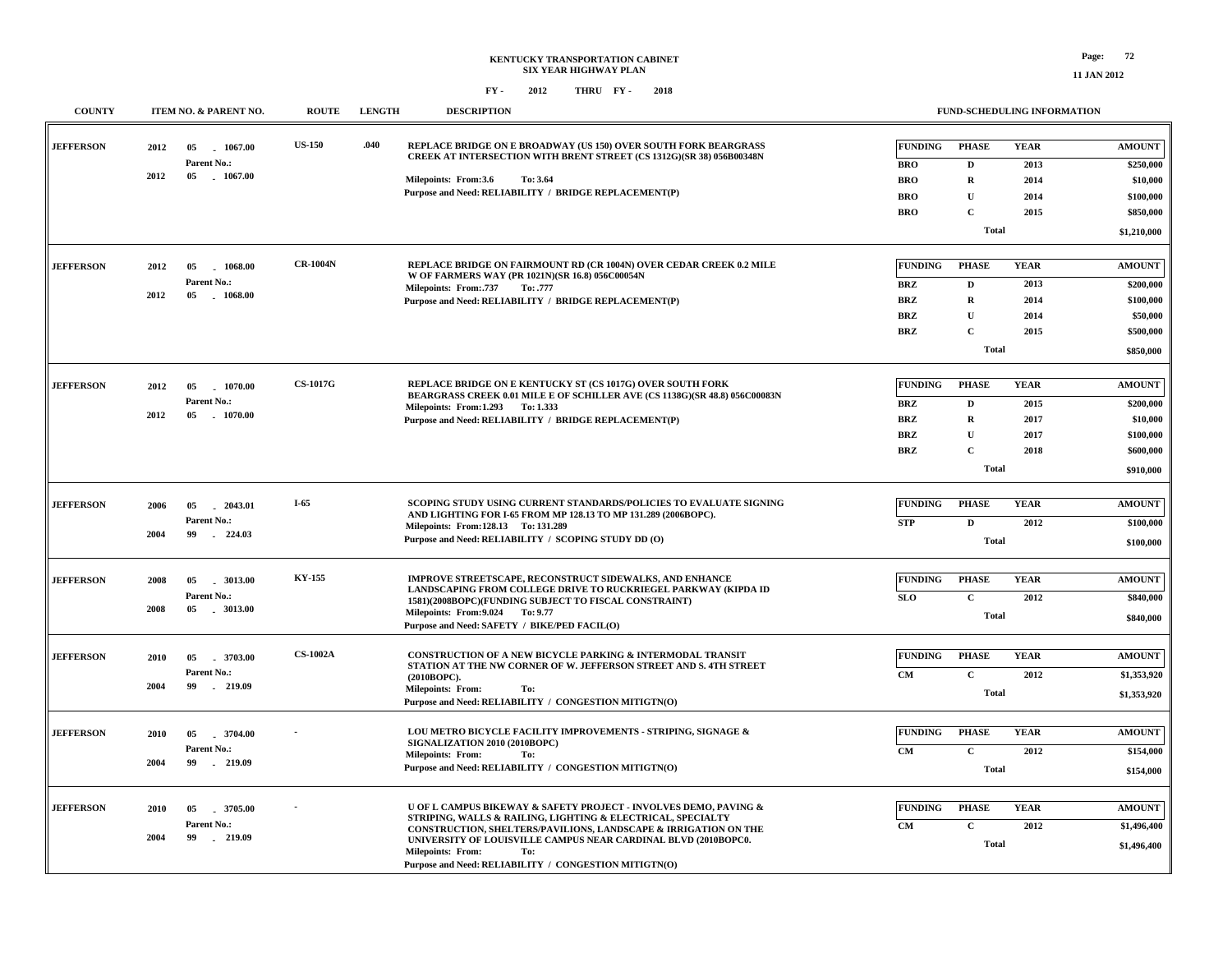| <b>COUNTY</b>    | <b>ITEM NO. &amp; PARENT NO.</b>                                 | <b>ROUTE</b>    | <b>LENGTH</b> | <b>DESCRIPTION</b>                                                                                                                                                              |                         |                             | <b>FUND-SCHEDULING INFORMATION</b> |                            |
|------------------|------------------------------------------------------------------|-----------------|---------------|---------------------------------------------------------------------------------------------------------------------------------------------------------------------------------|-------------------------|-----------------------------|------------------------------------|----------------------------|
| <b>JEFFERSON</b> | 2010<br>05<br>.3706.00<br>Parent No.:<br>2004<br>99<br>$-219.09$ |                 |               | PILOT SYSTEM FOR THE INSTALLATION OF FOUR BIKE KIOSKS TO BE LOCATED<br>AT: LIBERTY & 8TH; W JEFFERSON & 6TH; W MUHAMMAD ALI BLVD & S 5TH; &<br>E GRAY & S PRESTON ST (2010BOPC) | <b>FUNDING</b><br>CM    | <b>PHASE</b><br>$\mathbf C$ | <b>YEAR</b><br>2012                | <b>AMOUNT</b><br>\$184,000 |
|                  |                                                                  |                 |               | <b>Milepoints: From:</b><br>To:<br>Purpose and Need: RELIABILITY / CONGESTION MITIGTN(O)                                                                                        |                         | Total                       |                                    | \$184,000                  |
|                  |                                                                  |                 |               |                                                                                                                                                                                 |                         |                             |                                    |                            |
| <b>JEFFERSON</b> | 2000<br>05<br>$-8001.00$<br>Parent No.:                          | <b>CR-1007G</b> | .900          | WIDEN BUECHEL BANK ROAD TO 3 LANES FROM GE APPLIANCE PARK TO<br>BUECHEL BY-PASS (00CCN) (FUNDING MOVED FROM 5-8105 IN 2010 ENACTED                                              | <b>FUNDING</b>          | <b>PHASE</b>                | <b>YEAR</b>                        | <b>AMOUNT</b>              |
|                  | 2000<br>05<br>. 8001.00                                          |                 |               | HIGHWAY PLAN FOR R, U, AND C PHASES.)<br>Milepoints: From:.114<br>To: 1.004                                                                                                     | SPB<br><b>SPB</b>       | $\mathbf R$<br>$\mathbf{U}$ | 2012<br>2012                       | \$1,030,000<br>\$420,000   |
|                  |                                                                  |                 |               | Purpose and Need: RELIABILITY / MINOR WIDENING(O)                                                                                                                               | <b>SPP</b>              | $\mathbf C$                 | 2013                               | \$2,600,000                |
|                  |                                                                  |                 |               |                                                                                                                                                                                 |                         | <b>Total</b>                |                                    | \$4,050,000                |
|                  |                                                                  |                 |               |                                                                                                                                                                                 |                         |                             |                                    |                            |
| <b>JEFFERSON</b> | 2004<br>05<br>8203.00                                            | KY-1819         | 2.500         | RECONSTRUCT BILLTOWN ROAD. (04CCN)(06CCN)(08CCR)(10CCR)                                                                                                                         | <b>FUNDING</b>          | <b>PHASE</b>                | <b>YEAR</b>                        | <b>AMOUNT</b>              |
|                  | Parent No.:                                                      |                 |               | Milepoints: From: 5.125 To: 7.669<br>Purpose and Need: RELIABILITY / RECONSTRUCTION(O)                                                                                          | <b>SPB</b>              | $\mathbf R$                 | 2012                               | \$840,000                  |
|                  | 2004<br>05<br>$-8203.00$                                         |                 |               |                                                                                                                                                                                 | <b>SPB</b>              | $\mathbf{U}$                | 2012                               | \$3,140,000                |
|                  |                                                                  |                 |               |                                                                                                                                                                                 | ${\bf SP}$              | $\mathbf C$                 | 2014                               | \$1,800,000                |
|                  |                                                                  |                 |               |                                                                                                                                                                                 |                         | <b>Total</b>                |                                    | \$5,780,000                |
|                  |                                                                  |                 |               |                                                                                                                                                                                 |                         |                             |                                    |                            |
| <b>JEFFERSON</b> | 8205.10<br>2010<br>05<br>Parent No.:                             | KY-2053         |               | <b>IMPROVE AND WIDEN MT WASHINGTON ROAD FROM PRESTON HIGHWAY TO</b><br>PENN RUN CREEK BRIDGE. (10CCN)                                                                           | <b>FUNDING</b>          | <b>PHASE</b>                | <b>YEAR</b>                        | <b>AMOUNT</b>              |
|                  | 2010<br>05<br>8205.10                                            |                 |               | <b>Milepoints: From:0</b><br>To: 1.501                                                                                                                                          | ${\bf SP}$<br><b>SP</b> | $\mathbf R$<br>$\mathbf{U}$ | 2012<br>2012                       | \$2,500,000                |
|                  |                                                                  |                 |               | Purpose and Need: RELIABILITY / MINOR WIDENING(O)                                                                                                                               |                         | Total                       |                                    | \$1,700,000                |
|                  |                                                                  |                 |               |                                                                                                                                                                                 |                         |                             |                                    | \$4,200,000                |
| <b>JEFFERSON</b> | 2010<br>05<br>8205.20                                            | KY-2053         |               | IMPROVE AND WIDEN MT. WASHINGTON ROAD FROM PENN RUN CREEK BRIDGE                                                                                                                | <b>FUNDING</b>          | <b>PHASE</b>                | <b>YEAR</b>                        | <b>AMOUNT</b>              |
|                  | Parent No.:                                                      |                 |               | TO CEDAR CREEK ROAD. (10CCN)<br>Milepoints: From:1.501 To: 2.688                                                                                                                | SP                      | D                           | 2012                               | \$650,000                  |
|                  | 2010<br>05 8205.20                                               |                 |               | Purpose and Need: RELIABILITY / MINOR WIDENING(O)                                                                                                                               | SP                      | $\mathbf R$                 | 2013                               | \$1,500,000                |
|                  |                                                                  |                 |               |                                                                                                                                                                                 | SP                      | Ū                           | 2013                               | \$1,300,000                |
|                  |                                                                  |                 |               |                                                                                                                                                                                 |                         | Total                       |                                    | \$3,450,000                |
|                  |                                                                  |                 |               |                                                                                                                                                                                 |                         |                             |                                    |                            |
| <b>JEFFERSON</b> | 8402.00<br>2008<br>05                                            | KY-2053         |               | DESIGN AND CONSTRUCT (PHASE 3) A NEW NORTH/SOUTH PARK ROAD ON THE<br>EAST SIDE OF THE LAKE TRAVERSING THE QUAIL CHASE GOLF COURSE TO                                            | <b>FUNDING</b>          | <b>PHASE</b>                | <b>YEAR</b>                        | <b>AMOUNT</b>              |
|                  | Parent No.:<br>2008<br>$-8402.00$<br>05                          |                 |               | CONNECT TO THE SOUTHERN PORTION OF MCNEELEY LAKE, MT. WASHINGTON                                                                                                                | SP1                     | $\mathbf{D}$                | 2013                               | \$1,700,000                |
|                  |                                                                  |                 |               | ROAD, AND CEDAR CREEK ROAD. (08CCN)<br><b>Milepoints: From:</b><br>To:                                                                                                          | SP <sub>1</sub><br>SP1  | ${\bf U}$<br>$\mathbf C$    | 2014                               | \$300,000                  |
|                  |                                                                  |                 |               | Purpose and Need: RELIABILITY / NEW ROUTE(O)                                                                                                                                    |                         | Total                       | 2016                               | \$5,200,000                |
|                  |                                                                  |                 |               |                                                                                                                                                                                 |                         |                             |                                    | \$7,200,000                |
| <b>JEFFERSON</b> | $-8403.00$<br>2008<br>05                                         | KY-841          | .100          | INSTALL SOUND BARRIER ON BOTH SIDES OF KY-841 AT WATSONVILLE ROAD.                                                                                                              | <b>FUNDING</b>          | <b>PHASE</b>                | <b>YEAR</b>                        | <b>AMOUNT</b>              |
|                  | Parent No.:                                                      |                 |               | (08CCN)                                                                                                                                                                         | <b>SPB</b>              | $\mathbf C$                 | 2012                               | \$2,170,000                |
|                  | 05<br>$-8403.00$<br>2008                                         |                 |               | Milepoints: From:3.55<br>To: 3.85                                                                                                                                               |                         | Total                       |                                    | \$2,170,000                |
|                  |                                                                  |                 |               | Purpose and Need: RELIABILITY / ENVIRO MITIGATION(P)                                                                                                                            |                         |                             |                                    |                            |
| <b>JEFFERSON</b> | 8405.00<br>2008                                                  | $I-264$         | .100          | INTERCHANGE AT MANSLICK ROAD (KY-1931) AND I-264. (08CCN)(10CCR)                                                                                                                | FUNDING                 | <b>PHASE</b>                | <b>YEAR</b>                        | <b>AMOUNT</b>              |
|                  | 05<br>Parent No.:                                                |                 |               |                                                                                                                                                                                 | SP                      | D                           | 2015                               | \$3,100,000                |
|                  | 2008<br>05<br>$-8405.00$                                         |                 |               | Milepoints: From:8.08<br><b>To: 8.18</b><br>Purpose and Need: RELIABILITY / NEW INTERCHANGE(O)                                                                                  | SP                      | $\mathbf R$                 | 2017                               | \$4,000,000                |
|                  |                                                                  |                 |               |                                                                                                                                                                                 | <b>SP</b>               | $\mathbf{U}$                | 2017                               | \$1,800,000                |
|                  |                                                                  |                 |               |                                                                                                                                                                                 |                         | <b>Total</b>                |                                    | \$8,900,000                |
|                  |                                                                  |                 |               |                                                                                                                                                                                 |                         |                             |                                    |                            |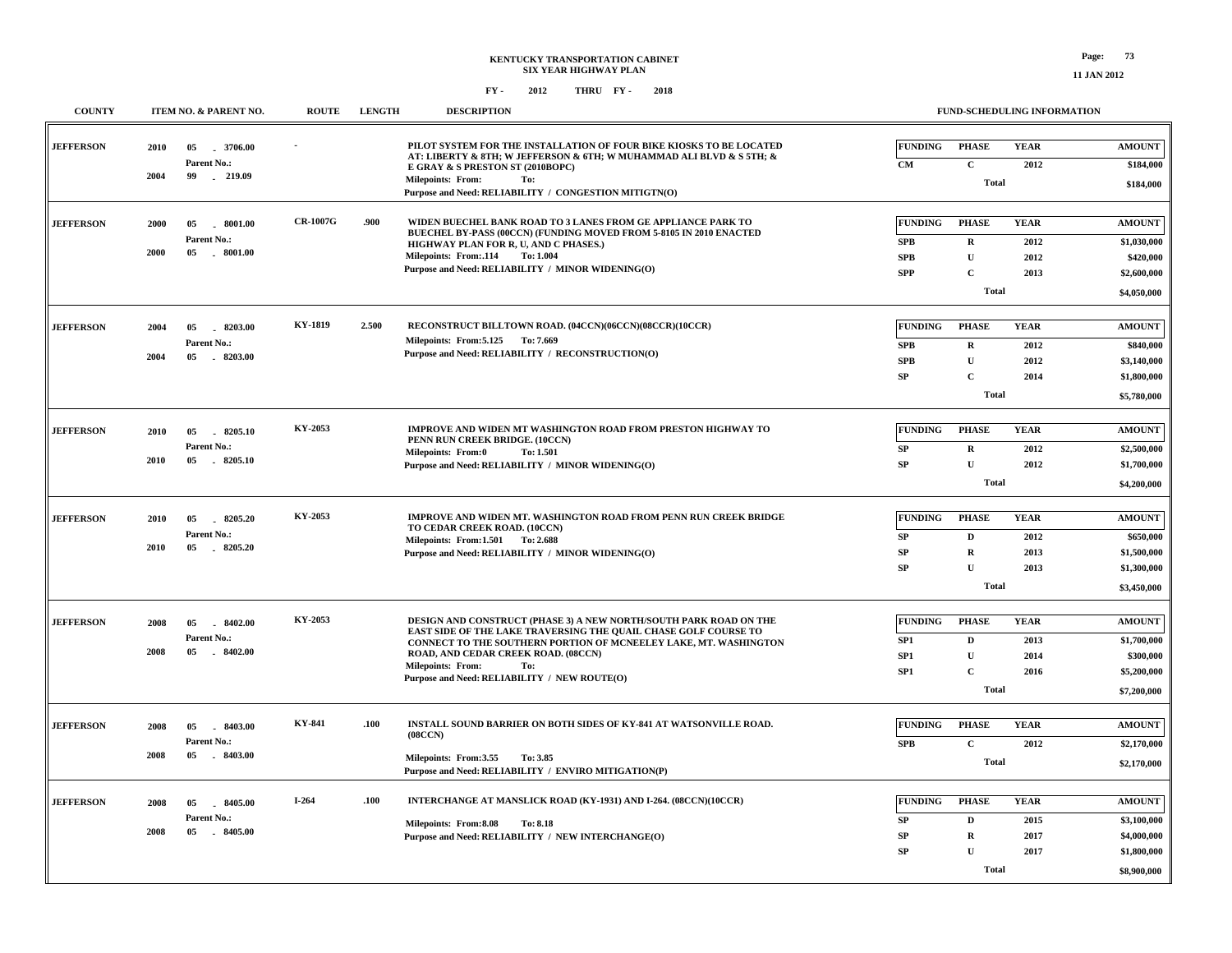| <b>COUNTY</b>    | ITEM NO. & PARENT NO.                                             | <b>ROUTE</b>    | <b>LENGTH</b> | <b>DESCRIPTION</b>                                                                                                                                                                                                                                                              |                                                          |                                                                             | FUND-SCHEDULING INFORMATION         |                                                                         |
|------------------|-------------------------------------------------------------------|-----------------|---------------|---------------------------------------------------------------------------------------------------------------------------------------------------------------------------------------------------------------------------------------------------------------------------------|----------------------------------------------------------|-----------------------------------------------------------------------------|-------------------------------------|-------------------------------------------------------------------------|
| <b>JEFFERSON</b> | 2008<br>8412.00<br>05<br>Parent No.:                              |                 |               | CONSTRUCT A RAILROAD SAFETY CROSSING, IMPROVE LIGHTING, ERECT<br>SIGNALS. AND ROADWAY CROSSINGS FROM THE OHIO RIVER BRIDGE CROSSING<br>SOUTH OF ALGONQUIN PARKWAY AND THE UNIVERSITY OF LOUISVILLE.                                                                             | <b>FUNDING</b><br><b>SAF</b>                             | <b>PHASE</b><br>$\mathbf{C}$                                                | <b>YEAR</b><br>2012                 | <b>AMOUNT</b><br>\$200,000                                              |
|                  | 2008<br>05<br>$-8412.00$                                          |                 |               | (08CCN)<br><b>Milepoints: From:</b><br>To:<br>Purpose and Need: SAFETY / SAFETY-RR PROTECTN(P)                                                                                                                                                                                  |                                                          | <b>Total</b>                                                                |                                     | \$200,000                                                               |
| <b>JEFFERSON</b> | 2010<br>8414.01<br>05<br>Parent No.:<br>05<br>.8414.01<br>2010    | <b>CS-1040F</b> |               | RELOCATE CRITTENDEN DRIVE/LOUISVILLE REGIONAL AIRPORT AUTHORITY<br>TO ALLOW FOR CONSTRUCTION FOR A TAXIWAY TO ACCOMMODATE GROUP 6<br>AIRCRAFT FOR THE UPS WORLDPORT EXPANSION.<br><b>Milepoints: From:.8</b><br><b>To: 1.8</b><br>Purpose and Need: RELIABILITY / RELOCATION(O) | <b>FUNDING</b><br>SP <sub>1</sub>                        | <b>PHASE</b><br>$\mathbf{C}$<br><b>Total</b>                                | <b>YEAR</b><br>2015                 | <b>AMOUNT</b><br>\$20,000,000<br>\$20,000,000                           |
| <b>JEFFERSON</b> | 2008<br>8501.00<br>05<br>Parent No.:<br>2008<br>05<br>8501.00     | KY-2055         |               | CONSTRUCT ROUNDABOUT AT WEST MANSLICK ROAD AND MT. HOLLY ROAD<br>AT THE INTERSECTIONS OF FAIRDALE AND MITCHELL ROAD AS WELL AS<br>PAVEMENT REHABILITATION (06CCN). (10CCR)<br>Milepoints: From:1.36<br>To: 1.42<br>Purpose and Need: RELIABILITY / RECONSTRUCTION(O)            | <b>FUNDING</b><br><b>STP</b><br><b>STP</b><br><b>STP</b> | <b>PHASE</b><br>$\mathbf R$<br>$\mathbf{U}$<br>$\mathbf{C}$<br><b>Total</b> | <b>YEAR</b><br>2012<br>2012<br>2013 | <b>AMOUNT</b><br>\$840,000<br>\$1,630,000<br>\$3,150,000<br>\$5,620,000 |
| <b>JEFFERSON</b> | 8502.00<br>2008<br>05<br>Parent No.:<br>2008<br>05<br>$-8502.00$  | KY-1020         |               | WIDEN KY-1020, NATIONAL TURNPIKE, FROM FAIRDALE ROAD TO SOUTH PARK<br>ROAD, A DISTANCE OF FROM MP .615 TO MP 2.669. (08CCN)<br>Milepoints: From:.615<br>To: 2.669<br>Purpose and Need: RELIABILITY / MAJOR WIDENING(O)                                                          | <b>FUNDING</b><br>SP                                     | <b>PHASE</b><br>D<br><b>Total</b>                                           | <b>YEAR</b><br>2012                 | <b>AMOUNT</b><br>\$1,350,000<br>\$1,350,000                             |
| <b>JEFFERSON</b> | 2008<br>05<br>8503.00<br>Parent No.:<br>2008<br>05<br>$-8503.00$  | KY-2055         |               | WIDEN KY-2055 (MT. HOLLY ROAD) FROM NATIONAL TURNPIKE TO FAIRDALE<br>ROAD. (08CCN)<br><b>Milepoints: From:0</b><br>To: 1.36<br>Purpose and Need: RELIABILITY / MAJOR WIDENING(O)                                                                                                | <b>FUNDING</b><br>SP                                     | <b>PHASE</b><br>D<br><b>Total</b>                                           | <b>YEAR</b><br>2012                 | <b>AMOUNT</b><br>\$1,050,000<br>\$1,050,000                             |
| <b>JEFFERSON</b> | 2008<br>05<br>8507.00<br>Parent No.:<br>2008<br>05<br>8507.00     | <b>US-31W</b>   |               | MAKE BEAUTIFICATION AND IMPROVEMENTS ON DIXIE HIGHWAY AT THE<br>WATTERSON EXPRESSWAY EXCHANGE. (08CCN)<br>Milepoints: From:14.5<br>To: 14.9<br>Purpose and Need: RELIABILITY / TRANSP ENHANCEMENT(P)                                                                            | <b>FUNDING</b><br>SPB                                    | <b>PHASE</b><br>$\mathbf{C}$<br><b>Total</b>                                | <b>YEAR</b><br>2012                 | <b>AMOUNT</b><br>\$102,000<br>\$102,000                                 |
| <b>JEFFERSON</b> | 2010<br>05<br>8601.00<br>Parent No.:<br>05<br>2010<br>8601.00     | KY-1447         |               | EXTEND THE EXISTING SOUND BARRIER WALL ON THE WEST SIDE OF THE<br>WESTPORT ROAD INTERCHANGE. THE WALL SHALL EXTEND APPROXIMATELY<br>2900' AND BE 16' HIGH. (10CCN)(10CCR)<br><b>Milepoints: From:</b><br>To:<br>Purpose and Need: RELIABILITY / ENVIRO MITIGATION(P)            | <b>FUNDING</b><br>${\bf SP}$                             | <b>PHASE</b><br>$\mathbf C$<br><b>Total</b>                                 | <b>YEAR</b><br>2012                 | <b>AMOUNT</b><br>\$1,392,000<br>\$1,392,000                             |
| <b>JEFFERSON</b> | 2010<br>05<br>$-8611.00$<br>Parent No.:<br>05<br>2010<br>.8611.00 | KY-2053         | 1.501         | IMPROVE AND WIDEN MT. WASHINGTON ROAD FROM PRESTON HIGHWAY TO<br>PENN RUN CREEK BRIDGE. (10CCN)<br>Milepoints: From:0<br>To: 1.501<br>Purpose and Need: RELIABILITY / RECONSTRUCTION(O)                                                                                         | <b>FUNDING</b><br><b>STP</b><br>SP<br><b>SP</b>          | <b>PHASE</b><br>D<br>$\mathbf R$<br>$\mathbf{U}$<br>Total                   | <b>YEAR</b><br>2012<br>2013<br>2013 | <b>AMOUNT</b><br>\$550,000<br>\$2,500,000<br>\$1,700,000<br>\$4,750,000 |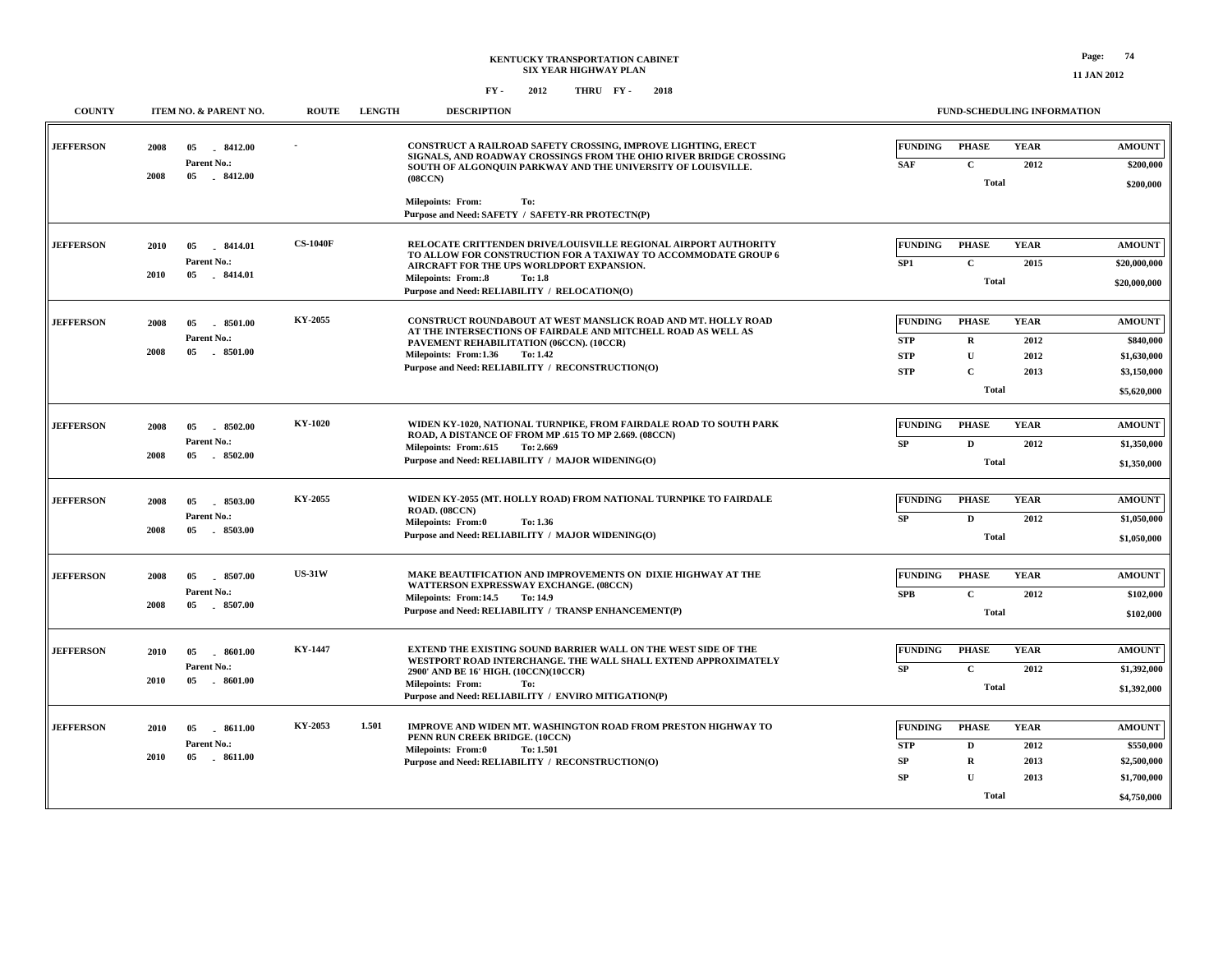| <b>COUNTY</b>    | ITEM NO. & PARENT NO.                   | <b>ROUTE</b>   | <b>LENGTH</b> | <b>DESCRIPTION</b>                                                                                                                  |                          | <b>FUND-SCHEDULING INFORMATION</b> |              |               |
|------------------|-----------------------------------------|----------------|---------------|-------------------------------------------------------------------------------------------------------------------------------------|--------------------------|------------------------------------|--------------|---------------|
| <b>JEFFERSON</b> | 2010<br>05<br>8612.00<br>Parent No.:    | KY-2053        | 1.501         | IMPROVE AND WIDEN MT. WASHINGTON ROAD FROM PENN RUN CREEK BRIDGE<br>TO CEDAR CREEK ROAD. (10CCN)                                    | <b>FUNDING</b>           | <b>PHASE</b>                       | <b>YEAR</b>  | <b>AMOUNT</b> |
|                  | 2010<br>05 8612.00                      |                |               | Milepoints: From:1.501 To: 2.688                                                                                                    | SP                       | $\mathbf D$                        | 2012         | \$650,000     |
|                  |                                         |                |               | Purpose and Need: RELIABILITY / RECONSTRUCTION(O)                                                                                   | SP<br>SP                 | $\bf R$<br>$\mathbf{U}$            | 2013         | \$1,500,000   |
|                  |                                         |                |               |                                                                                                                                     |                          |                                    | 2013         | \$1,300,000   |
|                  |                                         |                |               |                                                                                                                                     |                          | Total                              |              | \$3,450,000   |
|                  |                                         | I-265          | .400          | DESIGN AND CONSTRUCT A SOUND BARRIER ALONG THE SOUTH SIDE OF THE                                                                    | <b>FUNDING</b>           | <b>PHASE</b>                       | <b>YEAR</b>  | <b>AMOUNT</b> |
| <b>JEFFERSON</b> | 2010<br>05<br>8613.00<br>Parent No.:    |                |               | GENE SNYDER FREEWAY BETWEEN MILEPOSTS 13.6 AND 14.0 FOR                                                                             |                          | $\mathbf{C}$                       |              |               |
|                  | 2010<br>05<br>$-8613.00$                |                |               | APPROXIMATELY 2100 FEET. (10CCN)<br>Milepoints: From:13.6<br>To: 14                                                                 | SB2                      |                                    | 2012         | \$850,000     |
|                  |                                         |                |               | Purpose and Need: RELIABILITY / ENVIRO MITIGATION(P)                                                                                |                          | <b>Total</b>                       |              | \$850,000     |
|                  |                                         |                |               |                                                                                                                                     |                          |                                    |              |               |
| <b>JEFFERSON</b> | 2010<br>05<br>8633.00                   | $I-264$        | .907          | REPLACE OLD WOODEN BARRIER ON SOUTHSIDE OF WATTERSON EXPRESSWAY<br>BETWEEN TAYLOR BOULEVARD AND SOUTHERN PARKWAY. (10CCN)           | <b>FUNDING</b>           | <b>PHASE</b>                       | <b>YEAR</b>  | <b>AMOUNT</b> |
|                  | Parent No.:<br>2010<br>$-8633.00$<br>05 |                |               | Milepoints: From: 9.146 To: 10.053                                                                                                  | SB <sub>2</sub>          | $\mathbf{C}$                       | 2012         | \$770,000     |
|                  |                                         |                |               | Purpose and Need: RELIABILITY / ENVIRO MITIGATION(P)                                                                                |                          | <b>Total</b>                       |              | \$770,000     |
|                  |                                         |                |               |                                                                                                                                     |                          |                                    |              |               |
| <b>JEFFERSON</b> | 8634.00<br>2010<br>05                   |                |               | REBUILD THE ENTRANCE TO THE PEDESTRIAN OVERPASS ON TAYLOR<br>BOULEVARD OVER THE WATTERSON EXPRESSWAY. (10CCN)                       | <b>FUNDING</b>           | <b>PHASE</b>                       | <b>YEAR</b>  | <b>AMOUNT</b> |
|                  | Parent No.:<br>2010<br>05<br>8634.00    |                |               | <b>Milepoints: From:</b><br>To:                                                                                                     | SB2                      | $\mathbf{C}$                       | 2012         | \$250,000     |
|                  |                                         |                |               | Purpose and Need: RELIABILITY / TRANSP ENHANCEMENT(P)                                                                               |                          | <b>Total</b>                       |              | \$250,000     |
|                  |                                         |                |               |                                                                                                                                     |                          |                                    |              |               |
| <b>JESSAMINE</b> | 2000<br>07<br>$\sim$                    | 87.10          | 4.300         | EAST NICHOLASVILLE BYPASS SECTION I; FROM US-27 NORTH OF<br>NICHOLASVILLE, EXTENDING SOUTHEASTERLY TO KY-39.                        | <b>FUNDING</b>           | <b>PHASE</b>                       | <b>YEAR</b>  | <b>AMOUNT</b> |
|                  | Parent No.:                             |                |               | (2000BOP)(04CCR)(06CCR)(08CCR)(10CCR)                                                                                               | <b>STP</b>               | $\bf R$                            | 2012         | \$31,000,000  |
|                  | 1998<br>07 87.02                        |                |               | <b>Milepoints: From:</b><br>To:                                                                                                     | SP <sub>1</sub>          | $\mathbf{U}$                       | 2012         | \$5,200,000   |
|                  |                                         |                |               | Purpose and Need: RELIABILITY / NEW ROUTE(O)                                                                                        | SP                       | $\mathbf C$                        | 2015         | \$53,550,000  |
|                  |                                         |                |               |                                                                                                                                     |                          | <b>Total</b>                       |              | \$89,750,000  |
|                  |                                         |                |               |                                                                                                                                     |                          |                                    |              |               |
| <b>JESSAMINE</b> | 2000<br>07<br>$\sim$<br>Parent No.:     | 87.50          | 2.660         | EAST NICHOLASVILLE BYPASS SECTION II; FROM KY-39, EXTENDING<br>SOUTHEASTERLY TO US-27 SOUTH OF NICHOLASVILLE. (SEE 7-8305.00 FOR D  | <b>FUNDING</b>           | <b>PHASE</b>                       | <b>YEAR</b>  | <b>AMOUNT</b> |
|                  | 1998<br>07<br>87.02                     |                |               | <b>PHASE.)(2000BOP)</b><br>Milepoints: From:                                                                                        | <b>STP</b>               | $\mathbf R$                        | 2014         | \$17,640,000  |
|                  |                                         |                |               | To:<br>Purpose and Need: RELIABILITY / NEW ROUTE(O)                                                                                 | <b>STP</b><br><b>STP</b> | $\mathbf U$<br>$\mathbf C$         | 2015<br>2017 | \$3,320,000   |
|                  |                                         |                |               |                                                                                                                                     |                          |                                    |              | \$13,240,000  |
|                  |                                         |                |               |                                                                                                                                     |                          | <b>Total</b>                       |              | \$34,200,000  |
| <b>JESSAMINE</b> | 2004<br>07<br>237.00                    |                |               | CONSTRUCT PEDESTRIAN MALL AND STREETSCAPE IMPROVEMENTS ON                                                                           | <b>FUNDING</b>           | <b>PHASE</b>                       | <b>YEAR</b>  | <b>AMOUNT</b> |
|                  | Parent No.:                             |                |               | LEXINGTON, COLLEGE, WALNUT AND GILESPIE STS, WILMORE. (2005HPP-<br>KY123)(MOA WITH WILMORE).                                        | <b>HPP</b>               | $\mathbf{C}$                       | 2012         | \$2,192,288   |
|                  | 2004<br>07<br>$-237.00$                 |                |               |                                                                                                                                     |                          | Total                              |              | \$2,192,288   |
|                  |                                         |                |               | <b>Milepoints: From:</b><br>To:<br>Purpose and Need: SAFETY / BIKE/PED FACIL(O)                                                     |                          |                                    |              |               |
|                  |                                         |                |               |                                                                                                                                     |                          |                                    |              |               |
| <b>JESSAMINE</b> | 2012<br>07<br>376.00                    | <b>CS-1486</b> |               | EXTEND EAST BRANNON ROAD FROM END OF EXISTING ROAD FROM EAST OF<br>LAUDERDALE DRIVE (CS 1501) TO TATES CREEK ROAD (KY 1974) (2-LANE | <b>FUNDING</b>           | <b>PHASE</b>                       | <b>YEAR</b>  | <b>AMOUNT</b> |
|                  | Parent No.:                             |                |               | <b>IMPROVEMENT</b> )                                                                                                                | SP <sub>1</sub>          | D                                  | 2014         | \$1,000,000   |
|                  | 2012                                    |                |               | <b>Milepoints: From:</b><br>To:                                                                                                     | SP                       | $\mathbf R$                        | 2015         | \$4,625,000   |
|                  |                                         |                |               | Purpose and Need: RELIABILITY / NEW ROUTE(O)                                                                                        | SP                       | $\mathbf U$                        | 2015         | \$2,400,000   |
|                  |                                         |                |               |                                                                                                                                     | SP                       | $\mathbf C$                        | 2016         | \$7,000,000   |
|                  |                                         |                |               |                                                                                                                                     |                          | <b>Total</b>                       |              | \$15,025,000  |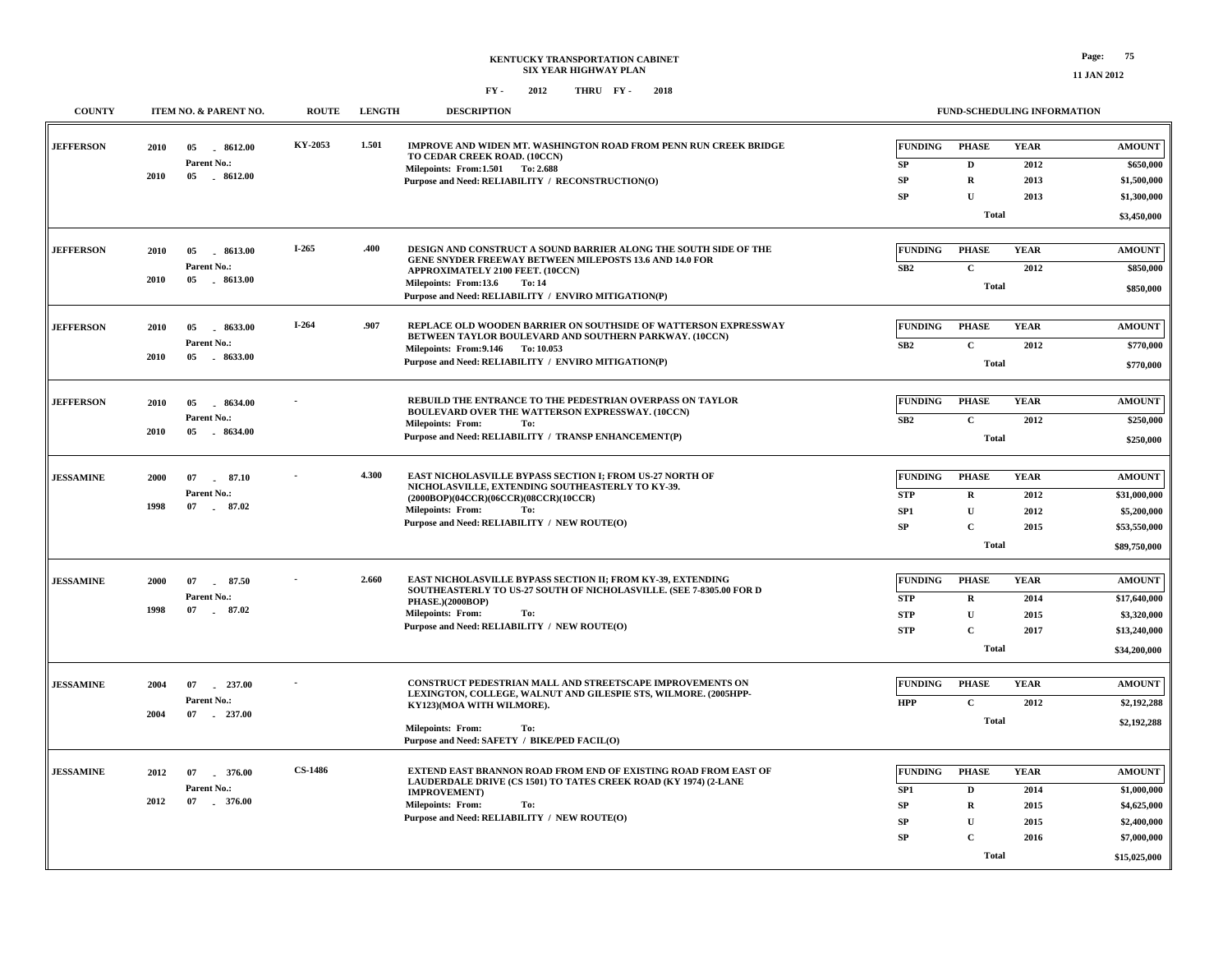### **KENTUCKY TRANSPORTATION CABINET SIX YEAR HIGHWAY PLAN FY - FY - 2012 2018 THRU**

#### **FUND-SCHEDULING INFORMATION**

| <b>COUNTY</b>    |      | ITEM NO. & PARENT NO. | <b>ROUTE</b>   | <b>LENGTH</b> | <b>DESCRIPTION</b>                                                                                                             |                           |                            | FUND-SCHEDULING INFORMATION |                          |
|------------------|------|-----------------------|----------------|---------------|--------------------------------------------------------------------------------------------------------------------------------|---------------------------|----------------------------|-----------------------------|--------------------------|
| <b>JESSAMINE</b> | 2008 | $-396.00$<br>07       | <b>KY-129</b>  |               | WILMORE DOWNTOWN DRAINAGE AND STREET IMPROVEMENTS.<br>(2008BOPC)(FUNDING SUBJECT TO FISCAL CONSTRAINT PENDING MPO TIP)         | FUNDING                   | <b>PHASE</b>               | <b>YEAR</b>                 | <b>AMOUNT</b>            |
|                  |      | Parent No.:           |                |               | <b>Milepoints: From:</b><br>To:                                                                                                | SLX                       | $\mathbf R$                | 2012                        | \$50,000                 |
|                  | 2008 | 07 . 396.00           |                |               | Purpose and Need: RELIABILITY / MATCHED FED FUNDS(O)                                                                           | SLX                       | $\mathbf U$                | 2012                        | \$125,000                |
|                  |      |                       |                |               |                                                                                                                                | SLX                       | $\mathbf C$                | 2013                        | \$275,000                |
|                  |      |                       |                |               |                                                                                                                                |                           | <b>Total</b>               |                             | \$450,000                |
| <b>JESSAMINE</b> | 2008 | 07<br>$-397.00$       | KY-29          |               | TURN LANES AT W. JESSAMINE HIGH SCHOOL AND E. JESSAMINE MIDDLE                                                                 | FUNDING                   | <b>PHASE</b>               | <b>YEAR</b>                 | <b>AMOUNT</b>            |
|                  |      | Parent No.:           |                |               | SCHOOL. (2008BOPC)(FUNDING SUBJECT TO FISCAL CONSTRAINT PENDING MPO                                                            | SLX                       | $\mathbf C$                | 2012                        | \$20,000                 |
|                  | 2008 | 07<br>$-397.00$       |                |               | TIP)<br>Milepoints: From:8.15<br>To: 8.31                                                                                      |                           |                            |                             |                          |
|                  |      |                       |                |               | Purpose and Need: SAFETY / SAFETY(P)                                                                                           |                           | <b>Total</b>               |                             | \$20,000                 |
| <b>JESSAMINE</b> | 2008 | $-398.00$<br>07       | KY-169         |               | CULVERT REPLACEMENT ON KY 169, 0.500 MILE WEST OF US 68. (2008BOPC)                                                            | FUNDING                   | <b>PHASE</b>               | <b>YEAR</b>                 | <b>AMOUNT</b>            |
|                  |      | Parent No.:           |                |               | (FUNDING SUBJECT TO FISCAL CONSTRAINT PENDING MPO TIP)                                                                         | <b>SLX</b>                | $\mathbf C$                | 2012                        | \$220,000                |
|                  | 2008 | 07<br>$-398.00$       |                |               | Milepoints: From:14.85 To: 14.95<br>Purpose and Need: RELIABILITY / CULVERT REPLACMENT(P)                                      |                           | <b>Total</b>               |                             | \$220,000                |
|                  |      |                       |                |               |                                                                                                                                |                           |                            |                             |                          |
| <b>JESSAMINE</b> | 2012 | 07<br>$-410.00$       |                |               | PERFORM PRELIMINARY ENGINEERING AND EVALUATE THE FINANCIAL                                                                     | FUNDING                   | <b>PHASE</b>               | <b>YEAR</b>                 | <b>AMOUNT</b>            |
| <b>MADISON</b>   |      | Parent No.:           |                |               | FEASIBILITY OF DESIGN/BUILD/TOLL FOR NEW CONNECTOR BETWEEN US 27<br>NORTH OF NICHOLASVILLE AND I-75 AT THE KY 627 INTERCHANGE. | SP <sub>1</sub>           | $\mathbf D$                | 2013                        | \$2,500,000              |
|                  | 2012 | 07<br>$-410.00$       |                |               | <b>Milepoints: From:</b><br>To:                                                                                                |                           | <b>Total</b>               |                             | \$2,500,000              |
|                  |      |                       |                |               | Milepoints: From:<br>To:                                                                                                       |                           |                            |                             |                          |
|                  |      |                       |                |               | Purpose and Need: NEW ROUTES / NEW ROUTE(O)                                                                                    |                           |                            |                             |                          |
| <b>JESSAMINE</b> | 2012 | 07<br>$-414.00$       | <b>KY-1980</b> | 3.205         | <b>IMPROVE ROADWAY GEOMETRICS, TYPICAL SECTION, AND ROADWAY</b>                                                                | FUNDING                   | <b>PHASE</b>               | <b>YEAR</b>                 | <b>AMOUNT</b>            |
|                  |      | Parent No.:           |                |               | HAZARDS ON KY 1980 (BRANNON RD) FROM US 68 (HARRODSBURG RD) TO US 27                                                           | <b>STP</b>                | D                          | 2014                        | \$2,000,000              |
|                  | 2012 | 07<br>$-414.00$       |                |               | (NICHOLASVILLE RD)<br><b>Milepoints: From:0</b><br>To: 3.205                                                                   | <b>STP</b>                | $\mathbf R$                | 2016                        | \$7,500,000              |
|                  |      |                       |                |               | Purpose and Need: SAFETY / SAFETY(P)                                                                                           | <b>STP</b>                | $\mathbf U$                | 2017                        | \$5,000,000              |
|                  |      |                       |                |               |                                                                                                                                | <b>STP</b>                | $\mathbf C$                | 2018                        | \$12,000,000             |
|                  |      |                       |                |               |                                                                                                                                |                           | <b>Total</b>               |                             | \$26,500,000             |
|                  |      |                       |                |               |                                                                                                                                |                           |                            |                             |                          |
| <b>JESSAMINE</b> | 2012 | 07<br>$-419.00$       | <b>KY-169</b>  | .504          | RECONSTRUCT KY 169 JUST EAST OF KEENE TO ELIMINATE DROP OFFS                                                                   | <b>FUNDING</b>            | <b>PHASE</b>               | <b>YEAR</b>                 | <b>AMOUNT</b>            |
|                  |      | Parent No.:           |                |               | Milepoints: From:16.555 To: 17.059<br>Purpose and Need: RELIABILITY / RECONSTRUCTION(O)                                        | SP <sub>1</sub>           | D                          | 2013                        | \$400,000                |
|                  | 2012 | 07<br>$-419.00$       |                |               |                                                                                                                                | SP <sub>1</sub>           | $\bf R$                    | 2014                        | \$1,000,000              |
|                  |      |                       |                |               |                                                                                                                                | SP <sub>1</sub>           | $\mathbf U$                | 2014                        | \$1,000,000              |
|                  |      |                       |                |               |                                                                                                                                | SP1                       | $\mathbf C$                | 2015                        | \$2,000,000              |
|                  |      |                       |                |               |                                                                                                                                |                           | <b>Total</b>               |                             | \$4,400,000              |
| <b>JESSAMINE</b> | 2010 | 915.00<br>07          | <b>US-68</b>   | .700          | RECONSTRUCT INTERSECTION OF KY 29 NORTH OF WILMORE.                                                                            | FUNDING                   | <b>PHASE</b>               | <b>YEAR</b>                 | <b>AMOUNT</b>            |
|                  |      | Parent No.:           |                |               | Milepoints: From:4.1<br>To: 4.8                                                                                                |                           |                            |                             |                          |
|                  | 2010 | 07<br>$-915.00$       |                |               | Purpose and Need: SAFETY / SAFETY(P)                                                                                           | <b>STP</b><br>${\bf STP}$ | $\mathbf D$<br>$\mathbf R$ | 2013                        | \$600,000                |
|                  |      |                       |                |               |                                                                                                                                |                           |                            | 2014                        | \$1,500,000              |
|                  |      |                       |                |               |                                                                                                                                | <b>STP</b><br><b>STP</b>  | ${\bf U}$<br>$\mathbf C$   | 2015<br>2016                | \$600,000<br>\$3,000,000 |
|                  |      |                       |                |               |                                                                                                                                |                           | <b>Total</b>               |                             |                          |
|                  |      |                       |                |               |                                                                                                                                |                           |                            |                             | \$5,700,000              |
| <b>JESSAMINE</b> | 2006 | 07<br>8305.00         |                | 2.660         | EAST NICHOLASVILLE BY-PASS PHASE II FROM KY-39 EXTENDING                                                                       | <b>FUNDING</b>            | <b>PHASE</b>               | <b>YEAR</b>                 | <b>AMOUNT</b>            |
|                  |      | <b>Parent No.:</b>    |                |               | SOUTHEASTERLY TO US-27 SOUTH OF NICHOLASVILLE. (06CCN)(08CCR)(10CCR)<br><b>Milepoints: From:</b><br>To:                        | <b>SPP</b>                | ${\bf U}$                  | 2012                        | \$850,000                |
|                  | 2006 | 8305.00<br>07         |                |               | Purpose and Need: RELIABILITY / NEW ROUTE(O)                                                                                   |                           | <b>Total</b>               |                             | \$850,000                |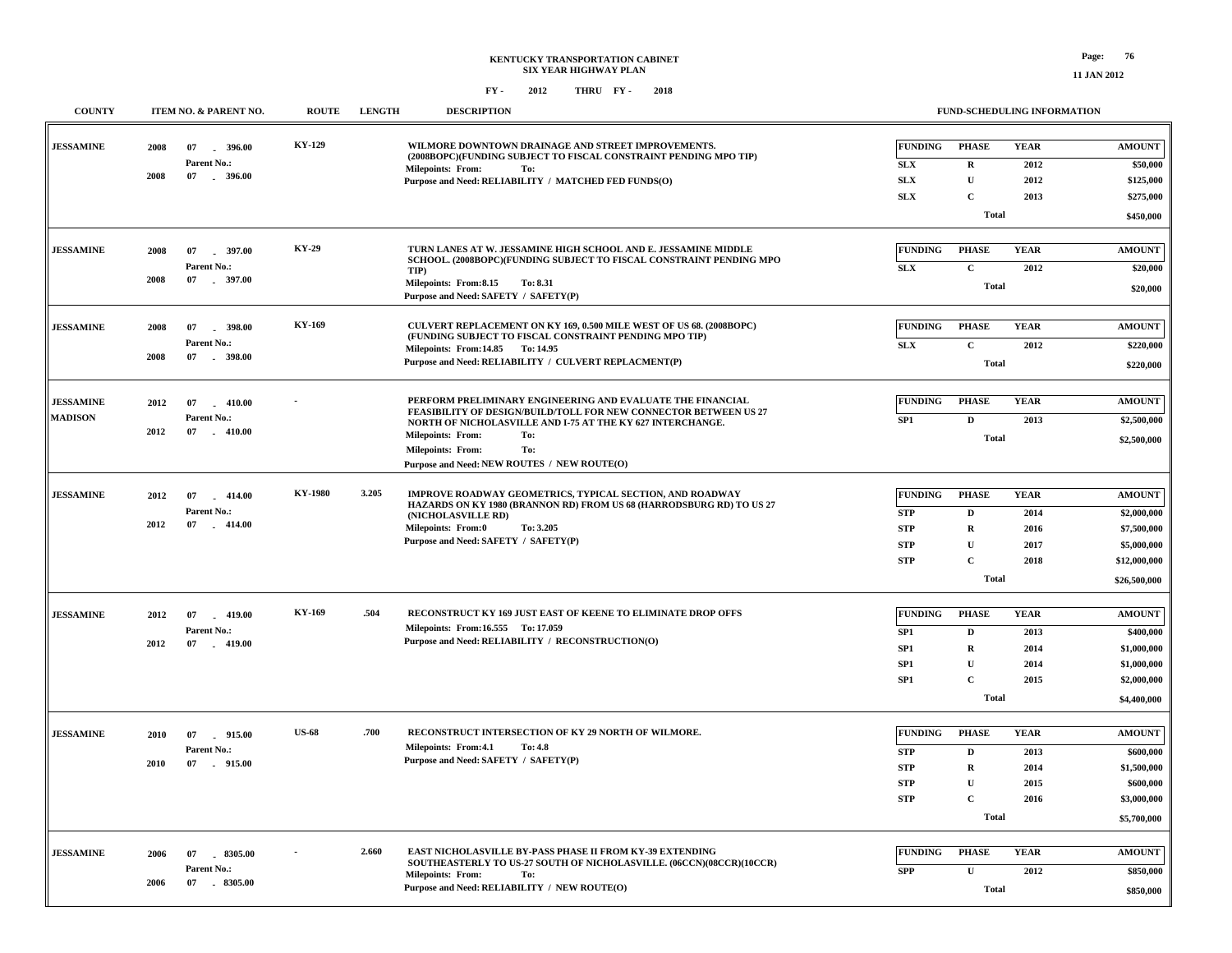#### **FY - FY - 2012 2018 THRU**

**COUNTY ITEM NO. & PARENT NO. ROUTE LENGTH DESCRIPTION**

| <b>JESSAMINE</b> | 2008 | 07<br>$-8404.00$             | <b>US-27</b> |       | <b>EVALUATE FINANCIAL OPTIONS FOR CONSTRUCTING A NEW 4 LANE</b><br><b>CONNECTOR BETWEEN US-27 AND I-75. (08CCN)</b> | <b>FUNDING</b>           | <b>PHASE</b>            | <b>YEAR</b> | <b>AMOUNT</b>               |
|------------------|------|------------------------------|--------------|-------|---------------------------------------------------------------------------------------------------------------------|--------------------------|-------------------------|-------------|-----------------------------|
| <b>MADISON</b>   |      | Parent No.:                  |              |       | <b>Milepoints: From:</b><br>To:                                                                                     | <b>STP</b>               | D                       | 2012        | \$1,500,000                 |
|                  | 2008 | 07<br>$-8404.00$             |              |       | To:<br><b>Milepoints: From:</b>                                                                                     |                          | Total                   |             | \$1,500,000                 |
|                  |      |                              |              |       | Purpose and Need: RELIABILITY / NEW ROUTE(O)                                                                        |                          |                         |             |                             |
| <b>JESSAMINE</b> | 2012 | 07<br>8404.10                | <b>US-27</b> |       | CONSTRUCT A NEW 4-LANE CONNECTOR BETWEEN US-27 AND I-75                                                             | <b>FUNDING</b>           | <b>PHASE</b>            | <b>YEAR</b> | <b>AMOUNT</b>               |
| <b>MADISON</b>   |      | Parent No.:                  |              |       | <b>Milepoints: From:</b><br>To:                                                                                     |                          |                         | 2014        |                             |
|                  | 2012 | 8404.10<br>07                |              |       | <b>Milepoints: From:</b><br>To:                                                                                     | <b>STP</b><br><b>STP</b> | $\bf R$<br>$\mathbf{U}$ | 2015        | \$10,000,000<br>\$3,000,000 |
|                  |      |                              |              |       | Purpose and Need: NEW ROUTES / NEW ROUTE(O)                                                                         |                          |                         |             |                             |
|                  |      |                              |              |       |                                                                                                                     |                          | <b>Total</b>            |             | \$13,000,000                |
| <b>JOHNSON</b>   | 2008 | 12<br>134.02                 | KY-172       |       | FEDERAL HIGHWAY FUNDS DEDICATED TO RECONSTRUCT STONE COAL ROAD                                                      | <b>FUNDING</b>           | <b>PHASE</b>            | <b>YEAR</b> | <b>AMOUNT</b>               |
|                  |      | Parent No.:                  |              |       | IN JOHNSON COUNTY. ("KYD" FUNDS NOT AVAILABLE FOR ADDITIONAL<br>AMOUNT NEEDED TO COVER COST)                        | <b>KYD</b>               | $\mathbf C$             | 2012        | \$1,637                     |
|                  | 2002 | 12 134.00                    |              |       | Milepoints: From: 9.132 To: 9.232                                                                                   |                          | <b>Total</b>            |             | \$1,637                     |
|                  |      |                              |              |       | Purpose and Need: RELIABILITY / RECONSTRUCTION(O)                                                                   |                          |                         |             |                             |
| <b>JOHNSON</b>   | 2012 | 12<br>194.00                 | <b>KY-40</b> | .300  | ADDRESS GEOMETRIC AND SAFETY ISSUES AND FUTURE CONGESTION                                                           | <b>FUNDING</b>           | <b>PHASE</b>            | <b>YEAR</b> | <b>AMOUNT</b>               |
|                  |      | Parent No.:                  |              |       | MITIGATION ON KY 40 FROM 0.10 MILE WEST OF TEAYS BR. ROAD TO 0.10 MILE<br><b>EAST OF TEAYS BR. ROAD</b>             | SP <sub>1</sub>          | D                       | 2015        | \$500,000                   |
|                  | 2012 | 12<br>194.00                 |              |       |                                                                                                                     | SP <sub>1</sub>          | $\mathbf R$             | 2017        | \$496,000                   |
|                  |      |                              |              |       | Milepoints: From: 9.375 To: 9.675                                                                                   | SP <sub>1</sub>          | $\mathbf{U}$            | 2017        | \$510,000                   |
|                  |      |                              |              |       | Purpose and Need: SAFETY / SAFETY(P)                                                                                |                          | <b>Total</b>            |             | \$1,506,000                 |
|                  |      |                              |              |       |                                                                                                                     |                          |                         |             |                             |
| <b>JOHNSON</b>   | 2012 | 12 1114.00                   | <b>KY-40</b> |       | REPLACE BRIDGE ON KY 40 OVER BRANCH OF LITTLE PAINT CREEK 0.38 MILE                                                 | <b>FUNDING</b>           | <b>PHASE</b>            | <b>YEAR</b> | <b>AMOUNT</b>               |
|                  |      | Parent No.:                  |              |       | NE OF JOHNSON/MAGOFFIN COUNTY LINE (SR 12.5) 058B00012N<br>Milepoints: From: 372<br>To: .412                        | <b>BRO</b>               | $\mathbf D$             | 2013        | \$300,000                   |
|                  | 2012 | 12 1114.00                   |              |       | Purpose and Need: RELIABILITY / BRIDGE REPLACEMENT(P)                                                               | <b>BRO</b>               | $\mathbf R$             | 2014        | \$400,000                   |
|                  |      |                              |              |       |                                                                                                                     | <b>BRO</b>               | $\mathbf{U}$            | 2014        | \$225,000                   |
|                  |      |                              |              |       |                                                                                                                     | <b>BRO</b>               | $\mathbf C$             | 2015        | \$950,000                   |
|                  |      |                              |              |       |                                                                                                                     |                          | <b>Total</b>            |             | \$1,875,000                 |
|                  |      |                              |              |       |                                                                                                                     |                          |                         |             |                             |
| <b>JOHNSON</b>   | 1998 | 5008.00<br>12                | KY-321       | 1.250 | CORRECT ROCKFALL HAZARD @ MP 1.80 TO 3.05. (04CCR)(10CCR)<br>Milepoints: From:1.8<br>To: 3.05                       | <b>FUNDING</b>           | <b>PHASE</b>            | <b>YEAR</b> | <b>AMOUNT</b>               |
|                  | 1998 | Parent No.:<br>12<br>5008.00 |              |       | Purpose and Need: SAFETY / ROCKFALL MITIGTN(P)                                                                      | SP1                      | $\mathbf R$             | 2012        | \$790,000                   |
|                  |      |                              |              |       |                                                                                                                     | SP <sub>1</sub>          | $\mathbf U$             | 2012        | \$780,000                   |
|                  |      |                              |              |       |                                                                                                                     | SP1                      | $\mathbf C$             | 2013        | \$12,980,000                |
|                  |      |                              |              |       |                                                                                                                     |                          | <b>Total</b>            |             | \$14,550,000                |
| <b>KENTON</b>    | 2004 | 06<br>17.04                  | $I-75$       |       | TRANSPORTATION IMPROVEMENTS TO BRENT SPENCE BRIDGE. (2005HPP-KY154                                                  | <b>FUNDING</b>           | <b>PHASE</b>            | <b>YEAR</b> | <b>AMOUNT</b>               |
|                  |      | Parent No.:                  |              |       | AND KY 143): (059B00046N)                                                                                           | <b>HPP</b>               | $\mathbf D$             | 2012        | \$22,260,437                |
|                  | 2004 | 17.04<br>06                  |              |       | Milepoints: From: 191.277 To: 191.777                                                                               |                          |                         |             |                             |
|                  |      |                              |              |       | Purpose and Need: RELIABILITY / BRIDGE REPLACEMENT(P)                                                               |                          | <b>Total</b>            |             | \$22,260,437                |
|                  |      |                              | I-75         |       | BRENT SPENCE BRIDGE RELOCATION PROJECT (ADDITIONAL PROJECT                                                          | <b>FUNDING</b>           | <b>PHASE</b>            | <b>YEAR</b> |                             |
| <b>KENTON</b>    | 2010 | 06<br>17.09                  |              |       | $FUNDS$ $(10CCR)$                                                                                                   |                          |                         |             | <b>AMOUNT</b>               |
|                  | 2010 | Parent No.:<br>17.09<br>06   |              |       | Milepoints: From: 191.277 To: 191.777                                                                               | SB <sub>2</sub>          | $\mathbf C$             | 2012        | \$6,520,000                 |
|                  |      |                              |              |       | Purpose and Need: RELIABILITY / RELOCATION(O)                                                                       |                          | <b>Total</b>            |             | \$6,520,000                 |

**FUND-SCHEDULING INFORMATION**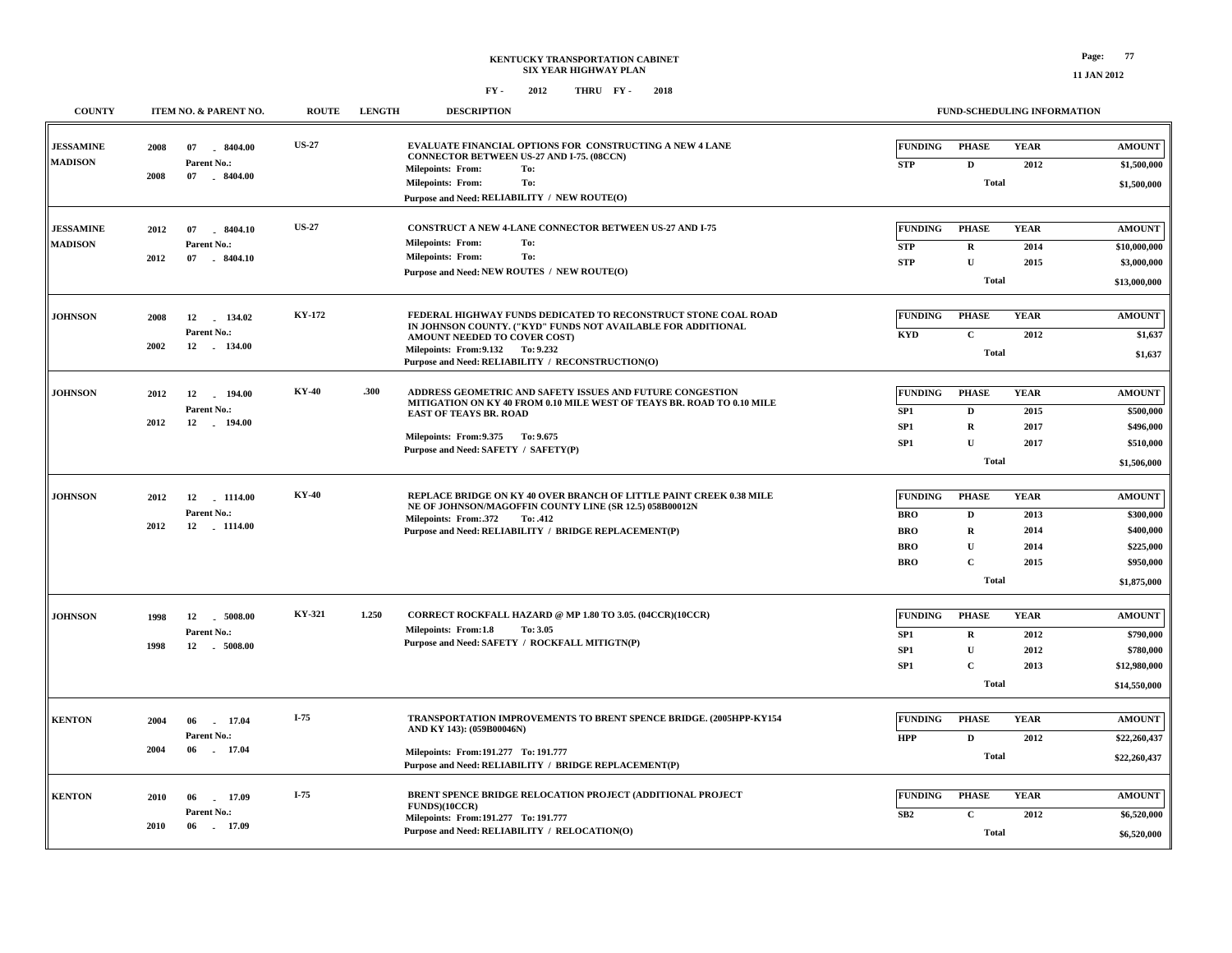| <b>COUNTY</b> |              | ITEM NO. & PARENT NO.                       | <b>ROUTE</b> | <b>LENGTH</b> | <b>DESCRIPTION</b>                                                                                                                |                                  | FUND-SCHEDULING INFORMATION                  |                     |                                               |
|---------------|--------------|---------------------------------------------|--------------|---------------|-----------------------------------------------------------------------------------------------------------------------------------|----------------------------------|----------------------------------------------|---------------------|-----------------------------------------------|
| <b>KENTON</b> | 2010         | 06<br>17.10<br>Parent No.:                  | $I-75$       |               | BRENT SPENCE BRIDGE RELOCATION PROJECT (CONSTRUCTION FUNDING<br><b>COMENTMENT</b> )<br>Milepoints: From: 191.277 To: 191.777      | <b>FUNDING</b><br>IM             | <b>PHASE</b><br>$\mathbf{C}$                 | <b>YEAR</b><br>2013 | <b>AMOUNT</b><br>\$5,000,000                  |
|               | 2010         | 06<br>. 17.10                               |              |               | Purpose and Need: RELIABILITY / RELOCATION(O)                                                                                     |                                  | Total                                        |                     | \$5,000,000                                   |
| <b>KENTON</b> | 2010<br>2010 | 06<br>17.11<br>Parent No.:<br>17.11<br>06   | $I-75$       |               | BRENT SPENCE BRIDGE RELOCATION PROJECT.<br>Milepoints: From: 191.277 To: 191.777<br>Purpose and Need: RELIABILITY / RELOCATION(O) | <b>FUNDING</b><br>N <sub>H</sub> | <b>PHASE</b><br>$\mathbf{C}$<br><b>Total</b> | <b>YEAR</b><br>2013 | <b>AMOUNT</b><br>\$10,000,000<br>\$10,000,000 |
| <b>KENTON</b> | 2010<br>2010 | 06<br>17.12<br>Parent No.:<br>17.12<br>06   | $I-75$       |               | BRENT SPENCE BRIDGE RELOCATION PROJECT.<br>Milepoints: From: 191.277 To: 191.777<br>Purpose and Need: RELIABILITY / RELOCATION(O) | <b>FUNDING</b><br>IM             | <b>PHASE</b><br>$\mathbf C$<br><b>Total</b>  | <b>YEAR</b><br>2014 | <b>AMOUNT</b><br>\$5,000,000<br>\$5,000,000   |
| <b>KENTON</b> | 2010<br>2010 | 17.13<br>06<br>Parent No.:<br>17.13<br>06   | $I-75$       |               | BRENT SPENCE BRIDGE RELOCATION PROJECT.<br>Milepoints: From: 191.277 To: 191.777<br>Purpose and Need: RELIABILITY / RELOCATION(O) | FUNDING<br>NH                    | <b>PHASE</b><br>$\mathbf{C}$<br><b>Total</b> | <b>YEAR</b><br>2014 | <b>AMOUNT</b><br>\$10,000,000<br>\$10,000,000 |
| <b>KENTON</b> | 2010<br>2010 | 17.14<br>06<br>Parent No.:<br>06<br>17.14   | I-75         |               | BRENT SPENCE BRIDGE RELOCATION PROJECT.<br>Milepoints: From: 191.277 To: 191.777<br>Purpose and Need: RELIABILITY / RELOCATION(O) | <b>FUNDING</b><br>IM             | <b>PHASE</b><br>$\mathbf{C}$<br><b>Total</b> | <b>YEAR</b><br>2015 | <b>AMOUNT</b><br>\$5,000,000<br>\$5,000,000   |
| <b>KENTON</b> | 2010<br>2010 | 06<br>17.15<br>Parent No.:<br>06<br>17.15   | I-75         |               | BRENT SPENCE BRIDGE RELOCATION PROJECT.<br>Milepoints: From:191.277 To: 191.777<br>Purpose and Need: RELIABILITY / RELOCATION(O)  | <b>FUNDING</b><br>N <sub>H</sub> | <b>PHASE</b><br>$\mathbf{C}$<br><b>Total</b> | <b>YEAR</b><br>2015 | <b>AMOUNT</b><br>\$10,000,000<br>\$10,000,000 |
| <b>KENTON</b> | 2010<br>2010 | 06<br>17.16<br>Parent No.:<br>06<br>17.16   | $I-75$       |               | BRENT SPENCE BRIDGE RELOCATION PROJECT.<br>Milepoints: From: 191.277 To: 191.777<br>Purpose and Need: RELIABILITY / RELOCATION(O) | <b>FUNDING</b><br>IM             | <b>PHASE</b><br>$\mathbf{C}$<br><b>Total</b> | <b>YEAR</b><br>2016 | <b>AMOUNT</b><br>\$5,000,000<br>\$5,000,000   |
| <b>KENTON</b> | 2010<br>2010 | 06<br>17.17<br>Parent No.:<br>06<br>17.17   | $I-75$       |               | BRENT SPENCE BRIDGE RELOCATION PROJECT.<br>Milepoints: From: 191.277 To: 191.777<br>Purpose and Need: RELIABILITY / RELOCATION(O) | <b>FUNDING</b><br>NH             | <b>PHASE</b><br>$\mathbf{C}$<br><b>Total</b> | <b>YEAR</b><br>2016 | <b>AMOUNT</b><br>\$10,000,000<br>\$10,000,000 |
| <b>KENTON</b> | 2012<br>2012 | 17.18<br>06<br>Parent No.:<br>06<br>17.18   | $I-75$       |               | BRENT SPENCE BRIDGE RELOCATION PROJECT.<br>Milepoints: From: 191.277 To: 191.777<br>Purpose and Need: RELIABILITY / RELOCATION(O) | <b>FUNDING</b><br>IM             | <b>PHASE</b><br>$\mathbf{C}$<br><b>Total</b> | <b>YEAR</b><br>2017 | <b>AMOUNT</b><br>\$5,000,000<br>\$5,000,000   |
| <b>KENTON</b> | 2012<br>2012 | 06<br>17.19<br>Parent No.:<br>. 17.19<br>06 | $I-75$       |               | BRENT SPENCE BRIDGE RELOCATION PROJECT.<br>Milepoints: From: 191.277 To: 191.777<br>Purpose and Need: RELIABILITY / RELOCATION(O) | <b>FUNDING</b><br>NH             | <b>PHASE</b><br>$\mathbf C$<br><b>Total</b>  | <b>YEAR</b><br>2017 | <b>AMOUNT</b><br>\$10,000,000<br>\$10,000,000 |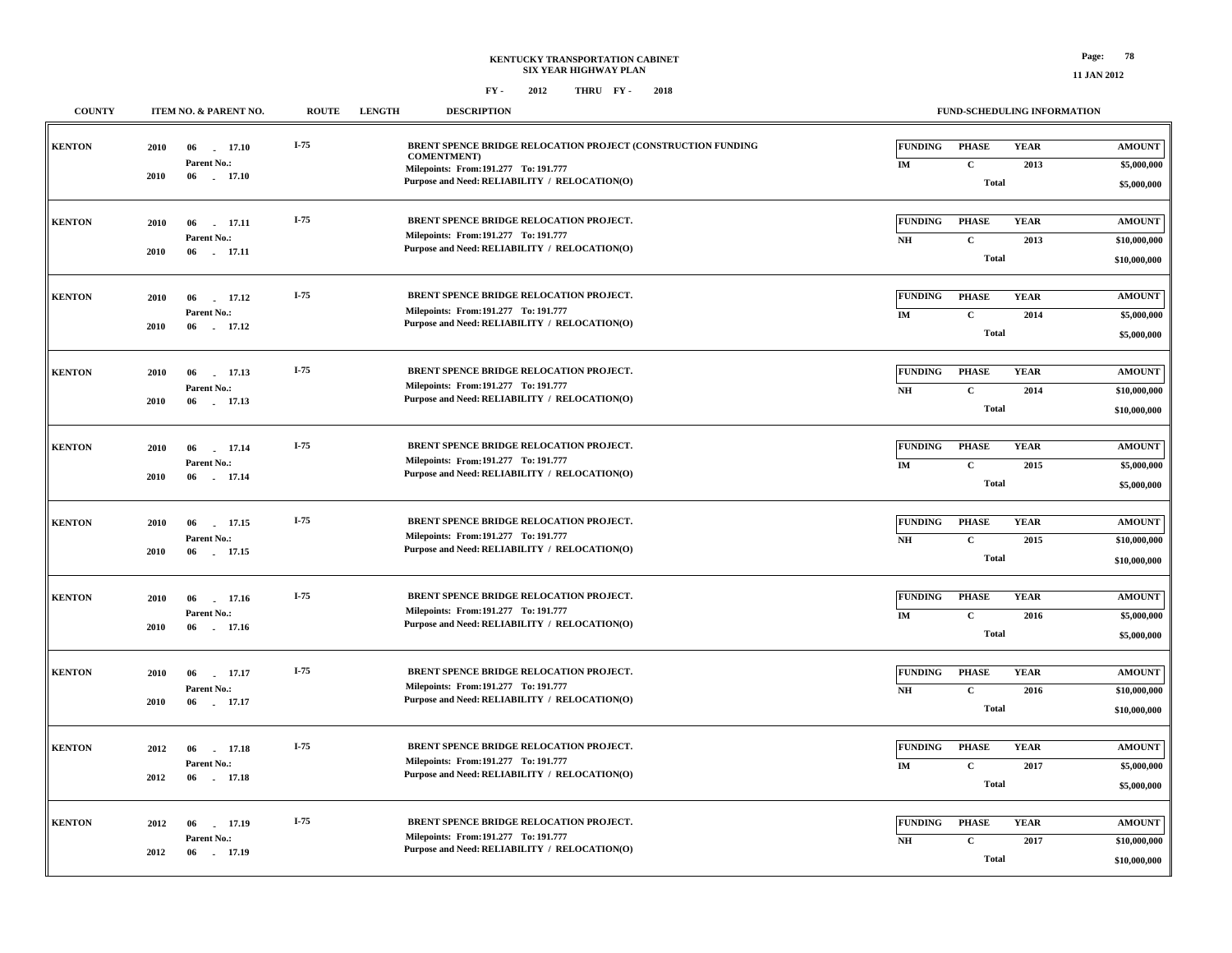| <b>COUNTY</b> |                      | ITEM NO. & PARENT NO.                  | <b>ROUTE</b>   | <b>LENGTH</b>                                                                                                               | <b>DESCRIPTION</b>                                                                                                                                                              |                                        | <b>FUND-SCHEDULING INFORMATION</b> |                             |                                       |
|---------------|----------------------|----------------------------------------|----------------|-----------------------------------------------------------------------------------------------------------------------------|---------------------------------------------------------------------------------------------------------------------------------------------------------------------------------|----------------------------------------|------------------------------------|-----------------------------|---------------------------------------|
| <b>KENTON</b> | 2012                 | 17.20<br>06<br>Parent No.:             | I-75           |                                                                                                                             | BRENT SPENCE BRIDGE RELOCATION PROJECT<br>Milepoints: From: 191.277 To: 191.777                                                                                                 | <b>FUNDING</b>                         | <b>PHASE</b>                       | <b>YEAR</b>                 | <b>AMOUNT</b>                         |
|               | 2012                 | 06 17.20                               |                |                                                                                                                             | Purpose and Need: RELIABILITY / RELOCATION(O)                                                                                                                                   | IM                                     | $\mathbf C$<br><b>Total</b>        | 2018                        | \$5,000,000<br>\$5,000,000            |
| <b>KENTON</b> | 2012                 | 06 17.21<br>Parent No.:                | $I-75$         |                                                                                                                             | BRENT SPENCE BRIDGE RELOCATION PROJECT.<br>Milepoints: From:191.277 To: 191.777                                                                                                 | <b>FUNDING</b><br>NH                   | <b>PHASE</b><br>$\mathbf{C}$       | <b>YEAR</b><br>2018         | <b>AMOUNT</b><br>\$10,000,000         |
|               | 2012                 | 06<br>17.21                            |                |                                                                                                                             | Purpose and Need: RELIABILITY / RELOCATION(O)                                                                                                                                   |                                        | <b>Total</b>                       |                             | \$10,000,000                          |
| <b>KENTON</b> | 2000                 | 06<br>162.01<br>Parent No.:            | KY-536         | 4.500                                                                                                                       | RECONSTRUCT KY-536 TO A 4 LANE URBAN SECTION FROM THE BOONE COUNTY<br>LINE TO KY-17 (MP 0.0 TO MP 4.5). (00CCR)(04CCN)(06CCR)(2006BOPC)(PHASE I                                 | <b>FUNDING</b><br>SP                   | <b>PHASE</b><br>$\mathbf R$        | <b>YEAR</b><br>2013         | <b>AMOUNT</b><br>\$22,050,000         |
|               | 2000<br>06<br>162.00 |                                        |                | DESIGN SHOWN UNDER 6-162.00)<br><b>Milepoints: From:0</b><br>To: 4.476<br>Purpose and Need: RELIABILITY / RECONSTRUCTION(O) | <b>SP</b>                                                                                                                                                                       | ${\bf U}$<br><b>Total</b>              | 2013                               | \$4,160,000<br>\$26,210,000 |                                       |
| <b>KENTON</b> | 2008                 | 344.30<br>06                           | <b>KY-16</b>   |                                                                                                                             | RECONSTRUCT KY-16 (TAYLOR MILL ROAD) FROM SUNBRIGHT DRIVE TO OLD                                                                                                                | <b>FUNDING</b>                         | <b>PHASE</b>                       | <b>YEAR</b>                 | <b>AMOUNT</b>                         |
|               | 2002                 | Parent No.:<br>06<br>344.11            |                |                                                                                                                             | TAYLOR MILL CONNECTOR #1. (SECTION 1A) SEE 6-344.11 FOR R AND U<br>PHASES)(2008BOPC)(10CCR)<br><b>Milepoints: From:</b><br>To:<br>Purpose and Need: RELIABILITY / RELOCATION(O) | SP <sub>1</sub>                        | $\mathbf{C}$<br><b>Total</b>       | 2015                        | \$10,300,000<br>\$10,300,000          |
| <b>KENTON</b> | 2008                 | 344.40<br>06<br>Parent No.:            | <b>KY-16</b>   |                                                                                                                             | RECONSTRUCT KY-16 (TAYLOR MILL ROAD) FROM OLD TAYLOR MILL<br>CONNECTOR #1 TO BLACKSTONE. (SECTION 1C) (SEE 6-344.11 FOR R AND U                                                 | <b>FUNDING</b><br>SP <sub>1</sub>      | <b>PHASE</b><br>$\mathbf C$        | <b>YEAR</b><br>2015         | <b>AMOUNT</b><br>\$11,760,000         |
|               | 2002                 | 344.11<br>06                           |                |                                                                                                                             | PHASES) (2008BOPC)(10CCR)<br><b>Milepoints: From:</b><br>To:<br>Purpose and Need: RELIABILITY / RELOCATION(O)                                                                   |                                        | <b>Total</b>                       |                             | \$11,760,000                          |
| <b>KENTON</b> | 2006                 | 06<br>$-361.00$<br>Parent No.:         | KY-1303        |                                                                                                                             | EXTEND THE RIGHT TURN LANE ON NORTHBOUND TURKEYFOOT ROAD (KY-<br>1303) TO THE I-275 EASTBOUND RAMP. (2006BOPC) (TO BE LET WITH 6-362)                                           | <b>FUNDING</b><br>CM                   | <b>PHASE</b><br>$\mathbf{C}$       | <b>YEAR</b><br>2012         | <b>AMOUNT</b><br>\$460,000            |
|               | 2000                 | 99<br>$-219.06$                        |                |                                                                                                                             | Milepoints: From: 5.55<br>To: 5.609<br>Purpose and Need: RELIABILITY / CONGESTION MITIGTN(O)                                                                                    |                                        | <b>Total</b>                       |                             | \$460,000                             |
| <b>KENTON</b> | 2006                 | 362.00<br>06<br>Parent No.:            | KY-1303        |                                                                                                                             | WIDEN THE I-275 WESTBOUND ON RAMP FROM TURKEYFOOT ROAD (KY-1303) TO<br>ALLOW A DUAL LEFT TURN LANE FROM NORTHBOUND TURKEYFOOT ROAD.<br>(2006BOPC). (TO BE LET WITH 6-361)       | <b>FUNDING</b><br><b>CM</b>            | <b>PHASE</b><br>$\mathbf{C}$       | <b>YEAR</b><br>2012         | <b>AMOUNT</b><br>\$650,000            |
|               | 2000                 | 99<br>$-219.06$                        |                |                                                                                                                             | Milepoints: From:5.7<br>To: 5.797<br>Purpose and Need: RELIABILITY / CONGESTION MITIGTN(O)                                                                                      |                                        | <b>Total</b>                       |                             | \$650,000                             |
| <b>KENTON</b> | 2008                 | $-1070.00$<br>06<br>Parent No.:        | CS-2097        | .100                                                                                                                        | WEST 15TH STREET; REPLACE BRIDGE AND APPROACHES OVER CSX RR IN<br>COVINGTON (C29). (SR=3.9): (059C00029N)                                                                       | <b>FUNDING</b><br><b>BRZ</b>           | <b>PHASE</b><br>D                  | <b>YEAR</b><br>2012         | <b>AMOUNT</b><br>\$200,000            |
|               | 2008                 | 06<br>1070.00                          |                |                                                                                                                             | Milepoints: From:.144 To: .223<br>Purpose and Need: SAFETY / BRIDGE REPLACEMENT(P)                                                                                              | <b>BRZ</b><br><b>BRZ</b>               | $\mathbf R$<br>$\mathbf{U}$        | 2013<br>2013                | \$200,000<br>\$150,000                |
|               |                      |                                        |                |                                                                                                                             |                                                                                                                                                                                 | <b>BRZ</b>                             | $\mathbf C$<br><b>Total</b>        | 2015                        | \$1,305,000<br>\$1,855,000            |
| <b>KENTON</b> | 2010                 | 1075.00<br>06                          | <b>KY-1120</b> | .100                                                                                                                        | <b>EVALUATE BRIDGE ON KY-1120 (MP 0.621) OVER CSX RAILROAD; 11TH ST E OF</b><br>RUSSELL ST; (STRUCTURALLY DEFICIENT, SR=3) 059B00083N                                           | <b>FUNDING</b>                         | <b>PHASE</b>                       | <b>YEAR</b>                 | <b>AMOUNT</b>                         |
|               | 2010                 | <b>Parent No.:</b><br>06<br>$-1075.00$ |                |                                                                                                                             | <b>Milepoints: From:.59</b><br>To: .65<br>Purpose and Need: RELIABILITY / BRIDGE REPLACEMENT(P)                                                                                 | <b>BRO</b><br><b>BRO</b><br><b>BRO</b> | $\mathbf R$<br>U<br>$\mathbf{C}$   | 2014<br>2014<br>2015        | \$560,000<br>\$550,000<br>\$1,000,000 |
|               |                      |                                        |                |                                                                                                                             |                                                                                                                                                                                 |                                        | <b>Total</b>                       |                             | \$2,110,000                           |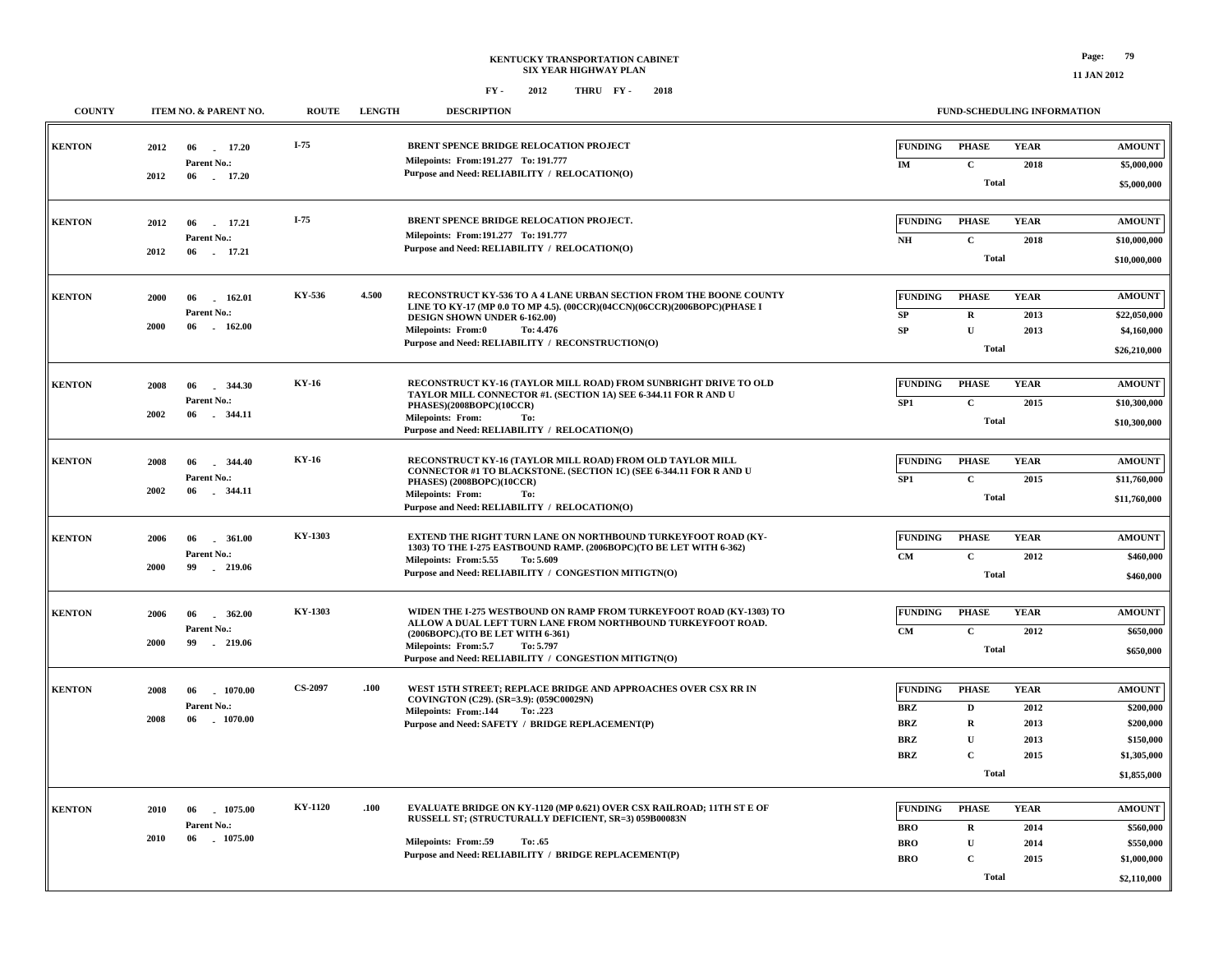### **KENTUCKY TRANSPORTATION CABINET SIX YEAR HIGHWAY PLAN FY - FY - 2012 2018 THRU**

| <b>COUNTY</b> | ITEM NO. & PARENT NO.                   | <b>ROUTE</b>   | <b>LENGTH</b> | <b>DESCRIPTION</b>                                                                                                                   |                | FUND-SCHEDULING INFORMATION |             |                                |
|---------------|-----------------------------------------|----------------|---------------|--------------------------------------------------------------------------------------------------------------------------------------|----------------|-----------------------------|-------------|--------------------------------|
| <b>KENTON</b> | 1080.00<br>2012                         | KY-2045        |               | REPLACE BRIDGE ON PRUETT RD (KY 2045) OVER DECOURSEY CREEK AT JCT                                                                    | <b>FUNDING</b> | <b>PHASE</b>                | <b>YEAR</b> | <b>AMOUNT</b>                  |
|               | 06                                      |                |               | WITH MARSHALL RD (CS 1007)(SR 18.2) 059B00030N                                                                                       |                |                             |             |                                |
|               | Parent No.:<br>2012<br>06<br>$-1080.00$ |                |               | Milepoints: From:3.7<br>To: 3.76                                                                                                     | <b>BRO</b>     | $\mathbf D$                 | 2013        | \$350,000                      |
|               |                                         |                |               | Purpose and Need: RELIABILITY / BRIDGE REPLACEMENT(P)                                                                                | <b>BRO</b>     | $\mathbf R$                 | 2014        | \$50,000                       |
|               |                                         |                |               |                                                                                                                                      | <b>BRO</b>     | $\mathbf U$                 | 2014        | \$50,000                       |
|               |                                         |                |               |                                                                                                                                      | <b>BRO</b>     | $\mathbf C$                 | 2015        | \$500,000                      |
|               |                                         |                |               |                                                                                                                                      |                | <b>Total</b>                |             | \$950,000                      |
| <b>KENTON</b> | 3703.00<br>2010<br>06                   | $KY-8$         |               | INSTALL AN ADDITIONAL LANE WITHIN ROW ON KY-8 (4TH ST) INTERSECTING                                                                  | <b>FUNDING</b> | <b>PHASE</b>                | <b>YEAR</b> | <b>AMOUNT</b>                  |
|               | Parent No.:                             |                |               | WITH PHILADELPHIA ST IN COVINGTON. WORK WILL OCCUR ON 4TH ST WEST                                                                    | <b>CM</b>      | $\mathbf{C}$                | 2012        | \$1,260,000                    |
|               | 2004<br>99<br>$-219.09$                 |                |               | OF PHILADELPHIA ST TO CRESCENT ST. (2010BOPC)<br>Milepoints: From: 6.434 To: 6.65                                                    |                |                             |             |                                |
|               |                                         |                |               | Purpose and Need: RELIABILITY / CONGESTION MITIGTN(O)                                                                                |                | <b>Total</b>                |             | \$1,260,000                    |
| <b>KENTON</b> | .3704.00<br>2010<br>06                  | <b>US-25</b>   |               | ELIMINATION OF A TRAFFIC SIGNAL BY REALIGNING AN INTERSECTION ON US-                                                                 | <b>FUNDING</b> | <b>PHASE</b>                | <b>YEAR</b> | <b>AMOUNT</b>                  |
|               | Parent No.:                             |                |               | 25 (MAIN ST AT PIKE ST) ALLOWING FREE FLOW TRAFFIC IN COVINGTON                                                                      | <b>CM</b>      | $\mathbf C$                 | 2012        | \$760,000                      |
|               | 2004<br>99<br>$-219.09$                 |                |               | (2010BOPC).<br>Milepoints: From:12.8<br>To: 13                                                                                       |                |                             |             |                                |
|               |                                         |                |               | Purpose and Need: RELIABILITY / CONGESTION MITIGTN(O)                                                                                |                | <b>Total</b>                |             | \$760,000                      |
| <b>KENTON</b> | 2006<br>06<br>8307.10                   | KY-1501        |               | RECONSTRUCT HANDS PIKE (KY 1501) FROM KY 17 TO CRYSTAL LAKE DRIVE.                                                                   | <b>FUNDING</b> | <b>PHASE</b>                | <b>YEAR</b> | <b>AMOUNT</b>                  |
|               | Parent No.:                             |                |               | Milepoints: From:0<br>To: 1.032                                                                                                      | <b>SPB</b>     | $\mathbf D$                 | 2012        | \$250,000                      |
|               | $-8307.00$<br>2006<br>06                |                |               | Purpose and Need: RELIABILITY / SCOPING STUDY(O)                                                                                     | <b>SPP</b>     | $\mathbf R$                 | 2013        | \$2,500,000                    |
|               |                                         |                |               |                                                                                                                                      | <b>SPP</b>     | $\mathbf U$                 | 2013        |                                |
|               |                                         |                |               |                                                                                                                                      | <b>SPP</b>     | $\mathbf C$                 |             | \$1,100,000<br>\$6,000,000     |
|               |                                         |                |               |                                                                                                                                      |                |                             | 2014        |                                |
|               |                                         |                |               |                                                                                                                                      |                | Total                       |             | \$9,850,000                    |
| <b>KENTON</b> | $-8401.00$<br>2008<br>06                | $KY-8$         | .300          | LUDLOW STREETSCAPE REVITALIZATION AND BEAUTIFICATION PROJECT                                                                         | <b>FUNDING</b> | <b>PHASE</b>                | <b>YEAR</b> | <b>AMOUNT</b>                  |
|               | Parent No.:                             |                |               | ALONG KY-8 BETWEEN ELM STREET AND CARNEAL STREET. (08CCN)                                                                            | SP             | $\mathbf{C}$                | 2012        | \$150,000                      |
|               | 2008<br>$-8401.00$<br>06                |                |               | Milepoints: From: 4.369 To: 4.686                                                                                                    |                |                             |             |                                |
|               |                                         |                |               | Purpose and Need: RELIABILITY / TRANSP ENHANCEMENT(P)                                                                                |                | <b>Total</b>                |             | \$150,000                      |
| <b>KENTON</b> | $-8402.00$<br>2008<br>06                | <b>CS-2103</b> | .400          | <b>GRIND AND RESURFACE MADISON AVENUE FROM 12TH STREET TO 16TH STREET</b>                                                            | <b>FUNDING</b> | <b>PHASE</b>                | <b>YEAR</b> | <b>AMOUNT</b>                  |
|               | Parent No.:                             |                |               | IN COVINGTON. (08CCN)                                                                                                                | SP             | $\mathbf C$                 | 2012        | \$175,000                      |
|               | 2008<br>06<br>$-8402.00$                |                |               | Milepoints: From: .338<br>To: .775                                                                                                   |                |                             |             |                                |
|               |                                         |                |               | Purpose and Need: RELIABILITY / RESURFACING(P)                                                                                       |                | <b>Total</b>                |             | \$175,000                      |
| <b>KENTON</b> | 2008<br>8407.00<br>06                   | <b>US-25</b>   | .497          | IMPROVE SAFETY ALONG DIXIE HIGHWAY IN PARK HILLS BY CONSTRUCTING                                                                     | <b>FUNDING</b> | <b>PHASE</b>                | <b>YEAR</b> | $\boldsymbol{\mathrm{AMOUNT}}$ |
|               | Parent No.:                             |                |               | SIDEWALKS, LANDSCAPING, DRAINAGE AND CONNECT ST. JAMES AVENUE TO<br>ARLINGTON ROAD WITH A SIDEWALK. (08CCN)                          | SP             | $\mathbf C$                 | 2012        | \$300,000                      |
|               | 2008<br>$-8407.00$<br>06                |                |               | Milepoints: From:11.178 To: 11.675                                                                                                   |                | <b>Total</b>                |             |                                |
|               |                                         |                |               | Purpose and Need: SAFETY / SAFETY(P)                                                                                                 |                |                             |             | \$300,000                      |
| <b>KENTON</b> | 8409.00<br>2008<br>06                   | $KY-8$         |               | IMPROVE SAFETY ALONG HIGHWAY AVENUE BETWEEN SWAIN COURT AND                                                                          | <b>FUNDING</b> | <b>PHASE</b>                | <b>YEAR</b> | <b>AMOUNT</b>                  |
|               | Parent No.:                             |                |               | EASTERN AVENUE IN COVINGTON BY REPLACING SIDEWALKS, CONSTRUCTING<br>NEW SIDEWALKS, INSTALLING NEW CURBS, STABILIZING SLIDE AREA, AND | SP             | $\mathbf C$                 | 2012        | \$250,000                      |
|               | 2008<br>06<br>$-8409.00$                |                |               | FENCE REMOVAL. (08CCN)                                                                                                               |                | Total                       |             |                                |
|               |                                         |                |               | Milepoints: From: 5.903 To: 6.232<br>Purpose and Need: SAFETY / SAFETY(P)                                                            |                |                             |             | \$250,000                      |
|               |                                         |                |               |                                                                                                                                      |                |                             |             |                                |
| <b>KENTON</b> | 2008<br>8410.00<br>06                   | <b>CS-6504</b> |               | RESURFACE MAIN STREET AND HIGHWATER ROAD IN BROMLEY. (08CCN)                                                                         | <b>FUNDING</b> | <b>PHASE</b>                | <b>YEAR</b> | <b>AMOUNT</b>                  |
|               | Parent No.:                             |                |               | <b>Milepoints: From:0</b><br>To: .232<br>Purpose and Need: RELIABILITY / RESURFACING(P)                                              | SP             | $\mathbf C$                 | 2012        | \$500,000                      |
|               | 2008<br>06<br>$-8410.00$                |                |               |                                                                                                                                      |                | Total                       |             | \$500,000                      |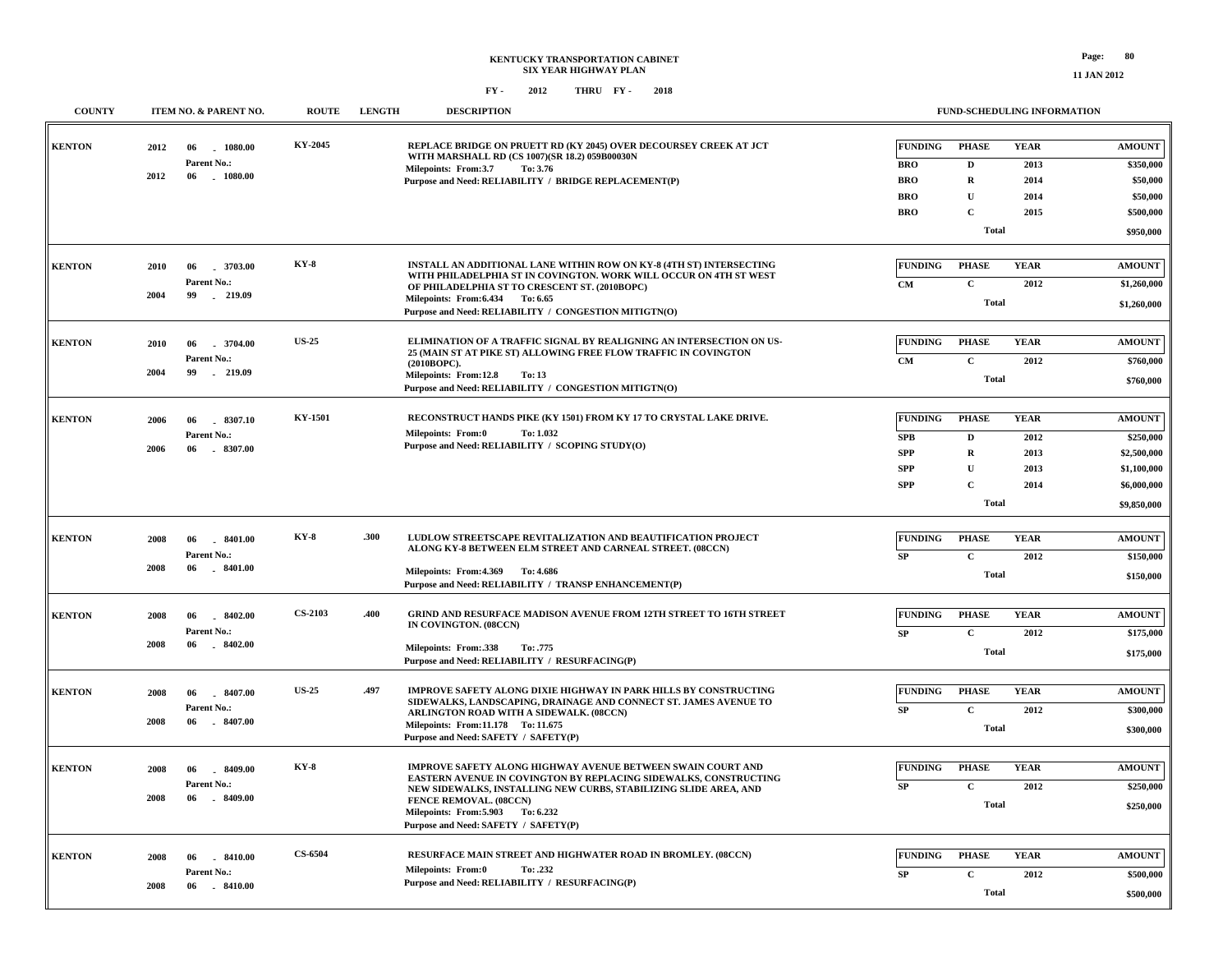| <b>COUNTY</b> | ITEM NO. & PARENT NO.                   | <b>ROUTE</b>   | <b>LENGTH</b> | <b>DESCRIPTION</b>                                                                                                                 |                                  |                             | FUND-SCHEDULING INFORMATION |                          |
|---------------|-----------------------------------------|----------------|---------------|------------------------------------------------------------------------------------------------------------------------------------|----------------------------------|-----------------------------|-----------------------------|--------------------------|
| <b>KENTON</b> | 2008<br>06<br>$-8411.00$<br>Parent No.: | <b>CS-7900</b> | .184          | RESURFACE KUHRS LANE IN KENTONVILLE. (08CCN)<br><b>Milepoints: From:0</b><br>To: .184                                              | <b>FUNDING</b>                   | <b>PHASE</b><br>$\mathbf C$ | <b>YEAR</b>                 | <b>AMOUNT</b>            |
|               | 2008<br>$-8411.00$<br>06                |                |               | Purpose and Need: RELIABILITY / RESURFACING(P)                                                                                     | ${\bf SP}$                       | <b>Total</b>                | 2012                        | \$100,000<br>\$100,000   |
|               |                                         |                |               |                                                                                                                                    |                                  |                             |                             |                          |
| <b>KNOTT</b>  | 2004<br>12<br>1082.00                   | <b>CR-1137</b> | .100          | REPLACE BRIDGE AND APPROACHES ON CR-5137 OVER STEER FORK (C62).<br>$(SR=14.7)$ : (060C00062N)                                      | <b>FUNDING</b>                   | <b>PHASE</b>                | <b>YEAR</b>                 | <b>AMOUNT</b>            |
|               | Parent No.:<br>12<br>. 1082.00<br>2004  |                |               | <b>Milepoints: From:0</b><br>To: .039                                                                                              | $\mathbf{B}\mathbf{R}\mathbf{Z}$ | ${\bf R}$                   | 2012                        | \$70,000                 |
|               |                                         |                |               | Purpose and Need: RELIABILITY / BRIDGE REPLACEMENT(P)                                                                              | <b>BRZ</b><br><b>BRZ</b>         | $\mathbf U$<br>$\mathbf C$  | 2012<br>2013                | \$260,000<br>\$690,000   |
|               |                                         |                |               |                                                                                                                                    |                                  | <b>Total</b>                |                             |                          |
|               |                                         |                |               |                                                                                                                                    |                                  |                             |                             | \$1,020,000              |
| <b>KNOTT</b>  | 2012<br>12<br>$-1116.00$                | <b>CR-1008</b> |               | REPLACE BRIDGE ON ROCKLICK BRANCH (CR 1008) OVER RIGHT FORK BEAVER<br>CREEK AT JCT WITH SOUTH HIGHWAY 7 (KY 7)(SR 43.9) 060C00006N | <b>FUNDING</b>                   | <b>PHASE</b>                | <b>YEAR</b>                 | <b>AMOUNT</b>            |
|               | Parent No.:<br>2012<br>12<br>$-1116.00$ |                |               | <b>Milepoints: From:0</b><br>To: .04                                                                                               | <b>BRZ</b>                       | $\mathbf{D}$                | 2014                        | \$300,000                |
|               |                                         |                |               | Purpose and Need: RELIABILITY / BRIDGE REPLACEMENT(P)                                                                              | <b>BRZ</b>                       | $\bf R$                     | 2015                        | \$75,000                 |
|               |                                         |                |               |                                                                                                                                    | <b>BRZ</b><br><b>BRZ</b>         | $\mathbf U$<br>$\mathbf C$  | 2015<br>2017                | \$325,000<br>\$600,000   |
|               |                                         |                |               |                                                                                                                                    |                                  | <b>Total</b>                |                             |                          |
|               |                                         |                |               |                                                                                                                                    |                                  |                             |                             | \$1,300,000              |
| <b>KNOTT</b>  | 2000<br>12<br>4092.00<br>in 1           | <b>CR-1002</b> | .100          | HEMP PATCH BRANCH ROAD BRIDGE AND APPROACHES OVER CANEY CREEK                                                                      | <b>FUNDING</b>                   | <b>PHASE</b>                | <b>YEAR</b>                 | <b>AMOUNT</b>            |
|               | Parent No.:                             |                |               | (C1) (OFF NHS) (FD04) (2000BOP)(08CCR): (060C00001N)<br><b>Milepoints: From:.043</b><br>To: .059                                   | ${\bf SPB}$                      | $\mathbf C$                 | 2012                        | \$640,000                |
|               | 1998<br>99<br>$-335.00$                 |                |               | Purpose and Need: RELIABILITY / BRIDGE REPLACEMENT(P)                                                                              |                                  | <b>Total</b>                |                             | \$640,000                |
|               |                                         |                |               |                                                                                                                                    |                                  |                             |                             |                          |
| <b>KNOTT</b>  | 12<br>$-8200.00$<br>2004                | KY-1231        | 1.000         | NEW CONSTRUCTION OF ONE MILE STRETCH OF KY-1231 BEGINNING AT BRIDGE<br>AFTER LEAVING KY-550. (04CCN)(06CCR)(08CCR)(10CCR)          | <b>FUNDING</b>                   | <b>PHASE</b>                | <b>YEAR</b>                 | <b>AMOUNT</b>            |
|               | Parent No.:<br>2004<br>12<br>$-8200.00$ |                |               | Milepoints: From: 6.982 To: 7.982                                                                                                  | SPB                              | $\mathbf R$                 | 2012                        | \$790,000                |
|               |                                         |                |               | Purpose and Need: RELIABILITY / RESURFACING(P)                                                                                     | SPB<br>SB2                       | ${\bf U}$<br>$\mathbf C$    | 2012<br>2013                | \$780,000<br>\$4,660,000 |
|               |                                         |                |               |                                                                                                                                    |                                  | Total                       |                             | \$6,230,000              |
|               |                                         |                |               |                                                                                                                                    |                                  |                             |                             |                          |
| <b>KNOTT</b>  | 2006<br>12 8301.00                      | KY-1393        | 2.800         | SPOT IMPROVEMENTS ON KY-1393 FROM KY-582 TO KY-899. (06CCN) (10CCR)                                                                | <b>FUNDING</b>                   | <b>PHASE</b>                | <b>YEAR</b>                 | <b>AMOUNT</b>            |
|               | Parent No.:                             |                |               | <b>Milepoints: From:0</b><br>To: 2.757                                                                                             | ${\bf SP}$                       | $\mathbf{C}$                | 2012                        | \$6,000,000              |
|               | 2006<br>12<br>$-8301.00$                |                |               | Purpose and Need: RELIABILITY / RECONSTRUCTION(O)                                                                                  |                                  | <b>Total</b>                |                             | \$6,000,000              |
|               |                                         |                |               |                                                                                                                                    |                                  |                             |                             |                          |
| <b>KNOX</b>   | 2006<br>11<br>150.00                    | <b>KY-11</b>   | .100          | WIDENING OF KY-11 RAILROAD BRIDGE AT US-25E.(08CCR): (061B00068N)                                                                  | <b>FUNDING</b>                   | <b>PHASE</b>                | <b>YEAR</b>                 | <b>AMOUNT</b>            |
|               | Parent No.:<br>2006<br>11 150.00        |                |               | Milepoints: From:10.074 To: 10.107<br>Purpose and Need: RELIABILITY / BRIDGE REPLACEMENT(P)                                        | SPB                              | $\mathbf R$                 | 2012                        | \$240,000                |
|               |                                         |                |               |                                                                                                                                    | <b>SPB</b><br><b>SPB</b>         | $\mathbf{U}$<br>$\mathbf C$ | 2012<br>2013                | \$270,000<br>\$1,790,000 |
|               |                                         |                |               |                                                                                                                                    |                                  | <b>Total</b>                |                             |                          |
|               |                                         |                |               |                                                                                                                                    |                                  |                             |                             | \$2,300,000              |
| <b>KNOX</b>   | 2012<br>11 188.00                       | <b>US-25E</b>  | 1.976         | MAJOR WIDENING - ADDRESS SAFETY AND CAPACITY ON US 25E FROM CORBIN                                                                 | <b>FUNDING</b>                   | <b>PHASE</b>                | <b>YEAR</b>                 | <b>AMOUNT</b>            |
|               | Parent No.:                             |                |               | BYPASS TO KNOX/LAUREL COUNTY LINE. IMPROVE SAFETY ALONG CORRIDOR<br>BY PROVIDING IMPROVED ACCESS MANAGEMENT                        | N <sub>H</sub>                   | $\mathbf D$                 | 2013                        | \$1,280,000              |
|               | 2012<br>11 . 188.00                     |                |               |                                                                                                                                    | $\mathbf{N}\mathbf{H}$           | $\mathbf R$                 | 2015                        | \$1,800,000              |
|               |                                         |                |               | Milepoints: From: 24.221 To: 26.197<br>Purpose and Need: RELIABILITY / MAJOR WIDENING(O)                                           | $\mathbf{N}\mathbf{H}$           | $\mathbf U$                 | 2015                        | \$1,000,000              |
|               |                                         |                |               |                                                                                                                                    | N <sub>H</sub>                   | $\mathbf C$                 | 2017                        | \$7,000,000              |
|               |                                         |                |               |                                                                                                                                    |                                  | <b>Total</b>                |                             | \$11,080,000             |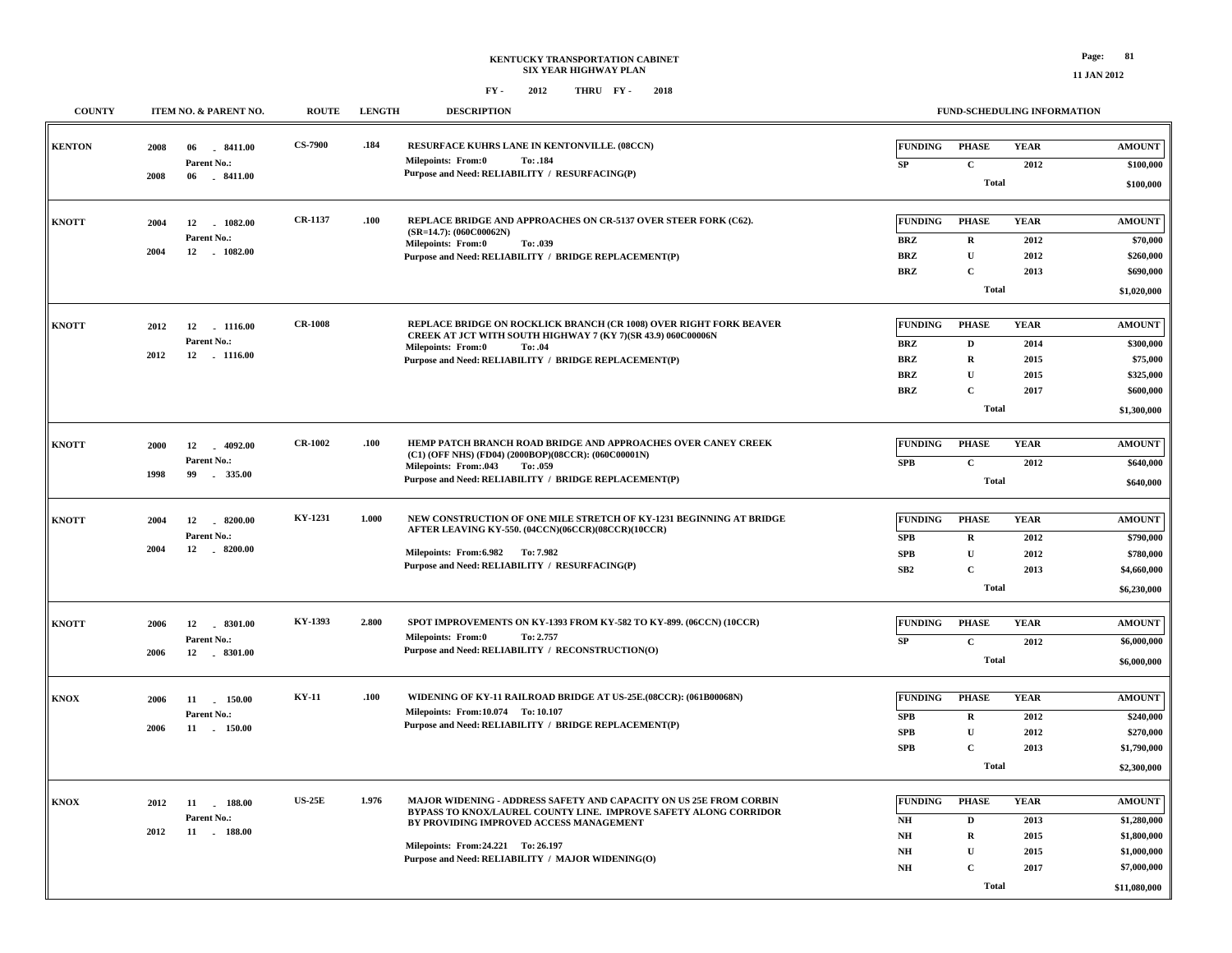#### **FUND-SCHEDULING INFORMATION**

| <b>COUNTY</b>                | ITEM NO. & PARENT NO.                                               | <b>ROUTE</b>    | <b>LENGTH</b> | <b>DESCRIPTION</b>                                                                                                                                                                                                                                             | FUND-SCHEDULING INFORMATION                                                                                                                                                                 |                                                                       |
|------------------------------|---------------------------------------------------------------------|-----------------|---------------|----------------------------------------------------------------------------------------------------------------------------------------------------------------------------------------------------------------------------------------------------------------|---------------------------------------------------------------------------------------------------------------------------------------------------------------------------------------------|-----------------------------------------------------------------------|
| <b>KNOX</b><br><b>LAUREL</b> | 2012<br>11<br>190.00<br>Parent No.:<br>2012<br>11 . 190.00          | KY-3041         | 6.000         | STUDY OPTIONS FOR A NEW CORRIDOR WHICH WILL EXTEND THE CORBIN<br><b>BYPASS TO I-75 AT KY 552.</b><br><b>Milepoints: From:</b><br>To:<br><b>Milepoints: From:</b><br>To:<br>Purpose and Need: NEW ROUTES / NEW ROUTE(O)                                         | <b>FUNDING</b><br>PHASE<br><b>YEAR</b><br>SP <sub>1</sub><br>$\mathbf P$<br>2014<br>Total                                                                                                   | <b>AMOUNT</b><br>\$750,000<br>\$750,000                               |
| <b>KNOX</b>                  | 11 1075.00<br>2008<br>Parent No.:<br>2008<br>11 1075.00             | <b>KY-6</b>     | .100          | REPLACE BRIDGE AND APPROACHES ON KY-6 OVER LYNN CAMP CREEK (B42)<br>0.24 MILE EAST OF KNOX/WHITLEY COUNTY LINE. (SR=23.4): (061B00042N)<br>Milepoints: From:.223<br>To: .263<br>Purpose and Need: SAFETY / BRIDGE REPLACEMENT(P)                               | <b>FUNDING</b><br><b>PHASE</b><br><b>YEAR</b><br><b>BRX</b><br>$\mathbf R$<br>2012<br>$\mathbf{B}\mathbf{R}\mathbf{X}$<br>U<br>2012<br><b>BRX</b><br>$\mathbf C$<br>2013<br>Total           | <b>AMOUNT</b><br>\$100,000<br>\$75,000<br>\$272,000<br>\$447,000      |
| <b>KNOX</b>                  | 2008<br>11 1076.00<br>Parent No.:<br>2008<br>11 . 1076.00           | <b>KY-6</b>     | .100          | REPLACE BRIDGE AND APPROACHES ON KY-6 OVER STEWARTS CREEK (B43) 0.27<br>MILE WEST OF KY-3436.(SR=23.4). (061B00043N)<br><b>Milepoints: From:.809</b><br>To: .849<br>Purpose and Need: SAFETY / BRIDGE REPLACEMENT(P)                                           | <b>FUNDING</b><br><b>PHASE</b><br><b>YEAR</b><br><b>BRX</b><br>$\mathbf R$<br>2012<br>BRX<br>$\mathbf U$<br>2012<br>$\mathbf C$<br><b>BRX</b><br>2013<br><b>Total</b>                       | <b>AMOUNT</b><br>\$100,000<br>\$75,000<br>\$226,000<br>\$401,000      |
| <b>KNOX</b>                  | 2008<br>11 1077.00<br>Parent No.:<br>2008<br>11 . 1077.00           | KY-2418         | .100          | REPLACE BRIDGE AND APPROACHES ON KY-2418 OVER LITTLE RICHLAND<br>CREEK(B01) 0.6 MILE SE OF US-25E. (SR=25.6): (061B00001N)<br>Milepoints: From:.054<br>To: .094<br>Purpose and Need: SAFETY / BRIDGE REPLACEMENT(P)                                            | <b>FUNDING</b><br><b>YEAR</b><br><b>PHASE</b><br><b>BRX</b><br>$\mathbf R$<br>2012<br><b>BRX</b><br>U<br>2012<br><b>BRX</b><br>$\mathbf C$<br>2013<br><b>Total</b>                          | <b>AMOUNT</b><br>\$70,000<br>\$70,000<br>\$690,000<br>\$830,000       |
| <b>KNOX</b>                  | 2010<br>11<br>$-1082.00$<br>Parent No.:<br>2010<br>11<br>$-1082.00$ | KY-3437         | .100          | REPLACE BRIDGE ON KY-3437 (MP 1.639) OVER EAST FORK BIG INDIAN CREEK;<br>.100 MILE WEST OF KY 1232 AT GRAY; (STRUCTURALLY DEFICIENT, SR=19.3)<br>061B00086N<br>Milepoints: From: 1.589 To: 1.689<br>Purpose and Need: RELIABILITY / BRIDGE REPLACEMENT(P)      | <b>FUNDING</b><br><b>PHASE</b><br><b>YEAR</b><br>$\mathbf{B}\mathbf{R}\mathbf{X}$<br>2014<br>$\mathbf R$<br>$\mathbf U$<br><b>BRX</b><br>2014<br>$\mathbf C$<br><b>BRX</b><br>2016<br>Total | <b>AMOUNT</b><br>\$150,000<br>\$150,000<br>\$400,000<br>\$700,000     |
| <b>KNOX</b>                  | 2000<br>11<br>.3004.00<br>Parent No.:<br>2000                       | <b>KY-1487</b>  | 4.100         | CONSTRUCT TURN LANES, SIDEWALKS, CURVE IMPROVEMENTS AND STORM<br>DRAINAGE SYSTEM IMPROVEMENTS ALONG KY 1487(MANCHESTER STREET) AT<br>THE UNION COLLEGE CAMPUS IN BARBOURVILLE.<br>Milepoints: From:.15<br>To: .25<br>Purpose and Need: RELIABILITY / SAFETY(P) | <b>FUNDING</b><br><b>PHASE</b><br><b>YEAR</b><br>SP1<br>$\mathbf R$<br>2013<br>$\mathbf{U}$<br>SP <sub>1</sub><br>2013<br>$\mathbf C$<br>SP <sub>1</sub><br>2014<br><b>Total</b>            | <b>AMOUNT</b><br>\$400,000<br>\$300,000<br>\$1,400,000<br>\$2,100,000 |
| <b>KNOX</b>                  | 2008<br>8513.00<br>11<br>Parent No.:<br>2008<br>11 8513.00          | <b>CR-1305F</b> |               | REPLACE THE BRIDGE ON CR-1305. (08CCN): (061C00045N)<br>Milepoints: From: .303<br>To: .343<br>Purpose and Need: RELIABILITY / BRIDGE REPLACEMENT(P)                                                                                                            | <b>FUNDING</b><br><b>PHASE</b><br><b>YEAR</b><br>$\mathbf{C}$<br><b>SPB</b><br>2012<br>Total                                                                                                | <b>AMOUNT</b><br>\$244,000<br>\$244,000                               |
| <b>KNOX</b>                  | 8636.00<br>2010<br>11<br>Parent No.:<br>2010<br>11 . 8636.00        | <b>KY-225</b>   |               | PROVIDE PAVEMENT REHAB FROM TREUHAFT TO KY-225. (10CCN)<br>Milepoints: From:12.03 To: 13.852<br>Purpose and Need: RELIABILITY / PAVEMENT REHAB-PRI(P)                                                                                                          | <b>FUNDING</b><br><b>PHASE</b><br><b>YEAR</b><br>SB2<br>2012<br>$\mathbf C$<br><b>Total</b>                                                                                                 | <b>AMOUNT</b><br>\$350,000<br>\$350,000                               |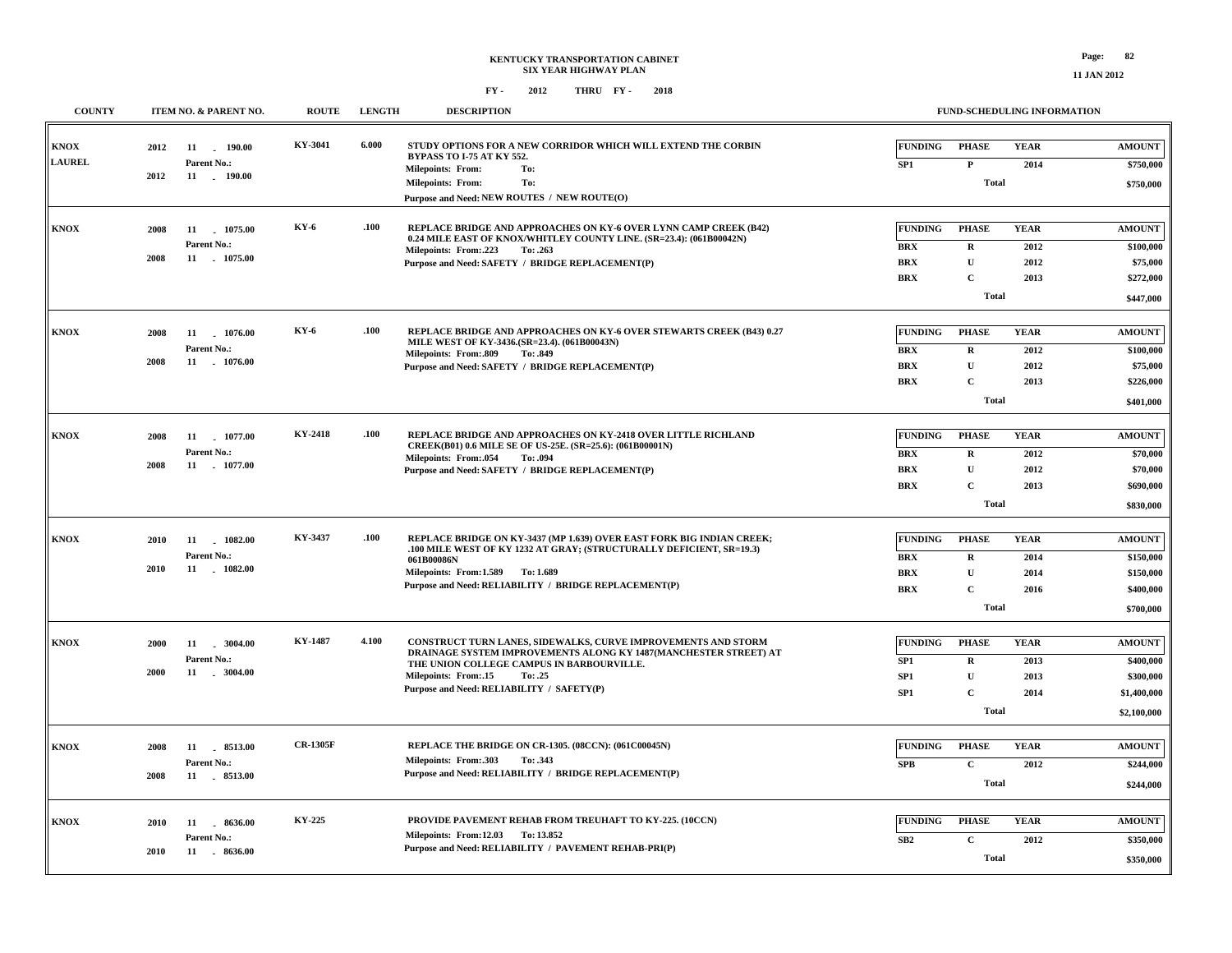**FUND-SCHEDULING INFORMATION**

| <b>COUNTY</b>                                              |      | ITEM NO. & PARENT NO.                | <b>ROUTE</b>  | <b>LENGTH</b> | <b>DESCRIPTION</b>                                                                                        |                                   | <b>FUND-SCHEDULING INFORMATION</b> |                     |                              |  |  |
|------------------------------------------------------------|------|--------------------------------------|---------------|---------------|-----------------------------------------------------------------------------------------------------------|-----------------------------------|------------------------------------|---------------------|------------------------------|--|--|
| ${\bf L} {\bf A} {\bf R} {\bf U} {\bf E}$<br><b>HARDIN</b> | 2000 | 04<br>17.00<br>$\sim$<br>Parent No.: | $I-65$        | 5.000         | LARUE/HARDIN I-65; WIDEN I-65 TO 6 LANES FROM MP 76 TO MP 81.<br><b>Milepoints: From:76</b><br>To: 78.661 | <b>FUNDING</b><br>SP <sub>1</sub> | <b>PHASE</b><br>D                  | <b>YEAR</b><br>2013 | <b>AMOUNT</b><br>\$1,800,000 |  |  |
|                                                            | 2000 | 17.00<br>04                          |               |               | Milepoints: From: 78.661 To: 81                                                                           | SP <sub>1</sub>                   | $\mathbf R$                        | 2014                | \$800,000                    |  |  |
|                                                            |      |                                      |               |               | Purpose and Need: RELIABILITY / MAJOR WIDENING(O)                                                         | SP <sub>1</sub>                   | U                                  | 2015                | \$1,000,000                  |  |  |
|                                                            |      |                                      |               |               |                                                                                                           | SP <sub>1</sub>                   | $\mathbf C$                        | 2017                | \$10,000,000                 |  |  |
|                                                            |      |                                      |               |               |                                                                                                           |                                   | <b>Total</b>                       |                     | \$13,600,000                 |  |  |
| <b>LARUE</b>                                               | 2000 |                                      | $I-65$        | 5.000         | LARUE/HARDIN I-65; WIDEN I-65 TO 6 LANES FROM MP 76 TO MP 81. ADDITIONAL                                  | <b>FUNDING</b>                    | <b>PHASE</b>                       | <b>YEAR</b>         | <b>AMOUNT</b>                |  |  |
| <b>HARDIN</b>                                              |      | 04<br>17.01<br>Parent No.:           |               |               | <b>FUNDING FOR C PHASE.</b>                                                                               |                                   | $\mathbf C$                        |                     |                              |  |  |
|                                                            | 2000 | 04<br>17.01                          |               |               | <b>Milepoints: From:76</b><br>To: 78.661                                                                  | SP <sub>1</sub>                   |                                    | 2018                | \$48,000,000<br>\$48,000,000 |  |  |
|                                                            |      |                                      |               |               | Milepoints: From: 78.661 To: 81                                                                           |                                   | <b>Total</b>                       |                     |                              |  |  |
|                                                            |      |                                      |               |               | Purpose and Need: RELIABILITY / PREFINANCD CONVRSN(O)                                                     |                                   |                                    |                     |                              |  |  |
| <b>LARUE</b>                                               | 2008 | 04<br>$-8504.00$                     | <b>US-31E</b> |               | CONDUCT CURVE REPAIR AND REHAB WORK TO PAVEMENT ON US-31E                                                 | <b>FUNDING</b>                    | <b>PHASE</b>                       | <b>YEAR</b>         | <b>AMOUNT</b>                |  |  |
| <b>NELSON</b>                                              |      | Parent No.:                          |               |               | BETWEEN NEW HAVEN AND HODGENVILLE. (08CCN)(10CCR)<br>To: 20.651<br>Milepoints: From:10.2                  | <b>SPB</b>                        | $\bf{R}$                           | 2012                | \$200,000                    |  |  |
|                                                            | 2008 | 04<br>$-8504.00$                     |               |               | <b>Milepoints: From:0</b><br>To: 1                                                                        | <b>SPB</b>                        | $\mathbf U$                        | 2012                | \$175,000                    |  |  |
|                                                            |      |                                      |               |               | Purpose and Need: RELIABILITY / PAVEMENT REHAB-PRI(P)                                                     | <b>SPB</b>                        | $\mathbf{C}$                       | 2013                | \$1,625,000                  |  |  |
|                                                            |      |                                      |               |               |                                                                                                           |                                   | <b>Total</b>                       |                     | \$2,000,000                  |  |  |
|                                                            |      |                                      |               |               |                                                                                                           |                                   |                                    |                     |                              |  |  |
| <b>LARUE</b>                                               | 2008 | 8505.00<br>04                        | KY-222        |               | SCOPING STUDY FOR REHABILITATION AND IMPROVEMENTS PLANNING FOR KY<br>222. (08CCN)                         | <b>FUNDING</b>                    | <b>PHASE</b>                       | <b>YEAR</b>         | <b>AMOUNT</b>                |  |  |
|                                                            |      | Parent No.:                          |               |               | Milepoints: From:<br>To:                                                                                  | SP                                | $\mathbf{P}$                       | 2012                | \$200,000                    |  |  |
|                                                            | 2008 | 8505.00<br>04                        |               |               | Purpose and Need: RELIABILITY / SCOPING STUDY(O)                                                          |                                   | <b>Total</b>                       |                     | \$200,000                    |  |  |
|                                                            |      |                                      |               |               |                                                                                                           |                                   |                                    |                     |                              |  |  |
| <b>LAUREL</b>                                              | 2000 | 11 . 9.10                            | $I-75$        | 4.212         | WIDEN I-75 TO 6-LANES FROM US-25E TO THE LITTLE LAUREL RIVER<br>(INCLUDING SB BRIDGE). (NH SHARE)         | <b>FUNDING</b>                    | <b>PHASE</b>                       | <b>YEAR</b>         | <b>AMOUNT</b>                |  |  |
|                                                            |      | Parent No.:                          |               |               | Milepoints: From: 28.85 To: 33.162                                                                        | N <sub>H</sub>                    | $\mathbf{C}$                       | 2016                | \$33,060,000                 |  |  |
|                                                            | 1996 | 11 . 9.00                            |               |               | Purpose and Need: RELIABILITY / MAJOR WIDENING(O)                                                         |                                   | <b>Total</b>                       |                     | \$33,060,000                 |  |  |
|                                                            |      |                                      | $I-75$        |               |                                                                                                           |                                   |                                    |                     |                              |  |  |
| <b>LAUREL</b>                                              | 2000 | 11<br>9.11<br>$\sim$                 |               | 4.212         | WIDEN I-75 TO 6-LANES FROM US-25E TO THE LITTLE LAUREL RIVER INCLUDING<br>SB BRIDGE. (IM SHARE)           | <b>FUNDING</b>                    | <b>PHASE</b>                       | <b>YEAR</b>         | <b>AMOUNT</b>                |  |  |
|                                                            | 2000 | Parent No.:<br>11<br>$-9.10$         |               |               | Milepoints: From: 28.85 To: 33.162                                                                        | IM                                | $\mathbf C$                        | 2017                | \$22,040,000                 |  |  |
|                                                            |      |                                      |               |               | Purpose and Need: RELIABILITY / MAJOR WIDENING(O)                                                         |                                   | <b>Total</b>                       |                     | \$22,040,000                 |  |  |
| <b>LAUREL</b>                                              |      |                                      | $I-75$        |               | <b>I-75 LONDON, KENTUCKY: CORRIDOR BETWEEN EXIT 38 AND EXIT 41</b>                                        | <b>FUNDING</b>                    | <b>PHASE</b>                       | <b>YEAR</b>         | <b>AMOUNT</b>                |  |  |
|                                                            | 2004 | 11<br>139.02<br>Parent No.:          |               |               | PRELIMINARY ENGINEERING AND ENVIRONMENTAL PHASE FOR                                                       |                                   |                                    |                     |                              |  |  |
|                                                            | 2004 | 11<br>$-146.00$                      |               |               | <b>CONSTRUCTION OF A FRONTAGE ROAD. (05KYD-KY090)</b><br><b>Milepoints: From:</b>                         | <b>KYD</b>                        | $\mathbf C$                        | 2012                | \$983,928                    |  |  |
|                                                            |      |                                      |               |               | To:<br>Purpose and Need: RELIABILITY / NEW ROUTE(O)                                                       |                                   | <b>Total</b>                       |                     | \$983,928                    |  |  |
|                                                            |      |                                      | <b>US-25</b>  | .500          | US-25 CONGESTION RELIEF; WIDEN US-25 TO 5 LANES FROM KY-1006 TO KY-2069,                                  | <b>FUNDING</b>                    |                                    |                     |                              |  |  |
| <b>LAUREL</b>                                              | 2006 | 11<br>147.00                         |               |               | CONSTRUCT A CONNECTOR FROM US-25 TO KY-229, IMPROVE KY-229 UP TO KY-                                      |                                   | <b>PHASE</b>                       | <b>YEAR</b>         | <b>AMOUNT</b>                |  |  |
|                                                            | 2006 | Parent No.:<br>11 . 147.00           |               |               | 192 AND CONSTRUCT A BACK ENTRANCE TO THE SCHOOL FROM KY-192                                               | SP1                               | $\mathbf R$                        | 2012                | \$2,000,000                  |  |  |
|                                                            |      |                                      |               |               | BYPASS.(06CCR)(10CCR)<br>Milepoints: From: 9.028 To: 9.53                                                 | SP <sub>1</sub>                   | $\mathbf U$                        | 2012                | \$800,000                    |  |  |
|                                                            |      |                                      |               |               | Purpose and Need: RELIABILITY / MAJOR WIDENING(O)                                                         | SP <sub>1</sub>                   | $\mathbf{C}$                       | 2014                | \$7,000,000                  |  |  |
|                                                            |      |                                      |               |               |                                                                                                           |                                   | <b>Total</b>                       |                     | \$9,800,000                  |  |  |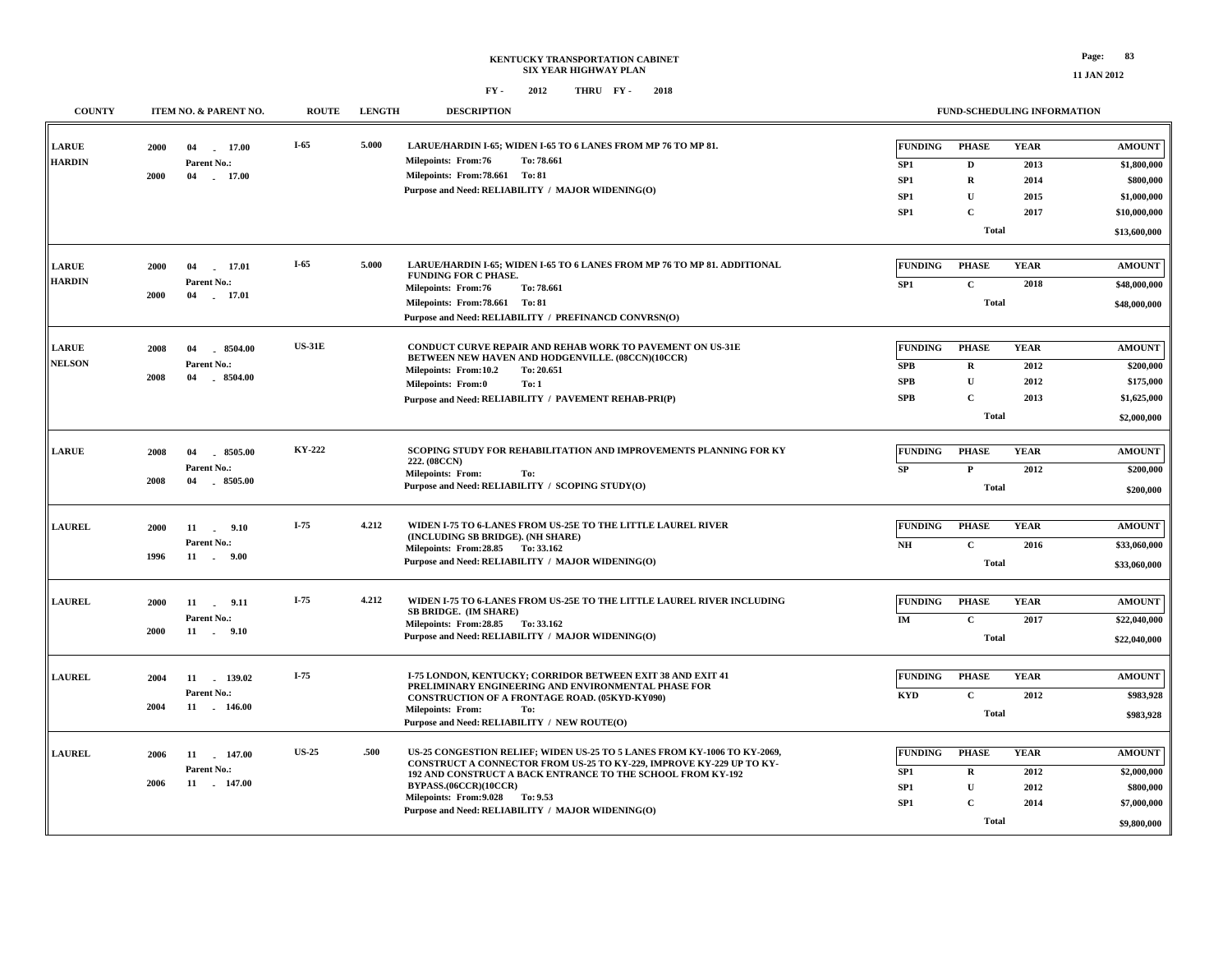### **KENTUCKY TRANSPORTATION CABINET SIX YEAR HIGHWAY PLAN FY - FY - 2012 2018 THRU**

| <b>COUNTY</b> |      | ITEM NO. & PARENT NO.       | <b>ROUTE</b>   | <b>LENGTH</b> | <b>DESCRIPTION</b>                                                                                                                |                        | <b>FUND-SCHEDULING INFORMATION</b> |              |                            |
|---------------|------|-----------------------------|----------------|---------------|-----------------------------------------------------------------------------------------------------------------------------------|------------------------|------------------------------------|--------------|----------------------------|
| <b>LAUREL</b> | 2006 | 11 147.10                   | <b>US-25</b>   | .500          | CONSTRUCT A BACK ENTRANCE TO SOUTH LAUREL HIGH SCHOOL WITH<br>CONNECTIONS TO KY 192 AND KY 363. (06CCR)(2006BOPC).(10CCR)         | <b>FUNDING</b>         | <b>PHASE</b>                       | <b>YEAR</b>  | <b>AMOUNT</b>              |
|               |      | Parent No.:                 |                |               | <b>Milepoints: From:</b><br>To:                                                                                                   | <b>SPP</b>             | $\mathbf R$                        | 2013         | \$1,510,000                |
|               | 2006 | 11 . 147.00                 |                |               | Purpose and Need: RELIABILITY / NEW ROUTE(O)                                                                                      | ${\bf SPP}$            | $\mathbf U$                        | 2013         | \$150,000                  |
|               |      |                             |                |               |                                                                                                                                   | <b>SPP</b>             | $\mathbf C$                        | 2014         | \$4,650,000                |
|               |      |                             |                |               |                                                                                                                                   |                        | <b>Total</b>                       |              | \$6,310,000                |
| <b>LAUREL</b> | 2012 | 11 185.00                   | <b>US-25E</b>  | 2.024         | MAJOR WIDENING - ADDRESS SAFETY, CAPACITY, AND ACCESS MANAGEMENT                                                                  | <b>FUNDING</b>         | <b>PHASE</b>                       | <b>YEAR</b>  | <b>AMOUNT</b>              |
|               |      | Parent No.:                 |                |               | ON US 25E FROM KNOX/LAUREL COUNTY LINE TO KY 770                                                                                  | NH                     | D                                  | 2013         | \$1,300,000                |
|               | 2012 | 11 185.00                   |                |               | Milepoints: From:0<br>To: 2.024                                                                                                   | N <sub>H</sub>         | $\mathbf R$                        | 2015         | \$2,100,000                |
|               |      |                             |                |               | Purpose and Need: RELIABILITY / MAJOR WIDENING(O)                                                                                 | N <sub>H</sub>         | $\mathbf U$                        | 2015         | \$1,500,000                |
|               |      |                             |                |               |                                                                                                                                   | $N\!H$                 | $\mathbf C$                        | 2017         | \$7,500,000                |
|               |      |                             |                |               |                                                                                                                                   |                        | <b>Total</b>                       |              | \$12,400,000               |
|               |      |                             |                |               |                                                                                                                                   |                        |                                    |              |                            |
| <b>LAUREL</b> | 2012 | 187.00<br>11<br>Parent No.: | KY-192         | 1.565         | MAJOR WIDENING FROM KY 1006 TO US 25 IN LONDON. THE PROPOSED<br>WIDENING WILL INCREASE CAPACITY, IMPROVE FREIGHT MOVEMENT, SAFETY | FUNDING                | <b>PHASE</b>                       | <b>YEAR</b>  | <b>AMOUNT</b>              |
|               | 2012 | 11 . 187.00                 |                |               | AND PROVIDE ACCESS MANAGEMENT                                                                                                     | SP <sub>1</sub><br>SP1 | $\mathbf D$<br>$\mathbf R$         | 2014<br>2016 | \$1,250,000                |
|               |      |                             |                |               | Milepoints: From:18.505 To: 20.07                                                                                                 | SP1                    | $\mathbf U$                        | 2016         | \$2,100,000<br>\$2,000,000 |
|               |      |                             |                |               | Purpose and Need: RELIABILITY / MAJOR WIDENING(O)                                                                                 | SP1                    | $\mathbf C$                        | 2018         | \$15,000,000               |
|               |      |                             |                |               |                                                                                                                                   |                        | <b>Total</b>                       |              |                            |
|               |      |                             |                |               |                                                                                                                                   |                        |                                    |              | \$20,350,000               |
| <b>LAUREL</b> | 2004 | 11 . 904.01                 | KY-363         | .200          | CONSTRUCT A ROUNDABOUT ON KY-363 AT KY-1006. (06CCR)                                                                              | <b>FUNDING</b>         | <b>PHASE</b>                       | <b>YEAR</b>  | <b>AMOUNT</b>              |
|               |      | Parent No.:                 |                |               | Milepoints: From: 9.1<br>To: 9.3                                                                                                  | <b>SAF</b>             | $\mathbf R$                        | 2012         | \$1,110,000                |
|               | 2000 | 11 . 904.00                 |                |               | Purpose and Need: SAFETY / SAFETY-HAZARD ELIM(P)                                                                                  | <b>SAF</b>             | $\mathbf{U}$                       | 2012         | \$640,000                  |
|               |      |                             |                |               |                                                                                                                                   | <b>SAF</b>             | $\mathbf{C}$                       | 2013         | \$1,170,000                |
|               |      |                             |                |               |                                                                                                                                   |                        | <b>Total</b>                       |              | \$2,920,000                |
|               |      |                             |                |               |                                                                                                                                   |                        |                                    |              |                            |
| <b>LAUREL</b> | 2010 | 11<br>1080.00               | KY-578         | .100          | REPLACE BRIDGE ON KY-578 (MP 5.154) OVER RACCOON CREEK; .10 MI W OF W-                                                            | <b>FUNDING</b>         | <b>PHASE</b>                       | <b>YEAR</b>  | <b>AMOUNT</b>              |
|               |      | Parent No.:                 |                |               | JCT KY 638; (STRUCTURALLY DEFICIENT, SR=24.9) 063B00069N                                                                          | <b>BRX</b>             | $\mathbf R$                        | 2014         | \$175,000                  |
|               | 2010 | 11 1080.00                  |                |               | Milepoints: From: 5.104 To: 5.204                                                                                                 | <b>BRX</b>             | $\mathbf{U}$                       | 2014         | \$200,000                  |
|               |      |                             |                |               | Purpose and Need: RELIABILITY / BRIDGE REPLACEMENT(P)                                                                             | <b>BRX</b>             | $\mathbf C$                        | 2016         | \$650,000                  |
|               |      |                             |                |               |                                                                                                                                   |                        | <b>Total</b>                       |              | \$1,025,000                |
|               |      |                             |                |               |                                                                                                                                   |                        |                                    |              |                            |
| <b>LAUREL</b> | 2012 | 11<br>1086.00               | $I-75$         |               | REPLACE NORTHBOUND BRIDGE ON I-75 OVER LAUREL RIVER 1.8 MILES N OF US<br>25E EXIT (SR 43.2) 063B00043R                            | <b>FUNDING</b>         | <b>PHASE</b>                       | <b>YEAR</b>  | <b>AMOUNT</b>              |
|               | 2012 | Parent No.:<br>11 1086.00   |                |               | Milepoints: From: 30.553 To: 30.643                                                                                               | <b>BRO</b>             | D                                  | 2015         | \$600,000                  |
|               |      |                             |                |               | Purpose and Need: RELIABILITY / BRIDGE REPLACEMENT(P)                                                                             | <b>BRO</b>             | $\mathbf{U}$                       | 2017         | \$175,000                  |
|               |      |                             |                |               |                                                                                                                                   | <b>BRO</b>             | $\mathbf C$                        | 2018         | \$4,250,000                |
|               |      |                             |                |               |                                                                                                                                   |                        | <b>Total</b>                       |              | \$5,025,000                |
| <b>LAUREL</b> | 2012 | 11 1094.00                  | <b>CR-1862</b> |               | REPLACE BRIDGE ON DOG BRANCH MAIL RD (CR 1862) OVER SINKING CREEK                                                                 | <b>FUNDING</b>         | <b>PHASE</b>                       | <b>YEAR</b>  | <b>AMOUNT</b>              |
|               |      | Parent No.:                 |                |               | 0.56 MILE NW OF SINKING CREEK RD (FD 781)(SR 13.8) 063C00025N                                                                     | <b>BRZ</b>             | D                                  | 2013         | \$250,000                  |
|               | 2012 | 11 1094.00                  |                |               | Milepoints: From:.557<br>To: .597<br>Purpose and Need: RELIABILITY / BRIDGE REPLACEMENT(P)                                        | <b>BRZ</b>             | $\mathbf R$                        | 2014         | \$50,000                   |
|               |      |                             |                |               |                                                                                                                                   | <b>BRZ</b>             | $\mathbf U$                        | 2014         | \$50,000                   |
|               |      |                             |                |               |                                                                                                                                   | <b>BRZ</b>             | $\mathbf C$                        | 2016         | \$1,000,000                |
|               |      |                             |                |               |                                                                                                                                   |                        | <b>Total</b>                       |              |                            |
|               |      |                             |                |               |                                                                                                                                   |                        |                                    |              | \$1,350,000                |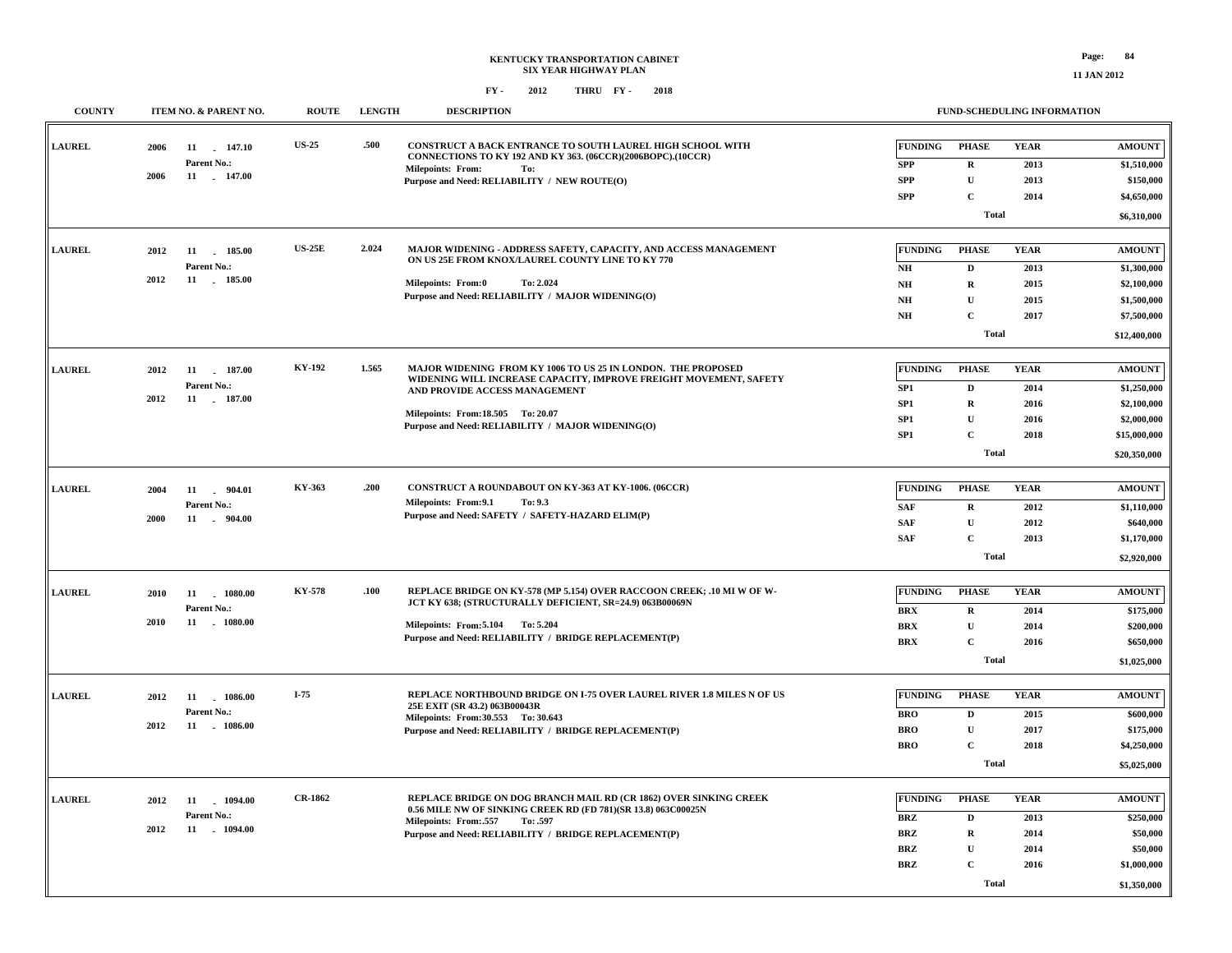| <b>COUNTY</b>   |              | ITEM NO. & PARENT NO.                     | <b>ROUTE</b> | <b>LENGTH</b> | <b>DESCRIPTION</b>                                                                                                                                                                                                          |                                    | FUND-SCHEDULING INFORMATION |                     |                              |
|-----------------|--------------|-------------------------------------------|--------------|---------------|-----------------------------------------------------------------------------------------------------------------------------------------------------------------------------------------------------------------------------|------------------------------------|-----------------------------|---------------------|------------------------------|
| <b>LAUREL</b>   | 2008<br>2008 | 11 8514.00<br>Parent No.:<br>11 . 8514.00 | <b>KY-80</b> |               | <b>CONSTRUCTION OF A FRONTAGE ROAD ALONG I-75 BETWEEN EXITS 38 AND 41</b><br>AT LONDON (FUNDS TO SUPPLEMENT PROJECT NUMBER 11-139) (FROM KY 80 TO<br>KY 3432) (SEE 8-8514.10 AND 8-8514.20 FOR ADDITIONAL SECTIONS) (08CCN) | <b>FUNDING</b><br>SB2              | PHASE<br>$\mathbf{R}$       | <b>YEAR</b><br>2012 | <b>AMOUNT</b><br>\$4,500,000 |
|                 |              |                                           |              |               | <b>Milepoints: From:</b><br>To:<br>Purpose and Need: RELIABILITY / NEW ROUTE(O)                                                                                                                                             | SB <sub>2</sub>                    | U                           | 2012                | \$975,000                    |
|                 |              |                                           |              |               |                                                                                                                                                                                                                             | SB2                                | $\mathbf C$                 | 2014                | \$5,400,000                  |
|                 |              |                                           |              |               |                                                                                                                                                                                                                             |                                    | Total                       |                     | \$10,875,000                 |
| <b>LAUREL</b>   | 2008         | 11 8514.20<br>Parent No.:                 | <b>KY-80</b> |               | <b>CONSTRUCTION OF I-75 FRONTAGE ROAD FROM KY 3432 TO 5TH STREET (SEE 8-</b><br>8514.10 AND 8-8514.00 FOR ADDITIONAL SECTIONS) (08CCN)<br><b>Milepoints: From:</b><br>To:                                                   | <b>FUNDING</b><br>SB <sub>2</sub>  | <b>PHASE</b><br>$\mathbf R$ | <b>YEAR</b><br>2012 | <b>AMOUNT</b><br>\$3,130,000 |
|                 | 2008         | 11 8514.00                                |              |               | Purpose and Need: RELIABILITY / NEW ROUTE(O)                                                                                                                                                                                |                                    | <b>Total</b>                |                     | \$3,130,000                  |
|                 |              |                                           |              |               |                                                                                                                                                                                                                             |                                    |                             |                     |                              |
| <b>LAWRENCE</b> | 1996         | 12<br>3.00<br>Parent No.:                 | <b>US-23</b> | .100          | CONSTRUCT INTERCHANGE AT US-23/KY-3 INTERSECTION AT LOUISA<br>Milepoints: From:18.36 To: 18.46                                                                                                                              | <b>FUNDING</b>                     | <b>PHASE</b>                | <b>YEAR</b>         | <b>AMOUNT</b>                |
|                 | 1996         | 12<br>3.00<br>$\sim$                      |              |               | Purpose and Need: RELIABILITY / NEW INTERCHANGE(O)                                                                                                                                                                          | SP<br>SP                           | $\mathbf R$<br>$\mathbf U$  | 2012<br>2012        | \$2,900,000<br>\$850,000     |
|                 |              |                                           |              |               |                                                                                                                                                                                                                             | SP                                 | $\mathbf{C}$                | 2014                | \$14,600,000                 |
|                 |              |                                           |              |               |                                                                                                                                                                                                                             |                                    | <b>Total</b>                |                     | \$18,350,000                 |
|                 |              |                                           |              |               |                                                                                                                                                                                                                             |                                    |                             |                     |                              |
| <b>LAWRENCE</b> | 2012         | 12<br>193.00                              | KY-2565      | .500          | IMPROVE SIGHT DISTANCE ON KY 2565 AND ELIMINATE DEAD MAN'S CURVE.                                                                                                                                                           | <b>FUNDING</b>                     | <b>PHASE</b>                | <b>YEAR</b>         | <b>AMOUNT</b>                |
|                 | 2012         | Parent No.:<br>12<br>193.00               |              |               | Milepoints: From:3.2<br>To: 3.7                                                                                                                                                                                             | SP1                                | D                           | 2013                | \$300,000                    |
|                 |              |                                           |              |               | Purpose and Need: RELIABILITY / RECONSTRUCTION(O)                                                                                                                                                                           | SP <sub>1</sub>                    | $\mathbf R$                 | 2014                | \$100,000                    |
|                 |              |                                           |              |               |                                                                                                                                                                                                                             | SP <sub>1</sub><br>SP <sub>1</sub> | $\mathbf{U}$<br>$\mathbf C$ | 2014<br>2015        | \$110,000<br>\$1,265,000     |
|                 |              |                                           |              |               |                                                                                                                                                                                                                             |                                    | Total                       |                     |                              |
|                 |              |                                           |              |               |                                                                                                                                                                                                                             |                                    |                             |                     | \$1,775,000                  |
| <b>LAWRENCE</b> | 2012         | 12<br>196.00                              | KY-2565      | .200          | RECONSTRUCT THE KY 2565/KY 2563/CR 1519 INTERSECTION NEAR LOUISA                                                                                                                                                            | <b>FUNDING</b>                     | <b>PHASE</b>                | <b>YEAR</b>         | <b>AMOUNT</b>                |
|                 | 2012         | Parent No.:<br>12 196.00                  |              |               | Milepoints: From: 2.033 To: 2.233<br>Purpose and Need: RELIABILITY / RECONSTRUCTION(O)                                                                                                                                      | SP1                                | D                           | 2013                | \$140,000                    |
|                 |              |                                           |              |               |                                                                                                                                                                                                                             | SP1                                | R                           | 2014                | \$250,000                    |
|                 |              |                                           |              |               |                                                                                                                                                                                                                             | SP <sub>1</sub><br>SP <sub>1</sub> | $\mathbf{U}$<br>$\mathbf C$ | 2014<br>2015        | \$300,000<br>\$860,000       |
|                 |              |                                           |              |               |                                                                                                                                                                                                                             |                                    |                             |                     |                              |
|                 |              |                                           |              |               |                                                                                                                                                                                                                             |                                    | Total                       |                     | \$1,550,000                  |
| <b>LAWRENCE</b> | 1998         | 12<br>284.00<br>$\sim$                    | KY-32        | 4.000         | <b>LOUISA-SANDY HOOK ROAD; RECONSTRUCT A PRIORITY SECTION OF KY-32</b><br>BETWEEN THE END OF CORPS OF ENGRS RECONSTRUCTION AT YATESVILLE                                                                                    | <b>FUNDING</b>                     | <b>PHASE</b>                | <b>YEAR</b>         | <b>AMOUNT</b>                |
|                 |              | Parent No.:                               |              |               | LAKE AND US-23. (04CCR)(06CCR)(08CCR)                                                                                                                                                                                       | <b>STP</b>                         | $\mathbf{C}$                | 2012                | \$20,250,000                 |
|                 | 1998         | 12 284.00                                 |              |               | Milepoints: From: 23.64 To: 27.64<br>Purpose and Need: RELIABILITY / RECONSTRUCTION(O)                                                                                                                                      |                                    | Total                       |                     | \$20,250,000                 |
|                 |              |                                           |              |               |                                                                                                                                                                                                                             |                                    |                             |                     |                              |
| <b>LAWRENCE</b> | 2010         | 12<br>$-1106.00$                          | PR-1116      | .100          | REPLACE BRIDGE ON PR-1116 (MP 0.015) OVER ROCKCASTLE CREEK; .034 MI W<br>JCT KY 3; (STRUCTURALLY DEFICIENT, SR=18.4) 064C00073N                                                                                             | <b>FUNDING</b>                     | <b>PHASE</b>                | <b>YEAR</b>         | <b>AMOUNT</b>                |
|                 | <b>2010</b>  | Parent No.:<br>12 1106.00                 |              |               |                                                                                                                                                                                                                             | <b>BRZ</b>                         | $\mathbf R$                 | 2014                | \$120,000                    |
|                 |              |                                           |              |               | <b>Milepoints: From:0</b><br>To: .1<br>Purpose and Need: RELIABILITY / BRIDGE REPLACEMENT(P)                                                                                                                                | <b>BRZ</b><br><b>BRZ</b>           | ${\bf U}$<br>$\mathbf C$    | 2014                | \$90,000<br>\$550,000        |
|                 |              |                                           |              |               |                                                                                                                                                                                                                             |                                    |                             | 2016                |                              |
|                 |              |                                           |              |               |                                                                                                                                                                                                                             |                                    | <b>Total</b>                |                     | \$760,000                    |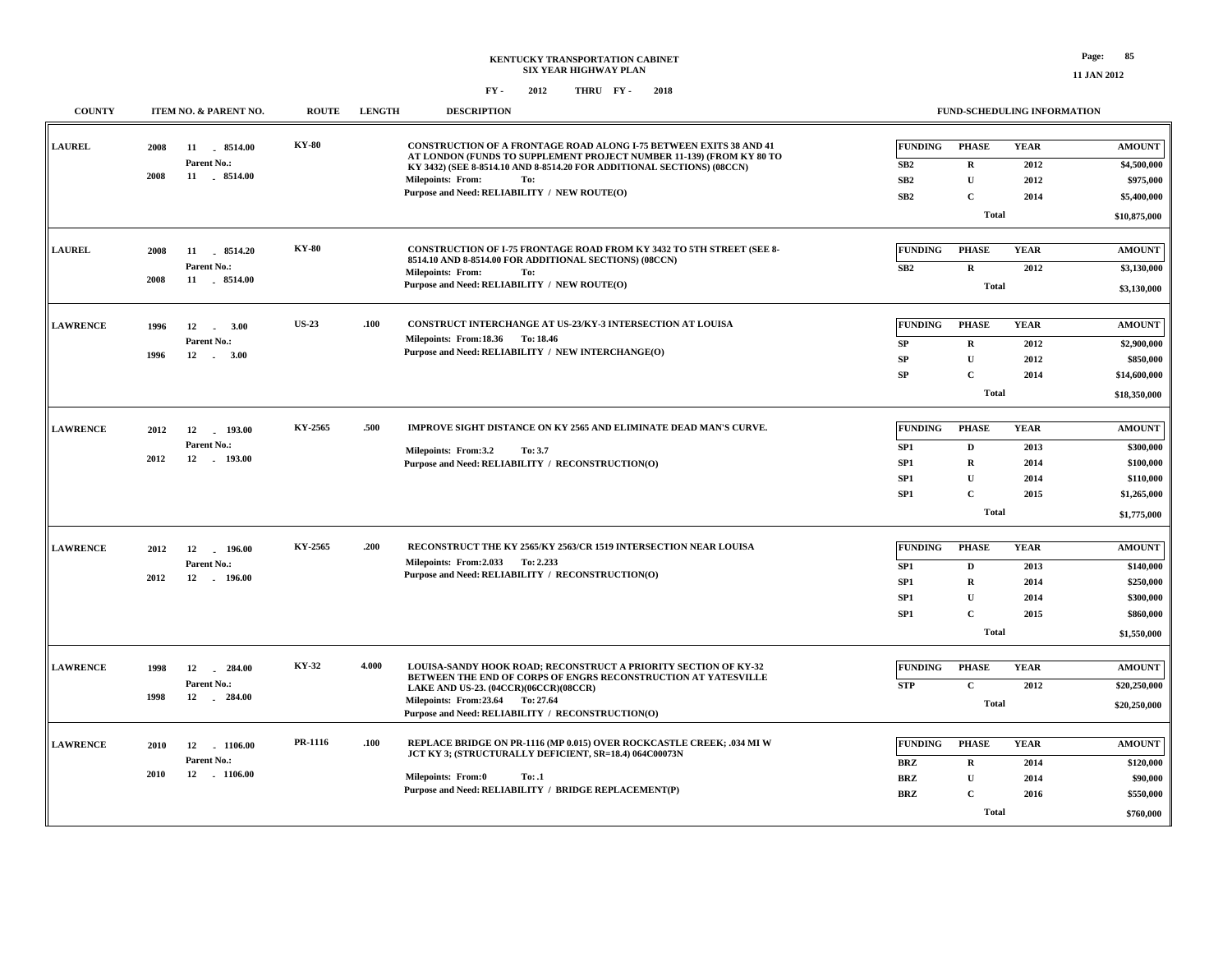**11 JAN 2012**

| <b>COUNTY</b>   |      | ITEM NO. & PARENT NO. | <b>ROUTE</b>   | <b>LENGTH</b> | <b>DESCRIPTION</b>                                                                                                                                  |                | FUND-SCHEDULING INFORMATION |             |               |
|-----------------|------|-----------------------|----------------|---------------|-----------------------------------------------------------------------------------------------------------------------------------------------------|----------------|-----------------------------|-------------|---------------|
| <b>LAWRENCE</b> | 2012 | 12 1118.00            | <b>CR-1202</b> |               | REPLACE BRIDGE ON MATTIE RD (CR 1202) OVER RIGHT FORK OF LITTLE BLAIN<br>0.38 MILE W OF ASH BRANCH RD (CR 1161)(SR 47) 064C00011N                   | <b>FUNDING</b> | <b>PHASE</b>                | <b>YEAR</b> | <b>AMOUNT</b> |
|                 | 2012 | Parent No.:           |                |               | Milepoints: From:.844<br>To: .884                                                                                                                   | <b>BRZ</b>     | D                           | 2015        | \$300,000     |
|                 |      | 12 1118.00            |                |               | Purpose and Need: RELIABILITY / BRIDGE REPLACEMENT(P)                                                                                               | <b>BRZ</b>     | $\mathbf R$                 | 2016        | \$75,000      |
|                 |      |                       |                |               |                                                                                                                                                     | <b>BRZ</b>     | $\mathbf U$                 | 2016        | \$75,000      |
|                 |      |                       |                |               |                                                                                                                                                     | <b>BRZ</b>     | $\mathbf C$                 | 2018        | \$350,000     |
|                 |      |                       |                |               |                                                                                                                                                     |                | <b>Total</b>                |             | \$800,000     |
|                 |      |                       |                |               |                                                                                                                                                     |                |                             |             |               |
| <b>LAWRENCE</b> | 2002 | 12 8117.00            | KY-581         | .400          | SIGHT DISTANCE IMPROVEMENTS ON KY-581 FROM KY-645, EXTENDING SOUTH<br>2000' TOWARDS PAINTSVILLE. (02CCNFD04)                                        | <b>FUNDING</b> | <b>PHASE</b>                | <b>YEAR</b> | <b>AMOUNT</b> |
|                 |      | Parent No.:           |                |               | Milepoints: From: 4.815 To: 5.194                                                                                                                   | <b>SP</b>      | $\mathbf R$                 | 2012        | \$110,000     |
|                 | 2002 | 12 . 8117.00          |                |               | Purpose and Need: SAFETY / SAFETY(P)                                                                                                                | ${\bf SP}$     | $\mathbf U$                 | 2012        | \$60,000      |
|                 |      |                       |                |               |                                                                                                                                                     | SP             | $\mathbf C$                 | 2014        | \$470,000     |
|                 |      |                       |                |               |                                                                                                                                                     |                | <b>Total</b>                |             | \$640,000     |
|                 |      |                       |                |               |                                                                                                                                                     |                |                             |             |               |
| <b>LAWRENCE</b> | 2008 | 8405.00<br>12         | KY-32          | 1.500         | RECONSTRUCT A PRIORITY SECTION OF KY-32 BEGINNING AT MILEPOST 27.64.<br>(08CCN)(10CCR)                                                              | FUNDING        | <b>PHASE</b>                | <b>YEAR</b> | <b>AMOUNT</b> |
|                 |      | Parent No.:           |                |               | Milepoints: From: 27.64 To: 29.162                                                                                                                  | <b>STP</b>     | $\mathbf R$                 | 2012        | \$1,500,000   |
|                 | 2008 | 12 8405.00            |                |               | Purpose and Need: RELIABILITY / RECONSTRUCTION(O)                                                                                                   | <b>STP</b>     | U                           | 2012        | \$1,000,000   |
|                 |      |                       |                |               |                                                                                                                                                     | <b>STP</b>     | $\mathbf C$                 | 2014        | \$8,120,000   |
|                 |      |                       |                |               |                                                                                                                                                     |                | <b>Total</b>                |             | \$10,620,000  |
|                 |      |                       |                |               |                                                                                                                                                     |                |                             |             |               |
| LEE             | 2004 | 10<br>$-292.10$       | <b>KY-11</b>   | 4.200         | <b>I-75 TO MOUNTAIN PARKWAY: RECONSTRUCT KY-11 FROM KY-30 AT LEVI IN</b><br>OWSLEY COUNTY TO 0.5 MILE SOUTH OF KY-587 IN LEE COUNTY. (06CCR)(10CCR) | <b>FUNDING</b> | <b>PHASE</b>                | <b>YEAR</b> | <b>AMOUNT</b> |
| <b>OWSLEY</b>   |      | Parent No.:           |                |               | <b>Milepoints: From:0</b><br>To: 1.082                                                                                                              | <b>SPP</b>     | $\mathbf R$                 | 2014        | \$8,820,000   |
|                 | 1996 | 10<br>$-292.00$       |                |               | Milepoints: From: 14.343 To: 17.444                                                                                                                 | <b>SPP</b>     | $\mathbf{U}$                | 2014        | \$550,000     |
|                 |      |                       |                |               | Purpose and Need: RELIABILITY / RECONSTRUCTION(O)                                                                                                   | ${\bf SP}$     | $\mathbf C$                 | 2016        | \$29,840,000  |
|                 |      |                       |                |               |                                                                                                                                                     |                | <b>Total</b>                |             | \$39,210,000  |
|                 |      |                       |                |               |                                                                                                                                                     |                |                             |             |               |
| <b>LEE</b>      | 2010 | 10<br>$-1091.00$      | <b>CR-1224</b> | .100          | REPLACE BRIDGE ON CR-1224 (MP 0.102) OVER ELK LICK BR-ELK CK; .1 MI-W JCT                                                                           | <b>FUNDING</b> | <b>PHASE</b>                | <b>YEAR</b> | <b>AMOUNT</b> |
|                 |      | Parent No.:           |                |               | CR 5212; (FUNCTIONALLY OBSOLETE, SR=21.9) 065C00023N                                                                                                | <b>BRZ</b>     | $\mathbf R$                 | 2014        | \$25,000      |
|                 | 2010 | $-1091.00$<br>10      |                |               | Milepoints: From:.052<br>To: .152                                                                                                                   | <b>BRZ</b>     | $\mathbf{U}$                | 2014        | \$20,000      |
|                 |      |                       |                |               | Purpose and Need: RELIABILITY / BRIDGE REPLACEMENT(P)                                                                                               | <b>BRZ</b>     | $\mathbf C$                 | 2016        | \$210,000     |
|                 |      |                       |                |               |                                                                                                                                                     |                | <b>Total</b>                |             | \$255,000     |
|                 |      |                       |                |               |                                                                                                                                                     |                |                             |             |               |
| LEE             | 2012 | 10<br>1106.00         | <b>CS-1005</b> |               | REPLACE BRIDGE ON SILVER CREEK RD (CS 1005) OVER SILVER CREEK 0.06 MILE                                                                             | FUNDING        | <b>PHASE</b>                | <b>YEAR</b> | <b>AMOUNT</b> |
|                 |      | Parent No.:           |                |               | N OF WADE RD (CS 1011)(SR 20.5) 065C00025N<br>Milepoints: From: 167<br>To: .207                                                                     | <b>BRZ</b>     | D                           | 2013        | \$225,000     |
|                 | 2012 | 10<br>$-1106.00$      |                |               | Purpose and Need: RELIABILITY / BRIDGE REPLACEMENT(P)                                                                                               | BRZ            | $\mathbf R$                 | 2014        | \$50,000      |
|                 |      |                       |                |               |                                                                                                                                                     | <b>BRZ</b>     | U                           | 2014        | \$50,000      |
|                 |      |                       |                |               |                                                                                                                                                     | <b>BRZ</b>     | $\mathbf C$                 | 2015        | \$500,000     |
|                 |      |                       |                |               |                                                                                                                                                     |                | <b>Total</b>                |             | \$825,000     |
|                 |      |                       |                |               |                                                                                                                                                     |                |                             |             |               |
| <b>LESLIE</b>   | 1996 | 11 12.00              | <b>US-421</b>  | 2.100         | <b>CONSTRUCT HYDEN BYPASS FROM LESLIE COUNTY HIGH SCHOOL TO HYDEN</b>                                                                               | FUNDING        | <b>PHASE</b>                | <b>YEAR</b> | <b>AMOUNT</b> |
|                 |      | Parent No.:           |                |               | SPUR (KY-118).(00CCR) (04CCN)(10CCR)<br><b>Milepoints: From:</b><br>To:                                                                             | <b>SP</b>      | $\mathbf R$                 | 2014        | \$3,630,000   |
|                 | 1996 | 11 12.00              |                |               | Purpose and Need: RELIABILITY / NEW ROUTE(O)                                                                                                        | SP             | ${\bf U}$                   | 2014        | \$600,000     |
|                 |      |                       |                |               |                                                                                                                                                     |                | <b>Total</b>                |             | \$4,230,000   |
|                 |      |                       |                |               |                                                                                                                                                     |                |                             |             |               |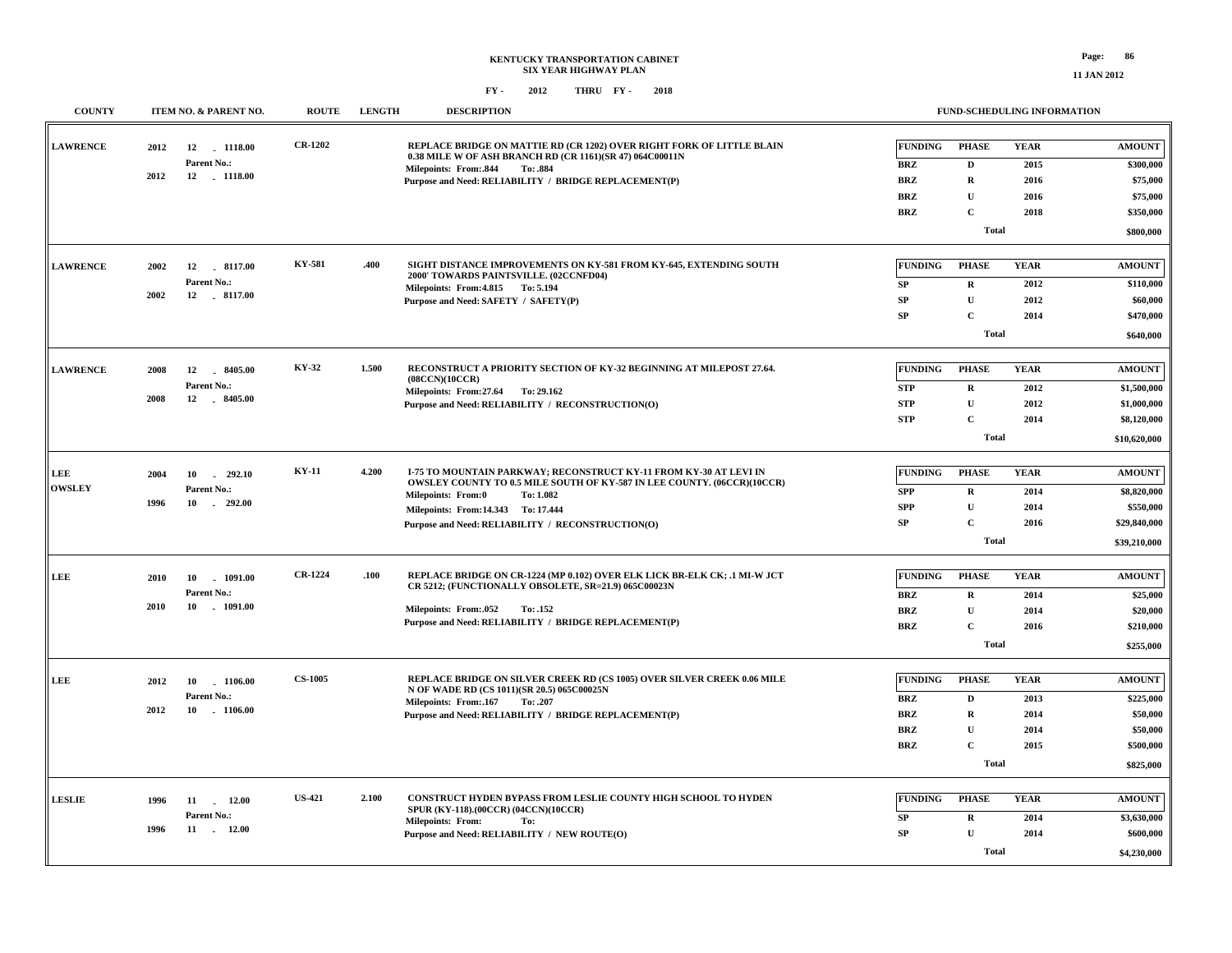### **KENTUCKY TRANSPORTATION CABINET SIX YEAR HIGHWAY PLAN FY - FY - 2012 2018 THRU**

### **FUND-SCHEDULING INFORMATION**

| <b>COUNTY</b>  |      | ITEM NO. & PARENT NO.           | <b>ROUTE</b>   | <b>LENGTH</b> | <b>DESCRIPTION</b>                                                                                                                      |                | FUND-SCHEDULING INFORMATION |             |                              |
|----------------|------|---------------------------------|----------------|---------------|-----------------------------------------------------------------------------------------------------------------------------------------|----------------|-----------------------------|-------------|------------------------------|
| <b>LESLIE</b>  | 2004 | 11 1067.00<br>Parent No.:       | <b>CR-1214</b> | .100          | REPLACE BRIDGE AND APPROACHES ON CR-1214 OVER BEECH FORK (C24).<br>(SR=6.0)(PROJECT FUNDING CONTINGENT UPON BRIDGE POSTING COMPLIANCE): | <b>FUNDING</b> | <b>PHASE</b>                | <b>YEAR</b> | <b>AMOUNT</b>                |
|                | 2004 | 11 . 1067.00                    |                |               | (066C00024N)                                                                                                                            | <b>BRZ</b>     | $\mathbf R$                 | 2012        | \$230,000                    |
|                |      |                                 |                |               | <b>Milepoints: From:.024</b><br>To: .064<br>Purpose and Need: RELIABILITY / BRIDGE REPLACEMENT(P)                                       | BRZ            | ${\bf U}$                   | 2012        | \$120,000                    |
|                |      |                                 |                |               |                                                                                                                                         | <b>BRZ</b>     | C                           | 2013        | \$490,000                    |
|                |      |                                 |                |               |                                                                                                                                         |                | <b>Total</b>                |             | \$840,000                    |
| <b>LESLIE</b>  | 2004 | 11<br>1068.00                   | <b>CR-1241</b> | .100          | REPLACE BRIDGE AND APPROACHES ON CR-1241 OVER BEECH FORK (C25).                                                                         | <b>FUNDING</b> | <b>PHASE</b>                | <b>YEAR</b> | <b>AMOUNT</b>                |
|                |      | Parent No.:                     |                |               | (SR=3.0)(PROJECT FUNDING CONTINGENT UPON BRIDGE POSTING COMPLIANCE):<br>(066C00025N)                                                    | <b>BRZ</b>     | $\mathbf R$                 | 2012        | \$230,000                    |
|                | 2004 | 11 1068.00                      |                |               | <b>Milepoints: From:0</b><br>To: .033                                                                                                   | <b>BRZ</b>     | $\mathbf{U}$                | 2012        | \$120,000                    |
|                |      |                                 |                |               | Purpose and Need: RELIABILITY / BRIDGE REPLACEMENT(P)                                                                                   | <b>BRZ</b>     | $\mathbf C$                 | 2013        | \$440,000                    |
|                |      |                                 |                |               |                                                                                                                                         |                | <b>Total</b>                |             | \$790,000                    |
|                |      |                                 |                |               |                                                                                                                                         |                |                             |             |                              |
| <b>LESLIE</b>  | 2012 | 11 1089.00                      | <b>KY-80</b>   |               | REPLACE BRIDGE ON KY 80 OVER CUTSHIN CREEK AT INTERSECTION WITH<br>BUSY HOLLOW DR (CR 1063)(SR 30) 066B00002N                           | <b>FUNDING</b> | <b>PHASE</b>                | <b>YEAR</b> | <b>AMOUNT</b>                |
|                |      | Parent No.:                     |                |               | Milepoints: From: 5.142 To: 5.182                                                                                                       | <b>BRO</b>     | $\mathbf D$                 | 2013        | \$400,000                    |
|                | 2012 | 11 . 1089.00                    |                |               | Purpose and Need: RELIABILITY / BRIDGE REPLACEMENT(P)                                                                                   | <b>BRO</b>     | $\mathbf R$                 | 2014        | \$250,000                    |
|                |      |                                 |                |               |                                                                                                                                         | <b>BRO</b>     | ${\bf U}$                   | 2014        | \$175,000                    |
|                |      |                                 |                |               |                                                                                                                                         | <b>BRO</b>     | C                           | 2015        | \$1,681,000                  |
|                |      |                                 |                |               |                                                                                                                                         |                | <b>Total</b>                |             | \$2,506,000                  |
|                |      |                                 |                |               |                                                                                                                                         |                |                             |             |                              |
| <b>LESLIE</b>  | 2002 | 11 5010.00                      | <b>US-421</b>  | 1.000         | LANDSLIDE REPAIR ON US-421 FROM 0.2 MILE SOUTH JCT. KY-406 AT STINNETT<br>NORTH 1.0 MILE. (2002BOPC) (10CCR)                            | <b>FUNDING</b> | <b>PHASE</b>                | <b>YEAR</b> | <b>AMOUNT</b>                |
|                | 1998 | Parent No.:<br>$-5006.00$<br>99 |                |               | Milepoints: From:15<br>To: 16                                                                                                           | <b>SPP</b>     | $\mathbf R$                 | 2012        | \$400,000                    |
|                |      |                                 |                |               | Purpose and Need: RELIABILITY / LANDSLIDE REPAIR(P)                                                                                     | <b>SPP</b>     | U                           | 2012        | \$50,000                     |
|                |      |                                 |                |               |                                                                                                                                         | <b>SPP</b>     | $\mathbf{C}$                | 2013        | \$530,000                    |
|                |      |                                 |                |               |                                                                                                                                         |                | <b>Total</b>                |             | \$980,000                    |
| <b>LESLIE</b>  | 2008 | 11 8516.00                      | KY-1482        |               | CONSTRUCT A NEW APPROACH FROM KY-1482 ONTO THE HAL ROGERS                                                                               | <b>FUNDING</b> | <b>PHASE</b>                | <b>YEAR</b> | <b>AMOUNT</b>                |
|                |      | Parent No.:                     |                |               | PARKWAY AT MP 39. (08CCN)(10CCR)(2011BOPP)                                                                                              | SB2            | $\mathbf R$                 | 2012        | \$75,000                     |
|                | 2008 | 11 8516.00                      |                |               | <b>Milepoints: From:.09</b><br>To: .19<br>Purpose and Need: RELIABILITY / NEW ROUTE(O)                                                  | ${\bf SB2}$    | $\mathbf U$                 | 2012        | \$75,000                     |
|                |      |                                 |                |               |                                                                                                                                         | SB2            | $\mathbf{C}$                | 2013        | \$1,895,000                  |
|                |      |                                 |                |               |                                                                                                                                         |                | <b>Total</b>                |             | \$2,045,000                  |
|                |      |                                 |                |               |                                                                                                                                         |                |                             |             |                              |
| <b>LETCHER</b> | 2000 |                                 | <b>US-119</b>  | 3.480         | HARLAN-WHITESBURG; PINE MOUNTAIN; PARTRIDGE TO OVEN FORK;<br>BEGINNING 1.3 MILES EAST OF THE HARLAN COUNTY LINE TO 1.71 MILES EAST      | <b>FUNDING</b> | <b>PHASE</b>                | <b>YEAR</b> | <b>AMOUNT</b>                |
|                | 1998 | Parent No.:<br>12 . 311.10      |                |               | OF KY-3404 NEAR JOE DAY BRANCH. (R/W FOR SECTIONS 1A & 1B) (F16)<br>(2000BOPP)                                                          | <b>APD</b>     | $\mathbf R$                 | 2012        | \$3,150,000                  |
|                |      |                                 |                |               | <b>Milepoints: From:</b><br>To:<br>Purpose and Need: RELIABILITY / RELOCATION(O)                                                        |                | <b>Total</b>                |             | \$3,150,000                  |
|                |      |                                 |                |               |                                                                                                                                         |                |                             |             |                              |
| <b>LETCHER</b> | 2004 |                                 | <b>US-119</b>  | 1.240         | HARLAN-WHITESBURG; PINE MOUNTAIN; PARTRIDGE TO OVEN FORK SECTION<br>2; US-119 RELOCATION FROM 1000 FEET WEST JCT. KY-3404 TO 1.0 MILE   | <b>FUNDING</b> | <b>PHASE</b>                | <b>YEAR</b> | <b>AMOUNT</b>                |
|                |      | Parent No.:                     |                |               | SOUTHWEST MAGGARD BRANCH ROAD. (F16) (2004BOPC)(GRADE &                                                                                 | <b>APD</b>     | $\mathbf C$                 | 2012        | \$20,670,000                 |
|                | 2000 |                                 |                |               | DRAIN)(CONST. SEQUENCE 3)<br>Milepoints: From:<br>To:                                                                                   |                | <b>Total</b>                |             | \$20,670,000                 |
|                |      |                                 |                |               | Purpose and Need: RELIABILITY / RELOCATION(O)                                                                                           |                |                             |             |                              |
| <b>LETCHER</b> | 2004 |                                 | <b>US-119</b>  | 3.010         | HARLAN-WHITESBURG; PINE MOUNTAIN; PARTRIDGE TO OVEN FORK SECTION                                                                        | <b>FUNDING</b> | <b>PHASE</b>                | <b>YEAR</b> | <b>AMOUNT</b>                |
|                |      | Parent No.:                     |                |               | 3; US-119 RELOCATION FROM 1.0 MILE SOUTHWEST MAGGARD BRANCH ROAD                                                                        |                |                             |             |                              |
|                | 2000 |                                 |                |               | TO 0.1 MILE WEST OF BROWN BRANCH. (F16) (2004BOPC)(GRADE &<br>DRAIN)(CONST. SEQUENCE 2)<br>Milepoints: From:<br>To:                     | <b>APD</b>     | $\mathbf C$<br><b>Total</b> | 2012        | \$52,940,000<br>\$52,940,000 |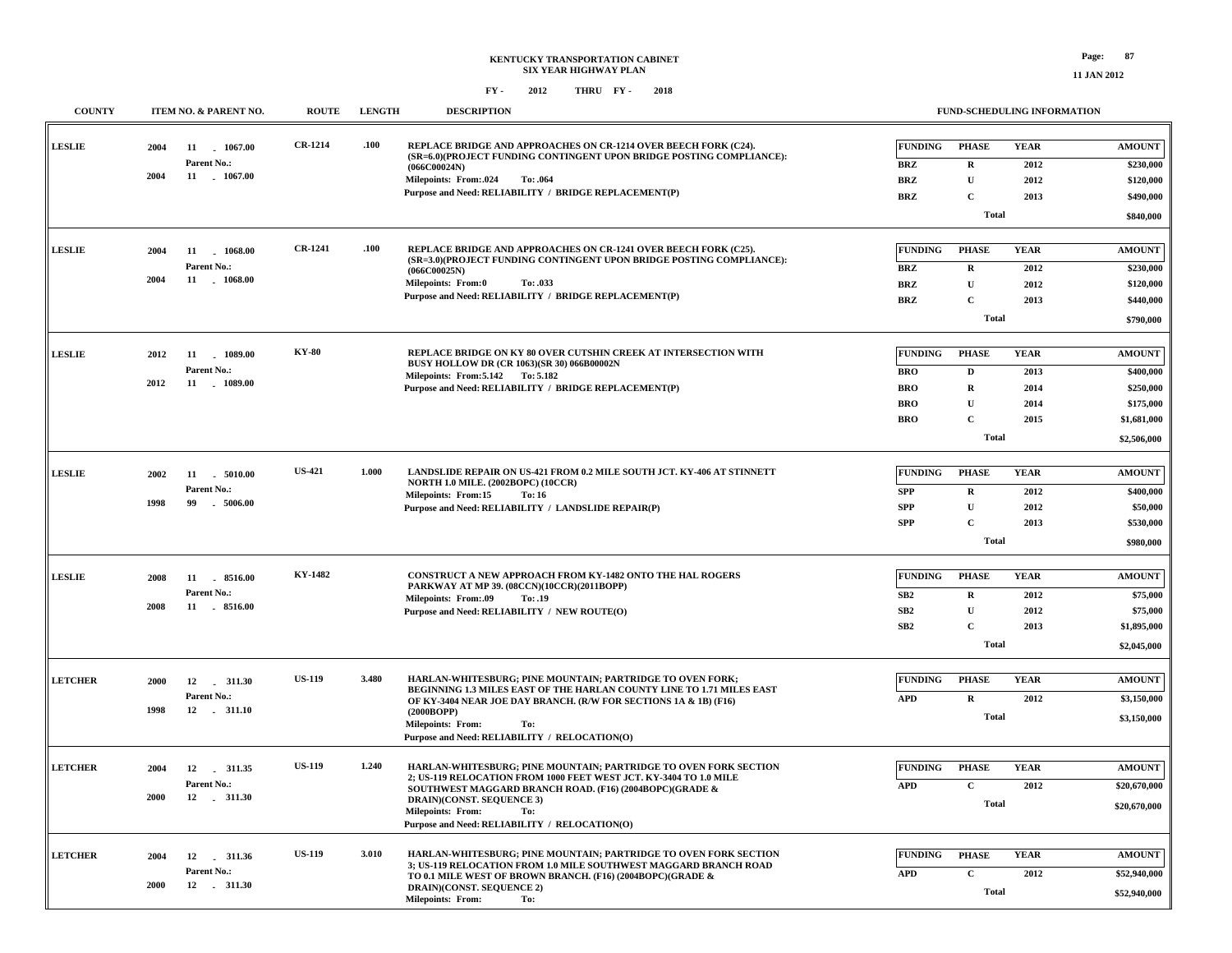| <b>COUNTY</b>  |      | ITEM NO. & PARENT NO.          | <b>ROUTE</b>   | <b>LENGTH</b> | <b>DESCRIPTION</b>                                                                                                                           |                          | FUND-SCHEDULING INFORMATION |              |                          |
|----------------|------|--------------------------------|----------------|---------------|----------------------------------------------------------------------------------------------------------------------------------------------|--------------------------|-----------------------------|--------------|--------------------------|
| <b>LETCHER</b> | 2004 | 12<br>311.39                   | <b>US-119</b>  | 4.250         | HARLAN-WHITESBURG; PINE MOUNTAIN; PARTRIDGE TO OVEN FORK                                                                                     | <b>FUNDING</b>           | PHASE                       | <b>YEAR</b>  | <b>AMOUNT</b>            |
|                |      | Parent No.:                    |                |               | (SURFACING FOR SECTIONS 2 AND 3); US-119 RELOCATION FROM 1000 FEET WEST<br>JCT. KY-3404 TO 0.1 MILE WEST OF BROWN BRANCH. (F16)              | <b>APD</b>               | $\mathbf{C}$                | 2014         | \$12,480,000             |
|                | 2000 | 12 . 311.30                    |                |               | (2004BOPC)(CONSTRUCTION SEQUENCE 5)                                                                                                          |                          | <b>Total</b>                |              | \$12,480,000             |
|                |      |                                |                |               | Milepoints: From:<br>To:<br>Purpose and Need: RELIABILITY / RELOCATION(O)                                                                    |                          |                             |              |                          |
|                |      |                                |                |               |                                                                                                                                              |                          |                             |              |                          |
| <b>LETCHER</b> | 2000 | 12<br>311.70                   | <b>US-119</b>  | 2.860         | HARLAN-WHITESBURG; PINE MOUNTAIN; PARTRIDGE TO OVEN FORK;<br>BEGINNING 1.71 MILES EAST OF KY-3404 NEAR JOE DAY BRANCH TO THE                 | <b>FUNDING</b>           | <b>PHASE</b>                | <b>YEAR</b>  | <b>AMOUNT</b>            |
|                |      | Parent No.:                    |                |               | COMMUNITY OF OVEN FORK. (R/W FOR SECTIONS 3 & 4) (F16) (2000BOP)                                                                             | <b>APD</b>               | $\mathbf R$                 | 2012         | \$3,310,000              |
|                | 1998 | 12 . 311.10                    |                |               | Milepoints: From:<br>To:                                                                                                                     |                          | Total                       |              | \$3,310,000              |
|                |      |                                |                |               | Purpose and Need: RELIABILITY / RELOCATION(O)                                                                                                |                          |                             |              |                          |
| <b>LETCHER</b> | 2004 | 12<br>311.77                   | <b>US-119</b>  | 1.550         | HARLAN-WHITESBURG: PINE MOUNTAIN: PARTRIDGE TO OVEN FORK SECTION                                                                             | <b>FUNDING</b>           | <b>PHASE</b>                | <b>YEAR</b>  | <b>AMOUNT</b>            |
|                |      | Parent No.:                    |                |               | 4; US-119 RELOCATION FROM 0.1 MI WEST OF BROWN BRANCH TO 0.15 MI WEST<br>OF KY-806 AT OVEN FORK INCLUDING APPROACH TO EXISTING US-119. (F16) | <b>APD</b>               | $\mathbf{C}$                | 2013         | \$26,080,000             |
|                | 2000 | 12<br>311.30                   |                |               | (2004BOPC)(CONST. SEQUENCE 4)(GRADE, DRAIN AND SURF)<br>Milepoints: From:<br>To:                                                             |                          | <b>Total</b>                |              | \$26,080,000             |
|                |      |                                |                |               | Purpose and Need: RELIABILITY / RELOCATION(O)                                                                                                |                          |                             |              |                          |
|                |      |                                |                |               |                                                                                                                                              |                          |                             |              |                          |
| <b>LETCHER</b> | 1998 | 12<br>314.00                   | <b>US-119</b>  | 4.300         | HARLAN-WHITESBURG; PINE MOUNTAIN; OVEN FORK TO WHITESBURG (F16.1)                                                                            | <b>FUNDING</b>           | PHASE                       | <b>YEAR</b>  | <b>AMOUNT</b>            |
|                | 1996 | Parent No.:<br>12 . 311.04     |                |               | <b>Milepoints: From:</b><br>To:<br>Purpose and Need: RELIABILITY / RECONSTRUCTION(O)                                                         | <b>APD</b>               | D                           | 2016         | \$4,180,000              |
|                |      |                                |                |               |                                                                                                                                              |                          | <b>Total</b>                |              | \$4,180,000              |
|                |      |                                |                |               |                                                                                                                                              |                          |                             |              |                          |
| <b>LETCHER</b> | 2000 | 12<br>314.10                   | <b>US-119</b>  | .720          | HARLAN-WHITESBURG: PINE MOUNTAIN: OVEN FORK TO WHITESBURG<br>SECTION 1 (SOUTHERN PORTAL); BEGINNING 0.65 MILE WEST OF KY-806 TO JUST         | <b>FUNDING</b>           | <b>PHASE</b>                | <b>YEAR</b>  | <b>AMOUNT</b>            |
|                |      | Parent No.:                    |                |               | NORTH OF KY-806 NEAR COMMUNITY OF OVEN FORK. (F16.1) (CONSTRUCTION                                                                           | <b>APD</b>               | $\bf R$                     | 2017         | \$1,880,000              |
|                | 1998 | 12<br>314.00                   |                |               | <b>SEQUENCE 3)</b><br><b>Milepoints: From:</b><br>To:                                                                                        | <b>APD</b>               | $\mathbf U$                 | 2017         | \$790,000                |
|                |      |                                |                |               | Purpose and Need: RELIABILITY / RECONSTRUCTION(O)                                                                                            | <b>APD</b>               | $\mathbf{C}$                | 2018         | \$23,350,000             |
|                |      |                                |                |               |                                                                                                                                              |                          | <b>Total</b>                |              | \$26,020,000             |
|                |      |                                | <b>US-119</b>  | 1.830         |                                                                                                                                              |                          |                             |              |                          |
| <b>LETCHER</b> | 1998 | 12<br>$-314.20$<br>Parent No.: |                |               | HARLAN-WHITESBURG; PINE MOUNTAIN; OVEN FORK TO WHITESBURG<br>SECTION 2 (TUNNEL); BEGINNING JUST NORTH OF KY-806 NEAR COMMUNITY OF            | <b>FUNDING</b>           | <b>PHASE</b>                | <b>YEAR</b>  | <b>AMOUNT</b>            |
|                | 1998 | 12 . 314.00                    |                |               | OVEN FORK TO JUST SOUTH OF KY-2035 ON LITTLE COWAN CREEK.<br>(F16.1)(CONSTRUCTION SEQUENCE 4)                                                | <b>APD</b><br><b>APD</b> | $\mathbf R$<br>$\mathbf{U}$ | 2018<br>2018 | \$1,880,000<br>\$860,000 |
|                |      |                                |                |               | <b>Milepoints: From:</b><br>To:                                                                                                              |                          | <b>Total</b>                |              |                          |
|                |      |                                |                |               | Purpose and Need: RELIABILITY / RECONSTRUCTION(O)                                                                                            |                          |                             |              | \$2,740,000              |
| <b>LETCHER</b> | 2004 | 12<br>314.26                   | <b>US-119</b>  | 1.970         | HARLAN-WHITESBURG; PINE MOUNTAIN TUNNEL OPTION; SECTION 2 - PILOT                                                                            | <b>FUNDING</b>           | <b>PHASE</b>                | <b>YEAR</b>  | <b>AMOUNT</b>            |
|                |      | Parent No.:                    |                |               | BORE.                                                                                                                                        | <b>APD</b>               | $\mathbf R$                 | 2017         | \$940,000                |
|                | 1998 |                                |                |               | Milepoints: From:<br>To:<br>Purpose and Need: RELIABILITY / RECONSTRUCTION(O)                                                                | <b>APD</b>               | $\mathbf U$                 | 2017         | \$350,000                |
|                |      |                                |                |               |                                                                                                                                              |                          | <b>Total</b>                |              | \$1,290,000              |
|                |      |                                |                |               |                                                                                                                                              |                          |                             |              |                          |
| <b>LETCHER</b> | 2008 | 12<br>$-1091.00$               | <b>CR-1245</b> | .100          | PACIES BRANCH ROAD: REPLACE BRIDGE AND APPROACHES OVER KINGS                                                                                 | <b>FUNDING</b>           | <b>PHASE</b>                | <b>YEAR</b>  | <b>AMOUNT</b>            |
|                |      | Parent No.:                    |                |               | CREEK (C27) 0.05 MILE NW OF KY-160. (SR=2.0): (067C00027N)<br>Milepoints: From:.034<br>To: .074                                              | <b>BRZ</b>               | $\bf{R}$                    | 2013         | \$100,000                |
|                | 2008 | 12<br>$-1091.00$               |                |               | Purpose and Need: SAFETY / BRIDGE REPLACEMENT(P)                                                                                             | <b>BRZ</b>               | U                           | 2013         | \$125,000                |
|                |      |                                |                |               |                                                                                                                                              | <b>BRZ</b>               | $\mathbf C$                 | 2014         | \$550,000                |
|                |      |                                |                |               |                                                                                                                                              |                          | <b>Total</b>                |              | \$775,000                |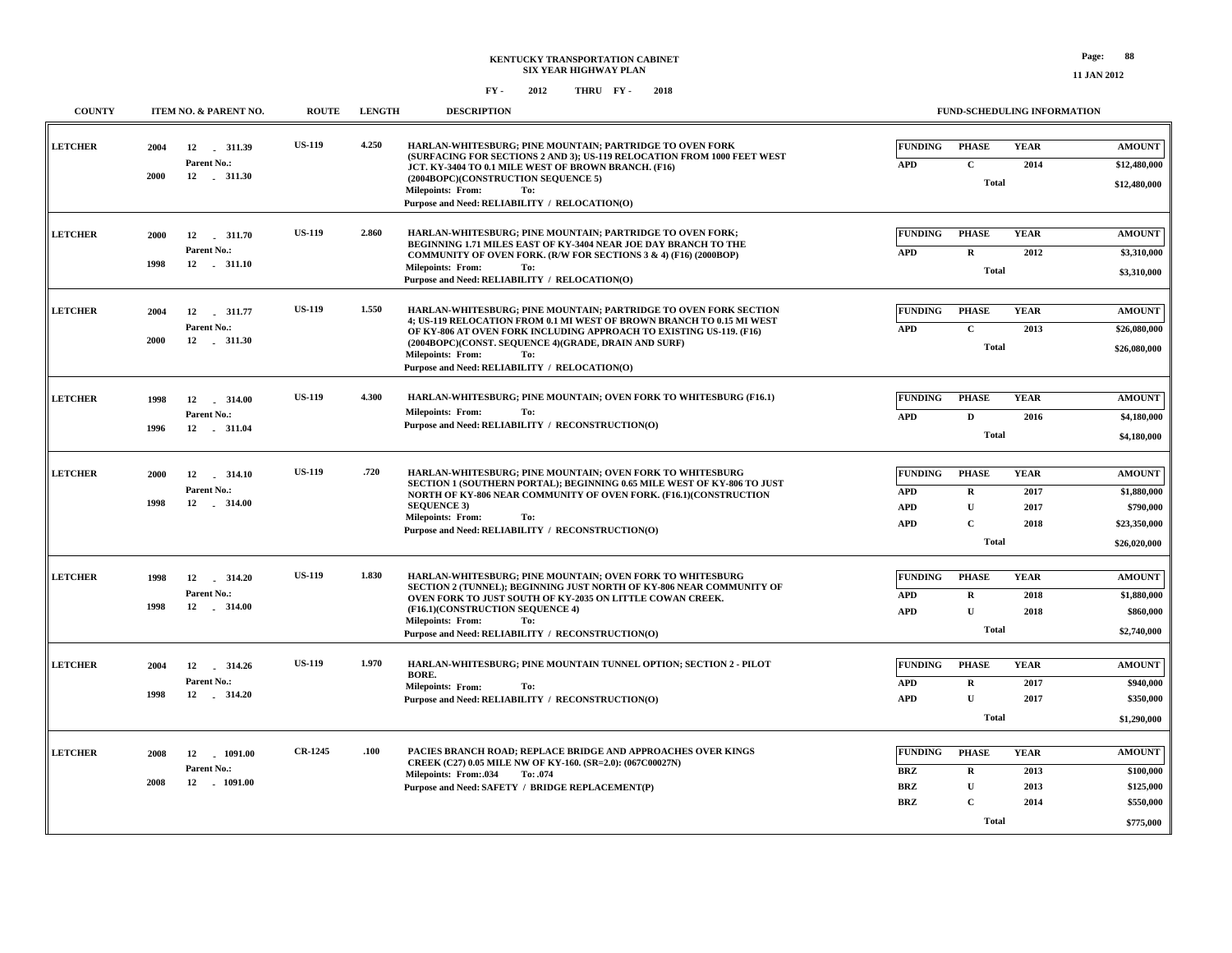| <b>COUNTY</b>  |      | ITEM NO. & PARENT NO.       | <b>ROUTE</b>   | <b>LENGTH</b> | <b>DESCRIPTION</b>                                                                                                        |                                  | <b>FUND-SCHEDULING INFORMATION</b> |              |                          |
|----------------|------|-----------------------------|----------------|---------------|---------------------------------------------------------------------------------------------------------------------------|----------------------------------|------------------------------------|--------------|--------------------------|
| <b>LETCHER</b> | 2008 | 12<br>1094.00               | KY-343         | .100          | REPLACE BRIDGE AND APPROACHES ON KY-343 OVER WRIGHT FORK (B79) 50<br>FEET NE OF HAYMOND HILL ROAD. (SR=3.0): (067B00079N) | <b>FUNDING</b>                   | <b>PHASE</b>                       | <b>YEAR</b>  | <b>AMOUNT</b>            |
|                |      | Parent No.:                 |                |               | <b>Milepoints: From:.622</b><br>To: .662                                                                                  | $\mathbf{B}\mathbf{R}\mathbf{X}$ | $\mathbf R$                        | 2012         | \$280,000                |
|                | 2008 | 12 . 1094.00                |                |               | Purpose and Need: SAFETY / BRIDGE REPLACEMENT(P)                                                                          | <b>BRX</b>                       | $\mathbf C$                        | 2014         | \$670,000                |
|                |      |                             |                |               |                                                                                                                           |                                  | Total                              |              | \$950,000                |
|                |      |                             |                |               |                                                                                                                           |                                  |                                    |              |                          |
| <b>LETCHER</b> | 2008 | 12<br>1096.00               | <b>CR-1391</b> | .100          | ISOM RACE TRACK ROAD; REPLACE BRIDGE OVER ROCKHOUSE CREEK (C35)<br>0.05 MILE SE OF KY-7. (SR=5.0): (067C00035N)           | <b>FUNDING</b>                   | <b>PHASE</b>                       | <b>YEAR</b>  | <b>AMOUNT</b>            |
|                |      | Parent No.:                 |                |               | Milepoints: From:.041<br>To: .081                                                                                         | <b>BRZ</b>                       | $\mathbf R$                        | 2013         | \$170,000                |
|                | 2008 | 12 1096.00                  |                |               | Purpose and Need: SAFETY / BRIDGE REPLACEMENT(P)                                                                          | <b>BRZ</b>                       | U                                  | 2013         | \$170,000                |
|                |      |                             |                |               |                                                                                                                           | <b>BRZ</b>                       | $\mathbf C$                        | 2014         | \$900,000                |
|                |      |                             |                |               |                                                                                                                           |                                  | Total                              |              | \$1,240,000              |
|                |      |                             |                |               |                                                                                                                           |                                  |                                    |              |                          |
| <b>LETCHER</b> | 2008 | 12<br>$-1097.00$            | KY-343         | .100          | REPLACE BRIDGE AND APPROACHES ON KY-343 OVER WRIGHT FORK (B15) 30<br>FEET EAST OF MASTERS DRIVE. (SR=7.0): (067B00015N)   | <b>FUNDING</b>                   | <b>PHASE</b>                       | <b>YEAR</b>  | <b>AMOUNT</b>            |
|                | 2008 | Parent No.:<br>12 . 1097.00 |                |               | Milepoints: From: 1.604 To: 1.644                                                                                         | <b>BRX</b>                       | $\mathbf R$                        | 2012         | \$100,000                |
|                |      |                             |                |               | Purpose and Need: SAFETY / BRIDGE REPLACEMENT(P)                                                                          | <b>BRX</b>                       | $\mathbf{U}$                       | 2012         | \$170,000                |
|                |      |                             |                |               |                                                                                                                           | <b>BRX</b>                       | $\mathbf C$                        | 2014         | \$680,000                |
|                |      |                             |                |               |                                                                                                                           |                                  | Total                              |              | \$950,000                |
| <b>LETCHER</b> | 2010 | 12<br>$-1107.00$            | <b>CS-2026</b> | .100          | REPLACE BRIDGE ON CS-2026 OVER (MP 0.032) ELKHORN CREEK; AT EAST                                                          | <b>FUNDING</b>                   | <b>PHASE</b>                       | <b>YEAR</b>  | <b>AMOUNT</b>            |
|                |      | Parent No.:                 |                |               | JENKINS; (STRUCTURALLY DEFICIENT, SR=13) 067C00058N                                                                       | <b>BRZ</b>                       | D                                  | 2012         | \$190,000                |
|                | 2010 | 12 1107.00                  |                |               | <b>Milepoints: From:0</b><br>To: .1                                                                                       | <b>BRZ</b>                       | R                                  | 2014         | \$100,000                |
|                |      |                             |                |               | Purpose and Need: RELIABILITY / BRIDGE REPLACEMENT(P)                                                                     | <b>BRZ</b>                       | $\mathbf U$                        | 2014         | \$120,000                |
|                |      |                             |                |               |                                                                                                                           | <b>BRZ</b>                       | $\mathbf{C}$                       | 2016         | \$300,000                |
|                |      |                             |                |               |                                                                                                                           |                                  | <b>Total</b>                       |              | \$710,000                |
|                |      |                             |                |               |                                                                                                                           |                                  |                                    |              |                          |
| <b>LETCHER</b> | 2010 | 12<br>$-1108.00$            | <b>CR-1841</b> | .100          | REPLACE BRIDGE ON CR-1841 (MP 0.015) OVER NORTH FORK KY RIVER; 1 MI N                                                     | <b>FUNDING</b>                   | <b>PHASE</b>                       | <b>YEAR</b>  | <b>AMOUNT</b>            |
|                |      | Parent No.:                 |                |               | JCT KY 1862; (STRUCTURALLY DEFICIENT, SR=15.7) 067C00063N                                                                 | <b>BRZ</b>                       | R                                  | 2014         | \$100,000                |
|                | 2010 | 12 - 1108.00                |                |               | Milepoints: From:0<br>To: .1                                                                                              | <b>BRZ</b>                       | $\mathbf U$                        | 2014         | \$75,000                 |
|                |      |                             |                |               | Purpose and Need: RELIABILITY / BRIDGE REPLACEMENT(P)                                                                     | <b>BRZ</b>                       | $\mathbf C$                        | 2016         | \$430,000                |
|                |      |                             |                |               |                                                                                                                           |                                  | Total                              |              | \$605,000                |
|                |      |                             |                |               |                                                                                                                           |                                  |                                    |              |                          |
| <b>LETCHER</b> | 2012 | 12<br>$-1113.00$            | KY-2034        | .040          | REPLACE BRIDGE ON KY 2034C OVER N FORK KY RIVER 0.02 E OF US 119(SR 42.7)<br>067B00121N                                   | <b>FUNDING</b>                   | <b>PHASE</b>                       | <b>YEAR</b>  | <b>AMOUNT</b>            |
|                | 2012 | Parent No.:<br>12 1113.00   |                |               |                                                                                                                           | <b>BRO</b>                       | $\mathbf D$                        | 2014         | \$400,000                |
|                |      |                             |                |               | <b>Milepoints: From:.006</b><br>To: .046<br>Purpose and Need: RELIABILITY / BRIDGE REPLACEMENT(P)                         | <b>BRO</b>                       | $\mathbf R$                        | 2015         | \$420,000                |
|                |      |                             |                |               |                                                                                                                           | <b>BRO</b><br><b>BRO</b>         | $\mathbf{U}$<br>$\mathbf C$        | 2015<br>2016 | \$125,000<br>\$1,350,000 |
|                |      |                             |                |               |                                                                                                                           |                                  | Total                              |              |                          |
|                |      |                             |                |               |                                                                                                                           |                                  |                                    |              | \$2,295,000              |
| <b>LETCHER</b> | 2012 | 12 1117.00                  | CR-1359        |               | REPLACE BRIDGE ON STEEL BRIDGE RD (CR 1359Q4) OVER NORTH FORK OF                                                          | FUNDING                          | <b>PHASE</b>                       | <b>YEAR</b>  | <b>AMOUNT</b>            |
|                |      | Parent No.:                 |                |               | KENTUCKY RIVER AT JCT WITH HIGHWAY 7 (KY 7) (SR 24) C00080N<br>Milepoints: From:.002<br>To: .042                          | <b>BRZ</b>                       | $\mathbf D$                        | 2013         | \$300,000                |
|                | 2012 | 12 1117.00                  |                |               | Purpose and Need: RELIABILITY / BRIDGE REPLACEMENT(P)                                                                     | <b>BRZ</b>                       | $\mathbf R$                        | 2014         | \$250,000                |
|                |      |                             |                |               |                                                                                                                           | <b>BRZ</b>                       | ${\bf U}$                          | 2014         | \$50,000                 |
|                |      |                             |                |               |                                                                                                                           | <b>BRZ</b>                       | $\mathbf C$                        | 2015         | \$875,000                |
|                |      |                             |                |               |                                                                                                                           |                                  | <b>Total</b>                       |              | \$1,475,000              |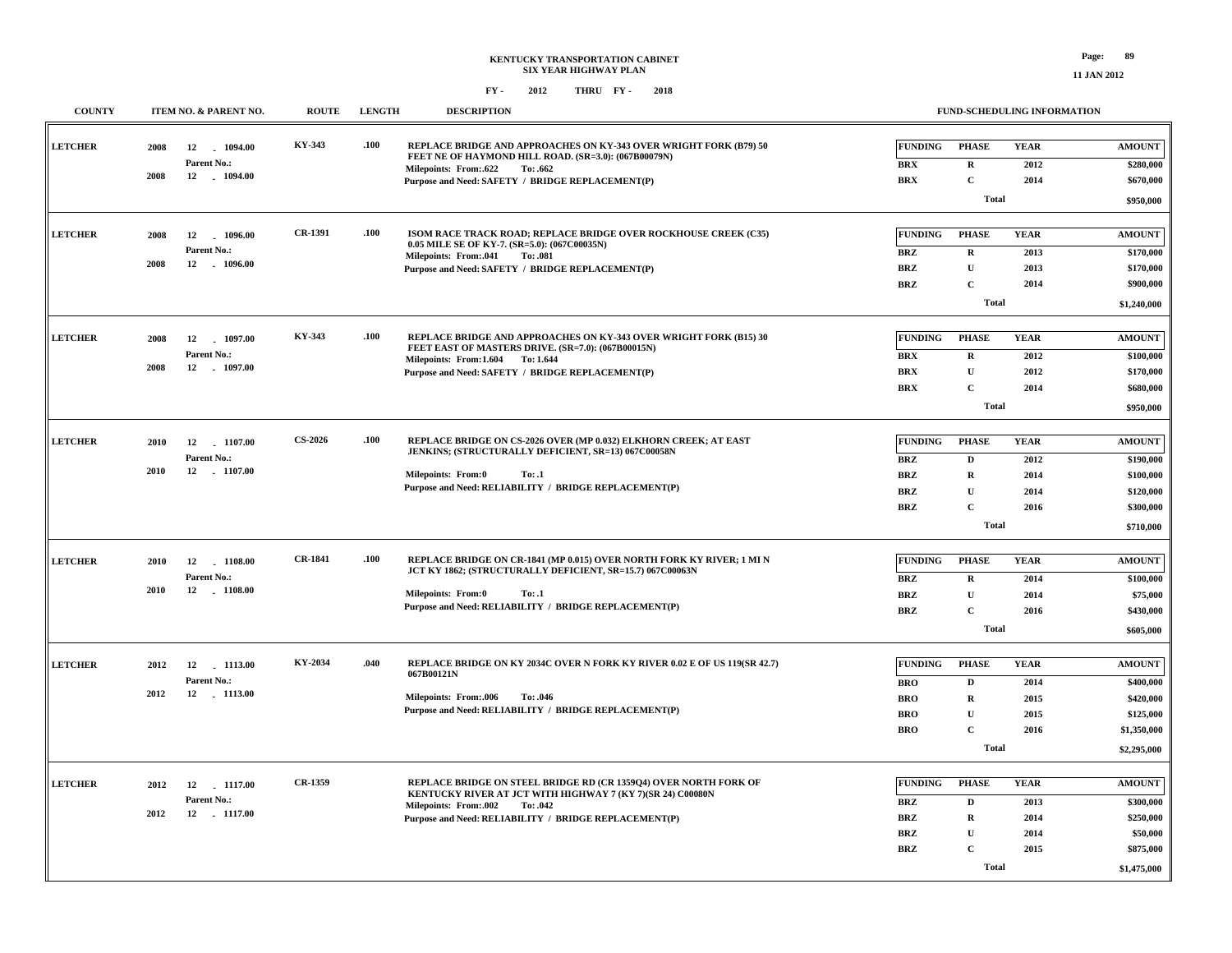**11 JAN 2012**

| <b>COUNTY</b>  |      | ITEM NO. & PARENT NO.          | <b>ROUTE</b>   | <b>LENGTH</b> | <b>DESCRIPTION</b>                                                                                                                                                 |                                   | <b>FUND-SCHEDULING INFORMATION</b> |                     |                            |
|----------------|------|--------------------------------|----------------|---------------|--------------------------------------------------------------------------------------------------------------------------------------------------------------------|-----------------------------------|------------------------------------|---------------------|----------------------------|
| <b>LEWIS</b>   | 2012 | $-226.00$<br>09<br>Parent No.: | KY-9           | 1.000         | SAFETY IMPROVEMENTS TO MAKE AA GRAYSON SPUR INTERSECTION MORE<br>VISIBLE FOR MOTORISTS TRAVELLING KY 9 APPROACHING INTERSECTION<br>Milepoints: From:7.5<br>To: 8.5 | <b>FUNDING</b><br>SP <sub>1</sub> | <b>PHASE</b><br>D                  | <b>YEAR</b><br>2014 | <b>AMOUNT</b><br>\$200,000 |
|                | 2012 | 09<br>$-226.00$                |                |               | Purpose and Need: SAFETY / SAFETY(P)                                                                                                                               | SP <sub>1</sub>                   | $\mathbf R$                        | 2016                | \$200,000                  |
|                |      |                                |                |               |                                                                                                                                                                    | SP <sub>1</sub>                   | $\mathbf{U}$                       | 2016                | \$150,000                  |
|                |      |                                |                |               |                                                                                                                                                                    | SP <sub>1</sub>                   | $\mathbf{C}$                       | 2018                | \$1,350,000                |
|                |      |                                |                |               |                                                                                                                                                                    |                                   | <b>Total</b>                       |                     | \$1,900,000                |
|                |      |                                |                |               |                                                                                                                                                                    |                                   |                                    |                     |                            |
| <b>LEWIS</b>   | 2012 | 09<br>1082.00                  | <b>KY-8</b>    | .074          | REPLACE BRIDGE ON KY 8 OVER KINNICONNICK CREEK 0.094 MILE W OF<br>DUDLEY AVE (CR-1031A) (SR 26.5) 068B00003N                                                       | <b>FUNDING</b>                    | <b>PHASE</b>                       | <b>YEAR</b>         | <b>AMOUNT</b>              |
|                | 2012 | Parent No.:<br>1082.00<br>09   |                |               |                                                                                                                                                                    | <b>BRO</b>                        | D                                  | 2013                | \$450,000                  |
|                |      |                                |                |               | Milepoints: From: 22.563 To: 22.637<br>Purpose and Need: RELIABILITY / BRIDGE REPLACEMENT(P)                                                                       | <b>BRO</b>                        | R                                  | 2015                | \$150,000                  |
|                |      |                                |                |               |                                                                                                                                                                    | <b>BRO</b>                        | $\mathbf{U}$                       | 2015                | \$150,000                  |
|                |      |                                |                |               |                                                                                                                                                                    | <b>BRX</b>                        | $\mathbf{C}$                       | 2017                | \$3,000,000                |
|                |      |                                |                |               |                                                                                                                                                                    |                                   | <b>Total</b>                       |                     | \$3,750,000                |
| <b>LEWIS</b>   | 2012 | 09<br>$-1085.00$               | <b>CR-1338</b> |               | REPLACE BRIDGE ON BROWNS RUN RD (CR 1338) OVER CABIN CREEK 0.03 MILE                                                                                               | <b>FUNDING</b>                    | <b>PHASE</b>                       | <b>YEAR</b>         | <b>AMOUNT</b>              |
|                |      | Parent No.:                    |                |               | SW OF CABIN CREEK RD (CR 1333)(SR 2) 068C00036N<br>Milepoints: From:.025<br>To: .065                                                                               | <b>BRZ</b>                        | D                                  | 2013                | \$350,000                  |
|                | 2012 | 09<br>$-1085.00$               |                |               | Purpose and Need: RELIABILITY / BRIDGE REPLACEMENT(P)                                                                                                              | <b>BRZ</b>                        | $\mathbf R$                        | 2014                | \$50,000                   |
|                |      |                                |                |               |                                                                                                                                                                    | <b>BRZ</b>                        | U                                  | 2014                | \$10,000                   |
|                |      |                                |                |               |                                                                                                                                                                    | <b>BRZ</b>                        | $\mathbf{C}$                       | 2015                | \$400,000                  |
|                |      |                                |                |               |                                                                                                                                                                    |                                   | <b>Total</b>                       |                     | \$810,000                  |
|                |      |                                |                |               |                                                                                                                                                                    |                                   |                                    |                     |                            |
| <b>LEWIS</b>   | 2008 | $-8507.00$<br>09               | <b>KY-57</b>   |               | CONSTRUCT A NEW BRIDGE CROSSING THE NORTH FORK OF THE LICKING<br>RIVER AT THE LEWIS-FLEMING COUNTY LINE. (08CCN): (068B00027N)                                     | <b>FUNDING</b>                    | <b>PHASE</b>                       | <b>YEAR</b>         | <b>AMOUNT</b>              |
| <b>FLEMING</b> |      | Parent No.:                    |                |               | <b>Milepoints: From:0</b><br>To: .031                                                                                                                              | SP                                | $\mathbf D$                        | 2012                | \$500,000                  |
|                | 2008 | 09<br>8507.00                  |                |               | Milepoints: From:8.952<br>To: 9.012                                                                                                                                | SP                                | C                                  | 2014                | \$4,500,000                |
|                |      |                                |                |               | Purpose and Need: RELIABILITY / BRIDGE REPLACEMENT(P)                                                                                                              |                                   | <b>Total</b>                       |                     | \$5,000,000                |
|                |      |                                |                |               |                                                                                                                                                                    |                                   |                                    |                     |                            |
| <b>LINCOLN</b> | 2012 | 08<br>167.00                   | <b>US-27</b>   | 4.712         | CONTINUE ONGOING IMPROVEMENTS TO US-27 CORRIDOR FROM SOMERSET TO<br>LEXINGTON. IMPROVE LEVEL OF SERVICE AND SAFETY ON US-27 FROM KY-1247                           | <b>FUNDING</b>                    | <b>PHASE</b>                       | <b>YEAR</b>         | <b>AMOUNT</b>              |
|                | 2012 | Parent No.:<br>08<br>$-167.00$ |                |               | TO EDUCATION WAY                                                                                                                                                   | $\mathbf{NH}{}$                   | $\mathbf D$                        | 2016                | \$2,100,000                |
|                |      |                                |                |               | Milepoints: From:11.169 To: 15.881<br>Purpose and Need: RELIABILITY / RECONSTRUCTION(O)                                                                            |                                   | <b>Total</b>                       |                     | \$2,100,000                |
|                |      |                                |                |               |                                                                                                                                                                    |                                   |                                    |                     |                            |
| <b>LINCOLN</b> | 2004 | 907.00<br>08                   | <b>KY-78</b>   | .450          | HORIZONTAL/VERTICAL REALIGNMENT AND SIGHT DISTANCE IMPROVEMENT                                                                                                     | <b>FUNDING</b>                    | <b>PHASE</b>                       | <b>YEAR</b>         | <b>AMOUNT</b>              |
|                |      | Parent No.:                    |                |               | ON KY-78 1.5 MILES EAST OF TURNERSVILLE. B/C=2.11 (2004BOPC)<br>Milepoints: From:8.2<br>To: 8.65                                                                   | <b>SAF</b>                        | $\mathbf{C}$                       | 2012                | \$940,000                  |
|                | 2004 | 99<br>354.07                   |                |               | Purpose and Need: SAFETY / SAFETY-HAZARD ELIM(P)                                                                                                                   |                                   | <b>Total</b>                       |                     | \$940,000                  |
|                |      |                                |                |               |                                                                                                                                                                    |                                   |                                    |                     |                            |
| <b>LINCOLN</b> | 2010 | 08<br>1049.00                  | <b>KY-78</b>   |               | REPLACE BRIDGE ON KY-78 (MP 11.216) OVER PEVYHOUSE BRANCH; .30 MI WEST<br>OF JCT KY 300; (STRUCTURALLY DEFICIENT, SR=43.3) 069B00027N                              | FUNDING                           | <b>PHASE</b>                       | <b>YEAR</b>         | <b>AMOUNT</b>              |
|                |      | Parent No.:                    |                |               |                                                                                                                                                                    | <b>BRO</b>                        | $\bf{R}$                           | 2012                | \$80,000                   |
|                | 2010 | $-1049.00$<br>08               |                |               | Milepoints: From:11.166 To: 11.266                                                                                                                                 | <b>BRO</b>                        | ${\bf U}$                          | 2012                | \$50,000                   |
|                |      |                                |                |               | Purpose and Need: RELIABILITY / BRIDGE REPLACEMENT(P)                                                                                                              | <b>BRO</b>                        | $\mathbf{C}$                       | 2013                | \$310,000                  |
|                |      |                                |                |               |                                                                                                                                                                    |                                   | <b>Total</b>                       |                     | \$440,000                  |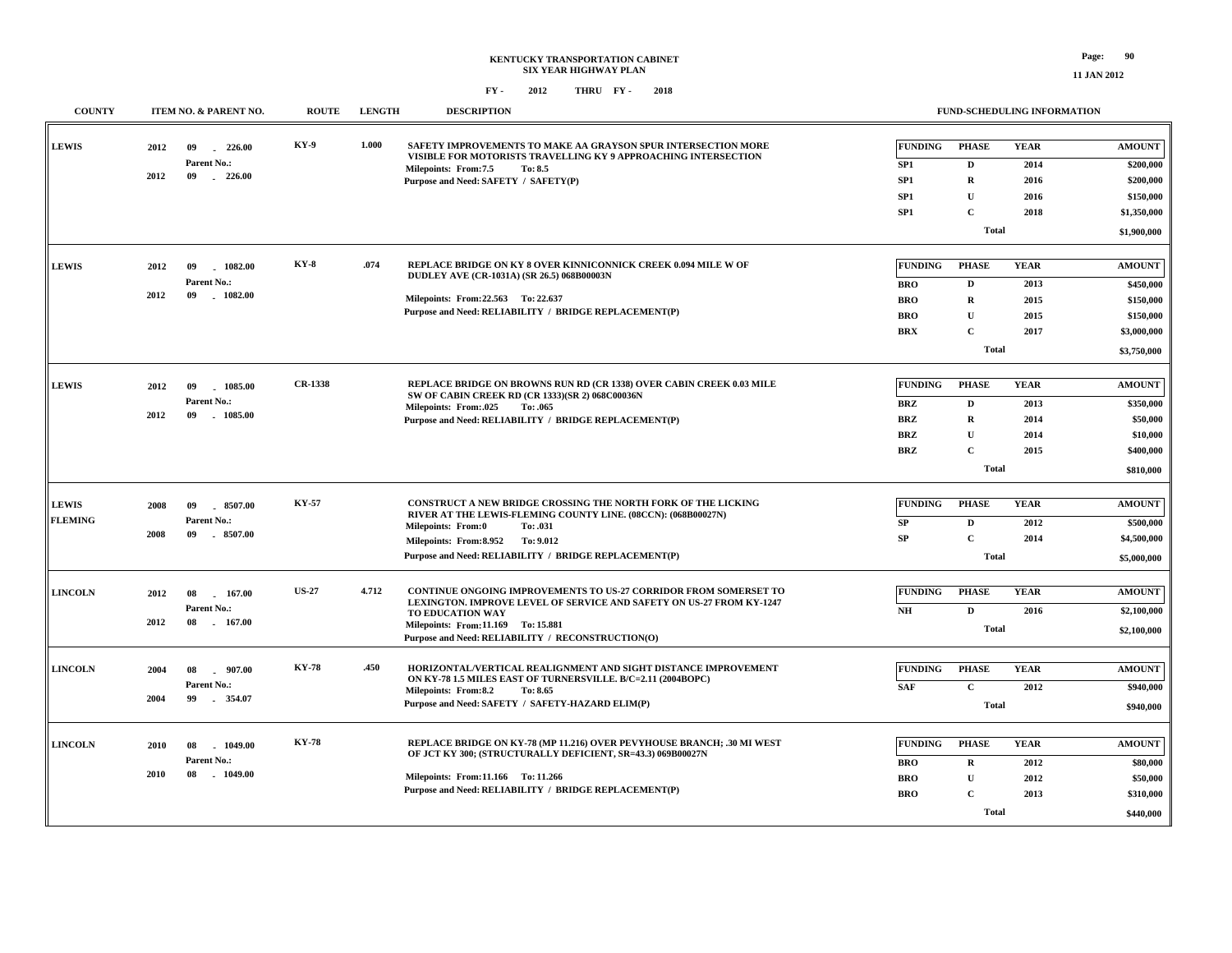### **KENTUCKY TRANSPORTATION CABINET SIX YEAR HIGHWAY PLAN FY - FY - 2012 2018 THRU**

#### **FUND-SCHEDULING INFORMATION**

| <b>COUNTY</b>     | ITEM NO. & PARENT NO.                                            | <b>ROUTE</b>   | <b>LENGTH</b> | <b>DESCRIPTION</b>                                                                                                                                                                                                                   |                                                                        | <b>FUND-SCHEDULING INFORMATION</b>                                                        |                                             |                                                                                        |
|-------------------|------------------------------------------------------------------|----------------|---------------|--------------------------------------------------------------------------------------------------------------------------------------------------------------------------------------------------------------------------------------|------------------------------------------------------------------------|-------------------------------------------------------------------------------------------|---------------------------------------------|----------------------------------------------------------------------------------------|
| <b>LINCOLN</b>    | 2012<br>1055.00<br>08<br>Parent No.:<br>2012<br>08<br>1055.00    | KY-1247        | .040          | REPLACE BRIDGE ON KY 1247 OVER ST. ASAPH CREEK 0.044 S OF KY 78(SR 45.4)<br>069B00055N<br>Milepoints: From:17.67 To: 17.71<br>Purpose and Need: RELIABILITY / BRIDGE REPLACEMENT(P)                                                  | <b>FUNDING</b><br><b>BRO</b><br><b>BRO</b><br><b>BRO</b><br><b>BRO</b> | <b>PHASE</b><br>$\mathbf{D}$<br>$\mathbf R$<br>$\mathbf U$<br>$\mathbf C$<br><b>Total</b> | <b>YEAR</b><br>2014<br>2015<br>2015<br>2016 | <b>AMOUNT</b><br>\$375,000<br>\$100,000<br>\$320,000<br>\$740,000<br>\$1,535,000       |
| <b>LINCOLN</b>    | 8630.00<br>2010<br>08<br>Parent No.:<br>2010<br>08<br>$-8630.00$ | <b>CR-1024</b> | 2.573         | RECONSTRUCT SAYLOR ROAD. (10CCN)<br>Milepoints: From:0<br>To: 2.573<br>Purpose and Need: RELIABILITY / RECONSTRUCTION(O)                                                                                                             | <b>FUNDING</b><br>SB2                                                  | <b>PHASE</b><br>$\mathbf{C}$<br><b>Total</b>                                              | <b>YEAR</b><br>2012                         | <b>AMOUNT</b><br>\$150,000<br>\$150,000                                                |
| <b>LIVINGSTON</b> | 1996<br>01<br>184.00<br>Parent No.:<br>1996<br>01<br>$-184.00$   | <b>US-60</b>   | 2.100         | PADUCAH-HENDERSON; RECONSTRUCT FROM 0.5 MILES EAST OF DYER HILL<br>MINE ROAD TO LIVINGSTON CENTRAL MIDDLE SCHOOL(10CCR)<br>Milepoints: From:17.163 To: 19.3<br>Purpose and Need: RELIABILITY / RECONSTRUCTION(O)                     | <b>FUNDING</b><br><b>STP</b>                                           | <b>PHASE</b><br>$\mathbf C$<br><b>Total</b>                                               | <b>YEAR</b><br>2012                         | <b>AMOUNT</b><br>\$1,560,000<br>\$1,560,000                                            |
| <b>LIVINGSTON</b> | 1998<br>01<br>330.00<br>Parent No.:<br>$-330.00$<br>1998<br>01   | <b>US-60</b>   | 3.300         | PADUCAH-HENDERSON; RELOCATION OF US-60 FROM APPROX. 0.8 MILE EAST OF<br>TENN. RIVER BRIDGE TO 0.5 MILE EAST OF RUDD-SPEES ROAD (00CCR)<br><b>Milepoints: From:</b><br>To:<br>Purpose and Need: RELIABILITY / RELOCATION(O)           | <b>FUNDING</b><br>SP1                                                  | <b>PHASE</b><br>$\mathbf{C}$<br><b>Total</b>                                              | <b>YEAR</b><br>2016                         | <b>AMOUNT</b><br>\$25,740,000<br>\$25,740,000                                          |
| <b>LIVINGSTON</b> | 2008<br>01<br>1059.00<br>Parent No.:<br>2008<br>01 1059.00       | KY-453         | .100          | REPLACE BRIDGE AND APPROACHES ON KY-453 OVER ECHO SPRING BRANCH<br>(B29) 0.177 MILE NW OF COON CHAPEL ROAD. (SR=12.5)(08CCR): (070B00029N)<br>Milepoints: From:14.133 To: 14.197<br>Purpose and Need: SAFETY / BRIDGE REPLACEMENT(P) | <b>FUNDING</b><br><b>BRX</b><br><b>BRX</b><br><b>BRX</b>               | <b>PHASE</b><br>$\mathbf R$<br>$\mathbf U$<br>$\mathbf{C}$<br><b>Total</b>                | <b>YEAR</b><br>2013<br>2013<br>2014         | <b>AMOUNT</b><br>\$240,000<br>\$250,000<br>\$900,000<br>\$1,390,000                    |
| <b>LIVINGSTON</b> | 2012<br>01<br>1142.00<br>Parent No.:<br>2012<br>$01$ . $1142.00$ | <b>US-60</b>   | .344          | REPLACE BRIDGE ON US 60 OVER THE CUMBERLAND RIVER 0.27 MILE N OF KY 70<br>(SR 32.7) 070B00017N.<br>Milepoints: From:12.348 To: 12.692<br>Purpose and Need: RELIABILITY / BRIDGE REPLACEMENT(P)                                       | <b>FUNDING</b><br><b>BRO</b><br><b>BRO</b><br><b>BRO</b><br><b>BRO</b> | <b>PHASE</b><br>D<br>$\mathbf R$<br>U<br>$\mathbf{C}$<br><b>Total</b>                     | <b>YEAR</b><br>2013<br>2015<br>2015<br>2018 | <b>AMOUNT</b><br>\$2,000,000<br>\$300,000<br>\$350,000<br>\$31,000,000<br>\$33,650,000 |
| <b>LIVINGSTON</b> | 2012<br>01 1145.00<br>Parent No.:<br>2012<br>01 1145.00          | KY-866         | .040          | REPLACE BRIDGE ON KY 866 OVER FORK OF GUM CREEK 0.02 MILE N OF KY<br>1664(SR 28.1)070B00050N<br>Milepoints: From:.022<br>To: .062<br>Purpose and Need: RELIABILITY / BRIDGE REPLACEMENT(P)                                           | <b>FUNDING</b><br><b>BRO</b><br><b>BRO</b><br><b>BRO</b><br><b>BRO</b> | <b>PHASE</b><br>D<br>R<br>$\mathbf{U}$<br>$\mathbf C$<br><b>Total</b>                     | <b>YEAR</b><br>2013<br>2014<br>2014<br>2015 | <b>AMOUNT</b><br>\$200,000<br>\$100,000<br>\$100,000<br>\$400,000<br>\$800,000         |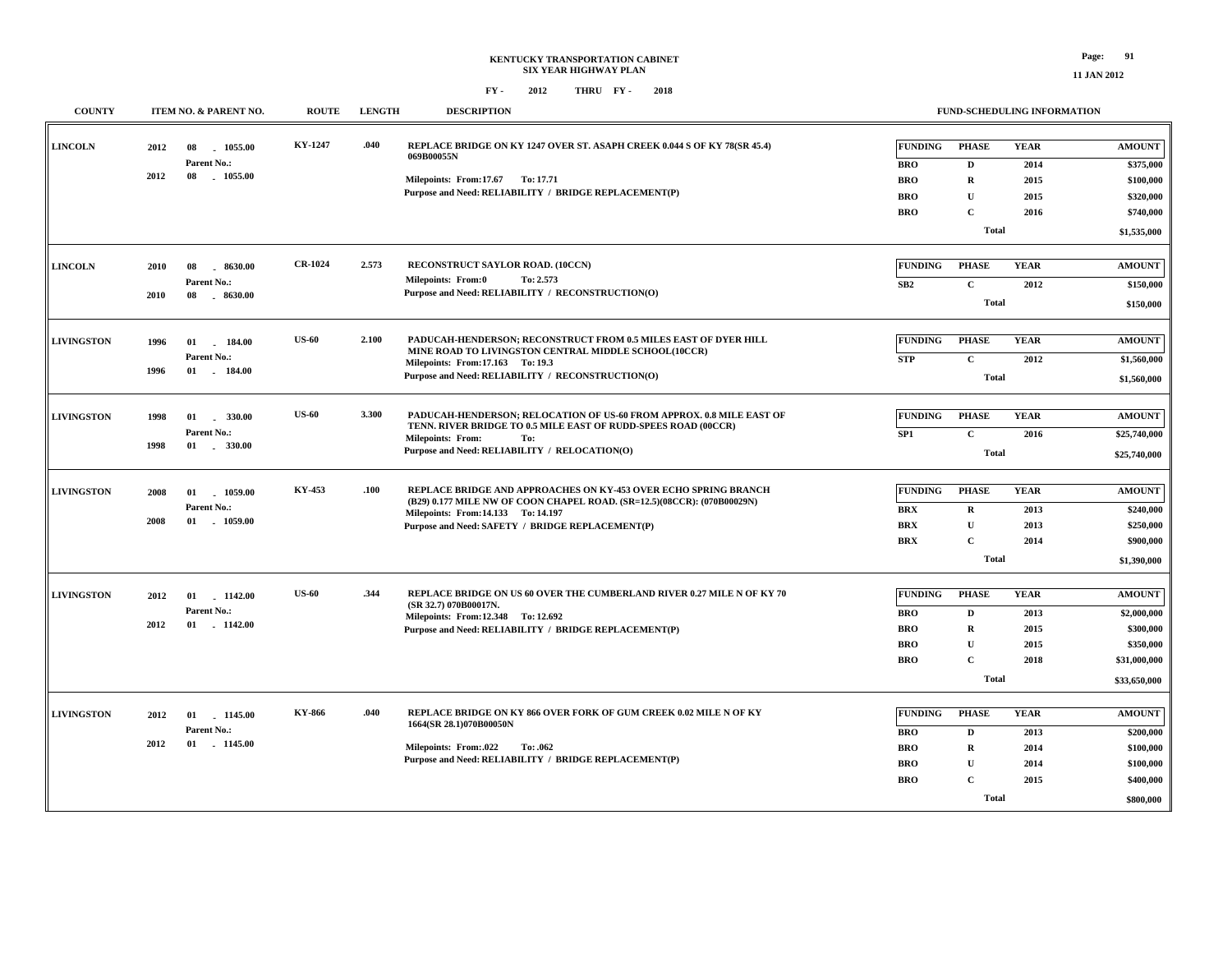### **KENTUCKY TRANSPORTATION CABINET SIX YEAR HIGHWAY PLAN FY - FY - 2012 2018 THRU**

| <b>COUNTY</b> |      | ITEM NO. & PARENT NO.          | <b>ROUTE</b>   | <b>LENGTH</b> | <b>DESCRIPTION</b>                                                                                                                      |                 | FUND-SCHEDULING INFORMATION |             |               |
|---------------|------|--------------------------------|----------------|---------------|-----------------------------------------------------------------------------------------------------------------------------------------|-----------------|-----------------------------|-------------|---------------|
|               |      |                                |                |               |                                                                                                                                         |                 |                             |             |               |
| <b>LOGAN</b>  | 2002 | 03 . 311.10                    |                | 4.000         | RUSSELLVILLE SOUTHERN BYPASS.<br>Milepoints: From:<br>To:                                                                               | <b>FUNDING</b>  | <b>PHASE</b>                | <b>YEAR</b> | <b>AMOUNT</b> |
|               | 1998 | Parent No.:<br>03 - 311.01     |                |               | Purpose and Need: RELIABILITY / NEW ROUTE(O)                                                                                            | SP <sub>1</sub> | $\bf{R}$                    | 2013        | \$4,640,000   |
|               |      |                                |                |               |                                                                                                                                         | SP1             | ${\bf U}$                   | 2014        | \$2,930,000   |
|               |      |                                |                |               |                                                                                                                                         | SP <sub>1</sub> | $\mathbf{C}$                | 2016        | \$18,250,000  |
|               |      |                                |                |               |                                                                                                                                         |                 | <b>Total</b>                |             | \$25,820,000  |
| <b>LOGAN</b>  |      |                                | $US-68X$       |               | RECONSTRUCTION TO IMPROVE GEOMETRICS OF THE US 68X AND KY 2146                                                                          | <b>FUNDING</b>  | <b>PHASE</b>                | <b>YEAR</b> | <b>AMOUNT</b> |
|               | 2008 | 03<br>$-903.00$<br>Parent No.: |                |               | INTERSECTION IN RUSSELLVILLE. (2008BOPC)(10CCR)                                                                                         | <b>SAF</b>      | $\mathbf{C}$                | 2012        | \$300,000     |
|               | 2006 | 99<br>905.02                   |                |               | Milepoints: From: 1.466 To: 1.527<br>Purpose and Need: SAFETY / SAFETY-HAZARD ELIM(P)                                                   |                 |                             |             |               |
|               |      |                                |                |               |                                                                                                                                         |                 | <b>Total</b>                |             | \$300,000     |
| <b>LOGAN</b>  | 2004 | 1068.00<br>03                  | <b>KY-79</b>   | .670          | RECONSTRUCT KY-79 AT MOTTS LICK CREEK (DAVENPORT HILL) NORTHEAST                                                                        | <b>FUNDING</b>  | <b>PHASE</b>                | <b>YEAR</b> | <b>AMOUNT</b> |
|               |      | Parent No.:                    |                |               | OF RUSSELLVILLE INCLUDING BRIDGE REPLACEMENT (B09). (2004BOPC):                                                                         | <b>SPP</b>      | $\mathbf{R}$                | 2012        | \$830,000     |
|               | 2000 | 99<br>$\sim$<br>86.09          |                |               | (071B00009N)(10CCR)<br>Milepoints: From:6.3<br>To: 6.97                                                                                 | <b>SPP</b>      | $\mathbf{U}$                | 2012        | \$440,000     |
|               |      |                                |                |               | Purpose and Need: RELIABILITY / BRIDGE REPLACEMENT(P)                                                                                   | <b>SP</b>       | $\mathbf{C}$                | 2013        | \$4,030,000   |
|               |      |                                |                |               |                                                                                                                                         |                 | <b>Total</b>                |             | \$5,300,000   |
|               |      |                                |                |               |                                                                                                                                         |                 |                             |             |               |
| <b>LOGAN</b>  | 2010 | 1073.00<br>03                  | KY-664         | .100          | REPLACE BRIDGE ON KY-664 (MP 3.298) OVER PLEASANT RUN CREEK; 2.3 MI N.W.<br>OF JCT KY 663; (STRUCTURALLY DEFICIENT, SR=29.8) 071B00040N | <b>FUNDING</b>  | <b>PHASE</b>                | <b>YEAR</b> | <b>AMOUNT</b> |
|               |      | Parent No.:                    |                |               |                                                                                                                                         | <b>BRX</b>      | $\mathbf R$                 | 2014        | \$65,000      |
|               | 2010 | 03<br>$-1073.00$               |                |               | Milepoints: From: 3.248 To: 3.348                                                                                                       | <b>BRX</b>      | ${\bf U}$                   | 2014        | \$70,000      |
|               |      |                                |                |               | Purpose and Need: RELIABILITY / BRIDGE REPLACEMENT(P)                                                                                   | <b>BRX</b>      | C                           | 2016        | \$460,000     |
|               |      |                                |                |               |                                                                                                                                         |                 | <b>Total</b>                |             | \$595,000     |
|               |      |                                |                |               |                                                                                                                                         |                 |                             |             |               |
| <b>LOGAN</b>  | 2012 | 03<br>1078.00                  | KY-2146        | .040          | REPLACE BRIDGE ON KY 2146 OVER TOWN BRANCH 0.1 MILE W OF KY 3519(SR<br>49.3) 071B00067N                                                 | <b>FUNDING</b>  | <b>PHASE</b>                | <b>YEAR</b> | <b>AMOUNT</b> |
|               |      | Parent No.:                    |                |               |                                                                                                                                         | <b>BRO</b>      | D                           | 2014        | \$300,000     |
|               | 2012 | 03 1078.00                     |                |               | <b>Milepoints: From:.609</b><br>To: .649                                                                                                | <b>BRO</b>      | $\mathbf R$                 | 2015        | \$80,000      |
|               |      |                                |                |               | Purpose and Need: RELIABILITY / BRIDGE REPLACEMENT(P)                                                                                   | BRO             | U                           | 2015        | \$70,000      |
|               |      |                                |                |               |                                                                                                                                         | <b>BRO</b>      | $\mathbf{C}$                | 2016        | \$350,000     |
|               |      |                                |                |               |                                                                                                                                         |                 | <b>Total</b>                |             | \$800,000     |
| <b>LOGAN</b>  | 2012 | 03<br>1079.00                  | KY-663         | .040          | REPLACE BRIDGE ON KY 663 OVER PLEASANT RUN CREEK 2.099 MILES S OF KY                                                                    | <b>FUNDING</b>  | <b>PHASE</b>                | <b>YEAR</b> | <b>AMOUNT</b> |
|               |      | <b>Parent No.:</b>             |                |               | 100(SR 49.1) 071B00057N                                                                                                                 | <b>BRO</b>      | D                           | 2014        | \$300,000     |
|               | 2012 | 03<br>$-1079.00$               |                |               | Milepoints: From:8.52<br>To: 8.56                                                                                                       | <b>BRO</b>      | $\mathbf R$                 | 2015        | \$50,000      |
|               |      |                                |                |               | Purpose and Need: RELIABILITY / BRIDGE REPLACEMENT(P)                                                                                   | <b>BRO</b>      | $\mathbf{U}$                | 2015        | \$75,000      |
|               |      |                                |                |               |                                                                                                                                         | <b>BRO</b>      | $\mathbf{C}$                | 2016        | \$200,000     |
|               |      |                                |                |               |                                                                                                                                         |                 | <b>Total</b>                |             | \$625,000     |
|               |      |                                |                |               |                                                                                                                                         |                 |                             |             |               |
| <b>LOGAN</b>  | 2012 | 03<br>1083.00                  | <b>CR-1249</b> |               | REPLACE BRIDGE ON LOGAN MILL RD (CR 1249) OVER RED RIVER 0.78 MILE SE<br>OF ORNDORFF MILL RD (KY 96)(SR 25.3)071C00023N                 | <b>FUNDING</b>  | <b>PHASE</b>                | <b>YEAR</b> | <b>AMOUNT</b> |
|               |      | Parent No.:                    |                |               | <b>Milepoints: From: 786</b><br>To: .826                                                                                                | <b>BRZ</b>      | $\mathbf D$                 | 2013        | \$250,000     |
|               | 2012 | 03 1083.00                     |                |               | Purpose and Need: RELIABILITY / BRIDGE REPLACEMENT(P)                                                                                   | <b>BRZ</b>      | $\mathbf R$                 | 2014        | \$70,000      |
|               |      |                                |                |               |                                                                                                                                         | <b>BRZ</b>      | $\mathbf{U}$                | 2014        | \$190,000     |
|               |      |                                |                |               |                                                                                                                                         | <b>BRZ</b>      | C                           | 2016        | \$850,000     |
|               |      |                                |                |               |                                                                                                                                         |                 | <b>Total</b>                |             | \$1,360,000   |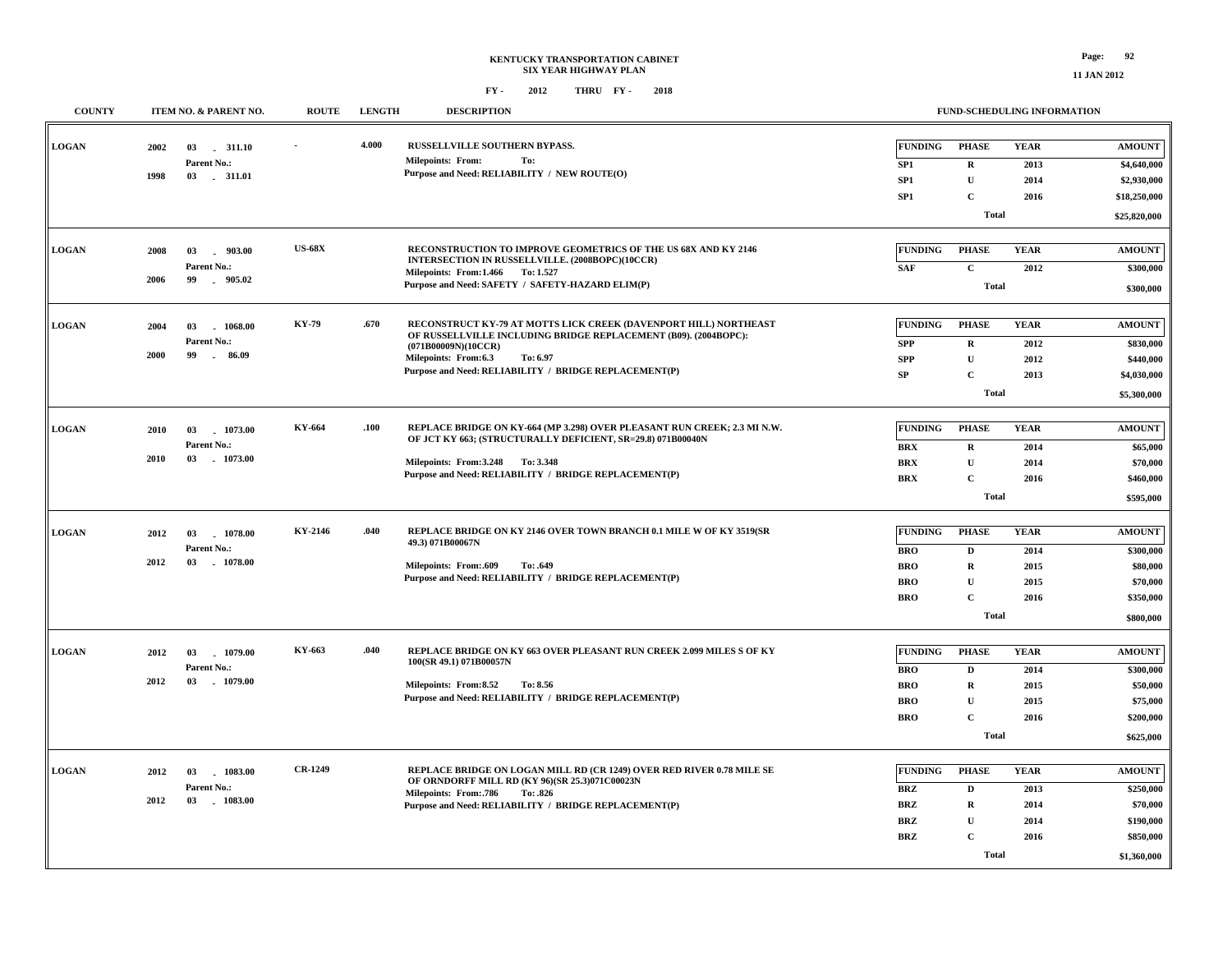| <b>COUNTY</b>  | ITEM NO. & PARENT NO.                   | <b>ROUTE</b>  | <b>LENGTH</b> | <b>DESCRIPTION</b>                                                                                                                                   |                                          |                                            | FUND-SCHEDULING INFORMATION |                               |
|----------------|-----------------------------------------|---------------|---------------|------------------------------------------------------------------------------------------------------------------------------------------------------|------------------------------------------|--------------------------------------------|-----------------------------|-------------------------------|
| <b>LYON</b>    | 1996<br>01 307.01<br>Parent No.:        | <b>US-62</b>  | 2.900         | WIDENING OF US-62 FROM END OF 4-LANE AT EDDYVILLE E TO WESTERN<br>KENTUCKY PARKWAY. (U-04DEOB)(10CCR)                                                | <b>FUNDING</b><br><b>SP</b>              | <b>PHASE</b><br>$\mathbf C$                | <b>YEAR</b><br>2015         | <b>AMOUNT</b><br>\$13,090,000 |
|                | 1996<br>$01$ . 307.01                   |               |               | Milepoints: From: 9.352 To: 12.213<br>Purpose and Need: RELIABILITY / MAJOR WIDENING(O)                                                              |                                          | <b>Total</b>                               |                             | \$13,090,000                  |
| <b>MADISON</b> | 2004<br>07<br>192.20<br>Parent No.:     |               | 3.600         | CONSTRUCT 4-LANE BEREA BYPASS SECTION 2; FROM 150' EAST OF US-25, SE TO<br>KY-21. (2004BOPC)(08CCR)                                                  | <b>FUNDING</b><br><b>SP</b>              | <b>PHASE</b><br>$\mathbf{C}$               | <b>YEAR</b><br>2014         | <b>AMOUNT</b><br>\$17,530,000 |
|                | 07<br>2000<br>$-192.00$                 |               |               | Milepoints: From:<br>To:<br>Purpose and Need: RELIABILITY / NEW ROUTE(O)                                                                             |                                          | <b>Total</b>                               |                             | \$17,530,000                  |
| <b>MADISON</b> | 2004<br>07<br>236.00<br>Parent No.:     | KY-595        |               | COMPREHENSIVE TRAFFIC STUDY FOR INTERSECTION OF MAIN STREET AND<br>BEREA COLLEGE CAMPUS, BEREA. (2005HPP-KY112)(MOA WITH BEREA).                     | FUNDING<br><b>HPP</b>                    | <b>PHASE</b><br>$\mathbf C$                | <b>YEAR</b><br>2012         | <b>AMOUNT</b><br>\$431,952    |
|                | 2004<br>07 236.00                       |               |               | Milepoints: From: 2.565 To: 2.665<br>Purpose and Need: RELIABILITY / SCOPING STUDY(O)                                                                |                                          | <b>Total</b>                               |                             | \$431,952                     |
| <b>MADISON</b> | 2004<br>07 251.01<br>Parent No.:        | <b>US-25</b>  | 3.500         | WIDEN US-25 FROM US-421 NORTH TO KY-876. STATE TO PROVIDE DESIGN AND<br>PLANS, AND FUNDS FOR THIS PROJECT ARE REQUESTED TO BE PAID TO THE            | <b>FUNDING</b><br><b>HPP</b>             | <b>PHASE</b><br>$\mathbf C$                | <b>YEAR</b><br>2012         | <b>AMOUNT</b><br>\$719,920    |
|                | 2004<br>07 251.01                       |               |               | MADISON COUNTY FISCAL COURT, WHICH SHALL COORDINATE THE PROJECT.<br>(2005HPP-KY110)(06CCR)<br>Milepoints: From:11.903 To: 15.442                     |                                          | <b>Total</b>                               |                             | \$719,920                     |
|                |                                         |               |               | Purpose and Need: RELIABILITY / MAJOR WIDENING(O)                                                                                                    |                                          |                                            |                             |                               |
| <b>MADISON</b> | 2006<br>07<br>251.10<br>Parent No.:     | <b>US-25</b>  | .700          | PRIORITY SECTION III: WIDEN US 25 TO 4 LANES FROM US 421 TO 1500' SOUTH OF<br>DUNCANNON LANE. (2006BOPC)<br>Milepoints: From:11.903 To: 12.744       | <b>FUNDING</b><br>${\bf SP}$             | <b>PHASE</b><br>$\mathbf R$                | <b>YEAR</b><br>2012         | <b>AMOUNT</b><br>\$2,890,000  |
|                | 2004<br>07<br>251.50                    |               |               | Purpose and Need: RELIABILITY / MAJOR WIDENING(O)                                                                                                    | <b>SP</b><br><b>SP</b>                   | U<br>$\mathbf C$                           | 2012<br>2014                | \$2,290,000<br>\$8,330,000    |
|                |                                         |               |               |                                                                                                                                                      |                                          | <b>Total</b>                               |                             | \$13,510,000                  |
| <b>MADISON</b> | 2006<br>07<br>251.40<br>Parent No.:     | <b>US-25</b>  | 2.140         | PRIORITY SECTION II: WIDEN US-25 FROM 1500' SOUTH OF DUNCANNON ROAD<br>TO PUMPKIN RUN. (2006BOPC)(08CCR)(10CCR)<br>Milepoints: From:12.744 To:14.883 | <b>FUNDING</b><br>$\mathbf{N}\mathbf{H}$ | <b>PHASE</b><br>$\mathbf R$                | <b>YEAR</b><br>2013         | <b>AMOUNT</b><br>\$4,310,000  |
|                | 2004<br>07 251.50                       |               |               | Purpose and Need: RELIABILITY / MAJOR WIDENING(O)                                                                                                    | NH<br>$\mathbf{NH}{}$                    | $\mathbf U$<br>$\mathbf C$                 | 2013<br>2014                | \$3,020,000<br>\$10,820,000   |
|                |                                         |               |               |                                                                                                                                                      |                                          | <b>Total</b>                               |                             | \$18,150,000                  |
| <b>MADISON</b> | 2012<br>07<br>$-1126.00$<br>Parent No.: | KY-3376       | .040          | REPLACE BRIDGE ON KY 3376 OVER HAYS FORK 0.048 SOUTH OF US 421 (SR 23.1)<br>076B00086N.<br>Milepoints: From: 4.586 To: 4.626                         | <b>FUNDING</b><br><b>BRO</b>             | <b>PHASE</b><br>D                          | <b>YEAR</b><br>2013         | <b>AMOUNT</b><br>\$300,000    |
|                | 2012<br>07 1126.00                      |               |               | Purpose and Need: RELIABILITY / BRIDGE REPLACEMENT(P)                                                                                                | <b>BRO</b><br>BRO                        | ${\bf R}$<br>$\mathbf U$                   | 2014<br>2014                | \$80,000<br>\$90,000          |
|                |                                         |               |               |                                                                                                                                                      | <b>BRO</b>                               | $\mathbf{C}$<br><b>Total</b>               | 2015                        | \$550,000<br>\$1,020,000      |
| <b>MADISON</b> | 2012<br>07<br>1130.00                   | <b>US-421</b> | .040          | REPLACE BRIDGE ON BATTLEFIELD MEMORIAL HWY (US 421) OVER COWBELL<br>CREEK AT JCT WITH HIGHWAY 21 E (KY 21)(SR 45.5) 076B00021                        | <b>FUNDING</b>                           | <b>PHASE</b>                               | <b>YEAR</b>                 | <b>AMOUNT</b>                 |
|                | Parent No.:<br>2012<br>$-1130.00$<br>07 |               |               | Milepoints: From: 2.443 To: 2.483<br>Purpose and Need: RELIABILITY / BRIDGE REPLACEMENT(P)                                                           | <b>BRO</b><br><b>BRO</b>                 | D<br>$\mathbf R$                           | 2014<br>2015                | \$300,000<br>\$90,000         |
|                |                                         |               |               |                                                                                                                                                      | <b>BRO</b><br><b>BRO</b>                 | $\mathbf U$<br>$\mathbf C$<br><b>Total</b> | 2015<br>2016                | \$90,000<br>\$625,000         |
|                |                                         |               |               |                                                                                                                                                      |                                          |                                            |                             | \$1,105,000                   |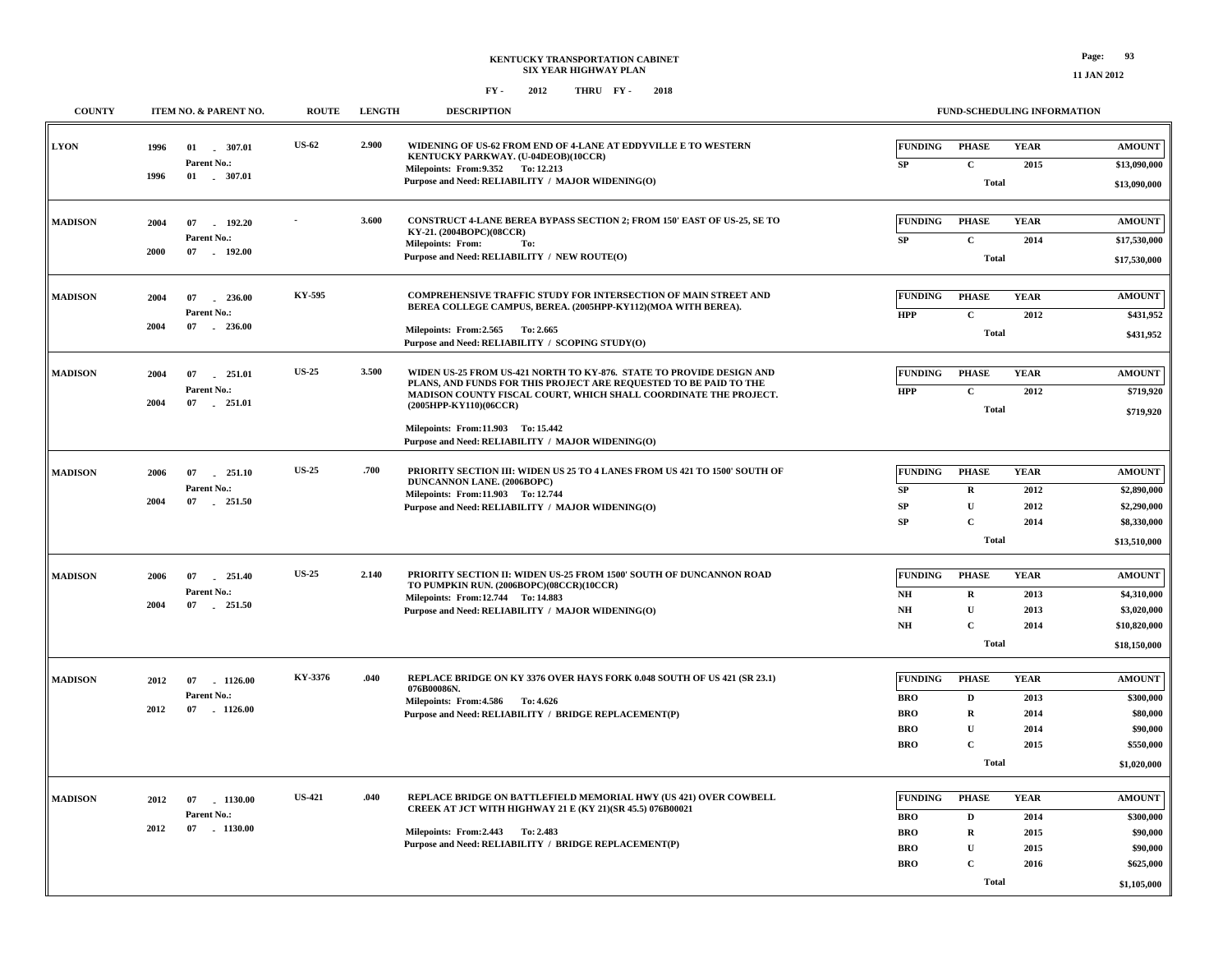**11 JAN 2012**

| <b>COUNTY</b>                    |              | ITEM NO. & PARENT NO.                            | <b>ROUTE</b>   | <b>LENGTH</b> | <b>DESCRIPTION</b>                                                                                                                                                                                                                                                         |                                                                        | <b>FUND-SCHEDULING INFORMATION</b>                                                     |                                             |                                                                                        |
|----------------------------------|--------------|--------------------------------------------------|----------------|---------------|----------------------------------------------------------------------------------------------------------------------------------------------------------------------------------------------------------------------------------------------------------------------------|------------------------------------------------------------------------|----------------------------------------------------------------------------------------|---------------------------------------------|----------------------------------------------------------------------------------------|
| <b>MADISON</b>                   | 2012<br>2012 | 07<br>$-1131.00$<br>Parent No.:<br>07 1131.00    | <b>CR-1158</b> |               | REPLACE BRIDGE ON OLD HAYS FORK LN (CR 1158) OVER BRANCH OF HAYS<br>FORK 0.2 MILE SE OF BATTLEFIELD MEMORIAL HWY (US 421)(SR 16.9) 076C00023N<br>Milepoints: From:.252<br>To: .292<br>Purpose and Need: RELIABILITY / BRIDGE REPLACEMENT(P)                                | <b>FUNDING</b><br><b>BRZ</b><br><b>BRZ</b><br><b>BRZ</b><br><b>BRZ</b> | <b>PHASE</b><br>D<br>$\mathbf R$<br>$\mathbf{U}$<br>$\mathbf{C}$<br><b>Total</b>       | <b>YEAR</b><br>2013<br>2014<br>2014<br>2015 | <b>AMOUNT</b><br>\$300,000<br>\$40,000<br>\$40,000<br>\$400,000<br>\$780,000           |
| <b>MADISON</b>                   | 2008<br>2008 | 8403.00<br>07<br>Parent No.:<br>07<br>8403.00    | KY-627         | .100          | RECONSTRUCT AND WIDEN THE KY-627 BRIDGE OVER I-75 TO FIVE LANES TO<br><b>IMPROVE TRAFFIC CONGESTION AND IMPROVE SAFETY. (INCLUDES 7-8400) (B40)</b><br>(08CCN)(10CCR)<br>Milepoints: From:.073<br>To: .193<br>Purpose and Need: RELIABILITY / MAJOR WIDENING(O)            | <b>FUNDING</b><br><b>STP</b><br><b>STP</b><br><b>STP</b>               | <b>PHASE</b><br>$\bf{R}$<br>$\mathbf U$<br>$\mathbf C$<br><b>Total</b>                 | <b>YEAR</b><br>2013<br>2015<br>2017         | <b>AMOUNT</b><br>\$3,000,000<br>\$8,000,000<br>\$16,000,000<br>\$27,000,000            |
| <b>MADISON</b>                   | 2008<br>2008 | 07<br>8504.00<br>Parent No.:<br>$-8504.00$<br>07 | <b>CS-2060</b> |               | <b>IMPROVE BRATCHER LANE FROM KY-594 TO BRYON AVENUE. SEE 7-8635 FOR</b><br>SUPPLEMENTAL SB2 BOND FUNDS.(08CCN)(10CCR)<br><b>Milepoints: From:.388</b><br>To: .864<br>Purpose and Need: SAFETY / SAFETY-HAZARD ELIM(P)                                                     | <b>FUNDING</b><br><b>SPB</b><br><b>SPB</b><br><b>SPP</b>               | <b>PHASE</b><br>$\mathbf R$<br>$\mathbf U$<br>$\mathbf C$<br><b>Total</b>              | <b>YEAR</b><br>2012<br>2012<br>2013         | <b>AMOUNT</b><br>\$150,000<br>\$100,000<br>\$815,000<br>\$1,065,000                    |
| <b>MADISON</b>                   | 2008<br>2008 | 8505.00<br>07<br>Parent No.:<br>07<br>8505.00    | <b>US-25</b>   |               | IMPROVE ROADWAY, SIDEWALKS, AND BIKE PATHS ON US-25 BETWEEN ELLIPSE<br>STREET TO GLADES ROAD AND THEN CONTINUES ON TO THE BEREA BYPASS.<br>(08CCN)(10CCR)<br>Milepoints: From: 4.644 To: 5.856<br>Purpose and Need: SAFETY / SAFETY(P)                                     | <b>FUNDING</b><br><b>SPB</b><br><b>SPB</b><br>SP                       | <b>PHASE</b><br>$\bf{R}$<br>U<br>$\mathbf{C}$<br><b>Total</b>                          | <b>YEAR</b><br>2012<br>2012<br>2013         | <b>AMOUNT</b><br>\$100,000<br>\$500,000<br>\$4,600,000<br>\$5,200,000                  |
| <b>MADISON</b>                   | 2010<br>2010 | 07<br>8635.00<br>Parent No.:<br>07<br>$-8635.00$ | KY-1983        | 1.847         | SUPPLEMENTAL FUNDING NEEDED TO COMPLETE PROJECT ID#07-8103. (10CCN)<br>Milepoints: From:0<br>To: 1.847<br>Purpose and Need: RELIABILITY / MAJOR WIDENING(O)                                                                                                                | <b>FUNDING</b><br>SB2                                                  | <b>PHASE</b><br>$\mathbf C$<br><b>Total</b>                                            | <b>YEAR</b><br>2012                         | <b>AMOUNT</b><br>\$1,050,000<br>\$1,050,000                                            |
| <b>MADISON</b>                   | 2010<br>2010 | 07<br>8637.00<br>Parent No.:<br>07<br>$-8637.00$ | KY-3055        | 1.593         | RECONSTRUCT WHITE HALL SHRINE ROAD FROM US-25 TO PARK ENTRANCE.<br>(10CCN)<br><b>Milepoints: From:0</b><br>To: 1.593<br>Purpose and Need: RELIABILITY / RECONSTRUCTION(O)                                                                                                  | <b>FUNDING</b><br>SB2                                                  | <b>PHASE</b><br>$\mathbf C$<br><b>Total</b>                                            | <b>YEAR</b><br>2012                         | <b>AMOUNT</b><br>\$1,000,000<br>\$1,000,000                                            |
| <b>MAGOFFIN</b><br><b>MORGAN</b> | 1998<br>1998 | 10 126.50<br>Parent No.:<br>10 126.01            | KY-9009        | 2.500         | WIDEN THE MOUNTAIN PARKWAY TO 4 LANES FROM 0.3MI E OF THE KY-134-<br>JOHNSON CREEK BR TO 0.3MI W OF THE CUTINO-HAGER RD O-PASS - SECTION 5<br>Milepoints: From:63.084 To: 64.9<br>Milepoints: From:62.4<br>To: 63.084<br>Purpose and Need: RELIABILITY / MAJOR WIDENING(O) | <b>FUNDING</b><br>$N\!H$<br>NH<br>NH<br>NH                             | <b>PHASE</b><br>$\mathbf D$<br>$\mathbf R$<br>${\bf U}$<br>$\mathbf C$<br><b>Total</b> | <b>YEAR</b><br>2014<br>2016<br>2016<br>2018 | <b>AMOUNT</b><br>\$1,500,000<br>\$955,000<br>\$575,000<br>\$28,000,000<br>\$31,030,000 |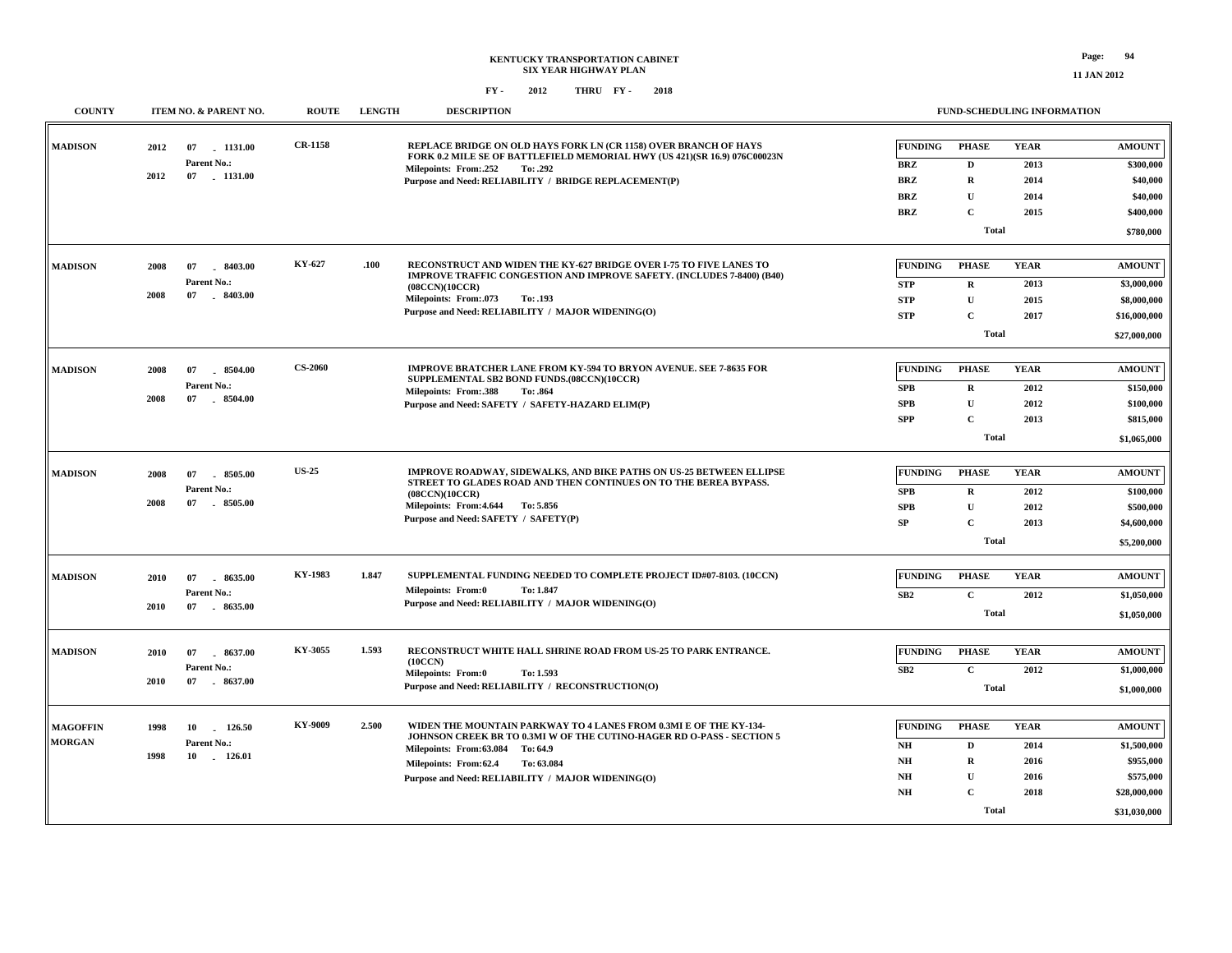| <b>COUNTY</b>                                       | <b>ROUTE</b><br>ITEM NO. & PARENT NO.                              | <b>LENGTH</b> | <b>DESCRIPTION</b>                                                                                                                                                                                                                                                                               |                                                                        |                                                                                            | <b>FUND-SCHEDULING INFORMATION</b>          |                                                                                  |
|-----------------------------------------------------|--------------------------------------------------------------------|---------------|--------------------------------------------------------------------------------------------------------------------------------------------------------------------------------------------------------------------------------------------------------------------------------------------------|------------------------------------------------------------------------|--------------------------------------------------------------------------------------------|---------------------------------------------|----------------------------------------------------------------------------------|
| <b>MAGOFFIN</b><br>2006<br>2006                     | KY-9009<br>10<br>140.00<br>Parent No.:<br>10<br>$-140.00$          | 1.100         | MOUNTAIN PARKWAY WIDENING AND SAFETY IMPROVEMENTS FROM MP 74.5,<br>LICKING RIVER BRIDGE, TO MP 75.6, KY-3048/US-460. (08CCR)(10CCR)<br>Milepoints: From: 74.5<br>To: 75.6<br>Purpose and Need: SAFETY / SAFETY(P)                                                                                | <b>FUNDING</b><br>SPB<br><b>SPB</b><br><b>SPP</b>                      | <b>PHASE</b><br>${\bf R}$<br>$\mathbf{U}$<br>$\mathbf{C}$                                  | <b>YEAR</b><br>2012<br>2012<br>2013         | <b>AMOUNT</b><br>\$560,000<br>\$330,000<br>\$15,750,000                          |
|                                                     |                                                                    |               |                                                                                                                                                                                                                                                                                                  |                                                                        | <b>Total</b>                                                                               |                                             | \$16,640,000                                                                     |
| <b>MAGOFFIN</b><br>2012<br>2012                     | <b>US-460</b><br>10<br>$-166.00$<br>Parent No.:<br>10<br>$-166.00$ | 2.080         | WIDEN THE MOUNTAIN PARKWAY EXTENSION (KY 114/US 460) THROUGH THE<br>CONGESTED AREA AT SALYERSVILLE.<br>Milepoints: From:12.486 To:14.566<br>Purpose and Need: RELIABILITY / MAJOR WIDENING(O)                                                                                                    | <b>FUNDING</b><br>N <sub>H</sub>                                       | <b>PHASE</b><br>$\mathbf D$<br><b>Total</b>                                                | <b>YEAR</b><br>2014                         | <b>AMOUNT</b><br>\$2,000,000<br>\$2,000,000                                      |
| <b>MAGOFFIN</b><br>2012<br>2012                     | KY-9009<br>10<br>167.00<br>Parent No.:<br>10 . 167.00              | .300          | PRELIMINARY ENGINEERING FOR AN INTERCHANGE AT GIFFORD ROAD (MP<br>$70.5$ ).<br>Milepoints: From: 70.35 To: 70.65<br>Purpose and Need: RELIABILITY / NEW INTERCHANGE(O)                                                                                                                           | <b>FUNDING</b><br>SP <sub>1</sub>                                      | <b>PHASE</b><br>$\mathbf{D}$<br><b>Total</b>                                               | <b>YEAR</b><br>2014                         | <b>AMOUNT</b><br>\$500,000<br>\$500,000                                          |
| <b>MAGOFFIN</b><br>2010<br>2010                     | CR-1756<br>1092.00<br>10<br>Parent No.:<br>10<br>$-1092.00$        | .100          | REPLACE BRIDGE ON CR-1756 (MP 0.031) OVER TRACE FORK; .08 MI-N JCT KY<br>542; (STRUCTURALLY DEFICIENT, SR=17.3) 077C00048N<br>Milepoints: From:0<br>To: .1<br>Purpose and Need: RELIABILITY / BRIDGE REPLACEMENT(P)                                                                              | <b>FUNDING</b><br><b>BRZ</b><br><b>BRZ</b><br><b>BRZ</b>               | <b>PHASE</b><br>${\bf R}$<br>$\mathbf{U}$<br>$\mathbf C$<br><b>Total</b>                   | <b>YEAR</b><br>2014<br>2014<br>2016         | <b>AMOUNT</b><br>\$25,000<br>\$20,000<br>\$240,000<br>\$285,000                  |
| <b>MAGOFFIN</b><br>2012<br>2012                     | KY-2019<br>1098.00<br>10<br>Parent No.:<br>10 1098.00              | .040          | REPLACE BRIDGE ON KY 2019 OVER LICK CREEK 0.055 MILE S OF KY 3334 (SR<br>31.9) 077B00062N<br>Milepoints: From: 2.898 To: 2.938<br>Purpose and Need: RELIABILITY / BRIDGE REPLACEMENT(P)                                                                                                          | <b>FUNDING</b><br><b>BRO</b><br><b>BRO</b><br><b>BRO</b><br><b>BRO</b> | <b>PHASE</b><br>$\mathbf D$<br>$\mathbf R$<br>$\mathbf{U}$<br>$\mathbf{C}$<br><b>Total</b> | <b>YEAR</b><br>2013<br>2014<br>2014<br>2015 | <b>AMOUNT</b><br>\$200,000<br>\$100,000<br>\$100,000<br>\$750,000<br>\$1,150,000 |
| <b>MAGOFFIN</b><br>2012<br>2012                     | KY-2019<br>10<br>$-1099.00$<br>Parent No.:<br>10<br>$-1099.00$     | .040          | REPLACE BRIDGE ON KY 2019 OVER RACCOON CREEK 0.039 S OF KY 1081(SR 33.2)<br>077B00063N<br>Milepoints: From: 5.497 To: 5.537<br>Purpose and Need: RELIABILITY / BRIDGE REPLACEMENT(P)                                                                                                             | <b>FUNDING</b><br><b>BRO</b><br><b>BRO</b><br><b>BRO</b><br><b>BRO</b> | <b>PHASE</b><br>D<br>$\mathbf R$<br>U<br>$\mathbf{C}$<br><b>Total</b>                      | <b>YEAR</b><br>2013<br>2014<br>2014<br>2015 | <b>AMOUNT</b><br>\$200,000<br>\$50,000<br>\$100,000<br>\$500,000<br>\$850,000    |
| <b>MAGOFFIN</b><br>2006<br><b>BREATHITT</b><br>2006 | <b>KY-30</b><br>10<br>8308.00<br>Parent No.:<br>10<br>8308.00      | 1.270         | RECONSTRUCT KY-30 AT THE BREATHITT/MAGOFFIN COUNTY LINE BEGINNING<br>AT MILEPOST 37 IN BREATHITT COUNTY TO MILEPOST 0.75 IN MAGOFFIN<br>COUNTY. (06CCN)(10CCR)<br>Milepoints: From:0<br>To: .75<br>To: 37.522<br><b>Milepoints: From:37</b><br>Purpose and Need: RELIABILITY / RECONSTRUCTION(O) | FUNDING<br>SP<br>SP<br>SP                                              | <b>PHASE</b><br>$\mathbf R$<br>$\mathbf U$<br>$\mathbf C$<br><b>Total</b>                  | <b>YEAR</b><br>2012<br>2012<br>2013         | <b>AMOUNT</b><br>\$270,000<br>\$160,000<br>\$8,120,000<br>\$8,550,000            |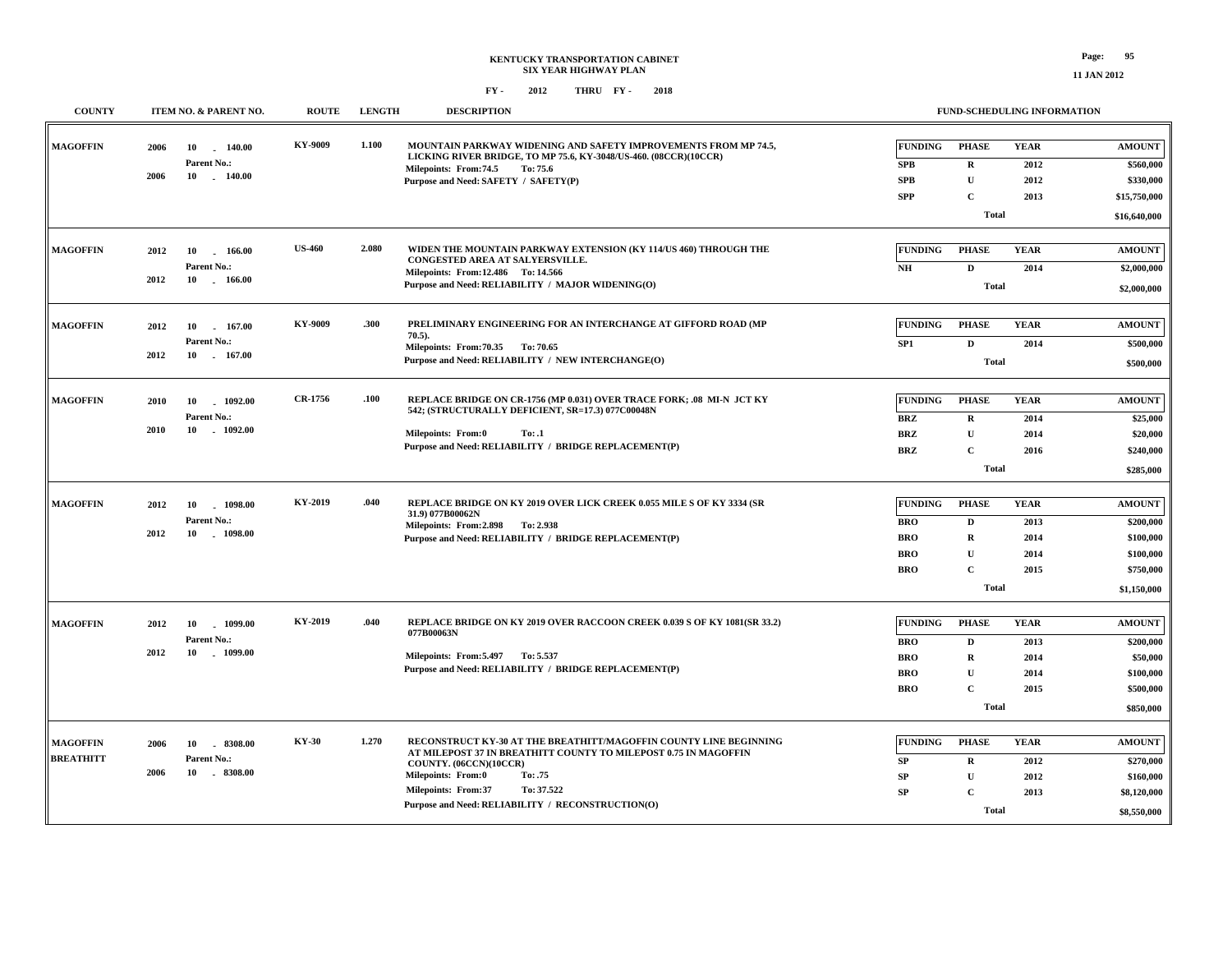**11 JAN 2012**

| <b>COUNTY</b>   | ITEM NO. & PARENT NO.                | <b>ROUTE</b>   | <b>LENGTH</b> | <b>DESCRIPTION</b>                                                                                                            |                 |                  | FUND-SCHEDULING INFORMATION |               |
|-----------------|--------------------------------------|----------------|---------------|-------------------------------------------------------------------------------------------------------------------------------|-----------------|------------------|-----------------------------|---------------|
| <b>MARION</b>   | 2010<br>04<br>1066.00                | KY-1195        | .100          | REPLACE BRIDGE ON KY-1195 (MP 0.884) OVER CARTWRIGHTS CREEK: .80 MI                                                           | <b>FUNDING</b>  | <b>PHASE</b>     | <b>YEAR</b>                 | <b>AMOUNT</b> |
|                 | Parent No.:                          |                |               | NORTH OF JCT US 68; (STRUCTURALLY DEFICIENT, SR=43.3) 078B00051N                                                              | <b>BRX</b>      | $\mathbf R$      | 2014                        | \$90,000      |
|                 | 2010<br>04<br>$-1066.00$             |                |               | Milepoints: From: 834<br>To: .934                                                                                             | <b>BRX</b>      | $\mathbf U$      | 2014                        | \$190,000     |
|                 |                                      |                |               | Purpose and Need: RELIABILITY / BRIDGE REPLACEMENT(P)                                                                         | <b>BRX</b>      | $\mathbf C$      | 2017                        | \$680,000     |
|                 |                                      |                |               |                                                                                                                               |                 | <b>Total</b>     |                             | \$960,000     |
|                 |                                      |                | .040          |                                                                                                                               |                 |                  |                             |               |
| <b>MARION</b>   | 1076.00<br>2012<br>04                | KY-49          |               | REPLACE BRIDGE ON KY 49 OVER HAMILTON BRANCH 0.33 MILE E OF COWHERD<br>LN (CR-1301) (SR 41.4) 078B00031N.                     | <b>FUNDING</b>  | <b>PHASE</b>     | <b>YEAR</b>                 | <b>AMOUNT</b> |
|                 | Parent No.:<br>2012<br>04<br>1076.00 |                |               | Milepoints: From: 20.553 To: 20.593                                                                                           | <b>BRO</b>      | D                | 2013                        | \$75,000      |
|                 |                                      |                |               | Purpose and Need: RELIABILITY / BRIDGE REPLACEMENT(P)                                                                         | <b>BRO</b>      | $\mathbf R$      | 2014                        | \$75,000      |
|                 |                                      |                |               |                                                                                                                               | <b>BRO</b>      | U<br>$\mathbf C$ | 2014                        | \$75,000      |
|                 |                                      |                |               |                                                                                                                               | <b>BRO</b>      |                  | 2015                        | \$275,000     |
|                 |                                      |                |               |                                                                                                                               |                 | <b>Total</b>     |                             | \$500,000     |
| <b>MARION</b>   | 2006<br>04<br>$-8304.00$             | <b>KY-49</b>   | 2.500         | RECONSTRUCT KY-49 FROM LEBANON TO THE CANEY CREEK BRIDGE. (06CCN)                                                             | <b>FUNDING</b>  | <b>PHASE</b>     | <b>YEAR</b>                 | <b>AMOUNT</b> |
|                 | Parent No.:                          |                |               | <b>Milepoints: From:13</b><br>To: 15.5<br>Purpose and Need: RELIABILITY / RECONSTRUCTION(O)                                   | SP              | $\mathbf R$      | 2013                        | \$1,660,000   |
|                 | 2006<br>$-8304.00$<br>04             |                |               |                                                                                                                               | SP              | $\mathbf U$      | 2013                        | \$820,000     |
|                 |                                      |                |               |                                                                                                                               | <b>SP</b>       | $\mathbf C$      | 2015                        | \$8,440,000   |
|                 |                                      |                |               |                                                                                                                               |                 | <b>Total</b>     |                             | \$10,920,000  |
|                 |                                      |                |               |                                                                                                                               |                 |                  |                             |               |
| <b>MARSHALL</b> | 2000<br>01<br>117.00                 | <b>US-68</b>   | 1.200         | IMPROVEMENTS TO US-68 TO PROVIDE LEFT TURN LANES FOR MARSHALL CO.<br>HIGH SCHOOL AND CHRISTIAN FELLOWSHIP HIGH SCHOOL.(08CCR) | <b>FUNDING</b>  | <b>PHASE</b>     | <b>YEAR</b>                 | <b>AMOUNT</b> |
|                 | Parent No.:<br>2000<br>$01$ 117.00   |                |               | Milepoints: From:10.635 To: 10.701                                                                                            | <b>SPB</b>      | $\mathbf C$      | 2013                        | \$2,930,000   |
|                 |                                      |                |               | Purpose and Need: SAFETY / SAFETY(P)                                                                                          |                 | <b>Total</b>     |                             | \$2,930,000   |
|                 |                                      | <b>US-68</b>   |               |                                                                                                                               |                 |                  |                             |               |
| <b>MARSHALL</b> | 180.70<br>1996<br>01                 |                | 1.200         | CADIZ-AURORA; BRIDGE OVER KENTUCKY LAKE (ESTIMATED CONSTRUCTION<br>PHASE COST IS \$165 MILLION): (079B00023N)(10CCR)          | <b>FUNDING</b>  | <b>PHASE</b>     | <b>YEAR</b>                 | <b>AMOUNT</b> |
| <b>TRIGG</b>    | Parent No.:<br>1996<br>01<br>180.70  |                |               | Milepoints: From: 27.801 To: 28.146                                                                                           | NH              | $\mathbf{U}$     | 2012                        | \$520,000     |
|                 |                                      |                |               | <b>Milepoints: From:0</b><br>To: .378                                                                                         | J <sub>M5</sub> | $\mathbf C$      | 2014                        | \$50,000,000  |
|                 |                                      |                |               | Purpose and Need: RELIABILITY / BRIDGE REPLACEMENT(P)                                                                         |                 | <b>Total</b>     |                             | \$50,520,000  |
| <b>MARSHALL</b> | 180.71<br>1996<br>01                 | <b>US-68</b>   | 1.200         | CADIZ-AURORA; BRIDGE OVER KENTUCKY LAKE (ADDITIONAL FUNDING FOR C                                                             | FUNDING         | <b>PHASE</b>     | <b>YEAR</b>                 | <b>AMOUNT</b> |
| <b>TRIGG</b>    | Parent No.:                          |                |               | PHASE)(10CCR)<br>Milepoints: From: 27.801 To: 28.146                                                                          | J <sub>M5</sub> | $\mathbf C$      | 2015                        | \$65,000,000  |
|                 | $-180.70$<br>1996<br>01              |                |               | Milepoints: From:0<br>To: .378                                                                                                |                 | <b>Total</b>     |                             | \$65,000,000  |
|                 |                                      |                |               | Purpose and Need: RELIABILITY / PREFINANCD CONVRSN(O)                                                                         |                 |                  |                             |               |
| <b>MARSHALL</b> | 2006<br>01<br>180.72                 | <b>US-68</b>   | .700          | CADIZ-AURORA; BRIDGE OVER KENTUCKY LAKE (ADDITIONAL FUNDING FOR C                                                             | <b>FUNDING</b>  | <b>PHASE</b>     | <b>YEAR</b>                 | <b>AMOUNT</b> |
| <b>TRIGG</b>    | Parent No.:                          |                |               | <b>PHASE</b> )<br>Milepoints: From: 27.801 To: 28.146                                                                         | J <sub>M5</sub> | $\mathbf C$      | 2016                        | \$50,000,000  |
|                 | 1996<br>01<br>180.70                 |                |               | <b>Milepoints: From:0</b><br>To: .378                                                                                         |                 | <b>Total</b>     |                             | \$50,000,000  |
|                 |                                      |                |               | Purpose and Need: RELIABILITY / PREFINANCD CONVRSN(O)                                                                         |                 |                  |                             |               |
| <b>MARSHALL</b> | 2012<br>01<br>234.00<br>$\sim$       | <b>JC-9003</b> |               | RECONSTRUCT ELEMENTS OF EXISTING PURCHASE PARKWAY FROM MP 25 TO                                                               | <b>FUNDING</b>  | <b>PHASE</b>     | <b>YEAR</b>                 | <b>AMOUNT</b> |
| <b>GRAVES</b>   | Parent No.:                          |                |               | MP 52 (I-69 CORRIDOR IMPROVEMENT)<br>Milepoints: From:34.487                                                                  | NH              | D                | 2014                        | \$500,000     |
|                 | 2012<br>01<br>$-234.00$              |                |               | To: 52<br><b>Milepoints: From:25</b><br>To: 34.487                                                                            | <b>NH</b>       | $\mathbf C$      | 2015                        | \$7,000,000   |
|                 |                                      |                |               | Purpose and Need: SAFETY / SAFETY(P)                                                                                          |                 | <b>Total</b>     |                             | \$7,500,000   |
|                 |                                      |                |               |                                                                                                                               |                 |                  |                             |               |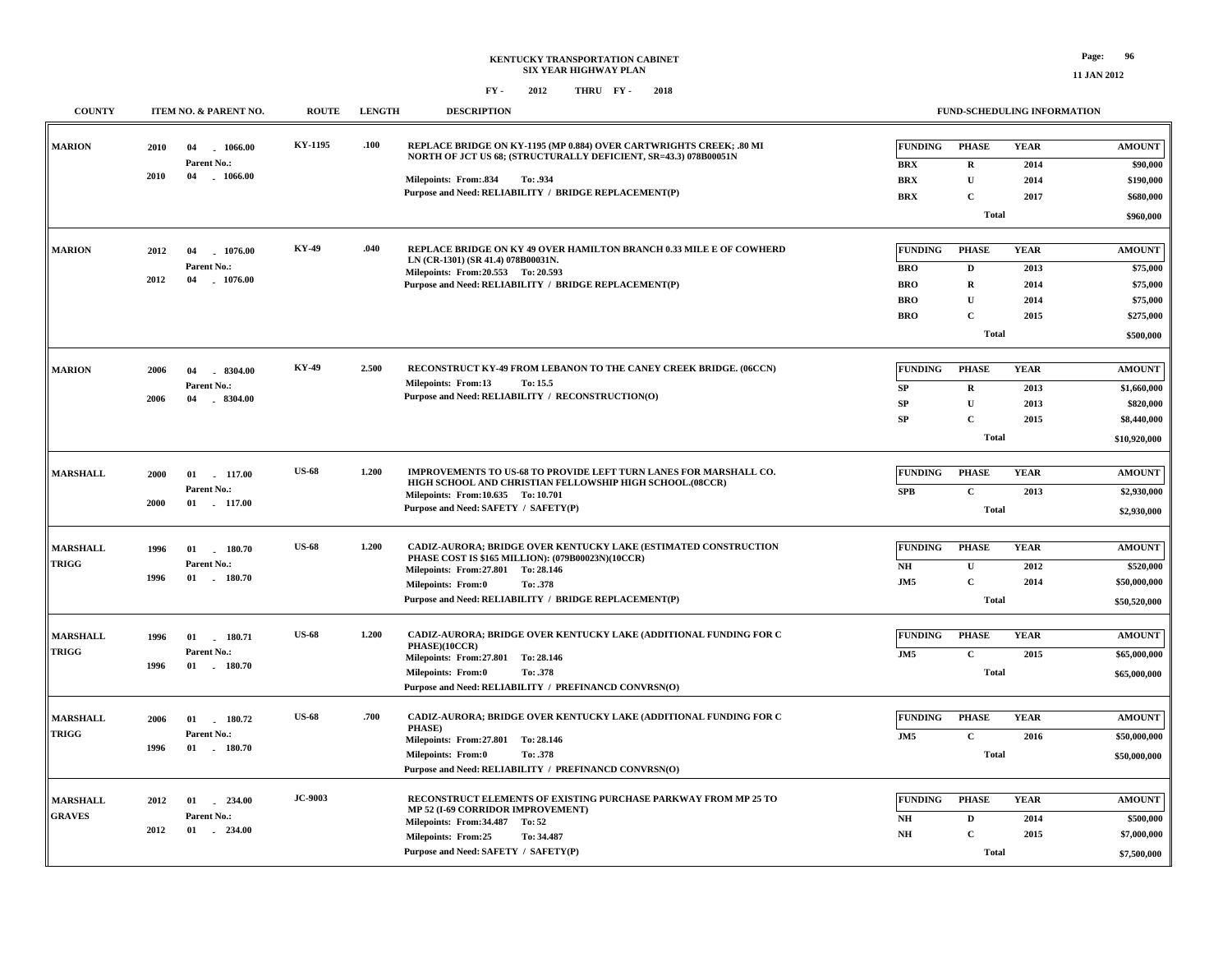#### **FY - FY - 2012 2018 THRU**

| <b>COUNTY</b>   | ITEM NO. & PARENT NO.                                                           | <b>ROUTE</b>   | <b>LENGTH</b> | <b>DESCRIPTION</b>                                                                                                                                                                                                                                                                                                             |                                                                                            | <b>FUND-SCHEDULING INFORMATION</b>                                                         |                                             |                                                                                            |
|-----------------|---------------------------------------------------------------------------------|----------------|---------------|--------------------------------------------------------------------------------------------------------------------------------------------------------------------------------------------------------------------------------------------------------------------------------------------------------------------------------|--------------------------------------------------------------------------------------------|--------------------------------------------------------------------------------------------|---------------------------------------------|--------------------------------------------------------------------------------------------|
| <b>MARSHALL</b> | 2010<br>01<br>800.00<br>$\sim$<br>Parent No.:<br>2010<br>01<br>800.00<br>$\sim$ | $I-24$         | .100          | RECONSTRUCT I-24/PURCHASE PARKWAY INTERCHANGE (I-69 CORRIDOR<br><b>IMPROVEMENT</b> )<br>Milepoints: From:24.5<br>To: 25.379<br>Purpose and Need: ECONOMIC DEVELOPMENT / I-CHANGE RECONST(O)                                                                                                                                    | <b>FUNDING</b><br>NH<br>NH<br><b>NH</b><br>NH                                              | <b>PHASE</b><br>$\mathbf D$<br>$\mathbf R$<br>$\mathbf{U}$<br>$\mathbf C$<br><b>Total</b>  | <b>YEAR</b><br>2013<br>2015<br>2015<br>2017 | <b>AMOUNT</b><br>\$2,400,000<br>\$3,100,000<br>\$1,600,000<br>\$16,000,000<br>\$23,100,000 |
| <b>MARSHALL</b> | $01$ $18002.00$<br>2000<br>Parent No.:<br>2000<br>01 8002.00                    | <b>KY-348</b>  | 1.750         | WIDEN KY-348 TO 4 LANES BETWEEN PURCHASE PARKWAY AND US-641.<br>(00CCN)(06CCR)(INCLUDES DESIGN FOR 1-8101.00)(RU-04DEOB)<br>Milepoints: From: 7.62<br>To: 8.783<br>Purpose and Need: RELIABILITY / MAJOR WIDENING(O)                                                                                                           | <b>FUNDING</b><br>SP <sub>1</sub>                                                          | <b>PHASE</b><br>$\mathbf{C}$<br><b>Total</b>                                               | <b>YEAR</b><br>2012                         | <b>AMOUNT</b><br>\$11,820,000<br>\$11,820,000                                              |
| <b>MARSHALL</b> | 01 8101.00<br>2002<br>Parent No.:<br>2002<br>$01$ . 8101.00                     | <b>JC-9003</b> | .100          | <b>JULIAN M. CARROLL PKWY: RECONSTRUCT INTERCHANGE AT KY-348 IN</b><br>BENTON. (02CCN)(06CCR)(DESIGN INCLUDED UNDER 1-8002.00)(08CCR)(I-69<br><b>CORRIDOR IMPROVEMENT)(10CCR)</b><br>Milepoints: From: 42.1<br>To: 43.1<br>Purpose and Need: ECONOMIC DEVELOPMENT / I-CHANGE RECONST(O)                                        | <b>FUNDING</b><br><b>SPB</b><br><b>SPB</b><br>SP <sub>1</sub>                              | <b>PHASE</b><br>$\mathbf R$<br>$\mathbf{U}$<br>$\mathbf{C}$<br><b>Total</b>                | <b>YEAR</b><br>2012<br>2012<br>2013         | <b>AMOUNT</b><br>\$2,210,000<br>\$1,880,000<br>\$16,320,000<br>\$20,410,000                |
| <b>MARTIN</b>   | 2002<br>12<br>154.11<br>Parent No.:<br>12 154.10<br>1998                        | <b>KY-40</b>   | 2.000         | INEZ TO WARFIELD (SECTION 2-1): FROM LITTLE BLACKLOG TO BOOTH FORK.<br>[STA. 190+00 TO STA. 298+00 (ENGLISH)] (2002BOP)<br><b>Milepoints: From:</b><br>To:<br>Purpose and Need: RELIABILITY / RELOCATION(O)                                                                                                                    | <b>FUNDING</b><br>SP                                                                       | <b>PHASE</b><br>$\mathbf C$<br><b>Total</b>                                                | <b>YEAR</b><br>2012                         | <b>AMOUNT</b><br>\$38,300,000<br>\$38,300,000                                              |
| <b>MARTIN</b>   | 2012<br>12<br>192.00<br>$\sim$<br>Parent No.:<br>2012<br>12<br>192.00           | <b>KY-40</b>   | .200          | IMPROVE ALIGNMENT AND GEOMETRICS OF THE CURVE LOCATED JUST<br>BEFORE THE JUNCTION OF KY 2031 AND KY 40 TO .1 MILES BEFORE GORDON<br>HOLLOW ROAD, AND IMPROVE THE CULVERT/SAFETY DESIGN TO INCREASE<br>MOTORIST AND PEDESTRIAN SAFETY<br>Milepoints: From:18.2<br>To: 18.4<br>Purpose and Need: RELIABILITY / RECONSTRUCTION(O) | <b>FUNDING</b><br>SP <sub>1</sub><br>SP <sub>1</sub><br>SP <sub>1</sub><br>SP <sub>1</sub> | <b>PHASE</b><br>$\mathbf{D}$<br>$\mathbf R$<br>U<br>$\mathbf C$<br><b>Total</b>            | <b>YEAR</b><br>2014<br>2016<br>2016<br>2017 | <b>AMOUNT</b><br>\$500,000<br>\$100,000<br>\$220,000<br>\$1,150,000<br>\$1,970,000         |
| <b>MARTIN</b>   | 12<br>1092.00<br>2008<br>Parent No.:<br>12<br>$-1092.00$<br>2008                | PR-1015        | .100          | <b>REPLACE BRIDGE AND APPROACHES ON PR-1015 OVER ROCKCASTLE CREEK</b><br>(C26) 275 FEET WEST JCT. KY-3 JUST SOUTH OF CROOKED RUN ROAD. (SR=2.0):<br>(080C00026N)<br><b>Milepoints: From:0</b><br>To: .028<br>Purpose and Need: SAFETY / BRIDGE REPLACEMENT(P)                                                                  | <b>FUNDING</b><br><b>BRZ</b>                                                               | <b>PHASE</b><br>$\mathbf C$<br><b>Total</b>                                                | <b>YEAR</b><br>2012                         | <b>AMOUNT</b><br>\$530,000<br>\$530,000                                                    |
| <b>MARTIN</b>   | $-1112.00$<br>2012<br>12<br>Parent No.:<br>2012<br>12 1112.00                   | <b>KY-40</b>   | .040          | REPLACE BRIDGE ON KY 40 OVER BUCK CREEK AT THE KY 2031 INTERSECTION<br>(SR 49.8) 080B00002N.<br>Milepoints: From: 18.242 To: 18.282<br>Purpose and Need: RELIABILITY / BRIDGE REPLACEMENT(P)                                                                                                                                   | <b>FUNDING</b><br><b>BRO</b><br><b>BRO</b><br><b>BRO</b><br><b>BRO</b>                     | <b>PHASE</b><br>$\mathbf{D}$<br>$\mathbf R$<br>$\mathbf U$<br>$\mathbf{C}$<br><b>Total</b> | <b>YEAR</b><br>2014<br>2015<br>2015<br>2016 | <b>AMOUNT</b><br>\$300,000<br>\$140,000<br>\$175,000<br>\$500,000<br>\$1,115,000           |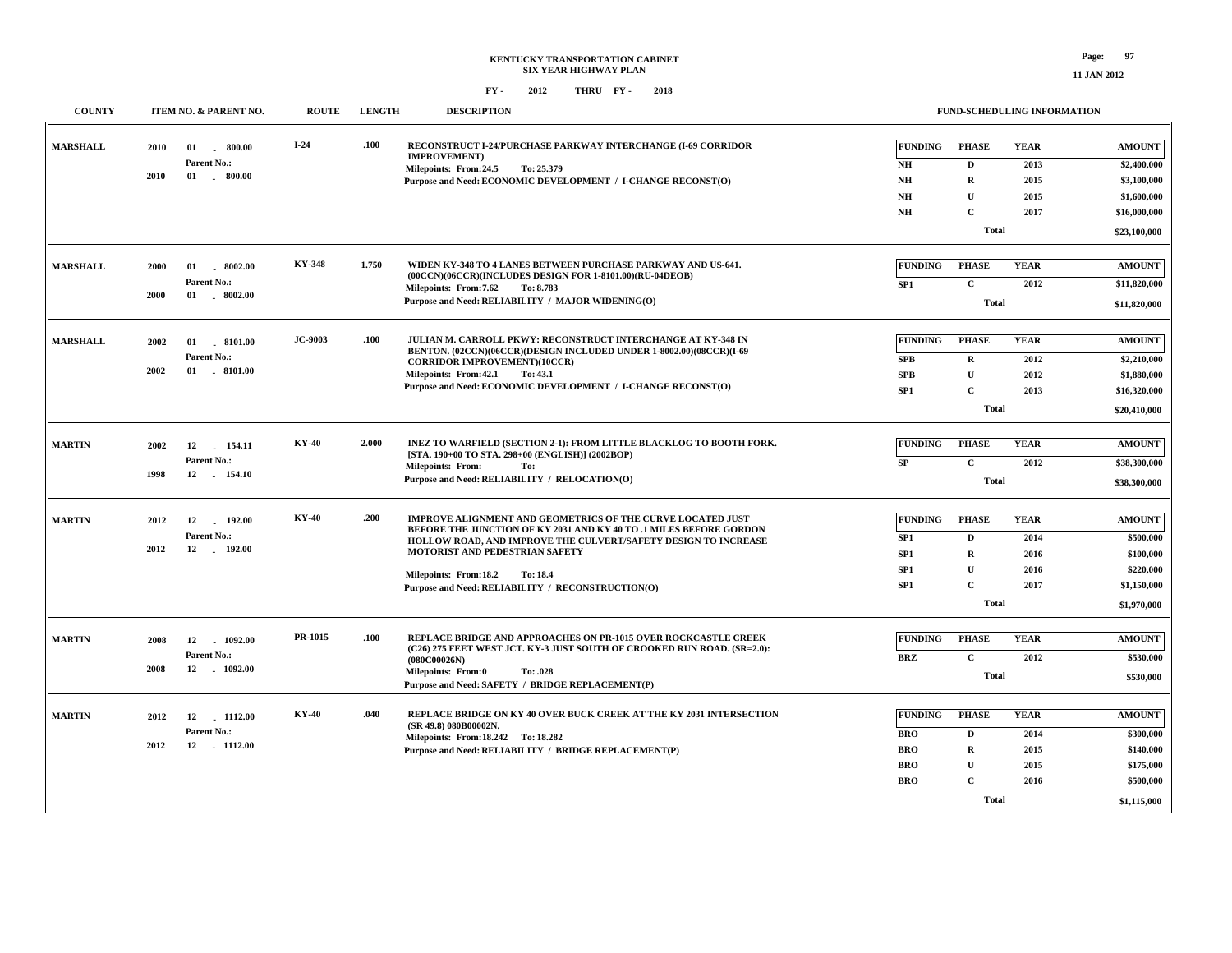**11 JAN 2012**

| <b>COUNTY</b>    |      | ITEM NO. & PARENT NO.           | <b>ROUTE</b>   | <b>LENGTH</b> | <b>DESCRIPTION</b>                                                                                                         |                | FUND-SCHEDULING INFORMATION |             |               |
|------------------|------|---------------------------------|----------------|---------------|----------------------------------------------------------------------------------------------------------------------------|----------------|-----------------------------|-------------|---------------|
| <b>MASON</b>     | 2004 | 147.20<br>09                    | <b>US-68</b>   | 2.700         | NEW FULLY CONTROLLED ACCESS ROUTE FROM US 68 NEAR WASHINGTON                                                               | <b>FUNDING</b> | <b>PHASE</b>                | <b>YEAR</b> | <b>AMOUNT</b> |
|                  |      | Parent No.:                     |                |               | EAST TO KY 11 INCLUDING A NEW I-CHNG AT KY 11. (PRIORITY                                                                   | SP             | D                           | 2013        | \$780,000     |
|                  | 1998 | 09<br>.147.11                   |                |               | SECTION)(2004BOPC)(06CCR)<br>Milepoints: From:<br>To:                                                                      | SP             | $\mathbf R$                 | 2015        | \$1,580,000   |
|                  |      |                                 |                |               | Purpose and Need: RELIABILITY / NEW ROUTE(O)                                                                               | SP             | $\mathbf U$                 | 2015        | \$1,820,000   |
|                  |      |                                 |                |               |                                                                                                                            | <b>SP</b>      | $\mathbf{C}$                | 2017        | \$32,450,000  |
|                  |      |                                 |                |               |                                                                                                                            |                | <b>Total</b>                |             |               |
|                  |      |                                 |                |               |                                                                                                                            |                |                             |             | \$36,630,000  |
| <b>MASON</b>     | 2004 | 09<br>147.60                    | <b>US-68</b>   | 2.900         | NEW FULLY CONTROLLED ACCESS ROUTE FROM KY 11 NORTHEAST TO KY 9 (AA<br>HWY) INCLUDING NEW I-CHNG AT KY 9. (2004BOPC)(06CCR) | <b>FUNDING</b> | <b>PHASE</b>                | <b>YEAR</b> | <b>AMOUNT</b> |
|                  |      | Parent No.:                     |                |               | <b>Milepoints: From:</b><br>To:                                                                                            | SP             | D                           | 2013        | \$780,000     |
|                  | 1998 | 09<br>147.11                    |                |               | Purpose and Need: RELIABILITY / NEW ROUTE(O)                                                                               | SP             | $\mathbf R$                 | 2015        | \$1,580,000   |
|                  |      |                                 |                |               |                                                                                                                            | SP             | $\mathbf U$                 | 2015        | \$1,820,000   |
|                  |      |                                 |                |               |                                                                                                                            | SP             | $\mathbf C$                 | 2018        | \$33,750,000  |
|                  |      |                                 |                |               |                                                                                                                            |                | <b>Total</b>                |             | \$37,930,000  |
| <b>MASON</b>     | 2000 | 09<br>169.00                    | <b>KY-9</b>    | 3.500         | WIDEN THE AA HWY TO 4-LANES FROM THE NEW MAYSVILLE BRIDGE                                                                  | <b>FUNDING</b> | <b>PHASE</b>                | <b>YEAR</b> | <b>AMOUNT</b> |
|                  |      | Parent No.:                     |                |               | APPROACH INTERSECTION WEST TO KY-10 (FERNLEAF-GERMANTOWN RD).                                                              | <b>SPP</b>     | $\mathbf C$                 | 2012        | \$12,000,000  |
|                  | 2000 | $-169.00$<br>09                 |                |               | $(00CCR)$ $(04CCN)$ $(06CCR)$ $(08CCR)$ $(10CCR)$<br>Milepoints: From:10.256 To:13.987                                     |                |                             |             |               |
|                  |      |                                 |                |               | Purpose and Need: RELIABILITY / MAJOR WIDENING(O)                                                                          |                | <b>Total</b>                |             | \$12,000,000  |
|                  |      |                                 | <b>CR-1122</b> |               | REPLACE BRIDGE ON DIXON PIKE (CR 1122) OVER LICKING RIVER 0.34 MILE S OF                                                   |                |                             |             |               |
| <b>MASON</b>     | 2012 | 1087.00<br>09                   |                |               | THOMAS LN (CR 1130)(SR 26.5) 081C00018N                                                                                    | <b>FUNDING</b> | <b>PHASE</b>                | <b>YEAR</b> | <b>AMOUNT</b> |
|                  | 2012 | Parent No.:<br>09<br>$-1087.00$ |                |               | Milepoints: From:1.565 To:1.605                                                                                            | <b>BRZ</b>     | D                           | 2013        | \$400,000     |
|                  |      |                                 |                |               | Purpose and Need: RELIABILITY / BRIDGE REPLACEMENT(P)                                                                      | <b>BRZ</b>     | $\mathbf R$                 | 2014        | \$25,000      |
|                  |      |                                 |                |               |                                                                                                                            | <b>BRZ</b>     | $\mathbf U$                 | 2014        | \$10,000      |
|                  |      |                                 |                |               |                                                                                                                            | <b>BRZ</b>     | $\mathbf C$                 | 2016        | \$450,000     |
|                  |      |                                 |                |               |                                                                                                                            |                | <b>Total</b>                |             | \$885,000     |
| <b>MASON</b>     | 2012 | 09<br>1088.00                   | <b>CR-1206</b> |               | REPLACE BRIDGE ON FLAT FORK RD (CR 1206) OVER FLAT FORK 0.24 MILE S OF                                                     | <b>FUNDING</b> | <b>PHASE</b>                | <b>YEAR</b> | <b>AMOUNT</b> |
|                  |      | Parent No.:                     |                |               | FLEMINGSBURG MAYSLICK RD (KY 161)(SR 30) 081C00025N<br>Milepoints: From: .238<br>To: .278                                  | <b>BRZ</b>     | D                           | 2014        | \$350,000     |
|                  | 2012 | 09<br>$-1088.00$                |                |               | Purpose and Need: RELIABILITY / BRIDGE REPLACEMENT(P)                                                                      | <b>BRZ</b>     | $\mathbf R$                 | 2015        | \$25,000      |
|                  |      |                                 |                |               |                                                                                                                            | <b>BRZ</b>     | $\mathbf U$                 | 2015        | \$10,000      |
|                  |      |                                 |                |               |                                                                                                                            | <b>BRZ</b>     | $\mathbf C$                 | 2017        | \$375,000     |
|                  |      |                                 |                |               |                                                                                                                            |                | <b>Total</b>                |             | \$760,000     |
|                  |      |                                 |                |               |                                                                                                                            |                |                             |             |               |
| <b>MASON</b>     | 2006 | $-8303.00$<br>09                | <b>KY-1448</b> | 1.600         | RECONSTRUCT/IMPROVE KY-1448/MAPLELEAF ROAD FROM KY-9 TO US-68.<br>(06CCN)(08CCR)(10CCR)                                    | <b>FUNDING</b> | <b>PHASE</b>                | <b>YEAR</b> | <b>AMOUNT</b> |
|                  |      | Parent No.:                     |                |               | Milepoints: From: 5.423 To: 7.003                                                                                          | <b>SPB</b>     | $\bf R$                     | 2012        | \$2,030,000   |
|                  | 2006 | 09<br>$-8303.00$                |                |               | Purpose and Need: RELIABILITY / RECONSTRUCTION(O)                                                                          | SPB            | $\mathbf U$                 | 2012        | \$1,000,000   |
|                  |      |                                 |                |               |                                                                                                                            | <b>SPP</b>     | $\mathbf{C}$                | 2013        | \$8,440,000   |
|                  |      |                                 |                |               |                                                                                                                            |                | <b>Total</b>                |             | \$11,470,000  |
| <b>MCCRACKEN</b> | 2000 | 2.00<br>01                      | $I-24$         | 1.000         | I-24 BRIDGE OVER THE OHIO RIVER @ PADUCAH (B100); JOINT PROJECT WITH                                                       | <b>FUNDING</b> | <b>PHASE</b>                | <b>YEAR</b> | <b>AMOUNT</b> |
|                  |      | <b>Parent No.:</b>              |                |               | ILLINOIS TO MITIGATE SCOUR (073B00100N)                                                                                    | IM             | $\mathbf C$                 | 2012        |               |
|                  | 2000 | $01 \t 2.00$                    |                |               | Milepoints: From:0<br>To: 1.067                                                                                            |                |                             |             | \$260,000     |
|                  |      |                                 |                |               | Purpose and Need: SAFETY / BRIDGE INSPECTION(P)                                                                            |                | <b>Total</b>                |             | \$260,000     |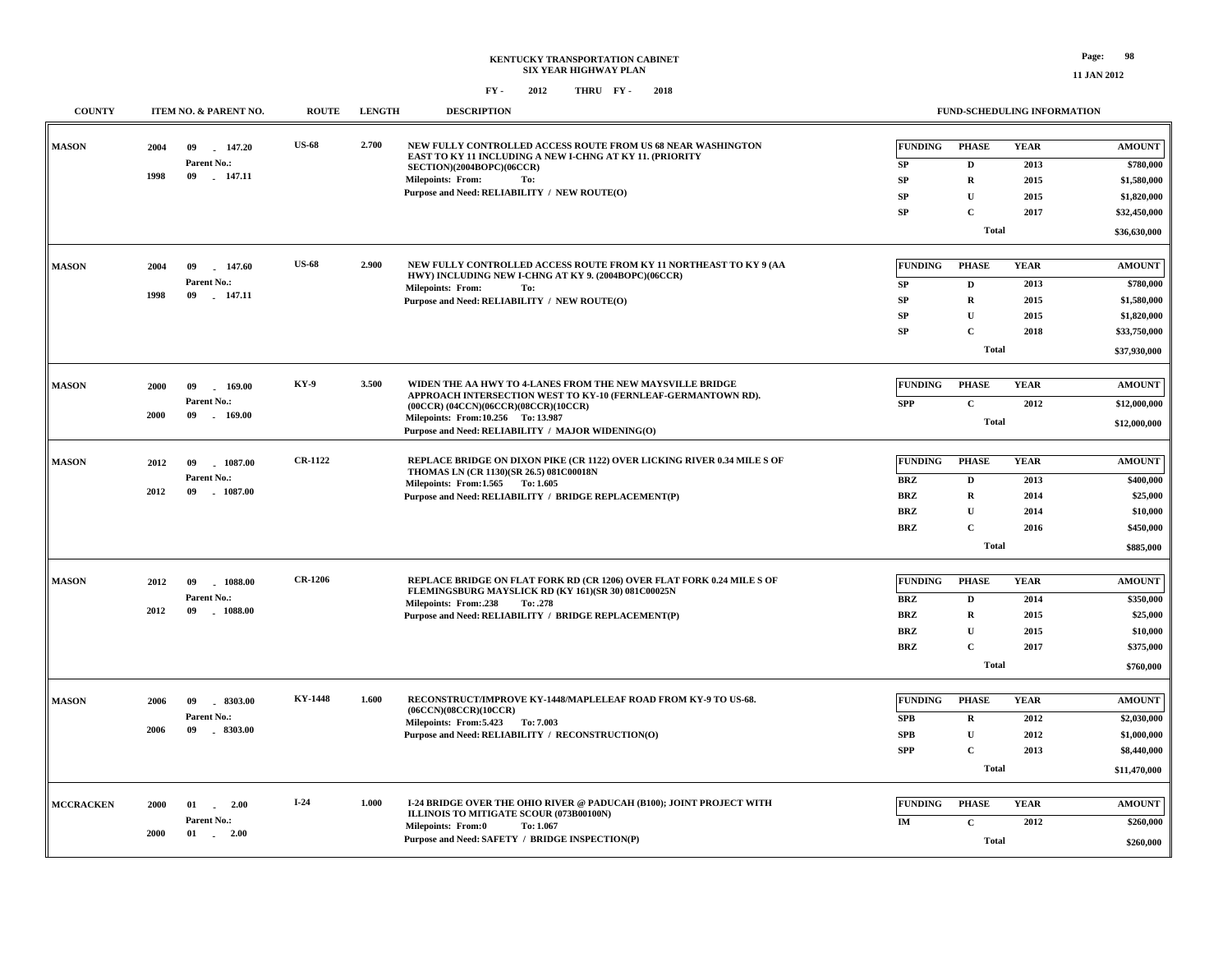**11 JAN 2012**

| <b>COUNTY</b>    |      | ITEM NO. & PARENT NO.          | <b>ROUTE</b>  | <b>LENGTH</b> | <b>DESCRIPTION</b>                                                                                                                  |                                    |                             | FUND-SCHEDULING INFORMATION |               |
|------------------|------|--------------------------------|---------------|---------------|-------------------------------------------------------------------------------------------------------------------------------------|------------------------------------|-----------------------------|-----------------------------|---------------|
| <b>MCCRACKEN</b> | 1998 | $01$ 115.10                    | <b>US-60</b>  | 1.600         | PADUCAH-WICKLIFFE: 4-LANE US-60 FROM BETHEL CHURCH ROAD TO KY-1154<br>(MARTIN MARIETTA) (04CCR) (TO BE LET WITH 1-115.00).(10CCR)   | <b>FUNDING</b>                     | <b>PHASE</b>                | <b>YEAR</b>                 | <b>AMOUNT</b> |
|                  | 1998 | Parent No.:<br>$01$ . $115.10$ |               |               | <b>Milepoints: From:.4</b><br>To: 1.968                                                                                             | <b>SPP</b>                         | $\mathbf R$                 | 2013                        | \$2,210,000   |
|                  |      |                                |               |               | Purpose and Need: RELIABILITY / MAJOR WIDENING(O)                                                                                   | <b>SPP</b>                         | $\mathbf{U}$                | 2014                        | \$2,710,000   |
|                  |      |                                |               |               |                                                                                                                                     | <b>SPP</b>                         | $\mathbf C$                 | 2015                        | \$7,880,000   |
|                  |      |                                |               |               |                                                                                                                                     |                                    | <b>Total</b>                |                             | \$12,800,000  |
|                  |      |                                |               |               |                                                                                                                                     |                                    |                             |                             |               |
| <b>MCCRACKEN</b> | 2008 | 01<br>122.01                   |               |               | PADUCAH WATERFRONT DEVELOPMENT PROJECT. (2006KYD)<br><b>Milepoints: From:</b><br>To:                                                | <b>FUNDING</b>                     | <b>PHASE</b>                | <b>YEAR</b>                 | <b>AMOUNT</b> |
|                  | 2004 | Parent No.:<br>01<br>122.00    |               |               | Purpose and Need: RELIABILITY / TRANSP ENHANCEMENT(P)                                                                               | <b>KYD</b>                         | $\mathbf C$                 | 2012                        | \$2,276,900   |
|                  |      |                                |               |               |                                                                                                                                     |                                    | <b>Total</b>                |                             | \$2,276,900   |
|                  |      |                                |               |               |                                                                                                                                     |                                    |                             |                             |               |
| <b>MCCRACKEN</b> | 2010 | 122.02<br>01                   |               |               | PADUCAH WATERFRONT DEVELOPMENT PROJECT. (2008KYD-KY180) (2010BOPC)<br>Milepoints: From:<br>To:                                      | <b>FUNDING</b>                     | <b>PHASE</b>                | <b>YEAR</b>                 | <b>AMOUNT</b> |
|                  | 2004 | Parent No.:<br>01<br>122.00    |               |               | Purpose and Need: RELIABILITY / TRANSP ENHANCEMENT(P)                                                                               | <b>KYD</b>                         | $\mathbf{C}$                | 2012                        | \$3,920,000   |
|                  |      |                                |               |               |                                                                                                                                     |                                    | <b>Total</b>                |                             | \$3,920,000   |
|                  |      |                                |               |               |                                                                                                                                     |                                    |                             |                             |               |
| <b>MCCRACKEN</b> | 2006 | 123.00<br>01                   | <b>KY-998</b> |               | OLIVET CHURCH ROAD (KY-998) FROM FIVE-LANE SECTION TO US-60.<br>(06CCR)(08CCR)                                                      | <b>FUNDING</b>                     | <b>PHASE</b>                | <b>YEAR</b>                 | <b>AMOUNT</b> |
|                  | 2006 | Parent No.:<br>$01$ . 123.00   |               |               | <b>Milepoints: From:</b><br>To:                                                                                                     | <b>SPB</b>                         | $\mathbf{C}$                | 2012                        | \$4,680,000   |
|                  |      |                                |               |               | Purpose and Need: ECONOMIC DEVELOPMENT / RECONSTRUCTION(O)                                                                          |                                    | <b>Total</b>                |                             | \$4,680,000   |
|                  |      |                                | <b>US-62</b>  |               |                                                                                                                                     |                                    |                             |                             |               |
| <b>MCCRACKEN</b> | 2012 | 01<br>152.00                   |               |               | MAJOR WIDENING OF US 62 FROM KY 998 TO PADUCAH INFORMATION AGE<br>PARK.                                                             | <b>FUNDING</b>                     | <b>PHASE</b>                | <b>YEAR</b>                 | <b>AMOUNT</b> |
|                  | 2012 | Parent No.:<br>01<br>$-152.00$ |               |               | Milepoints: From: 7.851 To: 8.808                                                                                                   | SP <sub>1</sub>                    | $\mathbf{D}$                | 2012                        | \$1,500,000   |
|                  |      |                                |               |               | Purpose and Need: RELIABILITY / MAJOR WIDENING(O)                                                                                   | SP <sub>1</sub>                    | $\mathbf R$<br>$\mathbf{U}$ | 2014                        | \$2,500,000   |
|                  |      |                                |               |               |                                                                                                                                     | SP <sub>1</sub><br>SP <sub>1</sub> | $\mathbf C$                 | 2014                        | \$2,500,000   |
|                  |      |                                |               |               |                                                                                                                                     |                                    |                             | 2016                        | \$8,400,000   |
|                  |      |                                |               |               |                                                                                                                                     |                                    | Total                       |                             | \$14,900,000  |
| <b>MCCRACKEN</b> | 2012 | 01<br>153.00                   | KY-1286       |               | UPGRADE KY 1286 (FRIENDSHIP ROAD) FROM US 45 TO NEW HOLT ROAD IN                                                                    | <b>FUNDING</b>                     | <b>PHASE</b>                | <b>YEAR</b>                 | <b>AMOUNT</b> |
|                  |      | Parent No.:                    |               |               | PADUCAH. (PRELIMINARY ENGINEERING)<br><b>Milepoints: From:5</b><br>To: 6.423                                                        | SP <sub>1</sub>                    | $\mathbf D$                 | 2014                        | \$1,000,000   |
|                  | 2012 | $-153.00$<br>01                |               |               | Purpose and Need: RELIABILITY / RECONSTRUCTION(O)                                                                                   |                                    | <b>Total</b>                |                             | \$1,000,000   |
|                  |      |                                |               |               |                                                                                                                                     |                                    |                             |                             |               |
| <b>MCCRACKEN</b> | 2002 | 01<br>.310.10                  |               | 1.500         | PADUCAH OUTER LOOP (PRIORITY SECTION 1); FROM KY-1322 (LOVELACEVILLE                                                                | <b>FUNDING</b>                     | <b>PHASE</b>                | <b>YEAR</b>                 | <b>AMOUNT</b> |
|                  |      | Parent No.:                    |               |               | ROAD) TO US-62 (BLANDVILLE ROAD). (GRADE & DRAIN AND INC. SURFACE)<br>(2002BOPC)                                                    | ${\bf SP}$                         | ${\bf R}$                   | 2015                        | \$2,100,000   |
|                  | 1996 | $-310.01$<br>01                |               |               | Milepoints: From:<br>To:                                                                                                            | SP                                 | $\mathbf{I}$                | 2016                        | \$2,170,000   |
|                  |      |                                |               |               | Purpose and Need: RELIABILITY / NEW ROUTE(O)                                                                                        |                                    | <b>Total</b>                |                             | \$4,270,000   |
|                  |      |                                |               |               |                                                                                                                                     |                                    |                             |                             |               |
| <b>MCCRACKEN</b> | 2002 | 01<br>310.30                   |               | 2.000         | PADUCAH OUTER LOOP (PRIORITY SECTION 2); FROM US-45 (PADUCAH-<br>MAYFIELD ROAD) TO KY-1322 (LOVELACEVILLE ROAD). (GRADE & DRAIN AND | <b>FUNDING</b>                     | <b>PHASE</b>                | <b>YEAR</b>                 | <b>AMOUNT</b> |
|                  |      | Parent No.:                    |               |               | INC. SURFACE) (2002BOPC)                                                                                                            | ${\bf SP}$                         | $\mathbf R$                 | 2015                        | \$4,200,000   |
|                  | 1996 | 01 . 310.01                    |               |               | <b>Milepoints: From:</b><br>To:                                                                                                     | SP                                 | $\mathbf{U}$                | 2016                        | \$2,170,000   |
|                  |      |                                |               |               | Purpose and Need: RELIABILITY / NEW ROUTE(O)                                                                                        |                                    | Total                       |                             | \$6,370,000   |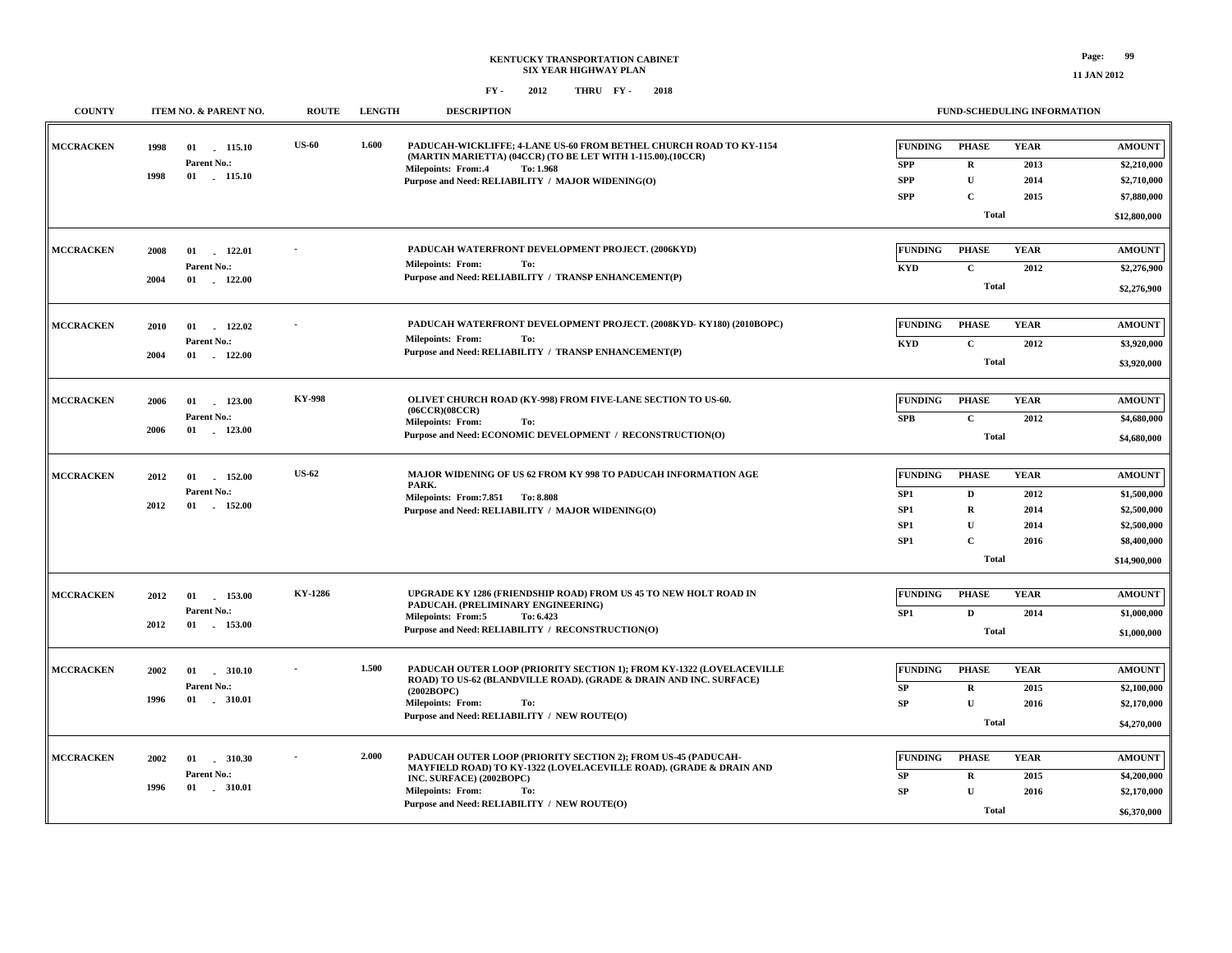| <b>COUNTY</b>     |      | ITEM NO. & PARENT NO.     | <b>ROUTE</b>  | <b>LENGTH</b> | <b>DESCRIPTION</b>                                                                                                    |                |              | <b>FUND-SCHEDULING INFORMATION</b> |                        |
|-------------------|------|---------------------------|---------------|---------------|-----------------------------------------------------------------------------------------------------------------------|----------------|--------------|------------------------------------|------------------------|
| <b>MCCRACKEN</b>  | 2002 |                           |               | 2.500         | PADUCAH OUTER LOOP (PRIORITY SECTION 3); FROM US-62 (BLANDVILLE ROAD)                                                 | <b>FUNDING</b> | <b>PHASE</b> | <b>YEAR</b>                        | <b>AMOUNT</b>          |
|                   |      | Parent No.:               |               |               | TO US-60 (PADUCAH-WICKLIFFE ROAD). (GRADE & DRAIN AND INC. SURFACE)<br>(2002BOPC)                                     | ${\bf SP}$     | $\mathbf{R}$ | 2015                               | \$4,200,000            |
|                   | 1996 | $01$ . 310.01             |               |               | <b>Milepoints: From:</b><br>To:                                                                                       | SP             | $\mathbf U$  | 2016                               | \$3,790,000            |
|                   |      |                           |               |               | Purpose and Need: RELIABILITY / NEW ROUTE(O)                                                                          |                | <b>Total</b> |                                    |                        |
|                   |      |                           |               |               |                                                                                                                       |                |              |                                    | \$7,990,000            |
| <b>MCCRACKEN</b>  | 2008 | 01 1055.00                | <b>US-62</b>  | .100          | REPLACE BRIDGE AND APPROACHES ON US-62 OVER SUGG CREEK (B24) 0.2 MILE<br>NORTH OF WOBLE ROAD. (SR=29.5): (073B00024N) | <b>FUNDING</b> | <b>PHASE</b> | <b>YEAR</b>                        | <b>AMOUNT</b>          |
|                   |      | Parent No.:               |               |               | Milepoints: From: 852<br>To: .92                                                                                      | <b>BRO</b>     | $\mathbf R$  | 2012                               | \$270,000              |
|                   | 2008 | 01 1055.00                |               |               | Purpose and Need: SAFETY / BRIDGE REPLACEMENT(P)                                                                      | <b>BRO</b>     | $\mathbf U$  | 2012                               | \$350,000              |
|                   |      |                           |               |               |                                                                                                                       | <b>BRO</b>     | $\mathbf C$  | 2013                               | \$1,200,000            |
|                   |      |                           |               |               |                                                                                                                       |                | <b>Total</b> |                                    | \$1,820,000            |
|                   |      |                           |               |               |                                                                                                                       |                |              |                                    |                        |
| <b>MCCRACKEN</b>  | 2000 | 01 1115.10                | <b>US-60</b>  | 1.000         | RELOCATION AND MINOR WIDENING OF US-60 FROM CLARKS RIVER TO US-62<br>JCT.(10CCR)                                      | <b>FUNDING</b> | <b>PHASE</b> | <b>YEAR</b>                        | <b>AMOUNT</b>          |
|                   |      | Parent No.:               |               |               | Milepoints: From:18.65 To: 19.673                                                                                     | <b>STP</b>     | $\mathbf{D}$ | 2012                               | \$320,000              |
|                   | 1996 | 01 1115.00                |               |               | Purpose and Need: RELIABILITY / RELOCATION(O)                                                                         | <b>STP</b>     | $\mathbf R$  | 2014                               | \$4,640,000            |
|                   |      |                           |               |               |                                                                                                                       | <b>STP</b>     | ${\bf U}$    | 2015                               | \$3,520,000            |
|                   |      |                           |               |               |                                                                                                                       | <b>STP</b>     | $\mathbf{C}$ | 2016                               | \$14,630,000           |
|                   |      |                           |               |               |                                                                                                                       |                | <b>Total</b> |                                    | \$23,110,000           |
|                   |      |                           |               |               |                                                                                                                       |                |              |                                    |                        |
| <b>MCCRACKEN</b>  | 2000 | 01 1115.20                | <b>US-62</b>  | 1.500         | RELOCATION OF US-62 FROM US-60 DEPARTURE TO KY-1887 (PARK<br>$ROAD$ ). $(10CCR)$                                      | FUNDING        | <b>PHASE</b> | <b>YEAR</b>                        | <b>AMOUNT</b>          |
|                   |      | Parent No.:               |               |               | Milepoints: From:12.881 To:14.358                                                                                     | <b>STP</b>     | D            | 2012                               | \$520,000              |
|                   | 1996 | 01 1115.00                |               |               | Purpose and Need: RELIABILITY / RELOCATION(O)                                                                         | <b>STP</b>     | $\mathbf R$  | 2014                               | \$7,300,000            |
|                   |      |                           |               |               |                                                                                                                       | <b>STP</b>     | $\mathbf{U}$ | 2015                               | \$3,380,000            |
|                   |      |                           |               |               |                                                                                                                       | <b>STP</b>     | $\mathbf C$  | 2018                               | \$12,170,000           |
|                   |      |                           |               |               |                                                                                                                       |                | <b>Total</b> |                                    | \$23,370,000           |
|                   |      |                           | <b>US-60</b>  |               | TO REMOVE EXISTING TENNESSEE RIVER BRIDGE UPON COMPLETION OF NEW                                                      |                |              |                                    |                        |
| <b>MCCRACKEN</b>  | 2012 | 01 1115.70                |               |               | US 60 TENNESSEE RIVER BRIDGE(073B00004N)                                                                              | FUNDING        | <b>PHASE</b> | <b>YEAR</b>                        | <b>AMOUNT</b>          |
| <b>LIVINGSTON</b> | 2012 | Parent No.:<br>01 1115.70 |               |               | Milepoints: From: 19.513 To: 19.886                                                                                   | <b>BRO</b>     | D            | 2013                               | \$250,000              |
|                   |      |                           |               |               | <b>Milepoints: From:0</b><br>To: .4                                                                                   | <b>BRO</b>     | $\mathbf C$  | 2014                               | \$2,500,000            |
|                   |      |                           |               |               | Purpose and Need: RELIABILITY / BRIDGE REPLACEMENT(P)                                                                 |                | <b>Total</b> |                                    | \$2,750,000            |
| <b>MCCRACKEN</b>  |      |                           | <b>KY-348</b> | .100          | REPLACE BRIDGE ON KY-348 (MP 6.061) OVER CAMP CREEK; .02 MI NORTH OF                                                  | <b>FUNDING</b> | <b>PHASE</b> | <b>YEAR</b>                        | <b>AMOUNT</b>          |
|                   | 2010 | 01 1135.00<br>Parent No.: |               |               | JCT KY 168; (STRUCTURALLY DEFICIENT, SR=4). 073B00099N                                                                |                |              |                                    |                        |
|                   | 2010 | 01 1135.00                |               |               |                                                                                                                       | <b>BRO</b>     | $\mathbf R$  | 2014                               | \$310,000              |
|                   |      |                           |               |               | Milepoints: From: 6.011 To: 6.111<br>Purpose and Need: RELIABILITY / BRIDGE REPLACEMENT(P)                            | <b>BRO</b>     | ${\bf U}$    | 2014                               | \$375,000              |
|                   |      |                           |               |               |                                                                                                                       | <b>BRO</b>     | $\mathbf{C}$ | 2016                               | \$510,000              |
|                   |      |                           |               |               |                                                                                                                       |                | Total        |                                    | \$1,195,000            |
| <b>MCCRACKEN</b>  | 2012 | $01$ 1141.00              | KY-305        | .040          | REPLACE BRIDGE ON KY-305 OVER MASSAC CREEK 0.023 E OF KY 1565(SR                                                      | <b>FUNDING</b> | <b>PHASE</b> | <b>YEAR</b>                        | <b>AMOUNT</b>          |
|                   |      | Parent No.:               |               |               | 20.7)073B00098N.                                                                                                      | BRO            | D            | 2013                               | \$325,000              |
|                   | 2012 | $01$ . $1141.00$          |               |               | Milepoints: From: 6.045 To: 6.085                                                                                     | BRO            | $\mathbf R$  | 2014                               |                        |
|                   |      |                           |               |               | Purpose and Need: RELIABILITY / BRIDGE REPLACEMENT(P)                                                                 | <b>BRO</b>     | $\mathbf{U}$ | 2014                               | \$125,000<br>\$500,000 |
|                   |      |                           |               |               |                                                                                                                       | <b>BRO</b>     | $\mathbf{C}$ | 2015                               | \$1,250,000            |
|                   |      |                           |               |               |                                                                                                                       |                |              |                                    |                        |
|                   |      |                           |               |               |                                                                                                                       |                | <b>Total</b> |                                    | \$2,200,000            |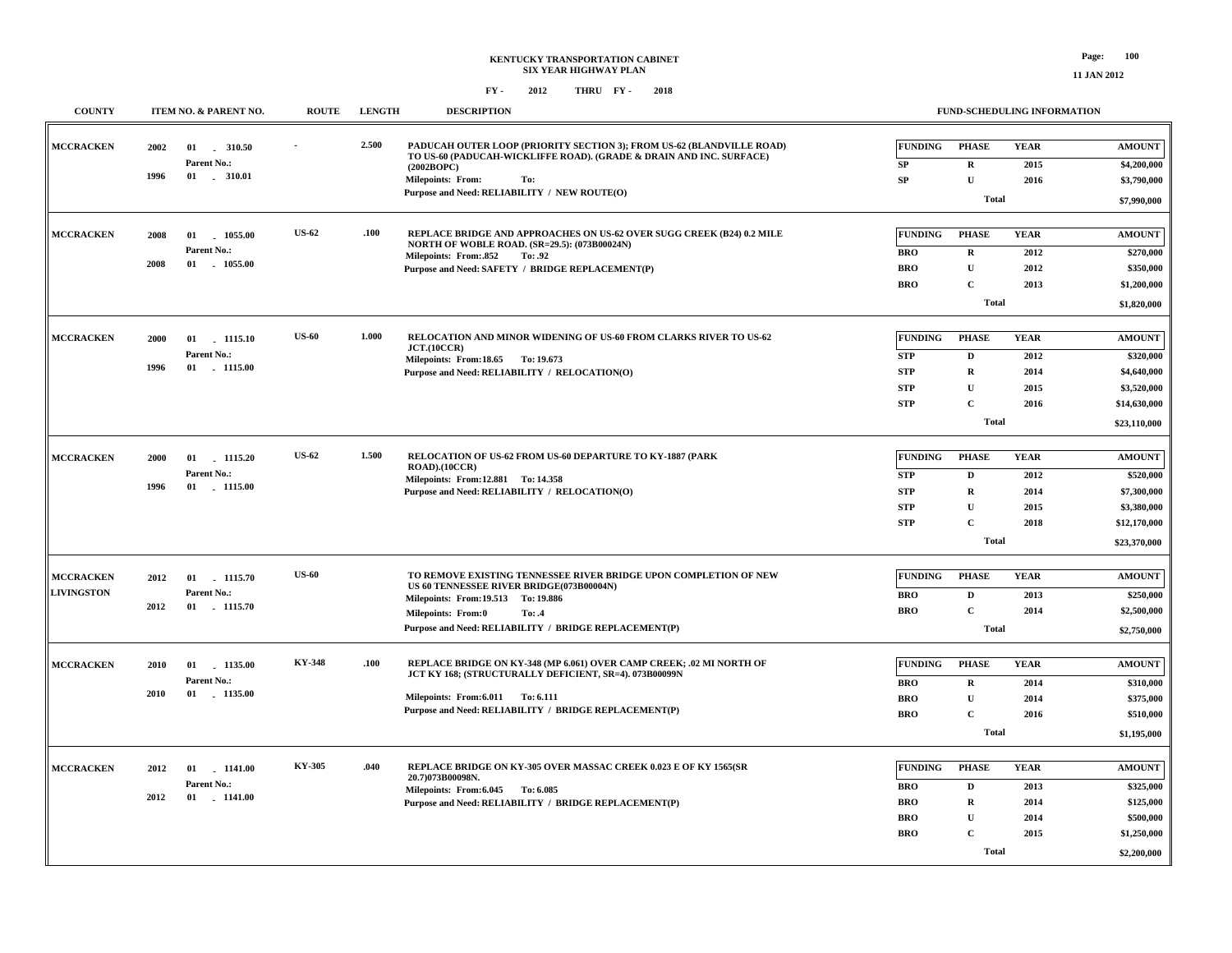| <b>COUNTY</b>     |      | ITEM NO. & PARENT NO. | <b>ROUTE</b>   | <b>LENGTH</b> | <b>DESCRIPTION</b>                                                                                       |                 |              | FUND-SCHEDULING INFORMATION |               |
|-------------------|------|-----------------------|----------------|---------------|----------------------------------------------------------------------------------------------------------|-----------------|--------------|-----------------------------|---------------|
| <b>MCCRACKEN</b>  | 2000 | 01<br>$-8003.00$      | $I-24$         | .100          | I-24; CONSTRUCT NEW INTERCHANGE AT KY-994 (OLD MAYFIELD ROAD) SE OF<br>PADUCAH. (00CCN)                  | <b>FUNDING</b>  | <b>PHASE</b> | <b>YEAR</b>                 | <b>AMOUNT</b> |
|                   |      | Parent No.:           |                |               | Milepoints: From:8.56<br>To: 8.66                                                                        | <b>SP</b>       | $\mathbf R$  | 2014                        | \$6,300,000   |
|                   | 2000 | 01 . 8003.00          |                |               | Purpose and Need: RELIABILITY / NEW INTERCHANGE(O)                                                       | <b>SP</b>       | $\mathbf U$  | 2015                        | \$3,940,000   |
|                   |      |                       |                |               |                                                                                                          | <b>SP</b>       | $\mathbf C$  | 2017                        | \$30,420,000  |
|                   |      |                       |                |               |                                                                                                          |                 | <b>Total</b> |                             | \$40,660,000  |
| <b>MCCRACKEN</b>  | 2010 | 01<br>$-8630.00$      | <b>CR-1302</b> |               | <b>CONSTRUCT MAXON ROAD. (10CCN)</b>                                                                     | <b>FUNDING</b>  | <b>PHASE</b> | <b>YEAR</b>                 | <b>AMOUNT</b> |
|                   |      | Parent No.:           |                |               | <b>Milepoints: From:0</b><br>To: 1.481                                                                   | SB2             | $\mathbf C$  | 2012                        | \$5,200,000   |
|                   | 2010 | 01  8630.00           |                |               | Purpose and Need: RELIABILITY / RECONSTRUCTION(O)                                                        |                 |              |                             |               |
|                   |      |                       |                |               |                                                                                                          |                 | <b>Total</b> |                             | \$5,200,000   |
| <b>MCCREARY</b>   | 2012 | 171.00<br>08          | <b>US-27</b>   |               | PROVIDE LEFT TURN LANE INTO SOMERSET COMMUNITY COLLEGE CAMPUS.                                           | <b>FUNDING</b>  | <b>PHASE</b> | <b>YEAR</b>                 | <b>AMOUNT</b> |
|                   |      | Parent No.:           |                |               | Milepoints: From: 9.4<br>To: 9.5                                                                         | SP <sub>1</sub> | D            | 2014                        | \$150,000     |
|                   | 2012 | 08<br>$-171.00$       |                |               | Purpose and Need: RELIABILITY / SAFETY(P)                                                                | SP <sub>1</sub> | $\mathbf R$  | 2015                        | \$250,000     |
|                   |      |                       |                |               |                                                                                                          | SP1             | $\mathbf U$  | 2015                        | \$250,000     |
|                   |      |                       |                |               |                                                                                                          | SP1             | $\mathbf C$  | 2016                        | \$450,000     |
|                   |      |                       |                |               |                                                                                                          |                 | <b>Total</b> |                             | \$1,100,000   |
|                   |      |                       |                |               |                                                                                                          |                 |              |                             |               |
| <b>MCCREARY</b>   | 2010 | 11<br>184.00          | KY-92          |               | RECONSTRUCT KY-92 FROM KY-592 IN MCCREARY COUNTY TO CORNBREAD<br><b>BRANCH IN WHITLEY COUNTY.(10CCN)</b> | <b>FUNDING</b>  | <b>PHASE</b> | <b>YEAR</b>                 | <b>AMOUNT</b> |
| <b>WHITLEY</b>    |      | Parent No.:           |                |               | Milepoints: From: 21.512 To: 25.737                                                                      | <b>SPP</b>      | $\mathbf D$  | 2012                        | \$1,000,000   |
|                   | 2010 | 11 . 184.00           |                |               | <b>Milepoints: From:0</b><br>To: 4.4                                                                     | <b>SPP</b>      | R            | 2013                        | \$5,640,000   |
|                   |      |                       |                |               | Purpose and Need: RELIABILITY / RECONSTRUCTION(O)                                                        | SP              | $\mathbf U$  | 2013                        | \$2,075,000   |
|                   |      |                       |                |               |                                                                                                          | SP              | $\mathbf C$  | 2015                        | \$45,000,000  |
|                   |      |                       |                |               |                                                                                                          |                 | <b>Total</b> |                             | \$53,715,000  |
|                   |      |                       |                |               |                                                                                                          |                 |              |                             |               |
| <b>MCLEAN</b>     | 2012 | 02<br>1078.00         | <b>US-431</b>  | .071          | REPLACE OVERFLOW STRUCTURE ON US-431 AT THE MUHLENBERG-MCLEAN CO<br>LINE (SR 39) B00056N.                | <b>FUNDING</b>  | <b>PHASE</b> | <b>YEAR</b>                 | <b>AMOUNT</b> |
| <b>MUHLENBERG</b> |      | Parent No.:           |                |               | Milepoints: From:0<br>To: .071                                                                           | <b>BRO</b>      | $\mathbf D$  | 2013                        | \$300,000     |
|                   | 2012 | 02<br>$-1078.00$      |                |               | Milepoints: From: 28.273 To: 28.344                                                                      | <b>BRO</b>      | $\mathbf R$  | 2014                        | \$200,000     |
|                   |      |                       |                |               | Purpose and Need: RELIABILITY / BRIDGE REPLACEMENT(P)                                                    | <b>BRO</b>      | $\mathbf U$  | 2014                        | \$100,000     |
|                   |      |                       |                |               |                                                                                                          | <b>BRO</b>      | $\mathbf C$  | 2015                        | \$2,400,000   |
|                   |      |                       |                |               |                                                                                                          |                 | <b>Total</b> |                             | \$3,000,000   |
| <b>MCLEAN</b>     | 2008 | 02<br>8400.00         | <b>US-431</b>  | .100          | SPOT IMPROVEMENTS AT THE INTERSECTION OF US-431 AND KY-250. (08CCN)                                      | <b>FUNDING</b>  | <b>PHASE</b> | <b>YEAR</b>                 | <b>AMOUNT</b> |
|                   |      | Parent No.:           |                |               | Milepoints: From: 9.8<br>To: 9.9                                                                         | ${\bf SPB}$     | $\mathbf R$  | 2013                        | \$200,000     |
|                   | 2008 | 02<br>$-8400.00$      |                |               | Purpose and Need: SAFETY / SPOT IMPROVEMENTS(O)                                                          | SPB             | $\mathbf U$  | 2013                        | \$180,000     |
|                   |      |                       |                |               |                                                                                                          | SB2             | $\mathbf{C}$ | 2014                        | \$500,000     |
|                   |      |                       |                |               |                                                                                                          |                 |              |                             |               |
|                   |      |                       |                |               |                                                                                                          |                 | <b>Total</b> |                             | \$880,000     |
| <b>MCLEAN</b>     | 2008 | 02<br>$-8401.00$      | <b>US-431</b>  | 5.500         | RECONSTRUCT AND WIDEN FROM MCLEAN/MUHLENBURG COUNTY LINE) TO                                             | <b>FUNDING</b>  | <b>PHASE</b> | <b>YEAR</b>                 | <b>AMOUNT</b> |
|                   |      | Parent No.:           |                |               | LIVERMORE. (08CCN)(10CCR)<br><b>Milepoints: From:0</b><br>To: 5.5                                        | SB <sub>2</sub> | $\mathbf R$  | 2013                        | \$1,500,000   |
|                   | 2008 | 02<br>$-8401.00$      |                |               | Purpose and Need: RELIABILITY / RECONSTRUCTION(O)                                                        | SB2             | $\mathbf U$  | 2013                        | \$1,250,000   |
|                   |      |                       |                |               |                                                                                                          | SP              | $\mathbf C$  | 2014                        | \$4,000,000   |
|                   |      |                       |                |               |                                                                                                          |                 | <b>Total</b> |                             | \$6,750,000   |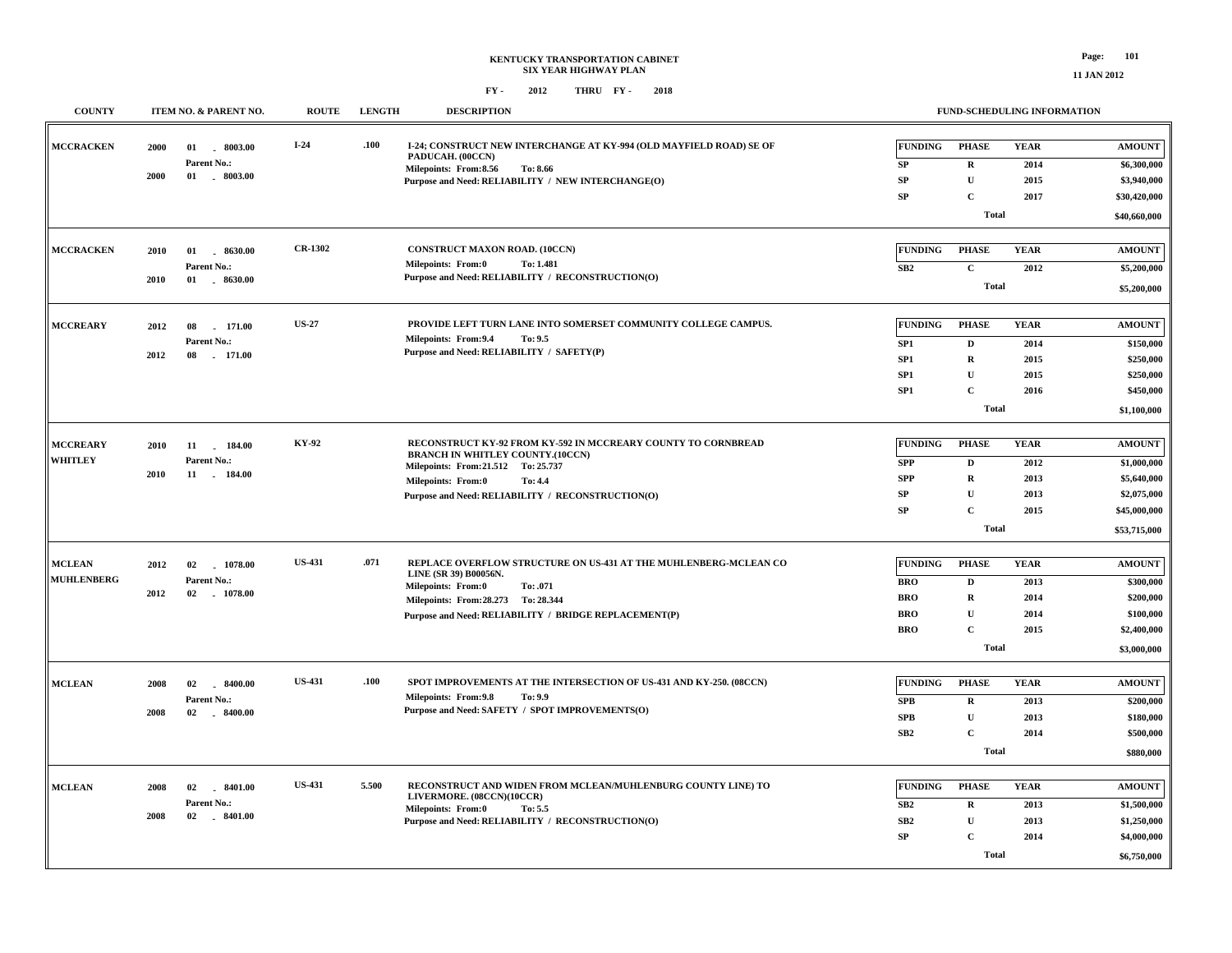| <b>COUNTY</b>  | <b>ITEM NO. &amp; PARENT NO.</b>       | <b>ROUTE</b>  | <b>LENGTH</b> | <b>DESCRIPTION</b>                                                                                                                                                |                      |                              | FUND-SCHEDULING INFORMATION |                               |
|----------------|----------------------------------------|---------------|---------------|-------------------------------------------------------------------------------------------------------------------------------------------------------------------|----------------------|------------------------------|-----------------------------|-------------------------------|
| <b>MEADE</b>   | 297.61<br>2000<br>04<br>Parent No.:    | KY-313        | 4.400         | KY-313 EXTENSION; US-60 FRONTAGE ROAD CONNECTOR TO THE NORTHERN<br>KY-448 BUCK GROVE CONNECTOR. (SECTION II) (FORMERLY 98 SYP ITEM NO. 4-<br>53.00)(08CCR)(10CCR) | <b>FUNDING</b><br>SP | <b>PHASE</b><br>$\mathbf{C}$ | <b>YEAR</b><br>2013         | <b>AMOUNT</b><br>\$13,520,000 |
|                | 2000<br>04<br>$-297.60$                |               |               | <b>Milepoints: From:</b><br>To:<br>Purpose and Need: RELIABILITY / NEW ROUTE(O)                                                                                   |                      | <b>Total</b>                 |                             | \$13,520,000                  |
| <b>MEADE</b>   | 297.65<br>2000<br>04                   | KY-313        | 2.300         | KY-313 EXTENSION FROM THE NORTHERN KY-448 BUCK GROVE CONNECTOR TO<br>KY-1638. (SECTION II) (FORMERLY 98 SYP ITEM NO. 4-53.00)                                     | <b>FUNDING</b>       | <b>PHASE</b>                 | <b>YEAR</b>                 | <b>AMOUNT</b>                 |
|                | Parent No.:<br>2000<br>04<br>297.60    |               |               | Milepoints: From:<br>To:<br>Purpose and Need: RELIABILITY / NEW ROUTE(O)                                                                                          | SP<br>SP             | $\mathbf R$<br>$\mathbf{U}$  | 2013<br>2013                | \$6,950,000<br>\$1,410,000    |
|                |                                        |               |               |                                                                                                                                                                   |                      | <b>Total</b>                 |                             | \$8,360,000                   |
| <b>MENIFEE</b> | 1996<br>10 117.01                      | <b>US-460</b> | 3.500         | FRENCHBURG-WEST LIBERTY; RECONSTRUCT US-460 FR KY-3338 S OF                                                                                                       | <b>FUNDING</b>       | <b>PHASE</b>                 | <b>YEAR</b>                 | <b>AMOUNT</b>                 |
|                | Parent No.:                            |               |               | FRENCHBURG TO 0.8MI S KY-1242 AT MARIBA (08CCR)(10CCR)<br>Milepoints: From: 10.234 To: 13.752                                                                     | SB2                  | $\mathbf{C}$                 | 2012                        | \$13,850,000                  |
|                | 1996<br>10 117.01                      |               |               | Purpose and Need: RELIABILITY / RECONSTRUCTION(O)                                                                                                                 |                      | <b>Total</b>                 |                             | \$13,850,000                  |
| <b>MENIFEE</b> | 10<br>1090.00<br>2010                  | KY-36         | .100          | REPLACE BRIDGE ON KY-36 (MP 6.081) OVER BEAVER CREEK IN FRENCHBURG;                                                                                               | <b>FUNDING</b>       | <b>PHASE</b>                 | <b>YEAR</b>                 | <b>AMOUNT</b>                 |
|                | Parent No.:                            |               |               | .05 MI NORTH OF JCT US-460; (STRUCTURALLY DEFICIENT, SR=39.7) 083B00001N                                                                                          | <b>BRO</b>           | R                            | 2014                        | \$50,000                      |
|                | 2010<br>10<br>1090.00                  |               |               | Milepoints: From: 6.031 To: 6.131<br>Purpose and Need: RELIABILITY / BRIDGE REPLACEMENT(P)                                                                        | <b>BRO</b>           | $\mathbf{U}$                 | 2014                        | \$100,000                     |
|                |                                        |               |               |                                                                                                                                                                   | <b>BRO</b>           | $\mathbf{C}$                 | 2016                        | \$1,100,000                   |
|                |                                        |               |               |                                                                                                                                                                   |                      | <b>Total</b>                 |                             | \$1,250,000                   |
| <b>MENIFEE</b> | 2000<br>10<br>$-8001.00$               | <b>KY-36</b>  | 2.000         | RECONSTRUCT KY-36 FROM .277 MILE WEST OF STONEQUARRY ROAD TO .039<br>MILE EAST OF SUITER BRANCH ROAD. (00CCN)(06CCR)(10CCR)                                       | <b>FUNDING</b>       | <b>PHASE</b>                 | <b>YEAR</b>                 | <b>AMOUNT</b>                 |
|                | Parent No.:<br>2000<br>10.5001.00      |               |               | <b>Milepoints: From:2</b><br>To: 4                                                                                                                                | SP                   | R                            | 2012                        | \$1,000,000                   |
|                |                                        |               |               | Purpose and Need: RELIABILITY / RECONSTRUCTION(O)                                                                                                                 | ${\bf SP}$           | $\mathbf C$                  | 2014                        | \$4,330,000                   |
|                |                                        |               |               |                                                                                                                                                                   |                      | <b>Total</b>                 |                             | \$5,330,000                   |
| <b>MERCER</b>  | 2012<br>07<br>416.00                   | <b>US-68</b>  | .300          | <b>IMPROVE SAFETY ON US 68 AT KY 152 INTERSECTION IN HARRODSBURG</b>                                                                                              | <b>FUNDING</b>       | <b>PHASE</b>                 | <b>YEAR</b>                 | <b>AMOUNT</b>                 |
|                | Parent No.:                            |               |               | Milepoints: From:7.3<br>To: 7.6                                                                                                                                   | SP <sub>1</sub>      | $\mathbf D$                  | 2013                        | \$500,000                     |
|                | 2012<br>07<br>$-416.00$                |               |               | Purpose and Need: SAFETY / SAFETY(P)                                                                                                                              | SP <sub>1</sub>      | R                            | 2015                        | \$1,000,000                   |
|                |                                        |               |               |                                                                                                                                                                   | SP1                  | $\mathbf{U}$                 | 2015                        | \$1,000,000                   |
|                |                                        |               |               |                                                                                                                                                                   | SP1                  | $\mathbf{C}$<br>Total        | 2016                        | \$1,000,000<br>\$3,500,000    |
|                |                                        |               |               |                                                                                                                                                                   |                      |                              |                             |                               |
| <b>MERCER</b>  | 2012<br>07<br>$-417.00$                | KY-390        | .341          | IMPROVE SYSTEM MOBILITY ALONG MOBERLY ROAD FROM KY 390 TO KY 1989<br>IN NORTHWEST HARRODSBURG                                                                     | <b>FUNDING</b>       | <b>PHASE</b>                 | <b>YEAR</b>                 | <b>AMOUNT</b>                 |
|                | Parent No.:<br>2012<br>07<br>$-417.00$ |               |               | Milepoints: From:0<br>To: .341                                                                                                                                    | SP <sub>1</sub>      | $\mathbf D$                  | 2014                        | \$200,000                     |
|                |                                        |               |               | Purpose and Need: RELIABILITY / SPOT IMPROVEMENTS(O)                                                                                                              | SP <sub>1</sub>      | ${\bf U}$                    | 2015                        | \$100,000                     |
|                |                                        |               |               |                                                                                                                                                                   | SP <sub>1</sub>      | $\mathbf C$<br>Total         | 2015                        | \$1,200,000<br>\$1,500,000    |
|                |                                        |               |               |                                                                                                                                                                   |                      |                              |                             |                               |
| <b>MERCER</b>  | $-420.00$<br>2012<br>07<br>Parent No.: | <b>US-68</b>  |               | RECONSTRUCT 1.5 MILES OF US 68, LEXINGTON ROAD FROM TOP OF PALISADES<br>TO CHINN'S CURVE.                                                                         | <b>FUNDING</b>       | <b>PHASE</b>                 | <b>YEAR</b>                 | <b>AMOUNT</b>                 |
|                | 2012<br>07<br>$-420.00$                |               |               | Milepoints: From:17.8<br>To: 19.3<br>Purpose and Need: SAFETY / SAFETY(P)                                                                                         | SP1<br>SP1           | D<br>$\mathbf R$             | 2013<br>2014                | \$250,000<br>\$100,000        |
|                |                                        |               |               |                                                                                                                                                                   | SP <sub>1</sub>      | ${\bf U}$                    | 2014                        | \$100,000                     |
|                |                                        |               |               |                                                                                                                                                                   | SP1                  | $\mathbf C$                  | 2015                        | \$1,000,000                   |
|                |                                        |               |               |                                                                                                                                                                   |                      | Total                        |                             | \$1,450,000                   |
|                |                                        |               |               |                                                                                                                                                                   |                      |                              |                             |                               |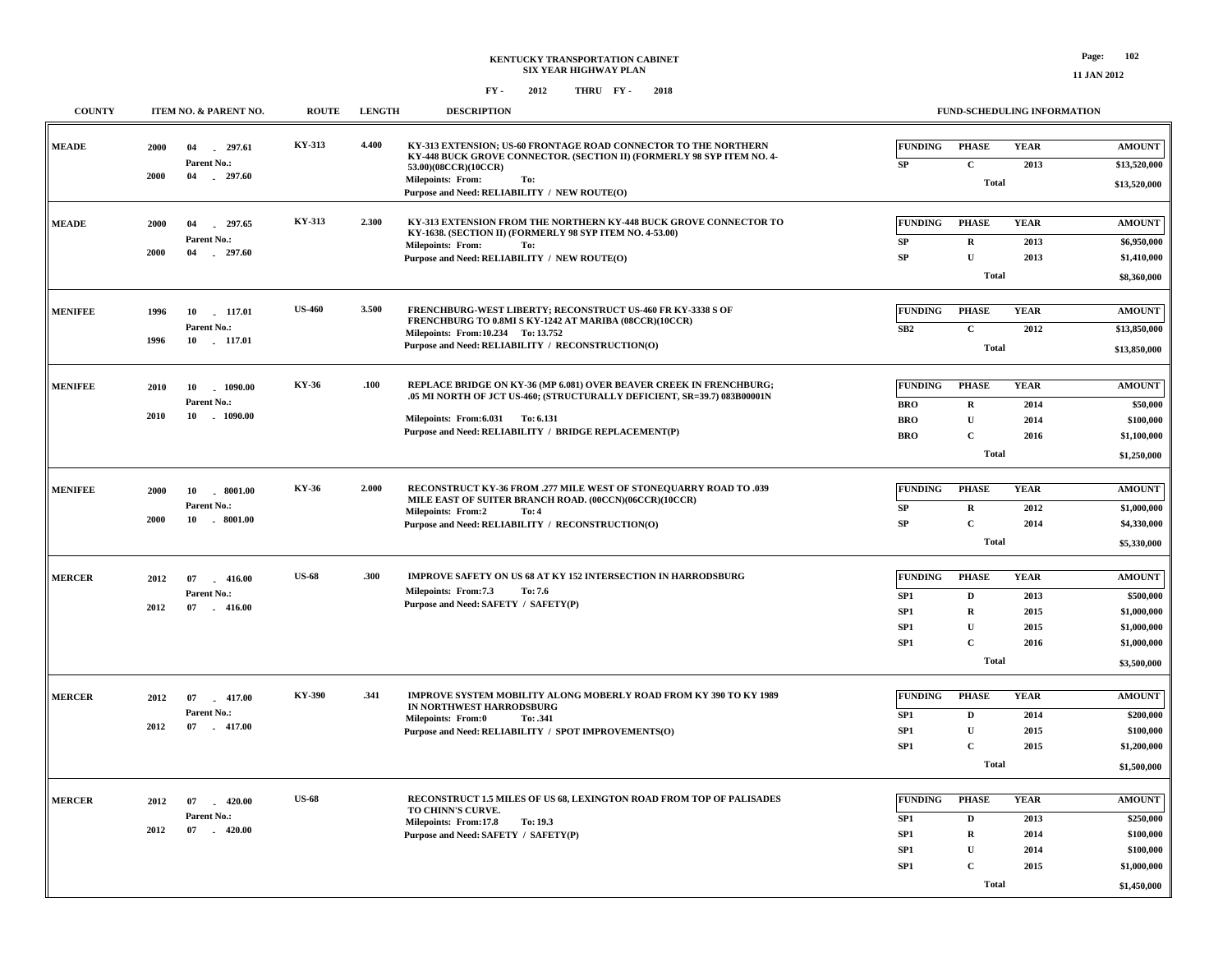| <b>COUNTY</b>                   | ITEM NO. & PARENT NO.                                            | <b>ROUTE</b>   | <b>LENGTH</b> | <b>DESCRIPTION</b>                                                                                                                                                            |                              | FUND-SCHEDULING INFORMATION |                     |                            |
|---------------------------------|------------------------------------------------------------------|----------------|---------------|-------------------------------------------------------------------------------------------------------------------------------------------------------------------------------|------------------------------|-----------------------------|---------------------|----------------------------|
| <b>MERCER</b><br><b>GARRARD</b> | 2008<br>07<br>1116.00<br>Parent No.:<br>2008<br>07<br>$-1116.00$ | <b>KY-152</b>  | .100          | <b>REPLACE BRIDGE AND APPROACHES ON KY-152 OVER HERRINGTON LAKE AT</b><br>THE MERCER/GARRARD COUNTY LINE (B05). (SR=3.0); (084B00005N)<br>Milepoints: From: 18.818 To: 18.894 | <b>FUNDING</b><br><b>BRO</b> | <b>PHASE</b><br>$\mathbf R$ | <b>YEAR</b><br>2012 | <b>AMOUNT</b><br>\$350,000 |
|                                 |                                                                  |                |               | <b>Milepoints: From:0</b><br>To: .076                                                                                                                                         | <b>BRO</b>                   | $\mathbf U$                 | 2012                | \$280,000                  |
|                                 |                                                                  |                |               | Purpose and Need: SAFETY / BRIDGE REPLACEMENT(P)                                                                                                                              | <b>BRO</b>                   | $\mathbf C$                 | 2014                | \$8,330,000                |
|                                 |                                                                  |                |               |                                                                                                                                                                               |                              | <b>Total</b>                |                     | \$8,960,000                |
| <b>MERCER</b>                   | 2008<br>07<br>1117.00                                            | CR-1225        | .100          | DEEP CREEK ROAD; REPLACE BRIDGE AND APPROACHES OVER CHAPLIN RIVER                                                                                                             | <b>FUNDING</b>               | <b>PHASE</b>                | <b>YEAR</b>         | <b>AMOUNT</b>              |
|                                 | Parent No.:                                                      |                |               | 0.38 MILE SOUTH OF KY-152 (C13). (SR=0.0): (084C00013N)                                                                                                                       | <b>BRZ</b>                   | $\mathbf R$                 | 2012                | \$100,000                  |
|                                 | 2008<br>07 1117.00                                               |                |               | Milepoints: From: 2.217 To: 2.261<br>Purpose and Need: SAFETY / BRIDGE REPLACEMENT(P)                                                                                         | <b>BRZ</b>                   | $\mathbf U$                 | 2013                | \$75,000                   |
|                                 |                                                                  |                |               |                                                                                                                                                                               | <b>BRZ</b>                   | $\mathbf C$                 | 2014                | \$750,000                  |
|                                 |                                                                  |                |               |                                                                                                                                                                               |                              | <b>Total</b>                |                     | \$925,000                  |
|                                 |                                                                  |                |               |                                                                                                                                                                               |                              |                             |                     |                            |
| <b>MERCER</b>                   | 2008<br>07<br>1118.00                                            | <b>CR-1310</b> | .100          | CENTRAL PIKE; REPLACE BRIDGE AND APPROACHES OVER THOMPSON CREEK                                                                                                               | <b>FUNDING</b>               | <b>PHASE</b>                | <b>YEAR</b>         | <b>AMOUNT</b>              |
|                                 | Parent No.:                                                      |                |               | 0.4 MILE EAST OF KY-390 (C28). (SR=14.6): (084C00028N)<br><b>Milepoints: From:.407</b><br>To: .426                                                                            | <b>BRX</b>                   | $\mathbf{C}$                | 2013                | \$430,000                  |
|                                 | 2008<br>07 1118.00                                               |                |               | Purpose and Need: SAFETY / BRIDGE REPLACEMENT(P)                                                                                                                              |                              | <b>Total</b>                |                     | \$430,000                  |
|                                 |                                                                  |                |               |                                                                                                                                                                               |                              |                             |                     |                            |
| <b>MERCER</b>                   | 2012<br>07<br>1128.00                                            | <b>US-68</b>   | .040          | REPLACE BRIDGE ON US 68 OVER SHAKER CREEK 0.019 W OF CHATHAM RD(CR-                                                                                                           | <b>FUNDING</b>               | <b>PHASE</b>                | <b>YEAR</b>         | <b>AMOUNT</b>              |
|                                 | Parent No.:                                                      |                |               | 1113)(SR 36.2) 084B00001N                                                                                                                                                     | <b>BRO</b>                   | D                           | 2013                | \$300,000                  |
|                                 | 2012<br>07<br>$-1128.00$                                         |                |               | Milepoints: From:12.442 To: 12.482                                                                                                                                            | <b>BRO</b>                   | $\mathbf R$                 | 2014                | \$60,000                   |
|                                 |                                                                  |                |               | Purpose and Need: RELIABILITY / BRIDGE REPLACEMENT(P)                                                                                                                         | <b>BRO</b>                   | $\mathbf U$                 | 2014                | \$70,000                   |
|                                 |                                                                  |                |               |                                                                                                                                                                               | <b>BRO</b>                   | $\mathbf C$                 | 2015                | \$650,000                  |
|                                 |                                                                  |                |               |                                                                                                                                                                               |                              | <b>Total</b>                |                     | \$1,080,000                |
| <b>METCALFE</b>                 |                                                                  | <b>KY-90</b>   |               | SPOT IMPROVEMENTS ALONG KY-90 BETWEEN THE BARREN COUNTY LINE AND                                                                                                              | <b>FUNDING</b>               | <b>PHASE</b>                | <b>YEAR</b>         | <b>AMOUNT</b>              |
|                                 | 2006<br>03<br>112.10<br>Parent No.:                              |                |               | THE CUMBERLAND COUNTY LINE. (06CCR)(2006BOPC)(08CCR)                                                                                                                          | <b>STP</b>                   | $\mathbf C$                 | 2012                | \$5,000,000                |
|                                 | 2000<br>08<br>136.00                                             |                |               | To: 11.719<br>Milepoints: From:0<br>Purpose and Need: RELIABILITY / SPOT IMPROVEMENTS(O)                                                                                      |                              | <b>Total</b>                |                     | \$5,000,000                |
|                                 |                                                                  |                |               |                                                                                                                                                                               |                              |                             |                     |                            |
| <b>METCALFE</b>                 | 2004<br>03 - 900.00                                              | <b>US-68</b>   | .700          | CONSTRUCT TWO-WAY LEFT TURN LANE AND INSTALL RAISED PAVEMENT                                                                                                                  | <b>FUNDING</b>               | <b>PHASE</b>                | <b>YEAR</b>         | <b>AMOUNT</b>              |
|                                 | Parent No.:                                                      |                |               | MARKER ON US-68 FROM MAJESTIC DRIVE TO JCT. KY-861 IN EDMONTON.<br>(2004BOPC) (10CCR)                                                                                         | SP                           | ${\bf R}$                   | 2012                | \$180,000                  |
|                                 | 2004<br>99<br>354.07                                             |                |               | <b>Milepoints: From:7</b><br>To: 7.7                                                                                                                                          | SP                           | $\mathbf U$                 | 2012                | \$950,000                  |
|                                 |                                                                  |                |               | Purpose and Need: SAFETY / SAFETY(P)                                                                                                                                          | ${\bf SP}$                   | $\mathbf C$                 | 2013                | \$2,290,000                |
|                                 |                                                                  |                |               |                                                                                                                                                                               |                              | <b>Total</b>                |                     | \$3,420,000                |
|                                 |                                                                  |                |               |                                                                                                                                                                               |                              |                             |                     |                            |
| <b>METCALFE</b>                 | 03<br>1075.00<br>2010                                            | <b>CS-1053</b> | .100          | REPLACE BRIDGE ON CS-1053 (MP 0.327) OVER CLAY LICK CREEK; 0.4 MI SOUTH<br>OF JCT US 68; (STRUCTURALLY DEFICIENT, SR=33.1) 085C00007N                                         | <b>FUNDING</b>               | <b>PHASE</b>                | <b>YEAR</b>         | <b>AMOUNT</b>              |
|                                 | Parent No.:<br>2010<br>03<br>1075.00                             |                |               |                                                                                                                                                                               | <b>BRZ</b>                   | $\mathbf R$                 | 2014                | \$60,000                   |
|                                 |                                                                  |                |               | Milepoints: From: .277<br>To: .377<br>Purpose and Need: RELIABILITY / BRIDGE REPLACEMENT(P)                                                                                   | <b>BRZ</b>                   | $\mathbf U$                 | 2014                | \$65,000                   |
|                                 |                                                                  |                |               |                                                                                                                                                                               | <b>BRZ</b>                   | $\mathbf C$<br>Total        | 2017                | \$325,000                  |
|                                 |                                                                  |                |               |                                                                                                                                                                               |                              |                             |                     | \$450,000                  |
| <b>METCALFE</b>                 | 2008<br>8505.00<br>03                                            | <b>US-68</b>   | .200          | NEW INTERCHANGE FROM US-68 SOUTH ONTO THE CUMBERLAND PARKWAY.                                                                                                                 | <b>FUNDING</b>               | <b>PHASE</b>                | <b>YEAR</b>         | <b>AMOUNT</b>              |
|                                 | Parent No.:                                                      |                |               | (08CCN)(10CCN)<br>Milepoints: From: 9.9<br>To: 10.3                                                                                                                           | SB <sub>2</sub>              | $\mathbf R$                 | 2012                | \$1,470,000                |
|                                 | 2008<br>03<br>$-8505.00$                                         |                |               | Purpose and Need: RELIABILITY / DESIGN ENGINEERING(O)                                                                                                                         | SB <sub>2</sub>              | $\mathbf{U}$                | 2012                | \$700,000                  |
|                                 |                                                                  |                |               |                                                                                                                                                                               |                              | Total                       |                     | \$2,170,000                |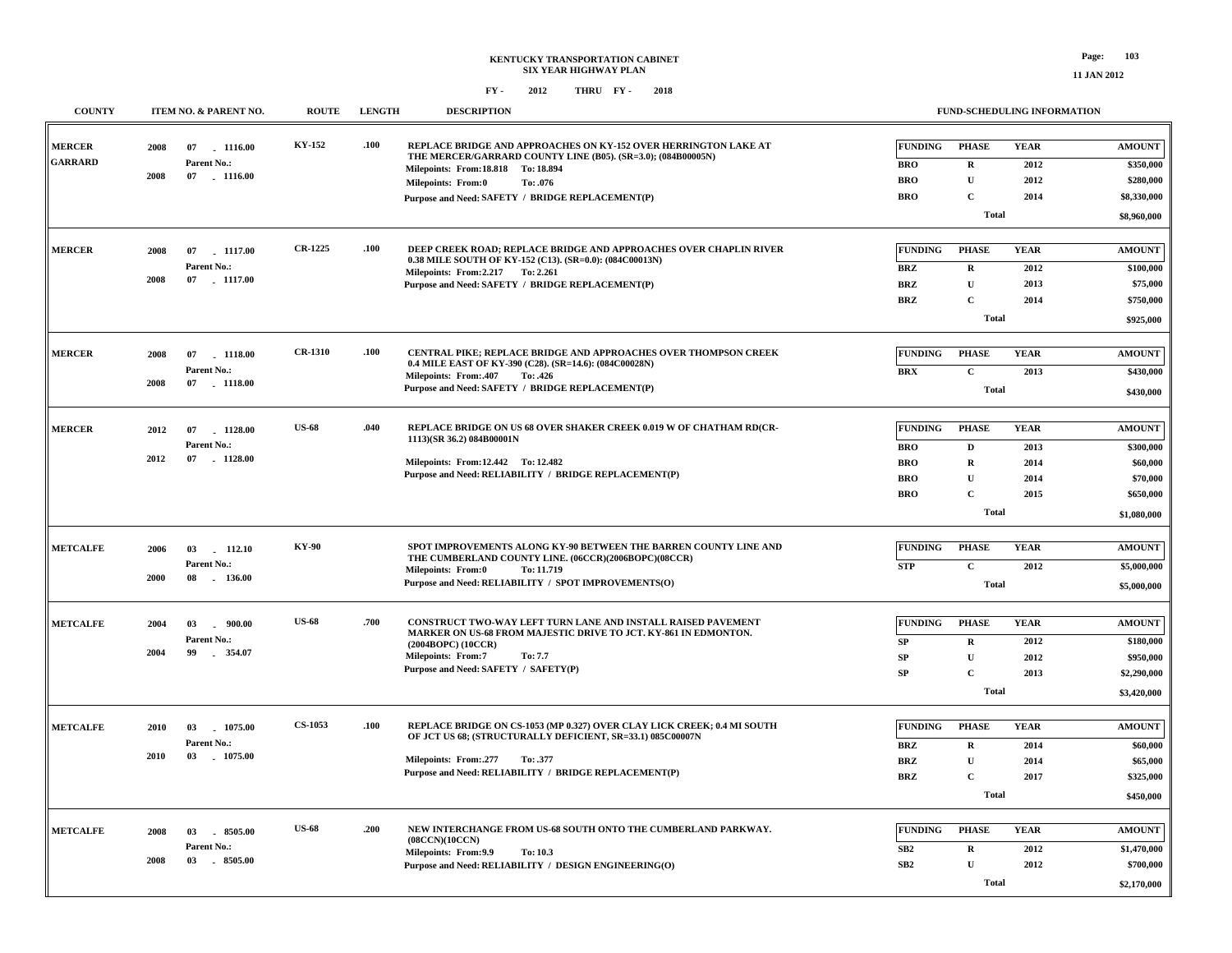| <b>COUNTY</b>   |      | ITEM NO. & PARENT NO.         | <b>ROUTE</b>  | <b>LENGTH</b> | <b>DESCRIPTION</b>                                                                                                                   |                                  | FUND-SCHEDULING INFORMATION |                     |                              |
|-----------------|------|-------------------------------|---------------|---------------|--------------------------------------------------------------------------------------------------------------------------------------|----------------------------------|-----------------------------|---------------------|------------------------------|
| <b>METCALFE</b> | 2008 | 03<br>8506.00<br>Parent No.:  | KY-163        | 8.300         | IMPROVE KY 163 CORRIDOR FROM INTERSECTION WITH KY 90 TO US 68 EAST<br>INCLUDING NEW ROUTE OF WEST EDMONTON BYPASS                    | <b>FUNDING</b><br>SB2            | <b>PHASE</b><br>$\mathbf R$ | <b>YEAR</b><br>2012 | <b>AMOUNT</b><br>\$2,200,000 |
|                 | 2008 | 03<br>.8500.00                |               |               | <b>Milepoints: From:</b><br>To:<br>Purpose and Need: RELIABILITY / DESIGN ENGINEERING(O)                                             | SB2                              | ${\bf U}$                   | 2012                | \$1,600,000                  |
|                 |      |                               |               |               |                                                                                                                                      |                                  |                             |                     |                              |
|                 |      |                               |               |               |                                                                                                                                      |                                  | <b>Total</b>                |                     | \$3,800,000                  |
|                 |      |                               | <b>KY-214</b> |               |                                                                                                                                      |                                  |                             |                     |                              |
| <b>MONROE</b>   | 2010 | 03<br>128.04                  |               |               | OPERATION OF TURKEY NECK BEND FERRY FOR FY 2013.<br>Milepoints: From:1.737 To: 1.837                                                 | <b>FUNDING</b>                   | <b>PHASE</b>                | <b>YEAR</b>         | <b>AMOUNT</b>                |
|                 | 2010 | Parent No.:<br>03 128.04      |               |               | Purpose and Need: RELIABILITY / FERRY OPERATION(P)                                                                                   | SP1                              | $\mathbf{C}$                | 2013                | \$444,000                    |
|                 |      |                               |               |               |                                                                                                                                      |                                  | <b>Total</b>                |                     | \$444,000                    |
|                 |      |                               |               |               |                                                                                                                                      |                                  |                             |                     |                              |
| <b>MONROE</b>   | 2010 | 128.05<br>03                  | KY-214        |               | OPERATION OF TURKEY NECK BEND FERRY FOR FY 2014.                                                                                     | FUNDING                          | <b>PHASE</b>                | <b>YEAR</b>         | <b>AMOUNT</b>                |
|                 |      | Parent No.:                   |               |               | Milepoints: From:1.737 To: 1.837                                                                                                     | SP1                              | $\mathbf{C}$                | 2014                | \$444,000                    |
|                 | 2010 | 03 128.05                     |               |               | Purpose and Need: RELIABILITY / FERRY OPERATION(P)                                                                                   |                                  | <b>Total</b>                |                     | \$444,000                    |
|                 |      |                               |               |               |                                                                                                                                      |                                  |                             |                     |                              |
| <b>MONROE</b>   |      |                               | <b>KY-214</b> |               | OPERATION OF TURKEY NECK BEND FERRY FOR FY 2015.                                                                                     | <b>FUNDING</b>                   | <b>PHASE</b>                | <b>YEAR</b>         | <b>AMOUNT</b>                |
|                 | 2010 | 03 128.06<br>Parent No.:      |               |               | Milepoints: From:1.737 To: 1.837                                                                                                     |                                  |                             |                     |                              |
|                 | 2010 | 03<br>$-128.06$               |               |               | Purpose and Need: RELIABILITY / FERRY OPERATION(P)                                                                                   | SP1                              | $\mathbf C$                 | 2015                | \$444,000                    |
|                 |      |                               |               |               |                                                                                                                                      |                                  | <b>Total</b>                |                     | \$444,000                    |
|                 |      |                               |               |               |                                                                                                                                      |                                  |                             |                     |                              |
| <b>MONROE</b>   | 2010 | 03<br>128.07                  | <b>KY-214</b> |               | OPERATION OF TURKEY NECK BEND FERRY FOR FY 2016.                                                                                     | <b>FUNDING</b>                   | <b>PHASE</b>                | <b>YEAR</b>         | <b>AMOUNT</b>                |
|                 |      | Parent No.:                   |               |               | Milepoints: From: 1.737 To: 1.837                                                                                                    | SP <sub>1</sub>                  | $\mathbf C$                 | 2016                | \$444,000                    |
|                 | 2010 | 03<br>128.07                  |               |               | Purpose and Need: RELIABILITY / FERRY OPERATION(P)                                                                                   |                                  | <b>Total</b>                |                     | \$444,000                    |
|                 |      |                               |               |               |                                                                                                                                      |                                  |                             |                     |                              |
| <b>MONROE</b>   | 2012 | 03<br>128.08                  | <b>KY-214</b> |               | OPERATION OF TURKEY NECK BEND FERRY FOR FY 2017.                                                                                     | FUNDING                          | <b>PHASE</b>                | <b>YEAR</b>         | <b>AMOUNT</b>                |
|                 |      | Parent No.:                   |               |               | Milepoints: From: 1.737 To: 1.837                                                                                                    | SP1                              | $\mathbf C$                 | 2017                | \$444,000                    |
|                 | 2012 | 03 128.08                     |               |               | Purpose and Need: RELIABILITY / FERRY OPERATION(P)                                                                                   |                                  | <b>Total</b>                |                     |                              |
|                 |      |                               |               |               |                                                                                                                                      |                                  |                             |                     | \$444,000                    |
|                 |      |                               |               |               |                                                                                                                                      |                                  |                             |                     |                              |
| <b>MONROE</b>   | 2012 | 03<br>128.09                  | KY-214        |               | OPERATION OF TURKEY NECK BEND FERRY FOR FY 2018.                                                                                     | <b>FUNDING</b>                   | <b>PHASE</b>                | <b>YEAR</b>         | <b>AMOUNT</b>                |
|                 | 2012 | Parent No.:<br>03<br>. 128.09 |               |               | Milepoints: From: 1.737 To: 1.837<br>Purpose and Need: RELIABILITY / FERRY OPERATION(P)                                              | SP1                              | $\mathbf C$                 | 2018                | \$444,000                    |
|                 |      |                               |               |               |                                                                                                                                      |                                  | <b>Total</b>                |                     | \$444,000                    |
|                 |      |                               |               |               |                                                                                                                                      |                                  |                             |                     |                              |
| <b>MONROE</b>   | 2004 | 276.57<br>03                  | KY-163        | 3.610         | TOMPKINSVILLE - KY-90 (SECTION 2 SURFACE): FROM 0.68 MI SOUTH OF                                                                     | <b>FUNDING</b>                   | <b>PHASE</b>                | <b>YEAR</b>         | <b>AMOUNT</b>                |
| <b>METCALFE</b> |      | Parent No.:                   |               |               | CYCLONE ROAD IN MONROE COUNTY, EXTENDING NORTHERLY TO KY-90 IN<br>METCALFE COUNTY (FINAL SURFACING). (02CCR)(06CCR) (2002BOP)(10CCR) | <b>STP</b>                       | $\mathbf{C}$                | 2012                | \$4,840,000                  |
|                 | 2002 | 03<br>$-276.50$               |               |               | <b>Milepoints: From:</b><br>To:                                                                                                      |                                  | <b>Total</b>                |                     | \$4,840,000                  |
|                 |      |                               |               |               | To: 3.223<br>Milepoints: From:0                                                                                                      |                                  |                             |                     |                              |
|                 |      |                               |               |               | Purpose and Need: RELIABILITY / RELOCATION(O)                                                                                        |                                  |                             |                     |                              |
|                 |      |                               |               |               |                                                                                                                                      |                                  |                             |                     |                              |
| <b>MONROE</b>   | 2012 | 03<br>1084.00                 | CR-1354       |               | REPLACE BRIDGE ON NEW SALEM RD (CR 1354) OVER PETER CREEK 0.2 MILE E<br>OF BETHLEHAM CHURCH RD (CR 1335)(SR 35.4) 086C00015N         | <b>FUNDING</b>                   | <b>PHASE</b>                | <b>YEAR</b>         | <b>AMOUNT</b>                |
|                 | 2012 | Parent No.:<br>03<br>1084.00  |               |               | Milepoints: From:1.954 To:1.994                                                                                                      | $\mathbf{B}\mathbf{R}\mathbf{Z}$ | $\mathbf D$                 | 2014                | \$300,000                    |
|                 |      |                               |               |               | Purpose and Need: RELIABILITY / BRIDGE REPLACEMENT(P)                                                                                | <b>BRZ</b>                       | $\mathbf R$                 | 2015                | \$85,000                     |
|                 |      |                               |               |               |                                                                                                                                      | <b>BRZ</b>                       | $\mathbf U$                 | 2015                | \$50,000                     |
|                 |      |                               |               |               |                                                                                                                                      | <b>BRZ</b>                       | $\mathbf{C}$                | 2017                | \$200,000                    |
|                 |      |                               |               |               |                                                                                                                                      |                                  | <b>Total</b>                |                     | \$635,000                    |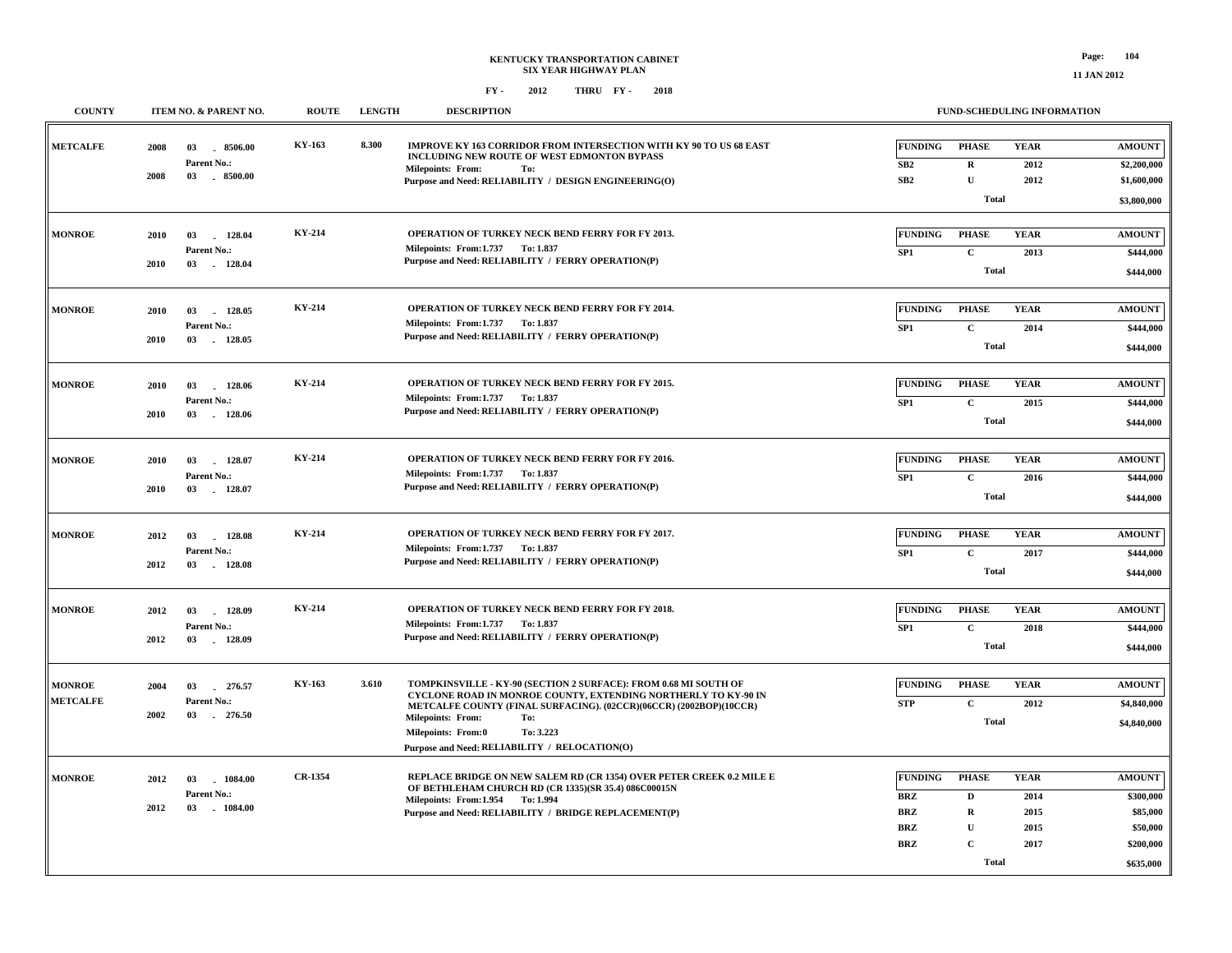| <b>COUNTY</b>     | ITEM NO. & PARENT NO.                                             | <b>ROUTE</b>   | <b>LENGTH</b> | <b>DESCRIPTION</b>                                                                                                                                                                                                                                                                                       |                                                                 | FUND-SCHEDULING INFORMATION                                               |                                             |                                                                                         |
|-------------------|-------------------------------------------------------------------|----------------|---------------|----------------------------------------------------------------------------------------------------------------------------------------------------------------------------------------------------------------------------------------------------------------------------------------------------------|-----------------------------------------------------------------|---------------------------------------------------------------------------|---------------------------------------------|-----------------------------------------------------------------------------------------|
| <b>MONROE</b>     | 2002<br>03<br>7020.01<br>Parent No.:<br>1998<br>03 . 7020.00      |                |               | <b>CONSTRUCT NEW ROUTE FOR THE EAST TOMPKINSVILLE BYPASS.</b><br>(98CCN)(02CCR) (2002BOPC)(DESIGN "STP" FUNDING SHALL BE SUPPLEMENTAL<br>TO THE AUTHORIZED AMOUNT ALREADY EXPENDED ON THIS<br>PROJECT).(08CCR)(10CCR)<br><b>Milepoints: From:</b><br>To:<br>Purpose and Need: RELIABILITY / NEW ROUTE(O) | <b>FUNDING</b><br><b>STP</b><br><b>STP</b><br><b>STP</b>        | <b>PHASE</b><br>$\mathbf R$<br>$\mathbf U$<br>$\mathbf C$<br><b>Total</b> | <b>YEAR</b><br>2012<br>2013<br>2014         | <b>AMOUNT</b><br>\$4,200,000<br>\$3,250,000<br>\$15,060,000<br>\$22,510,000             |
| <b>MONTGOMERY</b> | 2004<br>07<br>240.00<br>Parent No.:<br>2004<br>07<br>240.00       | KY-1991        | 1.800         | WIDEN KY-1991 FROM MAYSVILLE ROAD TO MIDLAND TRAIL INDUSTRIAL PARK,<br>MONTGOMERY COUNTY. (SEE 7-8501.00 FOR "SPB" FUNDS) (2005HPP-KY129)<br>Milepoints: From:0<br>To: 1.768<br>Purpose and Need: RELIABILITY / MAJOR WIDENING(O)                                                                        | <b>FUNDING</b><br><b>HPP</b>                                    | <b>PHASE</b><br>$\mathbf C$<br><b>Total</b>                               | <b>YEAR</b><br>2012                         | <b>AMOUNT</b><br>\$749,899<br>\$749,899                                                 |
| <b>MONTGOMERY</b> | 2004<br>07<br>244.00<br>Parent No.:<br>2004<br>07<br>$-244.00$    | <b>KY-11</b>   | .800          | WIDEN KY 11 FROM US 460 TO THE MOUNT STERLING BYPASS, MONTGOMERY<br>COUNTY. (2005HPP-KY136)(AGREEMENT WITH COUNTY IN PLACE)(SEE 7-244.01<br>FOR "STP" COMPONENT)<br>Milepoints: From: 9.246 To: 10.007<br>Purpose and Need: RELIABILITY / MAJOR WIDENING(O)                                              | <b>FUNDING</b><br><b>HPP</b>                                    | <b>PHASE</b><br>$\mathbf C$<br><b>Total</b>                               | <b>YEAR</b><br>2012                         | <b>AMOUNT</b><br>\$581,800<br>\$581,800                                                 |
| <b>MONTGOMERY</b> | 2010<br>07<br>244.01<br>Parent No.:<br>2010<br>07<br>$-244.01$    | <b>KY-11</b>   |               | WIDEN KY 11 FROM US 460 TO THE MOUNT STERLING BYPASS, MONTGOMERY<br>COUNTY. (2005HPP-KY136)(AGREEMENT WITH COUNTY IN PLACE) (SEE 7-244.00<br>FOR "HPP" COMPONENT)<br>Milepoints: From: 9.246 To: 10.007<br>Purpose and Need: RELIABILITY / MAJOR WIDENING(O)                                             | FUNDING<br><b>STP</b>                                           | <b>PHASE</b><br>$\mathbf{C}$<br><b>Total</b>                              | <b>YEAR</b><br>2013                         | <b>AMOUNT</b><br>\$600,000<br>\$600,000                                                 |
| <b>MONTGOMERY</b> | 2010<br>07<br>250.10<br>Parent No.:<br>2010<br>07<br>250.10       | <b>US-460</b>  | 1.140         | RECONSTRUCT US 460 AT LUCKY STOP HILL<br>Milepoints: From:18.4 To:19.6<br>Purpose and Need: RELIABILITY / RECONSTRUCTION(O)                                                                                                                                                                              | FUNDING<br><b>STP</b><br><b>STP</b><br><b>STP</b><br><b>STP</b> | <b>PHASE</b><br>$\mathbf{D}$<br>R<br>U<br>C<br><b>Total</b>               | <b>YEAR</b><br>2013<br>2014<br>2014<br>2016 | <b>AMOUNT</b><br>\$500,000<br>\$1,500,000<br>\$1,500,000<br>\$7,000,000<br>\$10,500,000 |
| <b>MONTGOMERY</b> | 1998<br>07 . 317.30<br>Parent No.:<br>1998<br>07<br>$-317.00$     | <b>KY-11</b>   | 2.910         | RECONSTRUCT KY11 FROM FAIRFIELD DRIVE TO 1.0 MILES SOUTH OF THE BATH<br>COUNTY LINE. (2008BOPC)(2010BOPC)<br>Milepoints: From:11.448 To: 14.355<br>Purpose and Need: RELIABILITY / MAJOR WIDENING(O)                                                                                                     | <b>FUNDING</b><br>SB <sub>2</sub>                               | <b>PHASE</b><br>$\mathbf C$<br><b>Total</b>                               | <b>YEAR</b><br>2012                         | <b>AMOUNT</b><br>\$9,868,747<br>\$9,868,747                                             |
| <b>MONTGOMERY</b> | 2012<br>07<br>$-411.00$<br>Parent No.:<br>2012<br>$-411.00$<br>07 | KY-1991        |               | UPGRADE HINKSTON PIKE IN MT. STERLING FROM NEW MIDLAND TRAIL TO<br>THE NEW INDUSTRIAL PARK ENTRANCE (INCLUDES EXTENSION OF INDUSTRIAL<br>ACCESS ROAD TO HINKSTON PIKE).<br>Milepoints: From:1.768 To: 2.8<br>Purpose and Need: RELIABILITY / MINOR WIDENING(O)                                           | <b>FUNDING</b><br>SP1                                           | <b>PHASE</b><br>$\mathbf{C}$<br><b>Total</b>                              | <b>YEAR</b><br>2013                         | <b>AMOUNT</b><br>\$6,000,000<br>\$6,000,000                                             |
| <b>MONTGOMERY</b> | 2010<br>07 1125.00<br>Parent No.:<br>2010<br>07<br>1125.00        | <b>CR-1008</b> | .100          | REPLACE BRIDGE ON CR-1008 (MP 4.284) OVER STEPSTONE CREEK; .2MI S-<br>STEPSTONE @BATH CL; (STRUCTURALLY DEFICIENT, SR=32.9) 087C00006N<br>Milepoints: From: 4.234 To: 4.334<br>Purpose and Need: RELIABILITY / BRIDGE REPLACEMENT(P)                                                                     | <b>FUNDING</b><br><b>BRZ</b><br>BRZ<br>BRZ<br><b>BRZ</b>        | <b>PHASE</b><br>D<br>${\bf R}$<br>U<br>C<br><b>Total</b>                  | <b>YEAR</b><br>2012<br>2014<br>2014<br>2016 | <b>AMOUNT</b><br>\$305,000<br>\$85,000<br>\$70,000<br>\$715,000<br>\$1,175,000          |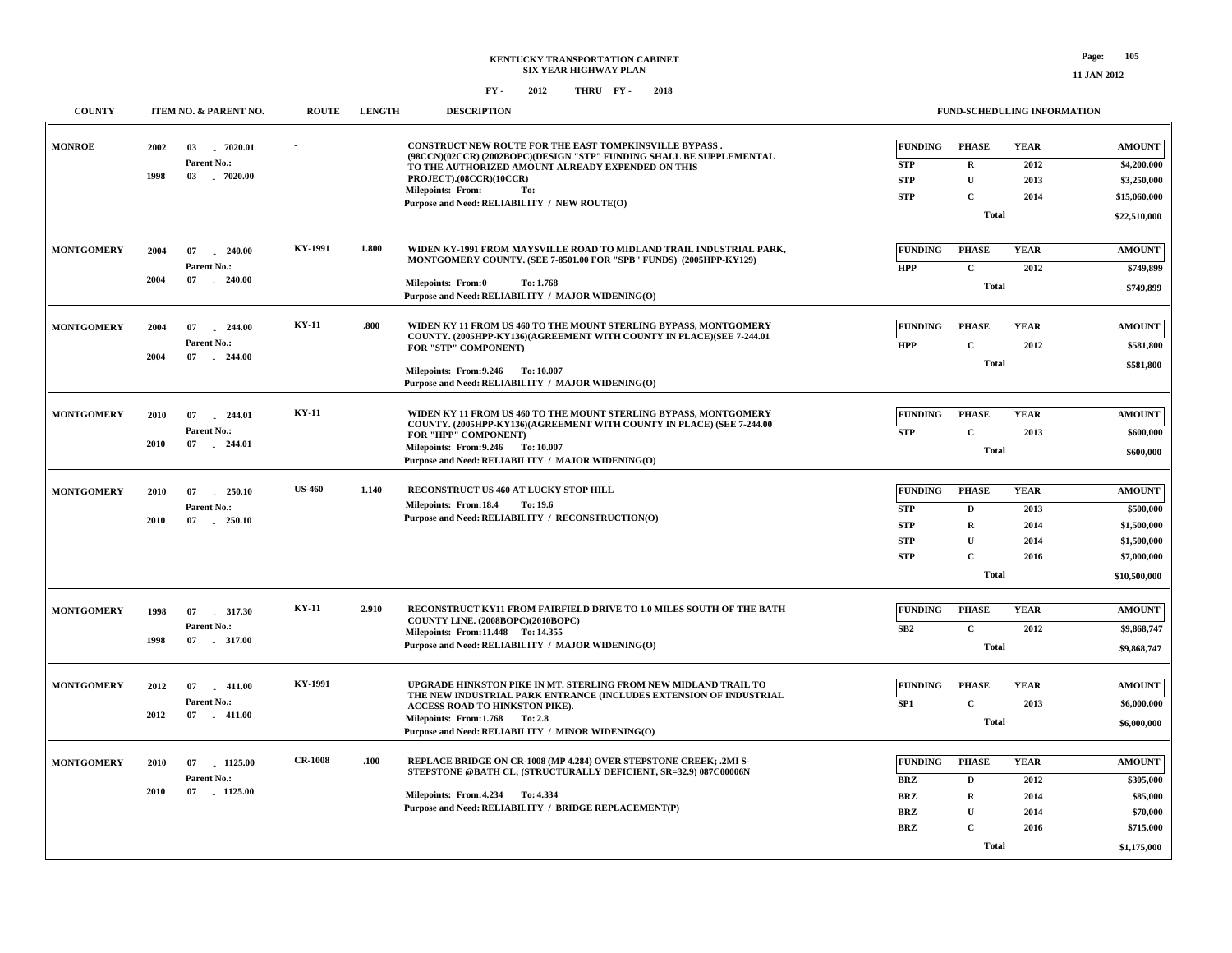**\$9,100,000**

**Total**

#### **FY - FY - 2012 2018 THRU**

| <b>COUNTY</b>     | ITEM NO. & PARENT NO.                                               | <b>ROUTE</b>  | <b>LENGTH</b> | <b>DESCRIPTION</b>                                                                                                                                                                                                                                      |                                                                        | FUND-SCHEDULING INFORMATION                                               |                                             |                                                                                          |
|-------------------|---------------------------------------------------------------------|---------------|---------------|---------------------------------------------------------------------------------------------------------------------------------------------------------------------------------------------------------------------------------------------------------|------------------------------------------------------------------------|---------------------------------------------------------------------------|---------------------------------------------|------------------------------------------------------------------------------------------|
| <b>MONTGOMERY</b> | 2008<br>8501.00<br>07<br>Parent No.:<br>07<br>2008<br>$-8501.00$    | KY-1991       |               | WIDEN KY-1991 FROM MAYSVILLE ROAD TO MIDLAND TRAIL INDUSTRIAL PARK.<br>(2005HPP-KY129) TO BE DONE IN CONJUNCTION WITH 7-240.00. (08CCN)<br><b>Milepoints: From:0</b><br>To: 1.768<br>Purpose and Need: RELIABILITY / MINOR WIDENING(O)                  | <b>FUNDING</b><br>SPB                                                  | <b>PHASE</b><br>$\mathbf{C}$<br><b>Total</b>                              | <b>YEAR</b><br>2013                         | <b>AMOUNT</b><br>\$1,600,000<br>\$1,600,000                                              |
| <b>MORGAN</b>     | 2000<br>10<br>126.60<br>Parent No.:<br>1998<br>10<br>126.01         | KY-9009       | 3.200         | WIDEN THE MOUNTAIN PARKWAY TO 4 LANES FROM 0.45 MI WEST OF KY-134 @<br>INSKO TO 0.3 MI EAST OF THE KY-134-JOHNSON CREEK BRIDGE - SECTION 6<br>Milepoints: From: 59.248 To: 62.4<br>Purpose and Need: RELIABILITY / MAJOR WIDENING(O)                    | <b>FUNDING</b><br>NH<br>N <sub>H</sub><br>NH<br>$\mathbf{N}\mathbf{H}$ | <b>PHASE</b><br>D<br>$\mathbf R$<br>U<br>$\mathbf{C}$<br>Total            | <b>YEAR</b><br>2013<br>2015<br>2015<br>2017 | <b>AMOUNT</b><br>\$1,040,000<br>\$3,480,000<br>\$900,000<br>\$20,800,000<br>\$26,220,000 |
| <b>MORGAN</b>     | 160.00<br>2012<br>10<br>Parent No.:<br>2012<br>10<br>$-160.00$      | <b>KY-7</b>   | .400          | IMPROVE SAFETY AND REDUCE ACCIDENTS ON KY-7 BY ELIMINATING ROCK<br><b>OVERHANG AND ADDING SHOULDERS 1000 FEET SOUTH OF KY 1161 TO 1000 FEET</b><br><b>NORTH OF KY 1161</b><br>Milepoints: From:3.45<br>To: 3.85<br>Purpose and Need: SAFETY / SAFETY(P) | <b>FUNDING</b><br>SP1<br>SP <sub>1</sub><br>SP1<br>SP <sub>1</sub>     | <b>PHASE</b><br>D<br>$\mathbf R$<br>$\mathbf{U}$<br>$\mathbf{C}$<br>Total | <b>YEAR</b><br>2013<br>2015<br>2015<br>2016 | <b>AMOUNT</b><br>\$250,000<br>\$100,000<br>\$100,000<br>\$1,400,000<br>\$1,850,000       |
| <b>MORGAN</b>     | 2000<br>10<br>.8003.00<br>Parent No.:<br>2000<br>10<br>. 8003.00    | KY-172        | 2.600         | IMPROVE ALIGNMENT ON KY 172 FROM MP 10.4 TO MP 13.<br>(00CCN)(08CCR)(10CCR)<br>Milepoints: From:10.4<br>To: 13<br>Purpose and Need: RELIABILITY / SPOT IMPROVEMENTS(O)                                                                                  | <b>FUNDING</b><br>SB2                                                  | <b>PHASE</b><br>$\mathbf{C}$<br><b>Total</b>                              | <b>YEAR</b><br>2012                         | <b>AMOUNT</b><br>\$14,000,000<br>\$14,000,000                                            |
| <b>MORGAN</b>     | 2002<br>10<br>$-8100.00$<br>Parent No.:<br>2002<br>10<br>8100.00    | KY-172        | 3.000         | IMPROVE ALIGNMENT ON KY-172 FROM MP 5 TO MP 8.<br>(02CCN)(06CCR)(08CCR)(10CCR)<br>Milepoints: From:5<br>To: 8<br>Purpose and Need: RELIABILITY / SPOT IMPROVEMENTS(O)                                                                                   | <b>FUNDING</b><br>SB2<br>SB <sub>2</sub><br>SP <sub>1</sub>            | <b>PHASE</b><br>$\mathbf R$<br>${\bf U}$<br>$\mathbf C$<br>Total          | <b>YEAR</b><br>2012<br>2012<br>2014         | <b>AMOUNT</b><br>\$1,580,000<br>\$520,000<br>\$7,260,000<br>\$9,360,000                  |
| <b>MORGAN</b>     | .8300.00<br>2006<br>10<br>Parent No.:<br>2006<br>10<br>$-8300.00$   | <b>KY-172</b> | 3.000         | RECONSTRUCT KY-172 FROM MILEPOST 2 TO MILEPOST 5. (06CCN)(08CCR)<br><b>Milepoints: From:2</b><br>To: 5<br>Purpose and Need: RELIABILITY / RECONSTRUCTION(O)                                                                                             | <b>FUNDING</b><br><b>SPB</b><br><b>SPB</b><br>SB2                      | <b>PHASE</b><br>$\mathbf R$<br>$\mathbf U$<br>$\mathbf C$<br>Total        | <b>YEAR</b><br>2012<br>2012<br>2013         | <b>AMOUNT</b><br>\$1,890,000<br>\$820,000<br>\$6,190,000<br>\$8,900,000                  |
| <b>MORGAN</b>     | $-8301.00$<br>2006<br>10<br>Parent No.:<br>10<br>$-8301.00$<br>2006 | <b>KY-172</b> | 2.400         | RECONSTRUCT KY-172 FROM MILEPOST 8.0 TO MILEPOST 10.4.<br>(06CCN)(08CCR)(10CCR)<br><b>Milepoints: From:8</b><br>To: 10.4<br>Purpose and Need: RELIABILITY / RECONSTRUCTION(O)                                                                           | <b>FUNDING</b><br>SB2<br>SB2<br>SP <sub>1</sub>                        | <b>PHASE</b><br>$\mathbf R$<br>$\mathbf U$<br>$\mathbf C$                 | <b>YEAR</b><br>2012<br>2012<br>2013         | <b>AMOUNT</b><br>\$1,470,000<br>\$650,000<br>\$6,980,000                                 |

**11 JAN 2012**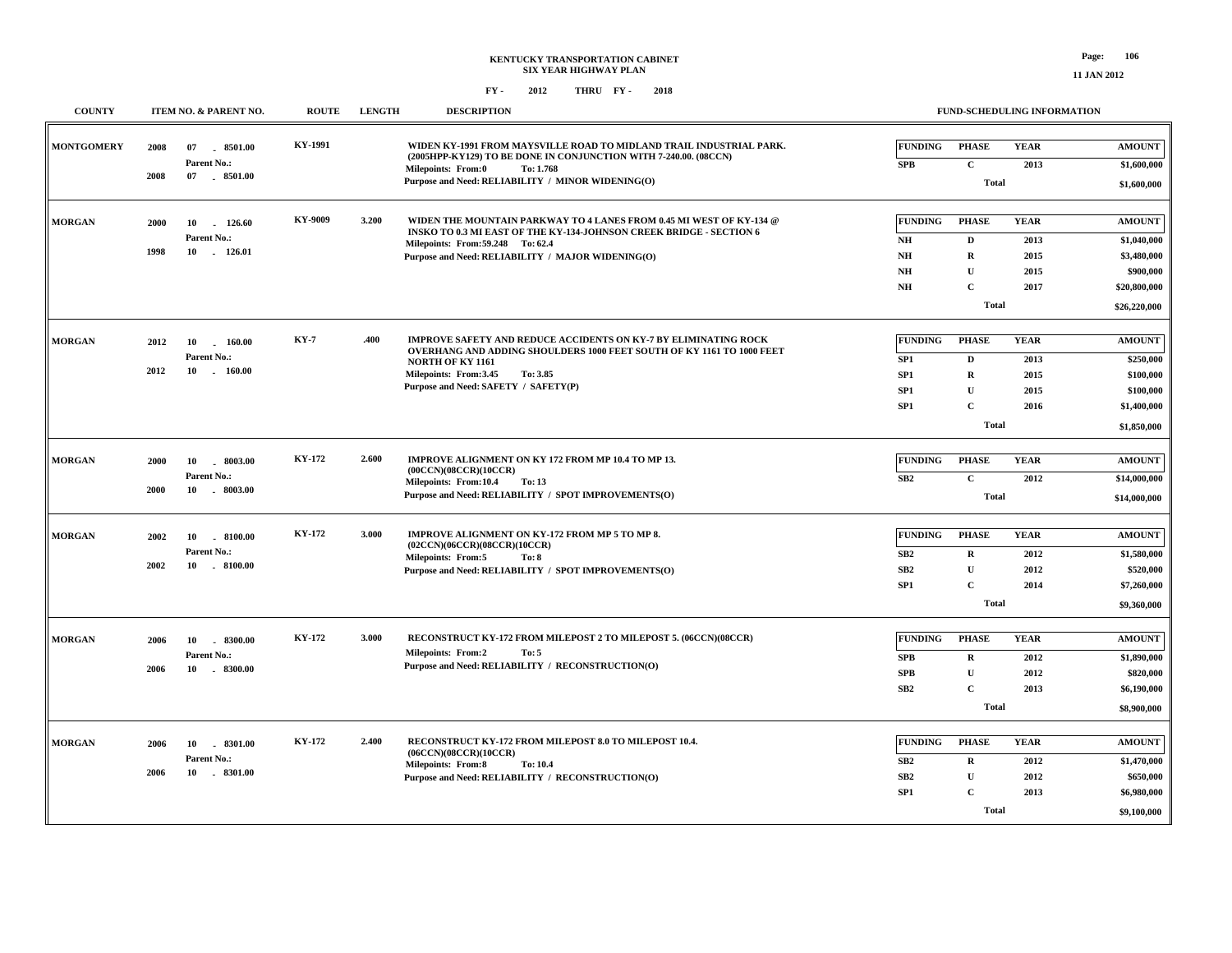**\$725,000**

**Total**

#### **FY - FY - 2012 2018 THRU**

**COUNTY ITEM NO. & PARENT NO. ROUTE LENGTH DESCRIPTION**

| <b>MORGAN</b>     | 2006        | 10<br>8302.00<br>Parent No.: | <b>US-460</b>  | .500                                                                                                     | RECONSTRUCT AND STRAIGHTEN CURVE IN US-460 FROM MILEPOST 1.6 TO                                                       | <b>FUNDING</b>  | PHASE        | <b>YEAR</b> | <b>AMOUNT</b> |
|-------------------|-------------|------------------------------|----------------|----------------------------------------------------------------------------------------------------------|-----------------------------------------------------------------------------------------------------------------------|-----------------|--------------|-------------|---------------|
|                   |             |                              |                |                                                                                                          | <b>MILEPOST 2.1. (06CCN)</b><br>Milepoints: From:1.6<br>To: 2.1                                                       | SP1             | D            | 2012        | \$420,000     |
|                   | 2006        | $-8302.00$<br>10             |                |                                                                                                          | Purpose and Need: RELIABILITY / RECONSTRUCTION(O)                                                                     | SP <sub>1</sub> | $\mathbf R$  | 2013        | \$60,000      |
|                   |             |                              |                |                                                                                                          |                                                                                                                       | SP <sub>1</sub> | $\mathbf{U}$ | 2013        | \$60,000      |
|                   |             |                              |                |                                                                                                          |                                                                                                                       | SP1             | $\mathbf{C}$ | 2014        | \$1,040,000   |
|                   |             |                              |                |                                                                                                          |                                                                                                                       |                 | <b>Total</b> |             | \$1,580,000   |
|                   |             |                              |                |                                                                                                          |                                                                                                                       |                 |              |             |               |
| <b>MORGAN</b>     | 2008        | 8402.00<br>10                | KY-7           | 2.950                                                                                                    | RECONSTRUCT KY-7 FROM MILE POST 2.9 TO MILE POST 5.85 (JUNCTION 519 TO<br><b>SOUTH SIDE OF WRIGLEY HILL). (08CCN)</b> | <b>FUNDING</b>  | PHASE        | <b>YEAR</b> | <b>AMOUNT</b> |
|                   |             | Parent No.:                  |                |                                                                                                          |                                                                                                                       | SP              | D            | 2012        | \$900,000     |
|                   | 2008        | $-8402.00$<br>10             |                |                                                                                                          | Milepoints: From:2.9<br>To: 5.85                                                                                      | SP              | R            | 2013        | \$1,800,000   |
|                   |             |                              |                |                                                                                                          | Purpose and Need: RELIABILITY / RECONSTRUCTION(O)                                                                     | SP              | $\mathbf{U}$ | 2013        | \$500,000     |
|                   |             |                              |                |                                                                                                          |                                                                                                                       | SP              | $\mathbf{C}$ | 2014        | \$8,000,000   |
|                   |             |                              |                |                                                                                                          |                                                                                                                       |                 | <b>Total</b> |             | \$11,200,000  |
| <b>MUHLENBERG</b> | 2002        | 138.10<br>02                 | <b>US-62</b>   | .100                                                                                                     | RECONSTRUCT THE US-62/KY-181 INTERSECTION BY ADDING TURN LANES TO                                                     | <b>FUNDING</b>  | <b>PHASE</b> | <b>YEAR</b> | <b>AMOUNT</b> |
|                   |             | Parent No.:                  |                |                                                                                                          | IMPROVE EFFICIENCY AND SAFETY. (2004BOPC)(08CCN) (TO BE LET WITH 2-                                                   | <b>SPB</b>      | $\mathbf{C}$ | 2012        | \$740,000     |
|                   | 2000        | 02 138.00                    |                |                                                                                                          | 138.20)<br>Milepoints: From:10.3<br>To: 10.41                                                                         |                 |              |             |               |
|                   |             |                              |                |                                                                                                          | Purpose and Need: RELIABILITY / SPOT IMPROVEMENTS(O)                                                                  |                 | <b>Total</b> |             | \$740,000     |
| <b>MUHLENBERG</b> | 2002        | 02<br>138.20                 | <b>US-62</b>   | .100                                                                                                     | RECONSTRUCT THE US-62/KY-171 INTERSECTION BY ADDING TURN LANES TO                                                     | FUNDING         | <b>PHASE</b> | YEAR        | <b>AMOUNT</b> |
|                   | Parent No.: |                              |                | IMPROVE EFFICIENCY AND SAFETY. (2004BOPC) (TO BE LET WITH 2-138.10)<br>Milepoints: From: 9.625 To: 9.935 | <b>SPB</b>                                                                                                            | $\mathbf{C}$    | 2012         | \$1,160,000 |               |
|                   | 2000        | 02<br>138.00                 |                |                                                                                                          | Purpose and Need: RELIABILITY / SPOT IMPROVEMENTS(O)                                                                  |                 | <b>Total</b> |             | \$1,160,000   |
|                   |             |                              |                |                                                                                                          |                                                                                                                       |                 |              |             |               |
| <b>MUHLENBERG</b> | 2004        | 02<br>160.00                 | <b>US-431</b>  | .300                                                                                                     | <b>IMPROVE RAILROAD CROSSING AT MP 15.674 BETWEEN CENTRAL CITY AND</b><br>DRAKESBORO. (04CCR)                         | <b>FUNDING</b>  | <b>PHASE</b> | <b>YEAR</b> | <b>AMOUNT</b> |
|                   |             | Parent No.:                  |                |                                                                                                          | Milepoints: From: 15.524 To: 15.824                                                                                   | SP              | D            | 2013        | \$630,000     |
|                   | 2004        | $02$ 160.00                  |                |                                                                                                          | Purpose and Need: SAFETY / SAFETY(P)                                                                                  | SP              | $\mathbf R$  | 2015        | \$450,000     |
|                   |             |                              |                |                                                                                                          |                                                                                                                       | ${\bf SP}$      | $\mathbf{U}$ | 2015        | \$330,000     |
|                   |             |                              |                |                                                                                                          |                                                                                                                       | SP              | $\mathbf C$  | 2016        | \$2,710,000   |
|                   |             |                              |                |                                                                                                          |                                                                                                                       |                 | <b>Total</b> |             | \$4,120,000   |
| <b>MUHLENBERG</b> | 2002        | 02<br>976.00                 | <b>US-431</b>  | .300                                                                                                     | US 431 @ SOUTH CARROLLTON MP 23.0 TO 23.3, HORIZONTAL & VERTICAL                                                      | <b>FUNDING</b>  | PHASE        | <b>YEAR</b> | <b>AMOUNT</b> |
|                   |             | Parent No.:                  |                |                                                                                                          | REALIGNMENT, SHOULDER WIDENING, & INSTALL GUARDRAIL (B/C=1.9) (D-                                                     | <b>SAF</b>      | $\mathbf{C}$ | 2012        | \$1,360,000   |
|                   | 1998        | 353.00<br>99                 |                |                                                                                                          | DISTRICT, C-CONTRACTOR) (2002BOP)<br>Milepoints: From:23<br>To: 23.36                                                 |                 | <b>Total</b> |             | \$1,360,000   |
|                   |             |                              |                |                                                                                                          | Purpose and Need: SAFETY / SAFETY-HAZARD ELIM(P)                                                                      |                 |              |             |               |
| <b>MUHLENBERG</b> | 2012        | 02 1087.00                   | <b>CR-1296</b> |                                                                                                          | <b>REPLACE BRIDGE ON JARRELS CREEK RD (CR 1296) OVER JARRELS CREEK 0.56</b>                                           | <b>FUNDING</b>  | PHASE        | <b>YEAR</b> | <b>AMOUNT</b> |
|                   |             | Parent No.:                  |                |                                                                                                          | MILE N OF KY 189 (SR 19.8)089C00013N<br>Milepoints: From:.567<br>To: .607                                             | <b>BRZ</b>      | D            | 2013        | \$150,000     |
|                   | 2012        | 02 1087.00                   |                |                                                                                                          | Purpose and Need: RELIABILITY / BRIDGE REPLACEMENT(P)                                                                 | <b>BRZ</b>      | $\mathbf R$  | 2014        | \$150,000     |
|                   |             |                              |                |                                                                                                          |                                                                                                                       | BRZ             | U            | 2014        | \$75,000      |
|                   |             |                              |                |                                                                                                          |                                                                                                                       | <b>BRZ</b>      | $\mathbf{C}$ | 2015        | \$350,000     |
|                   |             |                              |                |                                                                                                          |                                                                                                                       |                 |              |             |               |

**FUND-SCHEDULING INFORMATION**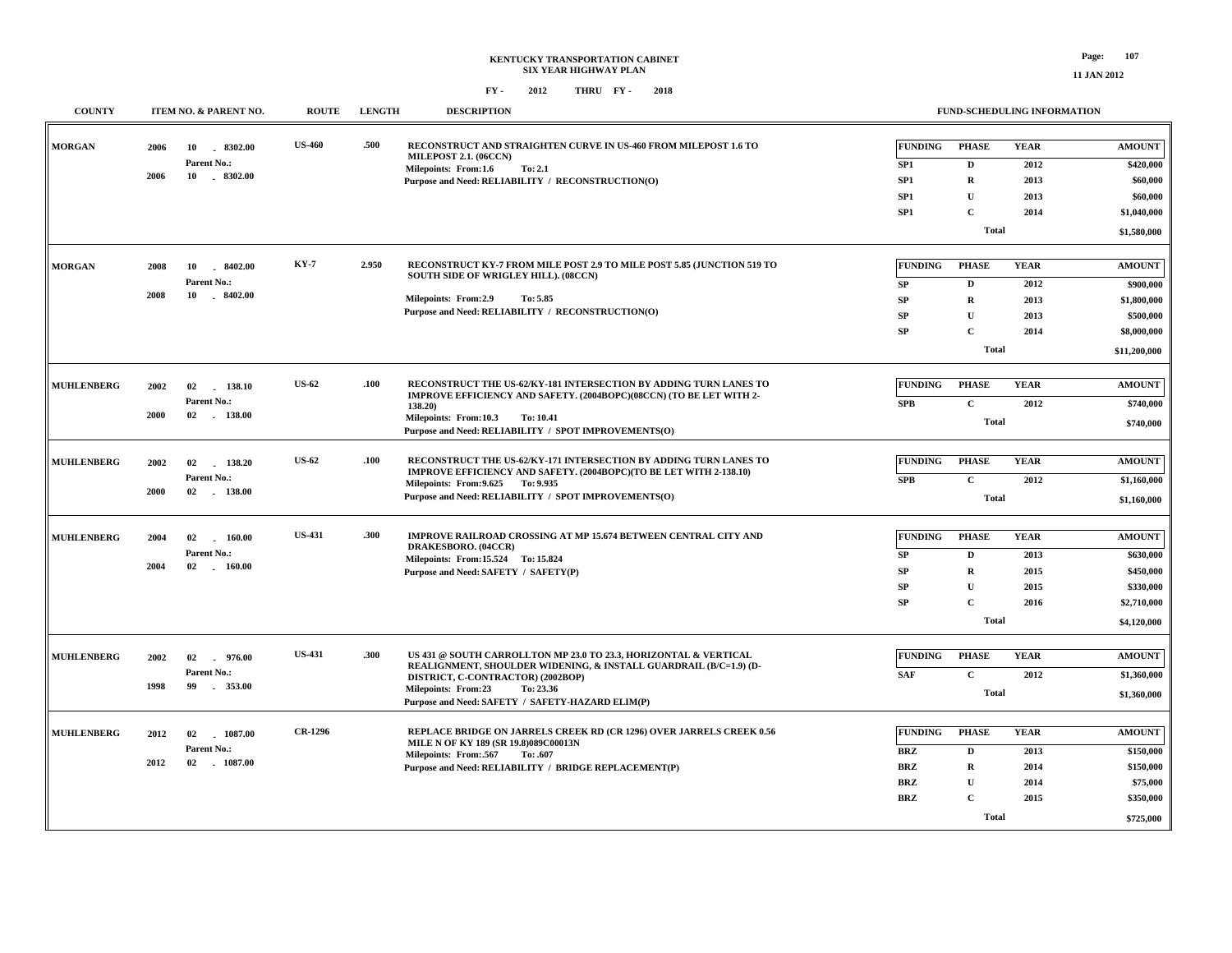| <b>COUNTY</b>                   | ITEM NO. & PARENT NO. |                                             | <b>ROUTE</b>  | <b>LENGTH</b> | <b>DESCRIPTION</b>                                                                                                                                                                                        | <b>FUND-SCHEDULING INFORMATION</b> |                             |                     |                              |
|---------------------------------|-----------------------|---------------------------------------------|---------------|---------------|-----------------------------------------------------------------------------------------------------------------------------------------------------------------------------------------------------------|------------------------------------|-----------------------------|---------------------|------------------------------|
| <b>MUHLENBERG</b>               | 2008                  | 02<br>8506.00<br>Parent No.:                | <b>US-62</b>  | 1.500         | WIDEN US-62 FROM WAL-MART TO US-431. (08CCN)(10CCR)<br>Milepoints: From:15.979 To: 16.471                                                                                                                 | <b>FUNDING</b><br><b>SPP</b>       | <b>PHASE</b><br>$\mathbf R$ | <b>YEAR</b><br>2012 | <b>AMOUNT</b><br>\$4,000,000 |
|                                 | 2008                  | 02 8506.00                                  |               |               | Purpose and Need: RELIABILITY / MAJOR WIDENING(O)                                                                                                                                                         | <b>SPP</b>                         | $\mathbf U$                 | 2012                | \$3,000,000                  |
|                                 |                       |                                             |               |               |                                                                                                                                                                                                           | SP1                                | $\mathbf C$                 | 2014                | \$9,500,000                  |
|                                 |                       |                                             |               |               |                                                                                                                                                                                                           |                                    | <b>Total</b>                |                     | \$16,500,000                 |
| <b>NELSON</b>                   | 2004                  | 287.10<br>04<br>$\sim$                      | <b>US-31E</b> | 3.700         | <b>BARDSTOWN-LOUISVILLE; WIDENING AND ACCESS MANAGEMENT</b><br>IMPROVEMENTS ON US-31E BETWEEN NAZARETH DRIVE AND KY-509. (2004BOPC)                                                                       | <b>FUNDING</b>                     | <b>PHASE</b>                | <b>YEAR</b>         | <b>AMOUNT</b>                |
|                                 |                       | Parent No.:                                 |               |               | Milepoints: From:16.835 To: 20.536                                                                                                                                                                        | ${\bf SP}$                         | $\mathbf R$                 | 2013                | \$4,750,000                  |
|                                 | 2004                  | 04<br>$-287.30$                             |               |               | Purpose and Need: RELIABILITY / RELOCATION(O)                                                                                                                                                             | ${\bf SP}$                         | $\mathbf{U}$                | 2013                | \$2,440,000                  |
|                                 |                       |                                             |               |               |                                                                                                                                                                                                           | SP                                 | $\mathbf C$                 | 2015                | \$25,510,000                 |
|                                 |                       |                                             |               |               |                                                                                                                                                                                                           |                                    | <b>Total</b>                |                     | \$32,700,000                 |
| <b>NELSON</b><br><b>SPENCER</b> | 2004                  | 04<br>287.50<br>Parent No.:<br>04<br>287.05 | <b>US-31E</b> | 6.100         | BARDSTOWN-LOUISVILLE; RELOCATION OF US-31E FROM JUST SOUTH OF<br>WHITESIDES DRIVE IN NELSON COUNTY TO THE SALT RIVER BRIDGE IN<br>SPENCER COUNTY. (2004BOPC)(10CCR)<br>Milepoints: From: 23.607 To: 27.31 | <b>FUNDING</b>                     | <b>PHASE</b>                | <b>YEAR</b>         | <b>AMOUNT</b>                |
|                                 | 2000                  |                                             |               |               |                                                                                                                                                                                                           | ${\bf SP}$                         | $\mathbf{C}$                | 2014                | \$27,040,000                 |
|                                 |                       |                                             |               |               |                                                                                                                                                                                                           |                                    | <b>Total</b>                |                     | \$27,040,000                 |
|                                 |                       |                                             |               |               | <b>Milepoints: From:0</b><br>To: 2.703<br>Purpose and Need: RELIABILITY / RELOCATION(O)                                                                                                                   |                                    |                             |                     |                              |
|                                 |                       |                                             |               |               |                                                                                                                                                                                                           |                                    |                             |                     |                              |
| <b>NELSON</b>                   | 2010                  | .914.00<br>04                               | <b>US-150</b> |               | TRENCH A 3'X4" EARTH SHOULDER AND REPLACE WITH 4" ASPHALT BINDER<br>AND MILL AND SAW RUMBLE STRIPS ON US 150 FROM 0.3 MI EAST OF BG                                                                       | <b>FUNDING</b>                     | <b>PHASE</b>                | <b>YEAR</b>         | <b>AMOUNT</b>                |
| <b>WASHINGTON</b>               | 2006                  | Parent No.:<br>99<br>$-911.00$              |               |               | PARKWAY IN NELSON COUNTY TO 0.3 MI EAST OF KY 152 IN WASHINGTON                                                                                                                                           | <b>SAF</b>                         | $\mathbf C$                 | 2012                | \$746,400                    |
|                                 |                       |                                             |               |               | COUNTY.<br>Milepoints: From:2.26<br>To: 7.68                                                                                                                                                              |                                    | <b>Total</b>                |                     | \$746,400                    |
|                                 |                       |                                             |               |               | <b>Milepoints: From:0</b><br>To: 6.25                                                                                                                                                                     |                                    |                             |                     |                              |
|                                 |                       |                                             |               |               | Purpose and Need: SAFETY / SAFETY-HAZARD ELIM(P)                                                                                                                                                          |                                    |                             |                     |                              |
| <b>NELSON</b>                   | 2010                  | 1068.00<br>04                               | <b>US-150</b> | .100          | REPLACE BRIDGE ON US-150 (MP 7.656) OVER BEECH FORK; ON WASHINGTON -                                                                                                                                      | <b>FUNDING</b>                     | <b>PHASE</b>                | <b>YEAR</b>         | <b>AMOUNT</b>                |
| <b>WASHINGTON</b>               | 2010                  | Parent No.:<br>$-1068.00$<br>04             |               |               | NELSON CL; (STRUCTURALLY DEFICIENT, SR=45.8) 090B00028N<br>Milepoints: From: 7.606<br>To: 7.682                                                                                                           | <b>BRO</b>                         | $\mathbf R$                 | 2012                | \$180,000                    |
|                                 |                       |                                             |               |               |                                                                                                                                                                                                           | <b>BRO</b>                         | U                           | 2012                | \$75,000                     |
|                                 |                       |                                             |               |               | <b>Milepoints: From:0</b><br>To: .034                                                                                                                                                                     | <b>BRO</b>                         | $\mathbf C$                 | 2013                | \$4,120,000                  |
|                                 |                       |                                             |               |               | Purpose and Need: RELIABILITY / BRIDGE REPLACEMENT(P)                                                                                                                                                     |                                    | <b>Total</b>                |                     | \$4,375,000                  |
| <b>NELSON</b>                   | 2012                  | 1075.00<br>04                               | <b>US-62</b>  | .040          | REPLACE BRIDGE ON US-62 OVER EAST FRK OF SIMPSON CREEK 0.01 MILES S OF                                                                                                                                    | <b>FUNDING</b>                     | <b>PHASE</b>                | <b>YEAR</b>         | <b>AMOUNT</b>                |
|                                 |                       | Parent No.:                                 |               |               | KY-55 (SR 49.5) 090B00023N.                                                                                                                                                                               | <b>BRO</b>                         | $\mathbf D$                 | 2014                | \$75,000                     |
|                                 | 2012                  | 04<br>1075.00                               |               |               | Milepoints: From: 24.917 To: 24.957<br>Purpose and Need: RELIABILITY / BRIDGE REPLACEMENT(P)                                                                                                              | <b>BRO</b>                         | $\mathbf R$                 | 2015                | \$75,000                     |
|                                 |                       |                                             |               |               |                                                                                                                                                                                                           | <b>BRO</b>                         | $\mathbf U$                 | 2015                | \$75,000                     |
|                                 |                       |                                             |               |               |                                                                                                                                                                                                           | <b>BRO</b>                         | $\mathbf C$                 | 2016                | \$275,000                    |
|                                 |                       |                                             |               |               |                                                                                                                                                                                                           |                                    | <b>Total</b>                |                     | \$500,000                    |
| <b>NELSON</b>                   | 2012                  | 1078.00<br>04                               | <b>US-62</b>  | .040          | REPLACE BRIDGE ON US 62 OVER HINKLE CREEK 0.012 MILE E OF KY 55(SR 34.6)                                                                                                                                  | <b>FUNDING</b>                     | <b>PHASE</b>                | <b>YEAR</b>         | <b>AMOUNT</b>                |
|                                 |                       | Parent No.:                                 |               |               | 090B00096N                                                                                                                                                                                                |                                    | $\mathbf{D}$                |                     |                              |
|                                 | 2012                  | 04<br>$-1078.00$                            |               |               | Milepoints: From: 27.278 To: 27.318                                                                                                                                                                       | <b>BRO</b><br><b>BRO</b>           | $\mathbf R$                 | 2013<br>2014        | \$100,000<br>\$150,000       |
|                                 |                       |                                             |               |               | Purpose and Need: RELIABILITY / BRIDGE REPLACEMENT(P)                                                                                                                                                     | <b>BRO</b>                         | $\mathbf U$                 | 2014                | \$150,000                    |
|                                 |                       |                                             |               |               |                                                                                                                                                                                                           | <b>BRO</b>                         | $\mathbf C$                 | 2015                | \$600,000                    |
|                                 |                       |                                             |               |               |                                                                                                                                                                                                           |                                    | <b>Total</b>                |                     | \$1,000,000                  |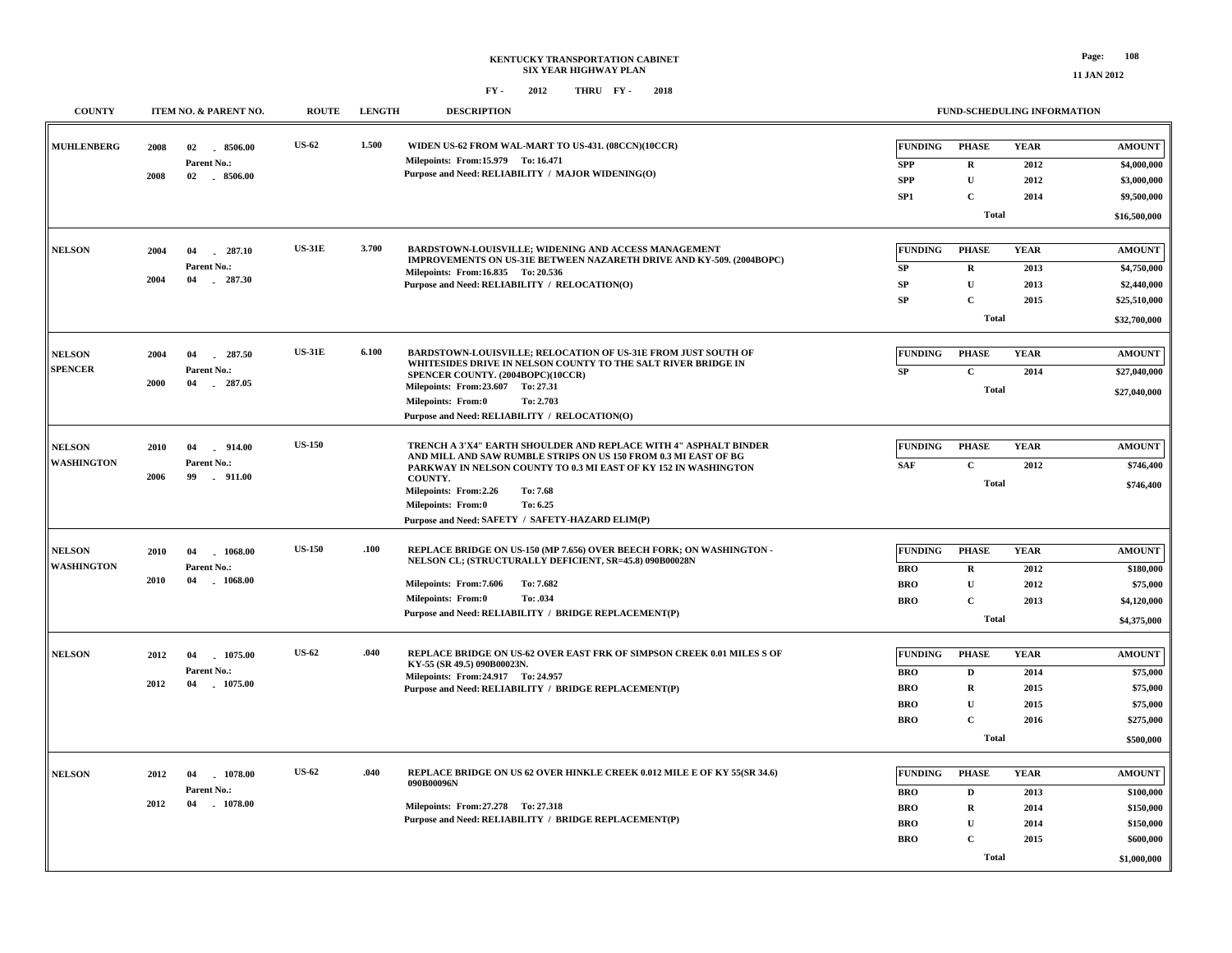| <b>COUNTY</b>     | ITEM NO. & PARENT NO.                   | <b>ROUTE</b>   | <b>LENGTH</b> | <b>DESCRIPTION</b>                                                                                            |                 |                  | <b>FUND-SCHEDULING INFORMATION</b> |                            |
|-------------------|-----------------------------------------|----------------|---------------|---------------------------------------------------------------------------------------------------------------|-----------------|------------------|------------------------------------|----------------------------|
|                   |                                         |                |               |                                                                                                               |                 |                  |                                    |                            |
| <b>NELSON</b>     | 2012<br>04<br>1079.00                   | KY-458         | .090          | REPLACE BRIDGE ON OLD TUNNEL MILL RD (KY 458) OVER CHAPLIN RIVER AT<br><b>COUNTY LINE (SR 49.2) 090B00066</b> | <b>FUNDING</b>  | <b>PHASE</b>     | <b>YEAR</b>                        | <b>AMOUNT</b>              |
| <b>WASHINGTON</b> | Parent No.:<br>2012<br>04<br>$-1079.00$ |                |               |                                                                                                               | <b>BRO</b>      | D                | 2014                               | \$150,000                  |
|                   |                                         |                |               | To: .042<br>Milepoints: From:0                                                                                | <b>BRO</b>      | R                | 2015                               | \$90,000                   |
|                   |                                         |                |               | Milepoints: From:6.097<br>To: 6.139<br>Purpose and Need: RELIABILITY / BRIDGE REPLACEMENT(P)                  | <b>BRO</b>      | $\mathbf{U}$     | 2015                               | \$50,000                   |
|                   |                                         |                |               |                                                                                                               | <b>BRO</b>      | $\mathbf{C}$     | 2017                               | \$1,100,000                |
|                   |                                         |                |               |                                                                                                               |                 | <b>Total</b>     |                                    | \$1,390,000                |
| <b>NELSON</b>     | 1083.00<br>2012<br>04                   | CR-1327        |               | REPLACE BRIDGE ON MOBLEY MILL RD (CR 1327) OVER FROMAN CREEK 0.72                                             | <b>FUNDING</b>  | <b>PHASE</b>     | <b>YEAR</b>                        | <b>AMOUNT</b>              |
|                   | Parent No.:                             |                |               | MILE W OF LENORE RD (KY 2739)(SR 24.5) 090C00039N                                                             | BRZ             | D                | 2013                               | \$75,000                   |
|                   | 2012<br>04<br>$-1083.00$                |                |               | Milepoints: From: 3.411 To: 3.451<br>Purpose and Need: RELIABILITY / BRIDGE REPLACEMENT(P)                    | <b>BRZ</b>      | R                | 2014                               | \$75,000                   |
|                   |                                         |                |               |                                                                                                               | <b>BRZ</b>      | ${\bf U}$        | 2014                               | \$60,000                   |
|                   |                                         |                |               |                                                                                                               | <b>BRZ</b>      | $\mathbf{C}$     | 2016                               | \$750,000                  |
|                   |                                         |                |               |                                                                                                               |                 | <b>Total</b>     |                                    |                            |
|                   |                                         |                |               |                                                                                                               |                 |                  |                                    | \$960,000                  |
| <b>NELSON</b>     | 2006<br>$-2038.10$<br>04                | <b>BG-9002</b> | 5.260         | STRUCTURAL OVERLAY ON THE MARTHA LAYNE COLLINS BLUEGRASS                                                      | <b>FUNDING</b>  | <b>PHASE</b>     | <b>YEAR</b>                        | <b>AMOUNT</b>              |
|                   | Parent No.:                             |                |               | PARKWAY EB & WB FROM BEGIN PCC PAVEMENT MP 24.24 TO MP 29.5. (SEE 4-                                          | <b>SPB</b>      | $\mathbf C$      | 2012                               | \$6,600,000                |
|                   | $-2038.00$<br>2006<br>04                |                |               | 2038.00 FOR DESIGN PHASE) (2010BOPC)<br>Milepoints: From: 24.24 To: 29.5                                      |                 | <b>Total</b>     |                                    | \$6,600,000                |
|                   |                                         |                |               | Purpose and Need: RELIABILITY / PAVEMENT REHAB-PRK(P)                                                         |                 |                  |                                    |                            |
| <b>NELSON</b>     | $-8305.00$<br>2006<br>04                | <b>US-62</b>   | .100          | ADD TURN LANE AT US-62 AND KY-245. (06CCN) (10CCR)                                                            | <b>FUNDING</b>  | <b>PHASE</b>     | <b>YEAR</b>                        | <b>AMOUNT</b>              |
|                   | Parent No.:                             |                |               | Milepoints: From: 15.869 To: 15.969                                                                           | <b>SPP</b>      | $\mathbf{C}$     | 2012                               | \$1,880,000                |
|                   | 2006<br>04<br>$-8305.00$                |                |               | Purpose and Need: RELIABILITY / RECONSTRUCTION(O)                                                             |                 | <b>Total</b>     |                                    | \$1,880,000                |
|                   |                                         |                |               |                                                                                                               |                 |                  |                                    |                            |
| <b>NELSON</b>     | 8307.10<br>2006<br>04                   | KY-245         |               | WIDEN KY-245 FROM US-150 TO US-62. (2006BOPC)(06CCN)                                                          | <b>FUNDING</b>  | <b>PHASE</b>     | <b>YEAR</b>                        | <b>AMOUNT</b>              |
|                   | Parent No.:                             |                |               | Milepoints: From:0<br>To: 2.334                                                                               | SP1             | D                | 2013                               | \$1,040,000                |
|                   | $-8307.00$<br>2006<br>04                |                |               | Purpose and Need: RELIABILITY / MAJOR WIDENING(O)                                                             | SP <sub>1</sub> | $\mathbf R$      | 2014                               | \$3,310,000                |
|                   |                                         |                |               |                                                                                                               | SP <sub>1</sub> | ${\bf U}$        | 2014                               | \$1,090,000                |
|                   |                                         |                |               |                                                                                                               | SP <sub>1</sub> | $\mathbf{C}$     | 2016                               | \$11,250,000               |
|                   |                                         |                |               |                                                                                                               |                 | <b>Total</b>     |                                    | \$16,690,000               |
|                   |                                         |                |               |                                                                                                               |                 |                  |                                    |                            |
| <b>NELSON</b>     | 2006<br>.8308.10<br>04                  | <b>US-150</b>  | 1.300         | WIDEN US-150 FROM KY-49 TO NEAR KY-245/WAL-MART WIDENING. (06CCN)                                             | <b>FUNDING</b>  | <b>PHASE</b>     | <b>YEAR</b>                        | <b>AMOUNT</b>              |
|                   | Parent No.:                             |                |               | <b>Milepoints: From:.44</b><br>To: 1.697<br>Purpose and Need: RELIABILITY / MAJOR WIDENING(O)                 | SP              | D                | 2012                               | \$520,000                  |
|                   | 2006<br>04<br>$-8308.00$                |                |               |                                                                                                               | <b>SP</b>       | $\bf{R}$         | 2013                               | \$1,660,000                |
|                   |                                         |                |               |                                                                                                               | SP              | $\mathbf{U}$     | 2013                               | \$550,000                  |
|                   |                                         |                |               |                                                                                                               | <b>SP</b>       | $\mathbf{C}$     | 2015                               | \$11,250,000               |
|                   |                                         |                |               |                                                                                                               |                 | <b>Total</b>     |                                    | \$13,980,000               |
| <b>NELSON</b>     | 2006                                    | <b>US-150</b>  | .600          | WIDEN US-150 FROM NEAR KY-245 THROUGH THE BLUEGRASS PARKWAY                                                   | <b>FUNDING</b>  | <b>PHASE</b>     | <b>YEAR</b>                        | <b>AMOUNT</b>              |
|                   | $-8309.10$<br>04<br>Parent No.:         |                |               | INTERCHANGE TO JUST PAST LESLIE BALLARD ROAD. (06CCN)(2006BOPC)                                               |                 |                  | 2012                               |                            |
|                   | 2006<br>04<br>$-8309.00$                |                |               | Milepoints: From: 1.697 To: 2.285                                                                             | SP1<br>SP1      | D<br>$\mathbf R$ | 2013                               | \$1,040,000<br>\$2,210,000 |
|                   |                                         |                |               | Purpose and Need: RELIABILITY / MAJOR WIDENING(O)                                                             | SP <sub>1</sub> | ${\bf U}$        | 2013                               | \$1,090,000                |
|                   |                                         |                |               |                                                                                                               | SP1             | $\mathbf{C}$     | 2016                               | \$16,880,000               |
|                   |                                         |                |               |                                                                                                               |                 |                  |                                    |                            |
|                   |                                         |                |               |                                                                                                               |                 | <b>Total</b>     |                                    | \$21,220,000               |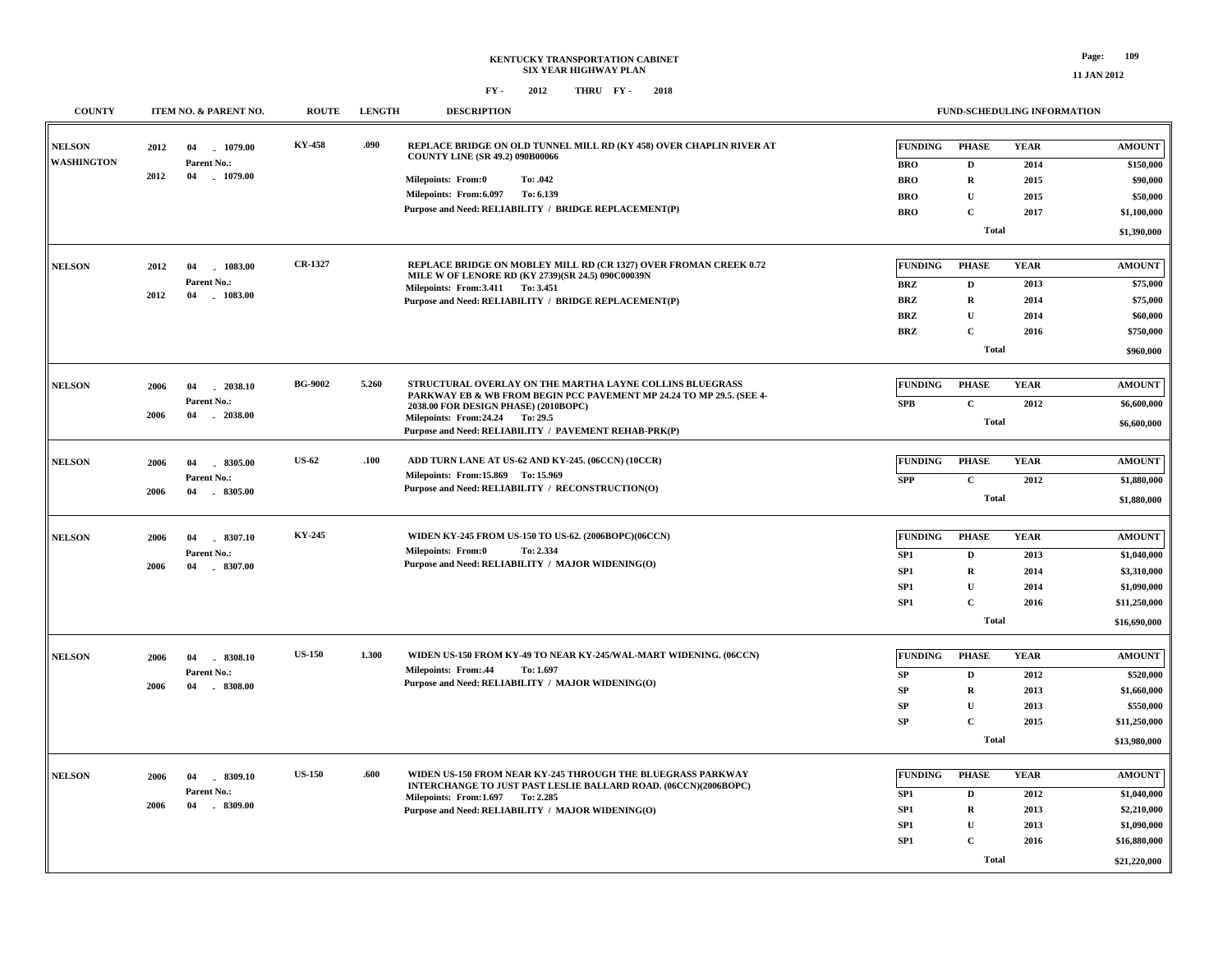| <b>COUNTY</b>   |      | ITEM NO. & PARENT NO. | <b>ROUTE</b>   | <b>LENGTH</b> | <b>DESCRIPTION</b>                                                                                                            |                 | <b>FUND-SCHEDULING INFORMATION</b> |             |               |  |  |
|-----------------|------|-----------------------|----------------|---------------|-------------------------------------------------------------------------------------------------------------------------------|-----------------|------------------------------------|-------------|---------------|--|--|
| <b>NICHOLAS</b> | 2000 | 07<br>310.30          | <b>US-68</b>   | 3.800         | PARIS-MAYSVILLE ROAD; RECONSTRUCT FROM MILLERSBURG TO KY-32 AT<br><b>CARLISLE</b>                                             | <b>FUNDING</b>  | <b>PHASE</b>                       | <b>YEAR</b> | <b>AMOUNT</b> |  |  |
|                 |      | Parent No.:           |                |               | (SECTION 3). (08CCR)                                                                                                          | NH              | $\bf{R}$                           | 2014        | \$3,490,000   |  |  |
|                 | 1996 | 07 . 310.01           |                |               | Milepoints: From:.4<br>To: 4.827                                                                                              | N <sub>H</sub>  | $\mathbf{U}$                       | 2014        | \$7,580,000   |  |  |
|                 |      |                       |                |               | Purpose and Need: RELIABILITY / MAJOR WIDENING(O)                                                                             | SP1             | $\mathbf C$                        | 2016        | \$16,870,000  |  |  |
|                 |      |                       |                |               |                                                                                                                               |                 | <b>Total</b>                       |             | \$27,940,000  |  |  |
| <b>NICHOLAS</b> | 2012 | 09<br>$-205.00$       | KY-36          | .183          | RECONSTRUCT KY 36-KY 32 NEAR THE NICHOLAS COUNTY SCHOOLS PROPERTY.                                                            | <b>FUNDING</b>  | <b>PHASE</b>                       | <b>YEAR</b> | <b>AMOUNT</b> |  |  |
|                 |      | Parent No.:           |                |               | MP 3.10 TO MP 3.283<br>Milepoints: From:3.1<br>To: 3.283                                                                      | <b>STP</b>      | D                                  | 2012        | \$750,000     |  |  |
|                 | 2012 | 09<br>$-205.00$       |                |               | Purpose and Need: SAFETY / SAFETY(P)                                                                                          | <b>STP</b>      | $\bf{R}$                           | 2013        | \$1,000,000   |  |  |
|                 |      |                       |                |               |                                                                                                                               | <b>STP</b>      | ${\bf U}$                          | 2013        | \$850,000     |  |  |
|                 |      |                       |                |               |                                                                                                                               | <b>STP</b>      | $\mathbf{C}$                       | 2015        | \$4,500,000   |  |  |
|                 |      |                       |                |               |                                                                                                                               |                 | <b>Total</b>                       |             | \$7,100,000   |  |  |
| <b>NICHOLAS</b> | 2010 | 1074.00<br>09         | KY-32          | .100          | REPLACE BRIDGE ON KY-32 (MP 13.896) OVER TTI RR & SCRUBGRASS CREEK; 4.2                                                       | FUNDING         | <b>PHASE</b>                       | <b>YEAR</b> | <b>AMOUNT</b> |  |  |
|                 |      | Parent No.:           |                |               | MILE NORTHEAST OFJCT KY 1455; (FUNCTIONALLY OBSOLETE, SR=49.2)<br>091B00008N                                                  | <b>BRO</b>      | $\bf{R}$                           | 2012        | \$250,000     |  |  |
|                 | 2010 | 09<br>$-1074.00$      |                |               | Milepoints: From:13.846 To:13.946                                                                                             | <b>BRO</b>      | $\mathbf U$                        | 2012        | \$100,000     |  |  |
|                 |      |                       |                |               | Purpose and Need: RELIABILITY / BRIDGE REPLACEMENT(P)                                                                         | <b>BRO</b>      | $\mathbf{C}$                       | 2014        | \$2,000,000   |  |  |
|                 |      |                       |                |               |                                                                                                                               |                 | <b>Total</b>                       |             |               |  |  |
| <b>NICHOLAS</b> | 2008 | 09<br>8503.00         | <b>KY-1285</b> |               | REPLACE BRIDGE & APPROACHES ON KY 1285 OVER NORTH FORK OF                                                                     | <b>FUNDING</b>  | <b>PHASE</b>                       | <b>YEAR</b> | <b>AMOUNT</b> |  |  |
|                 |      | Parent No.:           |                |               | SOMERSET CREEK (B05) 1.8 MILES NORTH OF THE JUNCTION OF KY 57 (SR<br>39.5)(10CCR)                                             | <b>BRX</b>      | $\bf{R}$                           | 2012        | \$40,000      |  |  |
|                 | 2008 | 09<br>8503.00         |                |               | Milepoints: From:1.7<br>To: 1.9                                                                                               | <b>BRX</b>      | $\mathbf{U}$                       | 2012        | \$120,000     |  |  |
|                 |      |                       |                |               | Purpose and Need: RELIABILITY / BRIDGE REPLACEMENT(P)                                                                         | <b>BRX</b>      | $\mathbf C$                        | 2013        | \$375,000     |  |  |
|                 |      |                       |                |               |                                                                                                                               |                 | <b>Total</b>                       |             | \$535,000     |  |  |
|                 |      |                       |                |               |                                                                                                                               |                 |                                    |             |               |  |  |
| OHIO            | 2012 | 02<br>$-231.00$       | KY-54          |               | RECONSTRUCT INTERSECTION AT KY 54 AND KY 2671                                                                                 | <b>FUNDING</b>  | <b>PHASE</b>                       | <b>YEAR</b> | <b>AMOUNT</b> |  |  |
|                 |      | Parent No.:           |                |               | Milepoints: From: 3.939 To: 4.039                                                                                             | SP1             | D                                  | 2014        | \$300,000     |  |  |
|                 | 2012 | 02 231.00             |                |               | Purpose and Need: SAFETY / SAFETY(P)                                                                                          | SP <sub>1</sub> | R                                  | 2015        | \$200,000     |  |  |
|                 |      |                       |                |               |                                                                                                                               | SP <sub>1</sub> | U                                  | 2015        | \$300,000     |  |  |
|                 |      |                       |                |               |                                                                                                                               | SP <sub>1</sub> | $\mathbf{C}$                       | 2016        | \$1,000,000   |  |  |
|                 |      |                       |                |               |                                                                                                                               |                 | <b>Total</b>                       |             | \$1,800,000   |  |  |
| OHIO            | 2010 | 02<br>1071.00         | <b>US-62</b>   | .100          | REPLACE BRIDGE ON US-62 (MP 12.264) OVER MUDDY CK.; .4 MI W OF JCT KY                                                         | <b>FUNDING</b>  | <b>PHASE</b>                       | <b>YEAR</b> | <b>AMOUNT</b> |  |  |
|                 |      | Parent No.:           |                |               | 1543; (STRUCTURALLY DEFICIENT, SR=49.3) 092B00034N                                                                            | <b>BRO</b>      | $\bf{R}$                           | 2012        | \$100,000     |  |  |
|                 | 2010 | 02 1071.00            |                |               | Milepoints: From:12.264 To:12.364                                                                                             | <b>BRO</b>      | $\mathbf{U}$                       | 2012        | \$75,000      |  |  |
|                 |      |                       |                |               | Purpose and Need: RELIABILITY / BRIDGE REPLACEMENT(P)                                                                         | <b>BRO</b>      | $\mathbf C$                        | 2013        | \$1,360,000   |  |  |
|                 |      |                       |                |               |                                                                                                                               |                 | <b>Total</b>                       |             | \$1,535,000   |  |  |
|                 |      |                       |                |               |                                                                                                                               |                 |                                    |             |               |  |  |
| OHIO            | 2010 | 02 1077.00            | <b>CR-1194</b> | .100          | REPLACE BRIDGE ON CR-1194 (MP 0.079) OVER THREELICK CREEK; .15 MI W JCT<br>CR 5172; (STRUCTURALLY DEFICIENT, SR=2) 092C00128N | <b>FUNDING</b>  | <b>PHASE</b>                       | <b>YEAR</b> | <b>AMOUNT</b> |  |  |
|                 |      | Parent No.:           |                |               |                                                                                                                               | <b>BRZ</b>      | D                                  | 2012        | \$120,000     |  |  |
|                 | 2010 | $02$ 1077.00          |                |               | <b>Milepoints: From:.029</b><br>To: .129                                                                                      | <b>BRZ</b>      | $\mathbf R$                        | 2014        | \$100,000     |  |  |
|                 |      |                       |                |               | Purpose and Need: RELIABILITY / BRIDGE REPLACEMENT(P)                                                                         | <b>BRZ</b>      | $\mathbf U$                        | 2014        | \$150,000     |  |  |
|                 |      |                       |                |               |                                                                                                                               | <b>BRZ</b>      | $\mathbf{C}$                       | 2016        | \$340,000     |  |  |
|                 |      |                       |                |               |                                                                                                                               |                 | <b>Total</b>                       |             | \$710,000     |  |  |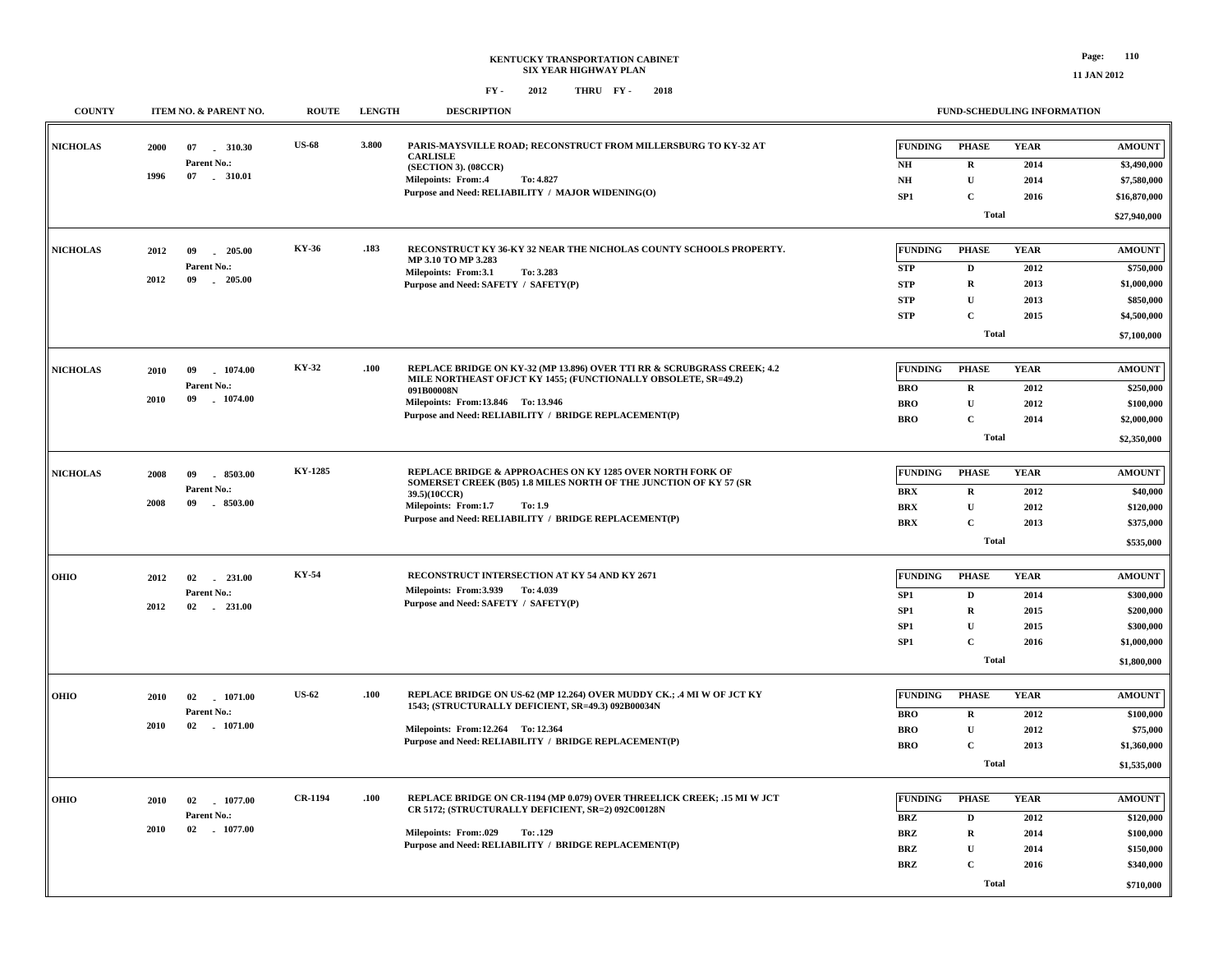### **KENTUCKY TRANSPORTATION CABINET SIX YEAR HIGHWAY PLAN FY - FY - 2012 2018 THRU**

#### **FUND-SCHEDULING INFORMATION**

| <b>COUNTY</b>    | ITEM NO. & PARENT NO.               | <b>ROUTE</b> | <b>LENGTH</b> | <b>DESCRIPTION</b>                                                                                                                   |                 | FUND-SCHEDULING INFORMATION |             |               |
|------------------|-------------------------------------|--------------|---------------|--------------------------------------------------------------------------------------------------------------------------------------|-----------------|-----------------------------|-------------|---------------|
| <b>OHIO</b>      | 2012<br>02<br>1083.00               | <b>US-62</b> | .040          | REPLACE BRIDGE ON US 62 OVER BRANCH OF THREE LICK FORK 0.23 MILE E OF<br><b>GREEN MEADOWS DR (CS 6068)(SR 49.2)092B00032</b>         | <b>FUNDING</b>  | PHASE                       | <b>YEAR</b> | <b>AMOUNT</b> |
|                  | Parent No.:                         |              |               |                                                                                                                                      | <b>BRO</b>      | $\mathbf{D}$                | 2014        | \$250,000     |
|                  | 2012<br>02 1083.00                  |              |               | Milepoints: From:11.892 To: 11.932                                                                                                   | <b>BRO</b>      | ${\bf R}$                   | 2015        | \$200,000     |
|                  |                                     |              |               | Purpose and Need: RELIABILITY / BRIDGE REPLACEMENT(P)                                                                                | <b>BRO</b>      | $\mathbf{U}$                | 2015        | \$75,000      |
|                  |                                     |              |               |                                                                                                                                      | <b>BRO</b>      | $\mathbf C$                 | 2016        | \$625,000     |
|                  |                                     |              |               |                                                                                                                                      |                 | Total                       |             | \$1,150,000   |
| <b>OLDHAM</b>    | 2000<br>05<br>234.00                | KY-393       | 1.243         | KY-393 RECONSTRUCT FROM NORTHERN RAMP OF I-71 TO NORTH OF KY-146                                                                     | <b>FUNDING</b>  | <b>PHASE</b>                | <b>YEAR</b> | <b>AMOUNT</b> |
|                  | Parent No.:                         |              |               | (STATIONS 10+100 TO 12+100)(DESIGN UNDER 5-230.00)                                                                                   | <b>STP</b>      | $\mathbf C$                 | 2012        | \$16,820,000  |
|                  | 1996<br>05<br>230.00                |              |               | Milepoints: From: 4.672 To: 5.868<br>Purpose and Need: RELIABILITY / MAJOR WIDENING(O)                                               |                 |                             |             |               |
|                  |                                     |              |               |                                                                                                                                      |                 | Total                       |             | \$16,820,000  |
| <b>OLDHAM</b>    | 2004<br>05<br>304.10<br>$\sim$      | KY-22        | 2.100         | RECONSTRUCT KY-22 FROM KY-329 TO ABBOTT LANE.                                                                                        | <b>FUNDING</b>  | <b>PHASE</b>                | <b>YEAR</b> | <b>AMOUNT</b> |
|                  | Parent No.:                         |              |               | (2004BOPC)(08CCR)(10CCR)<br>Milepoints: From:3.25<br>To: 5.32                                                                        | SPB             | ${\bf R}$                   | 2012        | \$2,320,000   |
|                  | 1996<br>05<br>$-304.01$             |              |               | Purpose and Need: RELIABILITY / MAJOR WIDENING(O)                                                                                    | <b>SPB</b>      | $\mathbf U$                 | 2012        | \$2,340,000   |
|                  |                                     |              |               |                                                                                                                                      | ${\bf SP}$      | $\mathbf C$                 | 2013        | \$11,400,000  |
|                  |                                     |              |               |                                                                                                                                      |                 | Total                       |             | \$16,060,000  |
| <b>OLDHAM</b>    | 2004<br>05<br>304.15                | KY-22        | 1.400         | RECONSTRUCT KY-22 FROM KY-329B TO ABBOTT LANE INCLUDING THE                                                                          | <b>FUNDING</b>  | <b>PHASE</b>                | <b>YEAR</b> | <b>AMOUNT</b> |
|                  | Parent No.:                         |              |               | TERMINI INTERSECTIONS OF KY 22 @ KY 329B AND KY 22 @ ABBOTT                                                                          |                 |                             |             |               |
|                  | 2004<br>$-304.10$<br>05             |              |               | LANE.("BRIDGE HILL")<br>Milepoints: From: 3.929 To: 5.32                                                                             | SP1             | $\mathbf C$                 | 2012        | \$10,200,000  |
|                  |                                     |              |               | Purpose and Need: RELIABILITY / MAJOR WIDENING(O)                                                                                    |                 | Total                       |             | \$10,200,000  |
| <b>OLDHAM</b>    | 2004<br>05<br>304.20                | KY-22        | 2.200         | RECONSTRUCT KY-22 TO 5-LANES FROM ABBOTT LANE TO PROPOSED KY-393                                                                     | <b>FUNDING</b>  | <b>PHASE</b>                | <b>YEAR</b> | <b>AMOUNT</b> |
|                  | Parent No.:                         |              |               | INTERSECTION AND CONTINUING WITH 3-LANES TO EXISTING KY-393.<br>(2004BOPC)                                                           | SP              | D                           | 2012        | \$910,000     |
|                  | 1996<br>05<br>$-304.01$             |              |               | Milepoints: From: 5.32<br>To: 7.5                                                                                                    | SP              | ${\bf R}$                   | 2013        | \$3,840,000   |
|                  |                                     |              |               | Purpose and Need: RELIABILITY / MAJOR WIDENING(O)                                                                                    | SP              | $\mathbf U$                 | 2013        | \$2,540,000   |
|                  |                                     |              |               |                                                                                                                                      | SP              | $\mathbf C$                 | 2015        | \$10,950,000  |
|                  |                                     |              |               |                                                                                                                                      |                 | <b>Total</b>                |             | \$18,240,000  |
|                  |                                     |              |               |                                                                                                                                      |                 |                             |             |               |
| <b>OLDHAM</b>    | 2010<br>05<br>367.20                |              | 2.200         | EXTENSION OF OLD HENRY ROAD EAST TO ASH AVENUE (KY362).<br><b>Milepoints: From:</b><br>To:                                           | <b>FUNDING</b>  | <b>PHASE</b>                | <b>YEAR</b> | <b>AMOUNT</b> |
| <b>JEFFERSON</b> | Parent No.:<br>1996<br>05<br>367.00 |              |               | <b>Milepoints: From:</b><br>To:                                                                                                      | SB2             | $\mathbf R$                 | 2013        | \$6,750,000   |
|                  |                                     |              |               | Purpose and Need: RELIABILITY / NEW ROUTE(O)                                                                                         | SB <sub>2</sub> | $\mathbf U$                 | 2013        | \$3,300,000   |
|                  |                                     |              |               |                                                                                                                                      | SP <sub>1</sub> | $\mathbf C$                 | 2017        | \$9,000,000   |
|                  |                                     |              |               |                                                                                                                                      |                 | <b>Total</b>                |             | \$19,050,000  |
| <b>OLDHAM</b>    | 2002<br>05 410.00                   |              |               | INTER-URBAN GREENWAY: CONSTRUCT A NON-MOTORIZED CORRIDOR FROM                                                                        | <b>FUNDING</b>  | <b>PHASE</b>                | <b>YEAR</b> | <b>AMOUNT</b> |
|                  | Parent No.:                         |              |               | LAGRANGE TO JEFFERSON COUNTY LINE. (LOU T.I.P.)(LOCAL MATCH)(ALL<br>WORK BY OLDHAM COUNTY)(2002BOPC) (FUNDING SUBJECT TO FISCAL      | SLO             | ${\bf U}$                   | 2012        | \$50,000      |
|                  | 2000<br>05<br>$-400.02$             |              |               | CONSTRAINT PENDING MPO TIP).                                                                                                         |                 | <b>Total</b>                |             | \$50,000      |
|                  |                                     |              |               | <b>Milepoints: From:</b><br>To:<br>Purpose and Need: SAFETY / BIKE/PED FACIL(O)                                                      |                 |                             |             |               |
|                  |                                     |              |               |                                                                                                                                      |                 |                             |             |               |
| <b>OLDHAM</b>    | $-410.01$<br>2004<br>05             |              |               | INTER-URBAN GREENWAY: CONSTRUCT A NON-MOTORIZED CORRIDOR FROM<br>LAGRANGE TO JEFFERSON COUNTY LINE. (ADDITIONAL FUNDING FOR C PHASE) | <b>FUNDING</b>  | <b>PHASE</b>                | <b>YEAR</b> | <b>AMOUNT</b> |
|                  | Parent No.:                         |              |               | (FUNDING SUBJECT TO FISCAL CONSTRAINT PENDING MPO TIP).                                                                              | SLO             | $\mathbf C$                 | 2012        | \$440,000     |
|                  | 2002<br>05 410.00                   |              |               | <b>Milepoints: From:</b><br>To:<br>Purpose and Need: SAFETY / PREFINANCD CONVRSN(O)                                                  |                 | <b>Total</b>                |             | \$440,000     |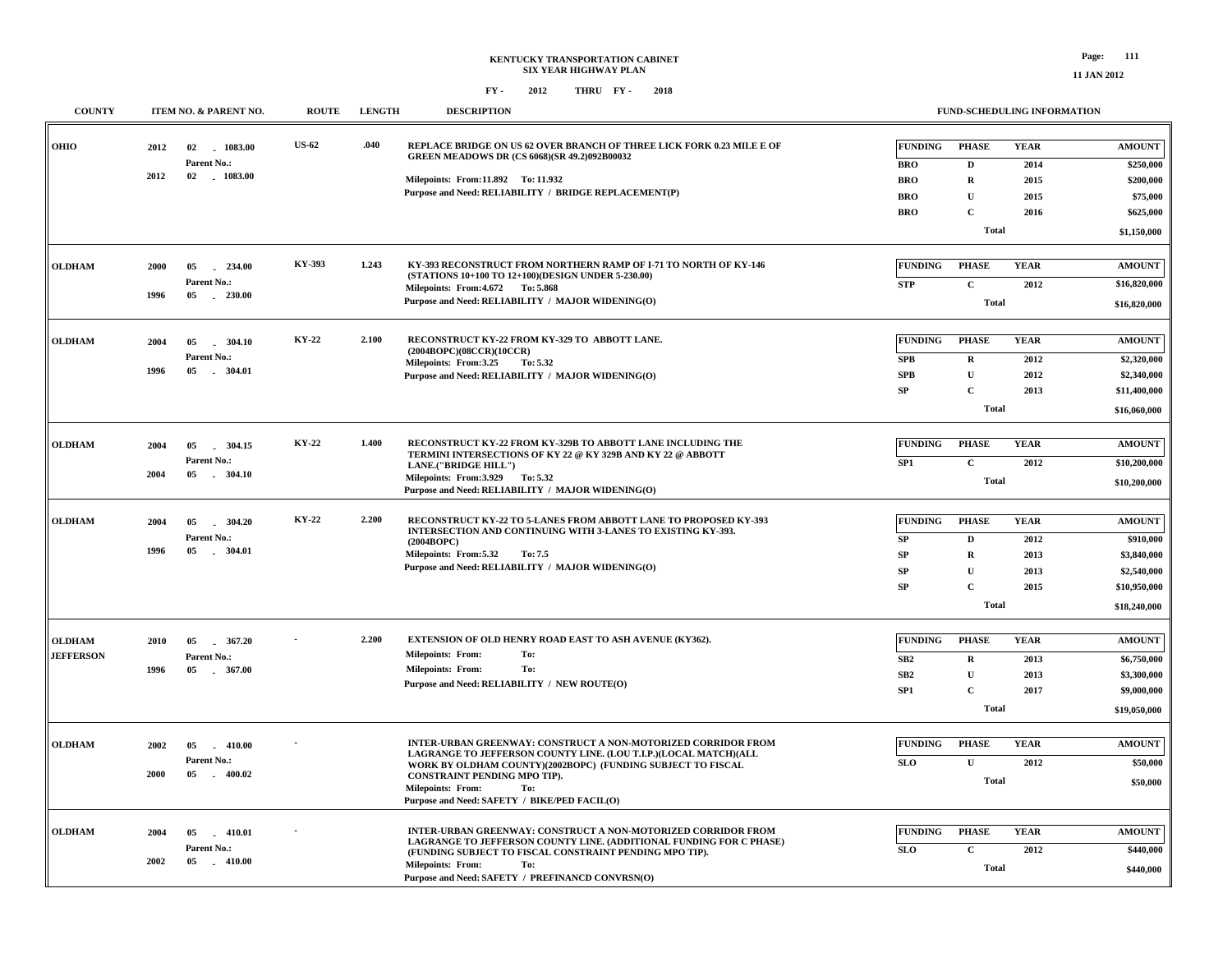| <b>COUNTY</b> |              | ITEM NO. & PARENT NO.                             | <b>ROUTE</b>   | <b>LENGTH</b> | <b>DESCRIPTION</b>                                                                                                                                                 |                                            | FUND-SCHEDULING INFORMATION              |                             |                                             |
|---------------|--------------|---------------------------------------------------|----------------|---------------|--------------------------------------------------------------------------------------------------------------------------------------------------------------------|--------------------------------------------|------------------------------------------|-----------------------------|---------------------------------------------|
| <b>OLDHAM</b> | 2004<br>2004 | 05<br>$-434.00$<br>Parent No.:<br>$-434.00$<br>05 | <b>CR-1002</b> | .750          | CONSTRUCT AN UNINTERRUPTED RAIL UNDERPASS WEST OF LAGRANGE.<br>(LOCAL MATCH)(ALL WORK BY OLDHAM COUNTY) (FUNDING SUBJECT TO<br>FISCAL CONSTRAINT PENDING MPO TIP). | <b>FUNDING</b><br><b>SLO</b><br><b>SLO</b> | <b>PHASE</b><br>${\bf R}$<br>$\mathbf U$ | <b>YEAR</b><br>2012<br>2012 | <b>AMOUNT</b><br>\$3,190,000<br>\$1,350,000 |
|               |              |                                                   |                |               | Milepoints: From:0<br>To: .747                                                                                                                                     | <b>SLO</b>                                 | $\mathbf{C}$                             | 2014                        | \$9,750,000                                 |
|               |              |                                                   |                |               | Purpose and Need: SAFETY / SAFETY(P)                                                                                                                               |                                            | <b>Total</b>                             |                             | \$14,290,000                                |
|               |              |                                                   |                |               |                                                                                                                                                                    |                                            |                                          |                             |                                             |
| <b>OLDHAM</b> | 2004         | 05<br>$-440.10$                                   | KY-1793        |               | <b>CONSTRUCT SIDEWALKS ON KY 1793 FROM RIDGEVIEW DRIVE TO SETTLERS</b>                                                                                             | <b>FUNDING</b>                             | <b>PHASE</b>                             | <b>YEAR</b>                 | <b>AMOUNT</b>                               |
|               |              | Parent No.:                                       |                |               | POINT TRAIL, AND A SIDEWALK CONNECTION FROM TIMOTHY WAY TO PEGGY<br>BAKER PARK.(FUNDING SUBJECT TO FISCAL CONSTRAINT PENDING MPO TIP)                              | <b>SLO</b>                                 | $\mathbf C$                              | 2012                        | \$72,690                                    |
|               | 2004         | 05<br>$-440.01$                                   |                |               | Milepoints: From:1.59<br><b>To: 1.828</b>                                                                                                                          |                                            | <b>Total</b>                             |                             | \$72,690                                    |
|               |              |                                                   |                |               | Purpose and Need: SAFETY / SAFETY(P)                                                                                                                               |                                            |                                          |                             |                                             |
| <b>OLDHAM</b> | 2004         | $-441.01$<br>05                                   | <b>US-42</b>   | .900          | RECONSTRUCT US-42 FROM THE JEFFERSON/OLDHAM COUNTY LINE TO                                                                                                         | <b>FUNDING</b>                             | <b>PHASE</b>                             | <b>YEAR</b>                 | <b>AMOUNT</b>                               |
|               |              | Parent No.:                                       |                |               | RIDGEMOOR DRIVE. (2004BOPC) (FUNDING SUBJECT TO FISCAL CONSTRAINT                                                                                                  | <b>SLO</b>                                 | $\mathbf R$                              | 2012                        | \$2,850,000                                 |
|               | 2004         | $-441.00$<br>05                                   |                |               | PENDING MPO TIP).<br><b>Milepoints: From:0</b><br>To: .942                                                                                                         | <b>SLO</b>                                 | $\mathbf{U}$                             | 2012                        | \$770,000                                   |
|               |              |                                                   |                |               | Purpose and Need: RELIABILITY / RECONSTRUCTION(O)                                                                                                                  | <b>SLO</b>                                 | $\mathbf C$                              | 2014                        | \$4,010,000                                 |
|               |              |                                                   |                |               |                                                                                                                                                                    |                                            | Total                                    |                             | \$7,630,000                                 |
|               |              |                                                   |                |               |                                                                                                                                                                    |                                            |                                          |                             |                                             |
| <b>OLDHAM</b> | 2004         | $-444.00$<br>05                                   | KY-53          |               | ACCESS MANAGEMENT AND INTERSECTION/SIGNAL IMPROVEMENTS TO<br>PROVIDE CONGESTION RELIEF ON KY-53 FROM DOWNTOWN LAGRANGE TO I-71.                                    | <b>FUNDING</b>                             | <b>PHASE</b>                             | <b>YEAR</b>                 | <b>AMOUNT</b>                               |
|               |              | Parent No.:                                       |                |               | (2004BOPC)                                                                                                                                                         | CM                                         | $\mathbf{C}$                             | 2012                        | \$1,120,000                                 |
|               | 2000         | 219.05<br>99                                      |                |               | Milepoints: From: 6.488 To: 7.137<br>Purpose and Need: RELIABILITY / CONGESTION MITIGTN(O)                                                                         |                                            | Total                                    |                             | \$1,120,000                                 |
|               |              |                                                   |                |               |                                                                                                                                                                    |                                            |                                          |                             |                                             |
| <b>OLDHAM</b> | 2004         | 05<br>449.00                                      | KY-22          |               | INTERSECTION IMPROVEMENT AT KY 22 AND KY 329 IN CRESTWOOD. (ALL                                                                                                    | <b>FUNDING</b>                             | <b>PHASE</b>                             | <b>YEAR</b>                 | $\boldsymbol{\mathrm{AMOUNT}}$              |
|               |              | Parent No.:                                       |                |               | WORK BY KYTC)(2006BOPC)(FUNDING SUBJECT TO FISCAL CONSTRAINT<br>PENDING MPO TIP)                                                                                   | <b>SLO</b>                                 | ${\bf R}$                                | 2012                        | \$420,000                                   |
|               | 2004         | 05 965.12                                         |                |               | Milepoints: From:3.15<br>To: 3.35                                                                                                                                  | <b>SLO</b>                                 | U                                        | 2012                        | \$610,000                                   |
|               |              |                                                   |                |               | Purpose and Need: RELIABILITY / RECONSTRUCTION(O)                                                                                                                  | <b>SLO</b>                                 | $\overline{c}$                           | 2013                        | \$840,000                                   |
|               |              |                                                   |                |               |                                                                                                                                                                    |                                            | <b>Total</b>                             |                             | \$1,870,000                                 |
|               |              |                                                   |                |               |                                                                                                                                                                    |                                            |                                          |                             |                                             |
| <b>OLDHAM</b> | 2010         | 05<br>468.00<br>$\sim$                            |                |               | CONSTRUCTION OF A PARK AND RIDE FACILITY INCLUDING A PARKING LOT,<br>SHELTER, PLAYGROUND, BIKE LOCKERS, WALKWAYS, AND A 1000' ACCESS                               | <b>FUNDING</b>                             | <b>PHASE</b>                             | <b>YEAR</b>                 | <b>AMOUNT</b>                               |
|               | 2002         | Parent No.:<br>99<br>$-219.08$                    |                |               | ROAD LOCATED ON APPLE PATCH WAY OFF OF KY-329 NEAR I-71 EXIT 14 IN                                                                                                 | CM                                         | $\mathbf C$                              | 2012                        | \$702,551                                   |
|               |              |                                                   |                |               | CRESTWOOD.(2010BOPC)<br><b>Milepoints: From:</b><br>To:                                                                                                            |                                            | Total                                    |                             | \$702,551                                   |
|               |              |                                                   |                |               | Purpose and Need: RELIABILITY / CONGESTION MITIGTN(O)                                                                                                              |                                            |                                          |                             |                                             |
| <b>OLDHAM</b> |              |                                                   |                |               | <b>CONSTRUCT NEW I-71 OVERPASS WITH APPROACHES FROM COMMERCE</b>                                                                                                   | FUNDING                                    | <b>PHASE</b>                             | <b>YEAR</b>                 | <b>AMOUNT</b>                               |
|               | 2006         | 05<br>8201.01<br>Parent No.:                      |                |               | PARKWAY TO PEAK ROAD. (06CCR)                                                                                                                                      |                                            |                                          | 2012                        |                                             |
|               | 2004         | 05<br>$-8201.00$                                  |                |               | <b>Milepoints: From:</b><br>To:                                                                                                                                    | SP1<br>SP1                                 | ${\bf R}$<br>$\mathbf U$                 | 2012                        | \$2,070,000<br>\$1,040,000                  |
|               |              |                                                   |                |               | Purpose and Need: RELIABILITY / NEW INTERCHANGE(O)                                                                                                                 | SP1                                        | $\mathbf C$                              | 2013                        | \$12,510,000                                |
|               |              |                                                   |                |               |                                                                                                                                                                    |                                            | <b>Total</b>                             |                             | \$15,620,000                                |
|               |              |                                                   |                |               |                                                                                                                                                                    |                                            |                                          |                             |                                             |
| <b>OWEN</b>   | 2006         | 06<br>$-198.00$                                   | KY-22          | 4.700         | RECONSTRUCT KY-22 AT KY-227 AT END OF NEW CONSTRUCTION TO KY-845.                                                                                                  | <b>FUNDING</b>                             | <b>PHASE</b>                             | <b>YEAR</b>                 | <b>AMOUNT</b>                               |
|               |              | Parent No.:                                       |                |               | (06CCR)(08CCN)<br>Milepoints: From:11.052 To: 15.664                                                                                                               | SP                                         | ${\bf R}$                                | 2013                        | \$2,030,000                                 |
|               | 2006         | 06<br>. 198.00                                    |                |               | Purpose and Need: RELIABILITY / RECONSTRUCTION(O)                                                                                                                  | ${\bf SP}$                                 | $\mathbf U$                              | 2013                        | \$1,130,000                                 |
|               |              |                                                   |                |               |                                                                                                                                                                    | ${\bf SP}$                                 | $\overline{c}$                           | 2014                        | \$24,340,000                                |
|               |              |                                                   |                |               |                                                                                                                                                                    |                                            | Total                                    |                             | \$27,500,000                                |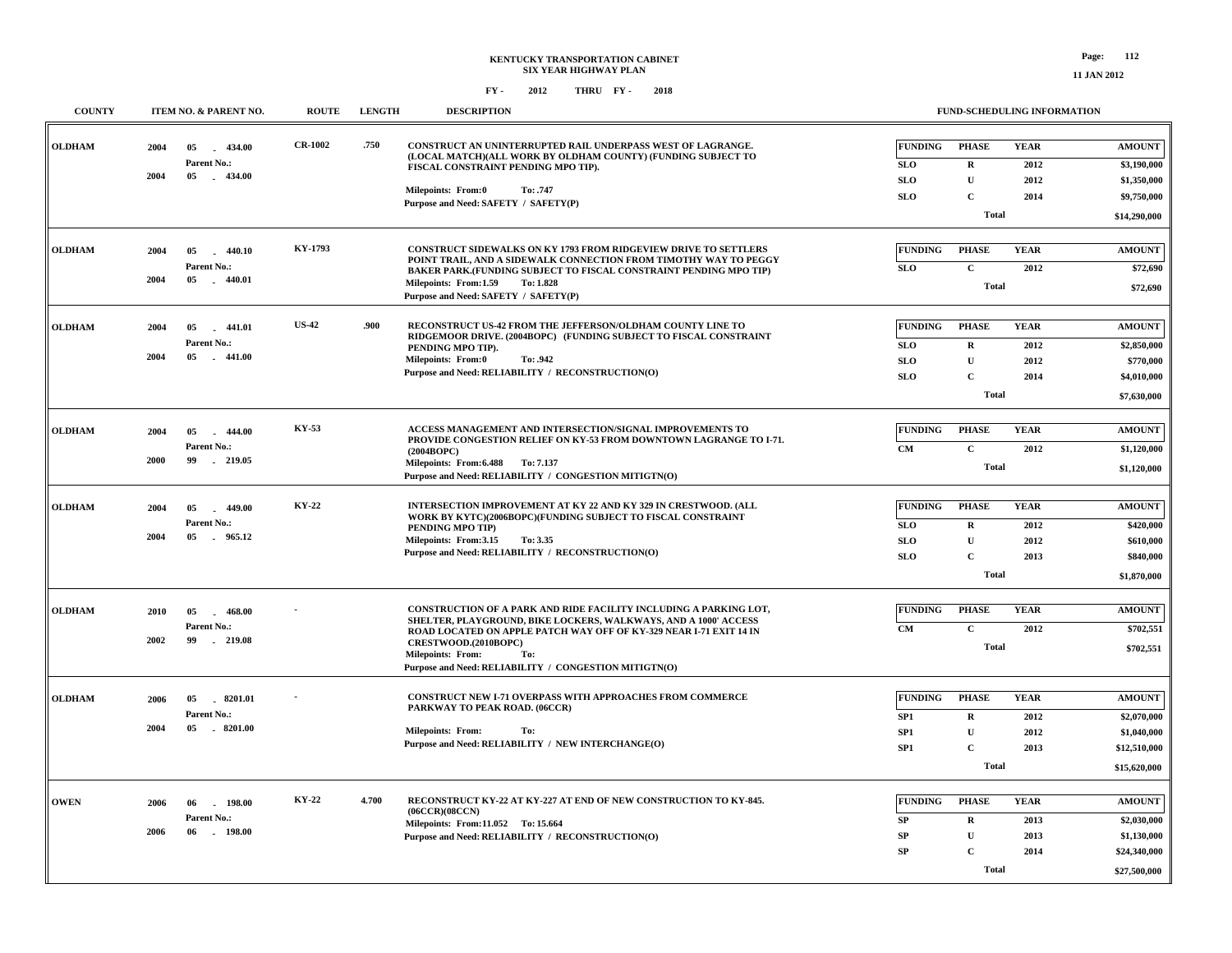| <b>COUNTY</b>    |            | ITEM NO. & PARENT NO.     | <b>ROUTE</b>  | <b>LENGTH</b> | <b>DESCRIPTION</b>                                                                                                                                |                |              | <b>FUND-SCHEDULING INFORMATION</b> |               |
|------------------|------------|---------------------------|---------------|---------------|---------------------------------------------------------------------------------------------------------------------------------------------------|----------------|--------------|------------------------------------|---------------|
| <b>OWEN</b>      | 2008<br>06 | 1066.00                   | KY-355        | .100          | REPLACE BRIDGE AND APPROACHES ON KY-355 OVER LITTLE TWIN CREEK 380<br>FEET SOUTHEAST OF KY-355/KY-325 INTERSECTION (B09). (SR=30.3): (094B00009N) | FUNDING        | PHASE        | <b>YEAR</b>                        | <b>AMOUNT</b> |
|                  |            | Parent No.:               |               |               | Milepoints: From:13.307 To: 13.457                                                                                                                | <b>BRX</b>     | $\mathbf R$  | 2012                               | \$80,000      |
|                  | 2008<br>06 | 1066.00                   |               |               | Purpose and Need: SAFETY / BRIDGE REPLACEMENT(P)                                                                                                  | <b>BRX</b>     | $\mathbf{U}$ | 2012                               | \$50,000      |
|                  |            |                           |               |               |                                                                                                                                                   | <b>BRX</b>     | $\mathbf C$  | 2013                               | \$1,990,000   |
|                  |            |                           |               |               |                                                                                                                                                   |                | Total        |                                    | \$2,120,000   |
|                  |            |                           |               |               |                                                                                                                                                   |                |              |                                    |               |
| <b>OWSLEY</b>    | 1996       | 10 279.51                 | <b>KY-30</b>  | 6.200         | KY 30 (PRIORITY SECTION); FROM NORTH OF JCT. KY 847 AT TRAVELLERS REST<br>AT END OF NEW CONSTRUCTION TO KY 11 AT LEVI. (08CCN)(10CCR)             | <b>FUNDING</b> | <b>PHASE</b> | <b>YEAR</b>                        | <b>AMOUNT</b> |
|                  | 1996       | Parent No.:<br>10 279.50  |               |               | <b>Milepoints: From:</b><br>To:                                                                                                                   | <b>SPB</b>     | $\mathbf R$  | 2014                               | \$7,170,000   |
|                  |            |                           |               |               | Purpose and Need: RELIABILITY / RELOCATION(O)                                                                                                     | SPB            | $\mathbf{U}$ | 2014                               | \$520,000     |
|                  |            |                           |               |               |                                                                                                                                                   | SP1            | $\mathbf C$  | 2016                               | \$29,250,000  |
|                  |            |                           |               |               |                                                                                                                                                   |                | <b>Total</b> |                                    | \$36,940,000  |
| <b>OWSLEY</b>    | 2008<br>10 | 1084.00                   | <b>KY-30</b>  | .100          | REPLACE BRIDGE AND APPROACHES ON KY-30 OVER LITTLE STURGEON CREEK                                                                                 | <b>FUNDING</b> | <b>PHASE</b> | <b>YEAR</b>                        | <b>AMOUNT</b> |
|                  |            | Parent No.:               |               |               | (B13) 40 FEET EAST OF LITTLE STURGEON CREEK ROAD. (SR=8.7): (095B00013N)<br>Milepoints: From: 5.066 To: 5.13                                      | <b>BRO</b>     | $\mathbf R$  | 2012                               | \$430,000     |
|                  | 2008<br>10 | $-1084.00$                |               |               | Purpose and Need: SAFETY / BRIDGE REPLACEMENT(P)                                                                                                  | <b>BRO</b>     | $\mathbf{U}$ | 2012                               | \$440,000     |
|                  |            |                           |               |               |                                                                                                                                                   | <b>BRO</b>     | $\mathbf C$  | 2013                               | \$3,790,000   |
|                  |            |                           |               |               |                                                                                                                                                   |                | <b>Total</b> |                                    | \$4,660,000   |
|                  |            |                           |               |               |                                                                                                                                                   |                |              |                                    |               |
| <b>OWSLEY</b>    | 2010<br>10 | 1093.00                   | CR-1136       | .100          | REPLACE BRIDGE ON CR-1136 (MP 0.437) OVER S. FORK KY. RIVER; .4 MI E OF JCT<br>KY 11; (STRUCTURALLY DEFICIENT, SR=15.8) 095C00007N                | <b>FUNDING</b> | <b>PHASE</b> | <b>YEAR</b>                        | <b>AMOUNT</b> |
|                  |            | Parent No.:               |               |               |                                                                                                                                                   | <b>BRZ</b>     | $\mathbf R$  | 2014                               | \$100,000     |
|                  | 2010<br>10 | 1093.00                   |               |               | <b>Milepoints: From:.387</b><br>To: .487                                                                                                          | <b>BRZ</b>     | $\mathbf{U}$ | 2014                               | \$50,000      |
|                  |            |                           |               |               | Purpose and Need: RELIABILITY / BRIDGE REPLACEMENT(P)                                                                                             | <b>BRZ</b>     | $\mathbf C$  | 2016                               | \$430,000     |
|                  |            |                           |               |               |                                                                                                                                                   |                | Total        |                                    | \$580,000     |
|                  |            |                           |               |               |                                                                                                                                                   |                |              |                                    |               |
| <b>PENDLETON</b> | 2010<br>06 | 1071.00                   | KY-3185       | .100          | REPLACE BRIDGE ON KY-3185 (MP 1.535) OVER LICK CREEK; 1.6 MI NE - JCT KY<br>17; (STRUCTURALLY DEFICIENT, SR=13.7) 096B00038N                      | <b>FUNDING</b> | <b>PHASE</b> | <b>YEAR</b>                        | <b>AMOUNT</b> |
|                  | 2010<br>06 | Parent No.:<br>$-1071.00$ |               |               |                                                                                                                                                   | <b>BRX</b>     | $\mathbf R$  | 2014                               | \$75,000      |
|                  |            |                           |               |               | Milepoints: From: 1.485 To: 1.585<br>Purpose and Need: RELIABILITY / BRIDGE REPLACEMENT(P)                                                        | <b>BRX</b>     | ${\bf U}$    | 2014                               | \$50,000      |
|                  |            |                           |               |               |                                                                                                                                                   | <b>BRX</b>     | $\mathbf C$  | 2016                               | \$400,000     |
|                  |            |                           |               |               |                                                                                                                                                   |                | Total        |                                    | \$525,000     |
| <b>PENDLETON</b> | 2010<br>06 | 1073.00                   | KY-159        | .100          | REPLACE BRIDGE ON KY-159 (MP 3.639) OVER KINCAID CREEK; .2 MI. SOUTH OF                                                                           | <b>FUNDING</b> | <b>PHASE</b> | <b>YEAR</b>                        | <b>AMOUNT</b> |
|                  |            | Parent No.:               |               |               | JCT.KY 609; (STRUCTURALLY DEFICIENT, SR=24.4) 096B00004N                                                                                          | <b>BRX</b>     | $\mathbf R$  | 2014                               | \$100,000     |
|                  | 2010<br>06 | 1073.00                   |               |               | Milepoints: From: 3.589 To: 3.689                                                                                                                 | <b>BRX</b>     | $\mathbf{U}$ | 2014                               | \$75,000      |
|                  |            |                           |               |               | Purpose and Need: RELIABILITY / BRIDGE REPLACEMENT(P)                                                                                             | <b>BRX</b>     | $\mathbf C$  | 2016                               | \$2,350,000   |
|                  |            |                           |               |               |                                                                                                                                                   |                | Total        |                                    | \$2,525,000   |
|                  |            |                           |               |               |                                                                                                                                                   |                |              |                                    |               |
| <b>PENDLETON</b> | 2012<br>06 | $-1081.00$                | <b>KY-330</b> | .040          | REPLACE BRIDGE ON KY 330 OVER SHORT CREEK 0.35 MILE N OF J H GODMAN<br>RD (CR 1238)(SR 47.3) 096B00012                                            | FUNDING        | <b>PHASE</b> | <b>YEAR</b>                        | <b>AMOUNT</b> |
|                  |            | Parent No.:               |               |               |                                                                                                                                                   | <b>BRO</b>     | $\mathbf D$  | 2014                               | \$350,000     |
|                  | 2012       | 06 1081.00                |               |               | Milepoints: From: 8.638 To: 8.678                                                                                                                 | <b>BRO</b>     | $\mathbf R$  | 2015                               | \$50,000      |
|                  |            |                           |               |               | Purpose and Need: RELIABILITY / BRIDGE REPLACEMENT(P)                                                                                             | <b>BRO</b>     | $\mathbf{U}$ | 2015                               | \$25,000      |
|                  |            |                           |               |               |                                                                                                                                                   | <b>BRO</b>     | $\mathbf C$  | 2016                               | \$500,000     |
|                  |            |                           |               |               |                                                                                                                                                   |                | Total        |                                    | \$925,000     |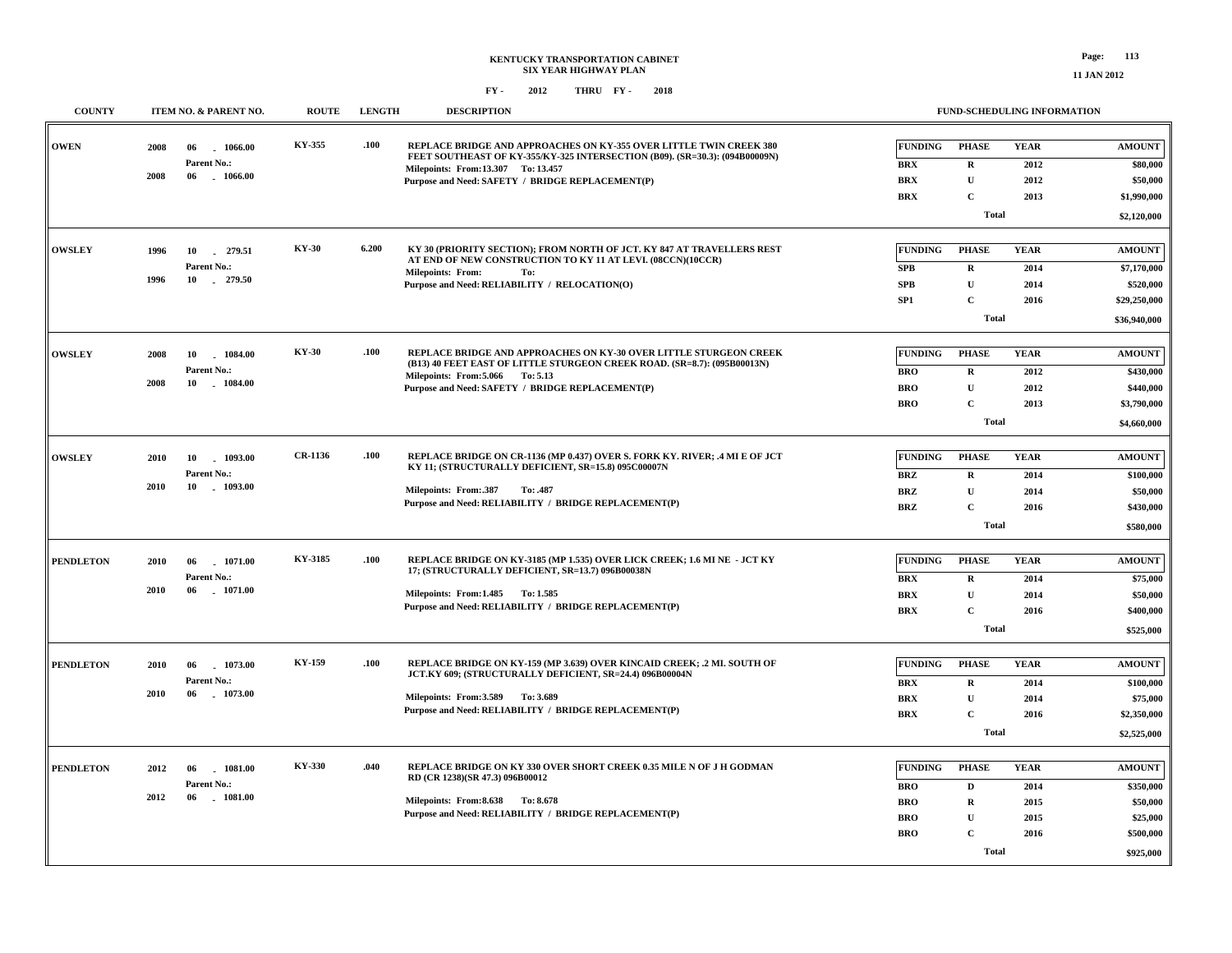| <b>COUNTY</b>    | ITEM NO. & PARENT NO.                                            | <b>ROUTE</b> | <b>LENGTH</b> | <b>DESCRIPTION</b>                                                                                                                                                                                                                                                  |                                                                                       | <b>FUND-SCHEDULING INFORMATION</b>                                         |                                             |                                                                                          |  |
|------------------|------------------------------------------------------------------|--------------|---------------|---------------------------------------------------------------------------------------------------------------------------------------------------------------------------------------------------------------------------------------------------------------------|---------------------------------------------------------------------------------------|----------------------------------------------------------------------------|---------------------------------------------|------------------------------------------------------------------------------------------|--|
| <b>PENDLETON</b> | 2008<br>06<br>8509.00<br>Parent No.:<br>2008<br>$-8509.00$<br>06 | KY-9         |               | SCOPING STUDY FROM BUTLER TO KY-9/AA HIGHWAY. (08CCN)(10CCR)<br><b>Milepoints: From:</b><br>To:<br>Purpose and Need: RELIABILITY / DESIGN ENGINEERING(O)                                                                                                            | <b>FUNDING</b><br>${\bf SP}$                                                          | <b>PHASE</b><br>$\mathbf{P}$<br><b>Total</b>                               | <b>YEAR</b><br>2012                         | <b>AMOUNT</b><br>\$200,000<br>\$200,000                                                  |  |
| <b>PERRY</b>     | 2012<br>10<br>158.00<br>Parent No.:<br>2012<br>158.00<br>10      | <b>KY-15</b> | 1.243         | <b>IMPROVE SAFETY, UPGRADE GEOMETRICS, AND ADDRESS CAPACITY ISSUES</b><br>FOR KY 15 IN PERRY COUNTY FROM MORTON BOULEVARD TO KY 15 BYPASS<br>Milepoints: From: 13.269 To: 14.512<br>Purpose and Need: RELIABILITY / RECONSTRUCTION(O)                               | <b>FUNDING</b><br>$\mathbf{N}\mathbf{H}$<br>NH<br>$\mathbf{N}\mathbf{H}$<br><b>NH</b> | <b>PHASE</b><br>D<br>$\mathbf R$<br>U<br>$\mathbf{C}$<br><b>Total</b>      | <b>YEAR</b><br>2013<br>2015<br>2016<br>2017 | <b>AMOUNT</b><br>\$1,500,000<br>\$9,875,000<br>\$575,000<br>\$28,280,000<br>\$40,230,000 |  |
| <b>PERRY</b>     | 2012<br>10<br>159.00<br>Parent No.:<br>2012<br>10 159.00         | <b>KY-15</b> | 2.314         | IMPROVE SAFETY, UPGRADE GEOMETRICS, AND ADDRESS CAPACITY ISSUES<br>FOR KY 15 FROM MORTON BOULEVARD TO BONNYMAN<br>Milepoints: From:14.486 To:16.8<br>Purpose and Need: RELIABILITY / RECONSTRUCTION(O)                                                              | <b>FUNDING</b><br>NH<br>NH<br>NH<br>NH                                                | <b>PHASE</b><br>D<br>R<br>U<br>$\mathbf{C}$<br><b>Total</b>                | <b>YEAR</b><br>2013<br>2014<br>2014<br>2016 | <b>AMOUNT</b><br>\$300,000<br>\$6,000,000<br>\$1,800,000<br>\$30,000,000<br>\$38,100,000 |  |
| <b>PERRY</b>     | 2012<br>10<br>161.00<br>Parent No.:<br>2012<br>10<br>161.00      | <b>KY-80</b> | 7.830         | KY 15 TO KY 476 CONNECTOR. ADDRESS SAFETY ISSUES, DETERIORATING<br>PAVEMENT, AND RESTORE PROPER DRAINAGE FROM KY 15 TO THE KNOTT<br><b>COUNTY LINE</b><br><b>Milepoints: From:8</b><br>To: 15.83<br>Purpose and Need: SAFETY / SAFETY(P)                            | <b>FUNDING</b><br>SP <sub>1</sub><br>SP <sub>1</sub>                                  | <b>PHASE</b><br>D<br>$\mathbf C$<br><b>Total</b>                           | <b>YEAR</b><br>2013<br>2014                 | <b>AMOUNT</b><br>\$150,000<br>\$5,900,000<br>\$6,050,000                                 |  |
| <b>PERRY</b>     | 2008<br>10<br>1082.00<br>Parent No.:<br>2008<br>1082.00<br>10    | <b>KY-80</b> | .100          | REPLACE BRIDGE AND APPROACHES ON KY-80 AT THE CSX RAILROAD AND<br>KENTUCKY RIVER (B29). (SR=6.5): (097B00029N)(10CCR)<br>Milepoints: From:6.92<br>To: 7.32<br>Purpose and Need: RELIABILITY / BRIDGE REPLACEMENT(P)                                                 | <b>FUNDING</b><br><b>BRO</b><br><b>BRO</b><br><b>BRO</b>                              | <b>PHASE</b><br>$\mathbf R$<br>$\mathbf U$<br>$\mathbf{C}$<br><b>Total</b> | <b>YEAR</b><br>2012<br>2012<br>2013         | <b>AMOUNT</b><br>\$630,000<br>\$240,000<br>\$3,200,000<br>\$4,070,000                    |  |
| <b>PERRY</b>     | 1087.00<br>2010<br>10<br>Parent No.:<br>2010<br>10<br>1087.00    | KY-476       | .100          | REPLACE BRIDGE ON KY-476 (MP 18.37) OVER TROUBLESOME CREEK; .05 MILE<br>SOUTH OF JCT KY 267; (STRUCTURALLY DEFICIENT, SR=32.2) 097B00008N<br>Milepoints: From:18.32 To:18.42<br>Purpose and Need: RELIABILITY / BRIDGE REPLACEMENT(P)                               | <b>FUNDING</b><br><b>BRO</b><br><b>BRO</b><br><b>BRO</b>                              | <b>PHASE</b><br>$\bf R$<br>$\mathbf{U}$<br>$\mathbf C$<br><b>Total</b>     | <b>YEAR</b><br>2012<br>2012<br>2013         | <b>AMOUNT</b><br>\$150,000<br>\$25,000<br>\$1,300,000<br>\$1,475,000                     |  |
| <b>PERRY</b>     | 2010<br>10<br>1088.00<br>Parent No.:<br>10<br>$-1088.00$<br>2010 | KY-451       | .100          | REPLACE BRIDGE ON KY-451 (MP 0.054) OVER CSX RAILROAD AND NORTH FORK<br>KENTUCKY RIVER; .100 MILE NORTH OF JCT KY-15; (STRUCTURALLY DEFICIENT,<br>SR=37.4) 097B00016N<br>Milepoints: From:.004<br>To: .104<br>Purpose and Need: RELIABILITY / BRIDGE REPLACEMENT(P) | <b>FUNDING</b><br><b>BRO</b><br><b>BRO</b><br><b>BRO</b>                              | <b>PHASE</b><br>$\mathbf R$<br>U<br>$\mathbf{C}$<br><b>Total</b>           | <b>YEAR</b><br>2012<br>2012<br>2013         | <b>AMOUNT</b><br>\$100,000<br>\$125,000<br>\$3,000,000<br>\$3,225,000                    |  |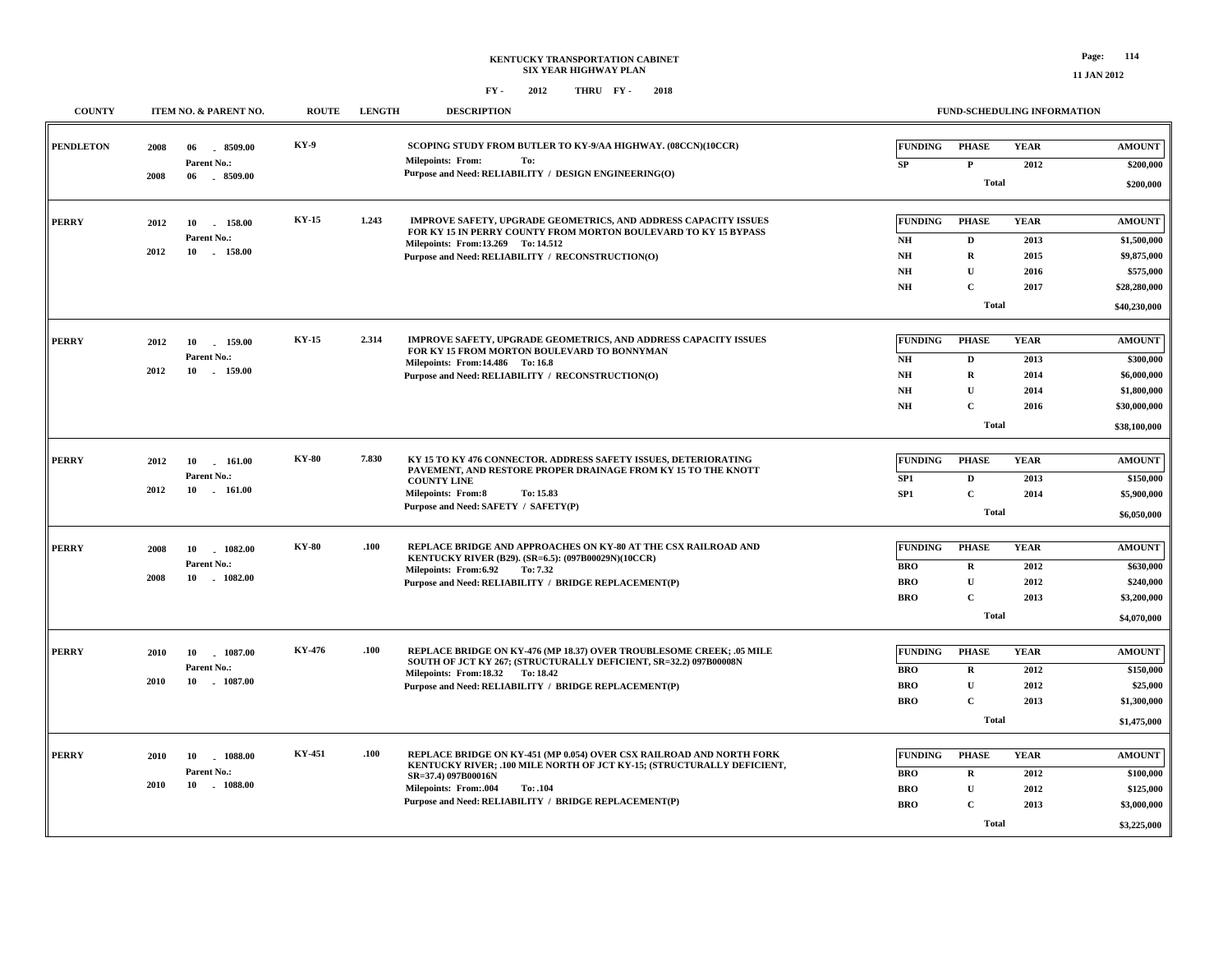| <b>COUNTY</b> |            | ITEM NO. & PARENT NO.     | <b>ROUTE</b> | <b>LENGTH</b> | <b>DESCRIPTION</b>                                                                                                                       |                              | FUND-SCHEDULING INFORMATION |                     |               |  |
|---------------|------------|---------------------------|--------------|---------------|------------------------------------------------------------------------------------------------------------------------------------------|------------------------------|-----------------------------|---------------------|---------------|--|
| <b>PERRY</b>  | 2012       | 10 1101.00<br>Parent No.: | KY-1166      | .040          | REPLACE BRIDGE ON RIGHT FORK MACES CREEK RD (KY 1166) OVER RIGHT<br>FORK MACES CREEK AT INTERSECTION WITH HUNTER RIDGE LN (CR 1226Q3)(SR | <b>FUNDING</b><br><b>BRO</b> | <b>PHASE</b><br>$\mathbf D$ | <b>YEAR</b><br>2013 | <b>AMOUNT</b> |  |
|               | 2012<br>10 | $-1101.00$                |              |               | 36.3) 097B00101                                                                                                                          |                              |                             |                     | \$200,000     |  |
|               |            |                           |              |               | Milepoints: From: 2.137 To: 2.177                                                                                                        | <b>BRO</b>                   | $\mathbf R$                 | 2014                | \$50,000      |  |
|               |            |                           |              |               | Purpose and Need: RELIABILITY / BRIDGE REPLACEMENT(P)                                                                                    | <b>BRO</b>                   | $\mathbf{U}$                | 2014                | \$50,000      |  |
|               |            |                           |              |               |                                                                                                                                          | <b>BRO</b>                   | $\mathbf C$                 | 2015                | \$500,000     |  |
|               |            |                           |              |               |                                                                                                                                          |                              | <b>Total</b>                |                     | \$800,000     |  |
| <b>PERRY</b>  | 2012       | 10<br>1102.00             | KY-1146      | .040          | REPLACE BRIDGE ON BULAN HINER RD (KY 1146) OVER TRACE FORK AT JCT<br>WITH KENTUCKY HIGHWAY 476 (KY 476)(SR 25.5) 097B00103               | <b>FUNDING</b>               | <b>PHASE</b>                | <b>YEAR</b>         | <b>AMOUNT</b> |  |
|               |            | Parent No.:               |              |               |                                                                                                                                          | <b>BRO</b>                   | D                           | 2013                | \$300,000     |  |
|               | 2012       | 10 1102.00                |              |               | Milepoints: From: 2.679 To: 2.719                                                                                                        | <b>BRO</b>                   | $\mathbf R$                 | 2015                | \$200,000     |  |
|               |            |                           |              |               | Purpose and Need: RELIABILITY / BRIDGE REPLACEMENT(P)                                                                                    | <b>BRO</b>                   | $\mathbf{U}$                | 2015                | \$150,000     |  |
|               |            |                           |              |               |                                                                                                                                          | <b>BRO</b>                   | $\mathbf C$                 | 2017                | \$750,000     |  |
|               |            |                           |              |               |                                                                                                                                          |                              | <b>Total</b>                |                     | \$1,400,000   |  |
| <b>PERRY</b>  | 2012<br>10 | 1103.00                   | KY-2021      | .040          | <b>REPLACE BRIDGE ON BIG WILLARD RD (KY 2021) OVER WILLARD CREEK AT</b>                                                                  | FUNDING                      | <b>PHASE</b>                | <b>YEAR</b>         | <b>AMOUNT</b> |  |
|               |            | Parent No.:               |              |               | INTERSECTION WITH BEECH NUT LN (CR 1213)(SR 44.6) 097B00027                                                                              | <b>BRO</b>                   | $\mathbf D$                 | 2014                | \$200,000     |  |
|               | 2012<br>10 | $-1103.00$                |              |               | Milepoints: From:1.075 To: 1.115                                                                                                         | <b>BRO</b>                   | $\bf R$                     | 2015                | \$100,000     |  |
|               |            |                           |              |               | Purpose and Need: RELIABILITY / BRIDGE REPLACEMENT(P)                                                                                    | <b>BRO</b>                   | U                           | 2015                | \$50,000      |  |
|               |            |                           |              |               |                                                                                                                                          | <b>BRO</b>                   | $\mathbf{C}$                | 2016                | \$600,000     |  |
|               |            |                           |              |               |                                                                                                                                          |                              | Total                       |                     | \$950,000     |  |
| <b>PERRY</b>  |            |                           | CR-1539      |               | REPLACE BRIDGE ON OLD BEECH FORK RD (CR 1539) OVER LEATHERWOOD                                                                           | <b>FUNDING</b>               | <b>PHASE</b>                | <b>YEAR</b>         | <b>AMOUNT</b> |  |
|               | 2012<br>10 | $-1104.00$<br>Parent No.: |              |               | CREEK AT JCT WITH KENTUCKY HIGHWAY 699 (KY 699)(SR 7.3) 097C00045N                                                                       |                              |                             |                     |               |  |
|               | 2012<br>10 | $-1104.00$                |              |               | Milepoints: From:0<br>To: .03                                                                                                            | <b>BRZ</b>                   | D                           | 2013                | \$225,000     |  |
|               |            |                           |              |               | Purpose and Need: RELIABILITY / BRIDGE REPLACEMENT(P)                                                                                    | <b>BRZ</b>                   | $\mathbf R$                 | 2014                | \$50,000      |  |
|               |            |                           |              |               |                                                                                                                                          | <b>BRZ</b>                   | ${\bf U}$                   | 2014                | \$50,000      |  |
|               |            |                           |              |               |                                                                                                                                          | <b>BRZ</b>                   | $\mathbf C$                 | 2015                | \$500,000     |  |
|               |            |                           |              |               |                                                                                                                                          |                              | <b>Total</b>                |                     | \$825,000     |  |
| <b>PERRY</b>  | 2012<br>10 | 1107.00                   | CR-1107      |               | REPLACE BRIDGE ON BLACK HAWK RD (CR 1107) OVER CARR FORK AT JCT                                                                          | <b>FUNDING</b>               | <b>PHASE</b>                | <b>YEAR</b>         | <b>AMOUNT</b> |  |
|               |            | Parent No.:               |              |               | WITH RAPTOR LN (CR 1179)(SR 4.3) 097C00006N<br>Milepoints: From:.062<br>To: .102                                                         | <b>BRZ</b>                   | D                           | 2013                | \$200,000     |  |
|               | 2012       | 10 1107.00                |              |               | Purpose and Need: RELIABILITY / BRIDGE REPLACEMENT(P)                                                                                    | <b>BRZ</b>                   | $\bf R$                     | 2014                | \$50,000      |  |
|               |            |                           |              |               |                                                                                                                                          | <b>BRZ</b>                   | $\mathbf{U}$                | 2014                | \$50,000      |  |
|               |            |                           |              |               |                                                                                                                                          | <b>BRZ</b>                   | $\mathbf C$                 | 2015                | \$750,000     |  |
|               |            |                           |              |               |                                                                                                                                          |                              | <b>Total</b>                |                     | \$1,050,000   |  |
| <b>PIKE</b>   | 2004<br>12 | 66.01                     | $I-66$       |               | I-66 PIKE COUNTY, KENTUCKY. (05KYD-KY088)                                                                                                | <b>FUNDING</b>               | <b>PHASE</b>                | <b>YEAR</b>         | <b>AMOUNT</b> |  |
|               |            | $\sim$<br>Parent No.:     |              |               | <b>Milepoints: From:</b><br>To:                                                                                                          |                              |                             |                     |               |  |
|               | 2004<br>12 | 66.01<br>$\sim 10^{-1}$   |              |               | Purpose and Need: RELIABILITY / NEW ROUTE(O)                                                                                             | <b>KYD</b>                   | $\mathbf{C}$                | 2012                | \$983,928     |  |
|               |            |                           |              |               |                                                                                                                                          |                              | <b>Total</b>                |                     | \$983,928     |  |
| <b>PIKE</b>   | 2002<br>12 | 66.10<br>$\overline{a}$   | I-66         | 4.000         | I-66 TRANSAMERICA CORRIDOR; FROM US-23 NEAR PIKEVILLE, NE TO KIMPER.                                                                     | <b>FUNDING</b>               | <b>PHASE</b>                | <b>YEAR</b>         | <b>AMOUNT</b> |  |
|               |            | Parent No.:               |              |               | (04KYD-KY068)<br>Milepoints: From:<br>To:                                                                                                | <b>KYD</b>                   | $\mathbf D$                 | 2012                | \$2,000,000   |  |
|               | 2000<br>12 | 66.00<br>$\sim 10^{-11}$  |              |               | Purpose and Need: RELIABILITY / NEW ROUTE(O)                                                                                             |                              | Total                       |                     | \$2,000,000   |  |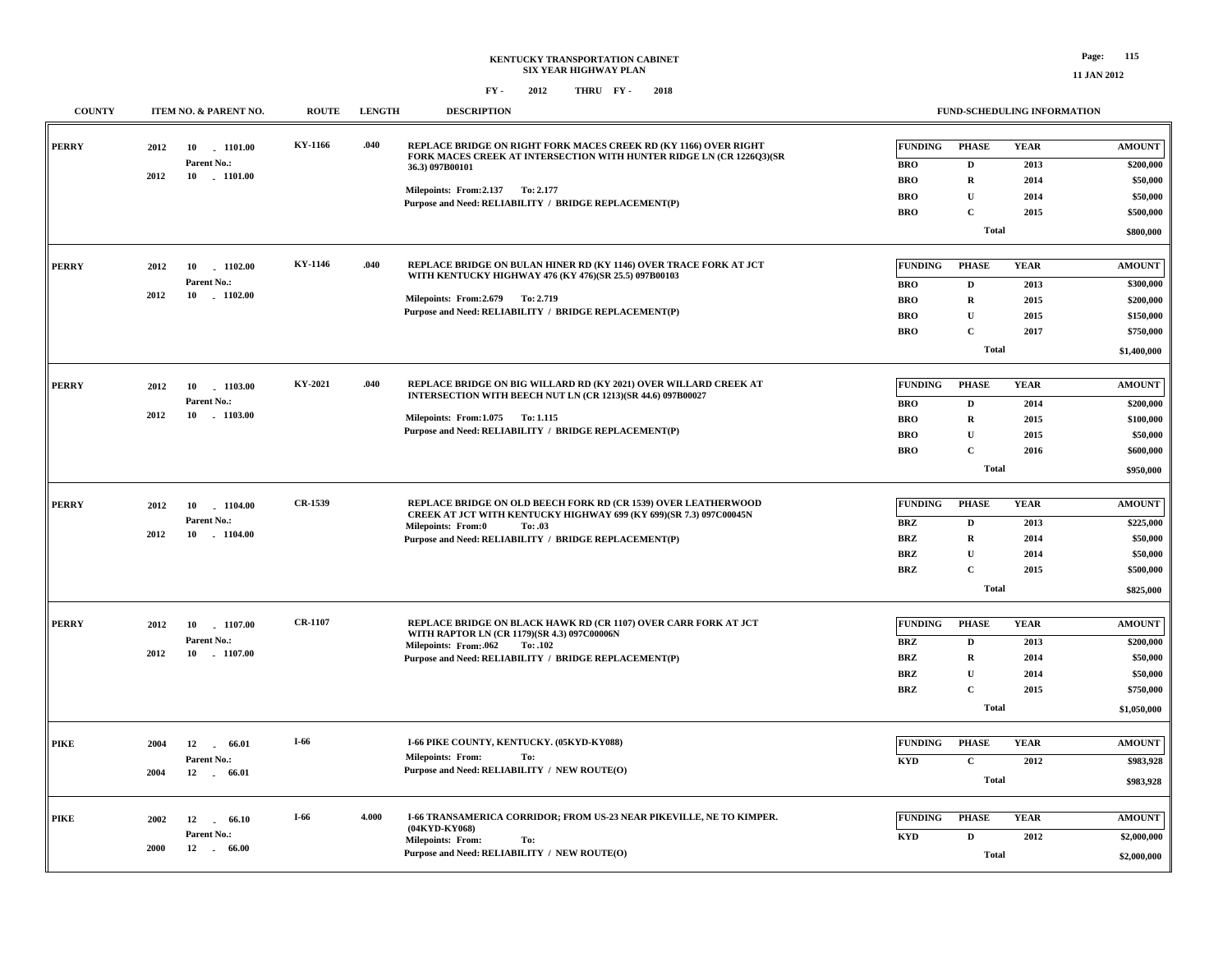| <b>COUNTY</b> | ITEM NO. & PARENT NO.                                          | <b>ROUTE</b>  | <b>LENGTH</b> | <b>DESCRIPTION</b>                                                                                                                                                                                                                                              | <b>FUND-SCHEDULING INFORMATION</b>                                                                              |                                               |  |  |
|---------------|----------------------------------------------------------------|---------------|---------------|-----------------------------------------------------------------------------------------------------------------------------------------------------------------------------------------------------------------------------------------------------------------|-----------------------------------------------------------------------------------------------------------------|-----------------------------------------------|--|--|
| <b>PIKE</b>   | 2000<br>263.49<br>12<br>Parent No.:<br>2000<br>12 . 263.41     | <b>US-460</b> | 4.500         | PIKEVILLE TO VA. STATE LINE; US-460/KY-80 FROM GREASY CREEK TO KY-195.<br>(SURFACING FOR SECTIONS 2,3, 4A, 4B & 5) (2000BOP)<br><b>Milepoints: From:</b><br>To:<br>Purpose and Need: RELIABILITY / SURFACE(O)                                                   | <b>FUNDING</b><br><b>PHASE</b><br><b>YEAR</b><br>$\mathbf{C}$<br>2012<br><b>APD</b><br><b>Total</b>             | <b>AMOUNT</b><br>\$27,100,000<br>\$27,100,000 |  |  |
| <b>PIKE</b>   | 2000<br>12<br>263.61<br>Parent No.:<br>12<br>$-263.60$<br>2000 | <b>US-460</b> | 1.700         | PIKEVILLE TO VA. STATE LINE; US-460/KY-80 FROM KY-195 TO EAST OF POND<br>CREEK - SECTION 6A (D, R & U INCLUDED IN SECTION 6-ITEM NO. 263.60) GRADE,<br>DRAIN & INC. SRF.<br><b>Milepoints: From:</b><br>To:<br>Purpose and Need: RELIABILITY / RELOCATION(O)    | <b>FUNDING</b><br><b>PHASE</b><br><b>YEAR</b><br>$\mathbf{C}$<br>2013<br><b>APD</b><br><b>Total</b>             | <b>AMOUNT</b><br>\$52,000,000<br>\$52,000,000 |  |  |
| <b>PIKE</b>   | 2006<br>12<br>263.63<br>Parent No.:<br>2000<br>12 . 263.61     | <b>US-460</b> | 1.700         | PIKEVILLE TO VA. STATE LINE; US460/KY80 FROM KY-195 TO EAST OF POND<br>CREEK - SECTION 6A. (ADDITIONAL FUNDING FOR C PHASE 12-263.61)<br><b>Milepoints: From:</b><br>To:<br>Purpose and Need: RELIABILITY / PREFINANCD CONVRSN(O)                               | <b>FUNDING</b><br><b>PHASE</b><br><b>YEAR</b><br>$\mathbf{C}$<br><b>APD</b><br>2014<br><b>Total</b>             | <b>AMOUNT</b><br>\$30,000,000<br>\$30,000,000 |  |  |
| <b>PIKE</b>   | 2006<br>12<br>263.67<br>Parent No.:<br>12 263.60<br>2000       | <b>US-460</b> | .400          | PIKEVILLE TO VA. STATE LINE; US-460/KY-80 FROM DUNLEARY HOLLOW TO KY-<br>80 AT BEAVER CREEK (SECTION 6C) BRIDGE ONLY.<br><b>Milepoints: From:</b><br>To:<br>Purpose and Need: RELIABILITY / RELOCATION(O)                                                       | <b>FUNDING</b><br><b>PHASE</b><br><b>YEAR</b><br>$\mathbf{C}$<br><b>APD</b><br>2015<br><b>Total</b>             | <b>AMOUNT</b><br>\$30,300,000<br>\$30,300,000 |  |  |
| <b>PIKE</b>   | 263.68<br>2000<br>12<br>Parent No.:<br>2006<br>12<br>263.67    | <b>US-460</b> | .400          | PIKEVILLE TO VA. STATE LINE: US-460/KY-80 FROM DUNLEARY HOLLOW TO KY-<br>80 AT BEAVER CREEK (SECTION 6C) BRIDGE ONLY. (ADDITIONAL FUNDING FOR<br>C PHASE 12-263.67)<br><b>Milepoints: From:</b><br>To:<br>Purpose and Need: RELIABILITY / PREFINANCD CONVRSN(O) | <b>FUNDING</b><br><b>PHASE</b><br><b>YEAR</b><br><b>APD</b><br>$\mathbf{C}$<br>2016<br><b>Total</b>             | <b>AMOUNT</b><br>\$29,000,000<br>\$29,000,000 |  |  |
| <b>PIKE</b>   | 2000<br>12<br>263.69<br>Parent No.:<br>2000<br>12 . 263.60     | <b>US-460</b> | 3.400         | PIKEVILLE TO VA. STATE LINE; US-460/KY-80 FROM KY-195 TO DUNLEARY<br>HOLLOW. (SURFACING FOR SECTIONS 6A & 6B) (2000BOP)<br><b>Milepoints: From:</b><br>To:<br>Purpose and Need: RELIABILITY / SURFACE(O)                                                        | <b>FUNDING</b><br><b>PHASE</b><br><b>YEAR</b><br><b>APD</b><br>$\mathbf C$<br>2017<br><b>Total</b>              | <b>AMOUNT</b><br>\$17,550,000<br>\$17,550,000 |  |  |
| <b>PIKE</b>   | 2002<br>12<br>263.74<br>Parent No.:<br>2000<br>12 263.72       | <b>US-460</b> | .600          | PIKEVILLE TO VA. STATE LINE; US 460/KY 80 AT BEAVER CREEK NEAR BEAVER<br>BOTTOM (SECTION 7A-2), RAMP 2, GRADE, DRAIN AND SURFACING.<br><b>Milepoints: From:</b><br>To:<br>Purpose and Need: RELIABILITY / PREFINANCD CONVRSN(O)                                 | <b>FUNDING</b><br><b>PHASE</b><br><b>YEAR</b><br>$\mathbf C$<br>${\bf A}{\bf P}{\bf D}$<br>2015<br><b>Total</b> | <b>AMOUNT</b><br>\$19,000,000<br>\$19,000,000 |  |  |
| <b>PIKE</b>   | 2002<br>12<br>263.76<br>Parent No.:<br>2000<br>12 263.75       | <b>US-460</b> | 1.100         | PIKEVILLE TO VA. STATE LINE: US460/KY80 FROM EAST OF BEAVER BOTTOM TO<br>BEAVER CREEK NEAR FLAT FORK (SECTION 7B). (ADDITIONAL FUNDING FOR C<br>PHASE 12-263.74)<br>Milepoints: From:<br>To:<br>Purpose and Need: RELIABILITY / PREFINANCD CONVRSN(O)           | <b>FUNDING</b><br><b>PHASE</b><br><b>YEAR</b><br>$\mathbf{C}$<br><b>APD</b><br>2016<br><b>Total</b>             | <b>AMOUNT</b><br>\$10,000,000<br>\$10,000,000 |  |  |
| <b>PIKE</b>   | 2000<br>12 263.80<br>Parent No.:<br>1998<br>12 263.24          | <b>US-460</b> | 2.700         | PIKEVILLE TO VA. STATE LINE; US 460/KY 80 FROM BEAVER CREEK NEAR FLAT<br>FORK TO BEAVER CREEK STATION 885+00 NEAR KY 1373 (SECTION 8A).<br><b>Milepoints: From:</b><br>To:<br>Purpose and Need: RELIABILITY / RELOCATION(O)                                     | <b>FUNDING</b><br><b>PHASE</b><br><b>YEAR</b><br>$\mathbf{C}$<br><b>APD</b><br>2013<br>Total                    | <b>AMOUNT</b><br>\$25,100,000<br>\$25,100,000 |  |  |
| <b>PIKE</b>   | 2000<br>12<br>263.89<br>Parent No.:<br>2000<br>12<br>263.80    | <b>US-460</b> | 4.500         | PIKEVILLE TO VA. STATE LINE; US-460/KY-80 FROM KY-80 AT BEAVER CREEK TO<br>VIRGINIA STATE LINE (SURFACING FOR SECTIONS 7A, 7B, 8 & 9V) (2000BOP)<br><b>Milepoints: From:</b><br>To:<br>Purpose and Need: RELIABILITY / SURFACE(O)                               | <b>PHASE</b><br><b>FUNDING</b><br><b>YEAR</b><br>$\mathbf C$<br><b>APD</b><br>2017<br><b>Total</b>              | <b>AMOUNT</b><br>\$29,200,000<br>\$29,200,000 |  |  |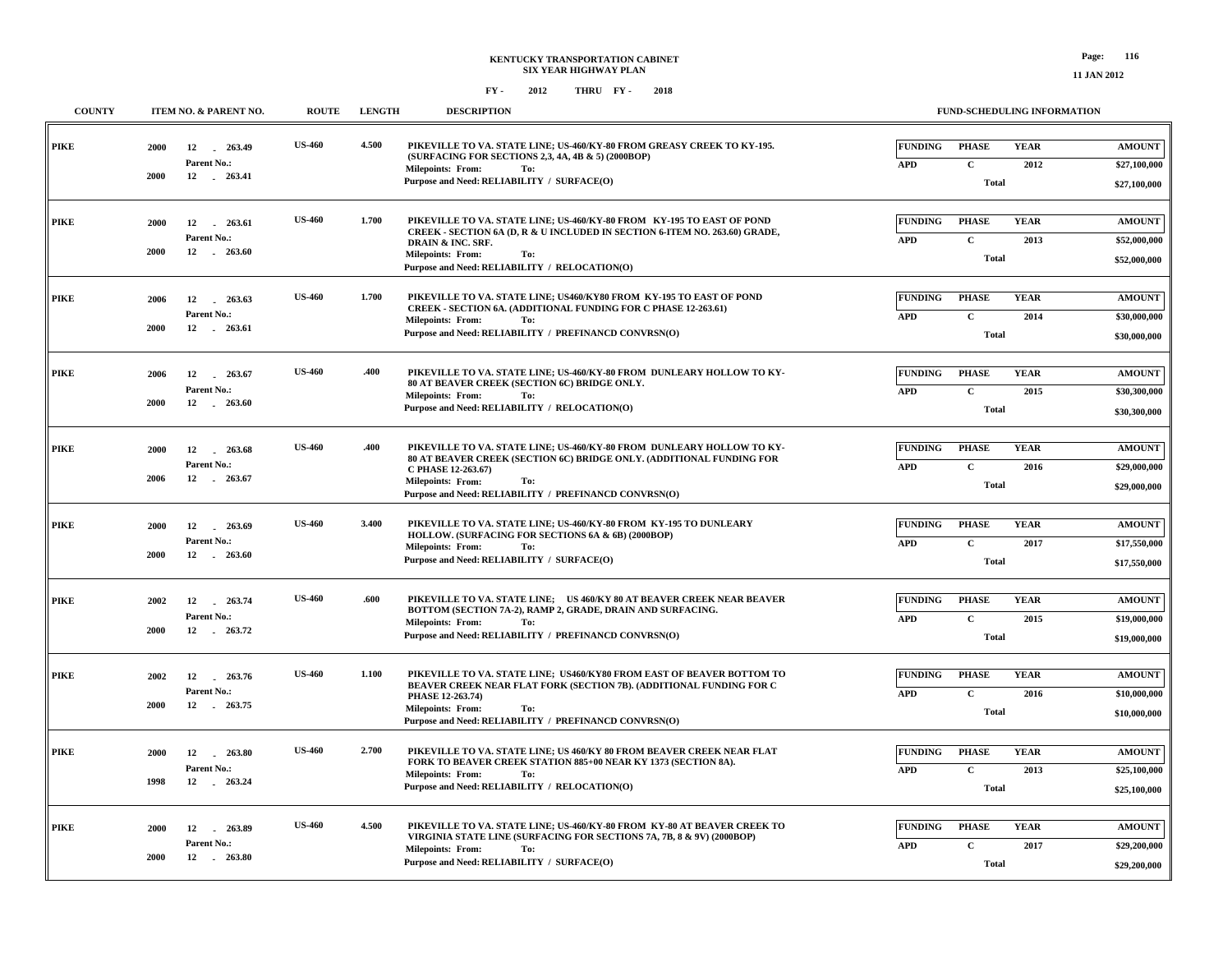### **KENTUCKY TRANSPORTATION CABINET SIX YEAR HIGHWAY PLAN FY - FY - 2012 2018 THRU**

#### **FUND-SCHEDULING INFORMATION**

| <b>COUNTY</b> |              | ITEM NO. & PARENT NO.                       | <b>ROUTE</b>   | <b>LENGTH</b> | <b>DESCRIPTION</b>                                                                                                                                          |                                   | FUND-SCHEDULING INFORMATION                 |                             |                                             |
|---------------|--------------|---------------------------------------------|----------------|---------------|-------------------------------------------------------------------------------------------------------------------------------------------------------------|-----------------------------------|---------------------------------------------|-----------------------------|---------------------------------------------|
| <b>PIKE</b>   | 2000<br>2000 | 12<br>$-276.00$<br>Parent No.:<br>12 276.00 |                |               | CONSTRUCT BRIDGE AT POTTER FLATS NEAR ELKHORN CITY.(10CCR)<br><b>Milepoints: From:</b><br>To:<br>Purpose and Need: RELIABILITY / NEW ROUTE(O)               | <b>FUNDING</b><br>SP<br><b>SP</b> | <b>PHASE</b><br>$\mathbf R$<br>$\mathbf U$  | <b>YEAR</b><br>2013<br>2013 | <b>AMOUNT</b><br>\$120,000<br>\$60,000      |
|               |              |                                             |                |               |                                                                                                                                                             | SP                                | $\mathbf C$                                 | 2014                        | \$2,810,000                                 |
|               |              |                                             |                |               |                                                                                                                                                             |                                   | <b>Total</b>                                |                             | \$2,990,000                                 |
| <b>PIKE</b>   | 1998<br>1998 | 12<br>$-281.00$<br>Parent No.:<br>12 281.00 | KY-194         | .700          | <b>CURVE REVISION AND PASSING LANES ON KY-194 NEAR DESKINS BRANCH</b><br>(08CCR)<br>Milepoints: From:21.3<br>To: 22<br>Purpose and Need: SAFETY / SAFETY(P) | <b>FUNDING</b><br><b>SP</b>       | <b>PHASE</b><br>$\mathbf C$<br><b>Total</b> | <b>YEAR</b><br>2012         | <b>AMOUNT</b><br>\$8,300,000<br>\$8,300,000 |
|               |              |                                             |                |               |                                                                                                                                                             |                                   |                                             |                             |                                             |
| <b>PIKE</b>   | 2002         | 12<br>298.30<br>$\sim$                      | KY-199         | 1.400         | KY-199 SPOT IMPROVEMENT (PRIORITY 2); IMPROVE INTERSECTION WITH KY-<br>1056 AND RELOCATE PORTIONS OF KY-199 ALONG OLD NORFOLK SOUTHERN                      | <b>FUNDING</b>                    | <b>PHASE</b>                                | <b>YEAR</b>                 | <b>AMOUNT</b>                               |
|               | 1996         | Parent No.:<br>12<br>$-298.00$              |                |               | RAILROAD BED @ MCANDREWS. (2002BOPC) (08CCR)(10CCR)<br>Milepoints: From: 7.9<br>To: 9.3                                                                     | SP                                | $\mathbf C$                                 | 2014                        | \$5,950,000                                 |
|               |              |                                             |                |               | Purpose and Need: RELIABILITY / RECONSTRUCTION(O)                                                                                                           |                                   | <b>Total</b>                                |                             | \$5,950,000                                 |
| <b>PIKE</b>   |              |                                             | KY-199         | 1.000         | KY-199 SPOT IMPROVEMENT; RELOCATE PORTIONS OF KY-199 ALONG OLD                                                                                              | <b>FUNDING</b>                    | <b>PHASE</b>                                | <b>YEAR</b>                 | <b>AMOUNT</b>                               |
|               | 2002         | 12<br>298.40<br>Parent No.:                 |                |               | NORFOLK SOUTHERN RAILROAD BED @ STONE. (2002BOPC)(08CCR)                                                                                                    | SP                                | $\mathbf C$                                 | 2013                        | \$4,760,000                                 |
|               | 1996         | 12 298.00                                   |                |               | Milepoints: From: 9.5<br>To: 10.5<br>Purpose and Need: RELIABILITY / RECONSTRUCTION(O)                                                                      |                                   | <b>Total</b>                                |                             | \$4,760,000                                 |
|               |              |                                             |                |               |                                                                                                                                                             |                                   |                                             |                             |                                             |
| <b>PIKE</b>   | 2004         | 12<br>1076.00                               | <b>KY-199</b>  | .100          | <b>REPLACE BRIDGE AND APPROACHES ON KY-199 OVER POND CREEK</b><br>(B33)(SR=46.8): (098B00033N)                                                              | <b>FUNDING</b>                    | <b>PHASE</b>                                | <b>YEAR</b>                 | <b>AMOUNT</b>                               |
|               | 2004         | Parent No.:<br>12 1076.00                   |                |               | Milepoints: From: 8.608 To: 8.648                                                                                                                           | <b>BRO</b>                        | $\mathbf{C}$                                | 2012                        | \$960,000                                   |
|               |              |                                             |                |               | Purpose and Need: RELIABILITY / BRIDGE REPLACEMENT(P)                                                                                                       |                                   | <b>Total</b>                                |                             | \$960,000                                   |
| <b>PIKE</b>   |              |                                             | <b>CR-1584</b> | .100          | RATTLESNAKE BRANCH ROAD; REPLACE BRIDGE AND APPROACHES OVER                                                                                                 | <b>FUNDING</b>                    | <b>PHASE</b>                                | <b>YEAR</b>                 | <b>AMOUNT</b>                               |
|               | 2008         | 1098.00<br>12<br>Parent No.:                |                |               | JOHNS CREEK (C152) 0.05 MILE NE OF KY-632. (SR=7.4): (098C00152N)                                                                                           | BRZ                               | $\mathbf R$                                 | 2013                        | \$100,000                                   |
|               | 2008         | 12 . 1098.00                                |                |               | Milepoints: From:.04<br>To: .08<br>Purpose and Need: SAFETY / BRIDGE REPLACEMENT(P)                                                                         | <b>BRZ</b>                        | $\mathbf U$                                 | 2013                        | \$200,000                                   |
|               |              |                                             |                |               |                                                                                                                                                             | <b>BRZ</b>                        | $\mathbf{C}$                                | 2014                        | \$625,000                                   |
|               |              |                                             |                |               |                                                                                                                                                             |                                   | <b>Total</b>                                |                             | \$925,000                                   |
| PIKE          | 2010         | $-1101.00$<br>12                            | KY-1426        | .100          | REPLACE BRIDGE ON KY-1426 (MP 17.294) OVER BENT BRANCH; 0.4 MILES EAST                                                                                      | <b>FUNDING</b>                    | <b>PHASE</b>                                | <b>YEAR</b>                 | <b>AMOUNT</b>                               |
|               |              | Parent No.:                                 |                |               | OF NORTHEAST JCT KY 194; (STRUCTURALLY DEFICIENT, SR=4) 098B00014N                                                                                          | <b>BRX</b>                        | $\mathbf{R}$                                | 2014                        | \$140,000                                   |
|               | 2010         | 12 1101.00                                  |                |               | Milepoints: From: 17.244 To: 17.344<br>Purpose and Need: RELIABILITY / BRIDGE REPLACEMENT(P)                                                                | <b>BRX</b>                        | $\mathbf U$                                 | 2014                        | \$110,000                                   |
|               |              |                                             |                |               |                                                                                                                                                             | <b>BRX</b>                        | $\mathbf{C}$                                | 2016                        | \$550,000                                   |
|               |              |                                             |                |               |                                                                                                                                                             |                                   | <b>Total</b>                                |                             | \$800,000                                   |
| <b>PIKE</b>   |              |                                             | KY-1426        | .100          | REPLACE BRIDGE ON KY-1426 (MP 17.957) OVER BENT BRANCH; 1.1 MILE EAST OF                                                                                    | <b>FUNDING</b>                    | <b>PHASE</b>                                | <b>YEAR</b>                 | <b>AMOUNT</b>                               |
|               | 2010         | 12<br>1102.00<br>Parent No.:                |                |               | NORTHEAST JCT KY 194; (STRUCTURALLY DEFICIENT, SR=4) 098B00015N                                                                                             | <b>BRX</b>                        | $\mathbf R$                                 | 2014                        | \$80,000                                    |
|               | 2010         | 12 1102.00                                  |                |               | Milepoints: From:17.907 To: 18.007<br>Purpose and Need: RELIABILITY / BRIDGE REPLACEMENT(P)                                                                 | BRX                               | $\mathbf U$                                 | 2014                        | \$110,000                                   |
|               |              |                                             |                |               |                                                                                                                                                             | <b>BRX</b>                        | $\mathbf C$                                 | 2016                        | \$410,000                                   |
|               |              |                                             |                |               |                                                                                                                                                             |                                   | <b>Total</b>                                |                             | \$600,000                                   |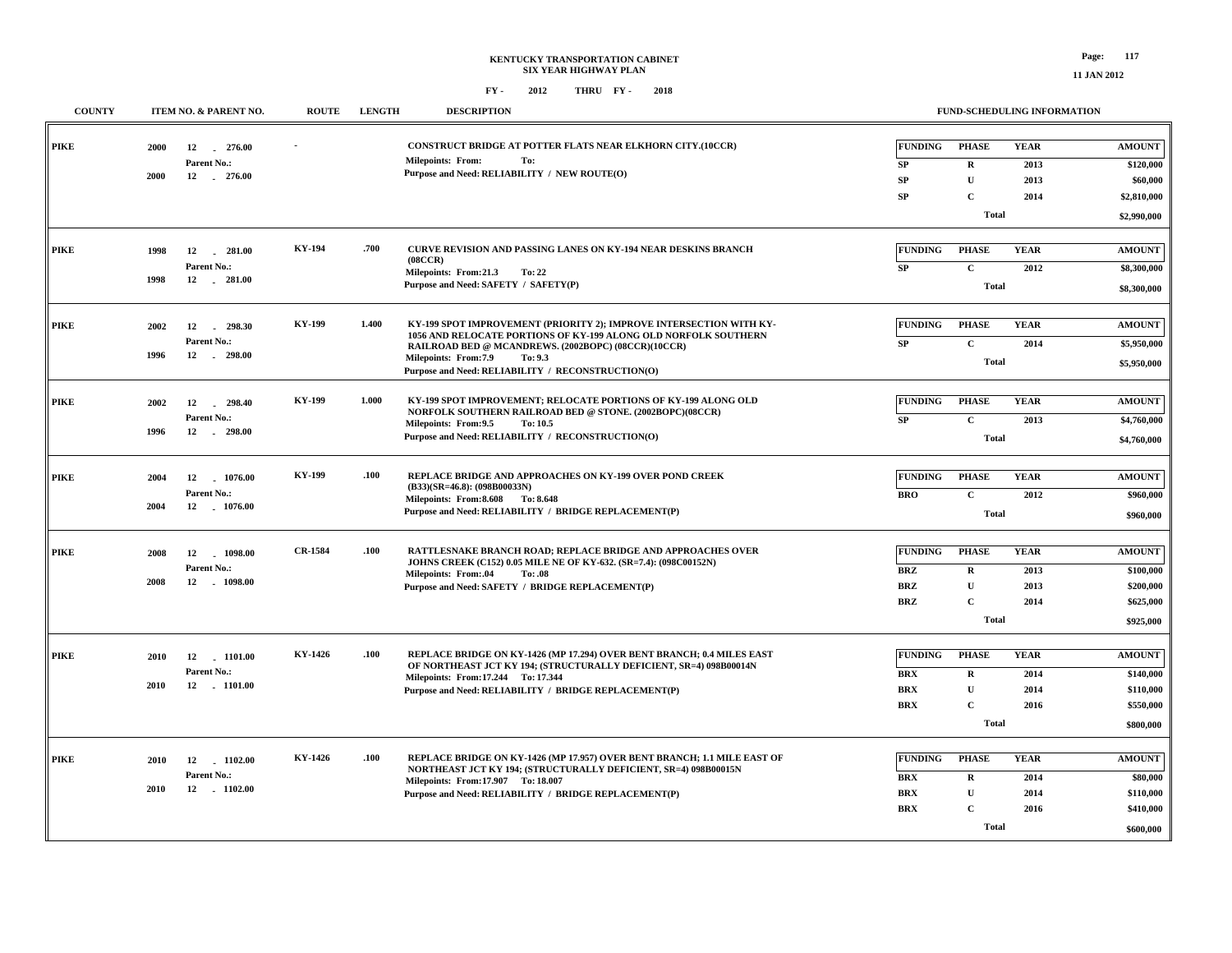### **KENTUCKY TRANSPORTATION CABINET SIX YEAR HIGHWAY PLAN FY - FY - 2012 2018 THRU**

**COUNTY ITEM NO. & PARENT NO. ROUTE LENGTH DESCRIPTION**

**FUND-SCHEDULING INFORMATION**

| <b>PIKE</b> | 2010<br>2010 | 12<br>1104.00<br>Parent No.:<br>12 1104.00       | KY-610        | .100  | REPLACE BRIDGE ON KY-610 (MP 8.146) OVER LONG FORK; .1 MI S OF JCT KY-<br>1469; (STRUCTURALLY DEFICIENT, SR=32) 098B00069N<br>Milepoints: From: 8.096 To: 8.196<br>Purpose and Need: RELIABILITY / BRIDGE REPLACEMENT(P)               | FUNDING<br><b>BRO</b><br><b>BRO</b><br><b>BRO</b><br><b>BRO</b>        | <b>PHASE</b><br>D<br>$\mathbf R$<br>$\mathbf{U}$<br>$\mathbf{C}$<br><b>Total</b>        | <b>YEAR</b><br>2012<br>2014<br>2014<br>2016 | <b>AMOUNT</b><br>\$340,000<br>\$200,000<br>\$340,000<br>\$1,100,000<br>\$1,980,000   |
|-------------|--------------|--------------------------------------------------|---------------|-------|----------------------------------------------------------------------------------------------------------------------------------------------------------------------------------------------------------------------------------------|------------------------------------------------------------------------|-----------------------------------------------------------------------------------------|---------------------------------------------|--------------------------------------------------------------------------------------|
| <b>PIKE</b> | 2010<br>2010 | 12<br>1105.00<br>Parent No.:<br>12 1105.00       | KY-1469       | .100  | REPLACE BRIDGE ON KY-1469 (MP 5.243) OVER MARSHALL'S BRANCH; .72 MI E.<br>JCT KY-3414; (STRUCTURALLY DEFICIENT, SR=7.5) 098B00242N<br>Milepoints: From: 5.193 To: 5.293<br>Purpose and Need: RELIABILITY / BRIDGE REPLACEMENT(P)       | <b>FUNDING</b><br><b>BRO</b><br><b>BRO</b><br><b>BRO</b><br><b>BRO</b> | <b>PHASE</b><br>$\mathbf{D}$<br>${\bf R}$<br>U<br>$\mathbf C$<br><b>Total</b>           | <b>YEAR</b><br>2012<br>2014<br>2014<br>2016 | <b>AMOUNT</b><br>\$210,000<br>\$90,000<br>\$100,000<br>\$370,000<br>\$770,000        |
| PIKE        | 2012<br>2012 | 12 1115.00<br>Parent No.:<br>12 . 1115.00        | KY-1441       | .040  | REPLACE BRIDGE ON FISHTRAP RD (KY 1441) OVER RACCOON CREEK AT<br>INTERSECTION WITH COON CREEK (CR 1371)(SR 37.9) 098B00093<br>Milepoints: From:10.279 To: 10.319<br>Purpose and Need: RELIABILITY / BRIDGE REPLACEMENT(P)              | <b>FUNDING</b><br><b>BRO</b><br><b>BRO</b><br><b>BRO</b><br><b>BRO</b> | <b>PHASE</b><br>$\mathbf{D}$<br>$\mathbf R$<br>${\bf U}$<br>$\mathbf C$<br><b>Total</b> | <b>YEAR</b><br>2013<br>2014<br>2014<br>2016 | <b>AMOUNT</b><br>\$375,000<br>\$400,000<br>\$225,000<br>\$950,000<br>\$1,950,000     |
| <b>PIKE</b> | 2006<br>2006 | 12 4305.00<br>Parent No.:<br>375.01<br>99        | KY-1056       |       | <b>GUARDRAIL REPLACEMENT ON KY-1056 FROM HATFIELD BRANCH CULVERT</b><br>EXTENDING EAST TO 0.11 MILE WEST OF RIVER ROAD. (2006BOPC)<br>Milepoints: From: 7.609 To: 11.3<br>Purpose and Need: SAFETY / GUARDRAIL REPLCMNT(P)             | <b>FUNDING</b><br>SP                                                   | <b>PHASE</b><br>$\mathbf{C}$<br><b>Total</b>                                            | <b>YEAR</b><br>2012                         | <b>AMOUNT</b><br>\$370,000<br>\$370,000                                              |
| PIKE        | 2002<br>1998 | 12<br>5011.00<br>Parent No.:<br>99<br>$-5006.00$ | <b>US-460</b> | 2.000 | <b>CORRECT EMBANKMENT FAILURE ON US-460 FROM 1.4 MILES WEST OF KY-195</b><br>(MP 8.00) TO BLAIR ADKINS ROAD (MP 10.00). (2002BOP)<br><b>Milepoints: From:8</b><br><b>To: 10</b><br>Purpose and Need: RELIABILITY / LANDSLIDE REPAIR(P) | <b>FUNDING</b><br>SP                                                   | <b>PHASE</b><br>$\mathbf C$<br><b>Total</b>                                             | <b>YEAR</b><br>2012                         | <b>AMOUNT</b><br>\$2,400,000<br>\$2,400,000                                          |
| PIKE        | 2010<br>2010 | 12<br>5016.00<br>Parent No.:<br>12   5016.00     | KY-1426       | .720  | ROCKFALL MITIGATION AND ROADWAY IMPROVEMENTS IN VICINITY OF THE<br><b>EXPO CENTER IN PIKEVILLE.</b><br>Milepoints: From:6.35<br>To: 6.55<br>Purpose and Need: SAFETY / ROCKFALL MITIGTN(P)                                             | <b>FUNDING</b><br><b>STP</b><br><b>STP</b><br><b>STP</b><br><b>STP</b> | <b>PHASE</b><br>$\mathbf D$<br>R<br>$\mathbf U$<br>$\mathbf C$<br><b>Total</b>          | <b>YEAR</b><br>2013<br>2014<br>2014<br>2015 | <b>AMOUNT</b><br>\$500,000<br>\$1,000,000<br>\$400,000<br>\$3,500,000<br>\$5,400,000 |
| <b>PIKE</b> | 2010<br>2010 | 12<br>8631.00<br>Parent No.:                     | <b>US-460</b> | 1.029 | RECONSTRUCT CURVE ON US-460 AT MILLARD MIDDLE SCHOOL. (10CCN)<br>Milepoints: From: 6.657 To: 7.686<br>Purpose and Need: SAFETY / SAFETY-HAZARD ELIM(P)                                                                                 | FUNDING<br><b>SPP</b><br><b>SPP</b><br><b>SPP</b>                      | <b>PHASE</b><br>$\bf R$<br>${\bf U}$<br>$\mathbf C$<br><b>Total</b>                     | <b>YEAR</b><br>2012<br>2012<br>2013         | <b>AMOUNT</b><br>\$900,000<br>\$550,000<br>\$5,410,000<br>\$6,860,000                |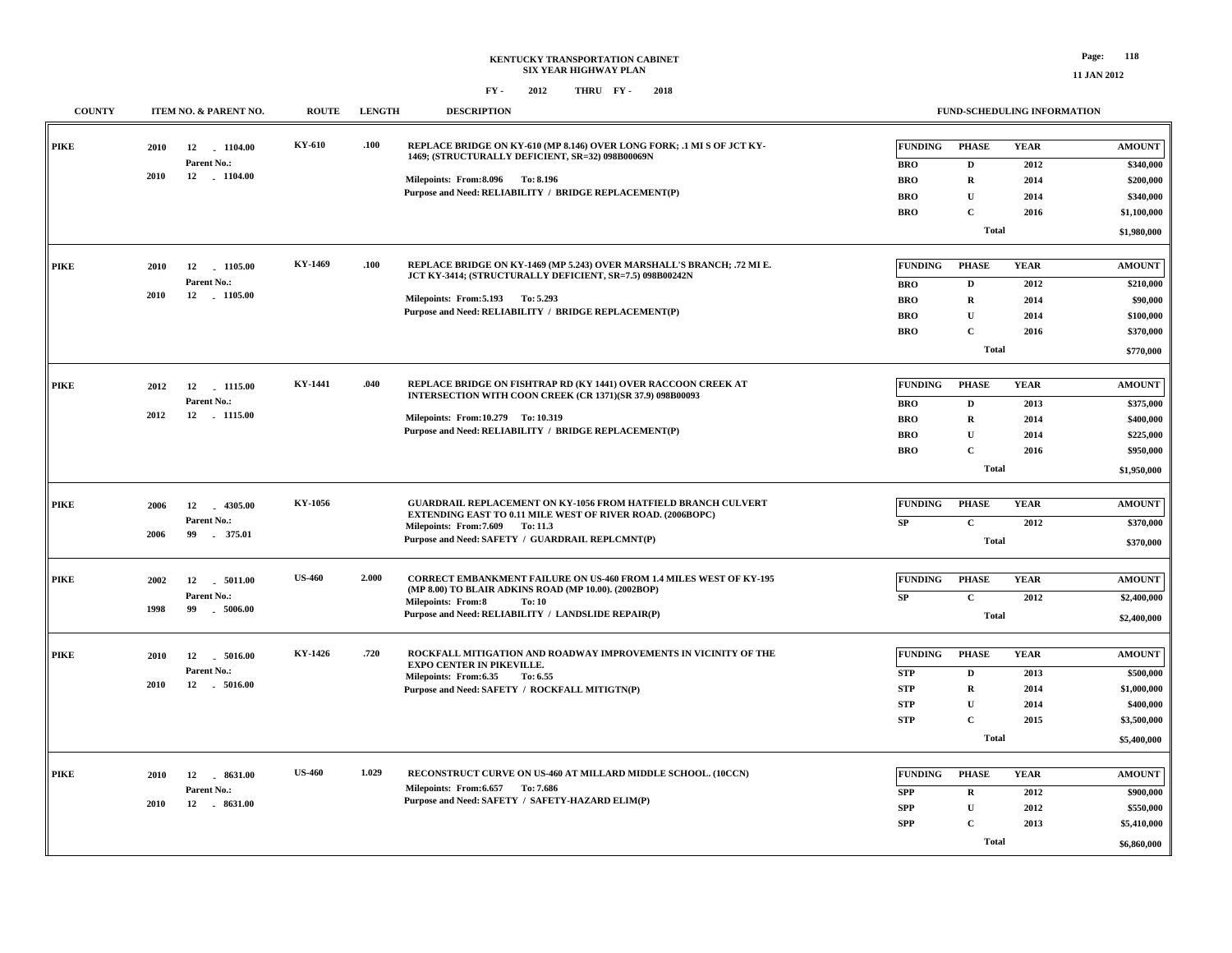| <b>COUNTY</b>  | ITEM NO. & PARENT NO.          | <b>ROUTE</b>   | <b>LENGTH</b> | <b>DESCRIPTION</b>                                                                                                                 |  |                        | FUND-SCHEDULING INFORMATION |             |                                |           |
|----------------|--------------------------------|----------------|---------------|------------------------------------------------------------------------------------------------------------------------------------|--|------------------------|-----------------------------|-------------|--------------------------------|-----------|
| <b>POWELL</b>  | 163.00<br>2012<br>10           | KY-213         | 3.671         | IMPROVE SAFETY, UPGRADE GEOMETRICS, AND ADDRESS CAPACITY ISSUES<br>FOR KY 213 FROM KY 11 TO BOTTOM OF MOUNTAIN                     |  | <b>FUNDING</b>         | <b>PHASE</b>                | <b>YEAR</b> | <b>AMOUNT</b>                  |           |
|                | Parent No.:                    |                |               |                                                                                                                                    |  | SP <sub>1</sub>        | D                           | 2014        | \$1,200,000                    |           |
|                | 2012<br>10<br>$-163.00$        |                |               | Milepoints: From:8.3<br>To: 11.971                                                                                                 |  | SP <sub>1</sub>        | $\mathbf R$                 | 2016        | \$1,000,000                    |           |
|                |                                |                |               | Purpose and Need: SAFETY / SAFETY(P)                                                                                               |  | SP1                    | $\mathbf U$                 | 2016        | \$1,000,000                    |           |
|                |                                |                |               |                                                                                                                                    |  | SP <sub>1</sub>        | $\mathbf C$                 | 2018        | \$9,000,000                    |           |
|                |                                |                |               |                                                                                                                                    |  |                        | <b>Total</b>                |             | \$12,200,000                   |           |
| <b>POWELL</b>  | 1085.00<br>2008<br>10          | KY-11          | .100          | REPLACE BRIDGE AND APPROACHES ON KY-11 OVER MIDDLE FORK OF RED                                                                     |  | <b>FUNDING</b>         | <b>PHASE</b>                | <b>YEAR</b> | <b>AMOUNT</b>                  |           |
|                | Parent No.:                    |                |               | RIVER (B39) SE OF BERT T COMBS MOUNTAIN PARKWAY UNDERPASS. (SR=15.7):<br>(099B00039N)                                              |  | <b>BRO</b>             | ${\bf R}$                   | 2012        | \$50,000                       |           |
|                | 2008<br>10 1085.00             |                |               | <b>Milepoints: From:4</b><br>To: 4.19                                                                                              |  | <b>BRO</b>             | $\mathbf U$                 | 2012        | \$80,000                       |           |
|                |                                |                |               | Purpose and Need: SAFETY / BRIDGE REPLACEMENT(P)                                                                                   |  | <b>BRO</b>             | $\mathbf C$                 | 2013        | \$850,000                      |           |
|                |                                |                |               |                                                                                                                                    |  |                        |                             | Total       |                                | \$980,000 |
| <b>POWELL</b>  | 2012<br>10<br>1097.00          | KY-1057        | .040          | REPLACE BRIDGE ON KY-1057 OVER FRAMES BRANCH 0.01 N OF WILLOUGHBY                                                                  |  | <b>FUNDING</b>         | <b>PHASE</b>                | <b>YEAR</b> | <b>AMOUNT</b>                  |           |
|                | Parent No.:                    |                |               | RD (CR-1237) (SR 38.3) 099B00079N.                                                                                                 |  | <b>BRO</b>             | $\mathbf{D}$                | 2013        | \$175,000                      |           |
|                | 2012<br>10 1097.00             |                |               | Milepoints: From: 3.138 To: 3.178<br>Purpose and Need: RELIABILITY / BRIDGE REPLACEMENT(P)                                         |  | <b>BRO</b>             | ${\bf R}$                   | 2014        | \$50,000                       |           |
|                |                                |                |               |                                                                                                                                    |  | <b>BRO</b>             | $\mathbf U$                 | 2014        | \$50,000                       |           |
|                |                                |                |               |                                                                                                                                    |  | <b>BRO</b>             | $\mathbf C$                 | 2015        | \$500,000                      |           |
|                |                                |                |               |                                                                                                                                    |  |                        | <b>Total</b>                |             | \$775,000                      |           |
|                |                                |                |               |                                                                                                                                    |  |                        |                             |             |                                |           |
| <b>POWELL</b>  | 2008<br>10 8500.00             | <b>KY-9000</b> |               | CONSTRUCT WESTBOUND ACCESS TO MOUNTAIN PARKWAY FROM EXIT 18 (KY-<br>1057). (2005HPP-KY121) (08CCN)                                 |  | <b>FUNDING</b>         | <b>PHASE</b>                | <b>YEAR</b> | <b>AMOUNT</b>                  |           |
|                | Parent No.:                    |                |               | Milepoints: From:18.4<br>To: 18.5                                                                                                  |  | N <sub>H</sub>         | ${\bf R}$                   | 2012        | \$10,000                       |           |
|                | $-8500.00$<br>2008<br>10       |                |               | Purpose and Need: RELIABILITY / NEW INTERCHANGE(O)                                                                                 |  | $\mathbf{N}\mathbf{H}$ | $\mathbf U$                 | 2012        | \$20,000                       |           |
|                |                                |                |               |                                                                                                                                    |  | NH                     | $\mathbf{C}$                | 2013        | \$1,629,000                    |           |
|                |                                |                |               |                                                                                                                                    |  |                        | <b>Total</b>                |             | \$1,659,000                    |           |
| <b>PULASKI</b> | 2002<br>08<br>59.50            |                | 4.550         | SOMERSET NORTHERN BYPASS (I-66) SECTION 3; FROM WEST OF THE BRIDGE                                                                 |  | <b>FUNDING</b>         | <b>PHASE</b>                | <b>YEAR</b> | <b>AMOUNT</b>                  |           |
|                | Parent No.:                    |                |               | OVER US-27 AND THE SOUTHERN RR. E TO KY-39 N OF BROYLES RD. (INCLUDES I-<br>CHNG AT KY-39). (CONST SEQ. 3) (2002BOP)(04KYD)(05KYD) |  | <b>KYD</b>             | $\mathbf C$                 | 2012        | \$1,135,713                    |           |
|                | 2000<br>08<br>59.20            |                |               | <b>Milepoints: From:</b><br>To:<br>Purpose and Need: RELIABILITY / NEW ROUTE(O)                                                    |  |                        | <b>Total</b>                |             | \$1,135,713                    |           |
|                |                                |                |               |                                                                                                                                    |  |                        |                             |             |                                |           |
| <b>PULASKI</b> | $-119.00$<br>2000<br>08        | KY-914         | 3.200         | SOMERSET SOUTHEAST BYPASS; MAJOR WIDENING TO 4 LANES FROM<br>APPROXIMATELY 0.4 MI WEST OF KY 769 TO KY 80                          |  | <b>FUNDING</b>         | <b>PHASE</b>                | <b>YEAR</b> | <b>AMOUNT</b>                  |           |
|                | Parent No.:                    |                |               | Milepoints: From:10.1<br>To: 13.3                                                                                                  |  | SP1                    | $\mathbf D$                 | 2013        | \$500,000                      |           |
|                | 2000<br>08<br>119.00<br>$\sim$ |                |               | Purpose and Need: RELIABILITY / MAJOR WIDENING(O)                                                                                  |  | SP1                    | ${\bf R}$                   | 2014        | \$300,000                      |           |
|                |                                |                |               |                                                                                                                                    |  | SP1                    | $\mathbf U$                 | 2014        | \$300,000                      |           |
|                |                                |                |               |                                                                                                                                    |  | SP1                    | $\mathbf C$                 | 2015        | \$8,500,000                    |           |
|                |                                |                |               |                                                                                                                                    |  |                        | <b>Total</b>                |             | \$9,600,000                    |           |
| <b>PULASKI</b> | 2006<br>08<br>$-121.00$        | KY-196         | .500          | HORIZONTAL AND VERTICAL REALIGNMENT OF KY-196 AT WHITE OAK CREEK                                                                   |  | <b>FUNDING</b>         | <b>PHASE</b>                | <b>YEAR</b> | $\boldsymbol{\mathrm{AMOUNT}}$ |           |
|                | Parent No.:                    |                |               | FROM 1.0 MILE E OF WARNER ROAD TO 0.3 MILE W OF SIEVERS ROAD.(10CCR)                                                               |  | ${\bf SP}$             | $\mathbf R$                 | 2012        | \$70,000                       |           |
|                | 2006<br>08<br>$-121.00$        |                |               | Milepoints: From: 7.7<br>To: 8.2<br>Purpose and Need: SAFETY / SAFETY(P)                                                           |  | SP                     | $\mathbf{U}$                | 2012        | \$180,000                      |           |
|                |                                |                |               |                                                                                                                                    |  | <b>SP</b>              | $\mathbf C$                 | 2013        | \$820,000                      |           |
|                |                                |                |               |                                                                                                                                    |  |                        | Total                       |             |                                |           |
|                |                                |                |               |                                                                                                                                    |  |                        |                             |             | \$1,070,000                    |           |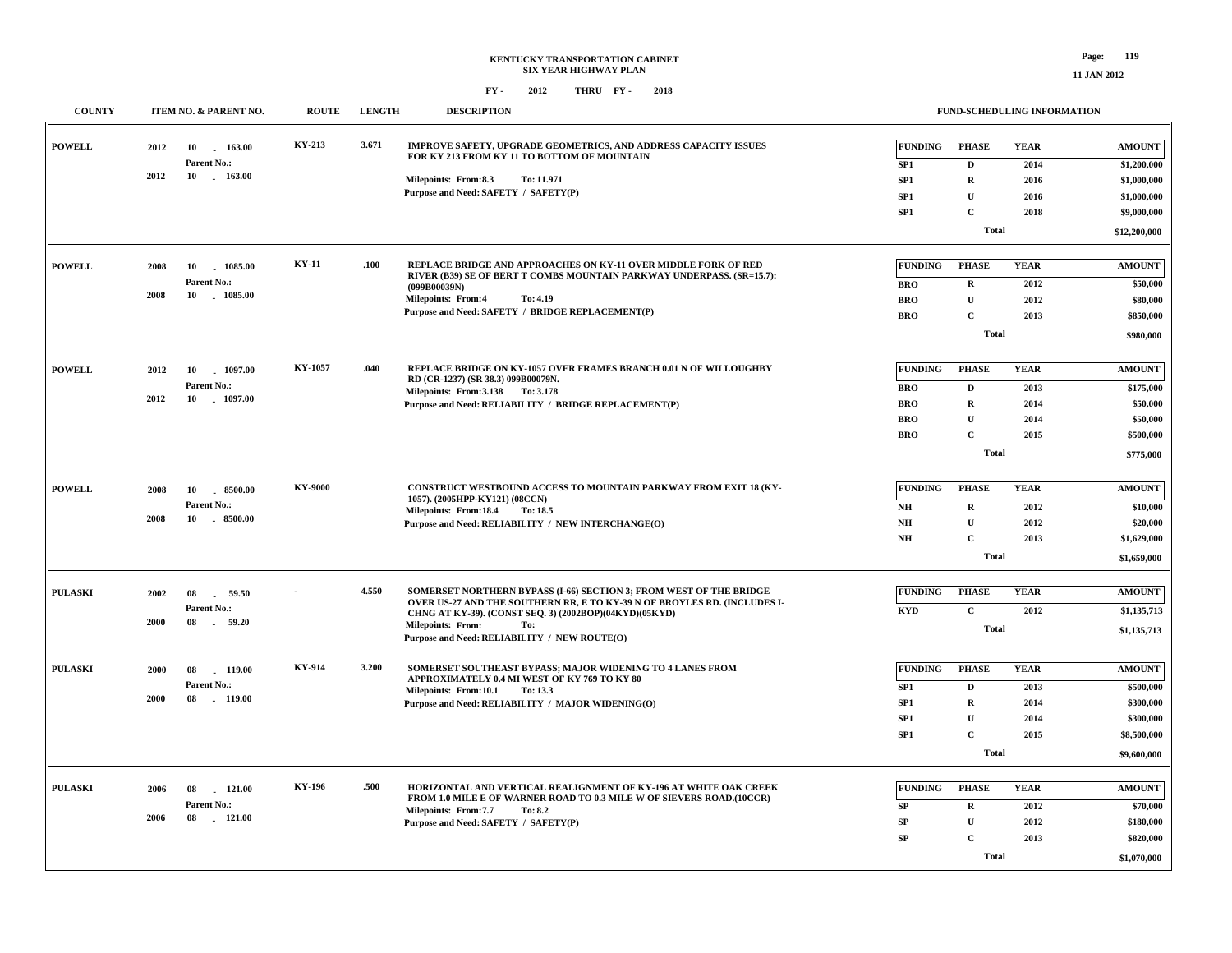| <b>COUNTY</b>  |      | ITEM NO. & PARENT NO.          | <b>ROUTE</b> | <b>LENGTH</b> | <b>DESCRIPTION</b>                                                                                                                       |                          | FUND-SCHEDULING INFORMATION |              |                        |
|----------------|------|--------------------------------|--------------|---------------|------------------------------------------------------------------------------------------------------------------------------------------|--------------------------|-----------------------------|--------------|------------------------|
| <b>PULASKI</b> | 2006 | 08<br>147.00                   | <b>US-27</b> | .900          | MEDIAN SAFETY IMPROVEMENTS WITH LEFT-TURN LANES ON US-27 FROM 0.05<br>MILE NORTH OF LOST LODGE ROAD TO BOAT DOCK ROAD. (2006BOPC)(10CCR) | FUNDING                  | <b>PHASE</b>                | <b>YEAR</b>  | <b>AMOUNT</b>          |
|                | 2006 | Parent No.:<br>99<br>376.01    |              |               | Milepoints: From:10.43 To: 11.374                                                                                                        | ${\bf SP}$               | $\mathbf C$                 | 2012         | \$510,000              |
|                |      |                                |              |               | Purpose and Need: SAFETY / SAFETY-HAZARD ELIM(P)                                                                                         |                          | <b>Total</b>                |              | \$510,000              |
| <b>PULASKI</b> |      | 168.00                         | <b>KY-80</b> | 2.754         | PAVEMENT REHAB ON KY 80 FROM US 27 EXTENDING EAST TO KY 914.                                                                             | <b>FUNDING</b>           | <b>PHASE</b>                | <b>YEAR</b>  | <b>AMOUNT</b>          |
|                | 2012 | 08<br>Parent No.:              |              |               | Milepoints: From:18.846 To: 21.6                                                                                                         | SP1                      | $\mathbf D$                 | 2013         | \$150,000              |
|                | 2012 | 08<br>168.00                   |              |               | Purpose and Need: RELIABILITY / PAVEMENT REHAB-PRI(P)                                                                                    | SP1                      | $\mathbf C$                 | 2014         | \$4,500,000            |
|                |      |                                |              |               |                                                                                                                                          |                          | <b>Total</b>                |              | \$4,650,000            |
|                |      |                                |              |               |                                                                                                                                          |                          |                             |              |                        |
| <b>PULASKI</b> | 2012 | 08<br>169.00                   | KY-1577      | .600          | REPAIR OAK HILL ROAD FROM GRAND CENTRAL BLVD TO THURMAN ROAD                                                                             | <b>FUNDING</b>           | <b>PHASE</b>                | <b>YEAR</b>  | <b>AMOUNT</b>          |
|                |      | Parent No.:                    |              |               | Milepoints: From:2.8<br>To: 3.4                                                                                                          | SP1                      | $\mathbf D$                 | 2014         | \$150,000              |
|                | 2012 | 08<br>$-169.00$                |              |               | Purpose and Need: RELIABILITY / RECONSTRUCTION(O)                                                                                        | SP1                      | $\mathbf R$                 | 2015         | \$860,000              |
|                |      |                                |              |               |                                                                                                                                          | SP <sub>1</sub>          | $\mathbf{U}$                | 2015         | \$415,000              |
|                |      |                                |              |               |                                                                                                                                          | SP <sub>1</sub>          | $\mathbf C$                 | 2017         | \$1,000,000            |
|                |      |                                |              |               |                                                                                                                                          |                          | <b>Total</b>                |              | \$2,425,000            |
|                |      |                                |              |               |                                                                                                                                          |                          |                             |              |                        |
| <b>PULASKI</b> | 2008 | 08<br>908.00                   | <b>US-27</b> | .158          | CONSTRUCT TWO WAY LEFT TURN LANE IN PULASKI COUNTY ON US-27 FROM<br>KY-80 BYPASS TO TURNER STREET (WORK WILL BE CONDUCTED WITH STATE     | <b>FUNDING</b>           | <b>PHASE</b>                | <b>YEAR</b>  | <b>AMOUNT</b>          |
|                | 2008 | Parent No.:<br>99<br>905.03    |              |               | FORCES). (2008BOPC)                                                                                                                      | <b>SAF</b>               | $\mathbf C$                 | 2012         | \$34,000               |
|                |      |                                |              |               | Milepoints: From:16.862 To: 17.02<br>Purpose and Need: SAFETY / SAFETY-HAZARD ELIM(P)                                                    |                          | <b>Total</b>                |              | \$34,000               |
|                |      |                                |              |               |                                                                                                                                          |                          |                             |              |                        |
| <b>PULASKI</b> | 2008 | 08<br>.909.00                  | <b>KY-80</b> |               | RECONSTRUCTION OF KY-80 AND US-461 INTERSECTION TO IMPROVE TRAFFIC<br>FLOW FROM MP 27.82 TO MP 28.30. (2008BOPC).                        | FUNDING                  | <b>PHASE</b>                | <b>YEAR</b>  | <b>AMOUNT</b>          |
|                | 2008 | Parent No.:<br>99<br>$-903.03$ |              |               | Milepoints: From: 27.82 To: 28.3                                                                                                         | <b>SAF</b>               | $\mathbf C$                 | 2012         | \$830,000              |
|                |      |                                |              |               | Purpose and Need: SAFETY / SAFETY-HAZARD ELIM(P)                                                                                         |                          | <b>Total</b>                |              | \$830,000              |
|                |      |                                | KY-1677      | .100          | REPLACE BRIDGE AND APPROACHES ON KY-1677 OVER SINKING VALLEY CREEK                                                                       | <b>FUNDING</b>           | <b>PHASE</b>                | <b>YEAR</b>  | <b>AMOUNT</b>          |
| <b>PULASKI</b> | 2004 | 08<br>1042.00<br>Parent No.:   |              |               | (B23). (SR=11.5): (100B00023N)                                                                                                           |                          |                             |              |                        |
|                | 2004 | 08<br>$-1042.00$               |              |               | Milepoints: From: 5.007 To: 5.017                                                                                                        | <b>BRX</b><br><b>BRX</b> | $\mathbf R$<br>$\mathbf U$  | 2012<br>2012 | \$290,000              |
|                |      |                                |              |               | Purpose and Need: RELIABILITY / BRIDGE REPLACEMENT(P)                                                                                    | <b>BRX</b>               | $\mathbf C$                 | 2013         | \$180,000<br>\$680,000 |
|                |      |                                |              |               |                                                                                                                                          |                          | <b>Total</b>                |              |                        |
|                |      |                                |              |               |                                                                                                                                          |                          |                             |              | \$1,150,000            |
| <b>PULASKI</b> | 2012 | 08<br>1054.00                  | KY-196       | .040          | REPLACE BRIDGE ON KY 196 OVER SPUTTER CREEK 0.757 MILE W OF KY 1664(SR                                                                   | <b>FUNDING</b>           | <b>PHASE</b>                | <b>YEAR</b>  | <b>AMOUNT</b>          |
|                |      | Parent No.:                    |              |               | 30.5) 100B00026N                                                                                                                         | <b>BRO</b>               | $\mathbf D$                 | 2013         | \$300,000              |
|                | 2012 | 08<br>$-1054.00$               |              |               | Milepoints: From: 5.568 To: 5.608                                                                                                        | <b>BRO</b>               | $\mathbf R$                 | 2014         | \$60,000               |
|                |      |                                |              |               | Purpose and Need: RELIABILITY / BRIDGE REPLACEMENT(P)                                                                                    | <b>BRO</b>               | $\mathbf U$                 | 2014         | \$160,000              |
|                |      |                                |              |               |                                                                                                                                          | <b>BRO</b>               | $\mathbf C$                 | 2015         | \$580,000              |
|                |      |                                |              |               |                                                                                                                                          |                          | <b>Total</b>                |              | \$1,100,000            |
|                |      |                                | KY-1674      | .040          | REPLACE BRIDGE ON KY 1674 OVER BIG CLIFTY CREEK AT BETHLEHEM RIDGE                                                                       |                          |                             |              |                        |
| <b>PULASKI</b> | 2012 | 08<br>1056.00<br>Parent No.:   |              |               | RD (CR 1672)(SR 44.7) 100B00056                                                                                                          | <b>FUNDING</b>           | <b>PHASE</b>                | <b>YEAR</b>  | <b>AMOUNT</b>          |
|                | 2012 | 08<br>$-1056.00$               |              |               |                                                                                                                                          | <b>BRO</b>               | $\mathbf D$                 | 2014         | \$350,000              |
|                |      |                                |              |               | Milepoints: From: 2.421 To: 2.461<br>Purpose and Need: RELIABILITY / BRIDGE REPLACEMENT(P)                                               | <b>BRO</b>               | $\mathbf R$<br>$\mathbf U$  | 2015         | \$45,000               |
|                |      |                                |              |               |                                                                                                                                          | <b>BRO</b><br><b>BRO</b> | $\mathbf C$                 | 2015<br>2016 | \$100,000<br>\$860,000 |
|                |      |                                |              |               |                                                                                                                                          |                          |                             |              |                        |
|                |      |                                |              |               |                                                                                                                                          |                          | <b>Total</b>                |              | \$1,355,000            |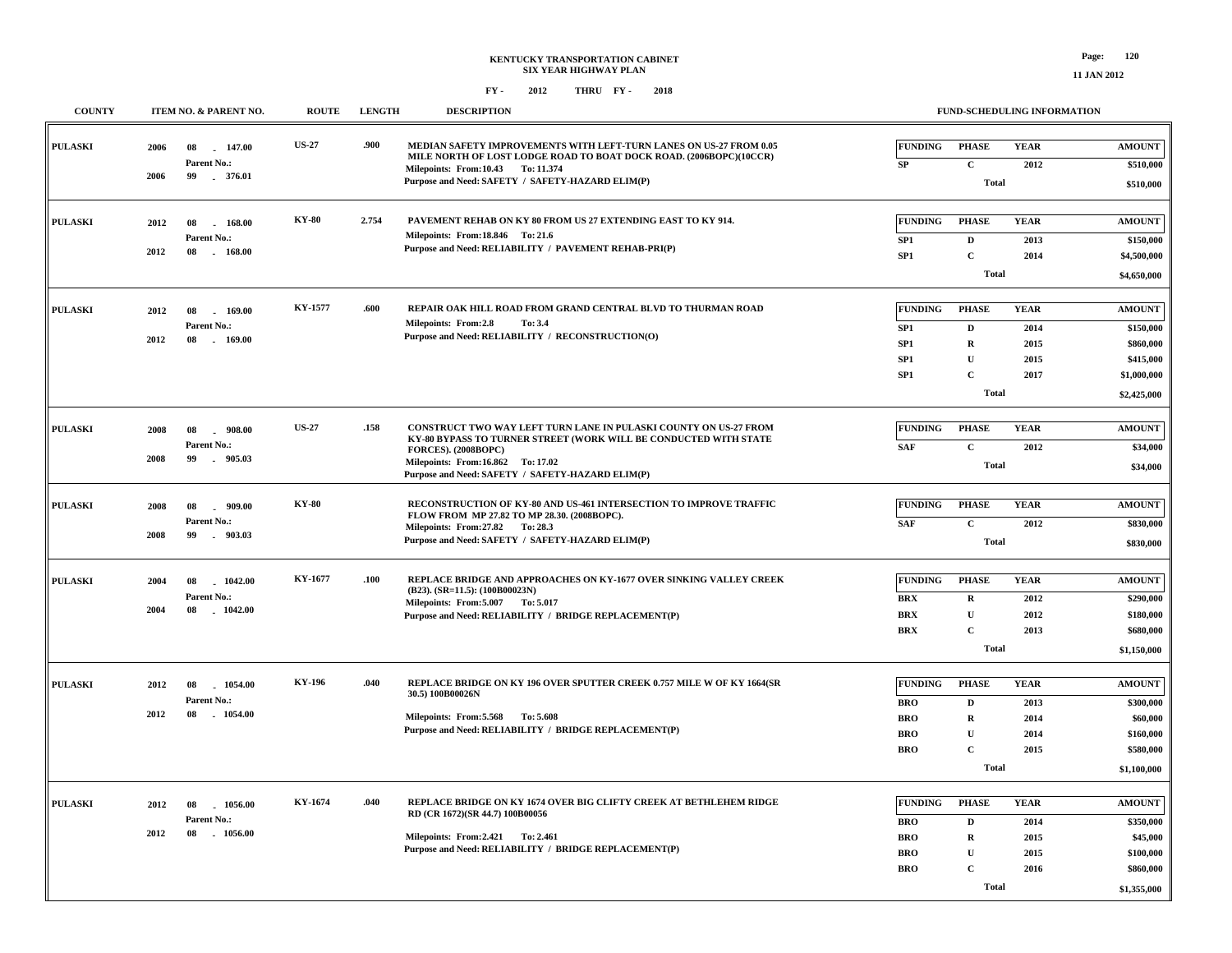| <b>COUNTY</b>     |      | ITEM NO. & PARENT NO.           | <b>ROUTE</b>   | <b>LENGTH</b> | <b>DESCRIPTION</b>                                                                                                            |                 |              | <b>FUND-SCHEDULING INFORMATION</b> |               |
|-------------------|------|---------------------------------|----------------|---------------|-------------------------------------------------------------------------------------------------------------------------------|-----------------|--------------|------------------------------------|---------------|
| <b>PULASKI</b>    | 2012 | 08<br>1059.00                   | <b>CR-1086</b> |               | REPLACE BRIDGE ON GLADE FORK RD (CR 1086) OVER GLADE FORK CREEK 0.06<br>MILE S OF JIM WEAVER RD (CR 1087)(SR 18.6) 100C00010N | <b>FUNDING</b>  | <b>PHASE</b> | <b>YEAR</b>                        | <b>AMOUNT</b> |
|                   | 2012 | Parent No.:<br>08<br>$-1059.00$ |                |               | Milepoints: From:1.013 To: 1.053                                                                                              | <b>BRZ</b>      | $\mathbf{D}$ | 2013                               | \$250,000     |
|                   |      |                                 |                |               | Purpose and Need: RELIABILITY / BRIDGE REPLACEMENT(P)                                                                         | <b>BRZ</b>      | $\mathbf R$  | 2014                               | \$50,000      |
|                   |      |                                 |                |               |                                                                                                                               | BRZ             | U            | 2014                               | \$120,000     |
|                   |      |                                 |                |               |                                                                                                                               | <b>BRZ</b>      | $\mathbf C$  | 2015                               | \$570,000     |
|                   |      |                                 |                |               |                                                                                                                               |                 | Total        |                                    | \$990,000     |
| <b>PULASKI</b>    | 1998 | 08<br>5003.00                   | <b>US-27</b>   | .400          | CORRECT ROCKFALL HAZARD @ MP 4.7 TO 5.05 (BOTH SIDES OF                                                                       | <b>FUNDING</b>  | <b>PHASE</b> | <b>YEAR</b>                        | <b>AMOUNT</b> |
|                   |      | Parent No.:                     |                |               | ROADWAY)(10CCR)<br>Milepoints: From:4.7<br>To: 5.05                                                                           | SP <sub>1</sub> | $\mathbf C$  | 2012                               | \$3,630,000   |
|                   | 1998 | 08<br>.5003.00                  |                |               | Purpose and Need: SAFETY / ROCKFALL MITIGTN(P)                                                                                |                 | <b>Total</b> |                                    | \$3,630,000   |
|                   |      |                                 |                |               |                                                                                                                               |                 |              |                                    |               |
| <b>PULASKI</b>    | 1998 | 08<br>5004.00                   | <b>LN-9008</b> | .200          | CORRECT ROCKFALL HAZARD @ MP 84.6 TO 84.8 (BOTH SIDES OF                                                                      | <b>FUNDING</b>  | <b>PHASE</b> | <b>YEAR</b>                        | <b>AMOUNT</b> |
|                   |      | Parent No.:                     |                |               | <b>ROADWAY)(10CCR)</b><br>Milepoints: From:84.6<br>To: 84.8                                                                   | SP <sub>1</sub> | $\mathbf{C}$ | 2012                               | \$4,100,000   |
|                   | 1998 | .5004.00<br>08                  |                |               | Purpose and Need: SAFETY / ROCKFALL MITIGTN(P)                                                                                |                 | <b>Total</b> |                                    | \$4,100,000   |
|                   |      |                                 |                |               |                                                                                                                               |                 |              |                                    |               |
| <b>ROBERTSON</b>  | 2012 | 06<br>$-8507.01$                | <b>US-62</b>   |               | RECONSTRUCT US 62/KY 616 INTERSECTION AT NEW ROBERTSON COUNTY<br>SCHOOL TO ADD TURN LANES AND IMPROVE SIGHT DISTANCE.         | <b>FUNDING</b>  | <b>PHASE</b> | <b>YEAR</b>                        | <b>AMOUNT</b> |
|                   |      | Parent No.:                     |                |               | Milepoints: From:12.193 To:12.1                                                                                               | <b>STP</b>      | $\mathbf D$  | 2012                               | \$150,000     |
|                   | 2012 | 06<br>$-8507.01$                |                |               | Purpose and Need: SAFETY / SAFETY(P)                                                                                          | <b>STP</b>      | $\mathbf R$  | 2013                               | \$50,000      |
|                   |      |                                 |                |               |                                                                                                                               | <b>STP</b>      | $\mathbf{U}$ | 2013                               | \$50,000      |
|                   |      |                                 |                |               |                                                                                                                               | <b>STP</b>      | $\mathbf C$  | 2014                               | \$750,000     |
|                   |      |                                 |                |               |                                                                                                                               |                 | Total        |                                    | \$1,000,000   |
| <b>ROCKCASTLE</b> | 2004 | 08<br>6.02<br>$\sim$            | $I-75$         | 4.500         | I-75 IN ROCKCASTLE COUNTY, KENTUCKY (MILEPOINT 64.5 TO MILEPOINT 69.0),                                                       | <b>FUNDING</b>  | <b>PHASE</b> | <b>YEAR</b>                        | <b>AMOUNT</b> |
|                   |      | Parent No.:                     |                |               | 4.5 MILES. (04KYD-KY070)                                                                                                      | <b>KYD</b>      | $\mathbf C$  | 2012                               | \$1,500,000   |
|                   | 2004 | 08<br>6.02<br>$\sim$            |                |               | Milepoints: From:64.5<br>To: 69<br>Purpose and Need: RELIABILITY / MAJOR WIDENING(O)                                          |                 | <b>Total</b> |                                    |               |
|                   |      |                                 |                |               |                                                                                                                               |                 |              |                                    | \$1,500,000   |
| <b>ROCKCASTLE</b> | 2012 | 1052.00<br>08                   | KY-1505        | .040          | REPLACE BRIDGE ON KY 1505 OVER DIX RIVER 0.037 EAST OF US-150 (SR 25.2)                                                       | <b>FUNDING</b>  | <b>PHASE</b> | <b>YEAR</b>                        | <b>AMOUNT</b> |
|                   |      | Parent No.:                     |                |               | 102B00046N.<br>Milepoints: From:.046<br>To: .086                                                                              | <b>BRO</b>      | D            | 2013                               | \$400,000     |
|                   |      | . 1082.00<br>08                 |                |               | Purpose and Need: RELIABILITY / BRIDGE REPLACEMENT(P)                                                                         | <b>BRO</b>      | $\bf R$      | 2014                               | \$60,000      |
|                   |      |                                 |                |               |                                                                                                                               | <b>BRO</b>      | $\mathbf U$  | 2014                               | \$225,000     |
|                   |      |                                 |                |               |                                                                                                                               | <b>BRO</b>      | $\mathbf C$  | 2015                               | \$1,300,000   |
|                   |      |                                 |                |               |                                                                                                                               |                 | Total        |                                    | \$1,985,000   |
|                   |      |                                 |                |               |                                                                                                                               |                 |              |                                    |               |
| <b>ROCKCASTLE</b> | 2012 | 1053.00<br>08                   | <b>KY-1787</b> | .040          | REPLACE BRIDGE ON KY 1787 OVER DAVIS BRANCH 0.07 S OF SALT SPRINGS<br>HOLLOW RD(CR-1048)(SR 37.5) 102B00038N                  | <b>FUNDING</b>  | <b>PHASE</b> | <b>YEAR</b>                        | <b>AMOUNT</b> |
|                   |      | Parent No.:                     |                |               |                                                                                                                               | BRO             | $\mathbf D$  | 2013                               | \$300,000     |
|                   | 2012 | 08<br>$-1053.00$                |                |               | Milepoints: From: 3.614 To: 3.654                                                                                             | <b>BRO</b>      | $\mathbf R$  | 2014                               | \$40,000      |
|                   |      |                                 |                |               | Purpose and Need: RELIABILITY / BRIDGE REPLACEMENT(P)                                                                         | <b>BRO</b>      | $\mathbf{U}$ | 2014                               | \$110,000     |
|                   |      |                                 |                |               |                                                                                                                               | <b>BRO</b>      | $\mathbf C$  | 2015                               | \$690,000     |
|                   |      |                                 |                |               |                                                                                                                               |                 | Total        |                                    | \$1,140,000   |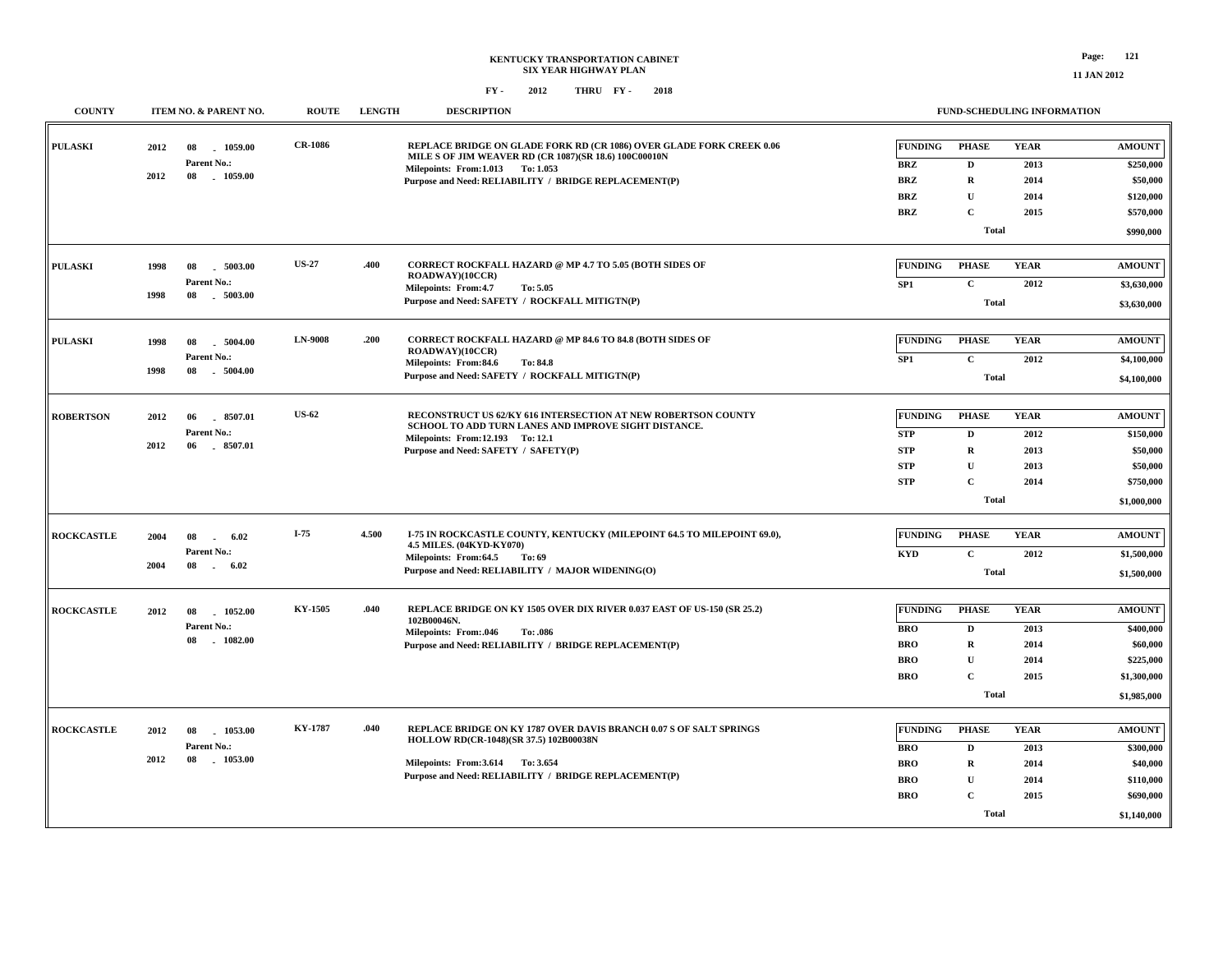| <b>COUNTY</b>     |      | ITEM NO. & PARENT NO.          | <b>ROUTE</b>   | <b>LENGTH</b> | <b>DESCRIPTION</b>                                                                                                   |                 |              | FUND-SCHEDULING INFORMATION |                                |
|-------------------|------|--------------------------------|----------------|---------------|----------------------------------------------------------------------------------------------------------------------|-----------------|--------------|-----------------------------|--------------------------------|
| <b>ROCKCASTLE</b> | 2012 | 1057.00<br>08<br>Parent No.:   | <b>CR-1071</b> |               | REPLACE BRIDGE ON WILDIE RD (CR 1071) OVER CLEAR CREEK 0.67 MILE S OF<br>DISPUTANTA RD (KY 1787)(SR 17.6) 102C00008N | FUNDING         | <b>PHASE</b> | <b>YEAR</b>                 | <b>AMOUNT</b>                  |
|                   | 2012 | 08<br>1057.00                  |                |               | Milepoints: From:1.713 To: 1.753                                                                                     | <b>BRZ</b>      | $\mathbf D$  | 2013                        | \$250,000                      |
|                   |      |                                |                |               | Purpose and Need: RELIABILITY / BRIDGE REPLACEMENT(P)                                                                | <b>BRZ</b>      | ${\bf R}$    | 2014                        | \$50,000                       |
|                   |      |                                |                |               |                                                                                                                      | <b>BRZ</b>      | $\mathbf{U}$ | 2014                        | \$100,000                      |
|                   |      |                                |                |               |                                                                                                                      | <b>BRZ</b>      | $\mathbf C$  | 2015                        | \$560,000                      |
|                   |      |                                |                |               |                                                                                                                      |                 | <b>Total</b> |                             | \$960,000                      |
| <b>ROCKCASTLE</b> | 2012 | 1058.00<br>08                  | <b>CR-1071</b> |               | REPLACE BRIDGE ON WILDIE RD (CR 1071) OVER CLEAR CREEK 0.2 MILE S OF                                                 | FUNDING         | <b>PHASE</b> | <b>YEAR</b>                 | <b>AMOUNT</b>                  |
|                   |      | Parent No.:                    |                |               | DISPUTANTA RD (KY 1787)(SR 17.6) 102C00009N                                                                          | <b>BRZ</b>      | $\mathbf D$  | 2013                        | \$250,000                      |
|                   | 2012 | 08<br>1058.00                  |                |               | Milepoints: From: 2.181 To: 2.221<br>Purpose and Need: RELIABILITY / BRIDGE REPLACEMENT(P)                           | <b>BRZ</b>      | $\mathbf R$  | 2014                        | \$50,000                       |
|                   |      |                                |                |               |                                                                                                                      | <b>BRZ</b>      | $\mathbf U$  | 2014                        | \$100,000                      |
|                   |      |                                |                |               |                                                                                                                      | <b>BRZ</b>      | $\mathbf C$  | 2015                        | \$570,000                      |
|                   |      |                                |                |               |                                                                                                                      |                 |              |                             |                                |
|                   |      |                                |                |               |                                                                                                                      |                 | <b>Total</b> |                             | \$970,000                      |
| <b>ROCKCASTLE</b> | 2002 | 08<br>5009.00                  | KY-1329        | 6.000         | LANDSLIDE REPAIR ON KY-1329 FROM LUNER ROAD AT THE LAUREL COUNTY                                                     | FUNDING         | <b>PHASE</b> | <b>YEAR</b>                 | <b>AMOUNT</b>                  |
|                   |      | Parent No.:                    |                |               | LINE, NORTHEAST TO JCT. US-25. (2002BOPC)<br>Milepoints: From:0<br>To: 5.599                                         | SP              | $\mathbf R$  | 2012                        | \$60,000                       |
|                   | 1998 | $-5006.00$<br>99               |                |               | Purpose and Need: RELIABILITY / LANDSLIDE REPAIR(P)                                                                  | SP              | $\mathbf{U}$ | 2012                        | \$60,000                       |
|                   |      |                                |                |               |                                                                                                                      | SP              | $\mathbf{C}$ | 2013                        | \$870,000                      |
|                   |      |                                |                |               |                                                                                                                      |                 | <b>Total</b> |                             | \$990,000                      |
|                   |      |                                |                |               |                                                                                                                      |                 |              |                             |                                |
| <b>ROWAN</b>      | 2012 | 09<br>204.00<br>a.             | KY-32          | 2.000         | FROM PARK HILLS DRIVE TO VIKING DRIVE NORTH                                                                          | FUNDING         | <b>PHASE</b> | <b>YEAR</b>                 | $\boldsymbol{\mathrm{AMOUNT}}$ |
|                   |      | Parent No.:                    |                |               | Milepoints: From:2.3<br>To: 4.3                                                                                      | <b>STP</b>      | $\mathbf D$  | 2013                        | \$2,000,000                    |
|                   | 2012 | 09<br>204.00                   |                |               | Purpose and Need: RELIABILITY / RECONSTRUCTION(O)                                                                    | <b>STP</b>      | $\mathbf R$  | 2016                        | \$5,000,000                    |
|                   |      |                                |                |               |                                                                                                                      | <b>STP</b>      | $\mathbf U$  | 2016                        | \$3,888,000                    |
|                   |      |                                |                |               |                                                                                                                      | <b>STP</b>      | $\mathbf C$  | 2018                        | \$18,036,000                   |
|                   |      |                                |                |               |                                                                                                                      |                 | <b>Total</b> |                             | \$28,924,000                   |
|                   |      |                                |                |               |                                                                                                                      |                 |              |                             |                                |
| <b>ROWAN</b>      | 2012 | $-227.00$<br>09                | <b>US-60</b>   | .300          | CONSTRUCT TURN LANES INTO LAKESIDE CHRISTIAN ACADEMY TO IMPROVE<br><b>SAFETY</b>                                     | <b>FUNDING</b>  | <b>PHASE</b> | <b>YEAR</b>                 | <b>AMOUNT</b>                  |
|                   |      | Parent No.:                    |                |               | Milepoints: From: 5.25<br>To: 5.55                                                                                   | SP1             | $\mathbf D$  | 2014                        | \$100,000                      |
|                   | 2012 | 09<br>$-227.00$                |                |               | Purpose and Need: SAFETY / SAFETY(P)                                                                                 | SP1             | $\mathbf R$  | 2015                        | \$100,000                      |
|                   |      |                                |                |               |                                                                                                                      | SP1             | $\mathbf U$  | 2015                        | \$100,000                      |
|                   |      |                                |                |               |                                                                                                                      | SP <sub>1</sub> | $\mathbf C$  | 2016                        | \$250,000                      |
|                   |      |                                |                |               |                                                                                                                      |                 | <b>Total</b> |                             | \$550,000                      |
|                   |      |                                |                | 3.200         | NEW ROUTE FROM US-60/KY-32 EAST OF MOREHEAD TO I-64 INCLUDING A NEW                                                  | FUNDING         | <b>PHASE</b> | <b>YEAR</b>                 |                                |
| <b>ROWAN</b>      | 2000 | 09<br>. 301.10                 |                |               | INTERCHANGE. (98CCN)(08CCR)                                                                                          |                 |              |                             | <b>AMOUNT</b>                  |
|                   | 1996 | Parent No.:<br>09<br>$-301.00$ |                |               | <b>Milepoints: From:</b><br>To:                                                                                      | SP              | $\mathbf R$  | 2014                        | \$2,940,000                    |
|                   |      |                                |                |               | Purpose and Need: RELIABILITY / NEW ROUTE(O)                                                                         | ${\bf SP}$      | $\mathbf U$  | 2014                        | \$1,280,000                    |
|                   |      |                                |                |               |                                                                                                                      |                 | <b>Total</b> |                             | \$4,220,000                    |
| <b>ROWAN</b>      | 2004 | $-1061.00$                     | <b>US-60</b>   | .100          | REPLACE BRIDGE AND APPROACHES ON US-60 OVER HAYS BRANCH (B06).                                                       | FUNDING         | <b>PHASE</b> | <b>YEAR</b>                 | <b>AMOUNT</b>                  |
|                   |      | 09<br>Parent No.:              |                |               | $(SR=13.3)$ : (103B00006N)                                                                                           |                 |              |                             |                                |
|                   | 2004 | $-1061.00$<br>09               |                |               | Milepoints: From:14.855 To: 14.955                                                                                   | <b>BRO</b>      | $\mathbf R$  | 2012                        | \$900,000                      |
|                   |      |                                |                |               | Purpose and Need: RELIABILITY / BRIDGE REPLACEMENT(P)                                                                | <b>BRO</b>      | $\mathbf U$  | 2012                        | \$430,000                      |
|                   |      |                                |                |               |                                                                                                                      | <b>BRO</b>      | $\mathbf C$  | 2013                        | \$1,500,000                    |
|                   |      |                                |                |               |                                                                                                                      |                 | <b>Total</b> |                             | \$2,830,000                    |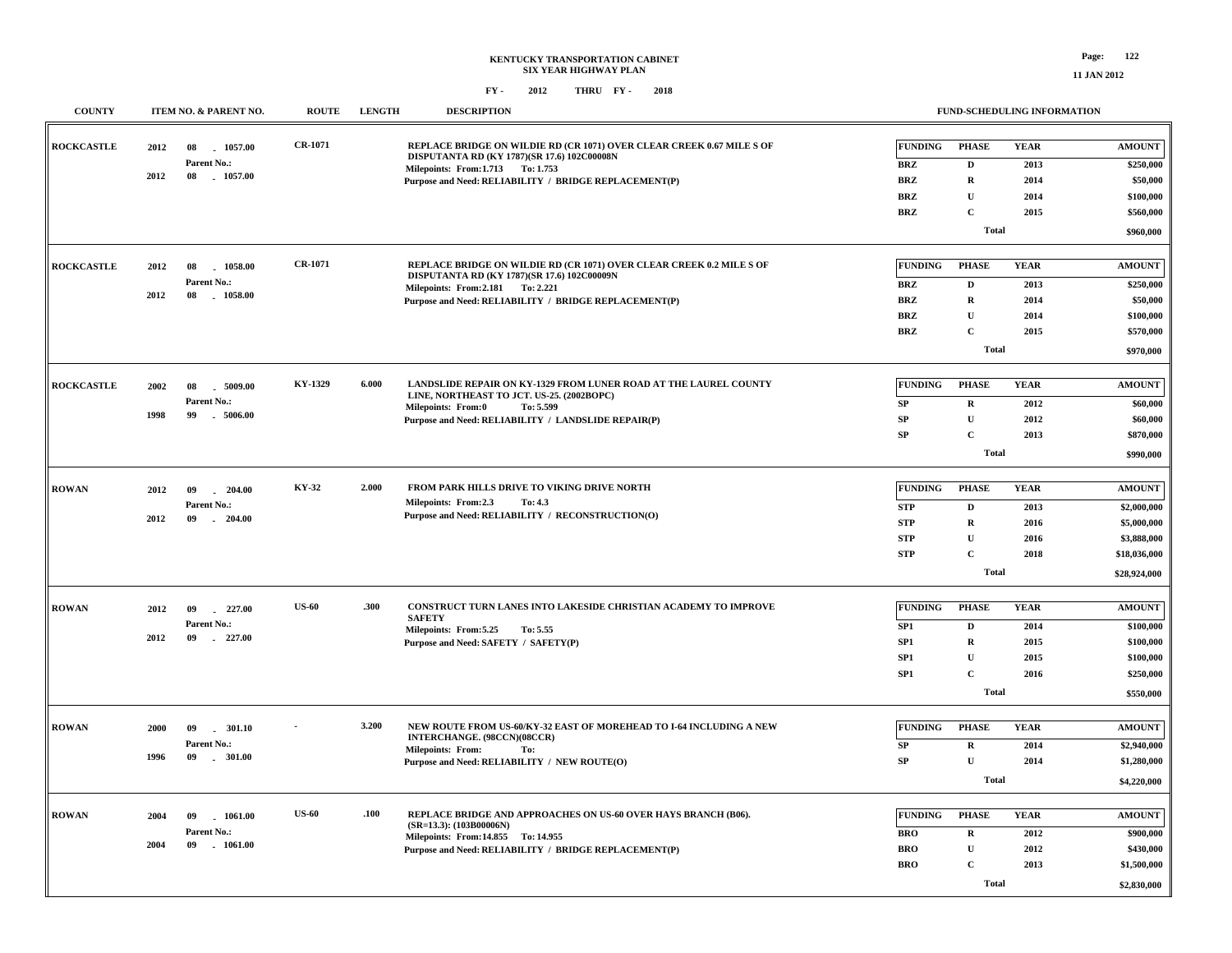| <b>COUNTY</b>  | ITEM NO. & PARENT NO.    | <b>ROUTE</b>   | <b>LENGTH</b> | <b>DESCRIPTION</b>                                                                                                                   |                 | FUND-SCHEDULING INFORMATION |             |               |
|----------------|--------------------------|----------------|---------------|--------------------------------------------------------------------------------------------------------------------------------------|-----------------|-----------------------------|-------------|---------------|
| <b>ROWAN</b>   | 2010<br>1076.00<br>09    | KY-32          | .100          | REPLACE BRIDGE ON KY-32 (MP 13.289) OVER SEAYS BRANCH; 3.5 MI W OF JCT<br>KY 504; (STRUCTURALLY DEFICIENT, SR=40) 103B00013N         | <b>FUNDING</b>  | <b>PHASE</b>                | <b>YEAR</b> | <b>AMOUNT</b> |
|                | Parent No.:              |                |               |                                                                                                                                      | <b>BRO</b>      | $\mathbf R$                 | 2014        | \$100,000     |
|                | 2010<br>09<br>$-1076.00$ |                |               | Milepoints: From:13.239 To: 13.339                                                                                                   | <b>BRO</b>      | $\mathbf U$                 | 2014        | \$75,000      |
|                |                          |                |               | Purpose and Need: RELIABILITY / BRIDGE REPLACEMENT(P)                                                                                | <b>BRO</b>      | $\mathbf{C}$                | 2016        | \$570,000     |
|                |                          |                |               |                                                                                                                                      |                 | <b>Total</b>                |             | \$745,000     |
| <b>ROWAN</b>   | 1086.00<br>2012<br>09    | <b>CR-1090</b> |               | REPLACE BRIDGE ON HAMILTON RD (CR 1070) OVER TRIPLETT CREEK 0.02 MILE                                                                | FUNDING         | <b>PHASE</b>                | <b>YEAR</b> | <b>AMOUNT</b> |
|                | Parent No.:              |                |               | N OF US 60 (SR 26.1) 103C00056N<br>Milepoints: From:.01<br>To: .05                                                                   | <b>BRZ</b>      | D                           | 2013        | \$350,000     |
|                | 2012<br>09<br>1086.00    |                |               | Purpose and Need: RELIABILITY / BRIDGE REPLACEMENT(P)                                                                                | <b>BRZ</b>      | $\mathbf R$                 | 2014        | \$50,000      |
|                |                          |                |               |                                                                                                                                      | <b>BRZ</b>      | $\mathbf{U}$                | 2014        | \$10,000      |
|                |                          |                |               |                                                                                                                                      | <b>BRZ</b>      | C                           | 2015        | \$400,000     |
|                |                          |                |               |                                                                                                                                      |                 | <b>Total</b>                |             | \$810,000     |
| <b>ROWAN</b>   | 2002<br>5012.00<br>09    | <b>KY-211</b>  | 1.200         | LANDSLIDE REPAIR ON KY-211 FROM THE NORTH BANK OF LICKING RIVER,                                                                     | <b>FUNDING</b>  | <b>PHASE</b>                | <b>YEAR</b> | <b>AMOUNT</b> |
|                | Parent No.:              |                |               | NORTHWEST TO THE FLEMING COUNTY LINE. (2002BOPC)<br>Milepoints: From:0<br>To: .5                                                     | SP              | D                           | 2012        | \$80,000      |
|                | 1998<br>99<br>$-5006.00$ |                |               | Purpose and Need: RELIABILITY / LANDSLIDE REPAIR(P)                                                                                  | <b>SP</b>       | $\mathbf R$                 | 2013        | \$60,000      |
|                |                          |                |               |                                                                                                                                      | SP              | $\mathbf U$                 | 2013        | \$30,000      |
|                |                          |                |               |                                                                                                                                      | SP              | $\mathbf C$                 | 2014        | \$2,250,000   |
|                |                          |                |               |                                                                                                                                      |                 | <b>Total</b>                |             | \$2,420,000   |
|                |                          |                |               |                                                                                                                                      |                 |                             |             |               |
| <b>ROWAN</b>   | 1998<br>09<br>$-7030.00$ | KY-519         | 2.000         | WIDEN KY-519 FROM THE INTERSECTION OF KY-801 AND EXTENDING 2.0 MILES<br><b>NORTH.</b> (98CCN) (08CCR)                                | <b>FUNDING</b>  | <b>PHASE</b>                | <b>YEAR</b> | <b>AMOUNT</b> |
|                | Parent No.:              |                |               | Milepoints: From: 2.464 To: 4.464                                                                                                    | SPB             | $\mathbf R$                 | 2012        | \$1,150,000   |
|                | 1998<br>$-7030.00$<br>09 |                |               | Purpose and Need: RELIABILITY / MINOR WIDENING(O)                                                                                    | SPB             | $\mathbf U$                 | 2012        | \$1,630,000   |
|                |                          |                |               |                                                                                                                                      | SB2             | $\mathbf C$                 | 2014        | \$13,520,000  |
|                |                          |                |               |                                                                                                                                      |                 | <b>Total</b>                |             | \$16,300,000  |
| <b>ROWAN</b>   | 2008<br>09<br>8401.00    | <b>US-60</b>   | 1.100         | RECONSTRUCT US-60 FROM WEST OF GLENWOOD HOLLOW ROAD TO EAST OF                                                                       | <b>FUNDING</b>  | <b>PHASE</b>                | <b>YEAR</b> | <b>AMOUNT</b> |
| <b>CARTER</b>  | Parent No.:              |                |               | KY-3296. THE PROJECT SHALL INCLUDE 12' LANES, WIDE PAVED SHOULDERS,<br>UNOBSTRUCTED CLEAR ZONES, FLATTER VERTICAL GRADES, AND GENTLY | SP1             | $\mathbf D$                 | 2012        | \$500,000     |
|                | 2008<br>09<br>$-8401.00$ |                |               | <b>HORIZONTAL CURVES. (08CCN)</b>                                                                                                    | SP <sub>1</sub> | $\mathbf R$                 | 2014        | \$750,000     |
|                |                          |                |               | Milepoints: From:16<br>To: 17.112                                                                                                    | SP <sub>1</sub> | $\mathbf U$                 | 2014        | \$700,000     |
|                |                          |                |               | <b>Milepoints: From:0</b><br>To: .4                                                                                                  | SP <sub>1</sub> | $\mathbf C$                 | 2015        | \$5,500,000   |
|                |                          |                |               | Purpose and Need: SAFETY / SAFETY(P)                                                                                                 |                 | <b>Total</b>                |             | \$7,450,000   |
| <b>ROWAN</b>   | 8406.00<br>2008<br>09    | <b>KY-377</b>  | 15.300        | RECONSTRUCT KY-377 FROM KY-32 TO THE LEWIS COUNTY LINE TO IMPROVE                                                                    | <b>FUNDING</b>  | <b>PHASE</b>                | <b>YEAR</b> | <b>AMOUNT</b> |
|                | Parent No.:              |                |               | SAFETY, CAPACITY, EFFICIENCY, AND HIGHWAY SYSTEMS CONNECTIVITY IN                                                                    | ${\bf SB2}$     | $\mathbf R$                 | 2012        | \$4,428,600   |
|                | 2008<br>$-8406.00$<br>09 |                |               | PREPARATION OF A NEW INTERCHANGE ON I-64 AT MP 3.1. (08CCN)(10CCR)<br><b>Milepoints: From:0</b><br>To: 15.339                        | SB2             | $\mathbf U$                 | 2012        | \$2,631,800   |
|                |                          |                |               | Purpose and Need: RELIABILITY / RECONSTRUCTION(O)                                                                                    |                 |                             |             |               |
|                |                          |                |               |                                                                                                                                      |                 | <b>Total</b>                |             | \$7,060,400   |
| <b>RUSSELL</b> | 2000<br>08<br>108.00     | <b>US-127</b>  | 3.300         | US-127 FROM KY-55 NEAR FREEDOM TO THE JAMESTOWN BYPASS. (PHASE II                                                                    | <b>FUNDING</b>  | <b>PHASE</b>                | <b>YEAR</b> | <b>AMOUNT</b> |
|                | Parent No.:              |                |               | DESIGN ONLY. PHASE I DESIGN SHOWN UNDER 8-115.00) (00CCR) (08CCR)(10CCR)<br>Milepoints: From: 8.129 To: 11.573                       | <b>SPB</b>      | $\mathbf R$                 | 2012        | \$3,050,000   |
|                | 2000<br>08<br>$-108.00$  |                |               | Purpose and Need: RELIABILITY / RECONSTRUCTION(O)                                                                                    | <b>SPB</b>      | $\mathbf{U}$                | 2012        | \$1,560,000   |
|                |                          |                |               |                                                                                                                                      | SB2             | $\mathbf C$                 | 2014        | \$13,390,000  |
|                |                          |                |               |                                                                                                                                      |                 | <b>Total</b>                |             | \$18,000,000  |
|                |                          |                |               |                                                                                                                                      |                 |                             |             |               |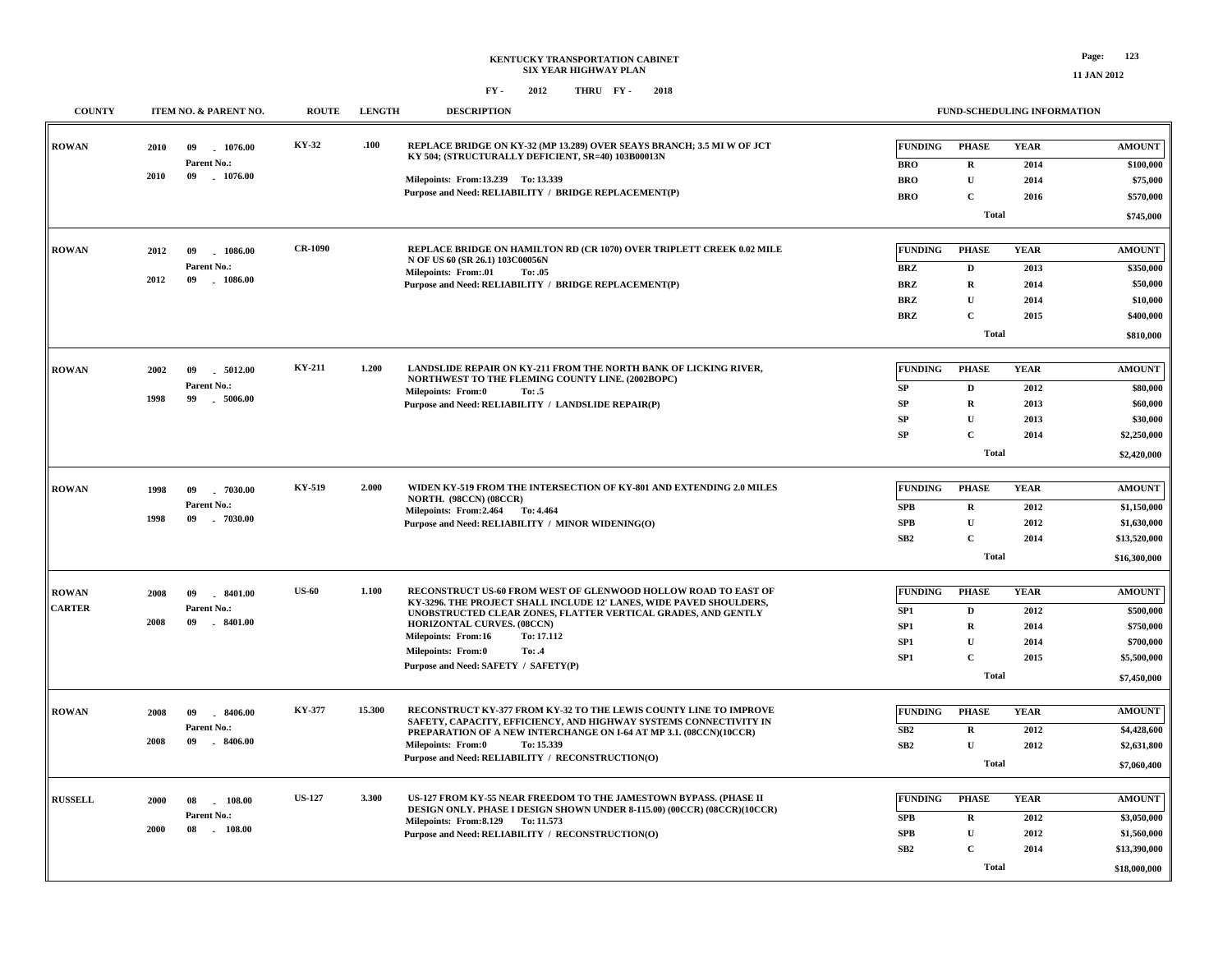| <b>COUNTY</b>  | ITEM NO. & PARENT NO.                                               | <b>ROUTE</b>   | <b>LENGTH</b> | <b>DESCRIPTION</b>                                                                                                                                                                                                                                                                                        |                                                          |                                                                                            | <b>FUND-SCHEDULING INFORMATION</b>          |                                                                                            |
|----------------|---------------------------------------------------------------------|----------------|---------------|-----------------------------------------------------------------------------------------------------------------------------------------------------------------------------------------------------------------------------------------------------------------------------------------------------------|----------------------------------------------------------|--------------------------------------------------------------------------------------------|---------------------------------------------|--------------------------------------------------------------------------------------------|
| <b>RUSSELL</b> | 8502.00<br>2008<br>08<br>Parent No.:<br>2008<br>08<br>$-8502.00$    | <b>LN-9008</b> |               | CONSTRUCT A NEW INTERCHANGE AT THE CUMBERLAND PARKWAY<br>INTERSECTION WITH KY-910 AT WINDSOR. (08CCN)(10CCR)<br>Milepoints: From: 70.5<br>To: 70.9<br>Purpose and Need: ECONOMIC DEVELOPMENT / NEW INTERCHANGE(O)                                                                                         | <b>FUNDING</b><br>SB2<br>SB <sub>2</sub>                 | <b>PHASE</b><br>$\mathbf D$<br>$\mathbf C$<br>Total                                        | <b>YEAR</b><br>2012<br>2014                 | <b>AMOUNT</b><br>\$730,000<br>\$500,000<br>\$1,230,000                                     |
| <b>RUSSELL</b> | 2008<br>08<br>8504.00<br>Parent No.:<br>2008<br>08<br>8504.00       | <b>US-127</b>  |               | RECONSTRUCT INTERCHANGE RAMPS FROM US-127 ON THE CUMBERLAND<br>PARKWAY. (08CCN) (10CCR)<br>Milepoints: From:17.7<br><b>To: 18.1</b><br>Purpose and Need: RELIABILITY / I-CHANGE RECONST(O)                                                                                                                | <b>FUNDING</b><br><b>SPB</b><br><b>SPB</b><br><b>SPB</b> | <b>PHASE</b><br>$\mathbf R$<br>${\bf U}$<br>$\mathbf C$<br><b>Total</b>                    | <b>YEAR</b><br>2012<br>2012<br>2013         | <b>AMOUNT</b><br>\$640,000<br>\$430,000<br>\$6,490,000<br>\$7,560,000                      |
| <b>RUSSELL</b> | 2012<br>08<br>$-8601.10$<br>Parent No.:<br>2012<br>08<br>$-8601.10$ | <b>US-127</b>  | 4.430         | RECONSTRUCTION OF US 127 FROM THE NORTH BANK OF THE CUMBERLAND<br>RIVER TO THE JAMESTOWN BYPASS (SEE 8-108 AND 8-115 FOR PE & ENV)<br><b>Milepoints: From:</b><br>To:<br>Purpose and Need: RELIABILITY / RECONSTRUCTION(O)                                                                                | <b>FUNDING</b><br>SP<br>SP<br>${\bf SP}$<br>SP           | <b>PHASE</b><br>$\mathbf{D}$<br>$\mathbf R$<br>$\mathbf{U}$<br>$\mathbf C$<br><b>Total</b> | <b>YEAR</b><br>2012<br>2014<br>2014<br>2016 | <b>AMOUNT</b><br>\$1,900,000<br>\$5,600,000<br>\$1,720,000<br>\$20,000,000<br>\$29,220,000 |
| <b>RUSSELL</b> | 2012<br>08<br>8601.21<br>Parent No.:<br>2012<br>08<br>8601.21       | <b>US-127</b>  | 2.520         | RECONSTRUCTION OF US 127 FROM APPROXIMATELY 0.36 MILES EAST OF THE<br>INTERSECTION OF KY 1730 AND MANNTOWN ROAD, EXTENDING NORTH TO THE<br>NORTH BANK OF THE CUMBERLAND RIVER. (SEE 8-108 AND 8-115 FOR PE & ENV)<br><b>Milepoints: From:</b><br>To:<br>Purpose and Need: RELIABILITY / RECONSTRUCTION(O) | <b>FUNDING</b><br>SP<br>SP<br>SP<br>${\bf SP}$           | <b>PHASE</b><br>D<br>$\mathbf R$<br>$\mathbf U$<br>$\mathbf C$<br>Total                    | <b>YEAR</b><br>2012<br>2014<br>2014<br>2016 | <b>AMOUNT</b><br>\$1,900,000<br>\$1,900,000<br>\$745,000<br>\$25,000,000<br>\$29,545,000   |
| <b>RUSSELL</b> | 8620.00<br>2010<br>08<br>Parent No.:<br>2010<br>08<br>$-8620.00$    | <b>US-127</b>  | 1.592         | CONDUCT A SCOPING STUDY ON US 127 TO BUILD A NEW BRIDGE OVER LAKE<br>CUMBERLAND FROM CLINTON COUNTY TO RUSSELL COUNTY. (10CCN)<br><b>Milepoints: From:</b><br>To:<br>Purpose and Need: RELIABILITY / SCOPING STUDY(O)                                                                                     | <b>FUNDING</b><br>SB2                                    | <b>PHASE</b><br>$\mathbf D$<br><b>Total</b>                                                | <b>YEAR</b><br>2012                         | <b>AMOUNT</b><br>\$3,000,000<br>\$3,000,000                                                |
| <b>SCOTT</b>   | 1996<br>102.01<br>07<br>Parent No.:<br>1996<br>$07$ 102.01          |                | 6.300         | GEORGETOWN NORTHWEST BYPASS FROM U.S. 460 EAST TO I-75 NORTH, SCOTT<br>COUNTY. (04CCR)(2005HPP-KY122)(SEE 7-102.10 & 7-102.50 FOR "STP" COMPONENT)<br><b>Milepoints: From:</b><br>To:<br>Purpose and Need: RELIABILITY / BYPASS(O)                                                                        | <b>FUNDING</b><br><b>HPP</b>                             | <b>PHASE</b><br>$\mathbf C$<br>Total                                                       | <b>YEAR</b><br>2012                         | <b>AMOUNT</b><br>\$1,335,481<br>\$1,335,481                                                |
| <b>SCOTT</b>   | 2004<br>07<br>102.10<br>Parent No.:<br>1996<br>07<br>102.01         |                | 2.800         | <b>GEORGETOWN NORTHWEST BYPASS (PRIORITY SECTION); FROM US-460, EAST</b><br>TO KY-32. (2004BOPC)(SEE 7-102.01 FOR "HPP" COMPONENT) (08CCR)(10CCR)<br><b>Milepoints: From:</b><br>To:<br>Purpose and Need: RELIABILITY / BYPASS(O)                                                                         | <b>FUNDING</b><br><b>STP</b>                             | <b>PHASE</b><br>$\mathbf C$<br><b>Total</b>                                                | <b>YEAR</b><br>2012                         | <b>AMOUNT</b><br>\$13,500,000<br>\$13,500,000                                              |
| <b>SCOTT</b>   | 2004<br>07<br>102.50<br>Parent No.:<br>1996<br>07<br>$-102.01$      |                | 4.700         | GEORGETOWN NORTHWEST BYPASS; FROM KY-32, EAST TO I-75.<br>(04CCR)(2004BOPC)(SEE 7-102.01 FOR "HPP" COMPONENT)(10CCR)<br><b>Milepoints: From:</b><br>To:<br>Purpose and Need: RELIABILITY / BYPASS(O)                                                                                                      | <b>FUNDING</b><br><b>STP</b><br><b>STP</b><br><b>STP</b> | <b>PHASE</b><br>$\mathbf R$<br>$\mathbf{U}$<br>$\mathbf C$<br>Total                        | <b>YEAR</b><br>2012<br>2013<br>2016         | <b>AMOUNT</b><br>\$4,140,000<br>\$3,360,000<br>\$21,150,000<br>\$28,650,000                |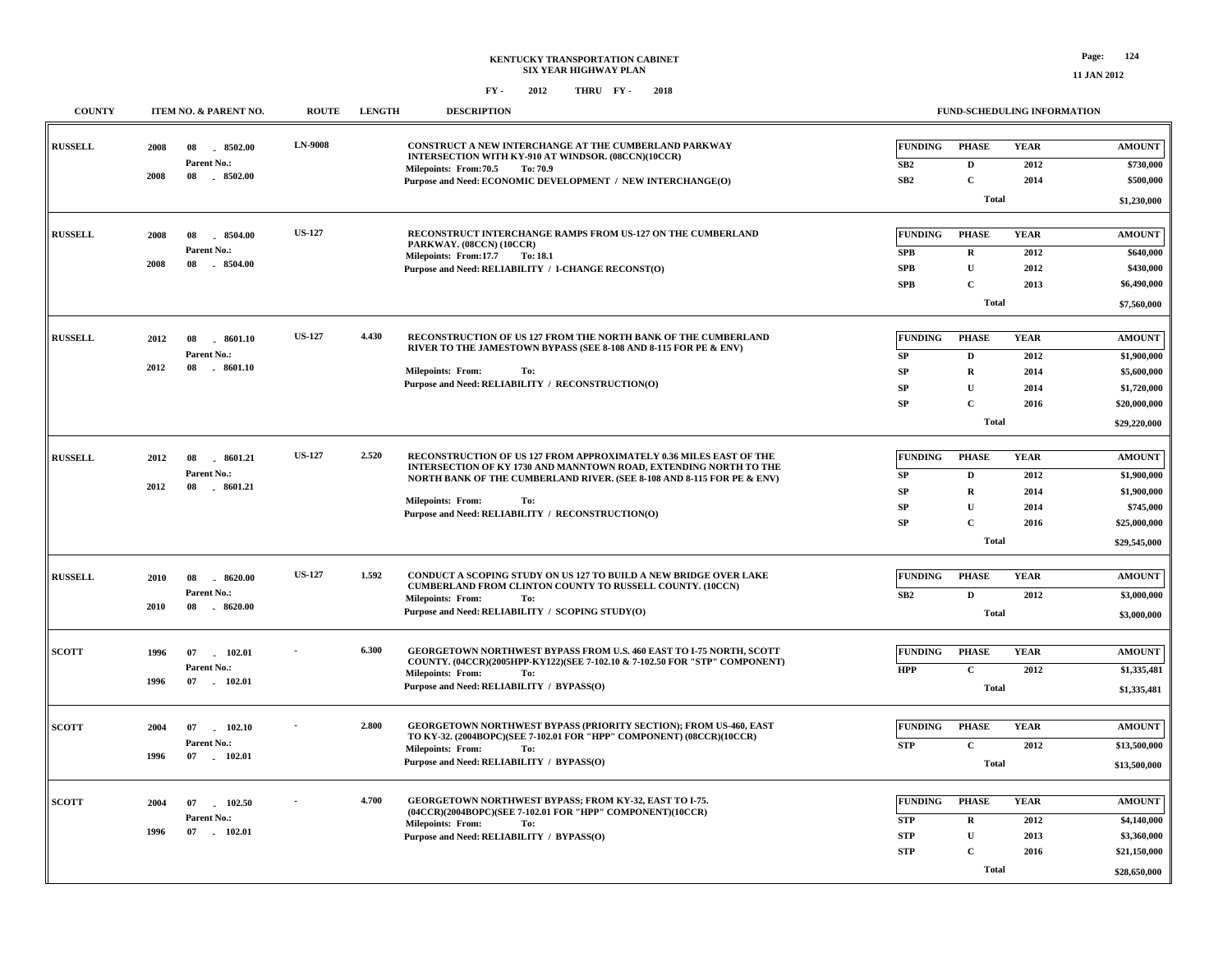|  |  | IND SCHEDIT ING INFORMATION |  |
|--|--|-----------------------------|--|

| <b>COUNTY</b>                  | ITEM NO. & PARENT NO.                                               | <b>ROUTE</b>   | <b>LENGTH</b> | <b>DESCRIPTION</b>                                                                                                                                                                                                                                              |                                                                        |                                                                       | FUND-SCHEDULING INFORMATION                 |                                                                                |
|--------------------------------|---------------------------------------------------------------------|----------------|---------------|-----------------------------------------------------------------------------------------------------------------------------------------------------------------------------------------------------------------------------------------------------------------|------------------------------------------------------------------------|-----------------------------------------------------------------------|---------------------------------------------|--------------------------------------------------------------------------------|
| <b>SCOTT</b><br><b>FAYETTE</b> | 2006<br>07 122.50<br>Parent No.:<br>1996<br>07 - 122.00             | <b>US-25</b>   | 2.700         | LEXINGTON-GEORGETOWN; RECONSTRUCT AND WIDEN US-25 FROM 1400'<br>SOUTH OF IRONWORKS ROAD TO ETTER LANE IN GEORGETOWN.<br>Milepoints: From:0<br>To: 1.904<br>Milepoints: From:21.415 To: 22.286                                                                   | <b>FUNDING</b><br>SP1                                                  | <b>PHASE</b><br>$\mathbf C$<br><b>Total</b>                           | <b>YEAR</b><br>2012                         | <b>AMOUNT</b><br>\$13,000,000<br>\$13,000,000                                  |
|                                |                                                                     |                |               | Purpose and Need: RELIABILITY / MAJOR WIDENING(O)                                                                                                                                                                                                               |                                                                        |                                                                       |                                             |                                                                                |
| <b>SCOTT</b>                   | 1996<br>07<br>212.00<br>Parent No.:<br>1996<br>07 212.00            | <b>US-460</b>  | 1.600         | RECONSTRUCT US-460 FROM KY-227 AT GREAT CROSSING TO APPROX. 0.3 MILE<br>EAST OF GEORGETOWN BYPASS (US 460B). (04CCR)(10CCR)<br>Milepoints: From: 7.055 To: 8.583<br>Purpose and Need: RELIABILITY / RECONSTRUCTION(O)                                           | <b>FUNDING</b><br>${\bf STP}$<br><b>STP</b><br><b>STP</b>              | <b>PHASE</b><br>$\mathbf{R}$<br>$\mathbf U$<br>$\mathbf{C}$           | <b>YEAR</b><br>2012<br>2012<br>2013         | <b>AMOUNT</b><br>\$1,840,000<br>\$500,000<br>\$3,340,000                       |
|                                |                                                                     |                |               |                                                                                                                                                                                                                                                                 |                                                                        | <b>Total</b>                                                          |                                             | \$5,680,000                                                                    |
| <b>SCOTT</b>                   | 2012<br>07<br>$-1127.00$<br>Parent No.:<br>2012<br>07<br>$-1127.00$ | KY-1689        | .040          | REPLACE BRIDGE ON KY 1689 OVER LECOMPTES RUN 0.46 MILE W OF KY 227(SR<br>37.5) 105B00038N<br>Milepoints: From: 1.801 To: 1.841<br>Purpose and Need: RELIABILITY / BRIDGE REPLACEMENT(P)                                                                         | <b>FUNDING</b><br><b>BRO</b><br><b>BRO</b><br><b>BRO</b><br><b>BRO</b> | <b>PHASE</b><br>D<br>$\mathbf R$<br>$\mathbf{U}$<br>C<br><b>Total</b> | <b>YEAR</b><br>2013<br>2014<br>2014<br>2015 | <b>AMOUNT</b><br>\$300,000<br>\$60,000<br>\$60,000<br>\$600,000<br>\$1,020,000 |
|                                |                                                                     |                |               |                                                                                                                                                                                                                                                                 |                                                                        |                                                                       |                                             |                                                                                |
| ${\bf SCOTT}$                  | 2006<br>07<br>8306.00<br>Parent No.:<br>2006<br>07 . 8306.00        | <b>KY-620</b>  | 1.370         | WIDEN/IMPROVE SHOULDERS ON KY-620. (06CCN) (08CCR)<br>Milepoints: From:11.26 To: 12.63<br>Purpose and Need: RELIABILITY / MAJOR WIDENING(O)                                                                                                                     | <b>FUNDING</b><br>SPB<br>SPB                                           | <b>PHASE</b><br>$\mathbf D$<br>$\mathbf C$<br><b>Total</b>            | <b>YEAR</b><br>2012<br>2013                 | <b>AMOUNT</b><br>\$400,000<br>\$1,160,000<br>\$1,560,000                       |
| <b>SHELBY</b>                  | 2004<br>05<br>65.25<br>Parent No.:<br>2004<br>05<br>65.20<br>n.     | $I-64$         | .400          | RECONSTRUCT I-64/KY 1848 INTERCHANGE IN SHELBY COUNTY TO IMPROVE<br>ACCESS CONTROL. (SEE 5-65.21 FOR R PHASE INFORMATION)(TO BE LET WITH 5-<br>348.01) (2008BOPC)<br>Milepoints: From: 27.361 To: 27.786<br>Purpose and Need: RELIABILITY / I-CHANGE RECONST(O) | <b>FUNDING</b><br>N <sub>H</sub><br>NH<br>N <sub>H</sub>               | <b>PHASE</b><br>D<br>$\mathbf{U}$<br>C<br><b>Total</b>                | <b>YEAR</b><br>2012<br>2012<br>2013         | <b>AMOUNT</b><br>\$110,000<br>\$1,270,000<br>\$2,380,000<br>\$3,760,000        |
| <b>SHELBY</b>                  | 2006<br>05<br>65.30<br>Parent No.:<br>2004<br>05<br>$\sim$<br>65.20 | $I-64$         | 4.300         | WIDEN I-64 TO 6-LANES FROM JUST WEST OF THE EASTBOUND REST AREA TO<br>0.458 MILE EAST OF THE KY-55 INTERCHANGE AT WCL OF SHELBYVILLE.<br>(2006BOPC)(NH PORTION)<br><b>Milepoints: From:28</b><br>To: 32.3<br>Purpose and Need: RELIABILITY / MAJOR WIDENING(O)  | <b>FUNDING</b><br>SP1<br>SP <sub>1</sub>                               | <b>PHASE</b><br>$\mathbf U$<br>$\mathbf{C}$<br><b>Total</b>           | <b>YEAR</b><br>2012<br>2012                 | <b>AMOUNT</b><br>\$500,000<br>\$39,600,000<br>\$40,100,000                     |
| <b>SHELBY</b>                  | 2000<br>05<br>348.01<br>Parent No.:<br>2000<br>. 348.00<br>05       | <b>KY-1848</b> | 1.000         | 5-LANE KY-1848 FROM THE I-64 INTERCHANGE TO US-60 AT SIMPSONVILLE. (TO<br>BE LET WITH 5-65.25) (02KYD)(NCPD)(2004BOPC) (08CCR)(10CCR)<br>Milepoints: From: 5.054 To: 6.025<br>Purpose and Need: RELIABILITY / MAJOR WIDENING(O)                                 | <b>FUNDING</b><br>${\bf STP}$<br>SB2                                   | <b>PHASE</b><br>${\bf U}$<br>$\mathbf C$<br><b>Total</b>              | <b>YEAR</b><br>2012<br>2013                 | <b>AMOUNT</b><br>\$1,950,000<br>\$7,920,000<br>\$9,870,000                     |
| <b>SHELBY</b>                  | 1041.00<br>2002<br>05<br>Parent No.:<br>2002<br>05 1041.00          | CR-1329        | .100          | REPLACE BRIDGE OVER CLEAR CREEK (C47) 0.1MI N OF WASHINGTON<br>STREET/US-60W. (SR=17.7) (10CCN)<br>Milepoints: From: 35<br>To: .42<br>Purpose and Need: RELIABILITY / BRIDGE REPLACEMENT(P)                                                                     | <b>FUNDING</b><br><b>BRX</b>                                           | <b>PHASE</b><br>$\mathbf{C}$<br><b>Total</b>                          | <b>YEAR</b><br>2012                         | <b>AMOUNT</b><br>\$940,000<br>\$940,000                                        |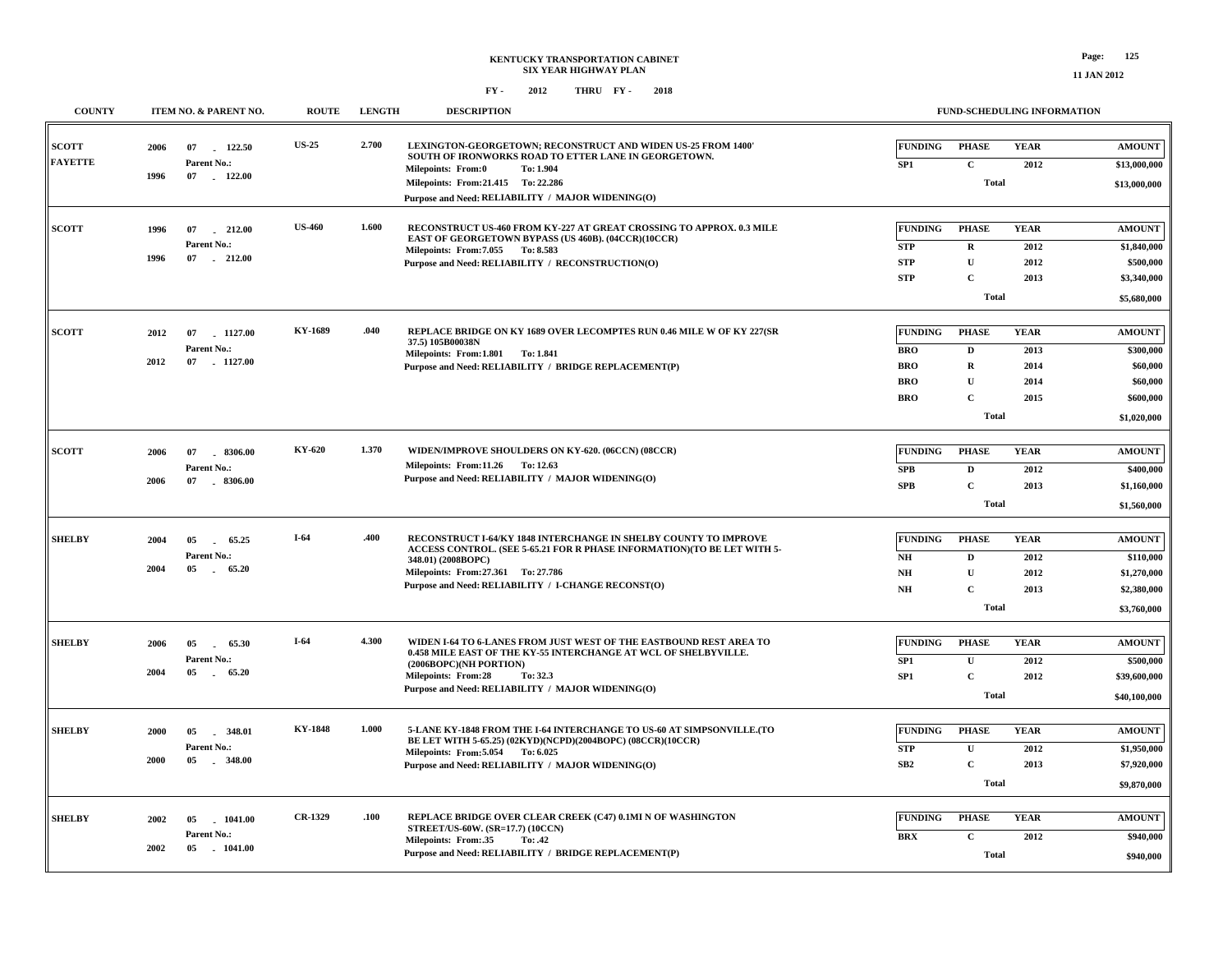| <b>COUNTY</b>                    |              | ITEM NO. & PARENT NO.                                       | <b>ROUTE</b>  | <b>LENGTH</b> | <b>DESCRIPTION</b>                                                                                                                                                                                                                                                       |                                                                        | <b>FUND-SCHEDULING INFORMATION</b>                                                     |                                             |                                                                                  |
|----------------------------------|--------------|-------------------------------------------------------------|---------------|---------------|--------------------------------------------------------------------------------------------------------------------------------------------------------------------------------------------------------------------------------------------------------------------------|------------------------------------------------------------------------|----------------------------------------------------------------------------------------|---------------------------------------------|----------------------------------------------------------------------------------|
| <b>SHELBY</b>                    | 2010<br>2010 | 05<br>$-1060.00$<br>Parent No.:<br>05<br>$-1060.00$         | KY-53         | .100          | REPLACE BRIDGE ON KY-53 (MP 11.366) OVER FOX RUN CREEK; 3.0 MI NORTH OF<br>JCT US-60W; (STRUCTURALLY DEFICIENT, SR=38.9) 106B00031N<br>Milepoints: From:11.316 To: 11.416<br>Purpose and Need: RELIABILITY / BRIDGE REPLACEMENT(P)                                       | <b>FUNDING</b><br><b>BRO</b><br><b>BRO</b><br><b>BRO</b><br><b>BRO</b> | <b>PHASE</b><br>D<br>$\mathbf R$<br>$\mathbf U$<br>$\mathbf C$<br><b>Total</b>         | <b>YEAR</b><br>2012<br>2014<br>2014<br>2016 | <b>AMOUNT</b><br>\$110,000<br>\$100,000<br>\$70,000<br>\$570,000<br>\$850,000    |
| <b>SHELBY</b>                    | 2012<br>2012 | 05<br>1063.00<br>Parent No.:<br>05<br>$-1063.00$            | KY-55         | .040          | REPLACE BRIDGE ON KY-55 OVER BULL SKIN CREEK 0.18 MILE N OF HERITAGE<br>LN (PR-1212)(SR 35.9) 106B00020N.<br>Milepoints: From: 3.839 To: 3.879<br>Purpose and Need: RELIABILITY / BRIDGE REPLACEMENT(P)                                                                  | <b>FUNDING</b><br><b>BRO</b><br><b>BRO</b><br><b>BRO</b><br><b>BRO</b> | <b>PHASE</b><br>$\mathbf D$<br>$\mathbf R$<br>${\bf U}$<br>$\mathbf C$<br><b>Total</b> | <b>YEAR</b><br>2013<br>2014<br>2014<br>2015 | <b>AMOUNT</b><br>\$250,000<br>\$100,000<br>\$100,000<br>\$850,000<br>\$1,300,000 |
| <b>SHELBY</b>                    | 2012<br>2012 | 05<br>1069.00<br>Parent No.:<br>05<br>1069.00               | CR-1036       |               | <b>REPLACE BRIDGE ON SCRABBLE RD (CR 1036) OVER BACKBONE CREEK 0.47</b><br>MILE E OF CEDARMORE RD (KY 1922)(SR 44.2) 106C00055N<br><b>Milepoints: From:.462</b><br>To: .502<br>Purpose and Need: RELIABILITY / BRIDGE REPLACEMENT(P)                                     | <b>FUNDING</b><br><b>BRZ</b><br><b>BRZ</b><br><b>BRZ</b><br><b>BRZ</b> | <b>PHASE</b><br>D<br>$\mathbf R$<br>U<br>$\mathbf{C}$<br><b>Total</b>                  | <b>YEAR</b><br>2014<br>2016<br>2016<br>2017 | <b>AMOUNT</b><br>\$150,000<br>\$20,000<br>\$10,000<br>\$130,000<br>\$310,000     |
| <b>SHELBY</b><br><b>FRANKLIN</b> | 2004<br>2004 | 2035.40<br>05<br>Parent No.:<br>05<br>2035.02               | $I-64$        | 4.370         | PAVEMENT REHAB AND BRIDGE WIDENING ON I-64 FROM MP 43.33 TO MP 47.70.<br>(2004BOPC)(DESIGN FUNDING COVERS 5-2035.70 SECTION ALSO)<br>Milepoints: From: 43.33<br>To: 46.303<br>Milepoints: From: 46.303 To: 47.7<br>Purpose and Need: RELIABILITY / PAVEMENT REHAB-INT(P) | <b>FUNDING</b><br><b>IM</b><br>IM                                      | <b>PHASE</b><br>$\mathbf R$<br>$\mathbf{U}$<br><b>Total</b>                            | <b>YEAR</b><br>2013<br>2013                 | <b>AMOUNT</b><br>\$110,000<br>\$110,000<br>\$220,000                             |
| <b>SHELBY</b>                    | 2008         | 05<br>8511.00<br>Parent No.:<br>08<br>8511.00               | KY-53         | 1.900         | WIDEN KY-53 TO FOUR LANES FROM I-64 TO US-60. (08CCN)(10CCN)<br>Milepoints: From: 6.064 To: 8.006<br>Purpose and Need: RELIABILITY / DESIGN ENGINEERING(O)                                                                                                               | <b>FUNDING</b><br><b>STP</b><br><b>STP</b><br><b>STP</b>               | <b>PHASE</b><br>$\mathbf R$<br>$\mathbf U$<br>$\mathbf{C}$<br><b>Total</b>             | <b>YEAR</b><br>2013<br>2013<br>2015         | <b>AMOUNT</b><br>\$560,000<br>\$1,340,000<br>\$15,210,000<br>\$17,110,000        |
| <b>SIMPSON</b>                   | 2004<br>1996 | 03<br>8.10<br>$\sim$<br>Parent No.:<br>03<br>8.00<br>$\sim$ | <b>US-31W</b> | 1.981         | US-31W SECTION 1: FROM TENNESSEE STATE LINE TO SOUTH OF I-65<br>INTERCHANGE. (04CCR) (08CCR)(10CCR)<br><b>Milepoints: From:0</b><br>To: 1.981<br>Purpose and Need: RELIABILITY / MAJOR WIDENING(O)                                                                       | <b>FUNDING</b><br><b>STP</b>                                           | <b>PHASE</b><br>$\mathbf{C}$<br><b>Total</b>                                           | <b>YEAR</b><br>2013                         | <b>AMOUNT</b><br>\$9,970,000<br>\$9,970,000                                      |
| <b>SIMPSON</b>                   | 2004<br>1996 | 03<br>8.30<br>n.<br>Parent No.:<br>03<br>8.00<br>$\sim$     | <b>US-31W</b> | 2.600         | US-31W SECTION 3: FROM NORTH OF I-65 INTERCHANGE TO KY-1008 AT<br>FRANKLIN. (04CCR) (08CCR)(10CCR)<br>Milepoints: From: 2.732 To: 5.273<br>Purpose and Need: RELIABILITY / MAJOR WIDENING(O)                                                                             | <b>FUNDING</b><br><b>STP</b>                                           | <b>PHASE</b><br>$\mathbf C$<br><b>Total</b>                                            | <b>YEAR</b><br>2013                         | <b>AMOUNT</b><br>\$7,580,000<br>\$7,580,000                                      |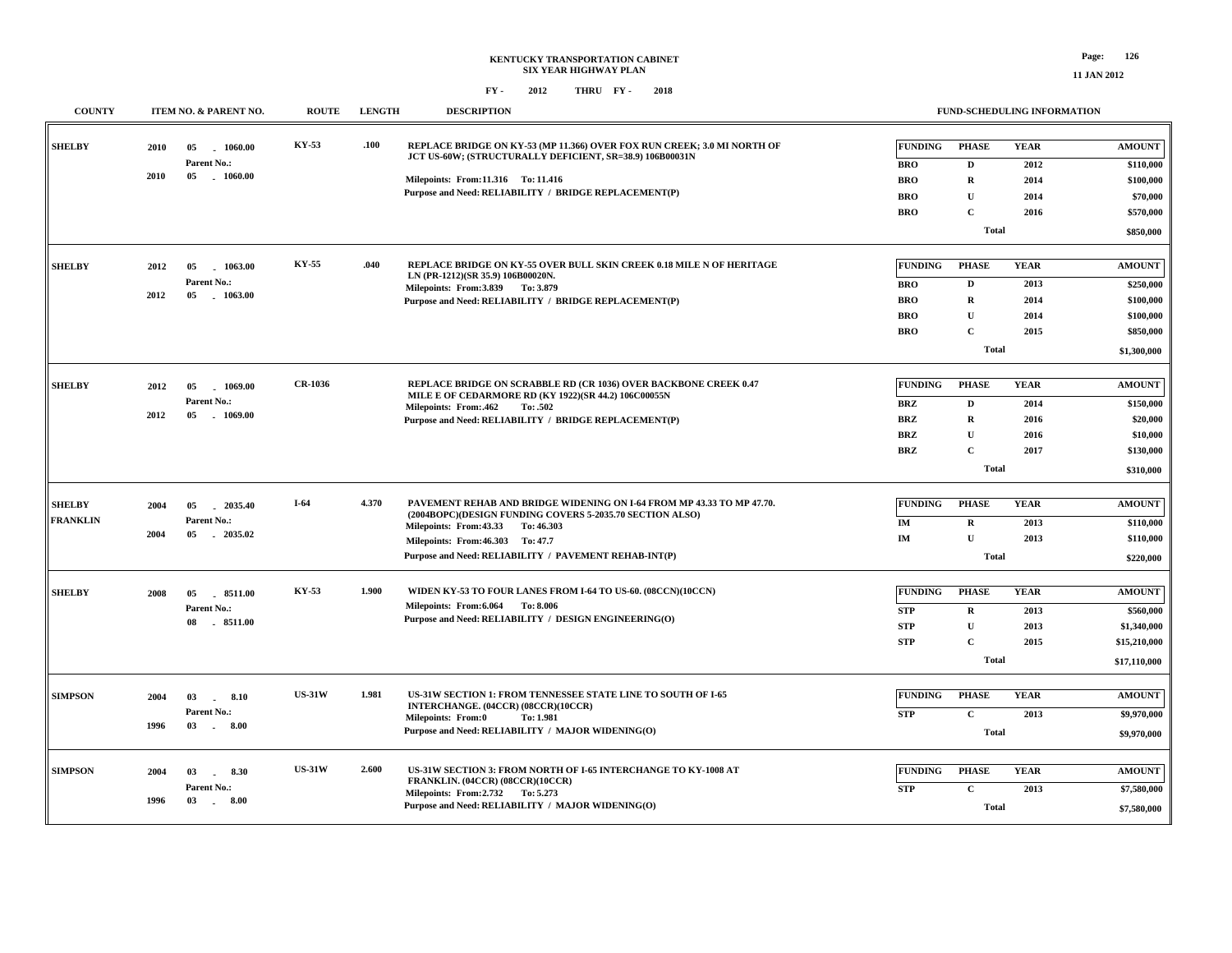| <b>COUNTY</b>                  | ITEM NO. & PARENT NO.                                               | <b>ROUTE</b>   | <b>LENGTH</b> | <b>DESCRIPTION</b>                                                                                                                                                                                                                 |                                                          |                                                                                        | <b>FUND-SCHEDULING INFORMATION</b>          |                                                                                         |
|--------------------------------|---------------------------------------------------------------------|----------------|---------------|------------------------------------------------------------------------------------------------------------------------------------------------------------------------------------------------------------------------------------|----------------------------------------------------------|----------------------------------------------------------------------------------------|---------------------------------------------|-----------------------------------------------------------------------------------------|
| <b>SIMPSON</b>                 | 2000<br>03<br>106.00<br>Parent No.:<br>2000<br>03 106.00            | <b>KY-1008</b> | 2.800         | FRANKLIN NORTHWEST BYPASS; EXTEND KY-1008 FROM US-31W TO KY-100<br>WEST. (2002BOPP)(10CCR)<br><b>Milepoints: From:</b><br>To:<br>Purpose and Need: RELIABILITY / PHASE I DESIGN(O)                                                 | <b>FUNDING</b><br>${\bf SP}$<br><b>SP</b><br>SP          | <b>PHASE</b><br>$\mathbf R$<br>$\mathbf{U}$<br>$\mathbf C$<br><b>Total</b>             | <b>YEAR</b><br>2014<br>2014<br>2016         | <b>AMOUNT</b><br>\$3,000,000<br>\$2,500,000<br>\$11,500,000<br>\$17,000,000             |
| <b>SIMPSON</b>                 | 2006<br>03<br>124.00<br>Parent No.:<br>2006<br>03<br>124.00         | <b>KY-100</b>  | .360          | WIDEN KY-100 FROM I-65 TO RV PARK.<br>Milepoints: From:13.21 To: 13.57<br>Purpose and Need: RELIABILITY / MAJOR WIDENING(O)                                                                                                        | FUNDING<br>SP<br><b>SP</b><br><b>SP</b>                  | <b>PHASE</b><br>$\mathbf R$<br>${\bf U}$<br>$\mathbf C$<br><b>Total</b>                | <b>YEAR</b><br>2013<br>2014<br>2016         | <b>AMOUNT</b><br>\$3,150,000<br>\$2,600,000<br>\$11,250,000<br>\$17,000,000             |
| <b>SIMPSON</b><br><b>ALLEN</b> | 2012<br>03<br>319.00<br>Parent No.:<br>2012<br>03<br>. 319.00       | <b>KY-100</b>  |               | IMPROVEMENTS TO KY 100: RECONSTRUCT KY 100 FROM KY 622 TO EAST OF<br><b>SULPHUR FORK CREEK</b><br>Milepoints: From:16.34<br>To: 19.115<br><b>Milepoints: From:0</b><br>To: .1<br>Purpose and Need: RELIABILITY / RECONSTRUCTION(O) | <b>FUNDING</b><br>SP1<br>SP1<br>SP <sub>1</sub><br>SP1   | <b>PHASE</b><br>D<br>$\bf R$<br>$\mathbf{U}$<br>$\mathbf C$<br><b>Total</b>            | <b>YEAR</b><br>2014<br>2016<br>2016<br>2018 | <b>AMOUNT</b><br>\$1,200,000<br>\$640,000<br>\$1,500,000<br>\$9,600,000<br>\$12,940,000 |
| <b>SIMPSON</b>                 | 2006<br>03<br>8306.00<br>Parent No.:<br>2006<br>03<br>8306.00       | <b>KY-100</b>  | 3.400         | RECONSTRUCTION AND WIDENING KY-100 FROM I-65 TO KY-622. (06CCN)(10CCR)<br>Milepoints: From:13.534 To:16.34<br>Purpose and Need: RELIABILITY / RECONSTRUCTION(O)                                                                    | <b>FUNDING</b><br><b>STP</b><br><b>STP</b><br>${\bf SP}$ | <b>PHASE</b><br>$\mathbf R$<br>${\bf U}$<br>$\mathbf C$<br><b>Total</b>                | <b>YEAR</b><br>2012<br>2012<br>2015         | <b>AMOUNT</b><br>\$2,000,000<br>\$1,560,000<br>\$6,420,000<br>\$9,980,000               |
| <b>SPENCER</b>                 | 2006<br>395.00<br>05<br>Parent No.:<br>2006<br>$-395.00$<br>05      | <b>KY-44</b>   |               | KY-44 WIDENING FROM OAK TREE WAY TO KY-1633. (08CCR)<br>Milepoints: From: 7.45<br>To: 8.45<br>Purpose and Need: RELIABILITY / RECONSTRUCTION(O)                                                                                    | <b>FUNDING</b><br><b>SPB</b>                             | <b>PHASE</b><br>${\bf C}$<br><b>Total</b>                                              | <b>YEAR</b><br>2013                         | <b>AMOUNT</b><br>\$3,849,225<br>\$3,849,225                                             |
| <b>SPENCER</b>                 | $-476.00$<br>2012<br>05<br>Parent No.:<br>2012<br>05<br>$-476.00$   | KY-55          | .100          | IMPROVE SAFETY AT THE INTERSECTION OF KY 55 AND KY 1169 AND PROVIDE<br>FOR TURN LANES.<br>Milepoints: From:10.46 To: 10.66<br>Purpose and Need: SAFETY / SAFETY(P)                                                                 | <b>FUNDING</b><br>SP1<br>SP1<br>SP1<br>SP <sub>1</sub>   | <b>PHASE</b><br>$\mathbf D$<br>$\mathbf R$<br>${\bf U}$<br>$\mathbf C$<br><b>Total</b> | <b>YEAR</b><br>2013<br>2014<br>2014<br>2015 | <b>AMOUNT</b><br>\$400,000<br>\$150,000<br>\$150,000<br>\$1,750,000<br>\$2,450,000      |
| <b>SPENCER</b>                 | 2000<br>$-1033.00$<br>05<br>Parent No.:<br>2000<br>05<br>$-1033.00$ | KY-55          | .200          | REPLACE SALT RIVER BRIDGE IN TAYLORSVILLE (B04). (SR=41.2) (08CCR):<br>(108B00004N)(10CCR)<br>Milepoints: From: 5.93<br>To: 6.4<br>Purpose and Need: RELIABILITY / BRIDGE REPLACEMENT(P)                                           | <b>FUNDING</b><br><b>BRO</b><br><b>BRO</b>               | <b>PHASE</b><br>$\mathbf U$<br>$\mathbf C$<br><b>Total</b>                             | <b>YEAR</b><br>2015<br>2017                 | <b>AMOUNT</b><br>\$550,000<br>\$4,440,000<br>\$4,990,000                                |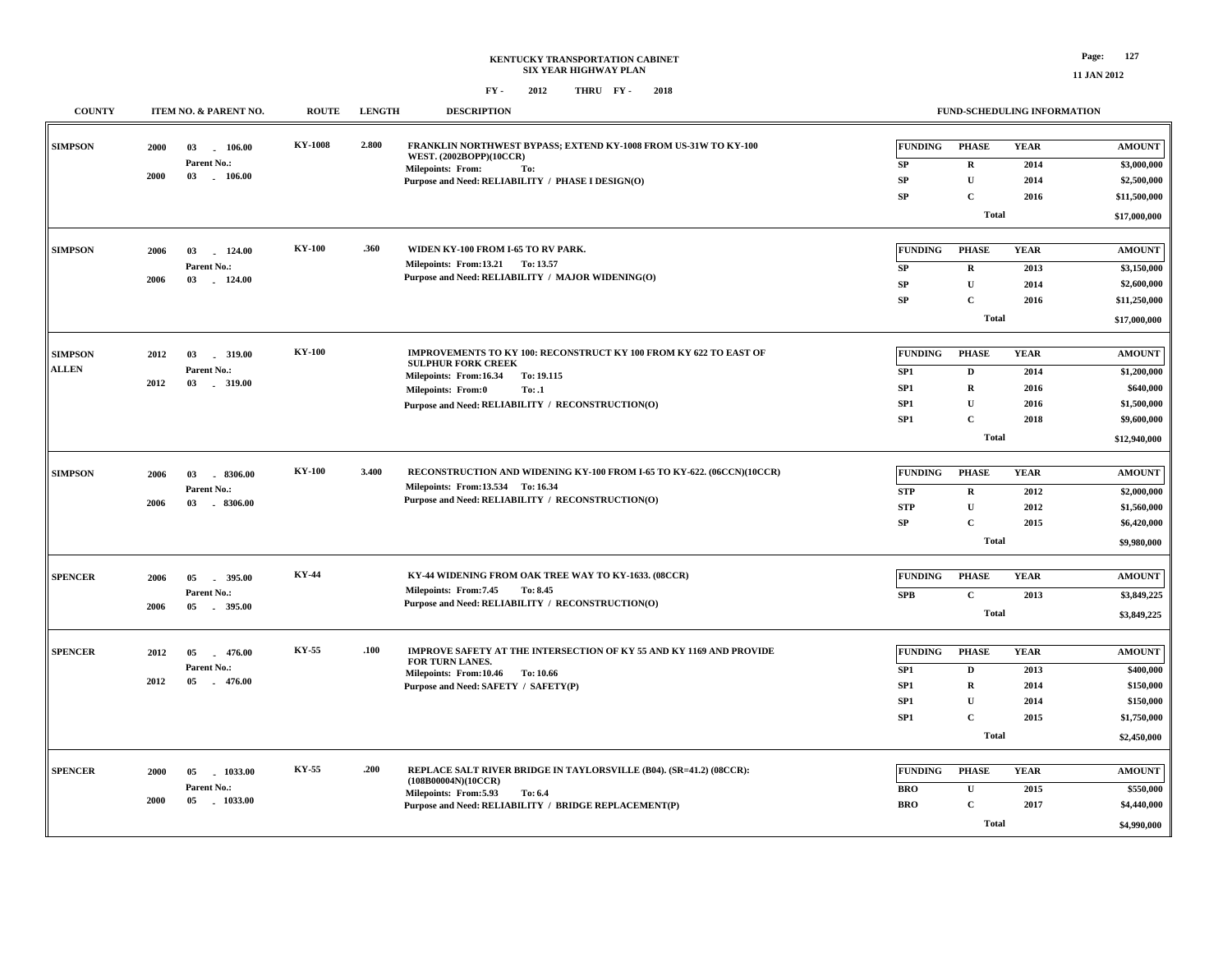#### **KENTUCKY TRANSPORTATION CABINET SIX YEAR HIGHWAY PLANFY - FY - 2012 2018 THRU**

### **FUND-SCHEDULING INFORMATION**

| <b>COUNTY</b>  |                          | ITEM NO. & PARENT NO.                          | <b>ROUTE</b>   | <b>LENGTH</b> | <b>DESCRIPTION</b>                                                                                                                                         |                                                                                                                                             |                                                                        | FUND-SCHEDULING INFORMATION                                                          |                                             |                                                                              |
|----------------|--------------------------|------------------------------------------------|----------------|---------------|------------------------------------------------------------------------------------------------------------------------------------------------------------|---------------------------------------------------------------------------------------------------------------------------------------------|------------------------------------------------------------------------|--------------------------------------------------------------------------------------|---------------------------------------------|------------------------------------------------------------------------------|
| <b>SPENCER</b> | 2010<br>05<br>05<br>2010 | 1055.00<br>Parent No.:<br>1055.00              | KY-3192        | .100          | KY-1633; (STRUCTURALLY DEFICIENT, SR=49.3) 108B00013N<br><b>Milepoints: From:.008</b><br>To: .108<br>Purpose and Need: RELIABILITY / BRIDGE REPLACEMENT(P) | REPLACE BRIDGE ON KY-3192 (MP 0.058) OVER ELK CREEK; .1 MI WEST OF JCT                                                                      | <b>FUNDING</b><br><b>BRX</b><br><b>BRX</b><br><b>BRX</b><br><b>BRX</b> | <b>PHASE</b><br>$\mathbf{D}$<br>$\mathbf R$<br>U<br>$\mathbf{C}$<br><b>Total</b>     | <b>YEAR</b><br>2012<br>2014<br>2014<br>2017 | <b>AMOUNT</b><br>\$160,000<br>\$80,000<br>\$40,000<br>\$320,000<br>\$600,000 |
| <b>TAYLOR</b>  | 2006<br>04<br>2004<br>04 | 142.10<br>Parent No.:<br>142.00                | <b>KY-555</b>  |               | <b>Milepoints: From:</b><br>To:<br>Purpose and Need: RELIABILITY / MAJOR WIDENING(O)                                                                       | PRIORITY SECTION OF THE HEARTLAND PARKWAY (CAMPBELLSVILLE BYPASS).<br>(2005HPP-KY127)(2006BOPC)(FUNDS NOT CURRENTLY AVAILABLE FOR R, U & C) | <b>FUNDING</b><br><b>HPP</b>                                           | <b>PHASE</b><br>$\mathbf D$<br><b>Total</b>                                          | <b>YEAR</b><br>2012                         | <b>AMOUNT</b><br>\$3,819,200<br>\$3,819,200                                  |
| <b>TAYLOR</b>  | 2002<br>04<br>2002<br>04 | 1058.00<br>Parent No.:<br>1058.00              | CR-1236        | .100          | (109C00015N)<br>Milepoints: From: 2.317 To: 2.349<br>Purpose and Need: RELIABILITY / BRIDGE REPLACEMENT(P)                                                 | REPLACE BRIDGE OVER GREEN RIVER (C15) 0.75MI SW OF N-JCT. KY-55. (SR=25.2):                                                                 | <b>FUNDING</b><br><b>BRZ</b><br><b>BRZ</b>                             | <b>PHASE</b><br>$\mathbf R$<br>$\mathbf{C}$<br><b>Total</b>                          | <b>YEAR</b><br>2012<br>2013                 | <b>AMOUNT</b><br>\$60,000<br>\$1,630,000<br>\$1,690,000                      |
| <b>TAYLOR</b>  | 2012<br>04<br>2012<br>04 | 1082.00<br>Parent No.:<br>$-1082.00$           | <b>CR-1001</b> |               | LONG BRANCH RD (CR 1002)(SR 23.7) 109C00001N<br>Milepoints: From:1.58<br>To: 1.62<br>Purpose and Need: RELIABILITY / BRIDGE REPLACEMENT(P)                 | REPLACE BRIDGE ON WISE RD (CR 1001) OVER LONG BRANCH .08 MILE W OF                                                                          | <b>FUNDING</b><br><b>BRZ</b><br><b>BRZ</b><br><b>BRZ</b><br><b>BRZ</b> | <b>PHASE</b><br>$\mathbf{D}$<br>$\mathbf R$<br>$\mathbf{U}$<br>$\mathbf{C}$<br>Total | <b>YEAR</b><br>2013<br>2014<br>2014<br>2016 | <b>AMOUNT</b><br>\$50,000<br>\$25,000<br>\$50,000<br>\$500,000<br>\$625,000  |
| <b>TODD</b>    | 2008<br>03<br>2008<br>03 | 8401.00<br>Parent No.:<br>$-8401.00$           | <b>KY-181</b>  | 1.000         | 80. (08CCN) (10CCR)<br>Milepoints: From:12.021 To: 13.042<br>Purpose and Need: RELIABILITY / CONGESTION MITIGTN(O)                                         | RECONSTRUCT AND WIDEN FROM ELKTON COURTHOUSE NORTH TO US-68/KY                                                                              | <b>FUNDING</b><br><b>SPP</b><br>SP1<br>SP1                             | <b>PHASE</b><br>$\mathbf R$<br>$\mathbf{U}$<br>$\mathbf C$<br><b>Total</b>           | <b>YEAR</b><br>2012<br>2013<br>2015         | <b>AMOUNT</b><br>\$560,000<br>\$870,000<br>\$2,250,000<br>\$3,680,000        |
| <b>TRIGG</b>   | 2012<br>01<br>2012<br>01 | 151.00<br>Parent No.:<br>151.00                | <b>US-68</b>   |               | CONSTRUCTION OF FINAL TWO LANES OF CADIZ BYPASS.<br>Milepoints: From:16.365 To: 20.431<br>Purpose and Need: NEW ROUTES / NEW ROUTE(O)                      |                                                                                                                                             | <b>FUNDING</b><br>SP1<br>SP1                                           | <b>PHASE</b><br>$\mathbf D$<br>$\mathbf C$<br><b>Total</b>                           | <b>YEAR</b><br>2013<br>2014                 | <b>AMOUNT</b><br>\$300,000<br>\$6,500,000<br>\$6,800,000                     |
| <b>TRIGG</b>   | 1996<br>1996             | 01<br>180.10<br>Parent No.:<br>$-180.10$<br>01 | <b>US-68</b>   | 1.358         | PETE LIGHT SPRING ROAD.(10CCR)<br>Milepoints: From:11.382 To: 12.74<br>Purpose and Need: RELIABILITY / MAJOR WIDENING(O)                                   | CADIZ-AURORA; FROM 200 METERS WEST OF KY-1489 TO 200 METERS WEST OF                                                                         | <b>FUNDING</b><br>N <sub>H</sub><br><b>STP</b>                         | <b>PHASE</b><br>$\mathbf U$<br>$\mathbf C$<br><b>Total</b>                           | <b>YEAR</b><br>2012<br>2014                 | <b>AMOUNT</b><br>\$3,960,000<br>\$16,500,000<br>\$20,460,000                 |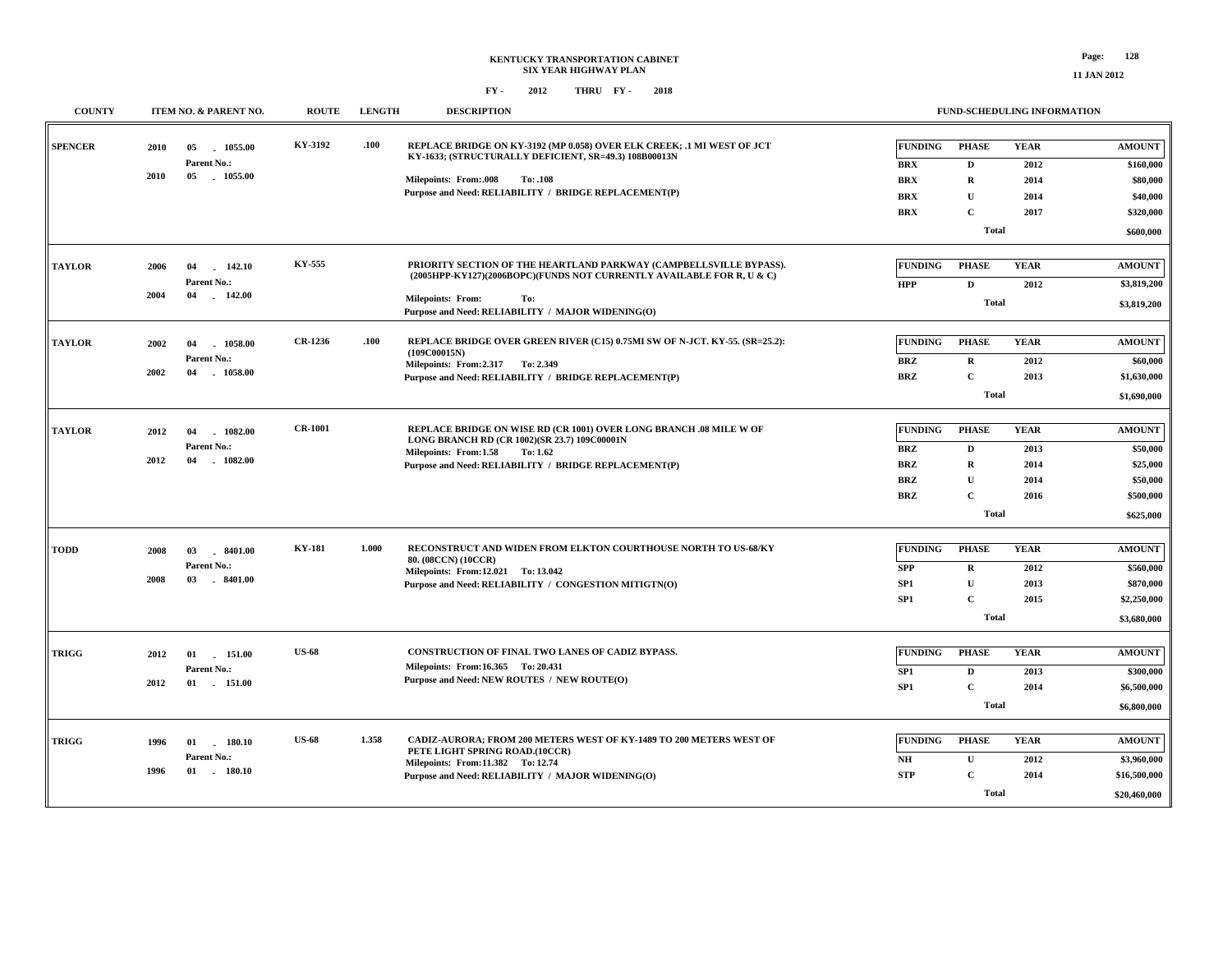**FUND-SCHEDULING INFORMATION**

#### **FY - FY - 2012 2018 THRU**

**COUNTY ITEM NO. & PARENT NO. ROUTE LENGTH DESCRIPTION**

| <b>TRIGG</b>   | 1996 | 01<br>180.11       | <b>US-68</b>  | 3.110 | CADIZ-AURORA; FROM 200 METERS WEST OF PETE LIGHT SPRING ROAD TO                                     | <b>FUNDING</b>         | <b>PHASE</b> | <b>YEAR</b> | <b>AMOUNT</b> |
|----------------|------|--------------------|---------------|-------|-----------------------------------------------------------------------------------------------------|------------------------|--------------|-------------|---------------|
|                |      | Parent No.:        |               |       | CADIZ BYPASS (GRADE, DRAIN & SURFACE)(10CCR)                                                        | $\mathbf{N}\mathbf{H}$ | $\mathbf R$  | 2012        | \$2,370,000   |
|                | 1996 | $01$ . 180.11      |               |       | Milepoints: From:12.74 To:16.35<br>Purpose and Need: RELIABILITY / MAJOR WIDENING(O)                | $\mathbf{N}\mathbf{H}$ | $\mathbf U$  | 2012        | \$3,970,000   |
|                |      |                    |               |       |                                                                                                     | <b>STP</b>             | $\mathbf C$  | 2015        | \$22,880,000  |
|                |      |                    |               |       |                                                                                                     |                        | <b>Total</b> |             |               |
|                |      |                    |               |       |                                                                                                     |                        |              |             | \$29,220,000  |
| <b>TRIGG</b>   | 1996 | 01<br>180.51       | <b>US-68</b>  | 3.100 | <b>CADIZ-AURORA; FROM EAST END OF LAKE BARKLEY BRIDGE TO 200 METERS</b>                             | <b>FUNDING</b>         | <b>PHASE</b> | <b>YEAR</b> | <b>AMOUNT</b> |
|                |      | Parent No.:        |               |       | WEST OF KY-1489 (08CCR)(10CCR)                                                                      | $\mathbf{NH}{}$        | $\mathbf R$  | 2012        | \$5,250,000   |
|                | 1996 | 01 180.51          |               |       | Milepoints: From: 8.872 To: 11.382<br>Purpose and Need: RELIABILITY / MAJOR WIDENING(O)             | N <sub>H</sub>         | $\mathbf U$  | 2012        | \$4,000,000   |
|                |      |                    |               |       |                                                                                                     | $N\!H$                 | $\mathbf C$  | 2014        | \$10,130,000  |
|                |      |                    |               |       |                                                                                                     |                        | <b>Total</b> |             | \$19,380,000  |
|                |      |                    |               |       |                                                                                                     |                        |              |             |               |
| TRIGG          | 1996 | 01<br>180.60       | <b>US-68</b>  | .600  | CADIZ-AURORA; BRIDGE OVER LAKE BARKLEY (TOTAL CONSTRUCTION COST IS                                  | <b>FUNDING</b>         | <b>PHASE</b> | <b>YEAR</b> | <b>AMOUNT</b> |
|                |      | Parent No.:        |               |       | \$165 MILLION)(2006BOPP): (111B00020N)(10CCR)<br>Milepoints: From: 8.284 To: 8.872                  | NH                     | $\mathbf U$  | 2012        | \$550,000     |
|                | 1996 | $01$ $180.60$      |               |       | Purpose and Need: RELIABILITY / BRIDGE REPLACEMENT(P)                                               | JM5                    | $\mathbf C$  | 2013        | \$50,000,000  |
|                |      |                    |               |       |                                                                                                     |                        | <b>Total</b> |             | \$50,550,000  |
|                |      |                    |               |       |                                                                                                     |                        |              |             |               |
| <b>TRIGG</b>   | 1996 | 01 180.61          | <b>US-68</b>  | .600  | CADIZ-AURORA; BRIDGE OVER LAKE BARKLEY (ADDITIONAL FUNDING FOR C<br>PHASE)(10CCR)                   | <b>FUNDING</b>         | <b>PHASE</b> | <b>YEAR</b> | <b>AMOUNT</b> |
|                |      | <b>Parent No.:</b> |               |       | Milepoints: From: 8.284 To: 8.872                                                                   | JM5                    | $\mathbf C$  | 2014        | \$65,000,000  |
|                | 1996 | $01$ 180.60        |               |       | Purpose and Need: RELIABILITY / PREFINANCD CONVRSN(P)                                               |                        | <b>Total</b> |             | \$65,000,000  |
|                |      |                    |               |       |                                                                                                     |                        |              |             |               |
| TRIGG          | 1998 | 180.62<br>01       | <b>US-68</b>  | .600  | CADIZ-AURORA; BRIDGE OVER LAKE BARKLEY (ADDITIONAL FUNDING FOR C                                    | <b>FUNDING</b>         | <b>PHASE</b> | <b>YEAR</b> | <b>AMOUNT</b> |
|                |      | Parent No.:        |               |       | PHASE)(10CCR)<br>Milepoints: From: 8.284 To: 8.872                                                  | JM5                    | $\mathbf C$  | 2015        | \$50,000,000  |
|                | 1996 | $01$ 180.60        |               |       | Purpose and Need: RELIABILITY / PREFINANCD CONVRSN(P)                                               |                        | <b>Total</b> |             | \$50,000,000  |
|                |      |                    |               |       |                                                                                                     |                        |              |             |               |
| <b>TRIGG</b>   | 2010 | 01<br>1133.00      | KY-1585       | .100  | REPLACE BRIDGE ON KY-1585 (MP 4.87) OVER SINKING FORK; .3 MI. NORTH OF                              | <b>FUNDING</b>         | <b>PHASE</b> | <b>YEAR</b> | <b>AMOUNT</b> |
|                |      | Parent No.:        |               |       | HWY. 272 JCT.; (STRUCTURALLY DEFICIENT, SR=19.7) 111B00054N                                         | <b>BRX</b>             | $\mathbf R$  | 2014        | \$170,000     |
|                | 2010 | 01 1133.00         |               |       | Milepoints: From: 4.82<br>To: 4.92                                                                  | <b>BRX</b>             | $\mathbf{U}$ | 2014        | \$200,000     |
|                |      |                    |               |       | Purpose and Need: RELIABILITY / BRIDGE REPLACEMENT(P)                                               | <b>BRX</b>             | $\mathbf C$  | 2016        | \$470,000     |
|                |      |                    |               |       |                                                                                                     |                        | <b>Total</b> |             | \$840,000     |
|                |      |                    |               |       |                                                                                                     |                        |              |             |               |
| <b>TRIMBLE</b> | 2004 | 05<br>135.81       | <b>US-421</b> | .600  | NEW MILTON-MADISON BRIDGE APPROACHES TO REALIGN US 421 AT BOTTOM<br>OF HILL AT NEW BRIDGE LOCATION. | <b>FUNDING</b>         | <b>PHASE</b> | <b>YEAR</b> | <b>AMOUNT</b> |
|                |      | Parent No.:        |               |       | Milepoints: From:18.776 To: 19.198                                                                  | <b>SPP</b>             | $\mathbf{D}$ | 2012        | \$2,500,000   |
|                | 2000 | 05<br>135.80       |               |       | Purpose and Need: RELIABILITY / BRIDGE REPLACEMENT(P)                                               | <b>BRO</b>             | $\mathbf C$  | 2016        | \$5,000,000   |
|                |      |                    |               |       |                                                                                                     |                        | <b>Total</b> |             | \$7,500,000   |
|                |      |                    |               |       |                                                                                                     |                        |              |             |               |
| <b>TRIMBLE</b> | 2010 | 05<br>905.00       | <b>US-421</b> | .040  | ADDRESS SAFETY ISSUES AND ACCESS AT THE INTERSECTION OF US-421/KY-1226<br><b>AT MP 11.5</b>         | <b>FUNDING</b>         | <b>PHASE</b> | <b>YEAR</b> | <b>AMOUNT</b> |
|                |      | Parent No.:        |               |       | Milepoints: From:11.278 To: 11.678                                                                  | STP                    | $\mathbf D$  | 2013        | \$220,000     |
|                | 2010 | 05<br>905.00       |               |       | Purpose and Need: SAFETY / SAFETY(P)                                                                | <b>STP</b>             | ${\bf R}$    | 2014        | \$170,000     |
|                |      |                    |               |       |                                                                                                     | <b>STP</b>             | $\mathbf U$  | 2014        | \$110,000     |
|                |      |                    |               |       |                                                                                                     | <b>STP</b>             | $\mathbf C$  | 2015        | \$760,000     |
|                |      |                    |               |       |                                                                                                     |                        | <b>Total</b> |             | \$1,260,000   |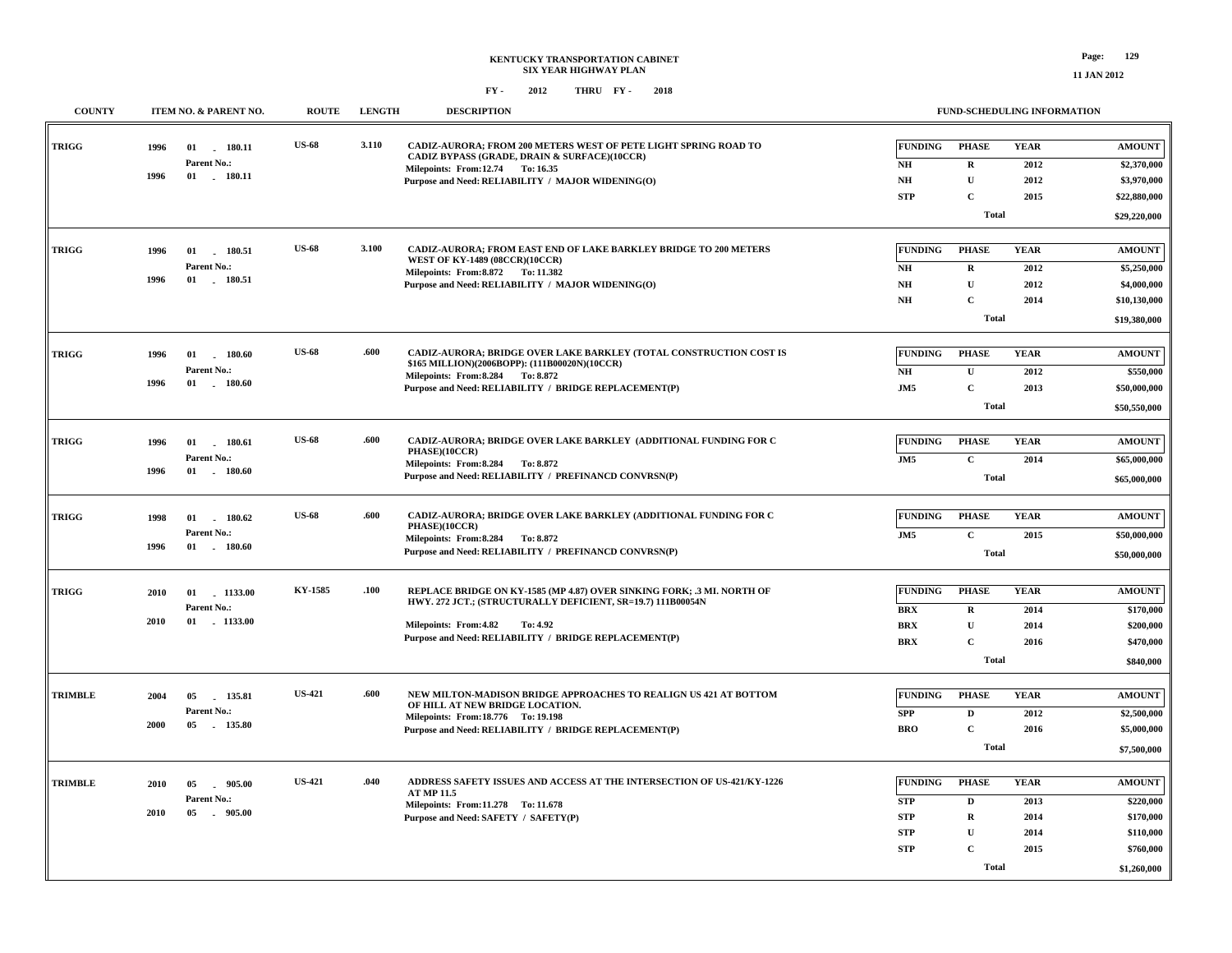| <b>COUNTY</b>    |             | ITEM NO. & PARENT NO.           | <b>ROUTE</b> | <b>LENGTH</b> | <b>DESCRIPTION</b>                                                                                                               |                          |                             | FUND-SCHEDULING INFORMATION |                        |
|------------------|-------------|---------------------------------|--------------|---------------|----------------------------------------------------------------------------------------------------------------------------------|--------------------------|-----------------------------|-----------------------------|------------------------|
| <b>UNION</b>     | 1998        | 02<br>79.20                     | <b>US-60</b> | 2.500         | PADUCAH-HENDERSON; RECONSTRUCT US-60 FROM WAVERLY BYPASS TO<br><b>CORYDON BYPASS. (PRIORITY SECTION)(08CCR)</b>                  | <b>FUNDING</b>           | <b>PHASE</b>                | <b>YEAR</b>                 | <b>AMOUNT</b>          |
| <b>HENDERSON</b> | 1996        | Parent No.:<br>02 79.00         |              |               | Milepoints: From:23.86<br>To: 26.069                                                                                             | SPB                      | D                           | 2012                        | \$1,800,000            |
|                  |             |                                 |              |               | Milepoints: From:0<br>To: 1.428                                                                                                  | SP                       | $\bf R$                     | 2015                        | \$5,680,000            |
|                  |             |                                 |              |               | Purpose and Need: RELIABILITY / RECONSTRUCTION(O)                                                                                | SP                       | $\mathbf{U}$                | 2015                        | \$2,250,000            |
|                  |             |                                 |              |               |                                                                                                                                  |                          | Total                       |                             | \$9,730,000            |
| <b>UNION</b>     | 1996        | 02<br>122.01                    | <b>US-60</b> | 3.700         | PADUCAH-HENDERSON; MORGANFIELD BYPASS TO WAVERLY (08CCR)                                                                         | <b>FUNDING</b>           | <b>PHASE</b>                | <b>YEAR</b>                 | <b>AMOUNT</b>          |
|                  |             | Parent No.:                     |              |               | Milepoints: From:17.6<br>To: 21.5                                                                                                | <b>STP</b>               | R                           | 2013                        | \$3,860,000            |
|                  | 1996        | 02<br>122.01                    |              |               | Purpose and Need: RELIABILITY / MAJOR WIDENING(O)                                                                                | <b>STP</b>               | $\mathbf U$                 | 2013                        | \$2,710,000            |
|                  |             |                                 |              |               |                                                                                                                                  | SP <sub>1</sub>          | $\mathbf{C}$                | 2016                        | \$24,980,000           |
|                  |             |                                 |              |               |                                                                                                                                  |                          | Total                       |                             | \$31,550,000           |
| <b>UNION</b>     | 1996        | 02<br>123.01                    | <b>US-60</b> | 2.600         | PADUCAH-HENDERSON; WAVERLY BYPASS                                                                                                | <b>FUNDING</b>           | <b>PHASE</b>                | <b>YEAR</b>                 | <b>AMOUNT</b>          |
|                  |             | Parent No.:                     |              |               | <b>Milepoints: From:</b><br>To:                                                                                                  | SP <sub>1</sub>          | R                           | 2015                        | \$1,730,000            |
|                  | 1996        | 02<br>$-123.01$                 |              |               | Purpose and Need: RELIABILITY / BYPASS(O)                                                                                        | SP1                      | $\mathbf U$                 | 2015                        | \$1,360,000            |
|                  |             |                                 |              |               |                                                                                                                                  | SP <sub>1</sub>          | $\mathbf C$                 | 2018                        | \$18,260,000           |
|                  |             |                                 |              |               |                                                                                                                                  |                          | Total                       |                             | \$21,350,000           |
| <b>UNION</b>     |             |                                 | <b>US-60</b> | .300          | CONSTRUCT NEW US-60 BYPASS AT SULLIVAN. (04CCN)                                                                                  | <b>FUNDING</b>           | <b>PHASE</b>                | <b>YEAR</b>                 | <b>AMOUNT</b>          |
|                  | <b>2000</b> | 02<br>$-139.00$<br>Parent No.:  |              |               | Milepoints: From:1.398 To:1.6                                                                                                    |                          |                             |                             |                        |
|                  | 2000        | 02 139.00                       |              |               | Purpose and Need: RELIABILITY / NEW ROUTE(O)                                                                                     | SP                       | D                           | 2012                        | \$1,000,000            |
|                  |             |                                 |              |               |                                                                                                                                  |                          | <b>Total</b>                |                             | \$1,000,000            |
| <b>UNION</b>     | 2006        |                                 | KY-56        | 3.800         | KY-56 FROM JUST WEST OF KY-360 TO THE MORGANFIELD BYPASS; WIDENING,                                                              | <b>FUNDING</b>           | <b>PHASE</b>                | <b>YEAR</b>                 | <b>AMOUNT</b>          |
|                  |             | Parent No.:                     |              |               | ADDING SHOULDERS AND ELIMINATING HORIZONTAL & VERTICAL<br>DEFICIENCIES.(10CCR)                                                   | <b>STP</b>               | $\mathbf{C}$                | 2014                        | \$9,740,000            |
|                  | 2000        | 02 . 310.01                     |              |               | Milepoints: From: 7.182 To: 11.5<br>Purpose and Need: RELIABILITY / MINOR WIDENING(O)                                            |                          | <b>Total</b>                |                             | \$9,740,000            |
| <b>UNION</b>     | 2010        | 02 1073.00                      | KY-359       | .100          | REPLACE BRIDGE ON KY-359 (MP 0.971) OVER LOST CREEK; .95 MI N.E. OF JCT US-                                                      | <b>FUNDING</b>           | <b>PHASE</b>                | <b>YEAR</b>                 | <b>AMOUNT</b>          |
|                  |             | Parent No.:                     |              |               | 60; (FUNCTIONALLY OBSOLETE, SR=48.6) 113B00006N                                                                                  | <b>BRO</b>               | $\mathbf D$                 | 2012                        | \$150,000              |
|                  | 2010        | 02 1073.00                      |              |               | <b>Milepoints: From:.921</b><br>To: 1.021<br>Purpose and Need: RELIABILITY / BRIDGE REPLACEMENT(P)                               | <b>BRO</b>               | $\mathbf R$                 | 2014                        | \$75,000               |
|                  |             |                                 |              |               |                                                                                                                                  | <b>BRO</b>               | $\mathbf{U}$                | 2014                        | \$125,000              |
|                  |             |                                 |              |               |                                                                                                                                  | <b>BRO</b>               | $\mathbf{C}$                | 2016                        | \$570,000              |
|                  |             |                                 |              |               |                                                                                                                                  |                          | <b>Total</b>                |                             | \$920,000              |
|                  |             |                                 |              |               |                                                                                                                                  |                          |                             |                             |                        |
| <b>UNION</b>     | 2010        | 1074.00<br>02                   | KY-359       | .100          | REPLACE BRIDGE ON KY-359 (MP 1.193) OVER SINKING CREEK; 1.1 MI N.E. OF JCT<br>US-60; (FUNCTIONALLY OBSOLETE, SR=48.6) 113B00007N | <b>FUNDING</b>           | <b>PHASE</b>                | <b>YEAR</b>                 | <b>AMOUNT</b>          |
|                  | 2010        | Parent No.:<br>02<br>$-1074.00$ |              |               |                                                                                                                                  | <b>BRO</b>               | D                           | 2012                        | \$150,000              |
|                  |             |                                 |              |               | Milepoints: From:1.143 To: 1.243<br>Purpose and Need: RELIABILITY / BRIDGE REPLACEMENT(P)                                        | <b>BRO</b>               | $\mathbf R$                 | 2014                        | \$75,000               |
|                  |             |                                 |              |               |                                                                                                                                  | <b>BRO</b><br><b>BRO</b> | $\mathbf U$<br>$\mathbf{C}$ | 2014<br>2016                | \$125,000<br>\$570,000 |
|                  |             |                                 |              |               |                                                                                                                                  |                          |                             |                             |                        |
|                  |             |                                 |              |               |                                                                                                                                  |                          | Total                       |                             | \$920,000              |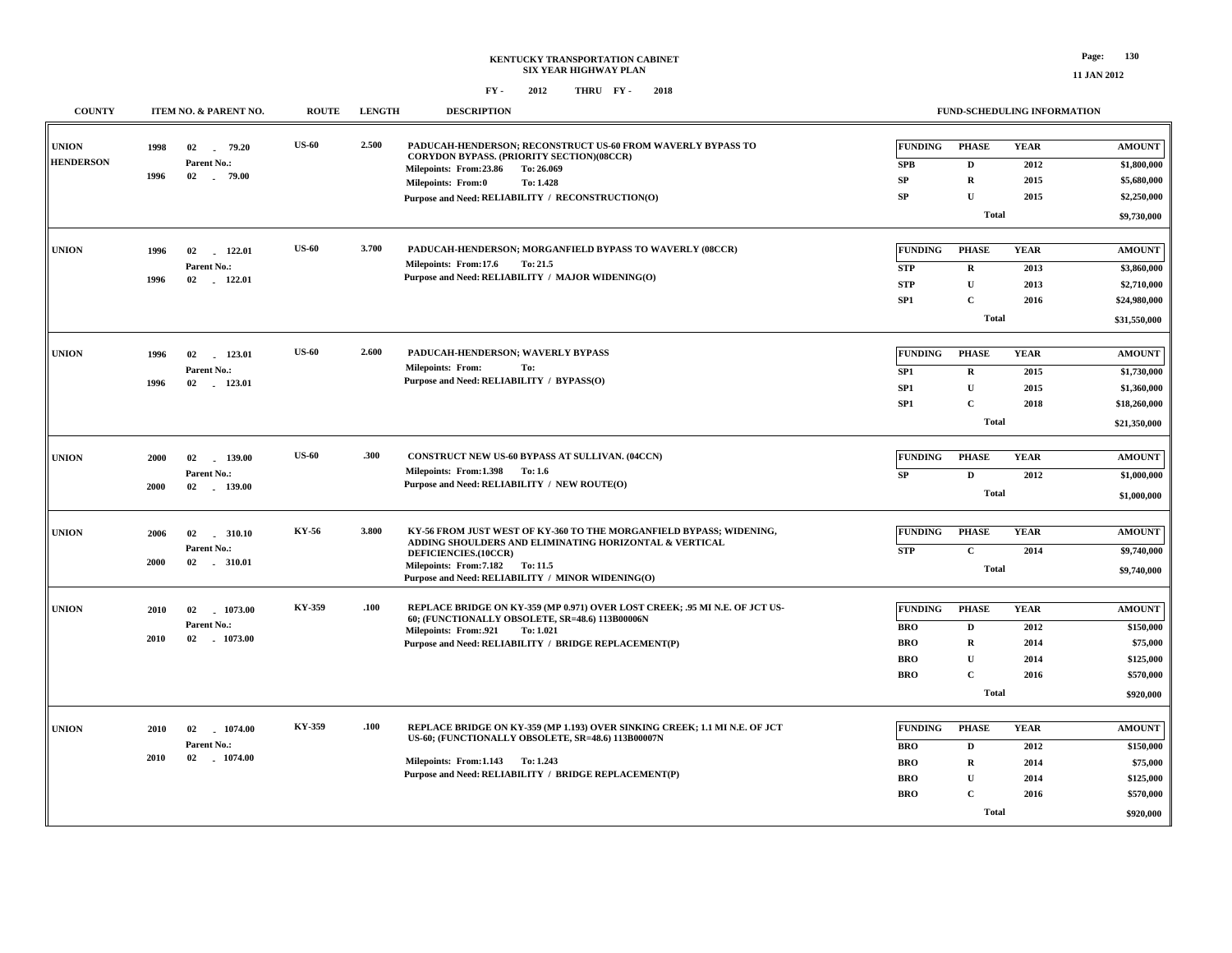| rage:              |  |
|--------------------|--|
| <b>11 JAN 2012</b> |  |

| <b>COUNTY</b>                                       |                     | ITEM NO. & PARENT NO.                        | <b>ROUTE</b>  | <b>LENGTH</b>                                                                                                      | <b>DESCRIPTION</b>                                                                                                                                                                   | <b>FUND-SCHEDULING INFORMATION</b>                                                    |                                                                        |
|-----------------------------------------------------|---------------------|----------------------------------------------|---------------|--------------------------------------------------------------------------------------------------------------------|--------------------------------------------------------------------------------------------------------------------------------------------------------------------------------------|---------------------------------------------------------------------------------------|------------------------------------------------------------------------|
| <b>UNION</b>                                        | 2010<br><b>2010</b> | 02<br>8636.00<br>Parent No.:<br>02 . 8636.00 | <b>US-60</b>  | .084                                                                                                               | CONSTRUCT CENTER TURN LANE AT UNION COUNTY HOSPITAL AND NEW UNION<br>COUNTY TECHNOLOGY CENTER. (10CCN)<br>Milepoints: From:11.7<br>To: 11.93<br>Purpose and Need: SAFETY / SAFETY(P) | <b>FUNDING</b><br>PHASE<br>SB2<br>$\mathbf{R}$<br>SB2<br>$\mathbf{U}$                 | <b>YEAR</b><br><b>AMOUNT</b><br>2013<br>\$350,000<br>2013<br>\$400,000 |
|                                                     |                     |                                              |               |                                                                                                                    |                                                                                                                                                                                      | SB2<br>$\mathbf{C}$<br><b>Total</b>                                                   | \$1,600,000<br>2014<br>\$2,350,000                                     |
| <b>WARREN</b>                                       | 2002                | 03<br>$\sim$<br>16.00                        | $I-65$        |                                                                                                                    | <b>CONSTRUCT NEW INTERCHANGE ON I-65 TO ACCOMODATE MAJOR</b><br>DEVELOPMENT POSSIBILITIES NORTH OF BOWLING GREEN. (06CCR)(SEE 3-                                                     | <b>FUNDING</b><br><b>PHASE</b>                                                        | <b>YEAR</b><br><b>AMOUNT</b>                                           |
|                                                     | 2002                | Parent No.:<br>03<br>16.00                   |               |                                                                                                                    | 16.03;3-16.04; 3-16.05 FOR ADDITIONAL "HPP" FUNDS)<br><b>Milepoints: From:</b><br>To:<br>Purpose and Need: RELIABILITY / NEW INTERCHANGE(O)                                          | $\mathbf R$<br><b>HPP</b><br>$\mathbf{U}$<br><b>HPP</b><br>$\mathbf{C}$<br><b>STP</b> | 2012<br>\$5,000,000<br>2012<br>\$7,750,000<br>2014<br>\$10,000,000     |
|                                                     |                     |                                              |               |                                                                                                                    |                                                                                                                                                                                      | <b>Total</b>                                                                          | \$22,750,000                                                           |
| <b>WARREN</b><br>2004<br>03<br>16.03<br>Parent No.: |                     | $I-65$                                       |               | <b>CONSTRUCTION OF NEW I-65 INTERCHANGE IN WARREN COUNTY. (2005HPP-</b><br>KY150)(SEE 3-16.00 FOR "STP" COMPONENT) | FUNDING<br><b>PHASE</b><br>$\mathbf{C}$<br><b>HPP</b>                                                                                                                                | <b>YEAR</b><br><b>AMOUNT</b><br>2012<br>\$6,907,700                                   |                                                                        |
|                                                     | 2004                | 03<br>16.03                                  |               |                                                                                                                    | <b>Milepoints: From:</b><br>To:<br>Purpose and Need: RELIABILITY / NEW INTERCHANGE(O)                                                                                                | <b>Total</b>                                                                          | \$6,907,700                                                            |
| <b>WARREN</b>                                       | 2004                | 03<br>16.04<br>$\sim$<br>Parent No.:         | $I-65$        |                                                                                                                    | <b>CONSTRUCTION OF NEW I-65 INTERCHANGE IN WARREN COUNTY (SEE 3-16.00</b><br>FOR STP COMPONENT)                                                                                      | <b>FUNDING</b><br><b>PHASE</b><br>$\mathbf{C}$<br><b>HPP</b>                          | <b>YEAR</b><br><b>AMOUNT</b><br>2012<br>\$10,873,668                   |
|                                                     | 2004                | 03<br>16.04                                  |               |                                                                                                                    | <b>Milepoints: From:</b><br>To:<br>Purpose and Need: RELIABILITY / NEW INTERCHANGE(O)                                                                                                | <b>Total</b>                                                                          | \$10,873,668                                                           |
| <b>WARREN</b>                                       | 2010                | 03<br>16.05<br>Parent No.:                   | $I-65$        |                                                                                                                    | <b>CONSTRUCTION OF INTERCHANGE CONNECTING US31W TO I-65 AT MILE</b><br>MARKER 32 IN WARREN COUNTY. (2005HPP-KY137) (SEE 3-16.00 FOR "STP"<br><b>COMPONENT</b> )                      | <b>FUNDING</b><br><b>PHASE</b><br><b>HPP</b><br>$\mathbf{C}$                          | <b>YEAR</b><br><b>AMOUNT</b><br>2012<br>\$1,439,839                    |
|                                                     | 2010                | 03<br>16.05                                  |               |                                                                                                                    | Milepoints: From:<br>To:<br>Purpose and Need: RELIABILITY / NEW INTERCHANGE(O)                                                                                                       | <b>Total</b>                                                                          | \$1,439,839                                                            |
| <b>WARREN</b>                                       | 2004                | 03<br>16.11<br><b>Parent No.:</b>            |               |                                                                                                                    | KENTUCKY TRIMODAL TRANSPARK (KY073). (04KYD)<br><b>Milepoints: From:</b><br>To:                                                                                                      | <b>FUNDING</b><br><b>PHASE</b><br>$\mathbf{C}$<br><b>KYD</b>                          | <b>YEAR</b><br>$\boldsymbol{\mathrm{AMOUNT}}$<br>2012<br>\$5,250,000   |
|                                                     | 2004                | 03                                           | 16.11         |                                                                                                                    | Purpose and Need: RELIABILITY / NEW ROUTE(O)                                                                                                                                         | <b>Total</b>                                                                          | \$5,250,000                                                            |
| <b>WARREN</b>                                       | 2004                | 03<br>16.12<br>Parent No.:                   | <b>US-68</b>  | 1.100                                                                                                              | 4 LANE US-68, US-31W TO TRANSPARK ENTRANCE ON US-68, KENTUCKY.<br>(KY081)(05KYD)                                                                                                     | <b>FUNDING</b><br><b>PHASE</b><br>$\mathbf{C}$<br><b>KYD</b>                          | <b>YEAR</b><br><b>AMOUNT</b><br>2012<br>\$1,967,856                    |
|                                                     | 2004                | 03<br>16.12                                  |               |                                                                                                                    | Milepoints: From:15.248 To:16.7<br>Purpose and Need: RELIABILITY / NEW ROUTE(O)                                                                                                      | <b>Total</b>                                                                          | \$1,967,856                                                            |
| <b>WARREN</b>                                       | 2006                | 102.10<br>03<br>Parent No.:                  | <b>KY-884</b> | .300                                                                                                               | IMPROVE THREE SPRINGS ROAD TO REDUCE CONGESTION AT INTERSECTION<br>WITH SCOTTSVILLE ROAD. (08CCR)(10CCR)                                                                             | <b>FUNDING</b><br><b>PHASE</b><br>$\mathbf{C}$<br><b>SPP</b>                          | <b>YEAR</b><br><b>AMOUNT</b><br>2012<br>\$2,200,000                    |
|                                                     | 2006                | 03<br>102.10                                 |               |                                                                                                                    | Milepoints: From: 9.331 To: 9.631<br>Purpose and Need: RELIABILITY / MAJOR WIDENING(O)                                                                                               | <b>Total</b>                                                                          | \$2,200,000                                                            |
| <b>WARREN</b>                                       | 2006                | 03<br>102.20<br>Parent No.:                  | <b>KY-884</b> | .300                                                                                                               | WIDEN THREE SPRINGS ROAD TO REDUCE CONGESTION FROM FLEALAND TO<br>0.30 MILE WEST OF SCOTTSVILLE ROAD.<br>Milepoints: From: 8.622 To: 9.331                                           | <b>FUNDING</b><br><b>PHASE</b><br>$\mathbf{C}$<br><b>SPP</b>                          | <b>YEAR</b><br><b>AMOUNT</b><br>\$4,380,000<br>2013                    |
|                                                     | 2006                | 102.10<br>03                                 |               |                                                                                                                    | Purpose and Need: RELIABILITY / MAJOR WIDENING(O)                                                                                                                                    | <b>Total</b>                                                                          | \$4,380,000                                                            |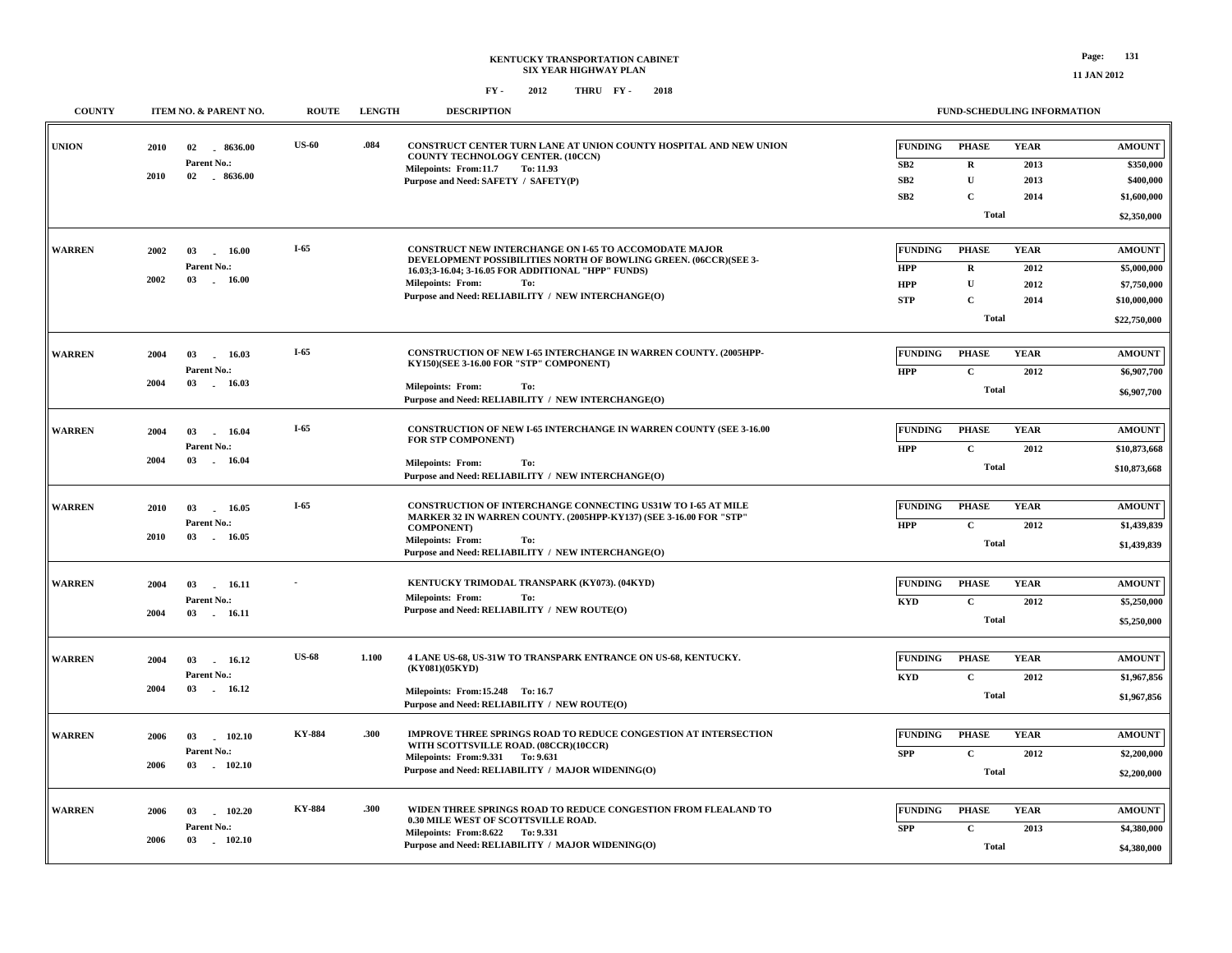**FUND-SCHEDULING INFORMATION**

#### **FY - FY - 2012 2018 THRU**

**COUNTY ITEM NO. & PARENT NO. ROUTE LENGTH DESCRIPTION**

| <b>WARREN</b> | 2000      | 03<br>109.00           | <b>KY-101</b>  | 2.700                                             | RECONSTRUCT KY-101 FROM SMITHS GROVE NORTH TO US-31W.                                                                            | FUNDING                | <b>PHASE</b> | <b>YEAR</b> | <b>AMOUNT</b> |
|---------------|-----------|------------------------|----------------|---------------------------------------------------|----------------------------------------------------------------------------------------------------------------------------------|------------------------|--------------|-------------|---------------|
|               |           | Parent No.:            |                |                                                   | (00CCR)(04CCR)(06CCR)(FUNDING SWAP WITH 11-20.00)<br><b>Milepoints: From:</b><br>To:                                             | SP                     | $\bf R$      | 2015        | \$3,310,000   |
|               | 2000      | 03<br>$-109.00$        |                |                                                   | Purpose and Need: RELIABILITY / RECONSTRUCTION(O)                                                                                | SP                     | $\mathbf{U}$ | 2015        | \$1,300,000   |
|               |           |                        |                |                                                   |                                                                                                                                  | <b>SP</b>              | $\mathbf C$  | 2017        | \$11,720,000  |
|               |           |                        |                |                                                   |                                                                                                                                  |                        | <b>Total</b> |             | \$16,330,000  |
|               |           |                        |                |                                                   |                                                                                                                                  |                        |              |             |               |
| <b>WARREN</b> | 2000      | 03<br>$-110.00$        | KY-185         | 5.600                                             | RECONSTRUCT KY-185 FROM NORTH OF THE JUNCTION WITH KY-263 NEAR<br>RICHARDSVILLE (MP 6.29) TO THE BUTLER COUNTY LINE (MP 11.913). | <b>FUNDING</b>         | <b>PHASE</b> | <b>YEAR</b> | <b>AMOUNT</b> |
|               |           | Parent No.:            |                |                                                   | (02CCR)(04CCR)(06CCR)(10CCR)                                                                                                     | <b>SPP</b>             | $\bf R$      | 2012        | \$3,700,000   |
|               | 2000      | 03<br>110.00           |                |                                                   | Milepoints: From:6.29<br>To: 11.913                                                                                              | <b>SPP</b>             | $\mathbf U$  | 2012        | \$2,250,000   |
|               |           |                        |                |                                                   | Purpose and Need: RELIABILITY / RECONSTRUCTION(O)                                                                                | ${\bf SP}$             | $\mathbf{C}$ | 2014        | \$24,500,000  |
|               |           |                        |                |                                                   |                                                                                                                                  |                        | <b>Total</b> |             | \$30,450,000  |
|               |           |                        |                |                                                   |                                                                                                                                  |                        |              |             |               |
| <b>WARREN</b> | 2006      | 03<br>$-131.00$        | <b>US-31W</b>  | .070                                              | CONSTRUCT ROUNDABOUT AT US-31W BYPASS AND CHESTNUT<br>STREET/UNIVERSITY BLVD/LOVING WAY.(06CCR) (08CCR) (10CCR)                  | <b>FUNDING</b>         | <b>PHASE</b> | <b>YEAR</b> | <b>AMOUNT</b> |
|               |           | Parent No.:            |                |                                                   | Milepoints: From:11.805 To:11.878                                                                                                | SPB                    | $\mathbf R$  | 2012        | \$1,050,000   |
|               | 2006      | 03<br>$-131.00$        |                |                                                   | Purpose and Need: SAFETY / SAFETY(P)                                                                                             | SPB                    | $\mathbf{U}$ | 2012        | \$760,000     |
|               |           |                        |                |                                                   |                                                                                                                                  | SB2                    | $\mathbf{C}$ | 2014        | \$1,170,000   |
|               |           |                        |                |                                                   |                                                                                                                                  |                        | <b>Total</b> |             | \$2,980,000   |
|               |           |                        |                |                                                   |                                                                                                                                  |                        |              |             |               |
| <b>WARREN</b> | 2012      | 03<br>199.00           | <b>US-31W</b>  |                                                   | WIDEN TO 5 LANES FROM 0.3 MILE SOUTH OF KY 242 TO DILLARD ROAD.                                                                  | <b>FUNDING</b>         | <b>PHASE</b> | <b>YEAR</b> | <b>AMOUNT</b> |
|               |           | Parent No.:            |                |                                                   | Milepoints: From: 5.083 To: 6.684                                                                                                | SP1                    | $\mathbf D$  | 2013        | \$1,000,000   |
| 2012<br>03    | $-199.00$ |                        |                | Purpose and Need: RELIABILITY / MAJOR WIDENING(O) | SP1                                                                                                                              | $\mathbf R$            | 2015         | \$1,750,000 |               |
|               |           |                        |                |                                                   | SP1                                                                                                                              | $\mathbf U$            | 2015         | \$2,000,000 |               |
|               |           |                        |                |                                                   |                                                                                                                                  | SP1                    | $\mathbf{C}$ | 2017        | \$10,450,000  |
|               |           |                        |                |                                                   |                                                                                                                                  |                        | <b>Total</b> |             | \$15,200,000  |
|               |           |                        |                |                                                   |                                                                                                                                  |                        |              |             |               |
| <b>WARREN</b> | 2012      | 200.00<br>03<br>$\sim$ | <b>US-31W</b>  |                                                   | REALIGN INTERSECTION OF US 31W AND MOORMAN LANE AND US 31W AND<br><b>BRISTOW ROAD.</b>                                           | <b>FUNDING</b>         | <b>PHASE</b> | <b>YEAR</b> | <b>AMOUNT</b> |
|               |           | Parent No.:            |                |                                                   | <b>Milepoints: From:18.8</b><br>To: 18.9                                                                                         | SP1                    | D            | 2013        | \$100,000     |
|               | 2012      | $-200.00$<br>03        |                |                                                   | Purpose and Need: RELIABILITY / SAFETY(P)                                                                                        | SP1                    | $\mathbf R$  | 2014        | \$100,000     |
|               |           |                        |                |                                                   |                                                                                                                                  | SP1                    | $\mathbf U$  | 2014        | \$100,000     |
|               |           |                        |                |                                                   |                                                                                                                                  | SP1                    | $\mathbf{C}$ | 2015        | \$900,000     |
|               |           |                        |                |                                                   |                                                                                                                                  |                        | <b>Total</b> |             | \$1,200,000   |
|               |           |                        |                |                                                   |                                                                                                                                  |                        |              |             |               |
| <b>WARREN</b> | 2012      | 03<br>$-202.00$        | <b>WN-9007</b> |                                                   | RECONSTRUCT THE EXISTING NATCHER PARKWAY/US 231 INTERCHANGE ON<br>WEST SIDE OF BOWLING GREEN                                     | <b>FUNDING</b>         | <b>PHASE</b> | <b>YEAR</b> | <b>AMOUNT</b> |
|               |           | Parent No.:            |                |                                                   | Milepoints: From: 9.4<br>To: 9.6                                                                                                 | $N\mathbf{H}$          | D            | 2014        | \$1,000,000   |
|               | 2012      | $-202.00$<br>03        |                |                                                   | Purpose and Need: SAFETY / SAFETY(P)                                                                                             | $\mathbf{N}\mathbf{H}$ | $\mathbf R$  | 2016        | \$700,000     |
|               |           |                        |                |                                                   |                                                                                                                                  | $\mathbf{N}\mathbf{H}$ | $\mathbf U$  | 2016        | \$1,500,000   |
|               |           |                        |                |                                                   |                                                                                                                                  | $\mathbf{NH}{}$        | $\mathbf{C}$ | 2018        | \$5,000,000   |
|               |           |                        |                |                                                   |                                                                                                                                  |                        | <b>Total</b> |             | \$8,200,000   |
|               |           |                        |                |                                                   |                                                                                                                                  |                        |              |             |               |
| <b>WARREN</b> | 2008      | 1070.00<br>03          | <b>CR-1301</b> | .100                                              | WEST BOGLE ROAD; REPLACE BRIDGE AND APPROACHES OVER RJC RAILROAD                                                                 | <b>FUNDING</b>         | <b>PHASE</b> | <b>YEAR</b> | <b>AMOUNT</b> |
|               |           | Parent No.:            |                |                                                   | 0.20 MILE SOUTHEAST OF US-68 (C7). (SR=16.5): (114C00007N)<br>Milepoints: From:.1<br>To: .345                                    | <b>BRZ</b>             | $\mathbf R$  | 2013        | \$50,000      |
|               | 2008      | 03 1070.00             |                |                                                   | Purpose and Need: SAFETY / BRIDGE REPLACEMENT(P)                                                                                 | <b>BRZ</b>             | $\mathbf U$  | 2013        | \$300,000     |
|               |           |                        |                |                                                   |                                                                                                                                  | <b>BRZ</b>             | $\mathbf{C}$ | 2014        | \$450,000     |
|               |           |                        |                |                                                   |                                                                                                                                  | <b>Total</b>           |              | \$800,000   |               |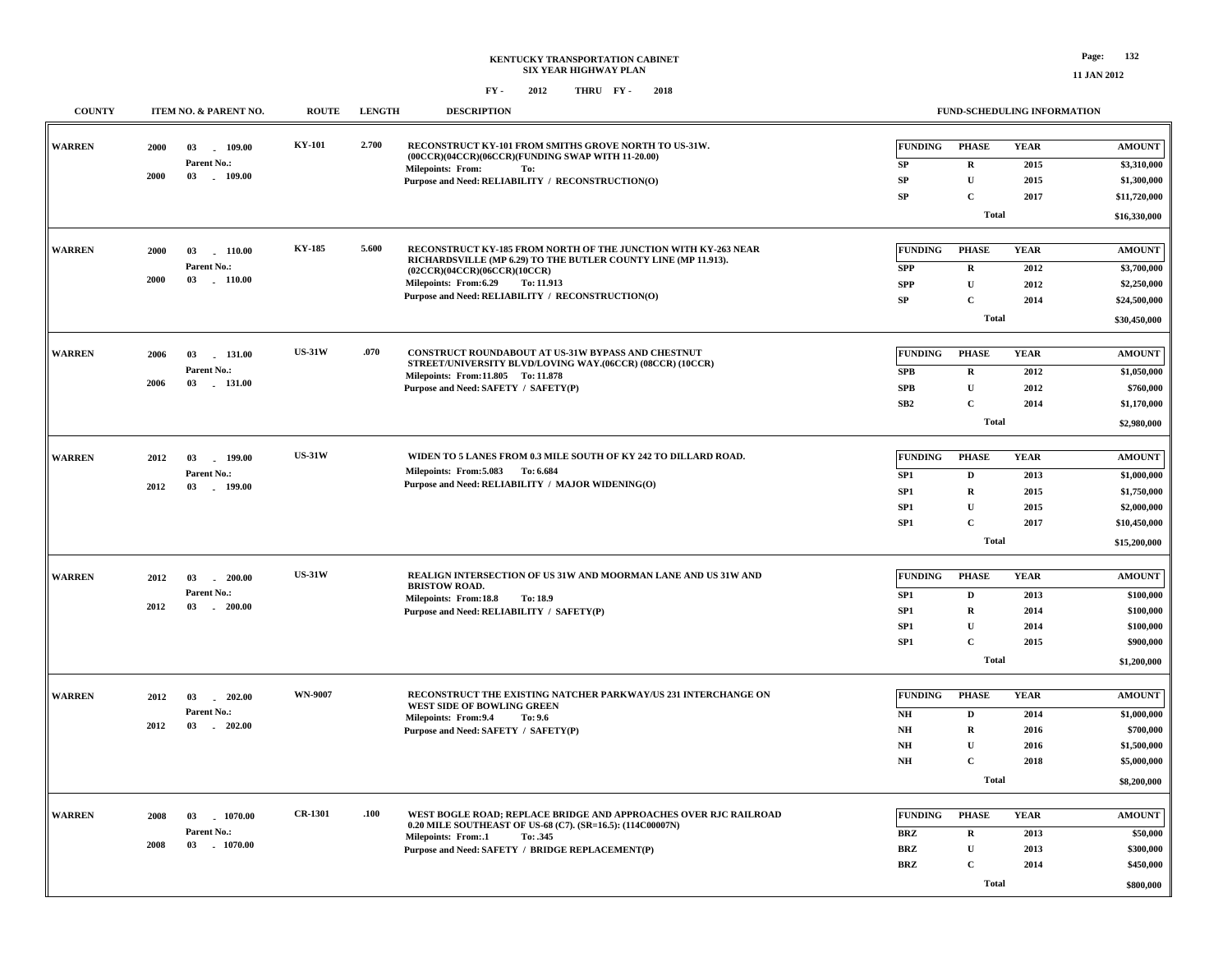| <b>COUNTY</b>             |      | ITEM NO. & PARENT NO.                            | <b>ROUTE</b>    | <b>LENGTH</b>                                                                                                     | <b>DESCRIPTION</b>                                                                                                                                                                                                               |                 |                | FUND-SCHEDULING INFORMATION |               |
|---------------------------|------|--------------------------------------------------|-----------------|-------------------------------------------------------------------------------------------------------------------|----------------------------------------------------------------------------------------------------------------------------------------------------------------------------------------------------------------------------------|-----------------|----------------|-----------------------------|---------------|
| <b>WARREN</b>             | 2012 | 1077.00<br>03                                    |                 | REPLACE BRIDGE ON KY-234 OVER DRAKES CREEK 0.097 E OF SHAKER MILL RD<br>.060<br>(CR-1131) (SR 42.8) 114B00012N.   | <b>FUNDING</b>                                                                                                                                                                                                                   | <b>PHASE</b>    | <b>YEAR</b>    | <b>AMOUNT</b>               |               |
|                           | 2012 | Parent No.:<br>03<br>1077.00                     |                 |                                                                                                                   | Milepoints: From: 9.746 To: 9.806                                                                                                                                                                                                | <b>BRO</b>      | $\mathbf{D}$   | 2013                        | \$510,000     |
|                           |      |                                                  |                 |                                                                                                                   | Purpose and Need: RELIABILITY / BRIDGE REPLACEMENT(P)                                                                                                                                                                            | <b>BRO</b>      | R              | 2015                        | \$500,000     |
|                           |      |                                                  |                 |                                                                                                                   |                                                                                                                                                                                                                                  | <b>BRO</b>      | $\mathbf{U}$   | 2015                        | \$1,200,000   |
|                           |      |                                                  |                 |                                                                                                                   |                                                                                                                                                                                                                                  | <b>BRO</b>      | $\overline{c}$ | 2017                        | \$3,500,000   |
|                           |      |                                                  |                 |                                                                                                                   |                                                                                                                                                                                                                                  |                 | <b>Total</b>   |                             | \$5,710,000   |
| <b>WARREN</b>             | 2010 | 03<br>8632.00                                    | $I-65$          |                                                                                                                   | <b>CONSTRUCT NORTH EXTENSION OF HENNESEY PARKWAY (I-66) FROM I-65 TO</b>                                                                                                                                                         | <b>FUNDING</b>  | <b>PHASE</b>   | <b>YEAR</b>                 | <b>AMOUNT</b> |
|                           |      | Parent No.:                                      |                 |                                                                                                                   | NATCHER PARKWAY TO COMPLETE THE BYPASS. (10CCN)                                                                                                                                                                                  | SB2             | $\mathbf D$    | 2012                        | \$500,000     |
|                           | 2010 | 03<br>8632.00                                    |                 |                                                                                                                   | <b>Milepoints: From:</b><br>To:<br>Purpose and Need: RELIABILITY / NEW ROUTE(O)                                                                                                                                                  |                 |                |                             |               |
|                           |      |                                                  |                 |                                                                                                                   |                                                                                                                                                                                                                                  |                 | <b>Total</b>   |                             | \$500,000     |
| <b>WASHINGTON</b><br>2010 |      | 04<br>1069.00<br>Parent No.:<br>04<br>$-1069.00$ | <b>US-150</b>   | .100                                                                                                              | REPLACE BRIDGE ON US-150 (MP 0.085) OVER CARTWRIGHT CREEK; .1 MI EAST<br>OF NELSON CL; (STRUCTURALLY DEFICIENT, SR=41.1) 115B00022N<br>Milepoints: From: 045<br>To: .12<br>Purpose and Need: RELIABILITY / BRIDGE REPLACEMENT(P) | <b>FUNDING</b>  | <b>PHASE</b>   | <b>YEAR</b>                 | <b>AMOUNT</b> |
|                           |      |                                                  |                 |                                                                                                                   |                                                                                                                                                                                                                                  | <b>BRO</b>      | $\mathbf R$    | 2012                        | \$120,000     |
| 2010                      |      |                                                  |                 |                                                                                                                   |                                                                                                                                                                                                                                  | <b>BRO</b>      | $\mathbf U$    | 2012                        | \$75,000      |
|                           |      |                                                  |                 |                                                                                                                   |                                                                                                                                                                                                                                  | <b>BRO</b>      | $\mathbf C$    | 2013                        | \$2,490,000   |
|                           |      |                                                  |                 |                                                                                                                   |                                                                                                                                                                                                                                  |                 | <b>Total</b>   |                             | \$2,685,000   |
|                           |      |                                                  |                 |                                                                                                                   |                                                                                                                                                                                                                                  |                 |                |                             |               |
| <b>WASHINGTON</b>         | 2002 | 3013.00<br>04                                    |                 |                                                                                                                   | BEECH FORK COVERED BRIDGE APPROX. 7 MILES SOUTH OF CHAPLIN. (\$288,842<br>OF 2007 NHCBP)(\$955,960 OF 2010 NHCBP)(\$694,440 OF 2011 NHCBP)                                                                                       | <b>FUNDING</b>  | <b>PHASE</b>   | <b>YEAR</b>                 | <b>AMOUNT</b> |
|                           |      | Parent No.:                                      |                 |                                                                                                                   | <b>Milepoints: From:</b><br>To:                                                                                                                                                                                                  | <b>KYD</b>      | $\mathbf{C}$   | 2012                        | \$955,960     |
|                           | 2002 | $-3013.00$<br>04                                 |                 |                                                                                                                   | Purpose and Need: RELIABILITY / BRIDGE REHAB(P)                                                                                                                                                                                  |                 | <b>Total</b>   |                             | \$955,960     |
|                           |      |                                                  |                 |                                                                                                                   |                                                                                                                                                                                                                                  |                 |                |                             |               |
| <b>WAYNE</b>              | 2004 | <b>KY-90</b><br>109.10<br>08                     |                 | 14.000<br>WIDEN KY 90 TO ADD PASSING LANES BETWEEN MONTICELLO AND THE<br>PULASKI CO. LINE. (04CCN) (08CCR)(10CCN) | <b>FUNDING</b>                                                                                                                                                                                                                   | <b>PHASE</b>    | <b>YEAR</b>    | <b>AMOUNT</b>               |               |
|                           |      | Parent No.:                                      | 08<br>$-109.00$ |                                                                                                                   | Milepoints: From:11.034 To: 25.235<br>Purpose and Need: SAFETY / SAFETY(P)                                                                                                                                                       | SB2             | $\mathbf R$    | 2012                        | \$1,500,000   |
|                           |      | 2000                                             |                 |                                                                                                                   |                                                                                                                                                                                                                                  | SB <sub>2</sub> | $\mathbf U$    | 2012                        | \$1,500,000   |
|                           |      |                                                  |                 |                                                                                                                   |                                                                                                                                                                                                                                  | SP              | $\mathbf{C}$   | 2013                        | \$6,260,000   |
|                           |      |                                                  |                 |                                                                                                                   |                                                                                                                                                                                                                                  |                 | <b>Total</b>   |                             | \$9,260,000   |
| <b>WAYNE</b>              | 2000 | 08<br>110.00                                     | <b>CS-1125</b>  | .860                                                                                                              | WIDEN WASHMAN LANE FROM COLUMBIA AVENUE TO THE BYPASS IN                                                                                                                                                                         | <b>FUNDING</b>  | <b>PHASE</b>   | <b>YEAR</b>                 | <b>AMOUNT</b> |
|                           |      | Parent No.:                                      |                 |                                                                                                                   | MONTICELLO. (08CCR)(10CCR)                                                                                                                                                                                                       | <b>SPB</b>      | $\mathbf R$    | 2012                        | \$230,000     |
|                           | 2000 | 08<br>$-110.00$                                  |                 |                                                                                                                   | Milepoints: From:0<br>To: .863<br>Purpose and Need: RELIABILITY / MINOR WIDENING(O)                                                                                                                                              | <b>SPB</b>      | $\mathbf U$    | 2012                        | \$80,000      |
|                           |      |                                                  |                 |                                                                                                                   |                                                                                                                                                                                                                                  | <b>SPB</b>      | $\mathbf{C}$   | 2013                        | \$290,000     |
|                           |      |                                                  |                 |                                                                                                                   |                                                                                                                                                                                                                                  |                 | Total          |                             | \$600,000     |
|                           |      |                                                  |                 |                                                                                                                   |                                                                                                                                                                                                                                  |                 |                |                             |               |
| <b>WAYNE</b>              | 2012 | 394.00<br>08                                     | KY-92           | 2.061                                                                                                             | RAISE GRADE TO PREVENT FLOODING FROM 0.5 MI W OF VALLEY VIEW DRIVE                                                                                                                                                               | <b>FUNDING</b>  | <b>PHASE</b>   | <b>YEAR</b>                 | <b>AMOUNT</b> |
|                           |      | Parent No.:                                      |                 |                                                                                                                   | TO 0.7 MI W OF KY 1258<br>Milepoints: From: 9.624 To: 11.685                                                                                                                                                                     | SP <sub>1</sub> | $\mathbf{D}$   | 2014                        | \$500,000     |
|                           | 2012 | 08<br>$-394.00$                                  |                 |                                                                                                                   | Purpose and Need: RELIABILITY / RECONSTRUCTION(O)                                                                                                                                                                                | SP1             | $\mathbf R$    | 2016                        | \$1,500,000   |
|                           |      |                                                  |                 |                                                                                                                   |                                                                                                                                                                                                                                  | SP <sub>1</sub> | $\mathbf{U}$   | 2016                        | \$2,000,000   |
|                           |      |                                                  |                 |                                                                                                                   |                                                                                                                                                                                                                                  | SP1             | $\mathbf C$    | 2018                        | \$8,000,000   |
|                           |      |                                                  |                 |                                                                                                                   |                                                                                                                                                                                                                                  |                 | <b>Total</b>   |                             | \$12,000,000  |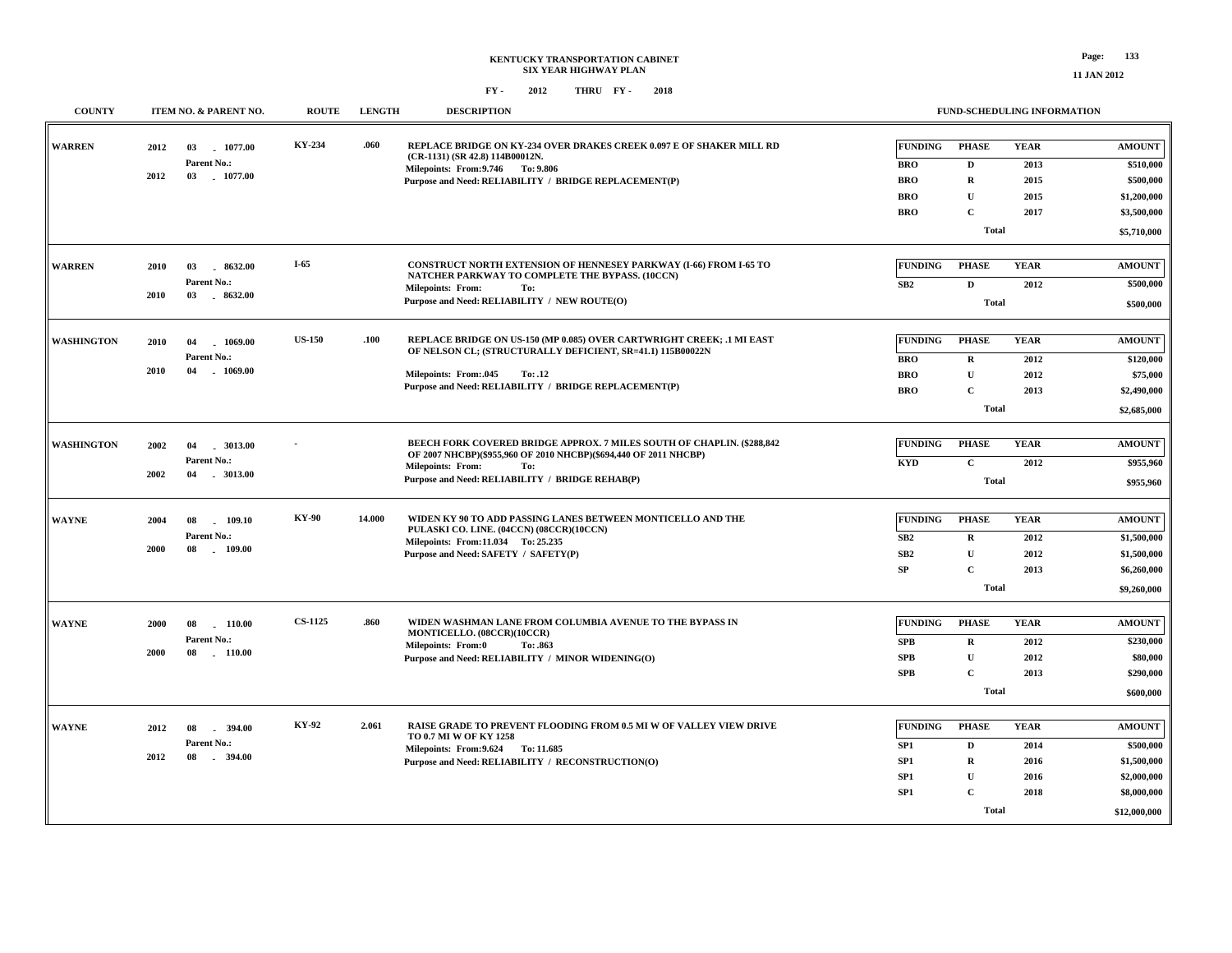**\$9,500,000**

**Total**

| <b>COUNTY</b>  |      | ITEM NO. & PARENT NO.           | <b>ROUTE</b>   | <b>LENGTH</b> | <b>DESCRIPTION</b>                                                                                                                         |                                                       |                              | <b>FUND-SCHEDULING INFORMATION</b> |                        |           |
|----------------|------|---------------------------------|----------------|---------------|--------------------------------------------------------------------------------------------------------------------------------------------|-------------------------------------------------------|------------------------------|------------------------------------|------------------------|-----------|
| <b>WAYNE</b>   | 2010 | 1050.00<br>08                   | CR-1136        | .100          | REPLACE BRIDGE ON CR-1136 (MP 0.225) OVER LITTLE SOUTH FORK RIVER; 0.25                                                                    | <b>FUNDING</b>                                        | <b>PHASE</b>                 | <b>YEAR</b>                        | <b>AMOUNT</b>          |           |
|                |      | Parent No.:                     |                |               | MI SE OF JCT CR-5137; (STRUCTURALLY DEFICIENT, SR=16.6) 116C00007N                                                                         | $\mathbf{BRZ}$                                        | $\mathbf D$                  | 2012                               | \$175,000              |           |
|                | 2010 | 08 1050.00                      |                |               | Milepoints: From: 175<br>To: .275                                                                                                          | <b>BRZ</b>                                            | $\mathbf R$                  | 2014                               | \$90,000               |           |
|                |      |                                 |                |               | Purpose and Need: RELIABILITY / BRIDGE REPLACEMENT(P)                                                                                      | <b>BRZ</b>                                            | $\mathbf U$                  | 2014                               | \$65,000               |           |
|                |      |                                 |                |               |                                                                                                                                            | <b>BRZ</b>                                            | $\mathbf{C}$                 | 2016                               | \$500,000              |           |
|                |      |                                 |                |               |                                                                                                                                            |                                                       | Total                        |                                    | \$830,000              |           |
|                |      |                                 |                |               |                                                                                                                                            |                                                       |                              |                                    |                        |           |
| <b>WAYNE</b>   | 2010 | 08<br>1051.00                   | <b>CR-1700</b> | .100          | REPLACE BRIDGE ON CR-1700 (MP 0.008) OVER DRY HOLLOW CREEK; 15' E. JCT<br>CR-5213; (STRUCTURALLY DEFICIENT, SR=5.6) 116C00040N             | <b>FUNDING</b>                                        | <b>PHASE</b>                 | <b>YEAR</b>                        | <b>AMOUNT</b>          |           |
|                |      | Parent No.:                     |                |               |                                                                                                                                            | <b>BRZ</b>                                            | $\mathbf D$                  | 2012                               | \$175,000              |           |
|                | 2010 | 08<br>1051.00                   |                |               | Milepoints: From:0<br>To: .1                                                                                                               | <b>BRZ</b>                                            | $\mathbf R$                  | 2014                               | \$80,000               |           |
|                |      |                                 |                |               | Purpose and Need: RELIABILITY / BRIDGE REPLACEMENT(P)                                                                                      | <b>BRZ</b>                                            | $\mathbf U$                  | 2014                               | \$65,000               |           |
|                |      |                                 |                |               |                                                                                                                                            | <b>BRZ</b>                                            | $\mathbf C$                  | 2016                               | \$375,000              |           |
|                |      |                                 |                |               |                                                                                                                                            |                                                       | <b>Total</b>                 |                                    | \$695,000              |           |
| <b>WAYNE</b>   |      |                                 | KY-92          |               | SCOPING STUDY FOR DESIGN LOCATION OF A BRIDGE ON KY-92 AT LAKE                                                                             | <b>FUNDING</b>                                        | <b>PHASE</b>                 | <b>YEAR</b>                        | <b>AMOUNT</b>          |           |
|                | 2006 | 08<br>8303.00<br>Parent No.:    |                |               | CUMBERLAND. (06CCN)(10CCR)                                                                                                                 |                                                       |                              |                                    |                        |           |
|                | 2006 | 08<br>$-8303.00$                |                |               | <b>Milepoints: From:</b><br>To:<br>Purpose and Need: RELIABILITY / SCOPING STUDY(O)                                                        | ${\bf SPP}$                                           | $\mathbf{P}$<br><b>Total</b> | 2012                               | \$520,000<br>\$520,000 |           |
|                |      |                                 |                |               |                                                                                                                                            |                                                       |                              |                                    |                        |           |
| <b>WEBSTER</b> | 2000 | 02<br>143.00                    | <b>US-41A</b>  | 4.000         | RECONSTRUCT US-41A BETWEEN PROVIDENCE AND DIXON                                                                                            | <b>FUNDING</b>                                        | <b>PHASE</b>                 | <b>YEAR</b>                        | <b>AMOUNT</b>          |           |
|                |      | Parent No.:                     |                |               | (04CCN)(08CCR)(10CCR)<br>Milepoints: From: 8.363 To: 12.363<br>Purpose and Need: RELIABILITY / NEW ROUTE(O)                                | <b>SPB</b>                                            | D                            | 2012                               | \$1,760,000            |           |
|                | 2000 | 02 143.00                       |                |               |                                                                                                                                            | SP                                                    | $\mathbf R$                  | 2015                               | \$5,370,000            |           |
|                |      |                                 |                |               |                                                                                                                                            | SP                                                    | $\mathbf{U}$                 | 2015                               | \$4,430,000            |           |
|                |      |                                 |                |               |                                                                                                                                            | <b>SP</b>                                             | $\mathbf{C}$                 | 2017                               | \$32,030,000           |           |
|                |      |                                 |                |               |                                                                                                                                            |                                                       | <b>Total</b>                 |                                    | \$43,590,000           |           |
|                |      |                                 |                |               |                                                                                                                                            |                                                       |                              |                                    |                        |           |
| <b>WEBSTER</b> | 2012 | $-228.00$<br>02                 | <b>KY-138</b>  |               | RECONSTRUCT BETWEEN KY 138 AND RR BRIDGE AT SLAUGHTERS TO                                                                                  | <b>FUNDING</b>                                        | <b>PHASE</b>                 | <b>YEAR</b>                        | <b>AMOUNT</b>          |           |
|                |      | Parent No.:                     |                |               | <b>ALLEVIATE FLOODING.</b><br>Milepoints: From:10.449 To: 10.73<br>Purpose and Need: RELIABILITY / RECONSTRUCTION(O)                       | SP1                                                   | D                            | 2013                               | \$250,000              |           |
|                | 2012 | 02 228.00                       |                |               |                                                                                                                                            | SP1                                                   | R                            | 2014                               | \$100,000              |           |
|                |      |                                 |                | SP1           | $\mathbf{U}$                                                                                                                               | 2014                                                  | \$250,000                    |                                    |                        |           |
|                |      |                                 |                | SP1           | $\mathbf C$                                                                                                                                | 2015                                                  | \$1,200,000                  |                                    |                        |           |
|                |      |                                 |                |               |                                                                                                                                            | <b>Total</b>                                          |                              | \$1,800,000                        |                        |           |
|                |      |                                 |                |               |                                                                                                                                            |                                                       |                              |                                    |                        |           |
| <b>WEBSTER</b> | 2012 | 02<br>1086.00                   | <b>CR-1009</b> |               | REPLACE BRIDGE ON COUNTRYSIDE DR (CR 1009) OVER BRANCH OF KNOBLICK<br>CREEK 0.07 MILE S OF COTTINGHAM PRATT RD (CR 1010)(SR 34) 117C00004N | <b>FUNDING</b>                                        | <b>PHASE</b>                 | <b>YEAR</b>                        | <b>AMOUNT</b>          |           |
|                |      | Parent No.:                     |                |               | Milepoints: From: 1.061 To: 1.101                                                                                                          | <b>BRZ</b>                                            | $\mathbf D$                  | 2013                               | \$150,000              |           |
|                | 2012 | 02<br>$-1086.00$                |                |               | Purpose and Need: RELIABILITY / BRIDGE REPLACEMENT(P)                                                                                      | <b>BRZ</b>                                            | $\mathbf R$                  | 2014                               | \$100,000              |           |
|                |      |                                 |                |               |                                                                                                                                            | <b>BRZ</b>                                            | $\mathbf{U}$                 | 2014                               | \$100,000              |           |
|                |      |                                 |                |               | <b>BRZ</b>                                                                                                                                 | $\mathbf C$                                           | 2015                         | \$300,000                          |                        |           |
|                |      |                                 |                |               |                                                                                                                                            |                                                       | <b>Total</b>                 |                                    | \$650,000              |           |
|                |      |                                 | EB-9004        |               | RECONSTRUCT EDWARD T BREATHITT (PENNYRILE) PARKWAY / KY 56                                                                                 |                                                       |                              |                                    |                        |           |
| <b>WEBSTER</b> | 2010 | 02 . 8637.00                    |                |               | INTERCHANGE NEAR SEBREE. (I-69 CORRIDOR IMPROVEMENT). (10CCN)                                                                              | <b>FUNDING</b>                                        | <b>PHASE</b>                 | <b>YEAR</b>                        | <b>AMOUNT</b>          |           |
|                | 2010 | Parent No.:<br>02<br>$-8637.00$ |                |               | Milepoints: From:62.4<br>To: 62.85                                                                                                         | NH                                                    | $\bf R$                      | 2014                               | \$1,000,000            |           |
|                |      |                                 |                |               |                                                                                                                                            | Purpose and Need: RELIABILITY / DESIGN ENGINEERING(O) | $\mathbf{N}\mathbf{H}$       | $\mathbf U$                        | 2014                   | \$500,000 |
|                |      |                                 |                |               |                                                                                                                                            | NH                                                    | $\mathbf{C}$                 | 2015                               | \$8,000,000            |           |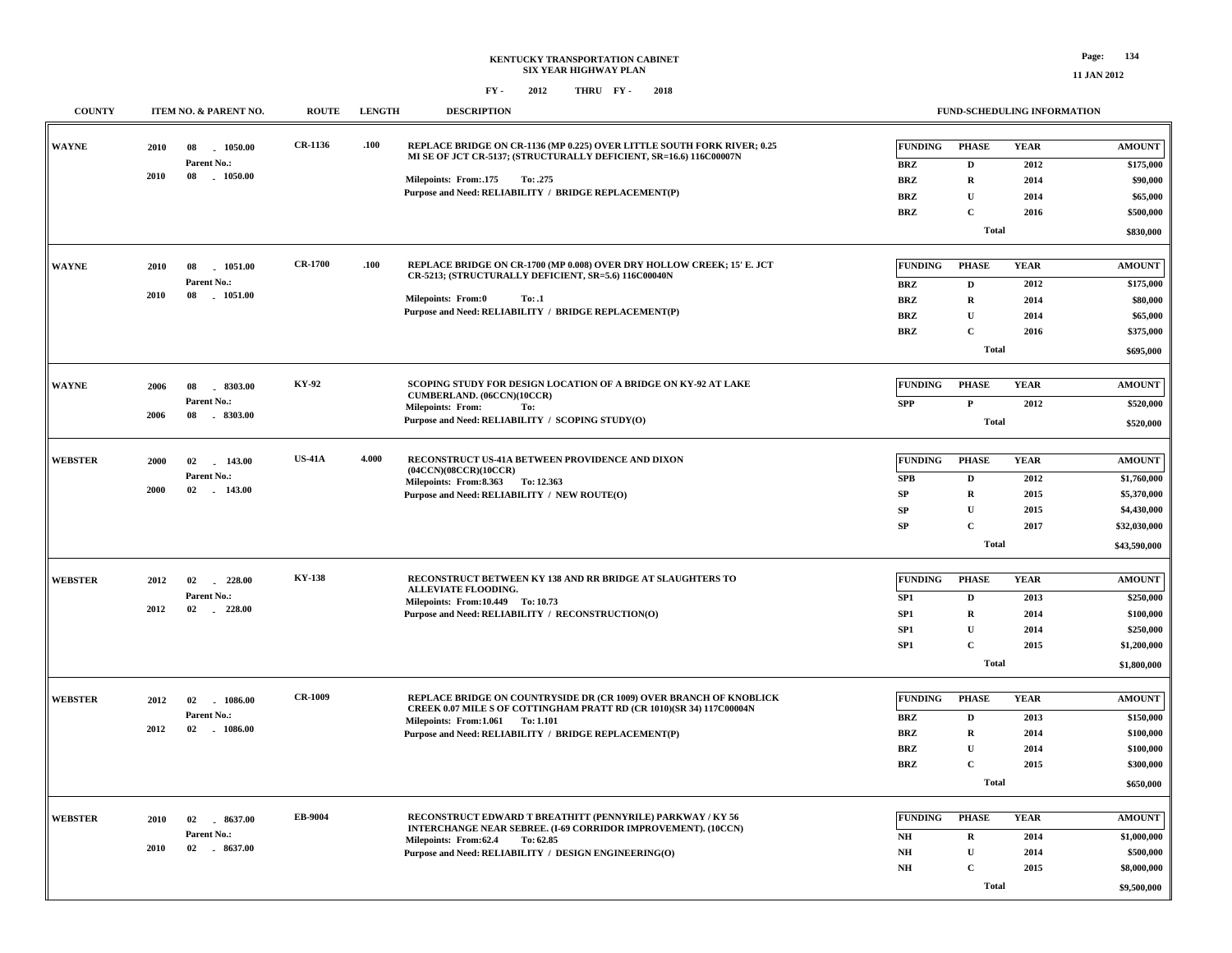| <b>COUNTY</b>   | ITEM NO. & PARENT NO. | <b>ROUTE</b>   | <b>LENGTH</b> | <b>DESCRIPTION</b>                                                                                                                   |                                    |                        | FUND-SCHEDULING INFORMATION |                            |
|-----------------|-----------------------|----------------|---------------|--------------------------------------------------------------------------------------------------------------------------------------|------------------------------------|------------------------|-----------------------------|----------------------------|
| <b>WHITLEY</b>  | 2012<br>11<br>186.00  | <b>US-25W</b>  | 2.225         | MAJOR WIDENING, ADDRESSES CONGESTION, FREIGHT MOVEMENT, AND                                                                          | <b>FUNDING</b>                     | <b>PHASE</b>           | <b>YEAR</b>                 | <b>AMOUNT</b>              |
|                 | Parent No.:           |                |               | ACCESS ALONG 25W FROM KY 727 TO KY 3041                                                                                              | <b>STP</b>                         | D                      | 2013                        | \$1,345,000                |
|                 | 2012<br>11 . 186.00   |                |               | Milepoints: From:28.2<br>To: 30.425                                                                                                  | <b>STP</b>                         | $\bf R$                | 2015                        | \$1,935,000                |
|                 |                       |                |               | Purpose and Need: RELIABILITY / MAJOR WIDENING(O)                                                                                    | <b>STP</b>                         | $\mathbf U$            | 2015                        | \$1,000,000                |
|                 |                       |                |               |                                                                                                                                      | <b>STP</b>                         | $\mathbf{C}$           | 2017                        | \$7,580,000                |
|                 |                       |                |               |                                                                                                                                      |                                    |                        |                             |                            |
|                 |                       |                |               |                                                                                                                                      |                                    | <b>Total</b>           |                             | \$11,860,000               |
| <b>WHITLEY</b>  | 11<br>1081.00<br>2010 | <b>KY-92</b>   | .100          | REPLACE BRIDGE OVER JELLICO CREEK; .80 MILE EAST OF KY 1898 (118B00022N).                                                            | <b>FUNDING</b>                     | <b>PHASE</b>           | <b>YEAR</b>                 | <b>AMOUNT</b>              |
|                 | Parent No.:           |                |               | <b>Milepoints: From:3</b><br>To: 3.03                                                                                                | <b>BRO</b>                         | $\mathbf R$            | 2012                        | \$175,000                  |
|                 | 2010<br>11<br>1081.00 |                |               | Purpose and Need: RELIABILITY / BRIDGE REPLACEMENT(P)                                                                                | <b>BRO</b>                         | ${\bf U}$              | 2012                        | \$100,000                  |
|                 |                       |                |               |                                                                                                                                      | <b>BRO</b>                         | $\mathbf C$            | 2013                        | \$2,500,000                |
|                 |                       |                |               |                                                                                                                                      |                                    | <b>Total</b>           |                             | \$2,775,000                |
|                 |                       |                |               |                                                                                                                                      |                                    |                        |                             |                            |
| <b>WHITLEY</b>  | 2010<br>11<br>1085.00 | <b>CR-1184</b> |               | REPLACE BRIDGE ON CR-1184 (MP 0.139) OVER PATTERSON CREEK; .2 MI EAST OF<br>JCT KY 904; (STRUCTURALLY DEFICIENT, SR=16.5) 118C00012N | <b>FUNDING</b>                     | <b>PHASE</b>           | <b>YEAR</b>                 | <b>AMOUNT</b>              |
|                 | Parent No.:           |                |               | Milepoints: From:.089<br>To: .189                                                                                                    | <b>BRZ</b>                         | D                      | 2012                        | \$250,000                  |
| 2010            | 11 1085.00            |                |               |                                                                                                                                      | <b>BRZ</b>                         | $\mathbf R$            | 2014                        | \$225,000                  |
|                 |                       |                |               | Purpose and Need: RELIABILITY / BRIDGE REPLACEMENT(P)                                                                                | <b>BRZ</b>                         | $\mathbf U$            | 2014                        | \$200,000                  |
|                 |                       |                |               |                                                                                                                                      | <b>BRZ</b>                         | $\mathbf C$            | 2016                        | \$950,000                  |
|                 |                       |                |               |                                                                                                                                      |                                    | <b>Total</b>           |                             | \$1,625,000                |
|                 |                       |                |               |                                                                                                                                      |                                    |                        |                             |                            |
| <b>WHITLEY</b>  | 2006<br>11 . 8306.00  | KY-2386        | .400          | RECONSTRUCT KY-2386 SOUTH OF BAILEY'S CURVE TO THE INTERSECTION OF<br>SOUTH 2ND STREET BY STRAIGHTENING AND RAISING ABOVE THE FLOOD  | <b>FUNDING</b>                     | <b>PHASE</b>           | <b>YEAR</b>                 | <b>AMOUNT</b>              |
|                 | Parent No.:           |                |               | PLAIN. (06CCN)(10CCR)                                                                                                                | <b>SPP</b>                         | R                      | 2012                        | \$1,450,000                |
|                 | 2006<br>11 8306.00    |                |               | Milepoints: From:.05<br>To: .459<br>Purpose and Need: RELIABILITY / RECONSTRUCTION(O)                                                | <b>SPP</b>                         | $\mathbf U$            | 2013                        | \$660,000                  |
|                 |                       |                |               |                                                                                                                                      | <b>SPP</b>                         | $\mathbf C$            | 2014                        | \$4,100,000                |
|                 |                       |                |               |                                                                                                                                      |                                    | <b>Total</b>           |                             | \$6,210,000                |
|                 |                       |                |               |                                                                                                                                      |                                    |                        |                             |                            |
| <b>WOLFE</b>    | 1996<br>10<br>126.03  | KY-9009        | 30.400        | WIDEN THE MOUNTAIN PARKWAY TO 4-LANES FROM CAMPTON TO                                                                                | <b>FUNDING</b>                     | <b>PHASE</b>           | <b>YEAR</b>                 | <b>AMOUNT</b>              |
| <b>MORGAN</b>   | Parent No.:           |                |               | SALYERSVILLE, PHASE II DESIGN.<br>Milepoints: From: 43.104 To: 57.681                                                                | <b>STP</b>                         | $\mathbf D$            | 2013                        | \$3,500,000                |
| <b>MAGOFFIN</b> | 1996<br>10 - 126.00   |                |               | Milepoints: From: 57.681 To: 63.084                                                                                                  |                                    | <b>Total</b>           |                             | \$3,500,000                |
|                 |                       |                |               | Milepoints: From: 63.084 To: 73.513                                                                                                  |                                    |                        |                             |                            |
|                 |                       |                |               | Purpose and Need: RELIABILITY / SCOPING STUDY(O)                                                                                     |                                    |                        |                             |                            |
| <b>WOLFE</b>    | 2012<br>10<br>162.00  | KY-9000        | .600          | RECONSTRUCT TO CURRENT STANDARDS THE CURVE FROM THE KY 15                                                                            | <b>FUNDING</b>                     | <b>PHASE</b>           | <b>YEAR</b>                 | <b>AMOUNT</b>              |
|                 | $\sim$<br>Parent No.: |                |               | OVERPASS TO 2700 EAST OF KY 15 OVERPASS                                                                                              |                                    |                        |                             |                            |
|                 | 2012<br>10 - 162.00   |                |               | <b>Milepoints: From:38</b><br>To: 38.6                                                                                               | SP1                                | D                      | 2014                        | \$250,000                  |
|                 |                       |                |               | Purpose and Need: RELIABILITY / RECONSTRUCTION(O)                                                                                    | SP1                                | $\bf R$<br>$\mathbf U$ | 2016                        | \$50,000                   |
|                 |                       |                |               |                                                                                                                                      | SP <sub>1</sub><br>SP <sub>1</sub> | $\mathbf C$            | 2016                        | \$50,000                   |
|                 |                       |                |               |                                                                                                                                      |                                    | <b>Total</b>           | 2017                        | \$2,875,000<br>\$3,225,000 |
|                 |                       |                |               |                                                                                                                                      |                                    |                        |                             |                            |
| <b>WOLFE</b>    | 2012<br>10 165.00     | <b>KY-1010</b> | .200          | ADDRESS SAFTEY ISSUES AT INTERSECTION OF KY 3356                                                                                     | <b>FUNDING</b>                     | <b>PHASE</b>           | <b>YEAR</b>                 | <b>AMOUNT</b>              |
|                 | Parent No.:           |                |               | Milepoints: From:10.595 To: 10.795                                                                                                   | SP1                                | D                      | 2014                        | \$100,000                  |
|                 | 2012<br>10 - 165.00   |                |               | Purpose and Need: SAFETY / SAFETY(P)                                                                                                 | SP1                                | $\mathbf R$            | 2016                        | \$50,000                   |
|                 |                       |                |               |                                                                                                                                      | SP <sub>1</sub>                    | $\mathbf U$            | 2016                        | \$100,000                  |
|                 |                       |                |               |                                                                                                                                      | SP1                                | $\mathbf C$            | 2017                        | \$110,000                  |
|                 |                       |                |               |                                                                                                                                      |                                    | <b>Total</b>           |                             | \$360,000                  |
|                 |                       |                |               |                                                                                                                                      |                                    |                        |                             |                            |